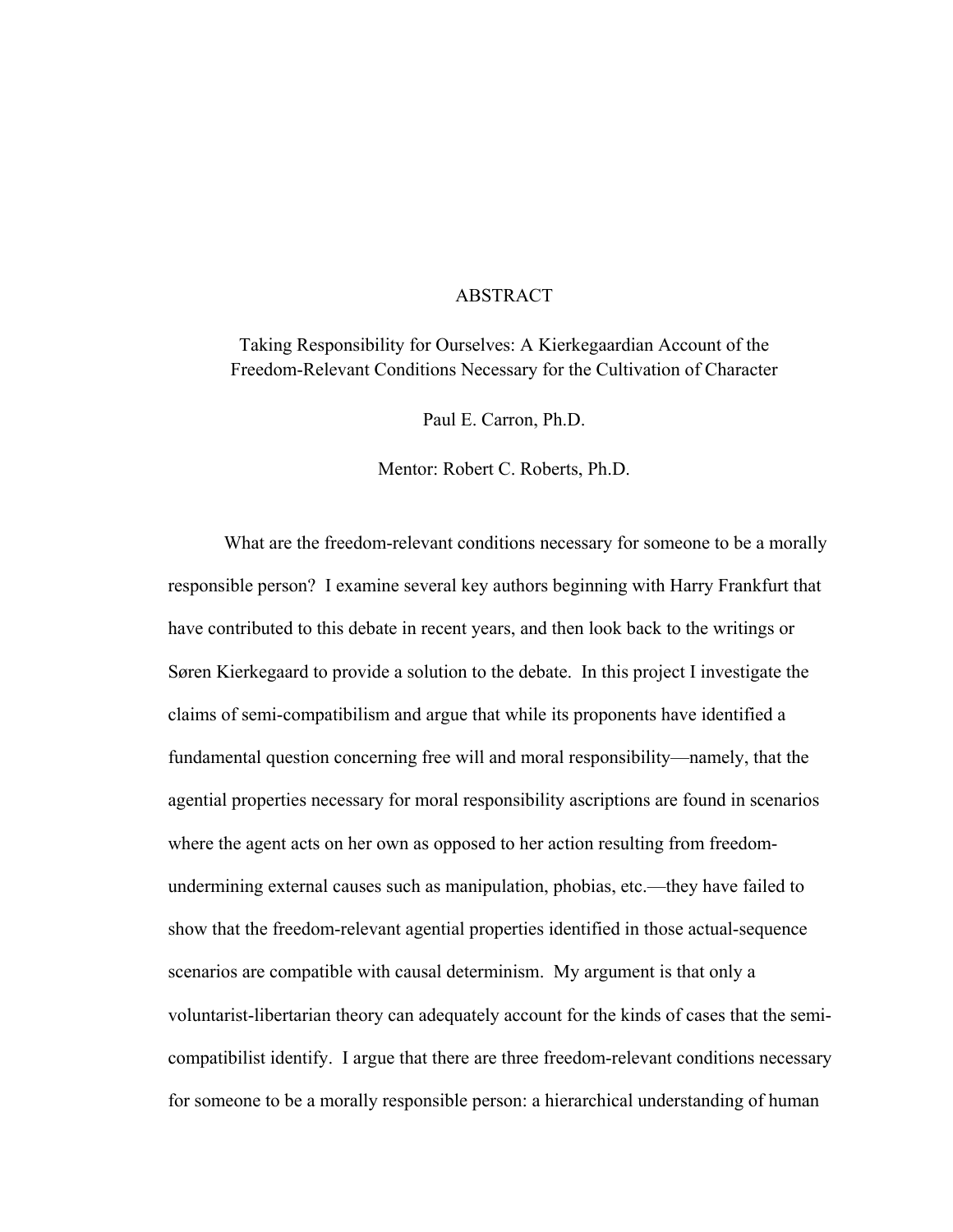desires [specifically and mental states generally], an incompatibilist (non-deterministic) understanding of human action, and a historical understanding of character development. The ability to reflect critically about one's own desires and emotions, and thus to have a kind of self-knowledge and understanding with regard to the springs of one's own actions, is required to make it possible for the agent to be the "source" of her own actions and character. The non-deterministic understanding of human action is needed for a similar reason: if determinism is true, then every action a person performs can be ultimately traced to and exhaustively explained in terms of factors outside the agent's control, thus making the agent's responsibility for his actions an illusion. And finally, human nature must be such that, over time, one's choices leave a dispositional residue of self-understanding and motivation in the person's self, out of which, in mature understanding and motivation, the person acts as a fully responsible agent.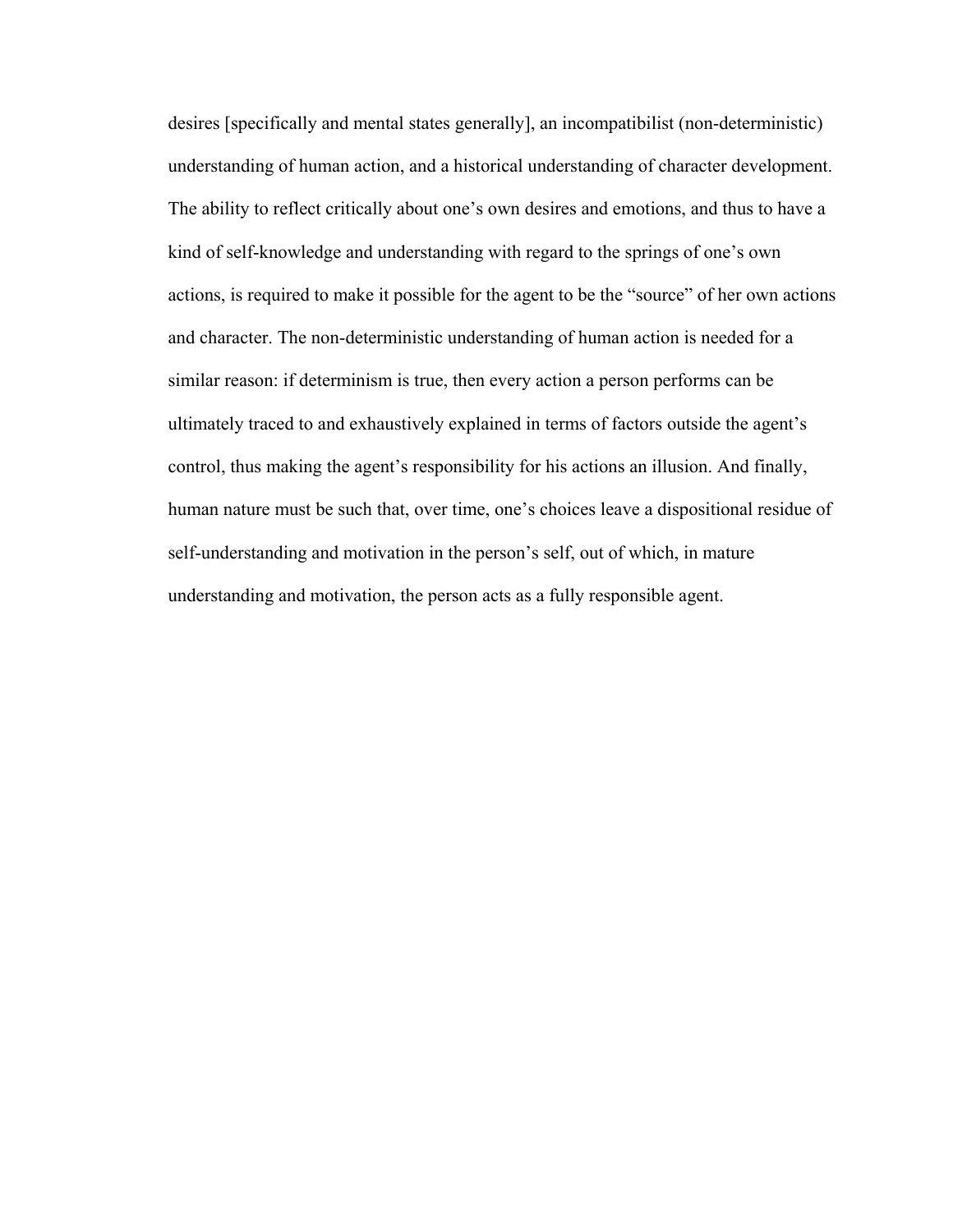Taking Responsibility for Ourselves: A Kierkegaardian Account of the Freedom-Relevant Conditions Necessary for the Cultivation of Character

by

Paul E. Carron, B.A., M.A., M.Div.

A Dissertation

Approved by the Department of Philosophy

 $\mathcal{L}_\text{max}$  , and the set of the set of the set of the set of the set of the set of the set of the set of the set of the set of the set of the set of the set of the set of the set of the set of the set of the set of the Michael D. Beaty, Ph.D., Chairperson

Submitted to the Graduate Faculty of Baylor University in Partial Fulfillment of the Requirements for the Degree of Doctor of Philosophy

Approved by the Dissertation Committee

 $\mathcal{L}_\text{max}$ Robert C. Roberts, Ph.D., Chairperson

 $\mathcal{L}_\text{max}$  , and the set of the set of the set of the set of the set of the set of the set of the set of the set of the set of the set of the set of the set of the set of the set of the set of the set of the set of the C. Stephen Evans, Ph.D.

 $\mathcal{L}_\text{max}$  , and the set of the set of the set of the set of the set of the set of the set of the set of the set of the set of the set of the set of the set of the set of the set of the set of the set of the set of the J. Todd Buras, Ph.D.

 $\mathcal{L}_\text{max}$ Robert B. Kruschwitz. Ph.D.

 $\mathcal{L}_\text{max}$  , and the set of the set of the set of the set of the set of the set of the set of the set of the set of the set of the set of the set of the set of the set of the set of the set of the set of the set of the Paul Martens, Ph.D.

> Accepted by the Graduate School May 2011

 $\mathcal{L}_\text{max}$  , and the set of the set of the set of the set of the set of the set of the set of the set of the set of the set of the set of the set of the set of the set of the set of the set of the set of the set of the J. Larry Lyon, Ph.D., Dean

*Page bearing signatures is kept on file in the Graduate School.*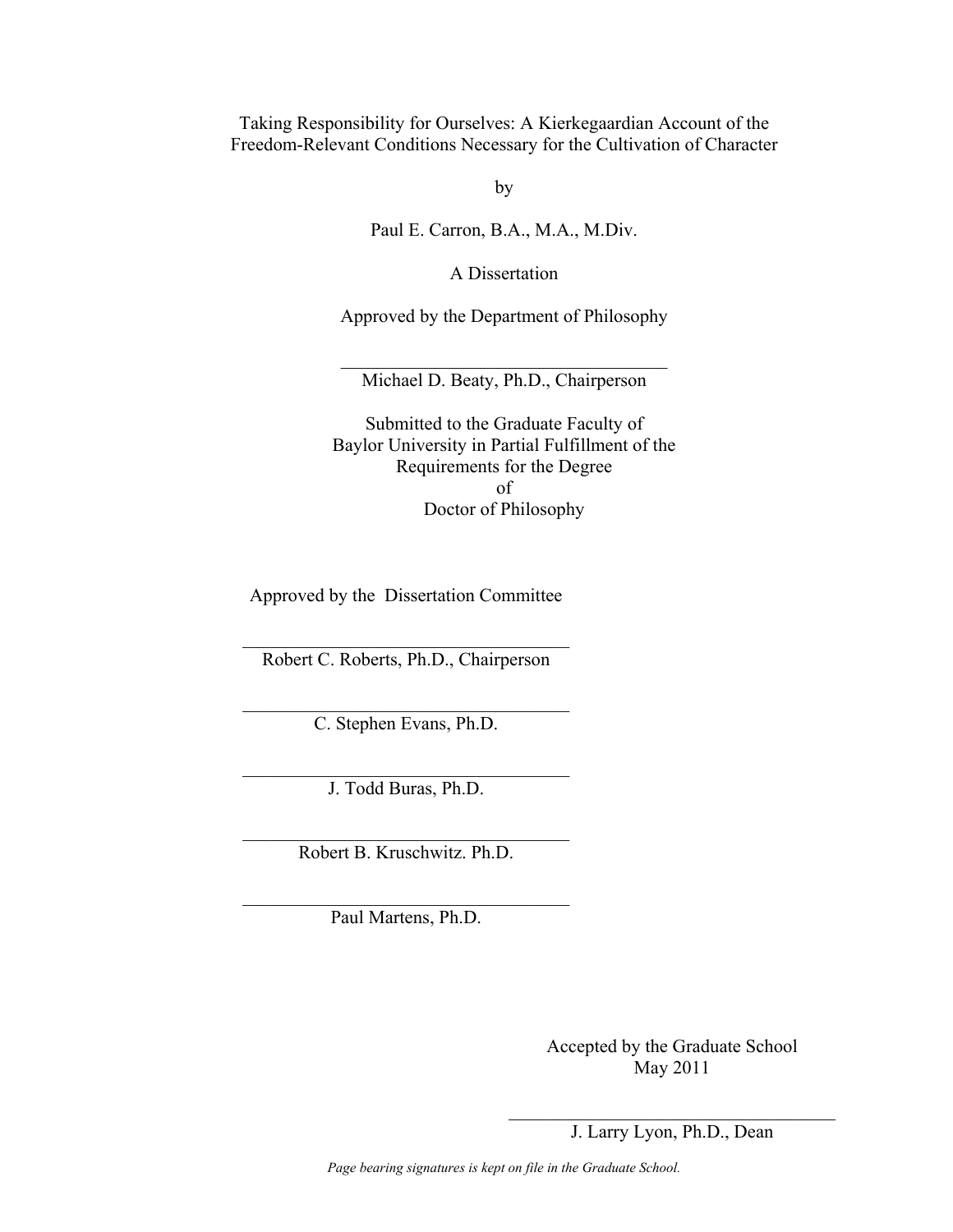Copyright © 2011 by Paul E. Carron

All rights reserved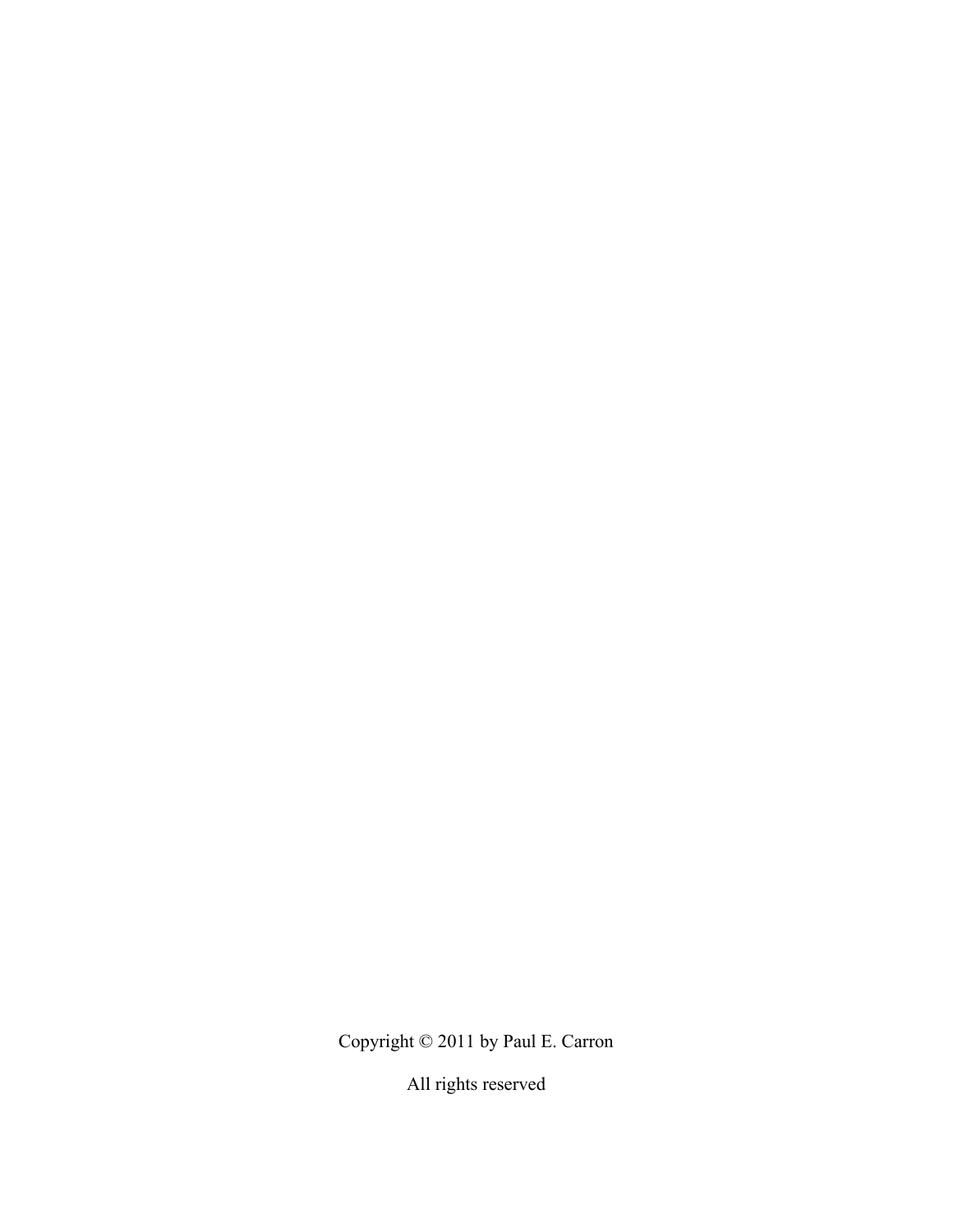# TABLE OF CONTENTS

| Chapter Two: Harry Frankfurt on Free Will and Moral Responsibility10      |  |
|---------------------------------------------------------------------------|--|
|                                                                           |  |
|                                                                           |  |
|                                                                           |  |
| Frankfurt's Hierarchical Actual-Sequence Theory of Moral Responsibility29 |  |
|                                                                           |  |
|                                                                           |  |
| Wholeheartedness, Moral Self-Cultivation and Morally Responsible Agency74 |  |
|                                                                           |  |
|                                                                           |  |
|                                                                           |  |
|                                                                           |  |
|                                                                           |  |
|                                                                           |  |
|                                                                           |  |
|                                                                           |  |
|                                                                           |  |
|                                                                           |  |
|                                                                           |  |
| Stump's Thomistic Theory of Free Will and Moral Responsibility 138        |  |
|                                                                           |  |
|                                                                           |  |
|                                                                           |  |
|                                                                           |  |
|                                                                           |  |
|                                                                           |  |
|                                                                           |  |
|                                                                           |  |
|                                                                           |  |

Chapter Five: A Kierkegaardian Account of the Freedom-Relevant Conditions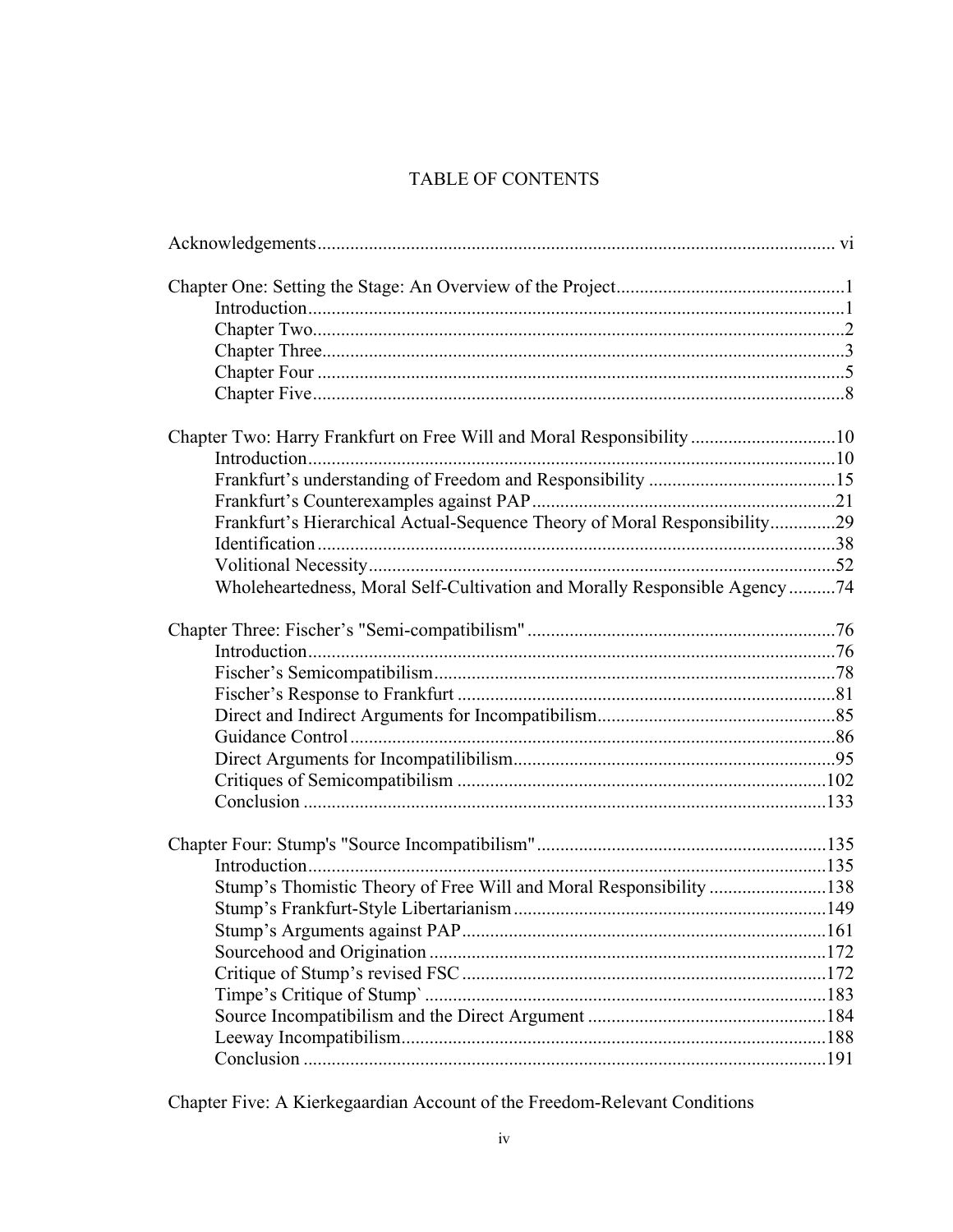| Kierkegaard's Hierarchical-Libertarian Solution to the problem of |  |
|-------------------------------------------------------------------|--|
|                                                                   |  |
|                                                                   |  |
|                                                                   |  |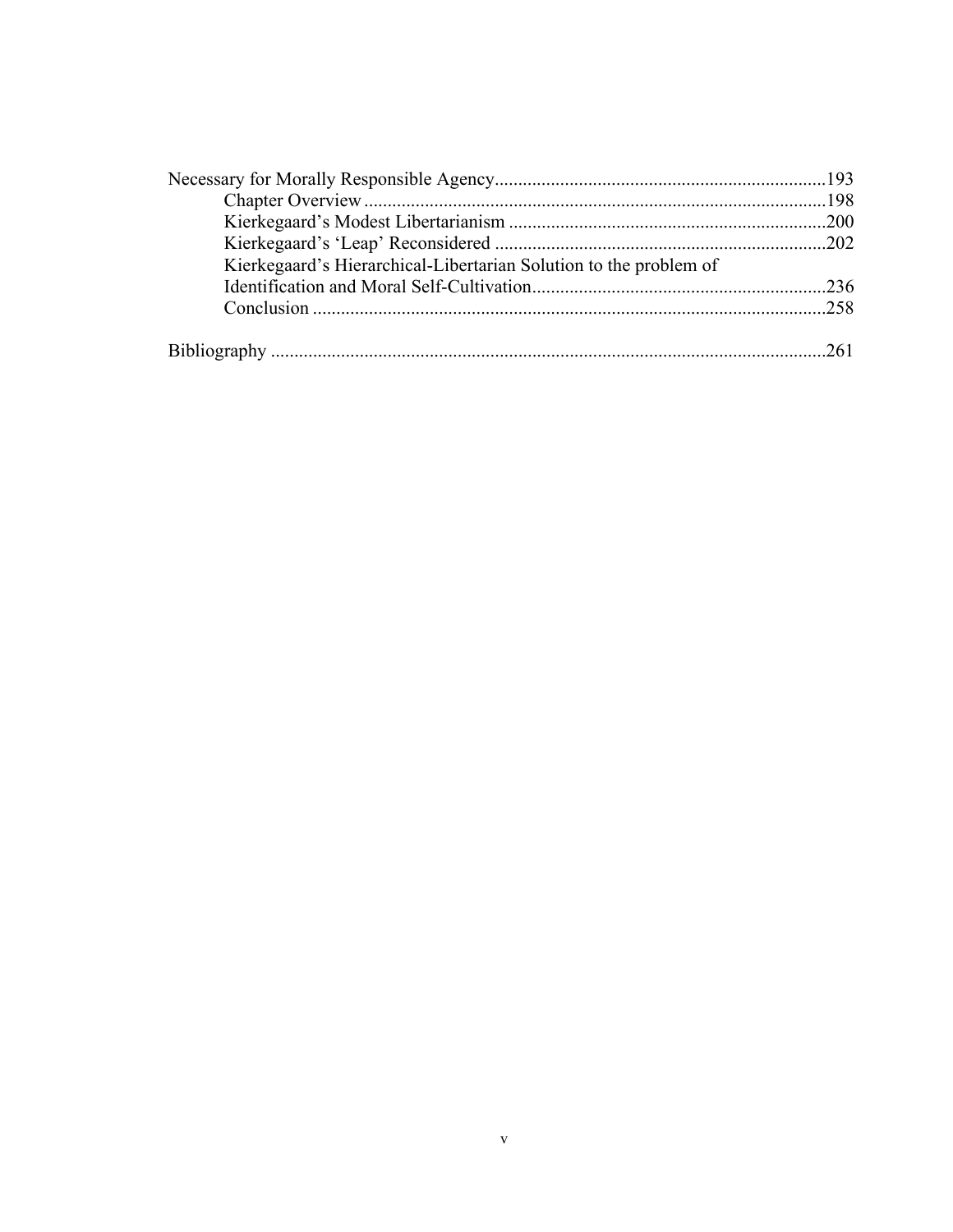## ACKNOWLEDGMENTS

 Thanks to my committee—Bob Roberts, Steve Evans, Todd Buras, Bob Kruschwitz, and Paul Martens—and to the philosophy department for training and support through the years.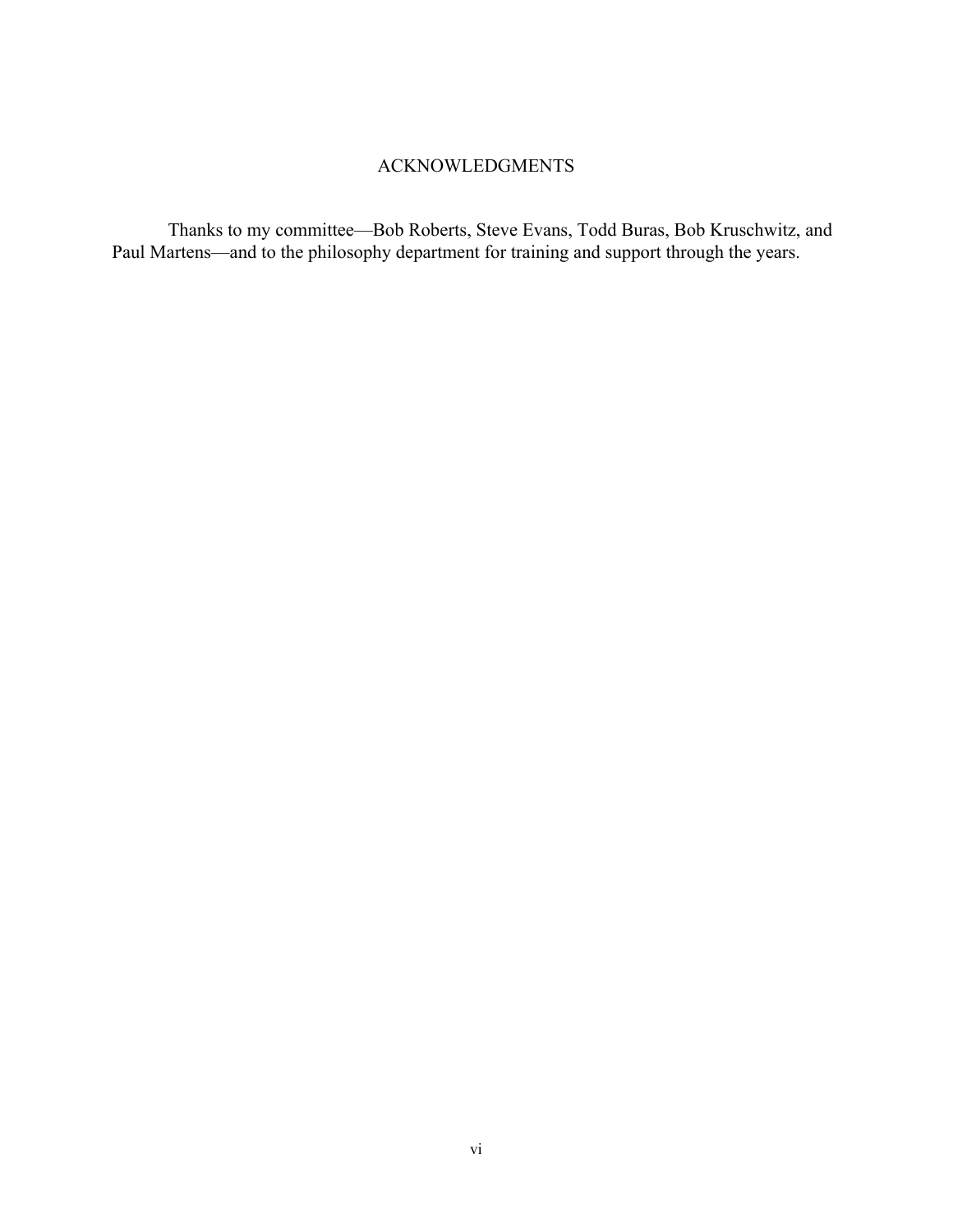## CHAPTER ONE

Setting the Stage: An Overview of the Project

#### *Introduction*

 This project began with an intuition: Søren Kierkegaard's decidedly libertarian understanding of free will does not neatly fit into any of the contemporary categories of free will and moral responsibility. Kierkegaard's complex moral psychology and his insistence that the goal of a fully formed self is submission to God do not square well with many contemporary libertarian theories. I turned to Harry Frankfurt's work on free will and moral responsibility and discovered that despite his compatibilist orientation he has certain elements in common with Kierkegaard, and that there are mutually illuminating elements in both thinkers. While Frankfurt's theory on its own does not adequately provide the necessary freedom-relevant grounding conditions, Kierkegaard's understanding of freedom and moral responsibility is unsystematic and benefits from Frankfurt's analytic framework. Together they combine to provide a rich and satisfying theory of the freedom-relevant conditions necessary for grounding moral responsibility.

#### *Chapter Two*

 This project has an essentially Hegelian dialectic structure. In chapter two, I summarize Frankfurt's solution to his articulation of an ancient Aristotelian moral responsibility problem. Frankfurt argues that the main differentiating factor between responsible and non-responsible action is whether or not the action results from responsibility-undermining external sources such as manipulation or coercion, or stems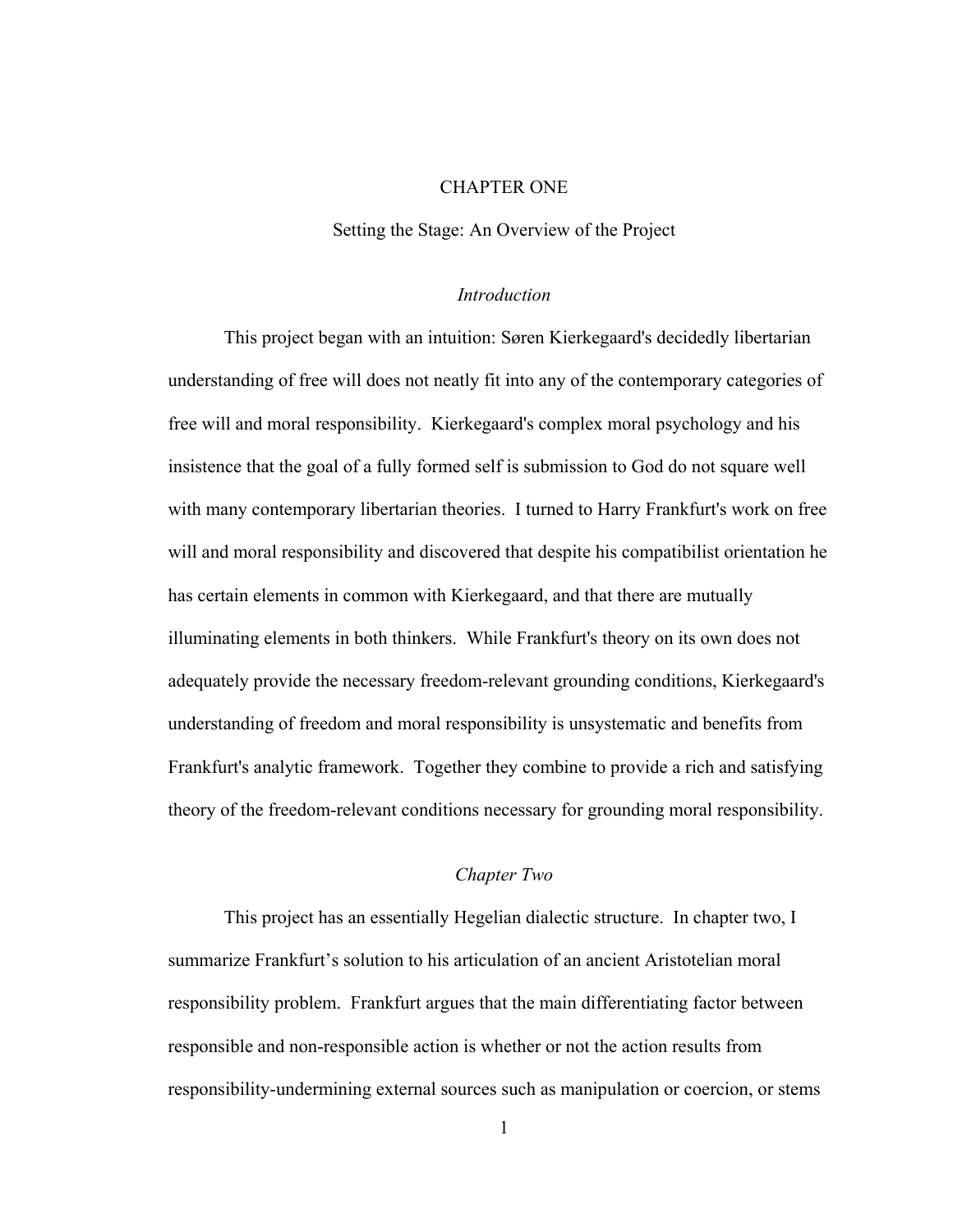from the agent's own will. Frankfurt's solution to this problem is inadequate based on his own requirements for what would make the agent responsible (namely that it must stem from the agent in a way that an action that results from manipulation does not). Furthermore, there are internal contradictions within Frankfurt's own understanding of morally responsible action. I ask whether some (or any) of Frankfurt's freedom-relevant conditions necessary for grounding moral responsibility can be utilized to solve the problem he powerfully articulates. In each of the subsequent chapters I proceed to reject or substantially modify one or more of his freedom-relevant conditions. I utilize some of his insights to solve his problem. What emerges is a position that both annuls some and preserves other key aspects of this theory. My solution is hierarchical, historical, and libertarian in the classical sense and includes a knowledge component (including a cognitive understanding of desires and emotions) that Frankfurt rejects. The resulting modified version of his hierarchical view of the will makes sense of his understanding of care. Most importantly, it provides the freedom-relevant conditions for grounding morally responsible agency.

 In a Hegelian spirit, I will turn to Kierkegaard to articulate the freedom-relevant conditions necessary for grounding morally responsible agency. Specifically, I address areas where the Frankfurt-style compatibilist and libertarian models fail without losing sight of the fundamental problem that Frankfurt articulates.<sup>1</sup> The Kierkegaardian inspired theory of the freedom-relevant conditions necessary for grounding moral responsibility

<sup>&</sup>lt;u>1</u> <sup>1</sup> The Kierkegaardian account I am articulating is transcendental in nature: Kierkegaard gives an account of the freedom-relevant conditions necessary for the possibility of morally responsible action and character formation, not an account of whether or not these conditions can be met in the actual physical world. This is both an advantage and disadvantage of my Kierkegaardian account. The accounts of Fischer, Stump, Pereboom, and Robert Kane all attempt in various ways to accommodate their accounts of free will and moral responsibility with contemporary scientific theory. Obviously Kierkegaard did not have the advantage of contemporary neuroscience, for example, so it is not surprising that he does not incorporate much scientific theory into his understanding of free will.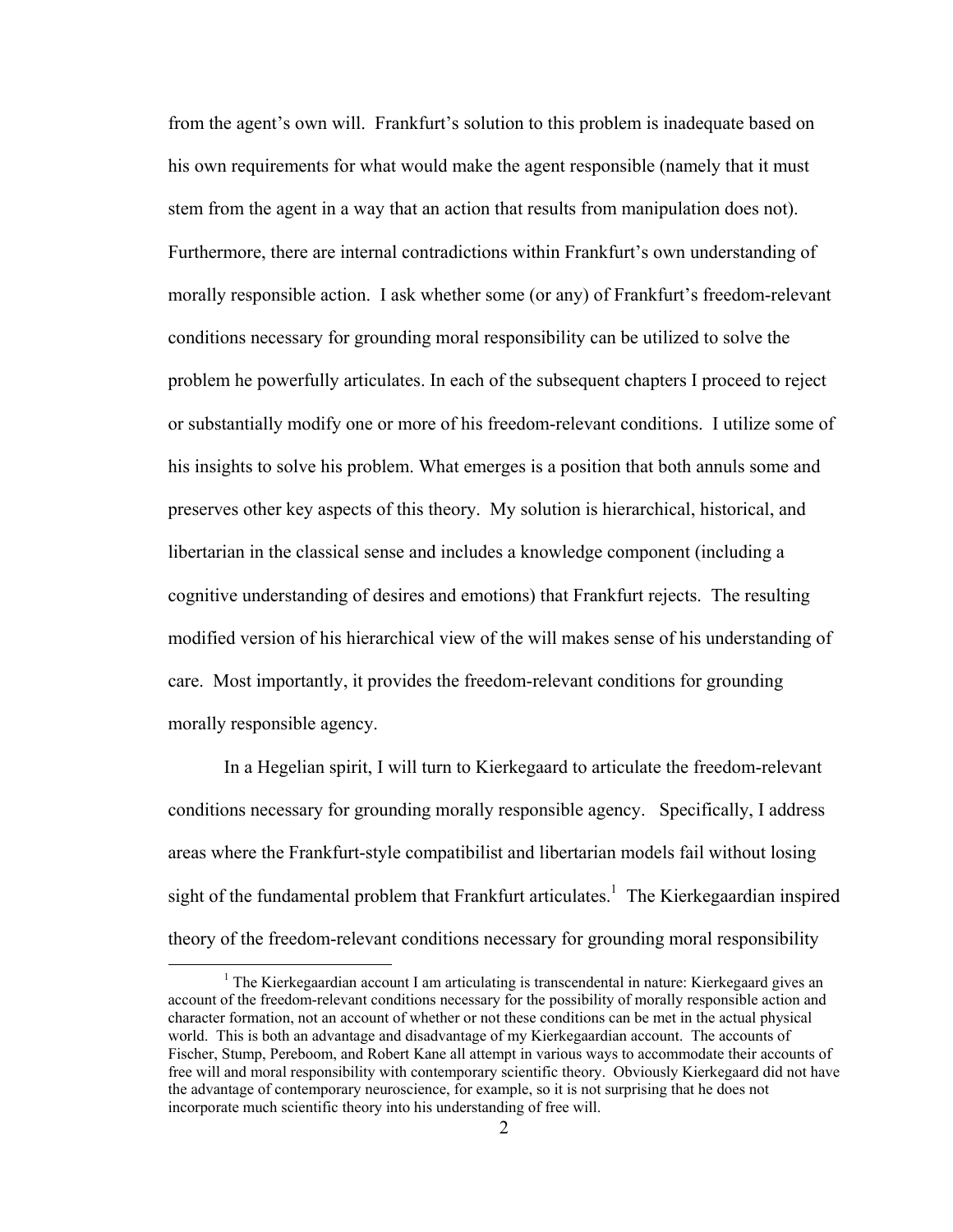incorporates the previous three attempts examined in this dissertation, with two crucial additions/modifications to the previous attempts. Frankfurt illuminates the key problem, namely, differentiating cases of free and responsible volitions from volitions that result from responsibility-undermining external forces such as manipulation, phobias, coercion, etc. Furthermore, he argues that free and responsible volitions can sometimes appear similar to volitions that result from sources such as manipulation, and therefore the freedom-relevant conditions necessary for grounding moral responsibility must be able to account for this similarity. Therefore he argues that a hierarchical understanding of the will coupled with a notion of caring or volitional necessity simultaneously differentiates free and responsible volitions from non-responsible ones and accounts for the fact that these two instances can appear quite similar.

#### *Chapter Three*

 In chapter three I argue that Fischer rightly criticized Frankfurt's hierarchical notion of the will because his time-slice mesh theory of moral responsibility could not differentiate free and responsible volitions from non-responsible volitions as Frankfurt intends. Fischer believes that an agent who forms free and responsible volitions exhibits guidance control, whereas the agent whose actions result from responsibilityundermining external sources does not exhibit the same control. Fischer argues that Frankfurt's theory of moral responsibility is inadequate due to the lack of a primary role for the intellect and the ahistorical nature of Frankfurt's mesh-theory account of moral responsibility. Fischer argues that the agential control necessary for moral responsibility requires moderate reasons-responsiveness as well as the proper causal history of the action. Fischer believes that Frankfurt rightly argues that agents are the source of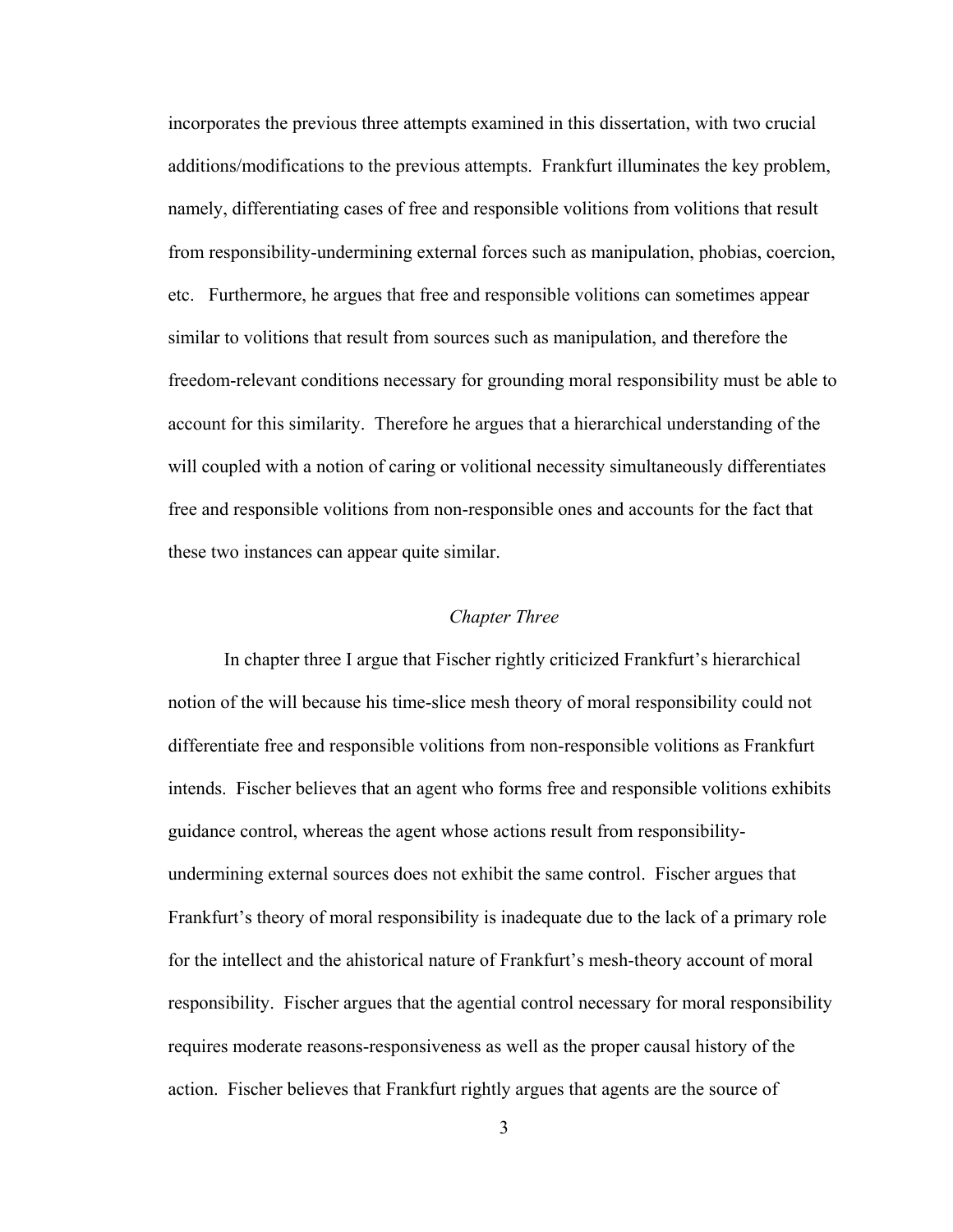morally responsible actions in ways that they are not the source of non-responsible actions; but, against Frankfurt, he argues that one of the main differences between these two instances is the causal history of the action. In instances of responsibilityundermining external causes such as manipulation, the history of the action traces back to the manipulator and not to the agent's own moderately reasons-responsive mechanism. Furthermore, even if the agent were aware of sufficient reasons to form a different volition, she could not form a different volition because the action of the manipulator is trumping her ability to respond to reasons. Thus Fischer rightly argues that in order to differentiate free and responsible action from action that results from responsibilityundermining external causes the intellect must play a primary role and there must be a certain causal history of the action.

 Due to Fischer's similarities to Frankfurt, he also does not properly distinguish free and responsible actions form nonresponsible actions. Fischer is committed to the doctrine of semi-compatibilism, the belief that while moral responsibility is compatible with the truth of causal determinism, freedom traditionally conceived of as access to alternative possibilities is incompatible with the truth of causal determinism. This claim– that one can simultaneously argue that morally responsible action is distinct from action that results from responsibility-undermining external causes such as manipulation and that morally responsible action is compatible with determinism – is incoherent and ultimately fails. Stump and Pereboom's manipulation arguments sufficiently demonstrate that Fischer's notion of guidance control does not distinguish free and responsible actions from nonresponsible actions *in a deterministic context*. *All* behavior in a deterministic world is a result of causes that are out of the agent's control, and control is what Fischer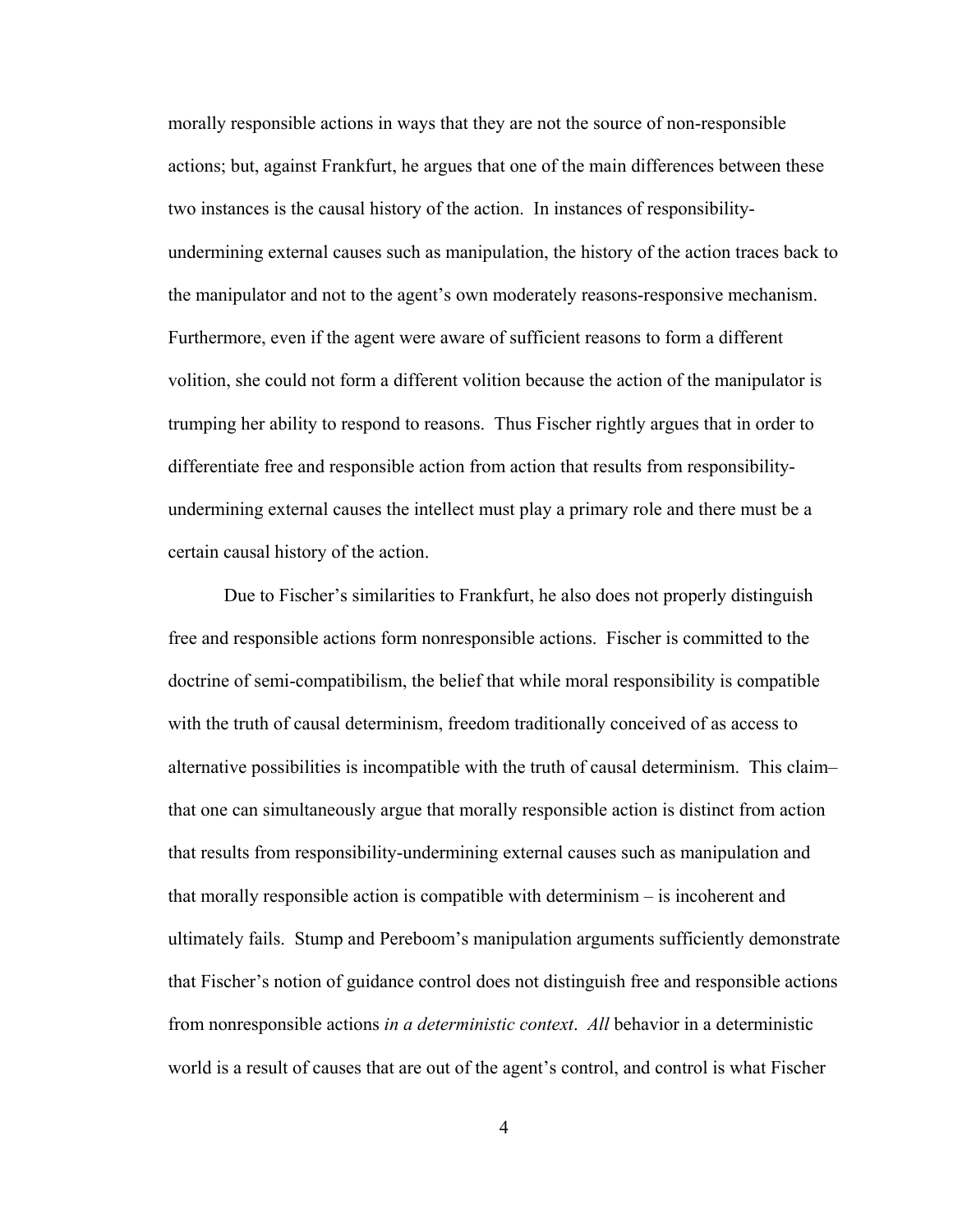argues is necessary for moral responsibility. Furthermore, the requirements that Fischer deems sufficient for conferring moral responsibility are attainable by both globally and locally manipulated agents. Therefore Fischer succeeds in demonstrating that the only real options that can distinguish free and responsible action from action resulting from manipulation are hard compatibilism (which admits that the necessary responsibilitygrounding agential structures can obtain in cases of global manipulation or *covert nonconstraining control*) and some form of incompatibilism.

### *Chapter Four*

 The most obvious place to turn next is to a form of source incompatibilism, since source incompatibilists retain one of Frankfurt's major contributions–his rejection of the principle of alternative possibilities (*PAP*)–while emphasizing that the necessary responsibility-grounding freedom-relevant agential structures are incompatible with the truth of causal determinism (a major element lacking in Fischer's account). Stump's source incompatibilism relates well to this discussion since she incorporates a revised version of Frankfurt's hierarchical mesh theory into her own theory of moral responsibility. Similar in certain respects to Fischer, Stump criticizes Frankfurt's mesh theory as inadequate for differentiating responsible action from action that results from manipulation. Furthermore, she agrees with Fischer that an adequate responsibilitygrounding source component must include a primary role for the intellect. She disagrees with Fischer and agrees with Frankfurt that a mesh theory of moral responsibility is essential for distinguishing responsible action from action that results from manipulation, but only when supplemented by a *constraining* role of the intellect. Finally, she argues that the sourcehood component for responsibility ascriptions requires that the action must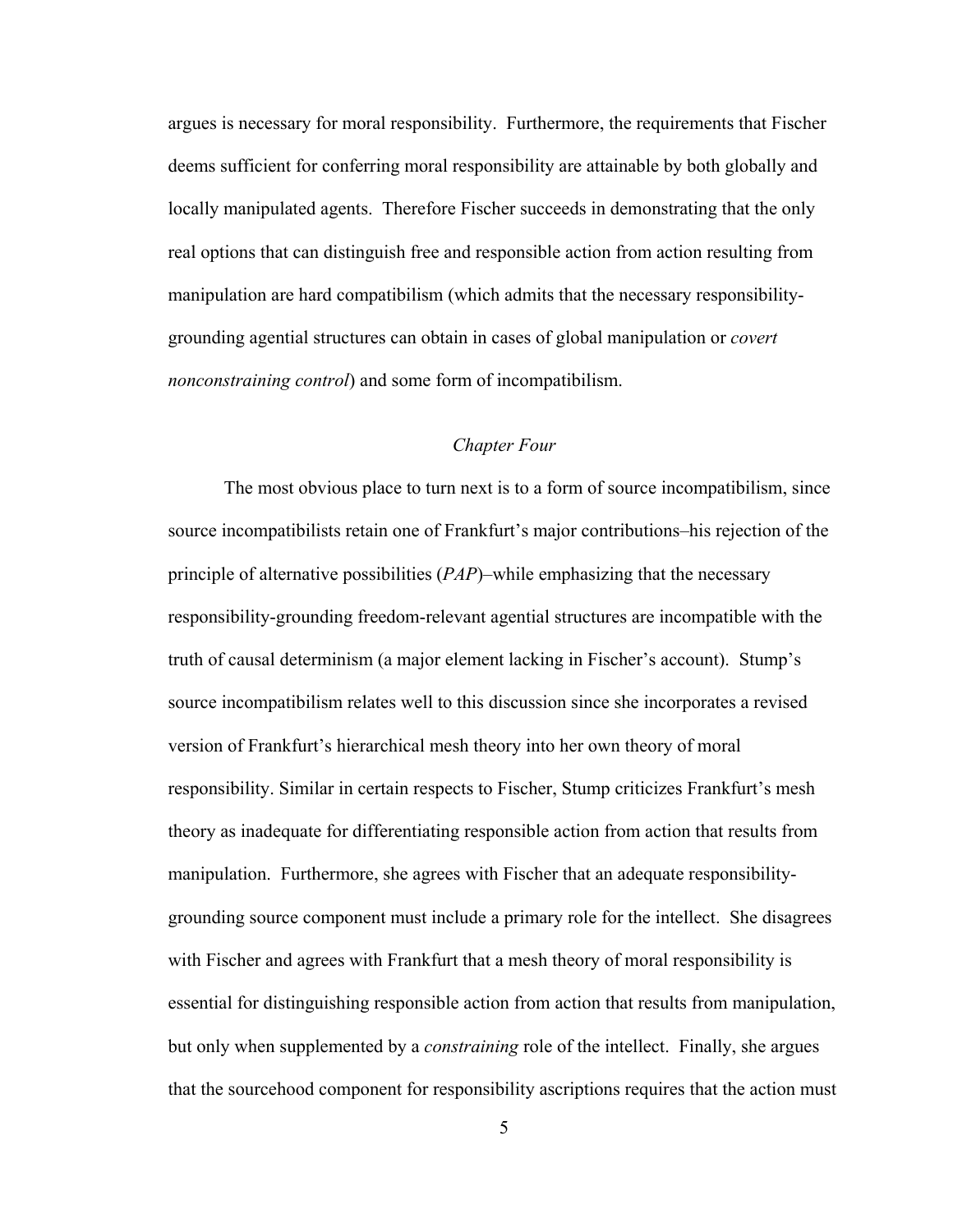stem from the agent's own intellect and will and not be traceable to external causes. She concludes, therefore, that causal determinism must be false.

 Ultimately Stump's intellectualist source incompatibilism also fails to distinguish responsible action from action that results from manipulation. The main problem for Stump's account is: how does the indeterminism to which Stump is committed bring about moral responsibility in contexts where moral responsibility otherwise would be lacking?<sup>2</sup> Another way of putting the problem is: how does the truth of indeterminism *alone* allow for responsibility-grounding components that could not exist if determinism were true? Stump thinks that if determinism were true, then an agent's own intellect and will would not cause her action; instead, her action could be traced to some ultimate external causal factor. She agrees with Pereboom's assessment that

 In the deterministic view, the first and second-order desires and the reasonsresponsive process that result in…[an agent's action] are inevitable given their causes, and those causes are inevitable given their causes. In assessing moral responsibility…[for this action] we wind our way back along the deterministic chain of causes that results in his reasoning and desires, and we eventually reach causal factors that are beyond his control—causal factors that he could not have produced, altered, or prevented.<sup>3</sup>

Stump agrees that if we can trace an agent's action back to sufficient explanatory causal factors beyond the agent's control, then the agent cannot be responsible for the action. Stump argues that one necessary component for grounding responsibility ascriptions is that the action stem from the agent's own intellect and will, and that the agent's own intellect and will must be the ultimate cause of the action. In the case of responsibility-

 <sup>2</sup> <sup>2</sup> It should be noted that on this point I partly agree with Fischer's response to Stump. Although I do not think that she simply is assuming that determinism rules out moral responsibility, there needs to be more than the truth of indeterminism (coupled with reasons-responsiveness or Stump's version of strong evaluation) to generate moral responsibility in cases where responsibility would otherwise be lacking.

<sup>3</sup> Pereboom, "Determinism Al Dente," p. 23.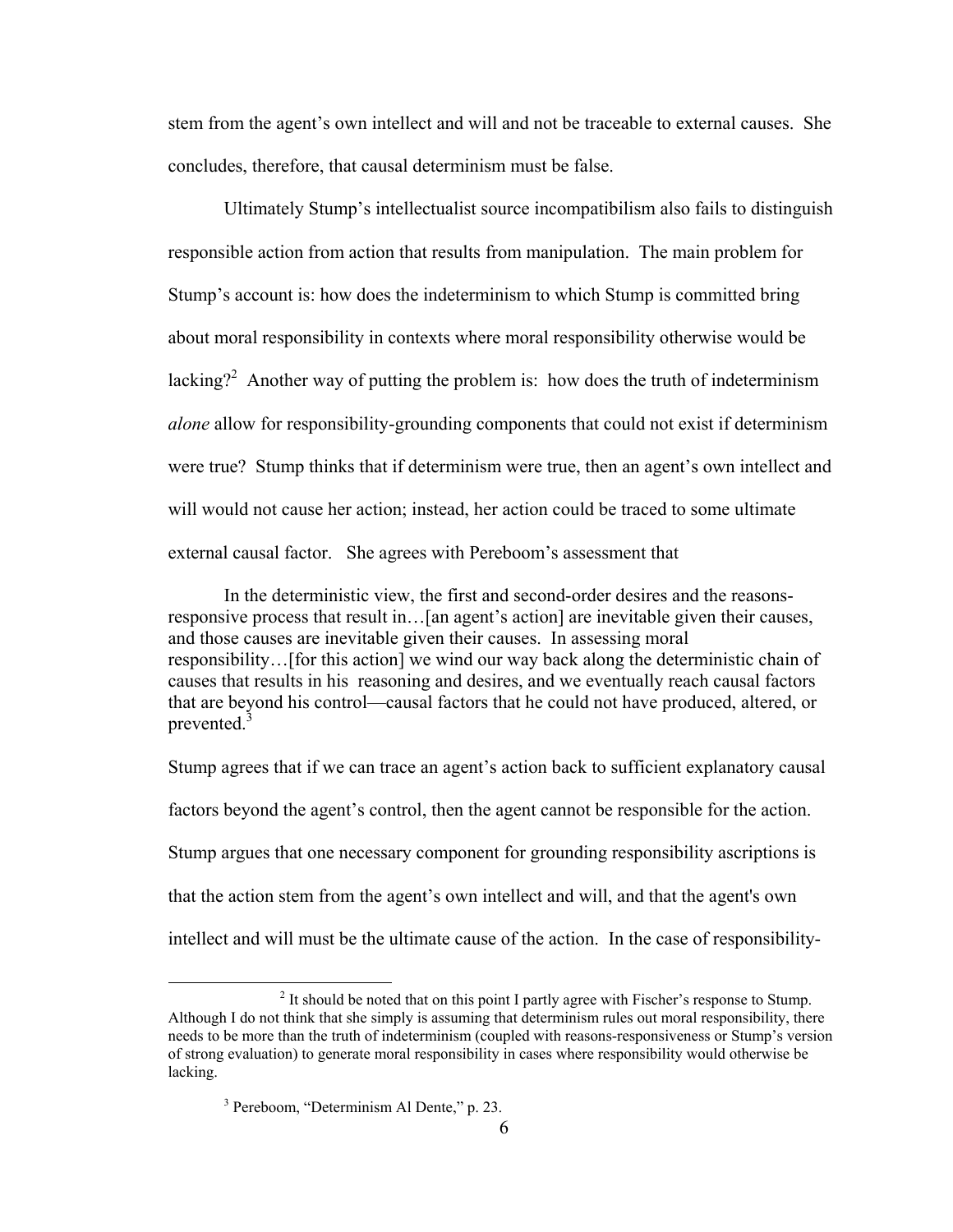undermining external factors, the agent's intellect is not the ultimate cause of the action. The problem with Stump's solution is that it looks much like Pereboom's compatibilistic rejoinder: an agent is morally responsible despite the deterministic causal process that led to the action because the first and second-order desires are *the agent's* desires, and those desires are generated through *the agent's* rational evaluation of the reasons. In other words, "[s]ince the causal history of his action has the right pattern…[the agent] is free and morally responsible."<sup>4</sup>

 Stump likewise argues that the agent is responsible for her action as long as the desires are generated through the proper interaction of the agent's own intellect and will. But why can't the agent's own intellect and will produce the action in a deterministic context? In my revised case in chapter 3, *Irene<sub>2</sub>*, I propose a scenario in which Irene acts (in a deterministic context) against her better judgment but for reasons she perceives as good. Furthermore, she feels no effectual regret for her actions (that is, regret that leads her to disassociate herself from that desire), and because her action stemmed from the proper interaction of her intellect and will (on Stump's account) she is responsible despite the fact that Irene's world is *nomically* determined. Stump must admit that Irene is not responsible since her action was nomically determined, yet according to Stump's own account it is nothing other than the truth of determinism that makes this the case. Irene's evaluative and volitional capacities were not compromised in any responsibilityundermining way, and she was not manipulated or subject to severe compulsion or phobia. The question that arises is what makes the agent's intellect and will her own in the sense necessary for moral responsibility? Stump thinks that one necessary condition

4 Ibid.

7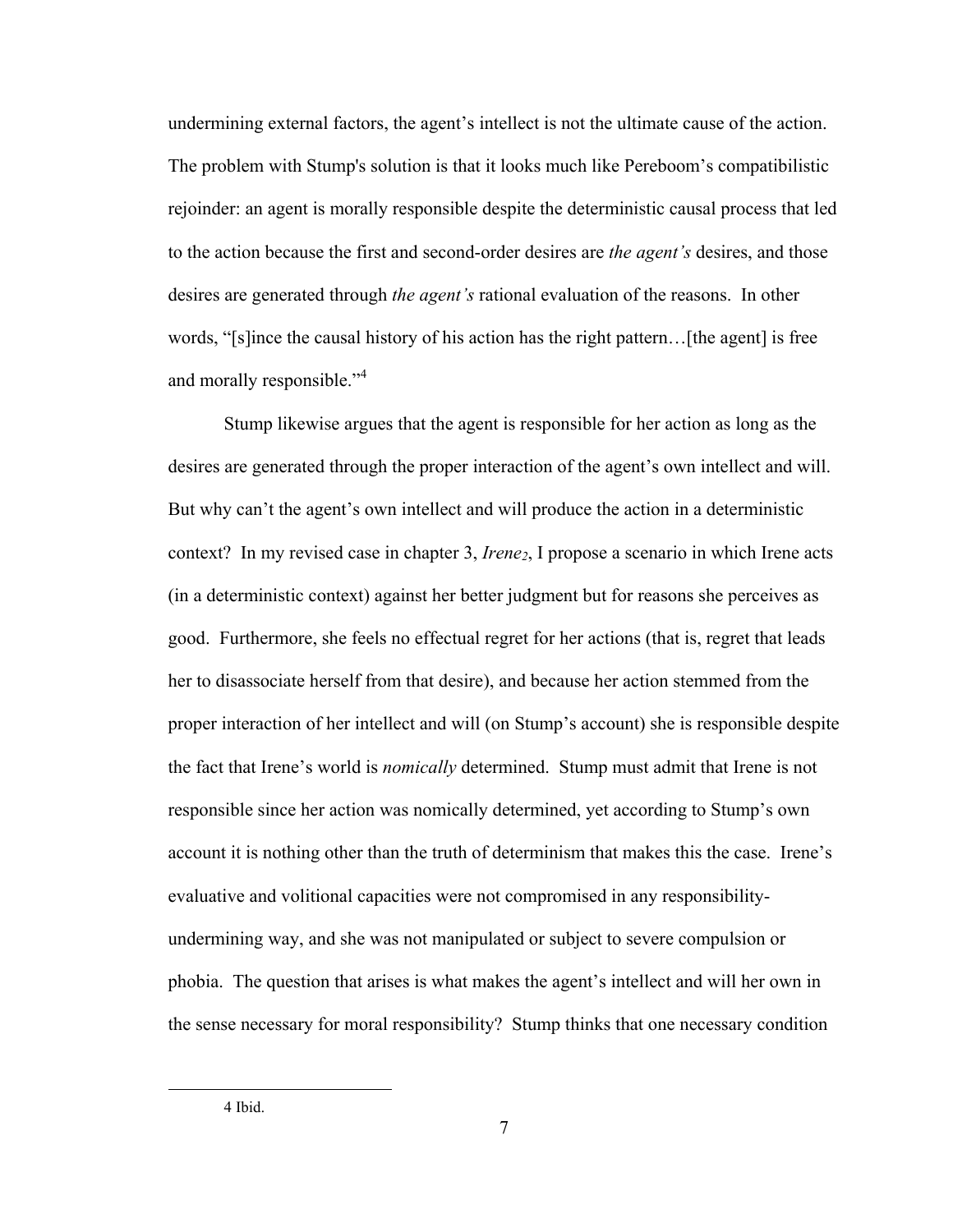is the falsity of causal determinism. But this alone does not reveal the difference between the causal sources of Irene's action in a deterministic context versus an indeterministic one. Therefore the problem with Stump's intellectualist hierarchical theory of moral responsibility is that while she claims that it is a form of incompatibilism, her theory alone cannot properly distinguish between instances where mental actions are causally determined and instances where they are not.

#### *Chapter Five*

 Like Frankfurt's voluntarist theory, Stump's intellectualist hierarchical theory of moral responsibility cannot properly distinguish causally determined action from indeterministic action because it is a time-slice theory of moral responsibility. Stump aims to solve the problem of authority that is present in Frankfurt's theory by including a robust role for the intellect, but an action that results from the proper interaction of the agent's intellect and will can still be causally determined unless there is a strong alternative possibilities condition, coupled with an historical notion of moral responsibility, and a robust role for the emotions in the moral life. Kierkegaard's picture of human agency and the will provides the necessary freedom-

relevant responsibility-grounding conditions. He has a hierarchical view of the will that is in some respects similar to Frankfurt's, but with a (modest) knowledge component (what I call his motivational cognitivism) that both Fischer and Stump agree is essential in order for the agent to be considered the source of her actions. Kierkegaard agrees with Fischer and others that the causal history of the action is essential for differentiating free and responsible action from action resulting from manipulation. Kierkegaard believes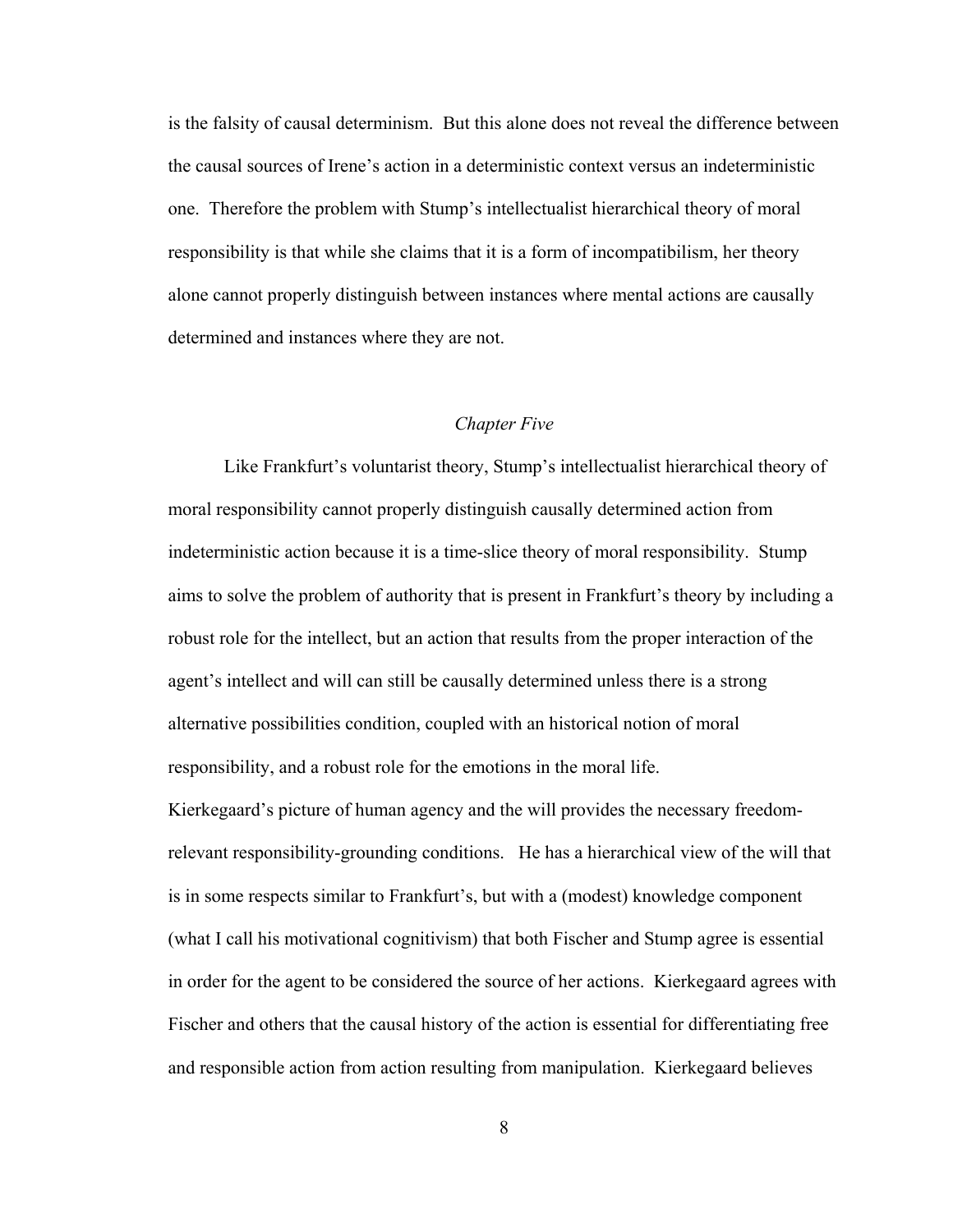that any account of the ethical life – the life of a person who takes responsibility for the formation of her character – must be *historical* in nature. As I will show in examples from Kierkegaard's pseudonym Judge William, the aesthete A is building a history through his choices whether he is aware of it or not. Judge William argues that A's choices form his character and solidify his self, which in turn contributes to his future actions. Though A believes that he is subject to necessity and therefore refrains from choosing, Judge William will not let A off the hook. Instead the Judge deems A responsible for making character-forming choices even as he refuses, in a sense, to choose. Therefore Kierkegaard articulates a view of freedom and responsibility that is hierarchical *and* historical. Frankfurt's early account of free will and moral responsibility includes an ambiguity as to whether and in what way an historical element is necessary. Later comments about a manipulator providing the agent with an entirely new character and that agent being responsible for the actions that stem from that new character clearly indicate that Frankfurt believes that an agent can be morally responsible *without* any historical element.<sup>5</sup> However, his notion of care and love requires that the agent maintain her cares over time, and for Frankfurt love is one of the highest expressions of human freedom. I argue that in this one fundamental area where Frankfurt needs the correction that Kierkegaard can offer, and that Kierkegaard's combination of a hierarchical account of the will and an historical account of agency and responsibility is uniquely suited to this task.

 $\frac{1}{5}$ <sup>5</sup> See Frankfurt's "Response to John Martin Fischer" in *Contours of Agency*, Edited by Sarah Buss and Lee Overton, 2002, The MIT Press, Cambridge MA, pp. 27-31.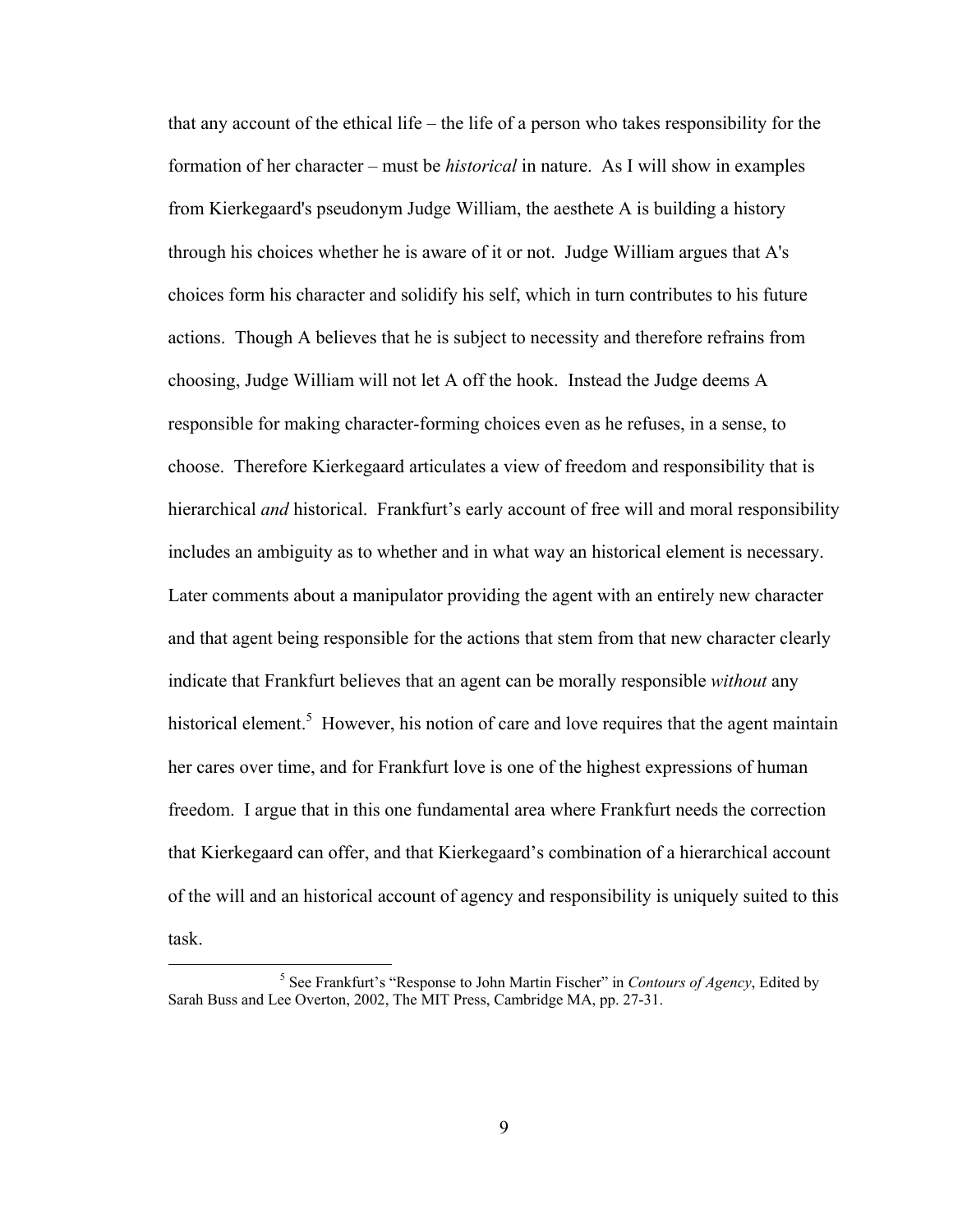#### CHAPTER TWO

#### Harry Frankfurt on Free Will and Moral Responsibility

#### *Introduction*

In this chapter I will discuss Harry Frankfurt's contributions to the contemporary debates over what constitutes free will and what kind of freedom in necessary for moral responsibility. Specifically, I will examine his semi-compatibilism—the claim that the freedom necessary for moral responsibility is compatible with determinism while libertarian freedom is not compatible—and evaluate whether his understanding of the freedom relevant conditions necessary for grounding moral responsibility are able to distinguish cases where the action of the agent results from responsibility-undermining external forces such as manipulation, compulsion, etc., from cases whether the agent acts on her own and therefore meets at least one requirement for free and responsible action. I conclude that Frankfurt's voluntarist hierarchical mesh-theory of moral responsibility alone is unable to account for this distinction, and thus must be either modified or discarded altogether. I will argue in subsequent chapters that his hierarchical theory of moral responsibility can make this distinction with the proper modifications, namely libertarian and virtue elements found in Kierkegaard's thought. After discussing some introductory issues, the chapter will divided neatly into four main movements. First, I will summarize Frankfurt's three main contributions to this debate, which are his arguments against what he calls the principle of alternative possibilities, his notion of first and second order-desires, and his understanding of what he calls care or volitional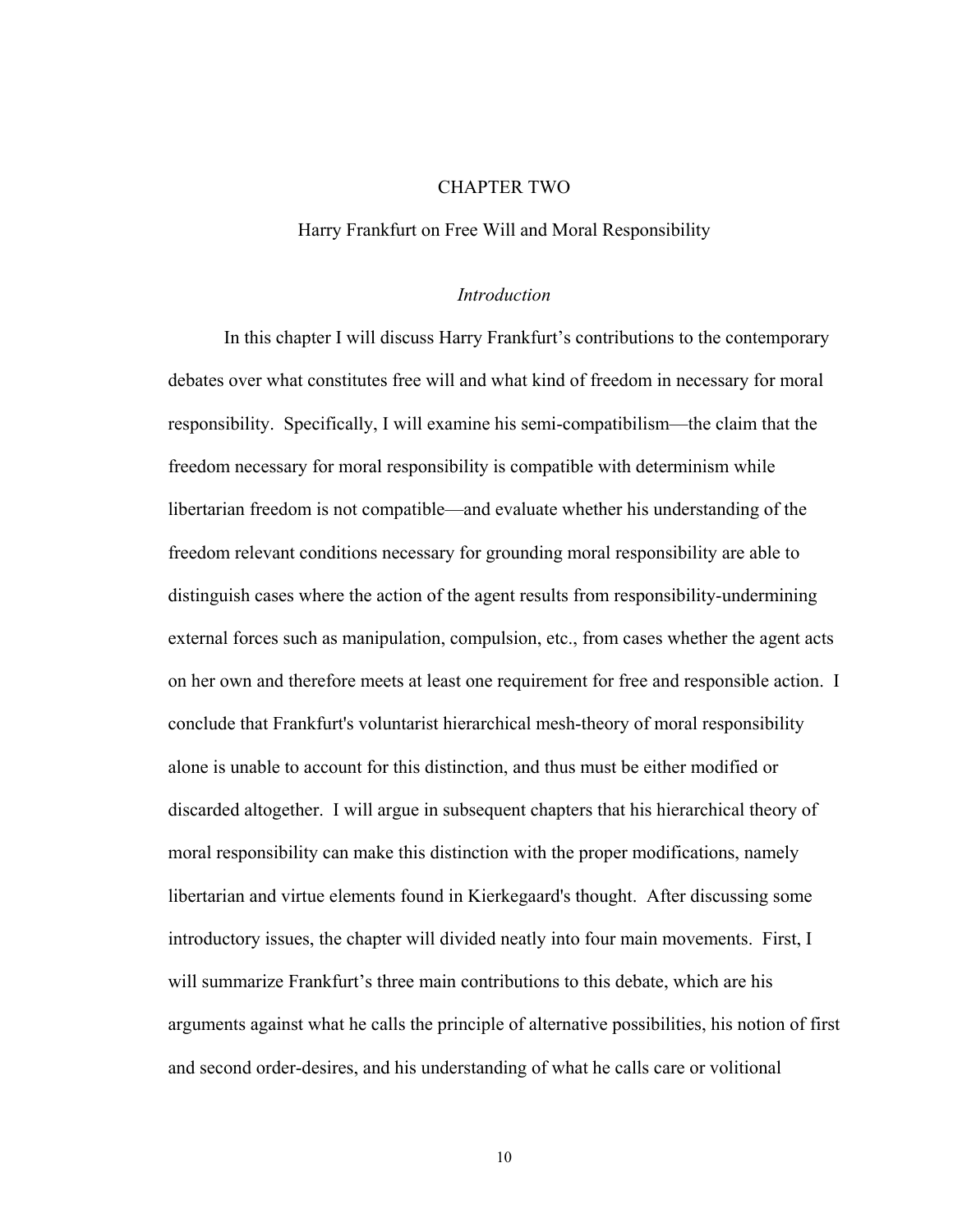necessity. I will then discuss each of these three main contributions in detail. Finally, I will briefly suggest modifications to Frankfurt's understanding of free will and moral responsibility that are necessary so that his theory can usefully contribute to an adequate understanding of the freedom-relevant conditions necessary for grounding morally responsible agency.

One of the earliest and most influential discussions over what constitutes a free will and what kind of freedom is necessary for moral responsibility occurs in book III of Aristotle's *Nicomachean Ethics.* Though rudimentary in many ways, his conclusions set the stage for the next 2500 years of debate. In book III, Aristotle discusses what constitutes voluntary action and choice and opposes voluntary action to action that results from compulsion or ignorance. Aristotle cites three main conditions for voluntary (and consequently responsible) action. First, for an agent to act voluntarily, her actions must *not* be such that "the cause (or what he later calls the "moving principle") is in the external circumstances and the agent contributes nothing."<sup>1</sup> Although Aristotle argues that not all coercion or constraint undermines voluntariness equally, voluntary—and thus morally responsible—action requires that the agent have within herself "the 'origin' (*arche*) of the action."<sup>2</sup> If constraint or coercion makes the agent no longer the source of the action but rather that coercion causes and is thus the source of the action, then the agent is not acting voluntarily and hence is not morally responsible. This first condition is in line with what contemporary philosophers sometimes refer to as *autonomy* or self-

 <sup>1</sup> Aristotle, *Nicomachean Ethics*, 1113b6. Quoted in Watson, Gary, "Free Action and Free Will". *Mind*. 96 (382) (1987), 145 (fn1).

<sup>2</sup> Sorabji, Richard., *Necessity, Cause, and Blame: Perspectives on Aristotle's Theory*, (Ithaca, N.Y.: Cornell University Press, 1980), 234. Quoted in Kane, Robert, *The Significance of Free Will*, New York: Oxford University Press, 1998), 33.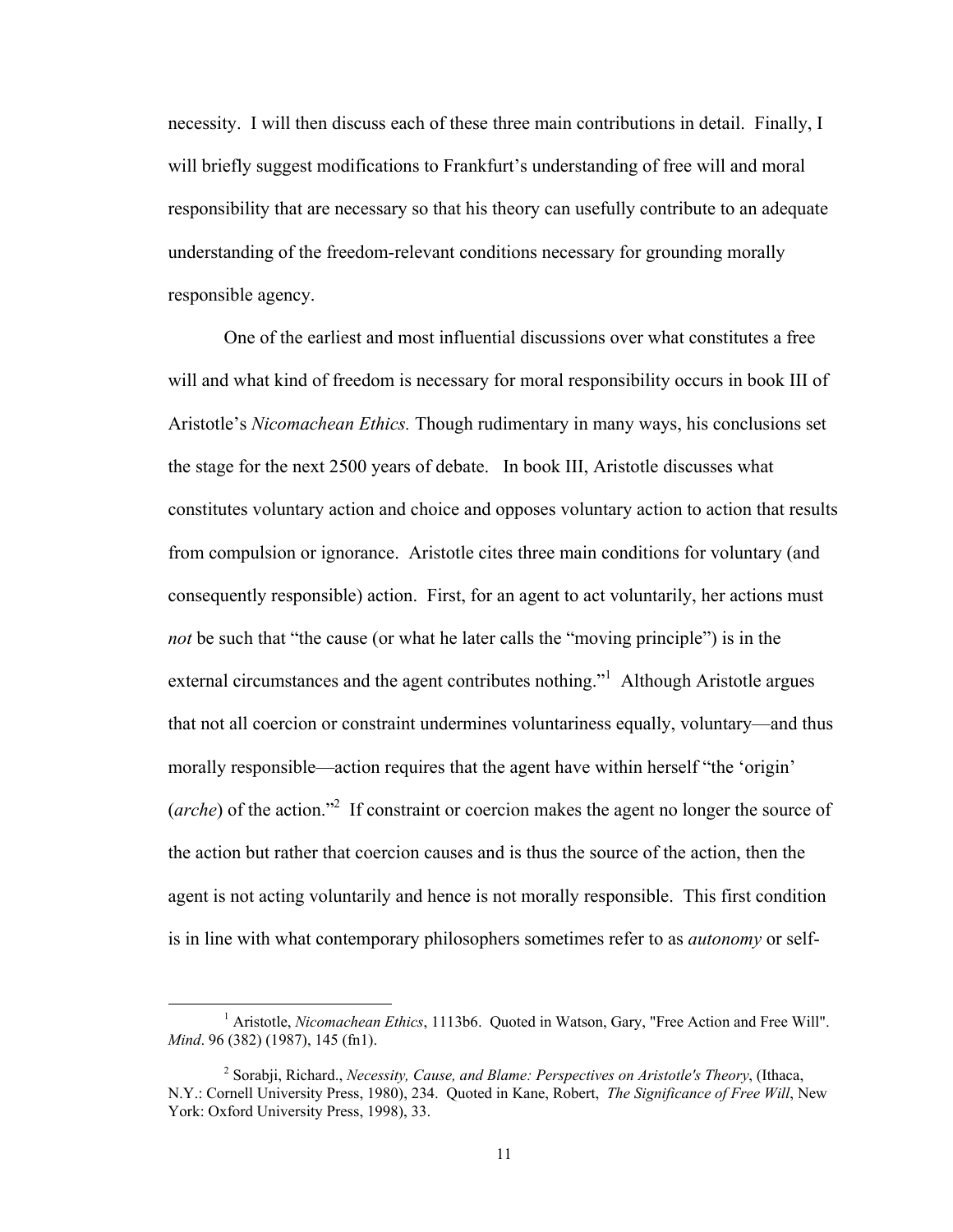determination. To act freely and responsibly, the agent must determine or be the source of her actions. Someone who is forced to perform the action is not acting freely. In what follows, I call this freedom-relevant<sup>3</sup> condition necessary for grounding moral responsibility the *source condition*.

The second condition that Aristotle hints at is that in order for an agent to act voluntarily and thus responsibly she must have a kind of dual power: "…when acting is up to us, so is not acting."<sup>4</sup> Although Aristotle did not fully articulate either causal or theological determinism, or human freedom, many scholars give this "dual power" statement a libertarian interpretation. For instance, Sorabji argues that Aristotle usually cites two conditions for an agent's action being "up to us" in the sense required for moral responsibility: the source condition cited in the previous paragraph, and what Robert Kane calls the "alternative possibilities" condition. Sorabji and Kane both interpret Aristotle's dual power statements as indicating that free and morally responsible action requires that the agent have it within her power to perform the action or not perform the action.<sup>5</sup> In other words, in order to ascribe moral responsibility to an agent she must have the requisite control or meet what I call the *control condition*.

Finally, Aristotle claims that an agent cannot perform a voluntary action (much less make a choice) if she is ignorant of some fundamental aspect of her action. "Since that which is done under compulsion or by reason of ignorance is involuntary, the voluntary would seem to be that of which the moving principle is in the agent himself, he

<sup>&</sup>lt;sup>3</sup> "Freedom-relevant" is a technical term commonly used in the literature. It is used to distinguish conditions necessary for grounding moral responsibility that have to do with freedom of the will from conditions having to do with other factors such as knowledge or normative competence. See footnote 7.

<sup>4</sup> Aristotle, *Nicomachean Ethics*, 1113b6. Quoted in Watson, "Free Action and Free Agency," 1 (fn1).

<sup>5</sup> Kane, Robert, *The Significance of Free Will*, (New York: Oxford University Press, 1998), p. 33.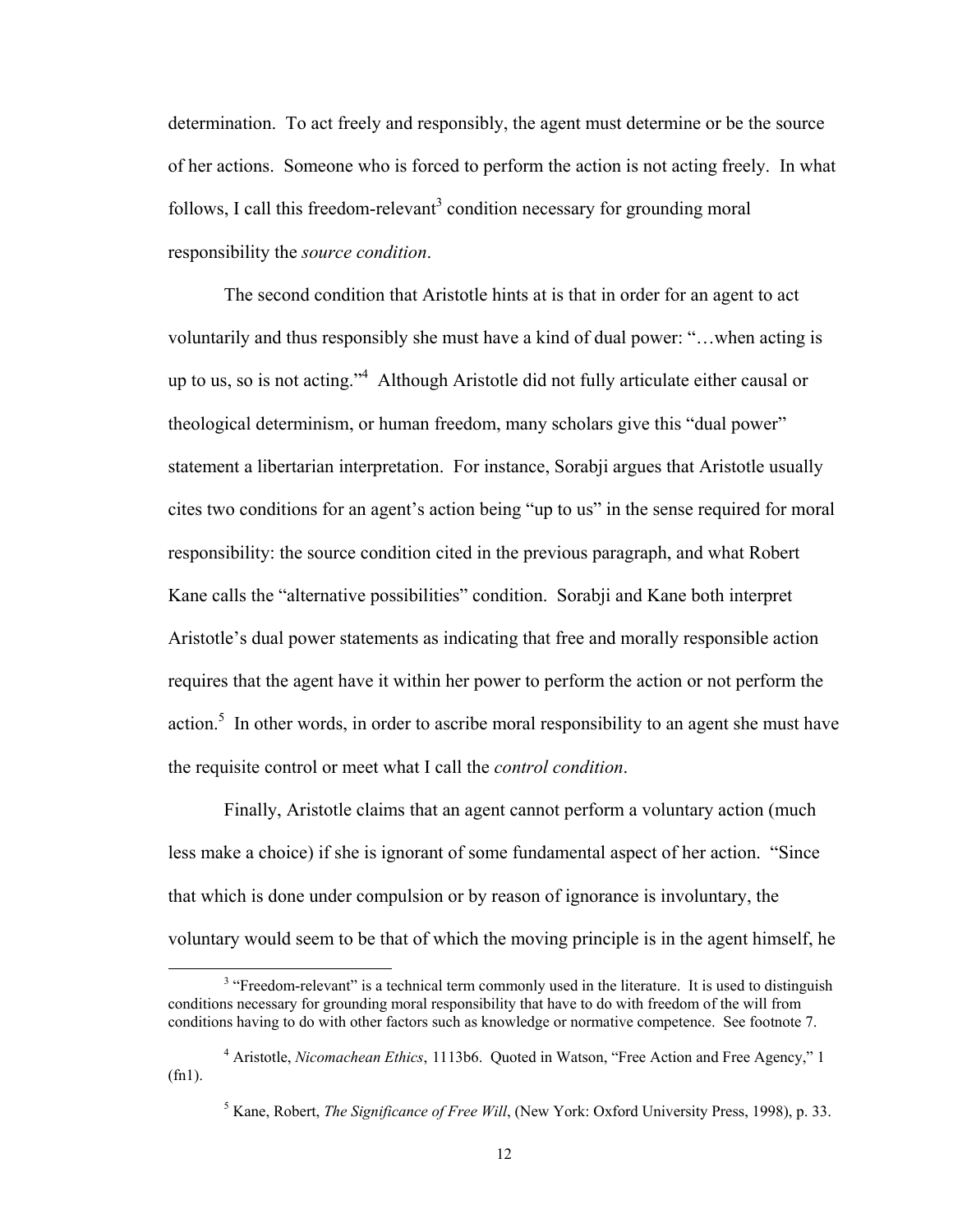being aware of the particular circumstances of the action."<sup>6</sup> Aristotle's account suggests that an action cannot be free (and thus contribute to the agent's virtue and character) if the agent lacks the requisite knowledge. As Kevin Timpe puts it, in order for the agent to meet what he calls the "epistemic requirement" necessary for grounding moral responsibility, the agent cannot be "ignorant of the relevant facts or else that there be something that she should have done at some earlier time such that, had she done it, she would not now be ignorant of the relevant moral facts."<sup>7</sup> Thus the third requirement is that the agent must have some awareness of the relevant moral facts. I refer to this as the *epistemic condition*.

On the surface the epistemic condition may not seem like a *freedom-relevant* condition, but I show that it is connected to the other two freedom-relevant conditions in important ways. For instance, an agent cannot have the *control* over her actions necessary for moral responsibility unless she is aware of certain relevant moral facts and has a certain kind of connection to the external world that requires a level of epistemic awareness. However, there may well be epistemic concerns related to moral responsibility that are not freedom-relevant; I will not discuss those concerns but only concerns related to the freedom-relevant conditions of sourcehood and control. In the context of my thesis it is most accurate to say that the epistemic condition is an *indirect* freedom-relevant condition while the other two conditions—source and control—are *direct* freedom-relevant conditions.<sup>8</sup>

 <sup>6</sup> Aristotle, *Nicomachean Ethics*, book III chapter 1 (find number). The Internet Classics Archive, http://classics.mit.edu/Aristotle/nicomachaen.3.iii.html. Accessed May 13, 2010.

<sup>7</sup> Timpe, Kevin, *Free Will: Sourcehood and its Alternatives*, (London: Continuum ,2008), 10.

<sup>&</sup>lt;sup>8</sup> Gary Watson suggests a fourth condition that is not included in the freedom-relevant conditions, namely the issue of "normative competence" or what Susan Wolf calls "sanity." I actually think that sanity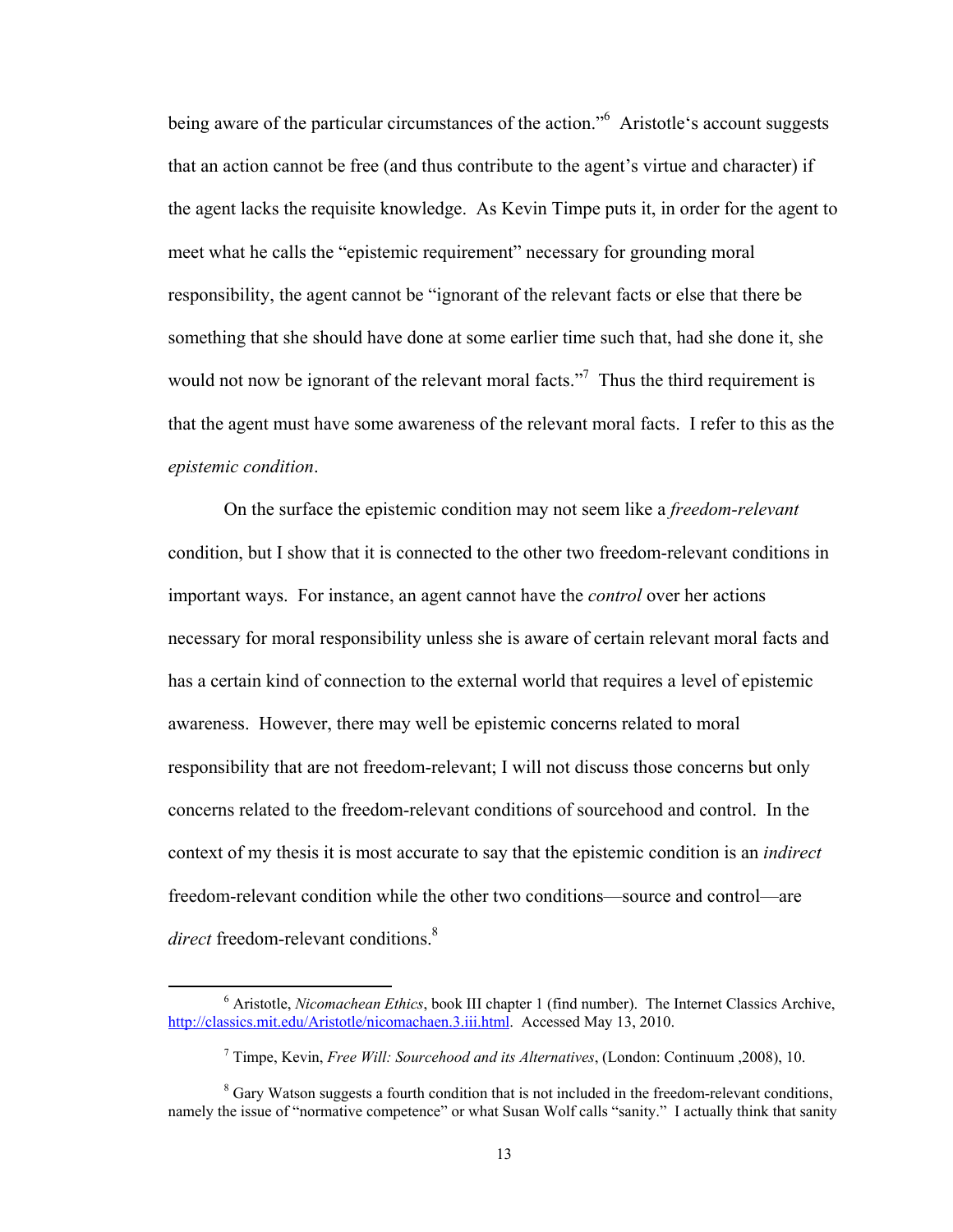Many of the most prominent contemporary accounts of the freedom-relevant conditions necessary for grounding moral responsibility incorporate, or at least account for, these three components in some way. However, many of these accounts differ from Aristotle's account because he is not interested only in the freedom-relevant conditions of particular actions,<sup>9</sup> but also in the conditions necessary for the formation of *character*. Virtue and vice are states of character for which the agent is responsible. Voluntary action and choice play a vital role in Aristotle's account of the cultivation of virtue and vice as characteristics, because "by choosing what is good or bad we are men of a certain character."10 Aristotle is not only interested in ascribing praise and blame to agents for particular actions, but in ascribing praise and blame for the kind of character that results from habitual actions that shape character. In other words, Aristotle is laying out the conditions necessary for taking responsibility for the self, or for what I call morally responsible agency. Following Aristotle, I argue that any adequate theory of the freedom-relevant conditions necessary for grounding moral responsibility must deal not only with the three conditions of 1) source (the agent must determine her actions in the relevant sense), 2) control (the agent must be able to guide herself along the path she wishes to traverse) and 3) knowledge (the agent must have some kind of fundamental epistemic connection to both her own mental states and the external world), but also must

<u> 1989 - Johann Stoff, amerikansk politiker (d. 1989)</u>

is also an indirect freedom-relevant condition since the agent must have a certain level of psychological integration or sanity in order to have the freedom that is required in order that praise or blame be ascribed to her actions. The inclusion of this condition would make this project too broad, however, and therefore I will only discuss it incidentally.

<sup>&</sup>lt;sup>9</sup> Throughout this dissertation, unless otherwise specified, "action" will be used in the broad sense to include mental actions such as intentions, choices, etc.

<sup>10</sup> Aristotle, *Nicomachean Ethics*, book III chapter 2.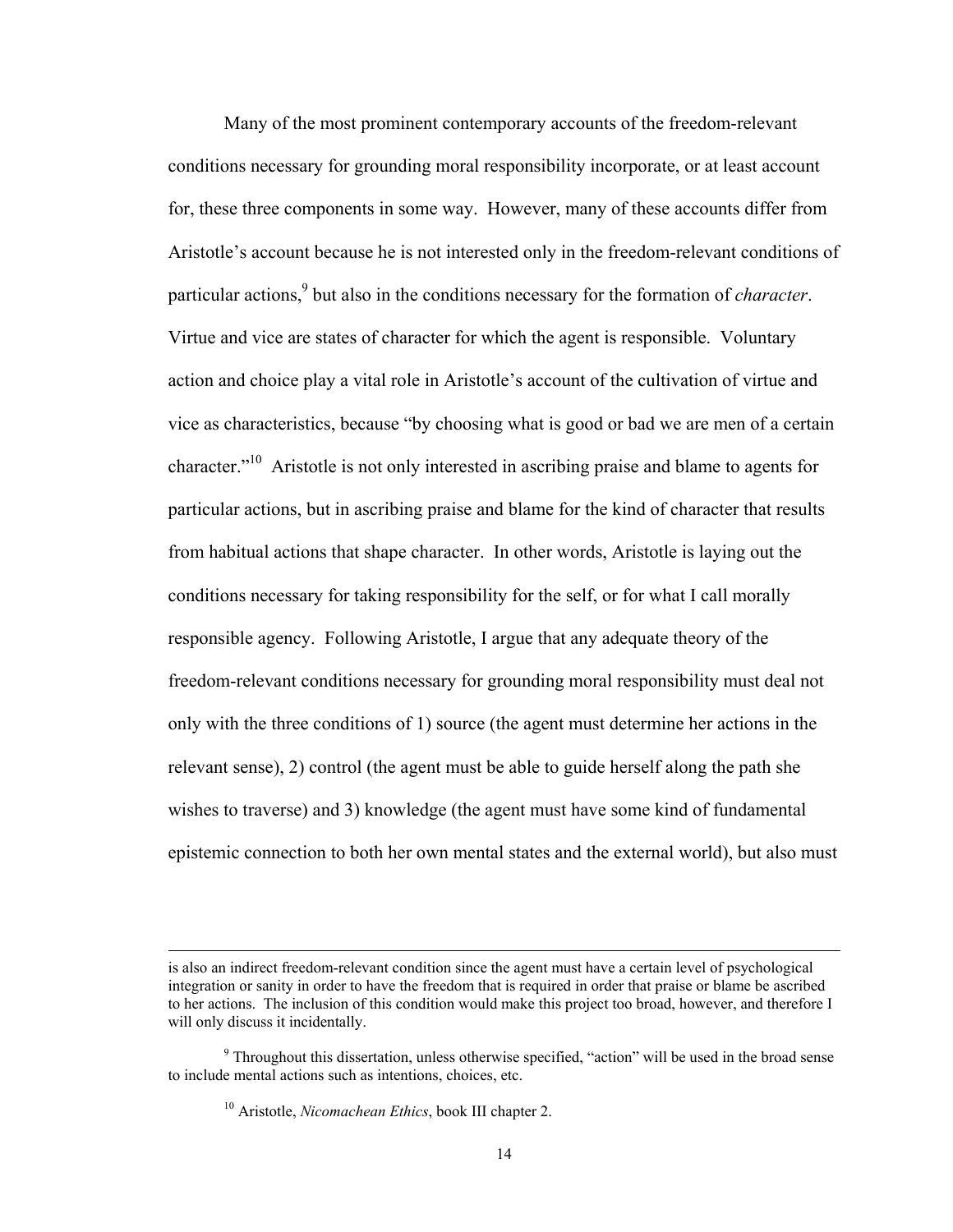take into account how these three components contribute to the cultivation of the agent's character.

I find that Kierkegaard offers a compelling account of free will and moral responsibility that includes all these elements. Furthermore, I argue that he can help solve a number of problems in the contemporary literature on free will. However, Kierkegaard's account is unsystematic and difficult to grasp. Harry Frankfurt's notions of higher-order desires and volitional necessity lend clarity to Kierkegaard's account. The interaction of contemporary scholars with Kierkegaard yields a rich account of human freedom that includes the freedom-relevant conditions necessary for the cultivation of character that makes his voice relevant to the contemporary discussion.

#### *Frankfurt's Understanding of Freedom and Responsibility*

Harry Frankfurt's work on free will and moral responsibility has altered the way philosophers think about these issues. He introduced three crucial ideas in three separate essays that shifted the focus of the debates. In his seminal article, "Alternative Possibilities and Moral Responsibility," published in  $1969$ ,<sup> $11$ </sup> he introduced now infamous counterexamples<sup>12</sup> against what he termed the principle of alternate<sup>13</sup> possibilities or *PAP*. *PAP* maintains that in order for a person to be held morally responsible for her actions she must have the ability to act in a different way than she did. Whatever one

 11 Frankfurt, "Alternative Possibilities and Moral Responsibility," *The Journal of Philosophy*, Vol. 66, no. 23. (Dec. 4, 1969), 829-839. Reprinted in *The Importance of What we Care About*, pp. 1-10.

<sup>&</sup>lt;sup>12</sup> Frankfurt's counterexamples are discussed in section III below.

 $13$  Although Frankfurt used the term "alternate" and even later defended his use of that term, almost all other philosophers refer to "alternative" possibilities since it makes more sense to say that the debate is about whether or not agents have alternatives when willing freely, and not about alternates to a preferred action. After all, we often are not sure which action we prefer, and that is why we deliberate. I follow general usage and use "alternative possibilities."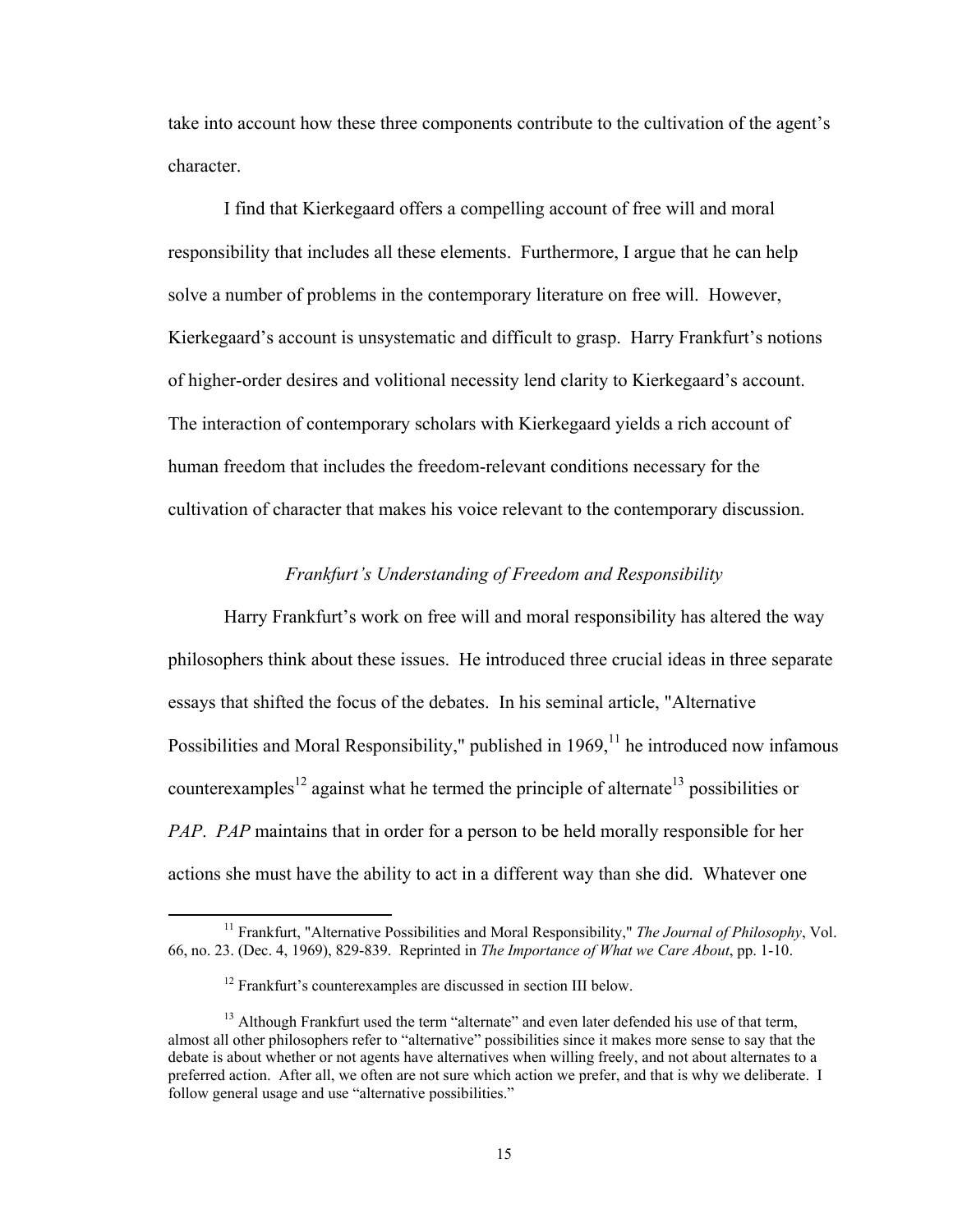thinks of the efficacy of the counterexamples, by introducing them Frankfurt shifted the focus of discussions of moral responsibility to what makes an action free in the actual sequence of events as opposed to the alternative or counterfactual sequence.<sup>14</sup>

In his "Freedom of the Will and the Concept of a Person" published in 1971, Frankfurt introduced his hierarchical understanding of freedom which, although not new,<sup>15</sup> has given more precise language to centuries of debate about what it means to say that a person's actions proceed from a will that is free. Frankfurt argued that being a person means having the ability to form higher-order desires or volitional states about one's basic or first-order desires. Furthermore, his notion is broadly compatibilistic in that it can be reconciled with a deterministic view of the world.<sup>16</sup> Both libertarian and compatibilist theories have benefitted and evolved from the conversation that Frankfurt initiated.

Finally, in "The Importance of What we Care About" published in 1982, Frankfurt introduced his notions of caring and volitional necessity. Here he argues that a person can come to care so much about something that "it is impossible for him to forbear from a certain course of action."<sup>17</sup> A person who cares in this way and to this extent is driven by an irresistible or constraining passion and finds that he has no choice but to accede to that force, yet he accedes because he is committed to the object of his

 $14$  By actual sequence I mean that sequence of events in which the action occurred. This is opposed to the counterfactual sequence in which a different sequence of events issues in a different action.

<sup>&</sup>lt;sup>15</sup> For instance, Stump claims that the hierarchical view is found in Aquinas and Augustine, albeit with crucial differences. See chapter four for a detailed discussion.

 $16$  I argue that his view does not have to be combined with any sort of determinism. However, it seems to have been Frankfurt's intent to come up with an articulation of freedom of the will that is both true to our experience and intuitions and also compatible with determinism.

<sup>&</sup>lt;sup>17</sup> Frankfurt, "The Importance of What We Care About," 86.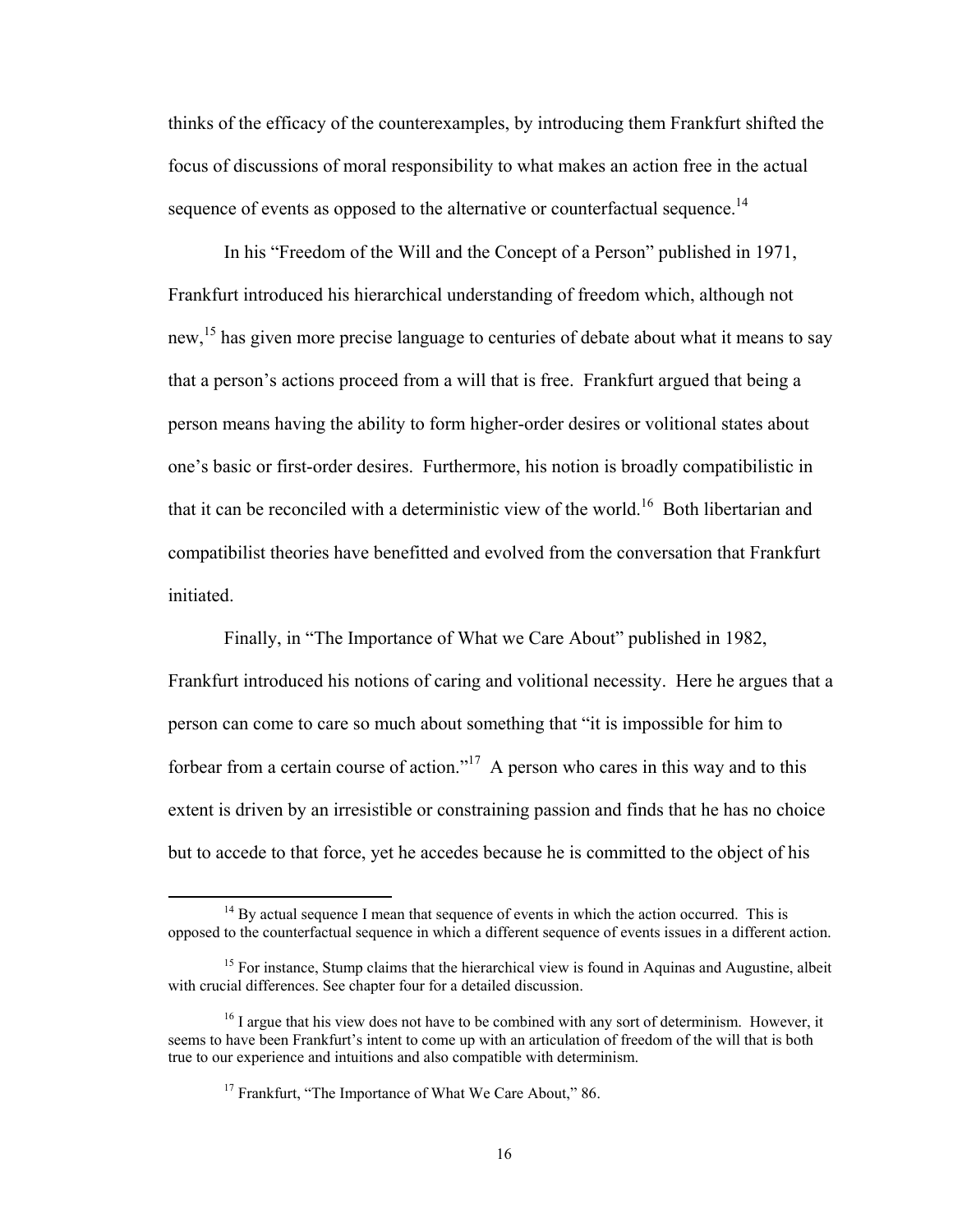care and cannot imagine letting it go. Finally, because this caring is something that the person actually wants, this "[v]olitional necessity may have a liberating effect..."<sup>18</sup> In other words, Frankfurt intriguingly suggests that a person who is unable to resist the force of her own care(s) may in fact be experiencing the summit of human freedom.

Taken together, these three elements have altered the trajectory of the free will debate. Any systematic account of what it means for a person to will freely and responsibly must deal with Frankfurt's provocative, if underdeveloped, notions of actual sequence freedom, the hierarchical or structuralist account of the will, and his notion of caring or volitional necessity. However, compatibilists and incompatibilists alike have raised objections to all the main elements of Frankfurt's account of freedom and moral responsibility. Perhaps the most ink has been spilled in response to Frankfurt's famous counterexamples to *PAP.* The counterexamples are designed to show that an agent can be morally responsible despite the lack of alternative possibilities. Incompatibilists argue that Frankfurt's construction of the counterexamples leaves room for the agent to form, for instance, intentions to act in one way or another before the manipulator intervenes (these examples will be explored at length below). Despite Frankfurt's argument to the contrary, incompatibilists have found what John Martin Fischer calls "flickers of freedom" in the counterexamples. In response, compatibilists have sought to refine the counterexamples so as to eliminate these flickers of freedom. Two main issues have arisen from this debate. First, whether an *FSC* (Frankfurt-style case) can be constructed that eliminates these flickers of freedom is questionable. Even if such a case cannot be constructed, compatibilists such as Fischer argue that whatever flicker of freedom is

 18 Ibid., 88.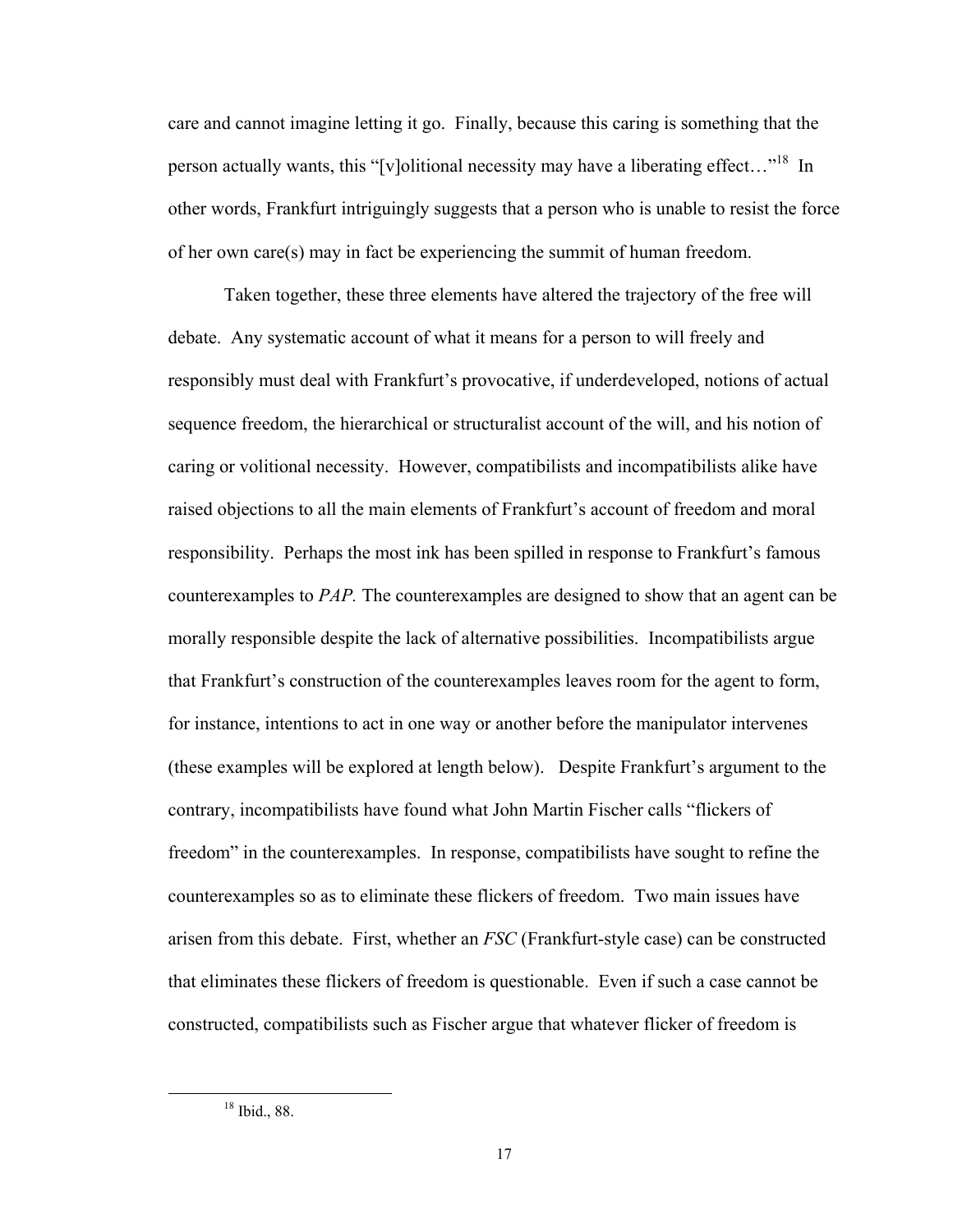available to the agent in an *FSC* is not sufficiently robust to ground ascriptions of moral responsibility.

The second issue that has arisen out of the debate over *FSCs* is a distinction between two different kinds of arguments for the incompatibility of determinism and moral responsibility. Classically, incompatibilists have argued that determinism is incompatible with moral responsibility because moral responsibility requires alternative possibilities and determinism is assumed to eliminate alternative possibilities. Causal determinism is taken to eliminate alternative possibilities because if causal determinism is true then the unalterable events of the past combined with the fixed natural laws result in the absolute determination of every future event. Arguments for incompatibilism that claim that causal determinism rules out moral responsibility by eliminating alternative possibilities have come to be known as indirect arguments for incompatibilism.

Some incompatibilists think that FSCs successfully show that moral responsibility is at least possible without the agent having access to alternative possibilities, but these incompatibilists are still convinced that moral responsibility is incompatible with determinism; therefore, the reasons for their incompatibilism rest on the argument that causal determinism *directly* rules out moral responsibility. The direct argument can take a variety of forms, but usually goes something like this: In order for an agent to be morally responsible for her actions, she must be the ultimate source of those actions. However, if causal determinism is true, then whenever we trace the causal source of an agent's action, we will find that the causal history stretches beyond the agent to sources that are ultimately out of the agent's control. Since the ultimate cause of the actions is outside the agent, she is not the source of her actions and therefore cannot be held

18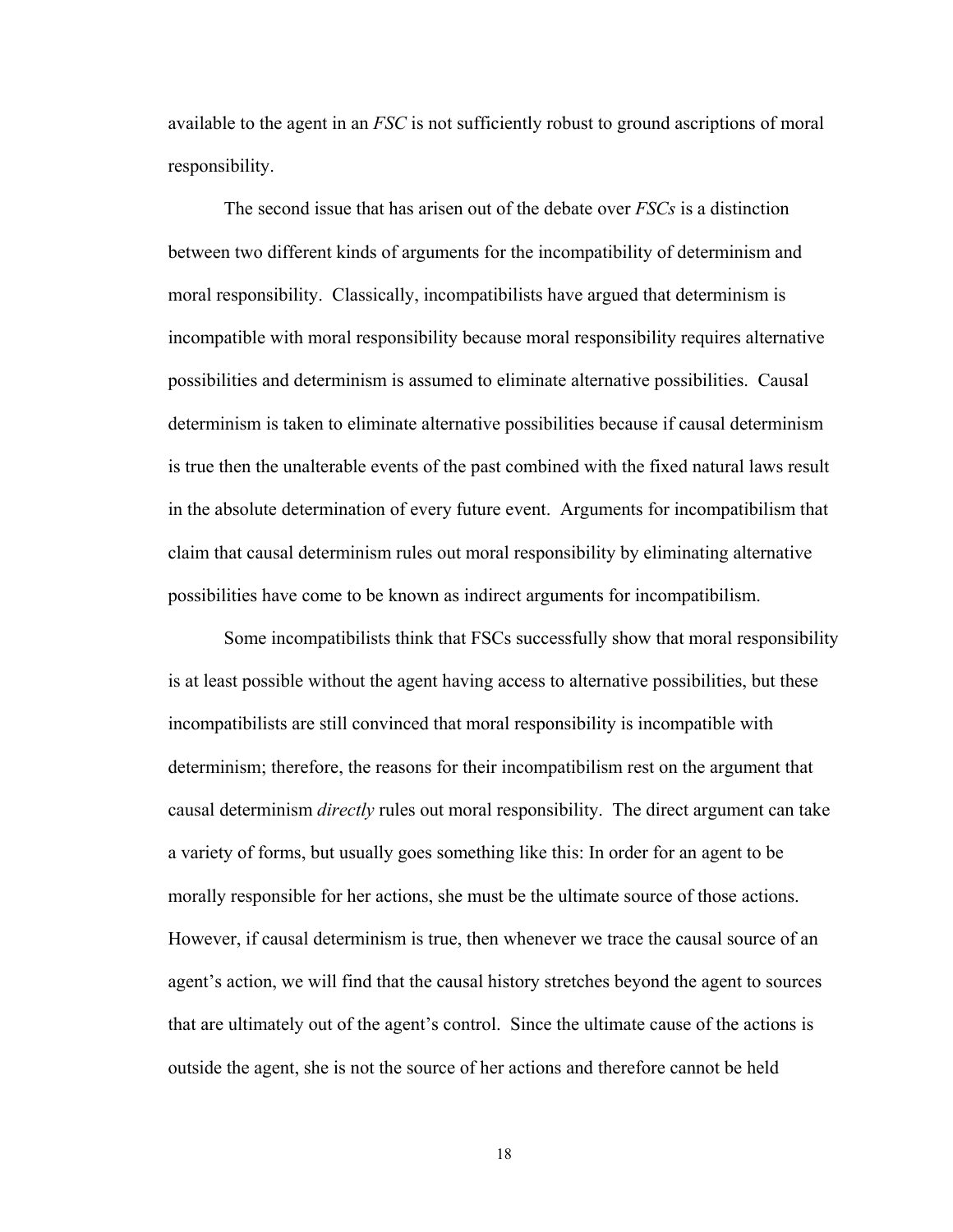morally responsible. The agent does not have the freedom that the incompatibilist thinks is necessary for grounding ascriptions of moral responsibility because she is not free to be the source of her actions. Thus proponents of this view conclude that determinism *directly* rules out moral responsibility without reference to alternative possibilities. The direct argument poses a particular challenge to Frankfurt and other Frankfurt-style compatibilists because it is compatible with the conclusion of FSCs yet argues against Frankfurt's implied conclusion that an agent can be morally responsible in a deterministic world.

 Perhaps the most famous objection responds to Frankfurt's hierarchical account of the will. Frankfurt claims that in order to be a person who acts with free will one must have higher order volitions that endorse first-order volitions, and that this higher-order endorsement makes a person's volitions authoritative and freedom-granting, thus distinguishing a person from a creature lacking higher volitions and thus lacking freedom. A number of philosophers, perhaps the most famous being another compatibilist Gary Watson, have objected to this hierarchical account of freedom claiming that nothing inherent in this model prevents an *infinite regress* of desires. In other words, if an agent can have second-order desires, then why does she not have third or fourth-order desires or beyond? If a person can have the desire to desire A, then what is preventing her from having the desire to desire to desire A, and so on? This objection leads to the more crucial related objection sometimes referred to as the problem of *authority*. Nothing in Frankfurt's (especially early) account articulates how exactly a second-order desire (or any higher-order desire) becomes more authoritative than a first-

19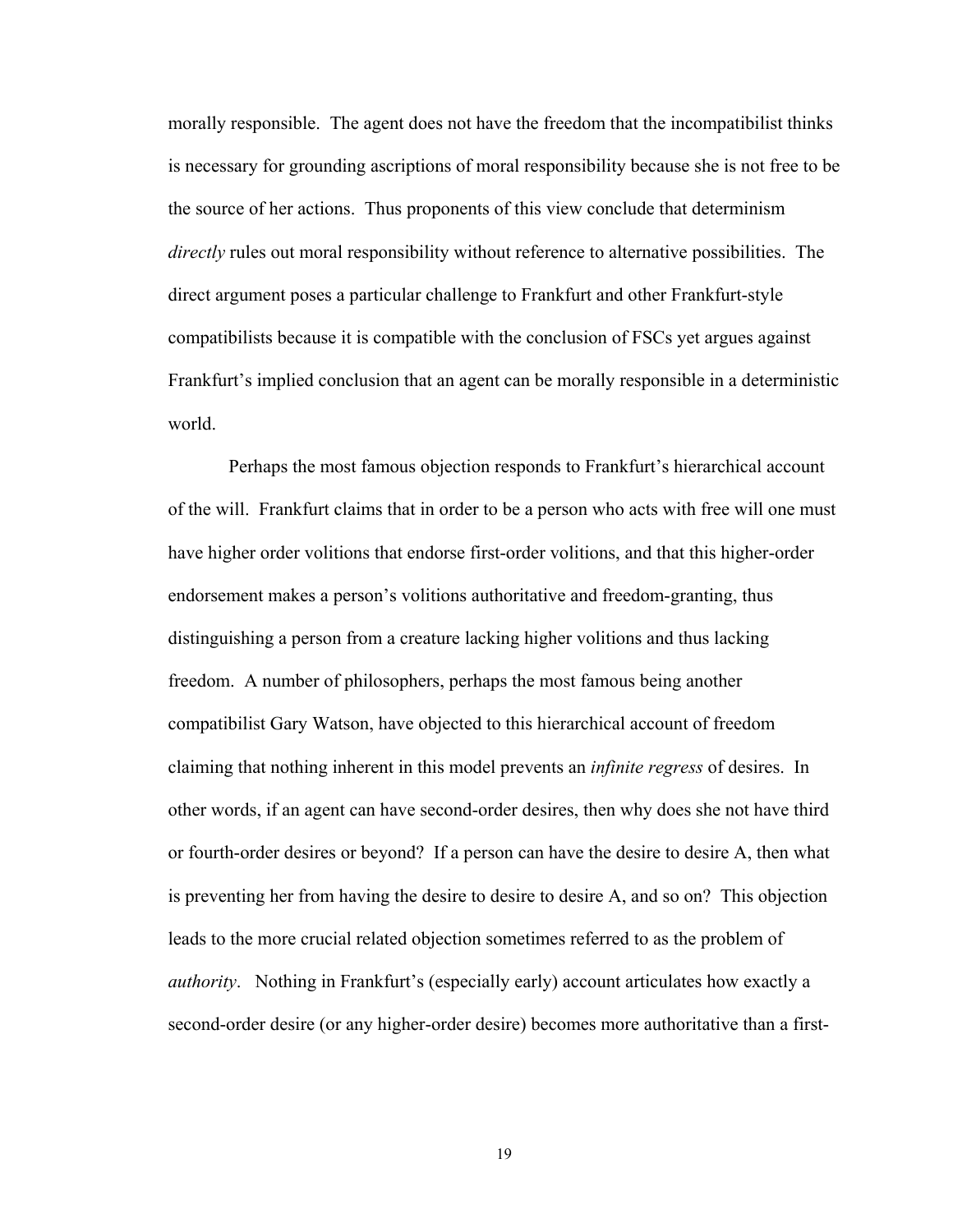order desire.<sup>19</sup> Furthermore, why are desires about desires constitutive of a person? Frankfurt argues that higher-order desires are authoritative because they are desires with which a person decisively identifies and about which a person cares. These desires distinguish a person from a wanton who "has no preference concerning which of his firstorder desires is to be his will…"<sup>20</sup> However, why does identifying with a second-order desire make a person less wanton and more certain of what he wants? If he is wanton with respect to his first-order desires, he may be wanton with respect to his second-order desires, and so forth. Taken together, these two objections point to the need to clarify exactly what Frankfurt means when he says that by identifying with certain desires and rejecting others, an agent reveals her freedom and takes responsibility for her actions.<sup>21</sup>

Furthermore, in clarifying what he means by identification, Frankfurt claims that "[t]he higher-order attitudes that are formed in processes leading to identification involve 'evaluations' only in a sense that is strictly value-neutral."<sup>22</sup> Here as in many other places, Frankfurt makes clear that no knowledge component or epistemic condition forms the moral responsibility grounding higher-order volitions, other than the person's awareness of what she cares about and that she "gets behind" that desire. John Davenport calls this Frankfurt's "existential subjectivism." This idea has lead to a number of

 $19$  Watson (1975 p. 215) answered his own now famous objection by saying that authoritative desires are desires that stem from the agent's "valuational system" or the agent's all-things-considered judgment about what is best in the particular situation. Watson (1987) later criticized his own schema for being too rationalistic and unable to account for addictions, phobias, and so forth. Inherent in his critique of Frankfurt is the notion that Frankfurt is actually Humean in his understanding of the nature of desire and its relationship to reason, and on this point Watson is certainly correct.

 $20$  Frankfurt, "Freedom of the will," 21.

 $21$  Several other objections to be dealt with later include the ahistorical nature of Frankfurt's hierarchical account, his motivational noncognitivism, and his lack of any account of moral self-cultivation.

<sup>22</sup> Frankfurt, "Reply to Michael E. Bratman," in *Contours of Agency*, edited by Sarah Buss and Lee Overton (The MIT Press: Cambridge MA, 2002), 87.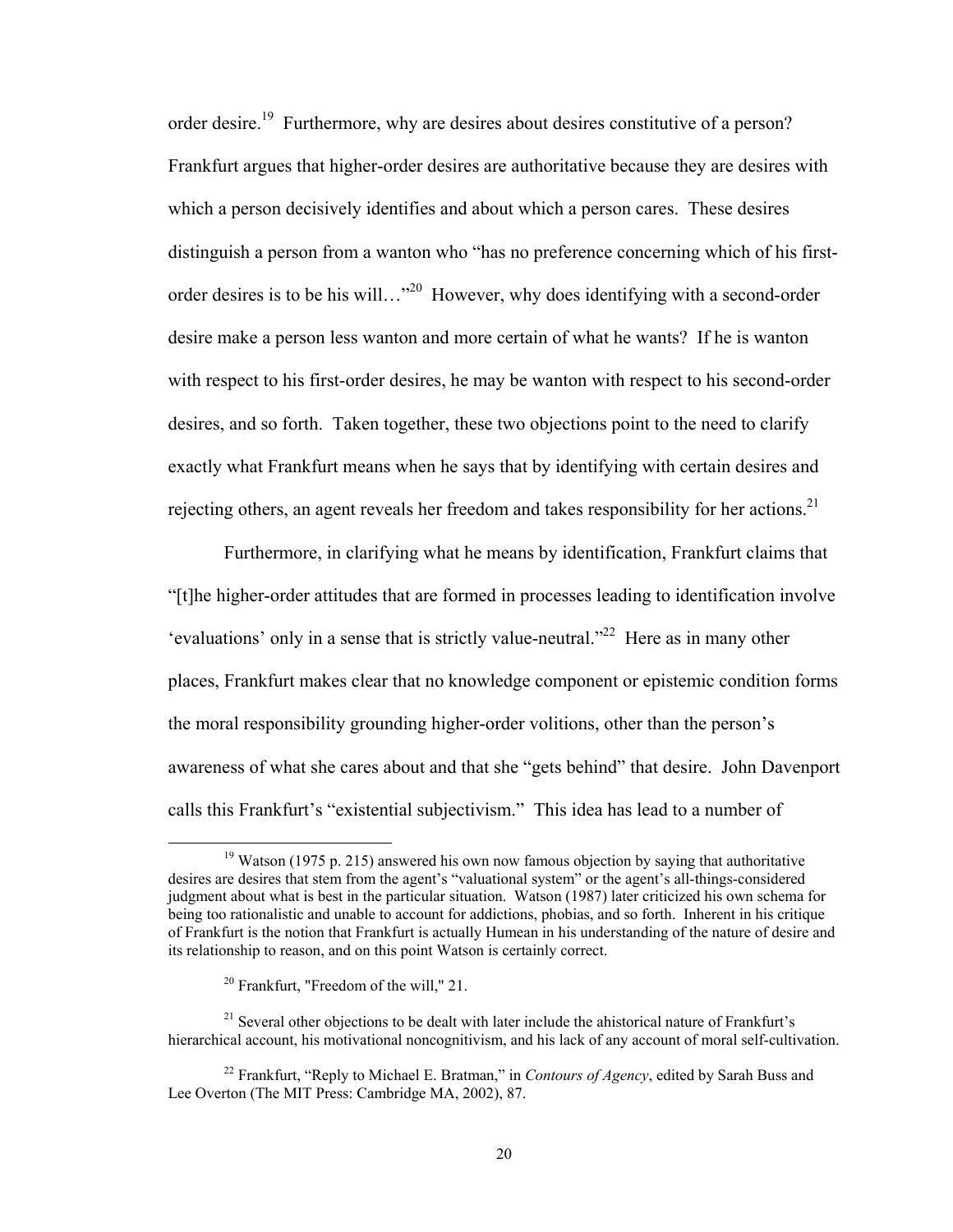criticisms and modifications to Frankfurt's view of caring, including Davenport's "existential objectivism" and John Martin Fischer's notion of "reasons-responsiveness." This objection applies to Frankfurt's notion of higher-order volitions and identification, as well as to his concept of care or volitional necessity.<sup>23</sup>

## *Frankfurt's Counterexamples Against PAP*

In his groundbreaking article "Alternate Possibilities and Moral Responsibility," Frankfurt attempts to defend the claim that moral responsibility is compatible with determinism. Frankfurt agrees with Aristotle that the cause or *arche* of morally responsible action has to lie within the agent; but he denies Aristotle's second condition, namely, that the agent must be able to perform or refrain from performing the action.<sup>24</sup> These two conditions respectively can be called the source and leeway<sup>25</sup> conditions. Frankfurt calls the leeway condition "the principle of alternate possibilities" and subsequently defines *PAP* as the claim that "a person is morally responsible for what he does only if he could have done otherwise."<sup>26</sup> In other words, *PAP* is the claim that in order for an agent to be considered responsible for action X, she must have had some leeway in regards to X. She must have been able to perform that action or another action, or at least have been able to avoid performing that action (therefore this is sometimes referred to as the avoidability condition). If the action was causally determined, then there can be no leeway. Frankfurt claims that the majority of philosophers—libertarians

 $23$  I deal with these objections in the subsequent chapters.

<sup>24</sup> Kane, *The Significance of Free Will*, 34.

<sup>&</sup>lt;sup>25</sup> Leeway is a stronger version of the control condition. For instance, John Martin Fischer argues that an agent can meet a weaker control condition without meeting the stronger leeway condition.

<sup>&</sup>lt;sup>26</sup> Frankfurt, "Alternate Possibilities and Moral Responsibility," 1.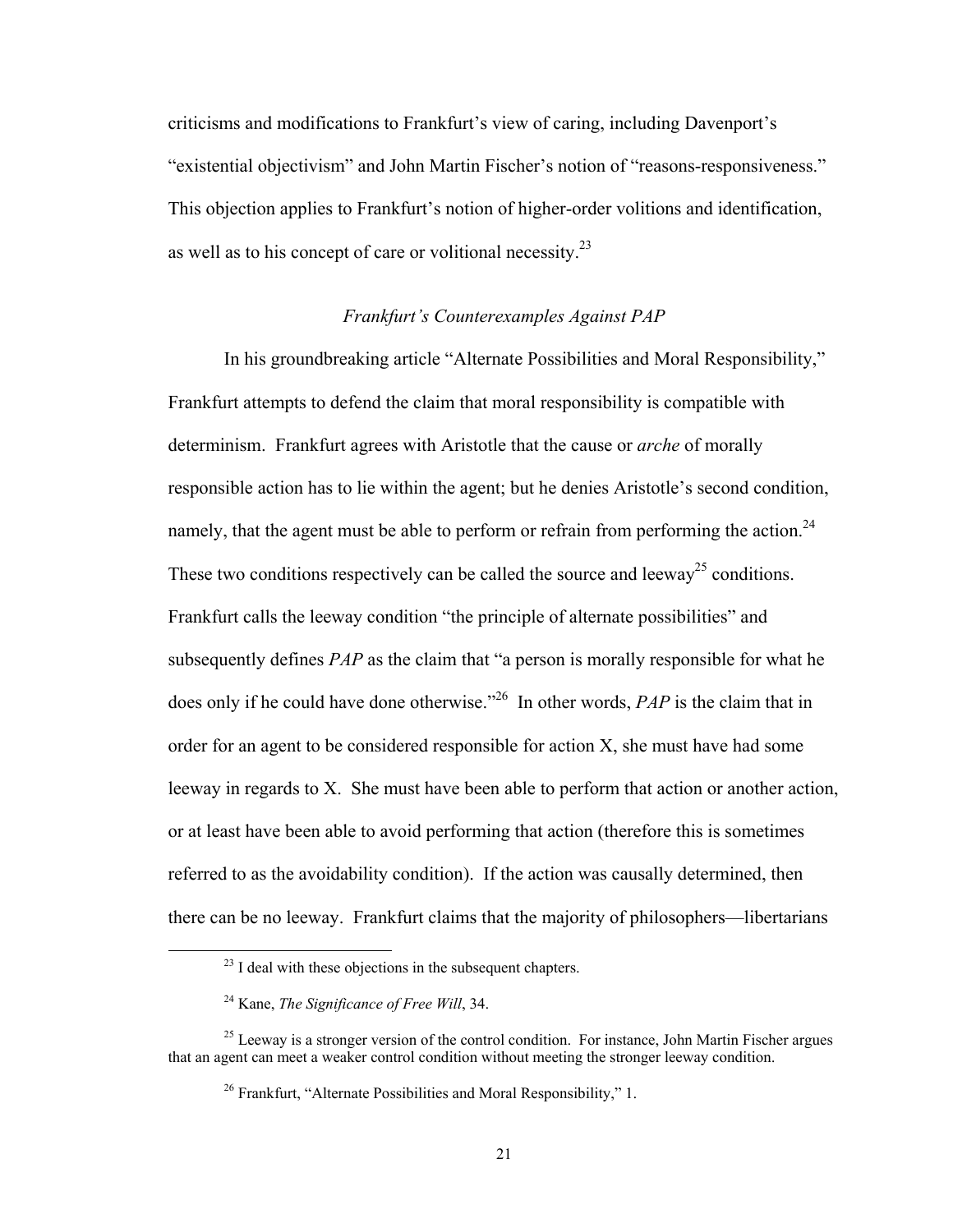and compatibilists alike—affirm some form of this principle. Furthermore, he claims that many if not most philosophers believe that a coerced action cannot be a free action because coercion eliminates the possibility of leeway and therefore coercion is simply a more particularized version of *PAP*.

Frankfurt proceeds to deny *PAP* by first denying that coercion is a version of *PAP*. He imagines three scenarios is which the agent, Jones, is coerced by means of punishment into performing an action *X* that he already has decided to perform for reasons of his own.<sup>27</sup> The coercion is such that any reasonable person would succumb to the pressure and perform the action. In the first instance, Jones is not a reasonable person and does what he has decided to do no matter what; therefore the coercion exerted no influence on him. Against *prima facia* intuitions, Frankfurt argues that if Jones did what he wanted despite the threat of torture, then this is not a case of coercion, because the external force had no influence on the Jones's actions. Since the external force did not prevent him from not performing action *X*, the agent seemingly had alternative possibilities and therefore was morally responsible. In other words, since Jones is unreasonable, he as easily could have refused to perform *X* as perform X. Coercion in this first, albeit unusual, instance does not preclude the existence of alternative possibilities. In the second instance Jones is affected so profoundly by the threat that he forgets what he previously decided to do. He is so upset by the threat that he performs *X* only because he is threatened, not because of his previous decision. Frankfurt concludes that Jones is not morally responsible because his action is the result of coercion. In other words, he does not meet Aristotle's condition for responsible action because he is not the source of his action; rather, the causal history of the action can be traced to the torturer.

 $27$  Ibid., 3.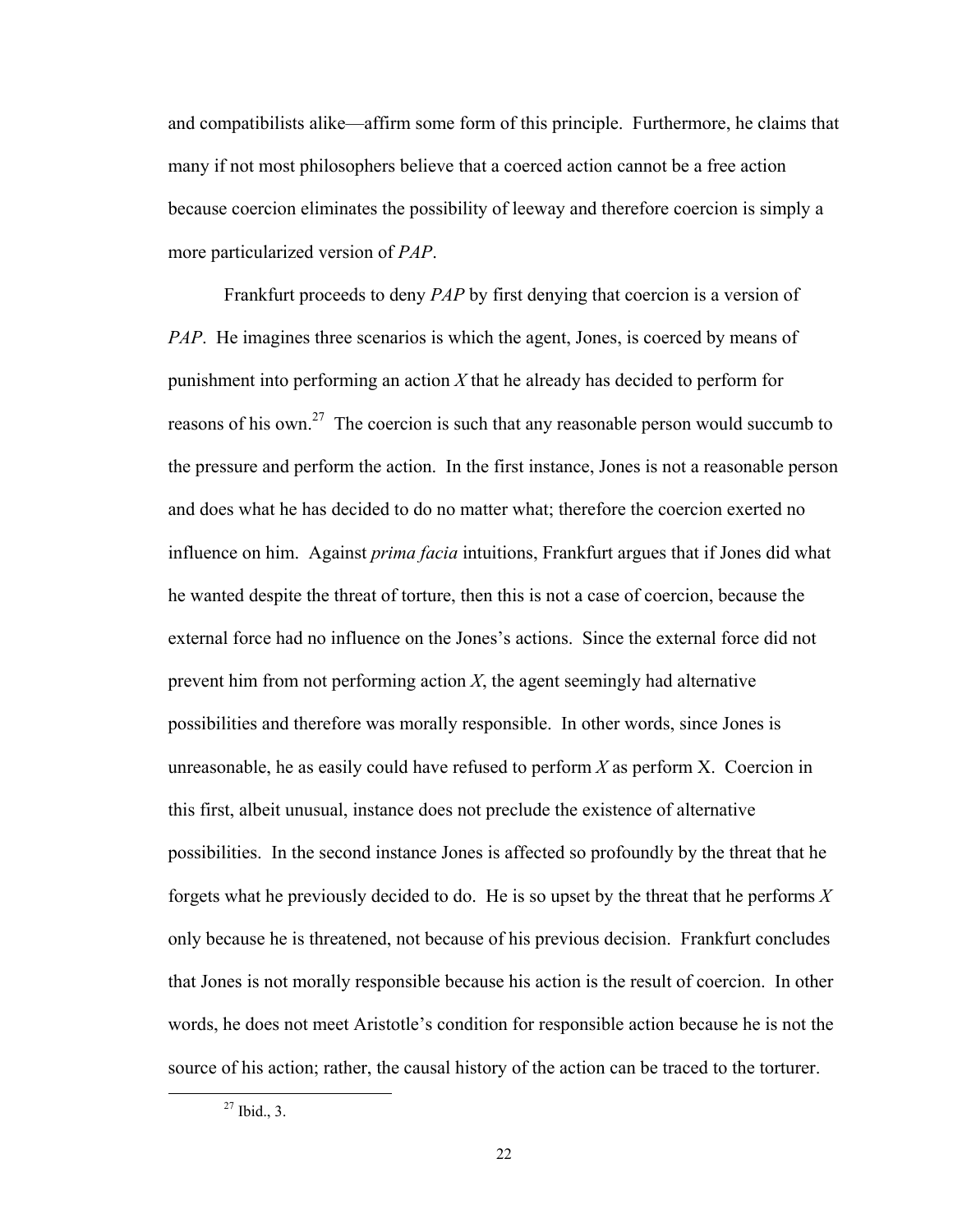In the third scenario the agent is "neither stampeded by the threat nor indifferent to it."<sup>28</sup> The threat affects him to the point that he would have performed *X* even if he had not previously made the decision on his own. However, this agent performs *X* "on the basis of the decision he had made before the threat was issued."29 In other words, he is not motivated by the threat but by his own decision, so Frankfurt concludes that in this third scenario Jones meets Aristotle's source condition and is therefore responsible for his action despite his lack of alternative possibilities. Furthermore, Frankfurt argues that in the third scenario Jones was *not* coerced because the coercion did not play a causal role in his action. He acted on his own, for reasons of his own. However, Frankfurt does admit that this is not a decisive counterexample to *PAP* because one could argue that morally relevant alternative possibilities were available to Jones despite the fact that he would have performed X no matter his choice.

However, Frankfurt thinks that a decisive counterexample can be formulated as

follows:

Suppose someone—Black, let us say—wants Jones to perform a certain action. Black is prepared to go to considerable lengths to get his way, but he prefers to avoid showing his hand unnecessarily. So he waits until Jones is about to make up his mind what to do, and he does nothing unless it is clear to him (Black is an excellent Judge of such things) that Jones is going to decide to do something *other* than what he wants him to do. If it does become clear that Jones is going to decide to do something else, Black takes effective steps to ensure that Jones decides to do, and that he does do, what he wants him to do. Whatever Jones's initial preferences and inclinations, then, Black will have his way... Now suppose that Black never has to show his hand because Jones, for reasons of his own, decides to perform and does perform the very action Black wants him to perform. In that case, it seems very clear, Jones will bear precisely the same moral responsibility for what he does as he would have borne if Black had not been ready to take steps to ensure that he do it. It would be quite unreasonable to excuse Jones for his action, or to withhold the

 $28$  Ibid., 4.

 $29$  Ibid.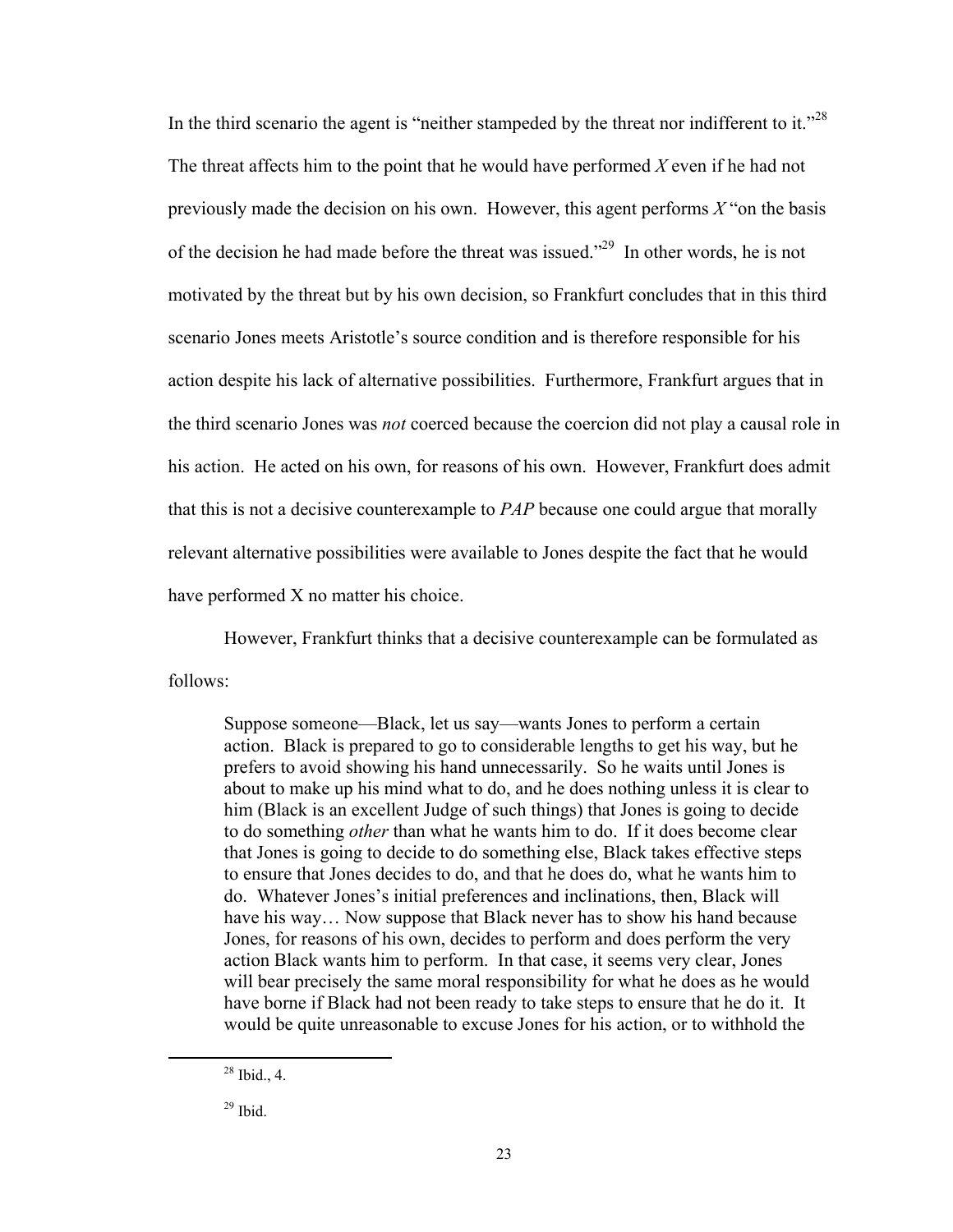praise to which it would normally entitle him, on the basis of the fact that he could not have done otherwise." $3^{50}$ 

Jones's action *X* is something that he does on his own, but is also something that Black would have caused him to do if he had shown somehow that he was not going to do *X*. A number of salient points come from this short passage, and for each point, numerous potential problems and objections. Frankfurt's goal is to envision a scenario in which the agent is responsible for her actions but cannot refrain from the act or perform a different action (and of course refraining would be a different action). In other words, Frankfurt argues that since Jones is the cause of his action, he is responsible. And if another agent (or even a natural cause) makes it such that the agent could not perform a different action, as long as the agent still performs the action on her own, for reasons of her own, she is responsible. On the one hand this is not a revelation. Many philosophers and theologians through the centuries have thought that the freedom necessary for ascriptions of moral responsibility is compatible with various kinds of determinism, particularly the determinism of a God that is omniscient and omnipresent. However, Frankfurt's scenario shows this potential compatibility without reference to such mysterious notions as the character of God. Given the advances of modern science it seems possible that a person could monitor another agent's activity and be able to predict that agent's actions. If prediction is possible, then an agent might well act freely and responsibly without access to alternative possibilities. Furthermore, if the agent can act freely and responsibly without access to alternative possibilities, then moral responsibility may be compatible with determinism.

 30 Ibid., 6, 7.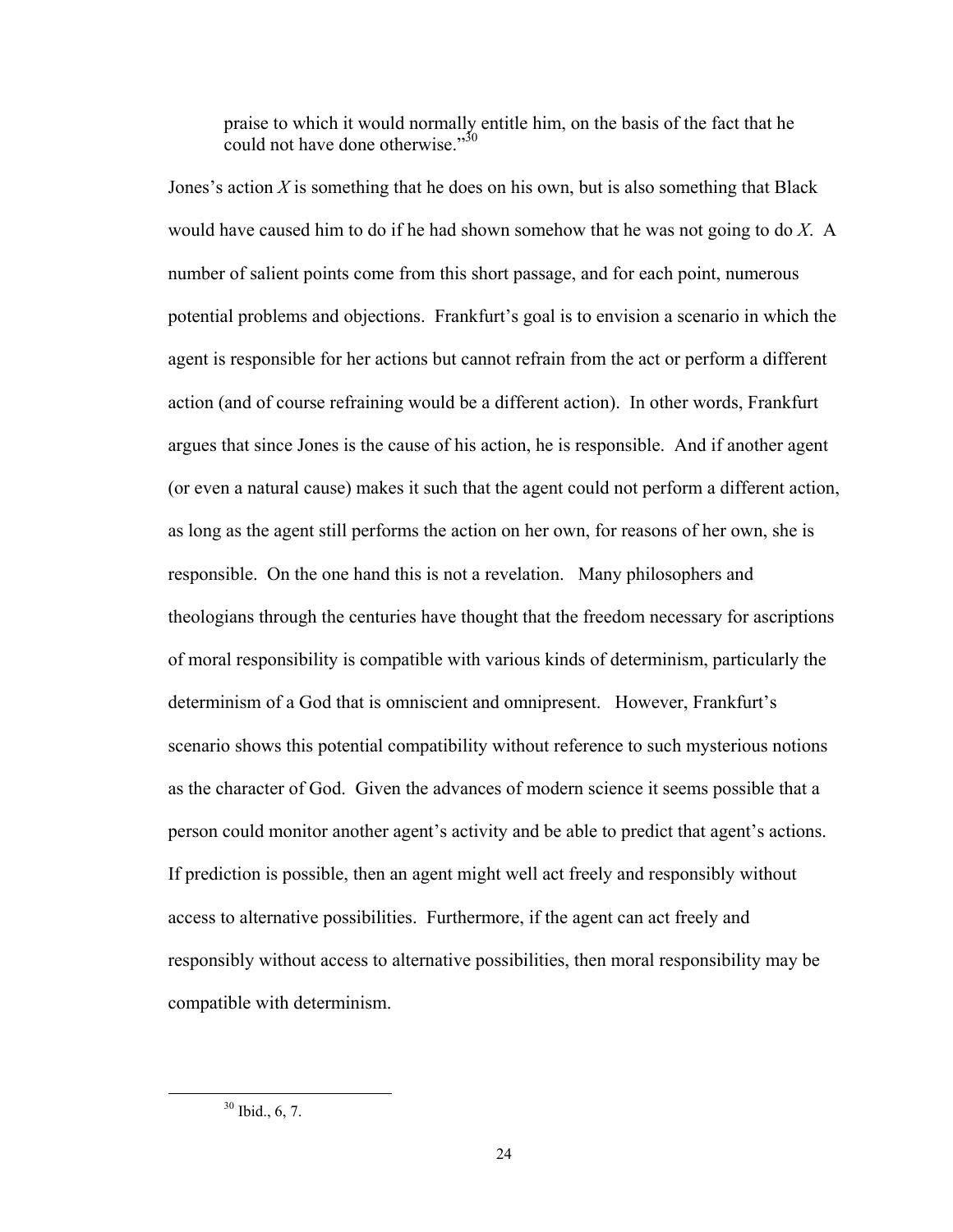If Frankfurt's case of Jones and Black is successful, then the primary point is to show that freedom-relevant conditions necessary for grounding ascriptions of moral responsibility do not include alternative possibilities. Furthermore, if morally responsible action does not require alternative possibilities, then Frankfurt's case has removed a major barrier to the compatibility between moral responsibility and causal determinism. Causal determinism is generally taken to be "the claim that a complete statement of the laws of nature and a complete description of the (temporally nonrelational or 'genuine') facts about the world at some time *T* entail every truth about the world after  $T^{31}$ . If this definition of causal determinism is right, then the clear consequence of causal determinism appears to be the elimination of alternative possibilities, a claim that is referred to as the "consequence argument" due to van Inwagen's formulation:

If determinism is true, then our acts are the consequences of the laws of nature and events in the remote past. But it is not up to us what event went on before we were born, and neither is it up to us what the laws of nature are. Therefore, the consequences of these things (including our present acts) are not up to us. $32$ 

In other words, any choice  $C$  made by an agent at time  $T_2$  is logically entailed by the state of the world at time  $T_1$  together with the laws of nature. In order for the agent to make a different choice  $C_2$  at  $T_2$  either something about the past would need to change or some natural law would have to change. Since neither of these is the case (or at least it is not up to the agent to change the events of the past or the relevant laws) the agent could not have chosen otherwise at time  $T_2$ <sup>33</sup> Fischer points out that some philosophers do not find

<sup>&</sup>lt;sup>31</sup> Fischer, John Martin, "Recent Work on Moral Responsibility," Ethics. 110 (1999), 99.

<sup>32</sup> Van Inwagen, Peter, *An Essay on Free Will*, (Oxford: Clarendon Press, 1983), 16. Quoted in Mele, *Autonomous Agents*, 195.

<sup>&</sup>lt;sup>33</sup> Fischer, John Martin, "Recent Work on Moral Responsibility," 99-100.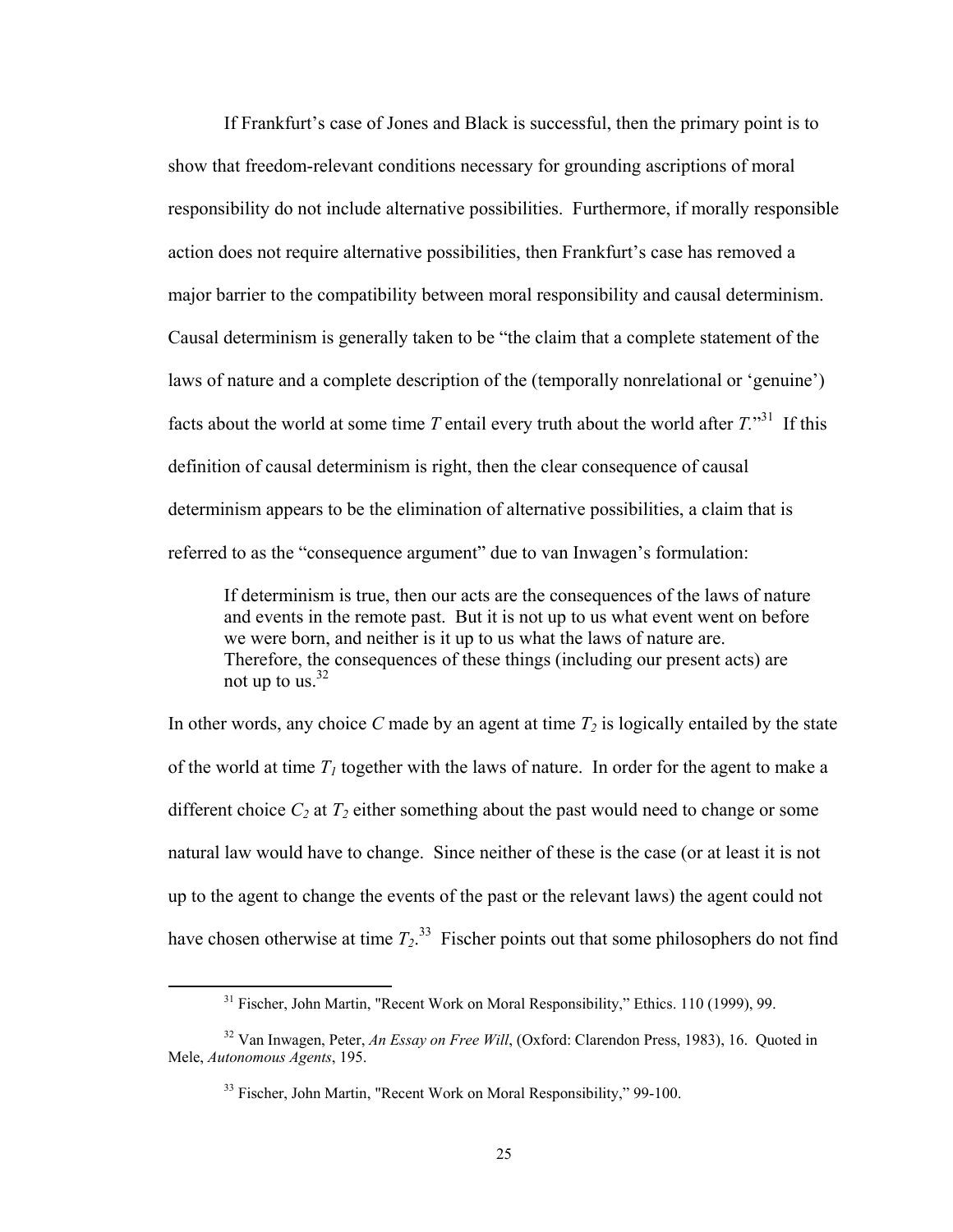the consequence argument sound; but, many (including Fischer) do find some version or another to be sound, and if one is convinced by the consequence argument then only a few conclusions can be drawn about the relationship between freedom and causal determinism.

 The most obvious implication of the consequence argument for the relationship between freedom and determinism is that if causal determinism obtains, then human beings never have access to alternative possibilities, no matter what phenomenological human experience of the world indicates. Some philosophers (like hard incompatibilists such as Derk Pereboom) conclude that if causal determinism obtains then human beings are not morally responsible for their actions since moral responsibility requires features such as alternative possibilities that are incompatible with causal determinism.<sup>34</sup> One can draw the opposite conclusion from the consequence argument—collective phenomenological human experience is impossible to reconcile with the truth of causal determinism. Human agents experience the world as open to some extent; and, human agents experience the world as containing real alternative possibilities, as a result of those choices we make a distinct mark on or difference to the world. If causal determinism were true and some form of the consequence argument is valid, then we are radically mistaken in the way that we subjectively encounter the world and thus one conclusion to draw is that causal determinism has to be false.

These two extreme responses to the consequence argument are not the only plausible responses. Philosophers such as Fischer who are persuaded by both the

 $34$  I will discuss Pereboom's "hard incompatibilism" in chapters two and three, but it is worth noting here that Pereboom is convinced by FSCs that alternative possibilities are not a freedom-relevant condition necessary for grounding moral responsibility. Therefore he thinks that what is eliminated by causal determinism (or indeterminism that entails randomness at the microlevel) is the control that is required for moral responsibility.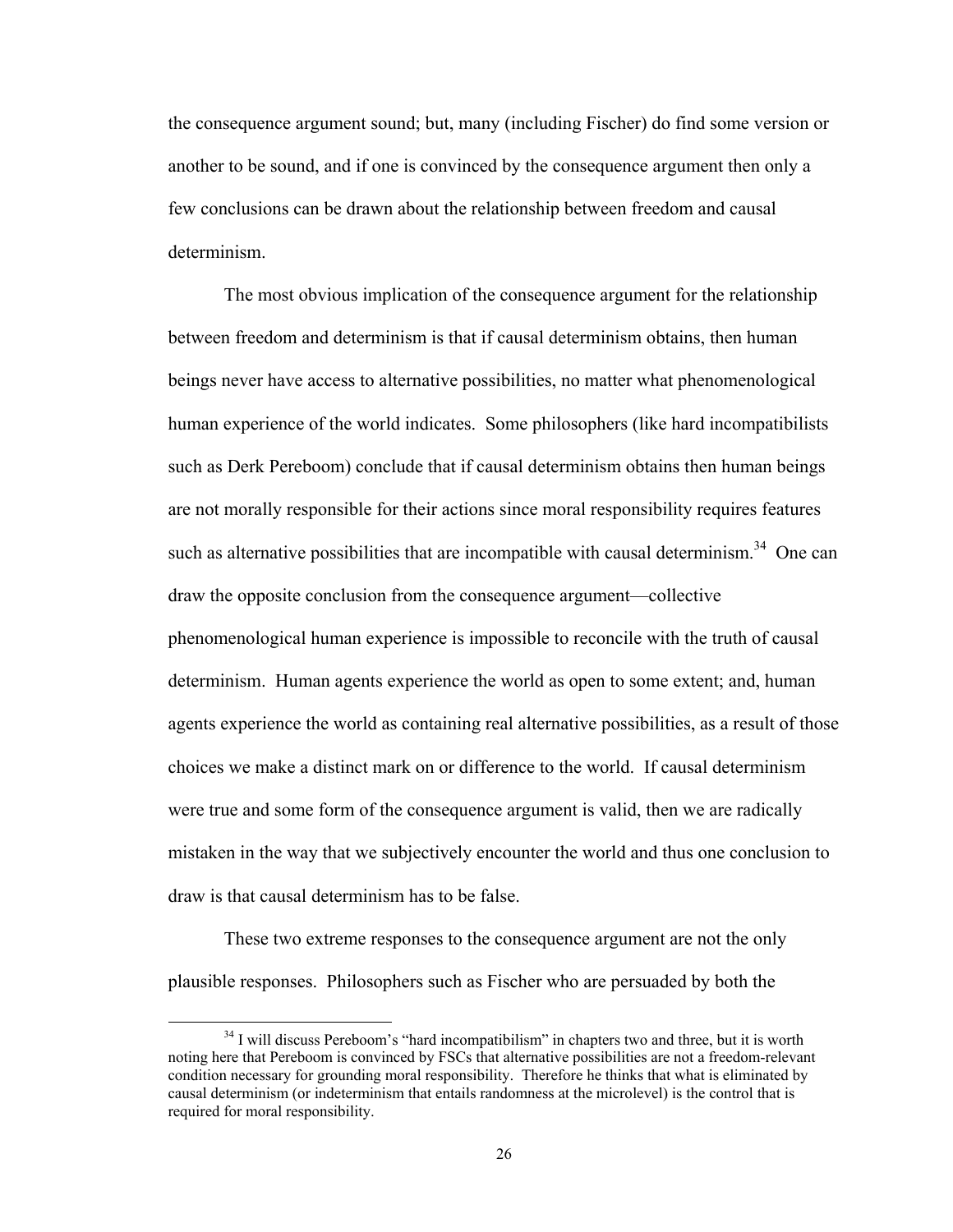consequence argument and FSCs go in a different direction and attempt to flesh out just what kind of freedom is required for moral responsibility and conclude that perhaps this freedom is distinct from leeway (AP) freedom. In other words, Fischer believes that if causal determinism is true, the consequence is that agents do not have access to genuinely open alternative possibilities. However, he also is convinced that Frankfurt has succeeded in constructing a case that generates the intuition of moral responsibility without alternative possibilities. In one sense, Jones acts freely when he performs *X* because he was not coerced, forced, etc., and because he did what he wanted. Furthermore, Jones acts as if he has genuinely accessible alternative possibilities, even though in reality he does not (if the argument is successful). Therefore, Fischer argues that the freedom-relevant features necessary for grounding moral responsibility are found not in the agent's access to some alternative or counterfactual scenario, but in the actual sequence in which the action occurs. Fischer refers to himself as a semi-compatibilist because he believes that while what we normally mean by human freedom—access to alternative possibilities—is incompatible with causal determinism, a very important kind of freedom is compatible with determinism, namely, the freedom to guide one's self along a certain path in a certain way. Fischer argues that this second kind of freedom which he labels "guidance control" — is necessary for moral responsibility and is compatible with causal determinism.<sup>35</sup>

However, there are also incompatibilists who are persuaded by the consequence argument and believe that FSCs are successful in showing that alternative possibilities are not necessary for morally responsible action and that the locus of the freedom-relevant

 $35$  I will discuss and critique Fischer's semi-compatibilism and his understanding of guidance control in chapter two.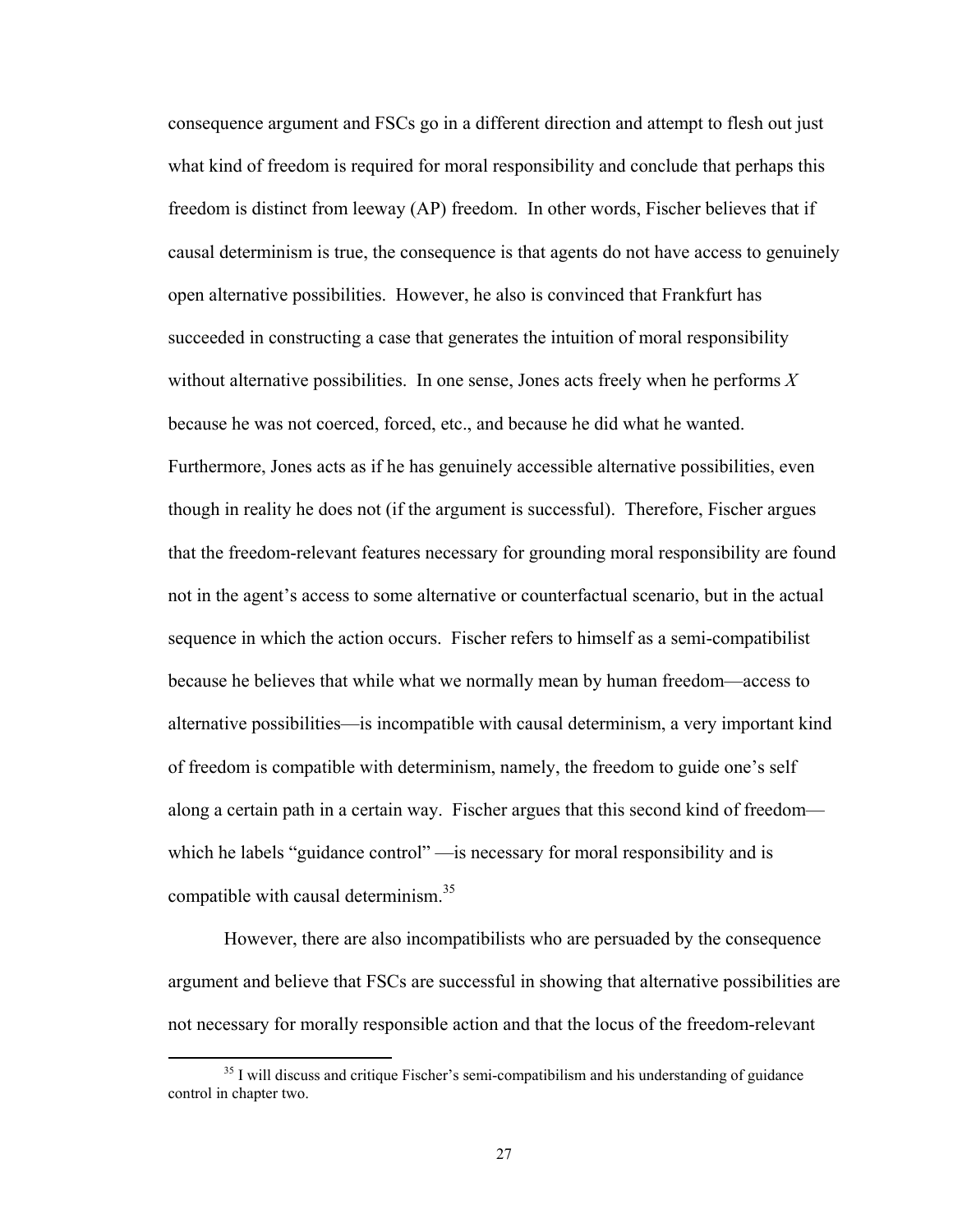conditions necessary for grounding moral responsibility are found in the actual sequence. These incompatibilists disagree with Frankfurt that the freedom necessary for moral responsibility is compatible with determinism.<sup>36</sup> This disagreement has led to the development of two distinct arguments in favor of the incompatibilism of determinism and moral responsibility. The traditional argument that Frankfurt seeks to reject is now referred to as the indirect argument because it states that moral responsibility requires alternative possibilities and therefore causal determinism eliminates moral responsibility via its elimination of alternative possibilities (i.e. the consequence argument). Incompatibilists such as Eleonore Stump and Derk Pereboom, who agree with Frankfurt that alternative possibilities are not a freedom-relevant condition for ascriptions of moral responsibility, still think that moral responsibility is impossible if causal determinism is true. Incompatibilists such as Stump and Pereboom think that the freedom-relevant requirement for moral responsibility is that the agent be the source of her actions (Aristotle's first requirement). They think that if the ultimate cause of the agent's actions is extrinsic to the agent—such as another agent, a natural cause, or God—then that extrinsic cause is the source of the action and not the agent and therefore the agent is not morally responsible. This is a direct argument for the incompatibilism of causal determinism and moral responsibility—direct because it makes no reference to alternative possibilities. The direct argument has opened a new area of debate between Frankfurtians and his critics.

<sup>&</sup>lt;sup>36</sup> Stump, Pereboom, and Michael McKenna are all examples of source incompatibilists that I will discuss at length in chapter four.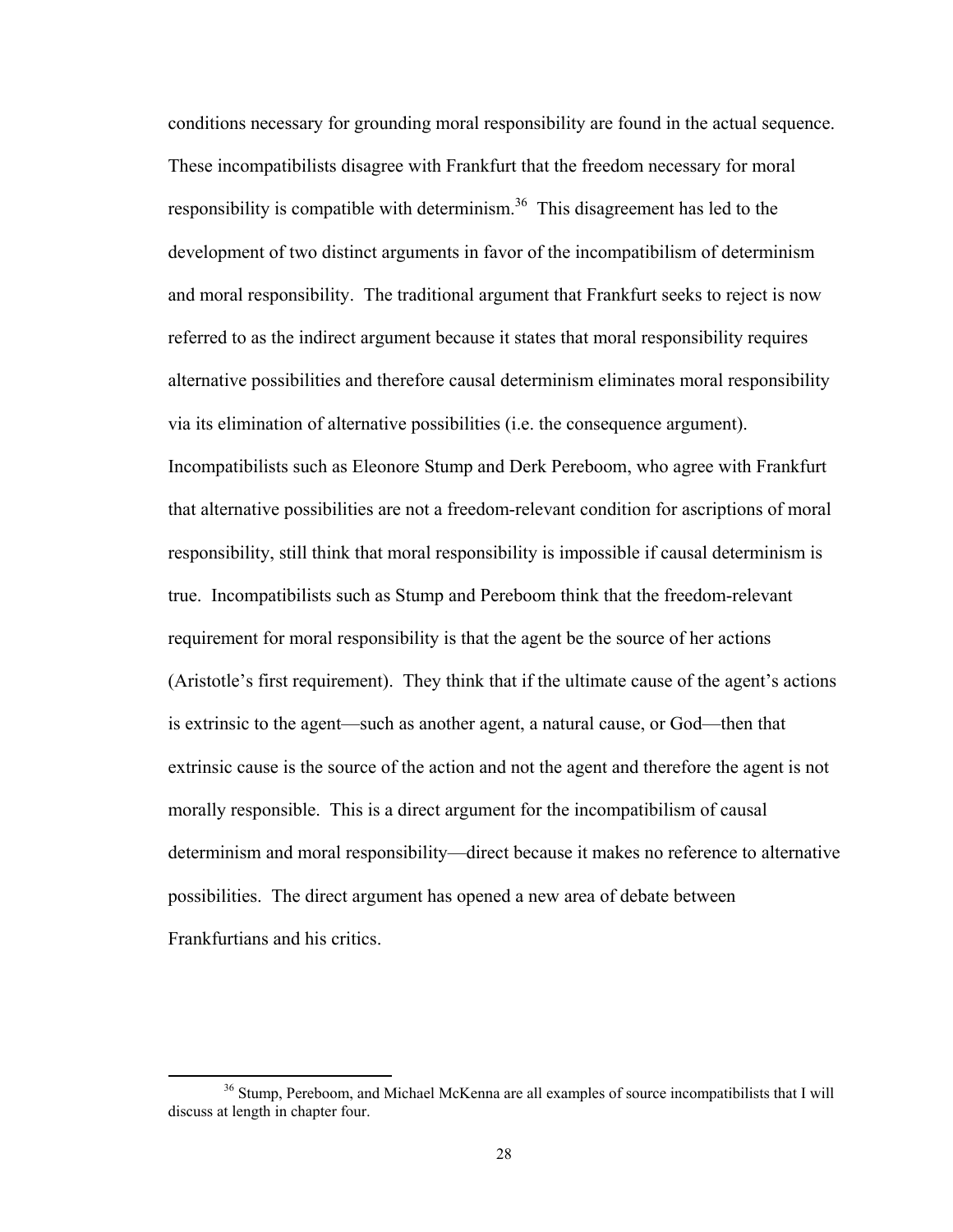## *Frankfurt's Hierarchical Actual-Sequence Theory of Moral Responsibility37*

Frankfurt's second major contribution to the issues surrounding the freedomrelevant conditions necessary for grounding moral responsibility is his hierarchical or structuralist theory. Generally speaking, Frankfurt argues that what makes a person free is that the person wants what she wants to want; i.e. the person endorses or identifies with her desires. Several problems emerge from this hierarchical account, namely, the problems of infinite regress and authority. In other words, what prevents a person from having an infinite number of higher-order desires; and, what makes a second or higherorder desire authoritative or freedom-granting in a way that first-order desires are not? Note that the problem of authority is the fundamental problem here, but it is intimately tied to the infinite regress problem. The question is what makes the agent the source of her free and responsible actions. Frankfurt responds that it is the right mesh of desires, namely a higher-order desire that reflectively endorses a first-order desire. But this hierarchical account opens up the possibility of an infinite number of reflective desires. Without something to cut off this infinite regress the hierarchical theory has failed because the agent may never act at all, and if so the action may be purely arbitrary. There must some element present in the mesh theory that accounts for the agent's ability to make responsible choices. Here we see the connection to the authority question. If the agent's higher-order desires are fundamentally connected to her evaluative faculties, then both problems are solved at once because her evaluative faculties give the her the resources to cut off the regress and makes her (at least potentially) the source of her action in the sense required for moral responsibility. Frankfurt's answer to these

<sup>&</sup>lt;sup>37</sup> Here I am following Fischer in calling Frankfurt's account an "actual-sequence" theory. See Fischer, "Recent Work on Moral Responsibility," 125.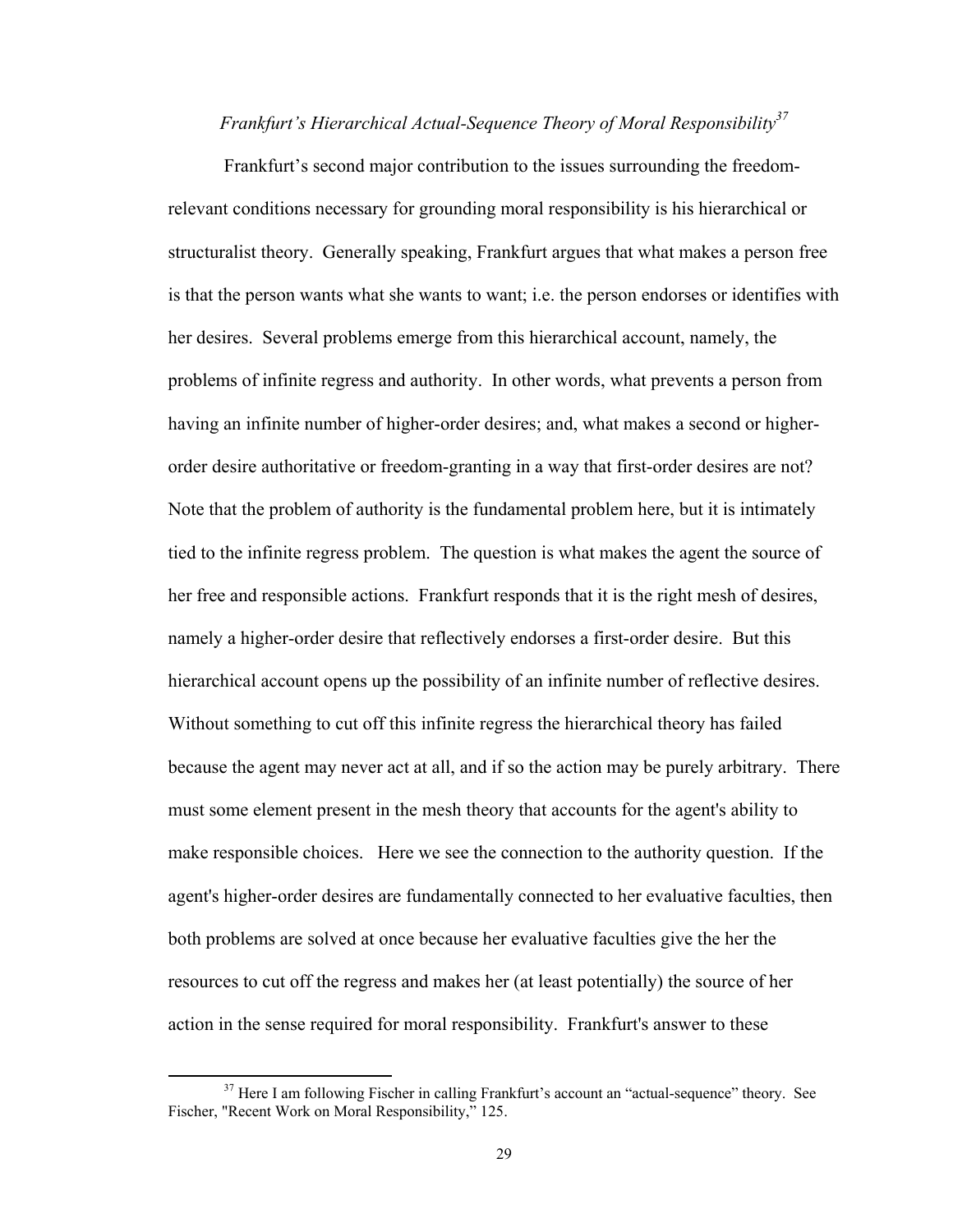problems is that a person with free will wholeheartedly *identifies* with her desires. Frankfurt often uses the word wholehearted as a virtual synonym for volitional necessity, so the concepts of higher-order desires and identification are connected closely to the concept of volitional necessity.

Frankfurt first elucidated his hierarchical account in his 1971 article, "Freedom of the Will and the Concept of a Person."38 Unlike his article on alternative possibilities, where his main concern is moral responsibility, in this article Frankfurt is concerned primarily with the volitional structure or features of free agency. Frankfurt thinks that some amount of freedom is necessary for moral responsibility, but that a person need not act with free will in the most complete sense to be morally responsible. He suggests that what separates human persons from higher functioning animals is the unique ability to form higher-order desires and volitions about other motivational states.<sup>39</sup> As Alfred Mele puts it, "a higher-order desire is a desire whose representational content encompasses a representation of another actual or possible desire of the person whose desire it is."<sup>40</sup> The representational content of a higher-order volition is generally a firstorder or basic motivational state (in this specific case a desire), while the condition of satisfaction of a higher-order desire is the actualization of the first-order desire that is represented in the higher-order desire.

 38 Frankfurt, Harry G., "Freedom of the Will and the Concept of a Person," *The Journal of Philosophy*. 68 no. 1 (1971): 5-20.

<sup>&</sup>lt;sup>39</sup> In general I will use "higher-order desires" to refer to a desire about another desire; however, the term can refer generically to any mental state about another mental state. Although Frankfurt does not spend much time on the subject, it is clear from some of his comments that he thinks that agents form higher-order mental states about a variety of mental states; and, in later articles he will sometimes refer to higher-order attitudes.

<sup>40</sup> Mele, *Autonomous Agents*, 65.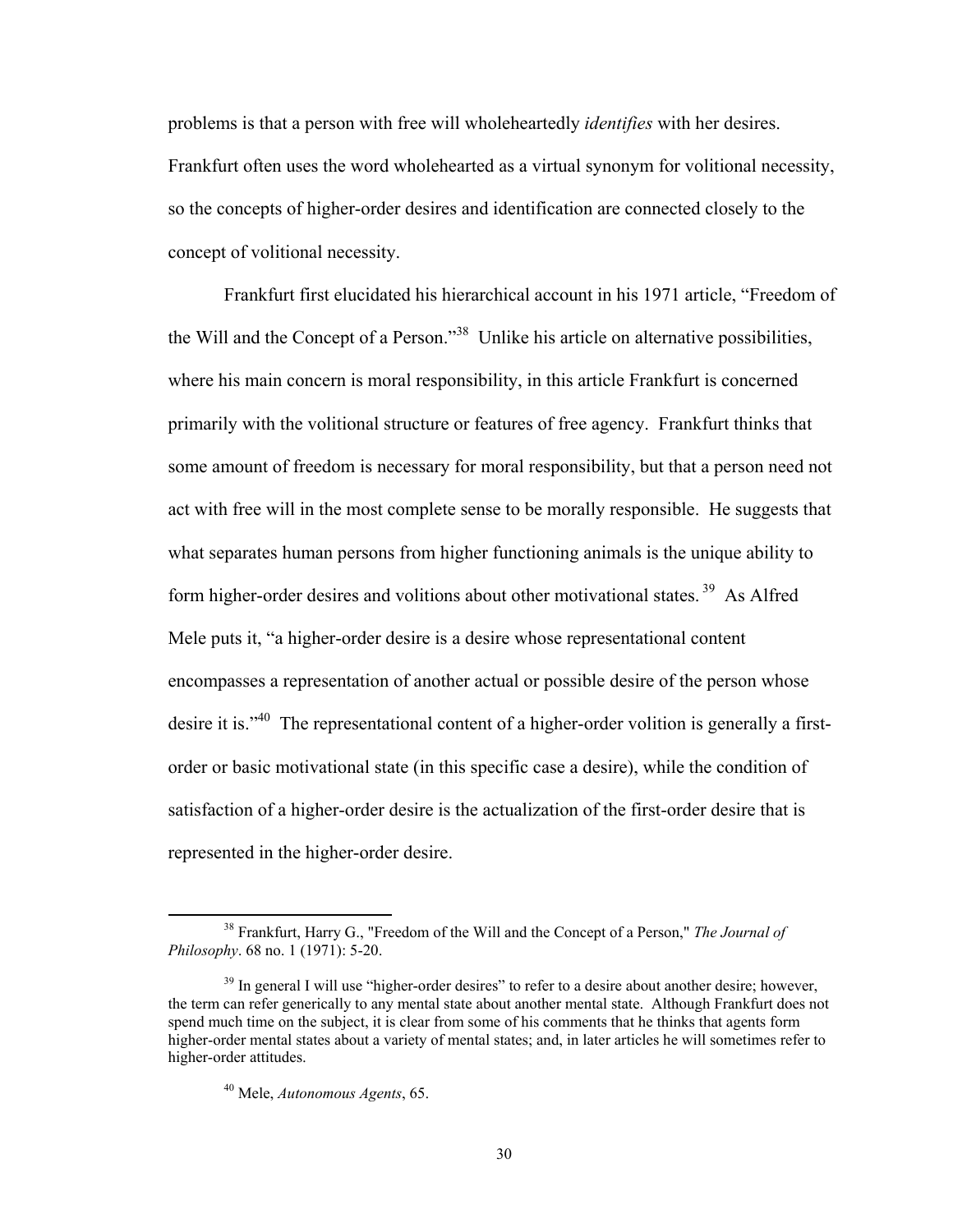Frankfurt argues that human freedom requires that agents not only have higherorder desires but also volitions. He specifies two varieties of higher-order desires, since a second order desire can either be the desire "simply to have a certain desire" or the desire for a certain desire to be one's will.<sup>41</sup> In the first instance, a person has desires (second or higher-order) about other desires (first-order) but the individual either is not concerned with whether or not the first-order desire is effectual or perhaps wishes to have the firstorder desire but does not want it to be effectual.<sup>42</sup> In the second instance, the person has a desire about another desire and wants that first-order desire to be her will but this second-order desire is thwarted due to a conflicting second-order desire. In this instance, the person might have mutually exclusive desires or loyalties that cannot both be fulfilled despite the fact that she wants to have both desires.<sup>43</sup> In a third instance, the individual has a desire about a desire and wants that desire to be effectual and the first-order desire is effectual (in other words she carries out that desire whether that be the formation of an intention or an attempt at physical action, etc.). $^{44}$ 

 41 Frankfurt, "Freedom of the Will," 16 (book).

 $42$  Frankfurt gives the fascinating example of a doctor who wants to understand his patient's drug addiction and thus wishes to have his patient's addiction desire (first-order) but does not actually want to take drugs. He just wants to understand what addiction feels like. Therefore the doctor has second-order desires but not volitions (at least in relation to this particular desire). Needless to say this is probably not very common. See Frankfurt, "Freedom of the Will and the Concept of a Person," 16 (book).

<sup>&</sup>lt;sup>43</sup> This is an instance of what Frankfurt calls "ambivalence" and is discussed below. Part of what's at issue here is the fact that Frankfurt's specific construal of the hierarchical account cannot help the person who is truly ambivalent. I will argue that with the right modifications a hierarchical account is particularly useful in instances like these.

<sup>44</sup> Eleonore Stump usefully divides Frankfurt's first and second-order desires into four categories: first-order desires and volitions on the one hand, and second-order desires and volitions on the other. Thus an agent can have conflicting first-order desires  $(D<sub>l</sub>)$ , for instance, to indulge in a piece of cake for dessert while at the same time desiring to hold to the Lenten commitment to refrain from sweets. If the agent wants to want to hold to her Lenten commitment, then she has a second-order desire. If her second-order desire is effectual and she follows her desire to hold to her Lenten commitment and refrains from eating the cake, then she has both a first-order volition  $(V<sub>1</sub>)$  not to eat the cake, as well as a second-order volition  $(V<sub>2</sub>)$ not to eat the cake. But she also has a  $D_l$  desire to eat the cake. Thus whenever a desire  $D_l$  or  $D_2$  is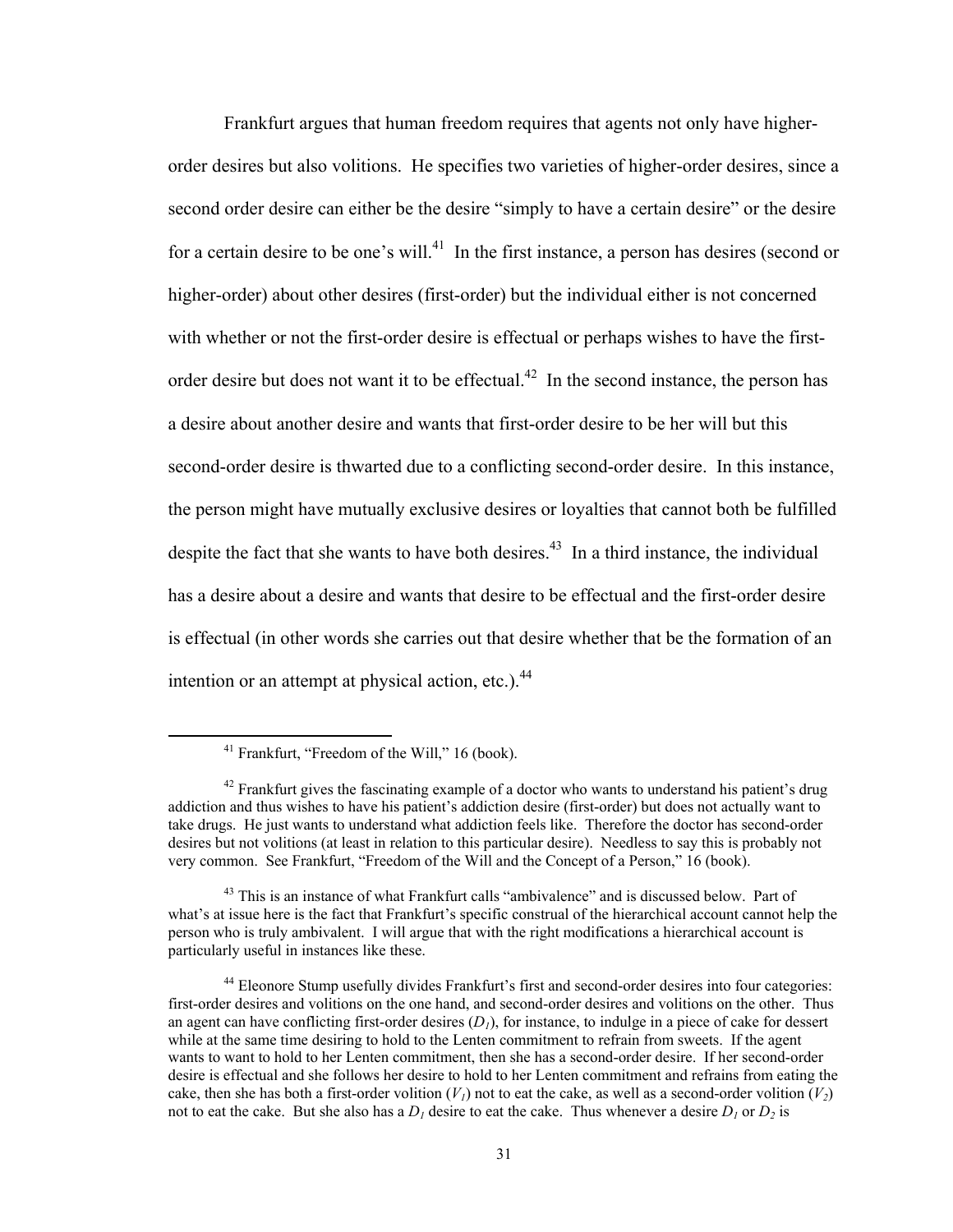Thus Frankfurt specifies three different varieties of second order desires, two of which are actually second-order volitions. The first variety—a person who simply has desires about her desires but is not interested in whether or not those desires are effectual—does not have second-order volitions because she is ultimately *wanton* in regards to the constitution of her will. A wanton "does not care about his will. His desires move him to do certain things, without its being true of him either that he wants to be moved by those desires or that he prefers to be moved by other desires.<sup>45</sup> Furthermore, a wanton can display the reflective capacity necessary for higher-order desires, but does not take an active role in self-constitution and therefore is not displaying the distinctly human characteristic of higher-order volitions.

What distinguishes the rational wanton from other rational agents is that he is not concerned with the desirability of the desires themselves. He ignores the question of what his will is to be. Not only does he pursue whatever course of action he is most strongly inclined to pursue, but he does not care which of his inclinations is the strongest.  $46$ 

Thus, a wanton can be highly reflective and rational displaying complex deliberation over how to fulfill her desires. For instance, she might reflect on her desires and form secondorder desires. She may decide, through reflection on her desires, to pursue the strongest of those desires and figure out how to attain the goal of fulfilling those desires. However, she does not reflect on whether or not she wants those desires to constitute her will. She does not reflect on the kind of person that she wants to be and whether or not the desires that she is pursuing will help her become that kind of person. The wanton may reflect,

<u> 1989 - Johann Stoff, amerikansk politiker (d. 1989)</u>

effectual it becomes a volition. This of course is not quite in line with Frankfurt's own delineation, so I will stick with Frankfurt's account at this juncture. See Stump's "Sanctification, Hardening of the Heart, and Frankfurt's Concept of Free Will," *The Journal of Philosophy* 85:8 (1988): 401.

<sup>&</sup>lt;sup>45</sup> Frankfurt, "Freedom of the Will and the Concept of a Person," 16 (book).

<sup>46</sup> Ibid., 17 (book).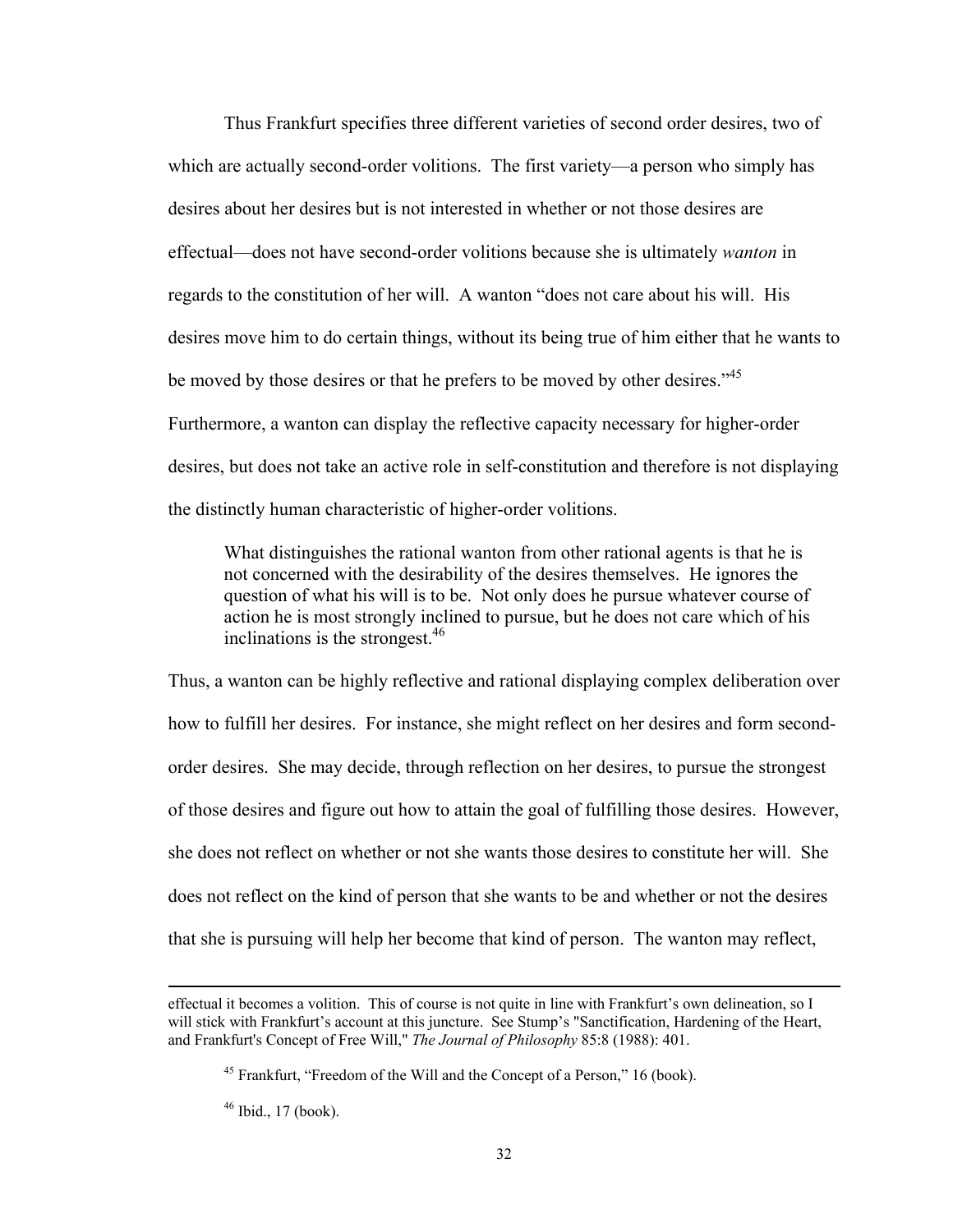but "ignores the question of what his will is to be;" therefore, the wanton lacks what Frankfurt calls higher-order volitions.

In the other two cases, where the individual has higher-order desires, those desires are volitions because whether or not the desires are effectual, the person takes an active role in the constitution of her will. She cares which inclinations are strongest even if she cannot determine which inclination is strongest. In other words, she is not wanton in regards to her desires. Frankfurt usefully illustrates these three different forms of higherorder desires with examples of three addicts. All three addicts have a "physiological addiction accounting for their condition" and they all "succumb inevitably to their periodic desires for the drug to which they are addicted."<sup>47</sup> The first addict is addicted to the drug and may have conflicting desires to take the drug and refrain from taking the drug. Furthermore, he may even have higher-order desires—desires about his desire for the drug—but he does not take a stance with regard to those desires. "His actions reflect the economy of his first-order desires, without his being concerned whether the desires that move him to act are desires by which he wants to be moved to act."<sup>48</sup> He acts because of his addiction and his desires cannot be otherwise. Nonetheless, he does not decide whether or not he even *wants* those desires to be different than they are. This first addict is a *wanton*.

The second addict suffers from the same compulsion as the first; and, like the first, because of his addiction he cannot act otherwise than he does. However, because

 $47$  Ibid.

<sup>48</sup> Ibid., 18.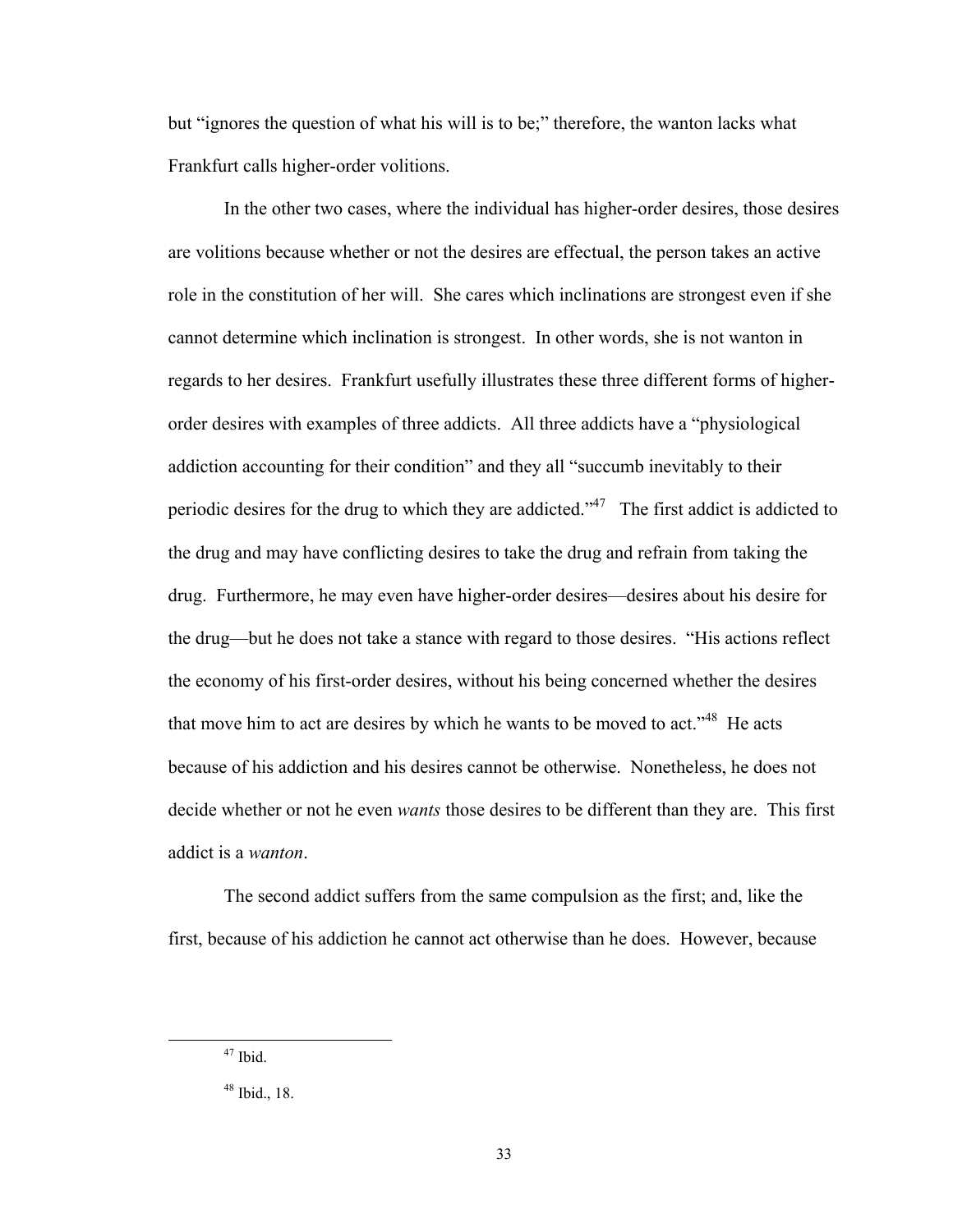the unwilling addict chooses to endorse his desire to refrain from taking the drug, he has second-order volitions as well.

The unwilling addict has conflicting first-order desires: he wants to take the drug, and he also wants to refrain from taking it. In addition to these firstorder desires, however, he has a volition of the second order. He is not neutral with regard to the conflict between his desire to take the drug and his desire to refrain from taking it. It is the latter desire, and not the former, that he wants to constitute his will; it is the latter desire, rather than the former, that he wants to be effective and to provide the purpose that he will seek to realize in what he actually does.<sup>49</sup>

The unwilling addict has conflicting desires that the wanton addict may or may not have. More importantly, the unwilling addict takes a stance in regard to which desire he identifies with; that is, he wants to want to refrain from taking the drug. Needless to say, his second-order volition is ineffectual, but he is a person in Frankfurt's sense because he takes a stance in regards to his desires. Finally, the unwilling addict is distinguishable from the wanton addict because he is responsible for his actions due to his second-order volition whereas the wanton is not responsible. $50$ 

The third example is that of a willing addict. The willing addict is like the first two in that he has the compulsive desire to take the drug and that desire would be effectual whether or not the addict wants it to be. However, in this case the addict fully endorses his addiction. He is so committed to his addiction that if it were to fade he would take steps to rekindle it. Like the unwilling addict, the willing addict is a person and acts responsibly because he takes an active interest in which desires constitute his will.

 49 Ibid., 17-18.

<sup>&</sup>lt;sup>50</sup> I discuss this point below.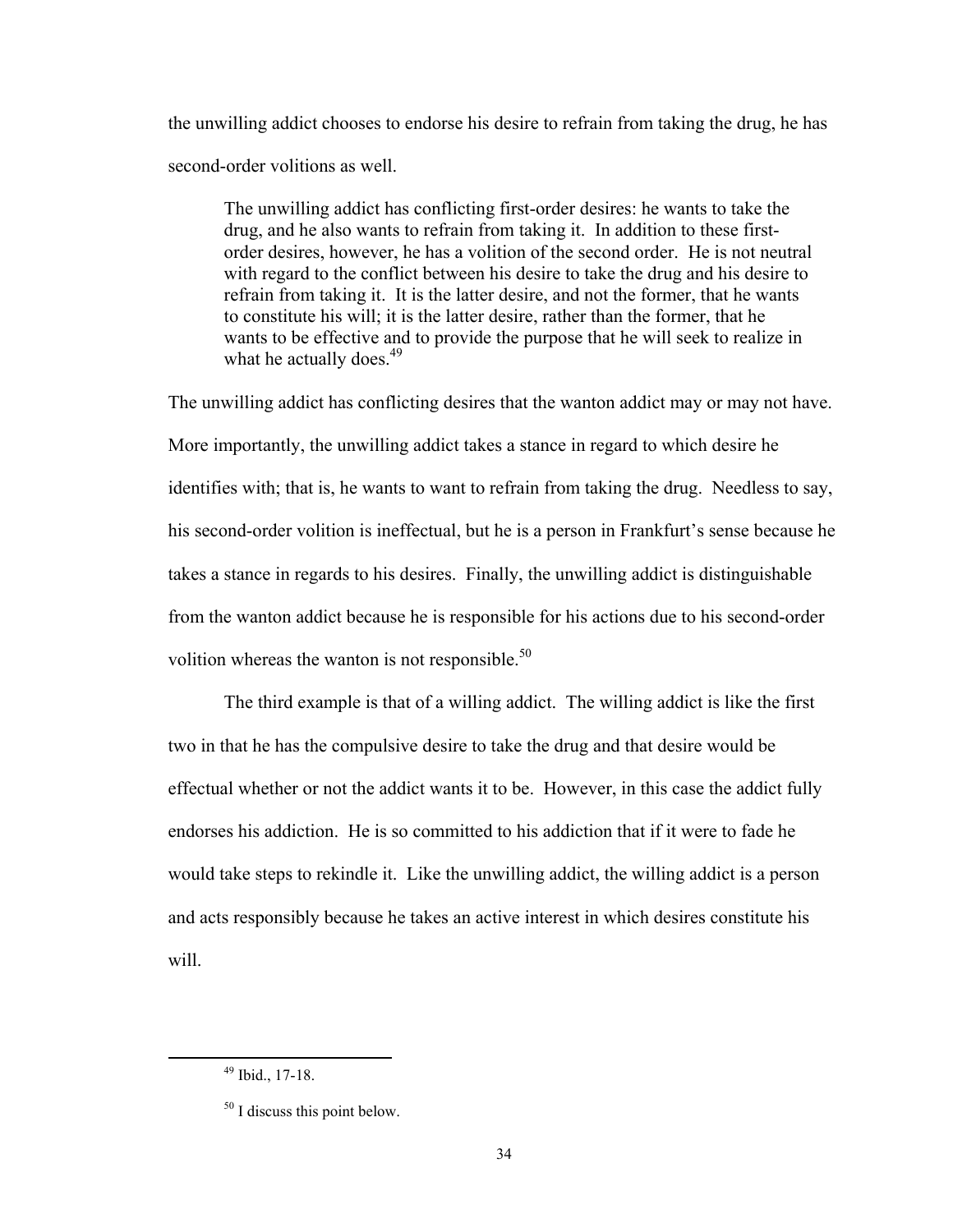Both the unwilling and willing addicts have higher-order volitions. Whereas the unwilling addict clearly does not possess freedom of will because he is not free to make the desire that he wants his will, the question is more complicated in the case of the willing addict. On the one hand, the willing addict cannot help but desire to take the drug and therefore he is not free because he cannot constitute his will the way that he wants. He is not free to refrain from taking the drug. On the other hand this addict *wants* to take the drug and when he takes it "he takes it freely and of his own free will."<sup>51</sup> Frankfurt calls this a case of "overdetermination" of a first-order desire and concludes that the willing addict does not act with free will since he is not able to will other than how he actually does and therefore "[h]is will is outside of his control..." $52$ 

Because the willing addict's will is overdetermined and he is both free and unfree when he wills to take the drug he is not the best example of a person with a successful higher-order volition. Instead, the best example of a person with successful higher-order volitions would be someone not in the grips of any addiction. The person with a truly free will meets three requirements. The first two requirements—which are co-extensive

 51 Ibid., 25.

<sup>&</sup>lt;sup>52</sup> Ibid. I find this conclusion inconsistent with Frankfurt's notion of volitional necessity discussed below as well as with comments he makes in later papers and lectures. Frankfurt is consistent throughout his writings that the willing addict is responsible because his will conforms to his higher-order volitions and thus he wants what he wants to want, namely the drug to which he is addicted. Frankfurt is less consistent on whether or not the willing addict has free will when he takes the drug. As noted, he says in "Freedom of the Will" that the willing addict is *not* free because his desire is effectual due to a physiological compulsion and therefore his will is outside of his control. Yet as we will see below, the person who wills something with volitional necessity also has a will that is out of her direct voluntary control; but, because she has the will she wants to have, is satisfied with, and does not seek to change it, she wills freely. The only difference I can see between Frankfurt's account of a person who wills with a free (but volitionally necessitated) will and one who wills both because he is addicted and he wants to will that way is that addiction is like a kind of coercion or manipulation. But that cannot be right because then we would have to conclude that volitional necessity is also like manipulation, which Frankfurt clearly does not believe. Thus this example appears to obscure Frankfurt's definition of freedom of the will. Therefore I argue that the only way to distinguish between free will and a will that is the result of addiction, coercion, or manipulation is to look at the history of how the agent acquired the volitional necessity. If the addict intentionally formed his addiction through his own free choices then his will is no more overdetermined than the agent who is subject to volitional necessity.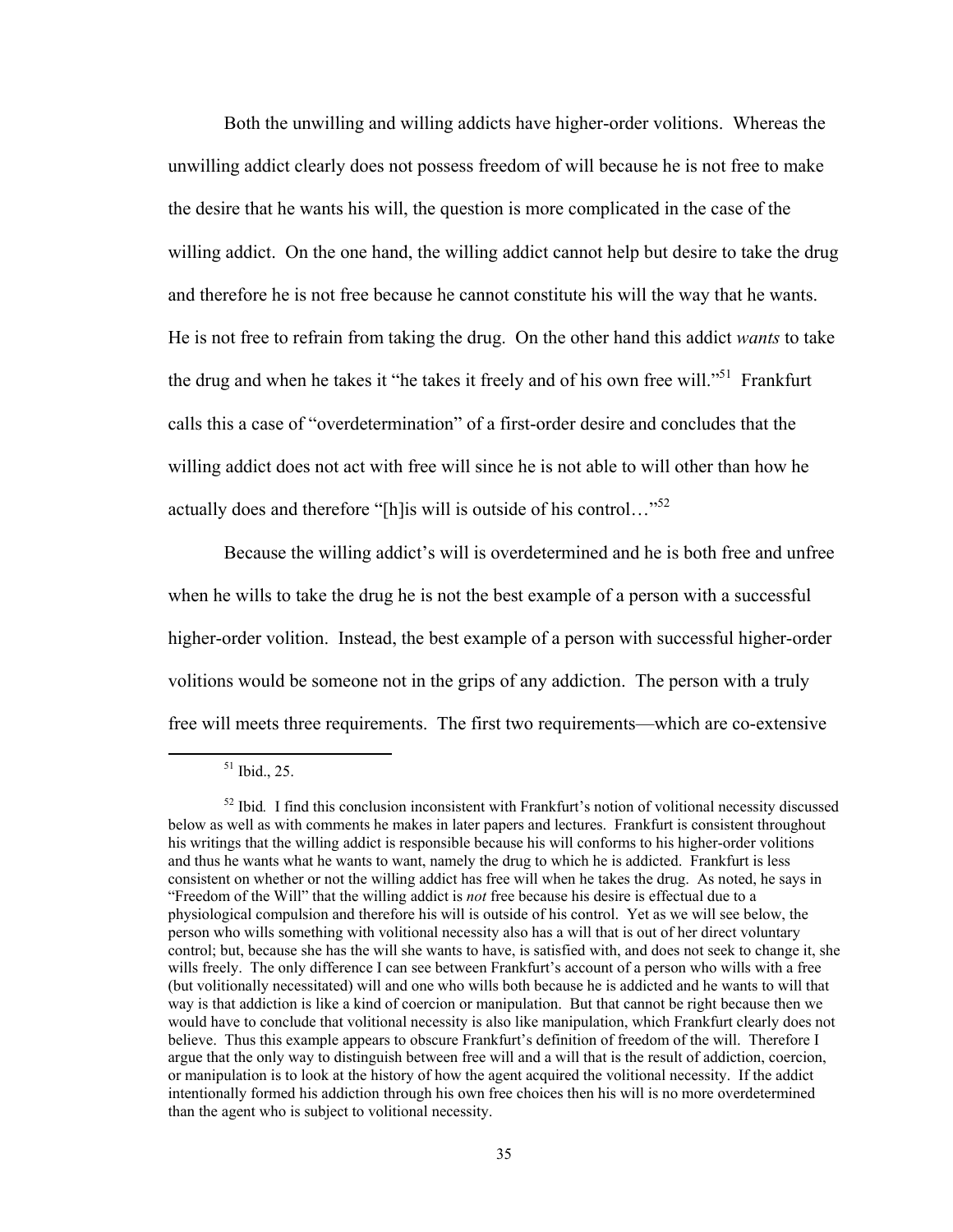with the requirements for moral responsibility are the agent's ability to want what she wants to want (form higher-order desire), and to make the desire that she wants to want her will (higher-order volitions). Frankfurt states that "...the notion of the will... is not coextensive with…the notion of something that merely inclines an agent in some degree to act in a certain way. Rather, it is the notion of an *effective* desire…(not merely) what an agent intends to do."53 The willing addict meets this requirement because he is able to make the desire that he wants to want his own. Yet, he is not able to make a desire other than the one that he actually has his own. Frankfurt states the third requirement clearly in the following passage:

A person's will is free only if he is free to have the will he wants. This means that, with regard to any of his first-order desires, he is free either to make that desire his will or to make some other first-order desire his will instead. Whatever his will, then, *the will of the person whose will is free could have been otherwise*; he could have done otherwise than to constitute his will as he  $\mathrm{did}$ <sup>54</sup>

Here Frankfurt claims that in order to will with a will that is truly free, the agent must be able to will otherwise than she actually did. The agent must have what I call *motivational alternative possibilities*. 55 She must be able to constitute her will in a different way than she did by choosing to make another desire her will. Despite the fact that the willing addict possesses effectual higher-order volitions because he is able to make the desire that he wants to want his will, he does not possess freedom of the will because he does

 $<sup>53</sup>$  Ibid., 14 (book). Italics in original.</sup>

<sup>&</sup>lt;sup>54</sup> Ibid., 24 (book). This passage is controversial and subject to interpretation that need not be delineated here. It is important to note, however, that this passage is consistent with a modest libertarian approach where the agent can select from various internal motivational states. I will deal with this passage and its potential implications for Kierkegaard's modest-libertarianism in chapter four.

<sup>&</sup>lt;sup>55</sup> My thanks to Robert Roberts for this suggestion.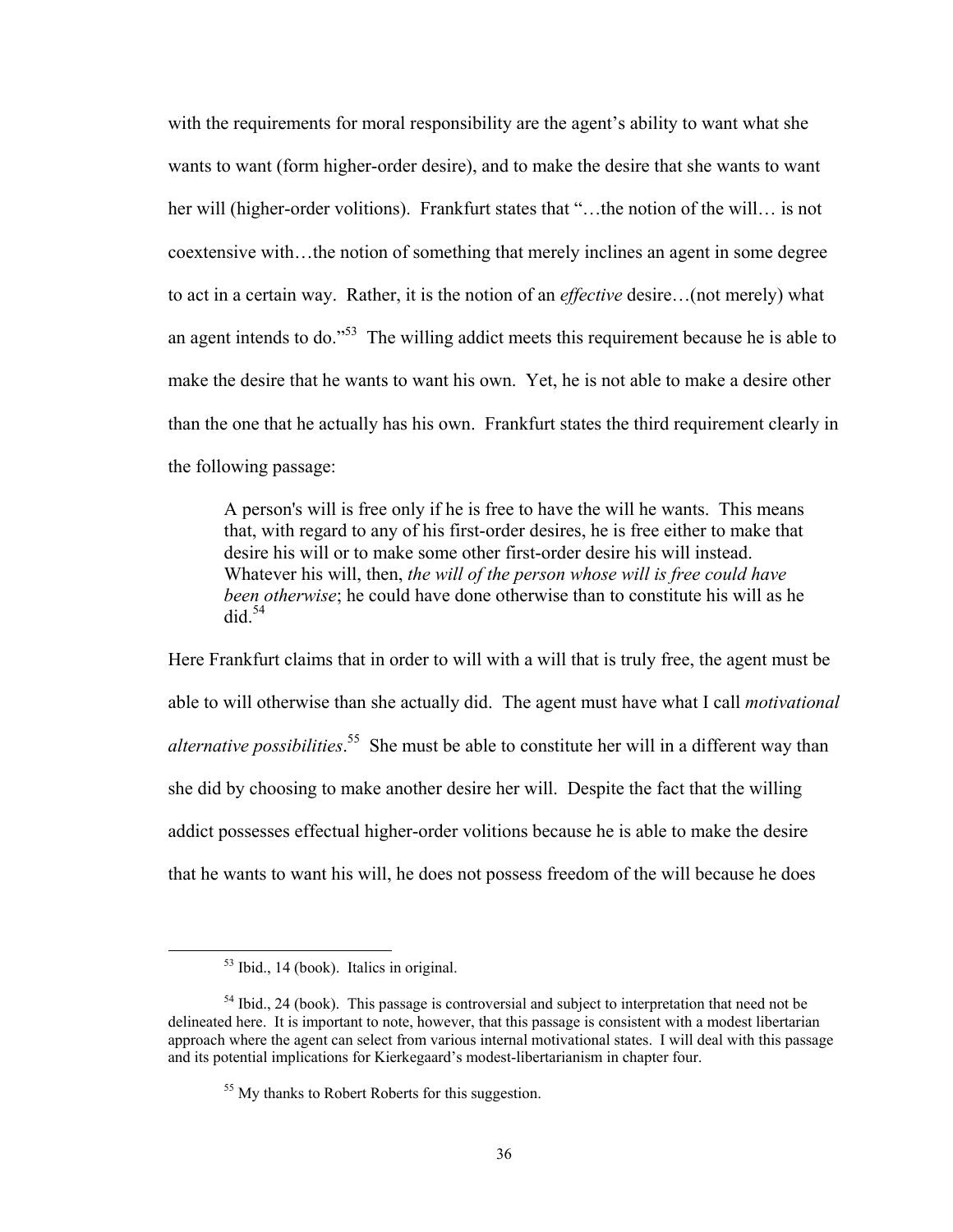not meet the third requirement. The willing addict is not able to constitute his will differently than he actually did.

In light of this difference between the willing and unwilling addict, I find it more accurate to say that three different types of higher-order volitions can be identified. In the first instance (the unwilling addict) the agent has a higher-order volition but lacks freedom because he is unable to make the desire that he wants his will. The unwilling addict has an ineffectual higher-order volition. In the second instance (the willing addict) the agent lacks true freedom of the will because although he is able to make the desire that he wants his will, he is not able to make a *different* desire his will. The willing addict has an unalterable effectual higher-order volition. In the third instance a person has both higher-order volitions and freedom of will because he is both able to make the desire he wants his will and able to constitute his will differently than he in fact does.<sup>56</sup> The truly free agent has an alterable effectual higher-order volition.

Importantly, even in his early work Frankfurt is adamant that only instances one and three demonstrate moral responsibility. Whether or not some sort of alternative motivational possibilities are necessary for an agent to possess freedom of the will, Frankfurt's case of Jones and Black shows that all that is necessary for moral responsibility on Frankfurt's account is that the agent does what she wants for reasons of her own and that the agent does not act because of some freedom-undermining manipulation or coercion. Apparently, the early Frankfurt thinks that there are conditions

<sup>&</sup>lt;sup>56</sup> To complicate matters further, Frankfurt states that the satisfaction of second-order desires is freedom of the will, whereas the absence of freedom equals the frustration of these desires. In this case the willing addict is free (Frankfurt of course says that he both is and is not free). He wills with a kind of momentary freedom of the will when he wills to take the drug (in other words that particular willing is free), but he does not actually possess freedom of the will because he is not able to will otherwise; he does not have access to alternative motivational possibilities.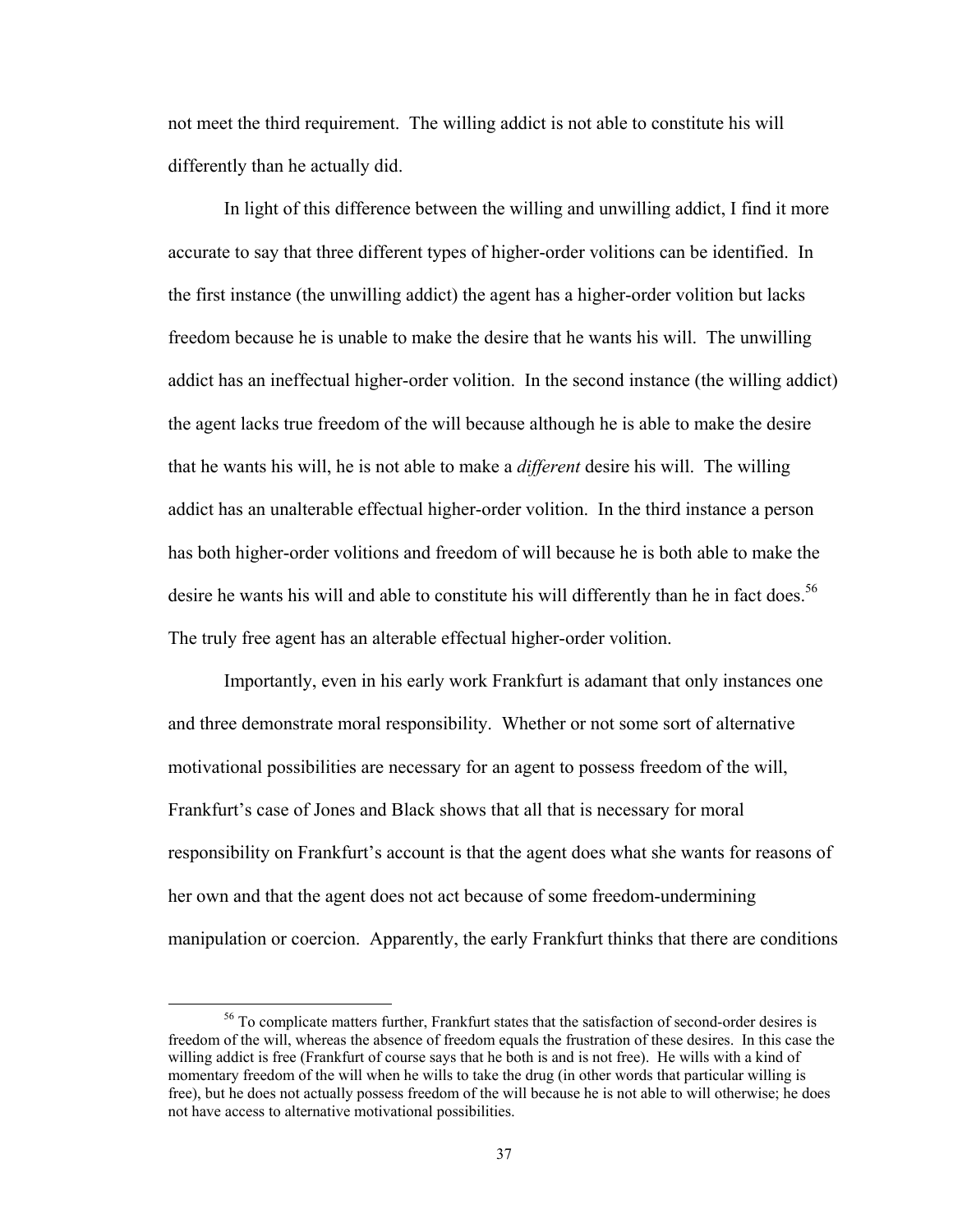for the most desirable freedom of the will that is possible for a person to have but that these conditions are not necessary in order to ground ascriptions of moral responsibility.<sup>57</sup> Frankfurt's later work does not clarify this situation much. He focuses more on clarifying his notions of identification and wholeheartedness, to which I now turn.

## *Identification*

Frankfurt's notion of higher-order desires as the basis of free will is not uncontroversial. Some scholars wonder what keeps an agent from forming higher and higher-order desires *ad infinitum*, presenting a problem of infinite regress.<sup>58</sup> Others wonder whether second-order desires are authoritative and freedom-granting in a way that first-order desires are not.<sup>59</sup> Yet others wonder whether second-order desires must be present in *akratic* behavior, as Frankfurt seems to indicate in some places.<sup>60</sup> Some scholars even wonder whether the notion of a second or higher-order desire is even intelligible.<sup>61</sup> Frankfurt responds to these criticisms by developing his notion of

<sup>&</sup>lt;sup>57</sup> This distinction between conditions of full metaphysical freedom and freedom-relevant grounding conditions of moral responsibility has led some scholars to argue that humans may potentially possess free will attributes that are not necessary for responsibility ascriptions. I do not think that this is what Frankfurt is doing; rather I think that he is simply confused. He thinks that determinism is probably right, and he thinks that the more simplistic conditional analyses of freedom fall short, so he comes up with a compatibilist account of freedom that has a much richer psychology than previous accounts. The problem, however, is that it is difficult to see how this account can work without some sort of alternative possibilities (strong control) condition.

<sup>58</sup> Stump, "Persons: Identification and Freedom", Philosophical Topics 24 (1996): 184ff.

<sup>59</sup> Most notably Gary Watson.

<sup>60</sup> Mele, *Autonomous Agents*, especially pp. 65-80. Although Frankfurt never tackles the problem of akratic behavior head-on, in a number of places he does deal with ambivalence, by which he means something like a divided will. Akratic behavior is related in important ways to ambivalence, and Frankfurt argues that ambivalence "must arise out of a person's higher-order, reflective attitudes." Frankfurt, *Necessity, Volition, and Love*, (Cambridge, U.K.: Cambridge University Press, 1999), 99.

<sup>&</sup>lt;sup>61</sup> See for example Loughrey, Dennis, "Second-order Desire Accounts of Autonomy," *International Journal of Philosophical Studies* 6 no. 2 (1998): 211-229.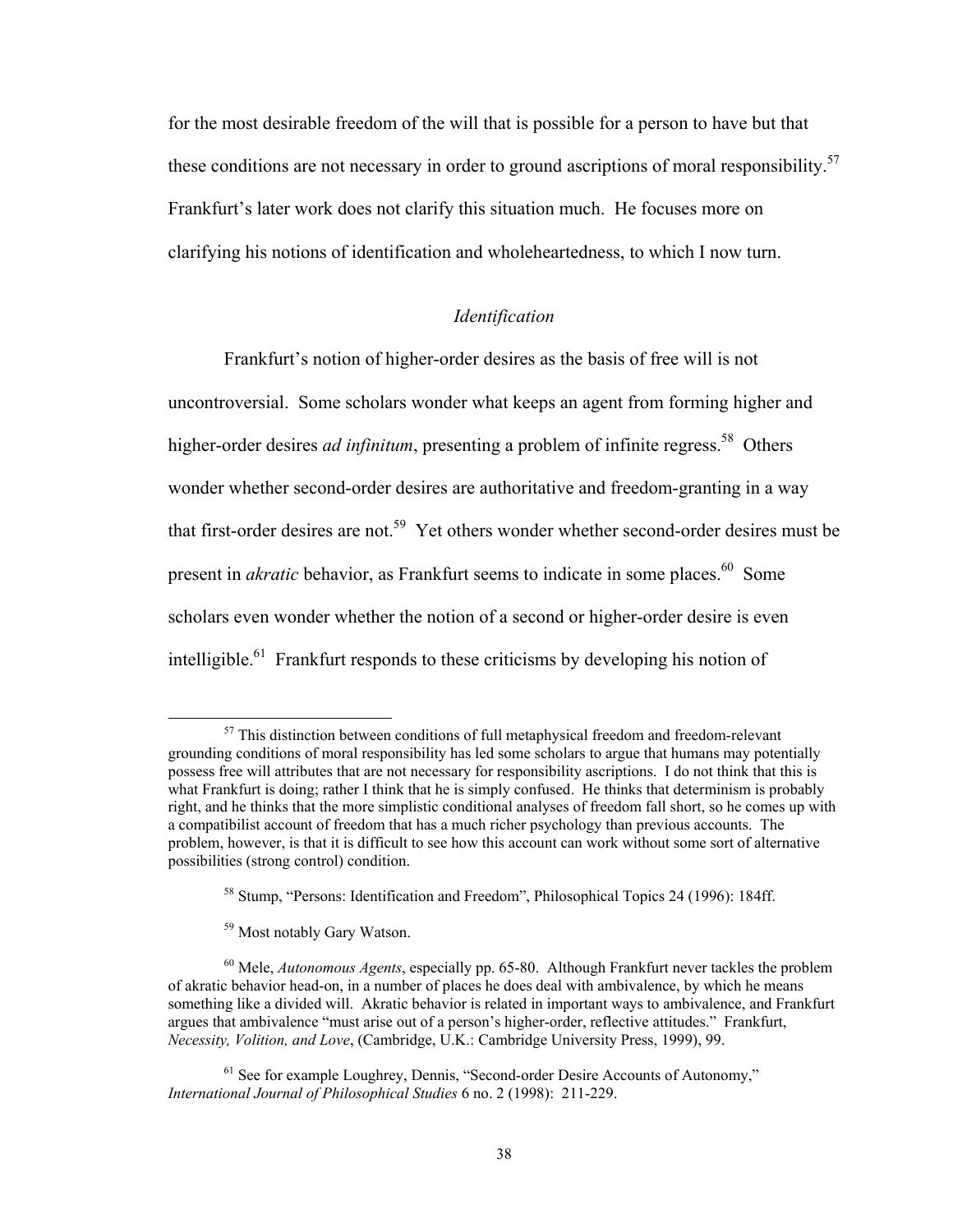identification. Roughly, identification is the theory of how an agent chooses one desire while rejecting others. By identifying with a desire, the agent makes it her own and secures the freedom of will absent in the instance of conflicting desires. I argue that although Frankfurt's notion of identification makes some headway against these criticisms, his account needs augmentation in important ways to respond to these objections adequately.

 Recall that Frankfurt's basic claim is that for a person to will with a will that is free she must have second-order desires that correspond with her effectual first-order desires. But what keeps that person from also having a desire about her second-order desire, and a desire about her third-order desires, etc. ad infinitum? Furthermore, what makes that higher-order desire authoritative and freedom-granting in a way that the firstorder desire is not? As Gary Watson notes:

One job that Frankfurt wishes to do with the distinction between lower and higher orders of desire is to give an account of the sense in which some wants may be said to be more truly the agent's own than others…(and) the sense in which the agent 'identifies' with one desire rather and another and the sense in which an agent may be 'unfree' with respect to his own 'will.'<sup>62</sup>

In other words, Frankfurt introduces the concept of second-order desires to provide a framework for understanding the difference between a person who has the will she wants to have and a person who does not have the will she wants to have. But the mere framework of first and second-order desires alone does not articulate this distinction, since a person could have endlessly higher orders of desires and therefore fail to have the will that she wishes to have.

Frankfurt's first article did attempt to address these dual concerns of infinite regress and authority:

 62 Watson, Gary, "Free Agency". *The Journal of Philosophy.* 72 (8) (1975): 217.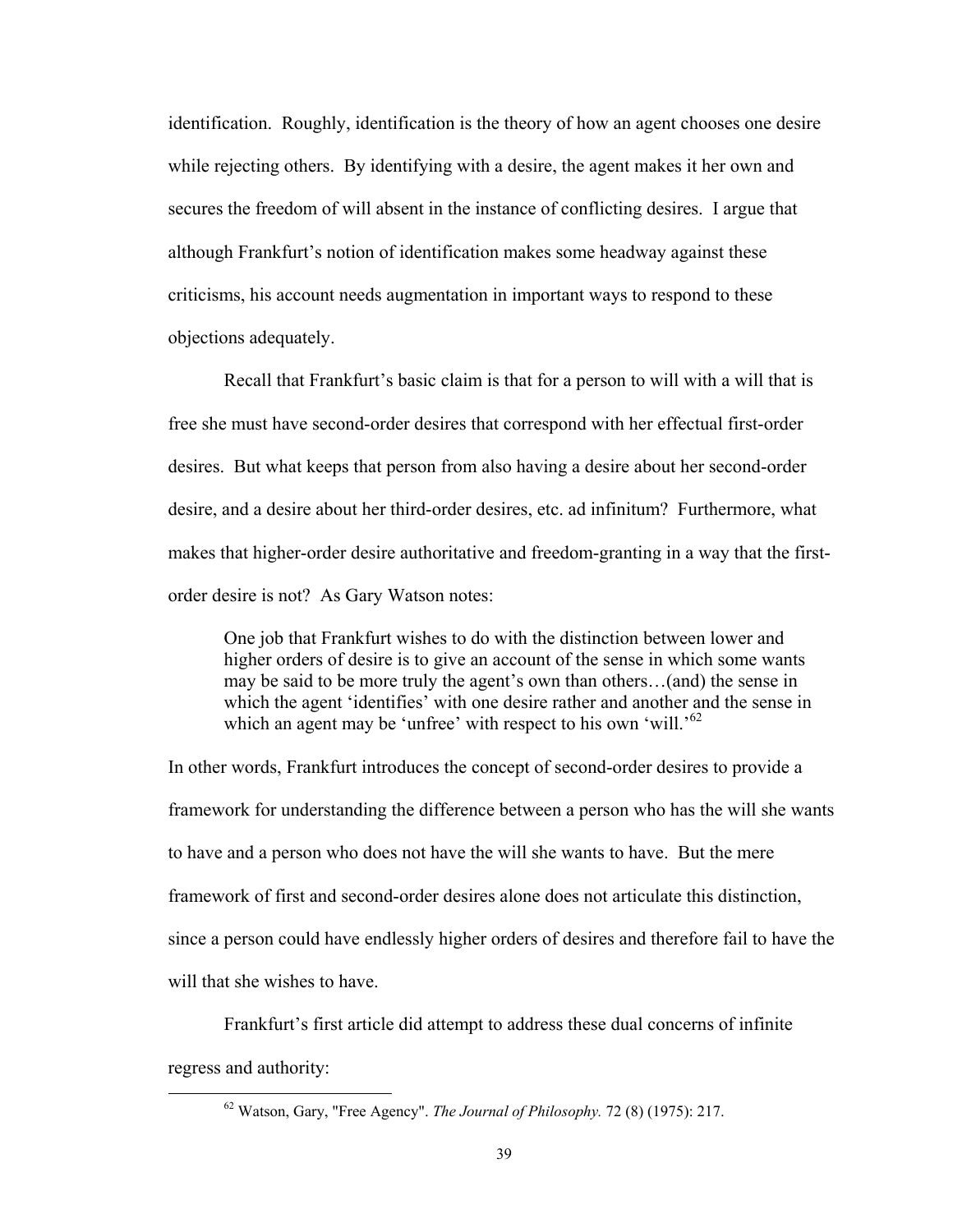When a person identifies himself *decisively* with one of his first-order desires, this commitment "resounds" throughout the potentially endless array of higher orders…The fact that his second-order volition to be moved by this desire is a decisive one means that there is not room for questions concerning the pertinence of volitions of higher orders…the decisiveness of the commitment he has made means that he has decided that no further questions about his second-order volition, at any higher order, remain to be asked.<sup>63</sup>

However many philosophers were dissatisfied with what Frankfurt later admits were "terribly obscure" terms of "'identification,' 'decisive commitment,' and 'resounding'."<sup>64</sup> Reflecting on this passage from "Freedom of the Will," Watson famously replied that "[s]ince second-order volitions are themselves simply desires, to add them to the context of conflict is just to increase the number of contenders; it is not to give a special place to any of those in contention."65 This objection has come to be known as the "problem of authority." An agent's desire to desire *X* does not *itself* grant the agent freedom or autonomy that the agent lacked without the higher-order desire. Watson claims that this process of identification is an arbitrary way of not permitting the "interminable ascent to higher-orders" and thus does nothing to solve the problem of authority.<sup>66</sup>

Frankfurt attempts to clarify his notion of identification and the authoritative role of higher-order desires in a series of articles. Several main points emerge about the nature of identification. First, identification involves the reflective evaluation and endorsement of a desire, though this evaluation is not a matter of weighing the worth of a particular desire. Second, identification is a method by which the agent cuts off a

 63 Frankfurt, "Freedom of the Will," 21-22 (book). Quoted in Frankfurt, "Identification and Wholeheartedness," 167.

<sup>&</sup>lt;sup>64</sup> Frankfurt, "Identification and Wholeheartedness," 167.

<sup>65</sup> Watson, Gary, "Free Agency," 218. Quoted in Frankfurt, "Identification and Wholeheartedness," 166.

<sup>66</sup> Watson, Gary, "Free Agency," 218-19.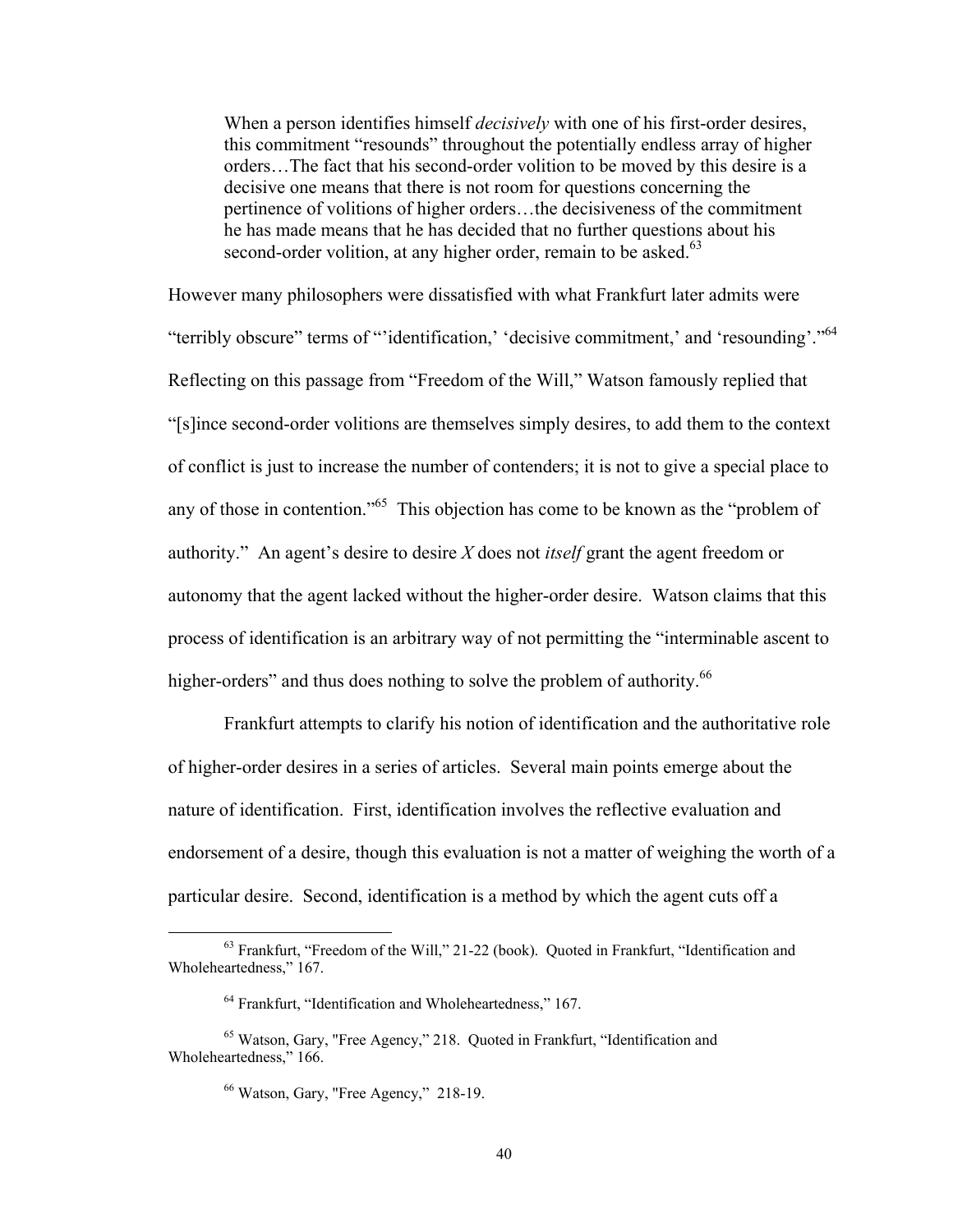potentially endless array of higher-order desires by making a resolute decision. Third, through the process of identification, the agent internalizes the desires that she identifies with and externalizes or alienates the desires that she repudiates or chooses not to endorse. Finally, through the process of identification the agent "constitutes" herself, by which Frankfurt means that the agent decides which desires will have a place in her volitional structure, but more fundamentally the agent takes responsibility for her character and her actions.

The first point that Frankfurt makes about identification is simply an elaboration on his description in "Freedom of the Will and the Concept of a Person." He states that persons are unique in the ability to form second-order desires which require "reflective self-evaluation."<sup>67</sup> He later unpacks what he means by reflective self-evaluation: "To be a person entails evaluative attitudes (not necessarily based on moral considerations) towards oneself…Instead of responding unreflectively to whatever he happens to feel most strongly, he undertakes to guide his conduct in accordance with what he really cares about." Identification is a matter of reflecting on one's desires and deciding what desires one really cares about and choosing to endorse or identify with those desires. Despite the fact that Frankfurt notes that this reflective evaluation need not *necessarily* be based on moral considerations, many commentators have understood Frankfurt's notion of identification as involving estimations of value, particularly moral value. Frankfurt recognizes that his own terminology has led to this misunderstanding.

The higher-order attitudes that are formed in processes leading to identification involve 'evaluations' only in the sense that is strictly valueneutral. In speaking of these matters, I have regrettably made use of terms such as "endorse"—that naturally suggest a positive evaluation. However,

 $67$  Frankfurt, "Freedom of the will and the Concept of a Person," 12 (book).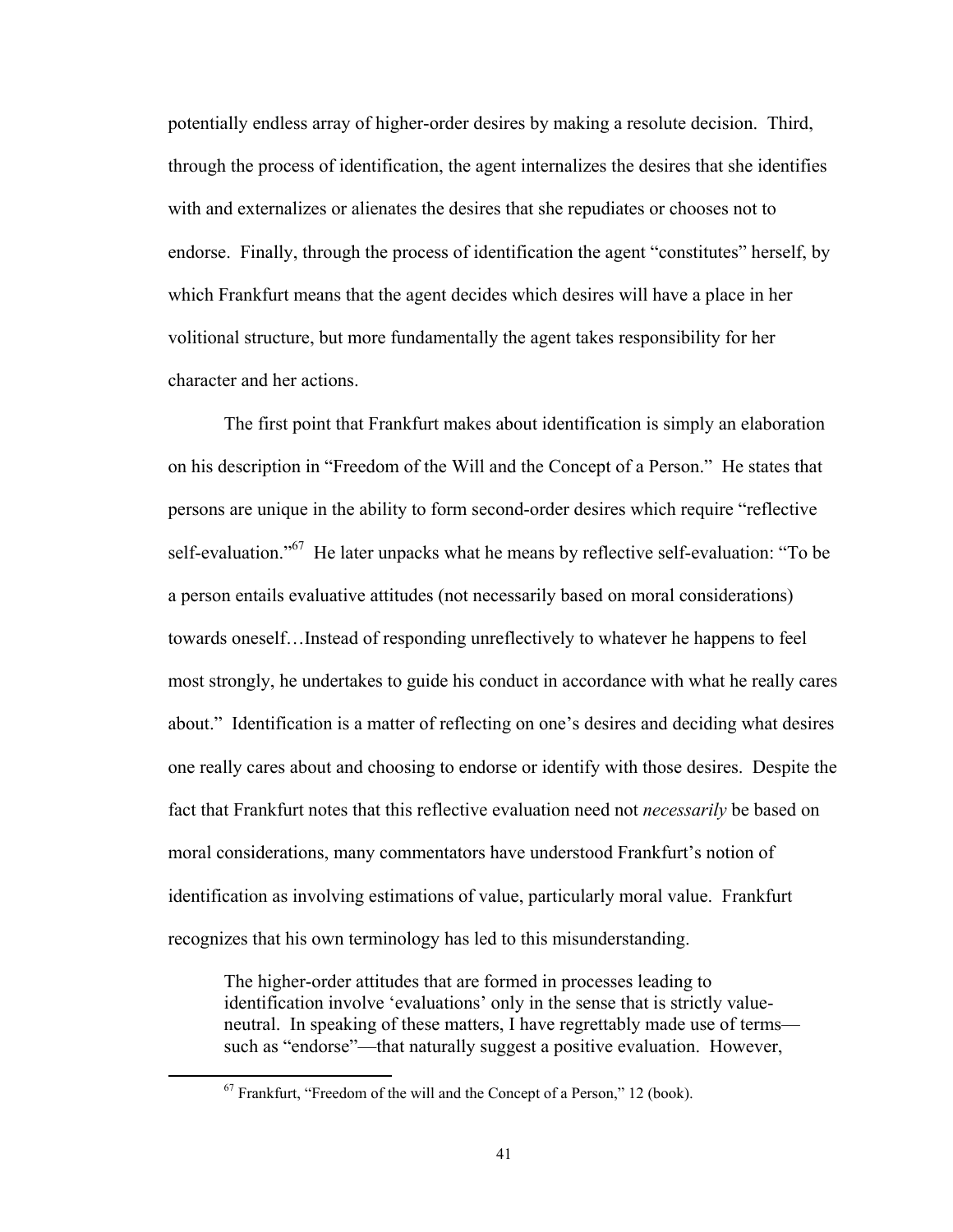what I have actually intended to convey by referring to "endorsement" is not that the agent *approves* of what he is said to endorse, or that he considers it to *merit* his support, but nothing more than that the agent *accepts* it as his own.<sup>68</sup>

Identification is not a matter of ranking desires on some value-scale, or determining which desires have more merit. Frankfurt stresses in his most recent lectures that identification is simply a matter of figuring out which desire the agent wishes to accept as her own. This process contributes to the person's free will because that desire is something that the agent cares about, not because the desire has worth independent of the agent's cares and commitments.<sup>69</sup>

 Furthermore, in Frankfurt's response to Bratman, he gives a nice summary of the process of identification. He states that four elements are distinguishable within the process of identification: First, the agent provisionally suspends or brackets her relationship to desire  $D_1$ , then the agent reflects on that desire. Again, he stresses that this reflection need not be based in any estimation of value whatsoever, but the agent simply is deciding whether  $D_l$  is a desire that she wishes to accept as her own. Then the agent forms a higher-order desire or attitude toward desire *D1*. Finally, in forming this higher-order desire  $D_2$  the agent either identifies himself with desire  $D_1$  or alienates himself from it.<sup>70</sup> These elements are the minimum requirements for identification. Thus, the mere approval or identification with a desire does not mean that the agent endorses the desire as an effective motive or as a justifying reason for action. It means that the agent takes the desire seriously, and identifies with it. "For someone to identify

 68 Frankfurt, "Response to Michael E. Bratman," in *Contours of Agency*, 87.

<sup>69</sup> Frankfurt, *Taking Ourselves Seriously and Getting it Right*," 22.

<sup>70</sup> Frankfurt, "Response to Michael E. Bratman," 87.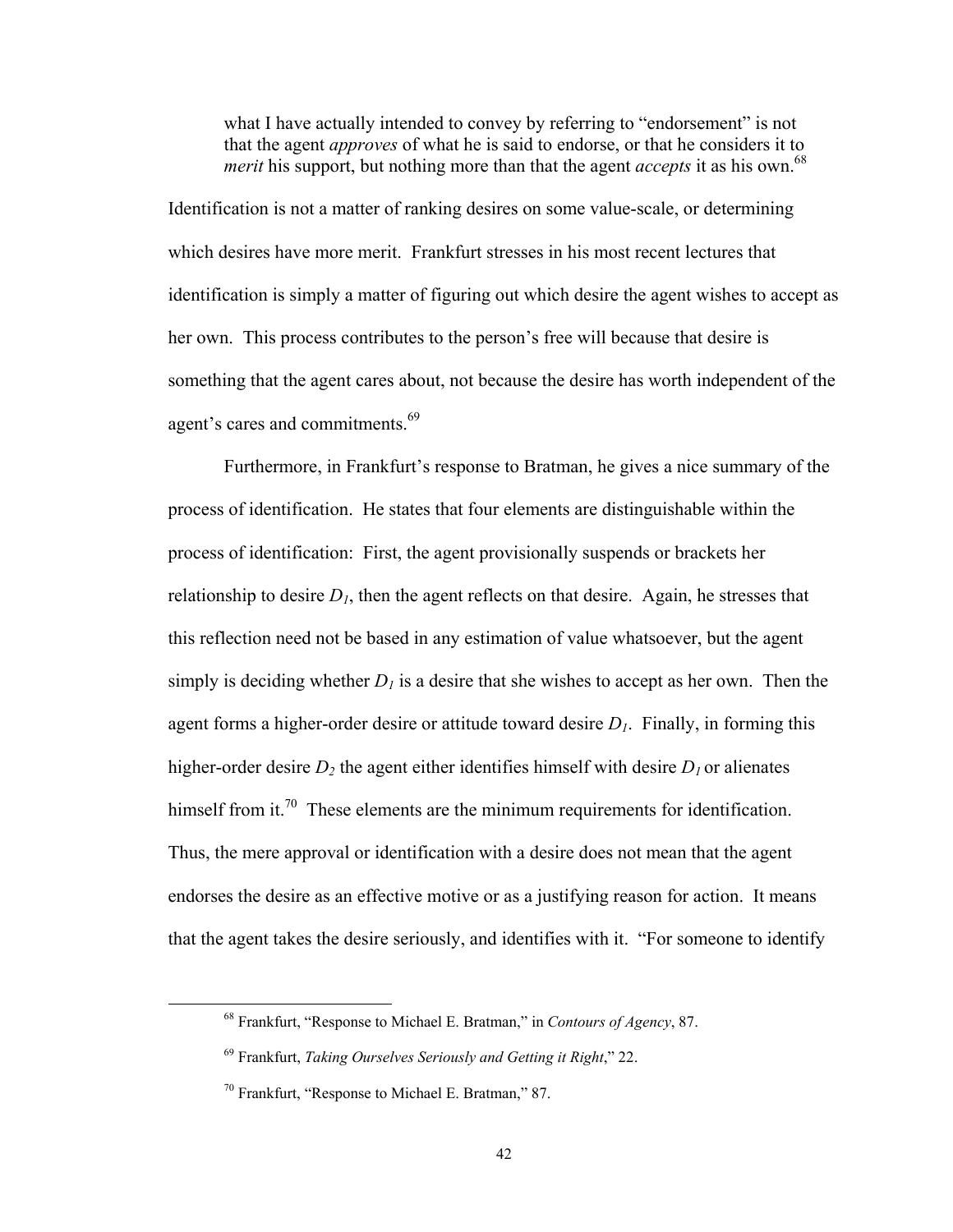with a desire means merely that—for whatever reason, or for no reason whatever—he joins himself to the desire and accepts it as his own."<sup>71</sup>

The second salient point is that through the process of identification the agent cuts off the potentially endless array of higher and higher orders of desires. In "Identification and Wholeheartedness," Frankfurt compares identification to solving a math equation, where the recalculation of the problem could extend indefinitely; but, at some point the mathematician decides to "cut off" this potentially endless recalculation. This decision could be a result of boredom, or resignation that the problem can never be solved confidently. But it could also result from the mathematician's confidence that she has solved the equation and no amount of recalculation is going to change her answer.<sup>72</sup> Frankfurt says that "[i]n this respect, the future is transparent to him (the mathematician), and his decision that a certain answer is correct resounds endlessly in just this sense: It enables him to anticipate the outcomes of an infinite number of possible further calculations."<sup>73</sup> He goes on to use this mathematics analogy to clarify his notion of resonance:

The fact that commitment resounds *is* simply the fact that the commitment is *decisive.* For a commitment is decisive if and only if it is made without reservation, and making a commitment without reservation means that the person who makes it does so in the belief that no further accurate inquiry would require him to change his mind. It is therefore pointless to pursue the inquiry any further. This is, precisely, the resonance effect.<sup>74</sup>

 $71$  Ibid., 89.

<sup>72</sup> Frankfurt, "Identification and Wholeheartedness," p. 168.

 $73$  Ibid.

<sup>74</sup> Ibid.,168-69.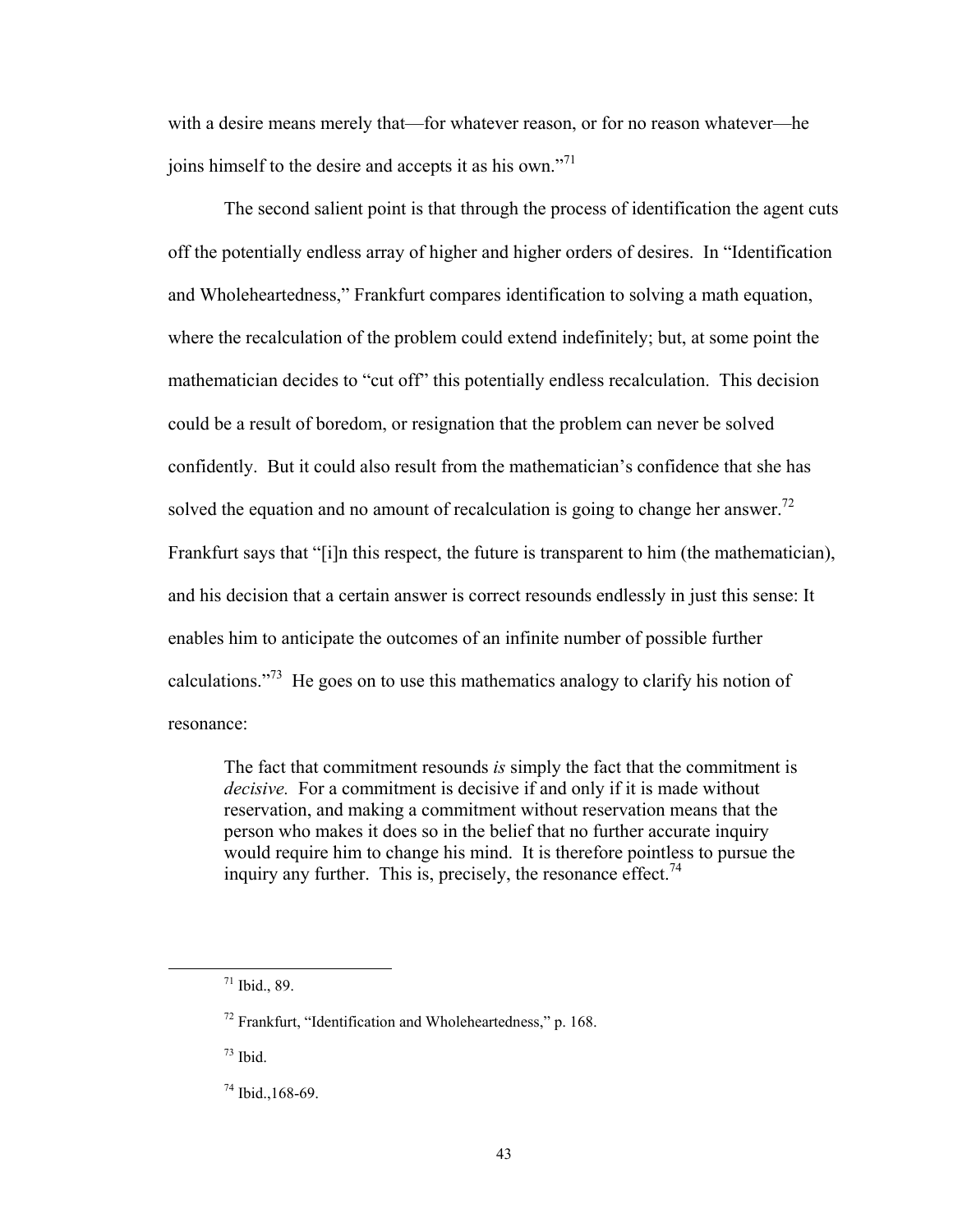Here Frankfurt homes in on a clearer understanding of identification. When an agent identifies with a desire, she takes a stance in relation to that desire. She decides that that desire is what she wants to be her will and not any other. Furthermore, she decides that since this desire is what she wants to be her will, she will not reflect endlessly on her desire for that desire. Frankfurt states that to decide literally means "to cut off" and that "…it is characteristically by a decision (though, of course, not necessarily or even most frequently in that way) that a sequence of desires or preferences of increasingly higher orders is terminated."75 The picture emerges of an agent with various desires who decisively chooses to identify with one of those desires while rejecting the others, and through this decision terminates the potentially endless "sequence of desires or preferences of increasingly higher orders."

 The last two points about identification are closely related. Frankfurt states that when the agent decisively identifies with a desire, she *constitutes* herself.<sup>76</sup> This provocative statement needs unpacking. Frankfurt has a notion of self-identity or personhood that is closely linked to his understanding of identification. He points out in a number of places that agents have all kinds of desires, but that these desires are not necessarily constitutive of the agent. In other words, not all of an agent's given desires belong to that agent or contribute to that agent's own self-understanding. Consider the example of a father who has the sudden desire to kill his son. The father likely will reject this desire immediately and find it repulsive, refusing to identify with it. Frankfurt thinks that there is a sense in which the father alienates that desire from his psyche, even though

 $75$  Ibid., 170.

<sup>76</sup> Ibid.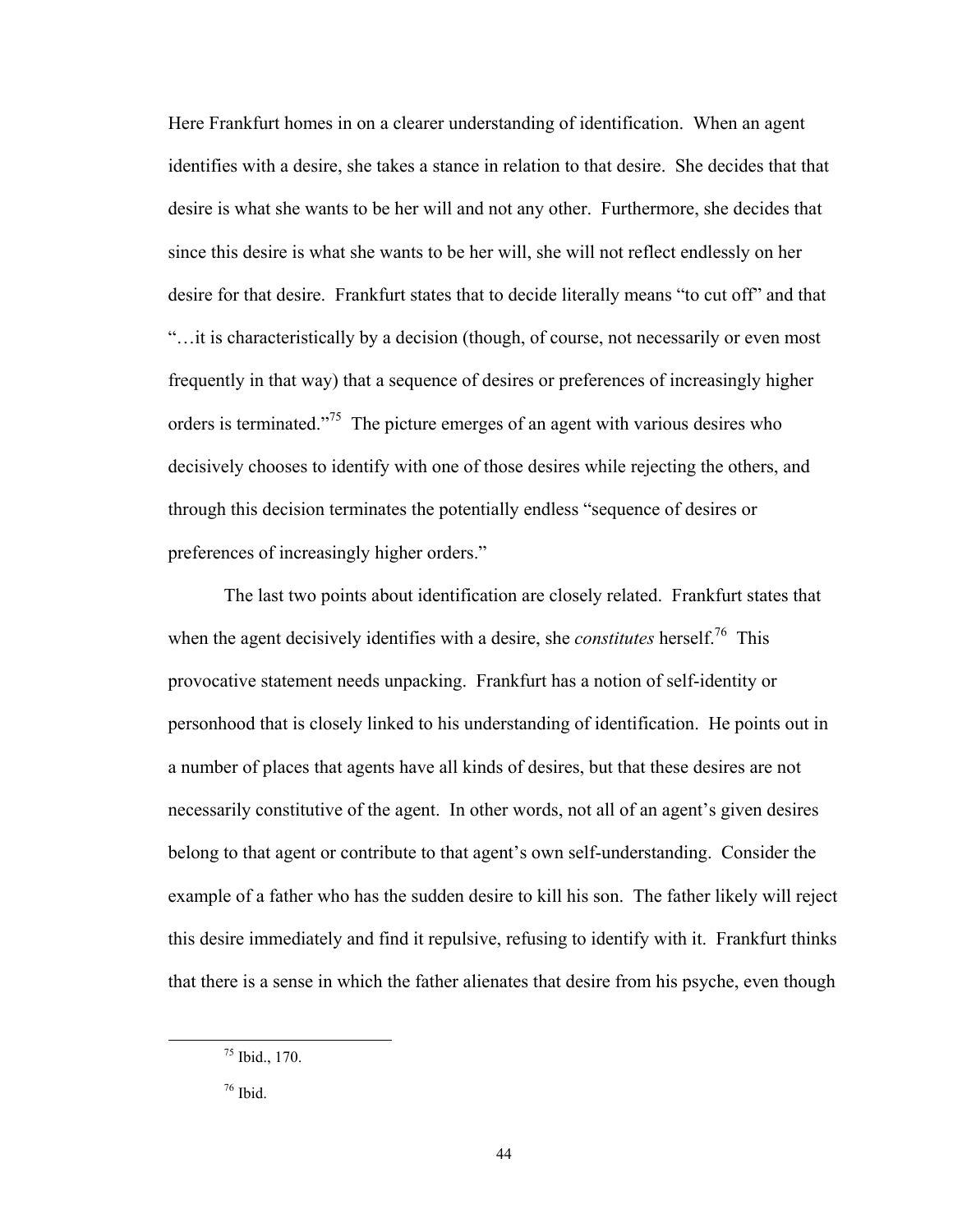the desire did originate within the agent. Frankfurt says that psychic elements such as these are "exogeneous—that is, if the person is not identified with them…they are…external to his will."<sup>77</sup> In a later essay he elaborates on this notion of externality by noting that human agents often find themselves with psychic elements that the person deems "dangerously antithetical to his intentions and his conception of himself."<sup>78</sup> Agents can disassociate themselves from these rogue desires and externalize them by pushing them away through repression or other psychological ways. Most importantly, by externalizing unwanted psychic elements "we deny them any entitlement to supply us with motives or with reasons."<sup>79</sup> Identification is the way that an agent decides which desires will be motivating and which will not.

 Furthermore, this process of externalizing unwanted desires allows the agent to resolve fundamental tensions within her psyche, tensions that Frankfurt refers to as ambivalence. Frankfurt argues that ambivalence is constituted by conflicting volitional elements and must meet two conditions. First, the volitional elements must be "inherently and hence unavoidably opposed…" Second, the volitional elements must be "wholly internal to a person's will rather than alien to him…" In other words, the agent has not rejected or externalized either element and thus is not passive to either element. If these two conditions are met, then true ambivalence cannot occur between "first-order psychic elements alone…but must arise out of a person's higher-order, reflective

 77 Frankfurt, "The Faintest Passion," in *Necessity, Volition, and Love,* 99.

<sup>78</sup> Frankfurt, Harry G., and Debra Satz, *Taking Ourselves Seriously & Getting it Right*, (Stanford, Calif: Stanford University Press, 2006), 10.

 $79$  Ibid.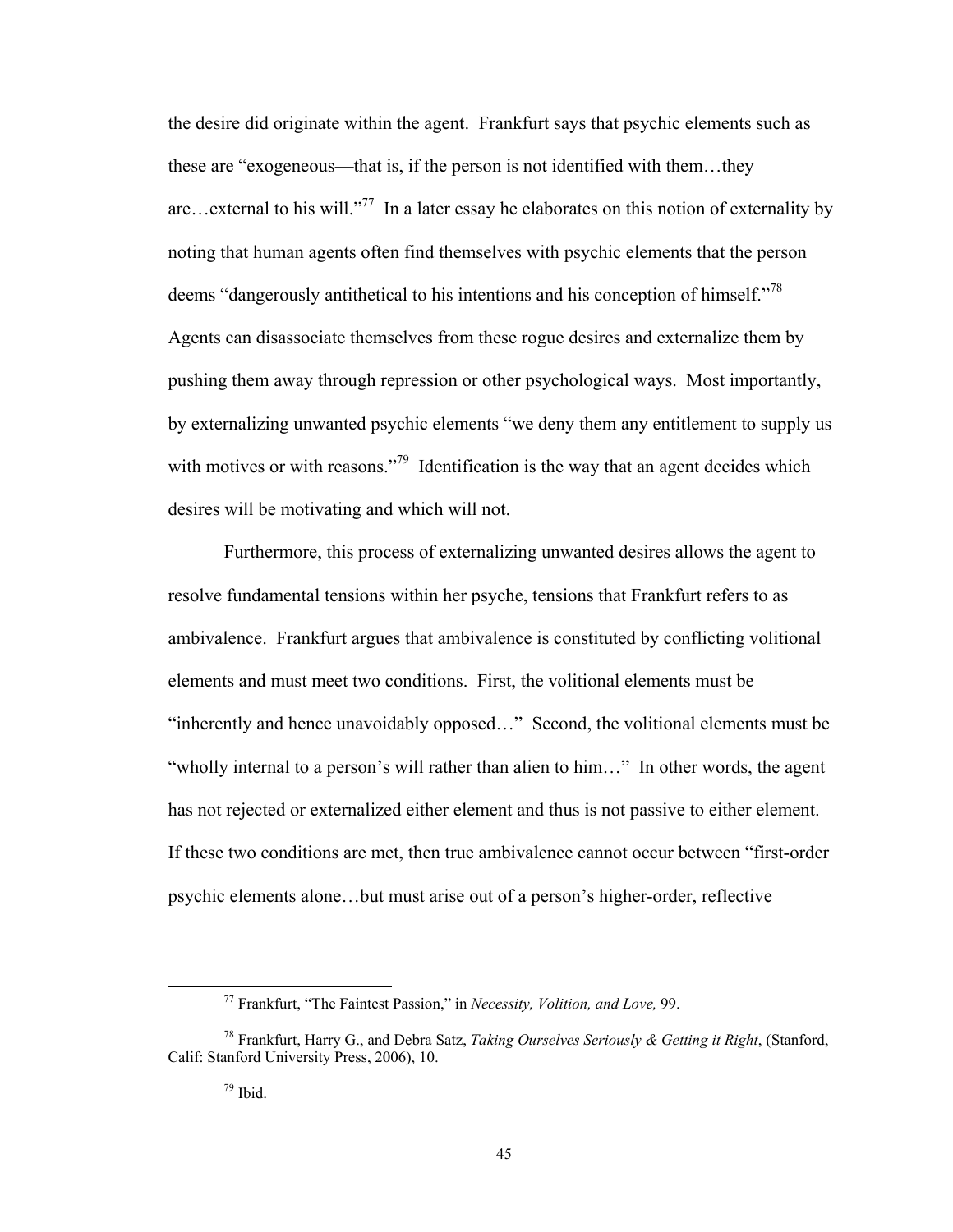attitudes."80 An ambivalent person is inclined in two different directions at the same time; furthermore her attitude *towards* these inclinations is unsettled. Frankfurt does not think that conflicting first-order desires alone can cause ambivalence; if the agent is ambivalent, she must take a reflective stance towards the desires in question.

Identification makes certain desires internal to the agent's volitional structure and makes others external. Through the process of identification, the agent acquires motives and reasons for action. Thus, the agent constitutes herself by incorporating certain desires into her will by choosing whether or not to endorse them. Self-constitution is a matter of reflecting on a desire and choosing either to endorse that desire and accept it as the agent's own or reject it and alienate it, making it external to the self in a fundamental sense. This indicates that Frankfurt's notion of identification is not only a theory about the necessary conditions for free and responsible agency, but also a theory about how agents can participate freely in character formation. Frankfurt does not believe that agents can create themselves *ex nihilo*. He does believe agents can decide, through the process of identification, which desires will be a part of their volitional structure and what kind of person they will be. "The willing acceptance of attitudes, thoughts, and feelings transforms their status. They are no longer merely items that happen to appear in a certain psychic history. We have taken responsibility for them as authentic expressions of ourselves."81 Frankfurt believes that all agents find themselves with "psychic raw elements that nature and circumstances have provided us..."<sup>82</sup> However, this idea that

 80 Frankfurt, "The Faintest Passion," 98.

 $81$  Ibid., 8.

<sup>82</sup> Frankfurt, "Taking Ourselves Seriously," 7.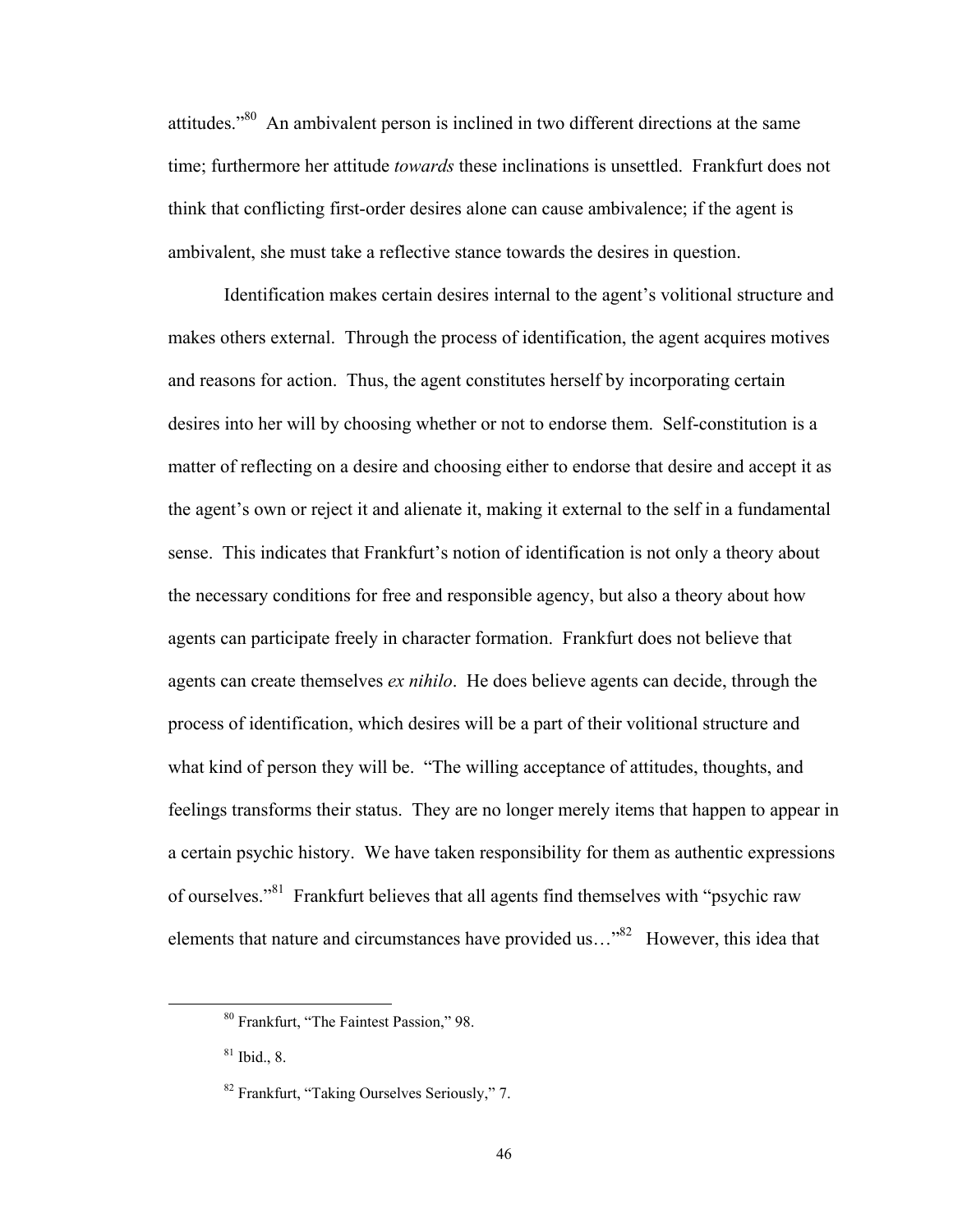agents actively participate in character formation is at odds with Frankfurt's disagreement with the Aristotelian idea that "we are responsible for what we are to the extent that we have caused ourselves—by our voluntary behavior—to become that way."<sup>83</sup> Instead he argues that becoming responsible is not a matter of developing character traits out of which desires arise but taking responsibility for certain desires through the process of identification. I return to this important ambiguity in chapter four. The salient point here is that free and responsible agency is accomplished through internalizing certain desires through the process of identification while repudiating and externalizing other desires.

Frankfurt's continued refinement of his notion of identification is helpful and makes some headway towards answering his critics' concerns. However, the fundamental problems still linger. Claiming that the potentially endless array of higherorder desires can be terminated through a resolute decision does not mean that there cannot still be a potentially infinite array of higher-order desires. The critics want to know if something in the structure of a second-order desire will prevent the infinite regress. Frankfurt's answer indicates nothing to that end. Furthermore, the problem of authority is not only unsatisfactorily addressed by Frankfurt's revisions, it is amplified. The issue is how second-order desires solve certain problems of free will and moral responsibility by demonstrating the difference between an agent that acts freely and responsibly from an agent that does not. In other words, how does a hierarchical view address the autonomy, control, and knowledge components that an adequate theory of free will and moral responsibility must address? An agent's possession of a higher orderdesire or volition does not indicate that she is the source of her actions in the way a manipulated person is not the source of her actions. Furthermore, the mere existence of

 $83$  Ibid., 6.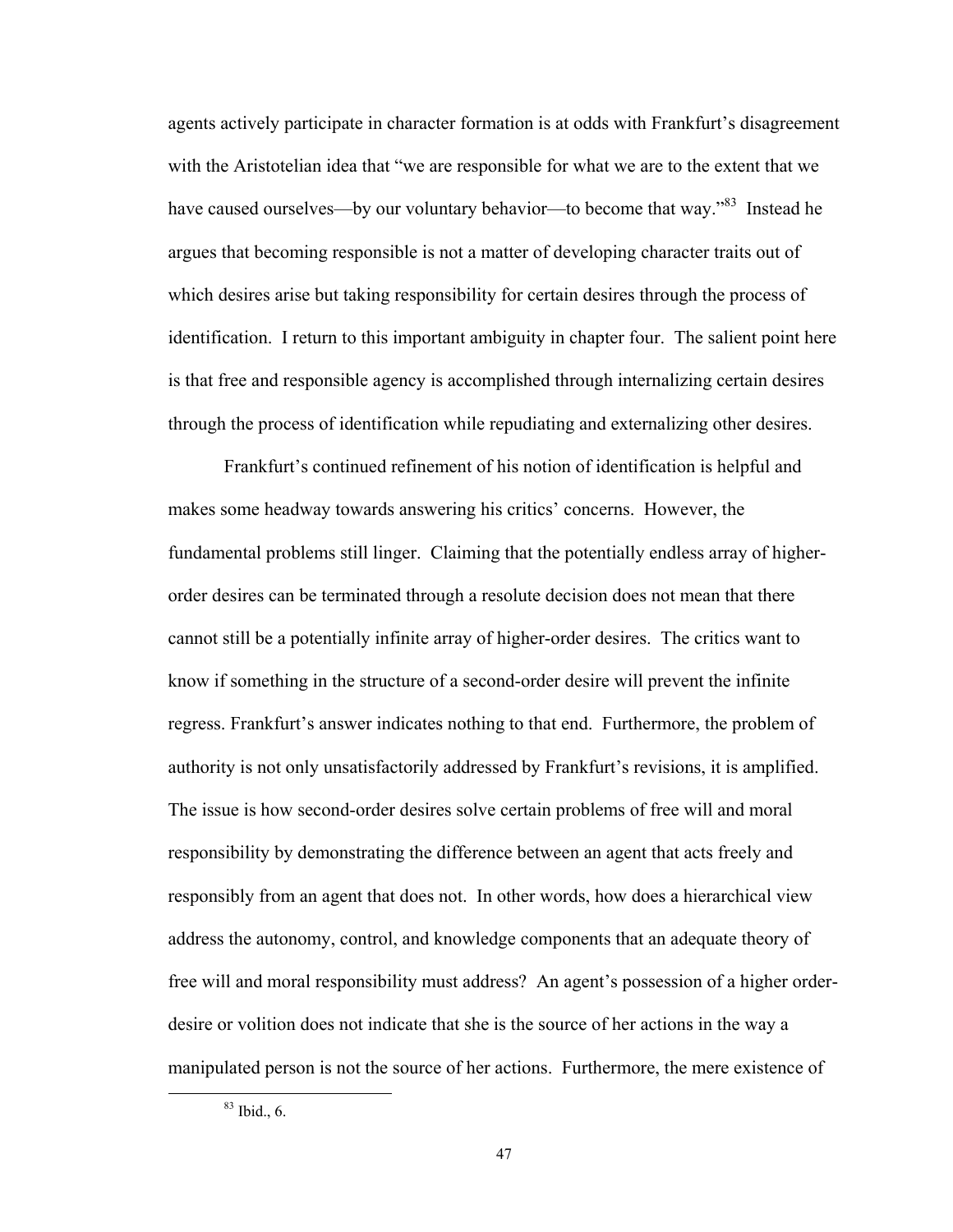higher-order desires and volitions does not *eo ipso* demonstrate that an agent has the control over her desires necessary for grounding responsibility ascriptions. Frankfurt admits the claim about manipulation in a response to Fischer's revision of his view:

A manipulator may succeed, through his interventions, in providing a person not merely with particular feelings and thoughts but with a new character. That person is then *morally responsible* for the choices and the conduct to which having this character leads…We are the sorts of persons we are; and it is what we are, rather than the history of our development, that counts.  $84$ 

The far-reaching implications of this passage require unpacking. But for the purposes here, I want to note that Frankfurt admits that someone whose character is the direct result of manipulation still can meet the requirements for morally responsible action, including higher-order desires. This goes against Frankfurt's original intent of formulating a hierarchical account. The hierarchical account could explain why some agents are responsible and/or free while others are not. Yet, Frankfurt states that even higher-order desires can be the result of manipulation and therefore admits that his hierarchical account cannot do what he had previously claimed it could do. Namely, his theory cannot distinguish between agents whose actions are the result of manipulation or addiction and agents who act responsibly and/or freely.

Recall Frankfurt's distinction between the willing and unwilling addicts. Although Frankfurt claims that neither addict is free in the most robust sense, he claims that the willing addict is the only addict *responsible* for his actions. Frankfurt explains

why the willing addict is responsible in an important passage:

Suppose that a person has done what he wanted to do, that he did it because he wanted to do it, and that the will by which he was moved when he did it was his will because it was what he wanted. Then he did it freely and of his own free will. Even supposing that he could have done otherwise, he would not have done otherwise; and even supposing that he could have had a different

<sup>&</sup>lt;sup>84</sup> Frankfurt, "Reply to John Martin Fischer" 28 (my emphasis).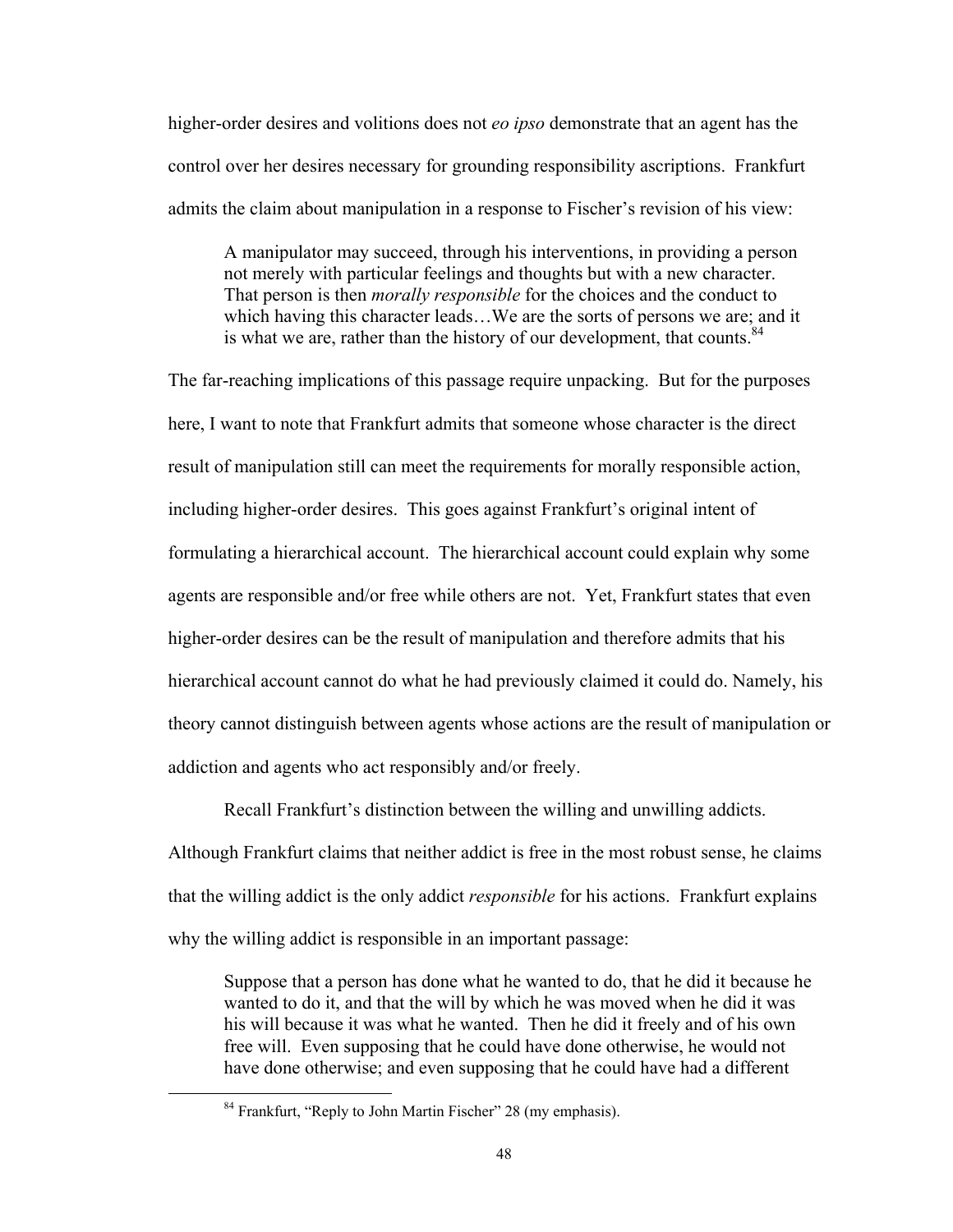will, he would not have wanted his will to differ from what it was. Moreover, since the will that moved him when he acted was his will because he wanted it to be, he cannot claim that his will was forced upon him or that he was a *passive bystander to its constitution*. Under these conditions, it is quite irrelevant to the evaluation of his moral responsibility to inquire whether the alternatives that he opted against were actually available to him.<sup>85</sup>

The willing addict is morally responsible for his actions because he did what he wanted to do, and as long as he wants his will to be constituted in the way that it is, then he is responsible despite the fact that due to his addiction he cannot want to have a will to refrain from the drug. This claim about the moral responsibility of the willing addict appears consistent with the claim that a person whose character is the result of manipulation can be morally responsible for her actions. The same requirements could be true of the willing addict. The willing addict wanted to have the will that he did have; he willed the way he did because he wanted to; and finally, even if he could have constituted his will differently, he would not have wanted to. Frankfurt concludes that for these reasons the willing addict *cannot claim* that "his will was forced upon him or that he was a *passive bystander to its constitution*."86 He was an active contributor to the constitution of his will, thus he is morally responsible for his will. Even if an agent (or perhaps a natural cause) had manipulated him to have the will that he does, that is not relevant to ascriptions of moral responsibility.

The case of the willing addict initially harmonizes with Frankfurt's requirements for moral responsibility, yet what is puzzling is why the unwilling addict cannot be morally responsible on Frankfurt's own account. Consider this passage about the unwilling addict:

 85 Frankfurt, "Freedom of the Will," 24 (book). My emphasis.

<sup>86</sup> Ibid, 17.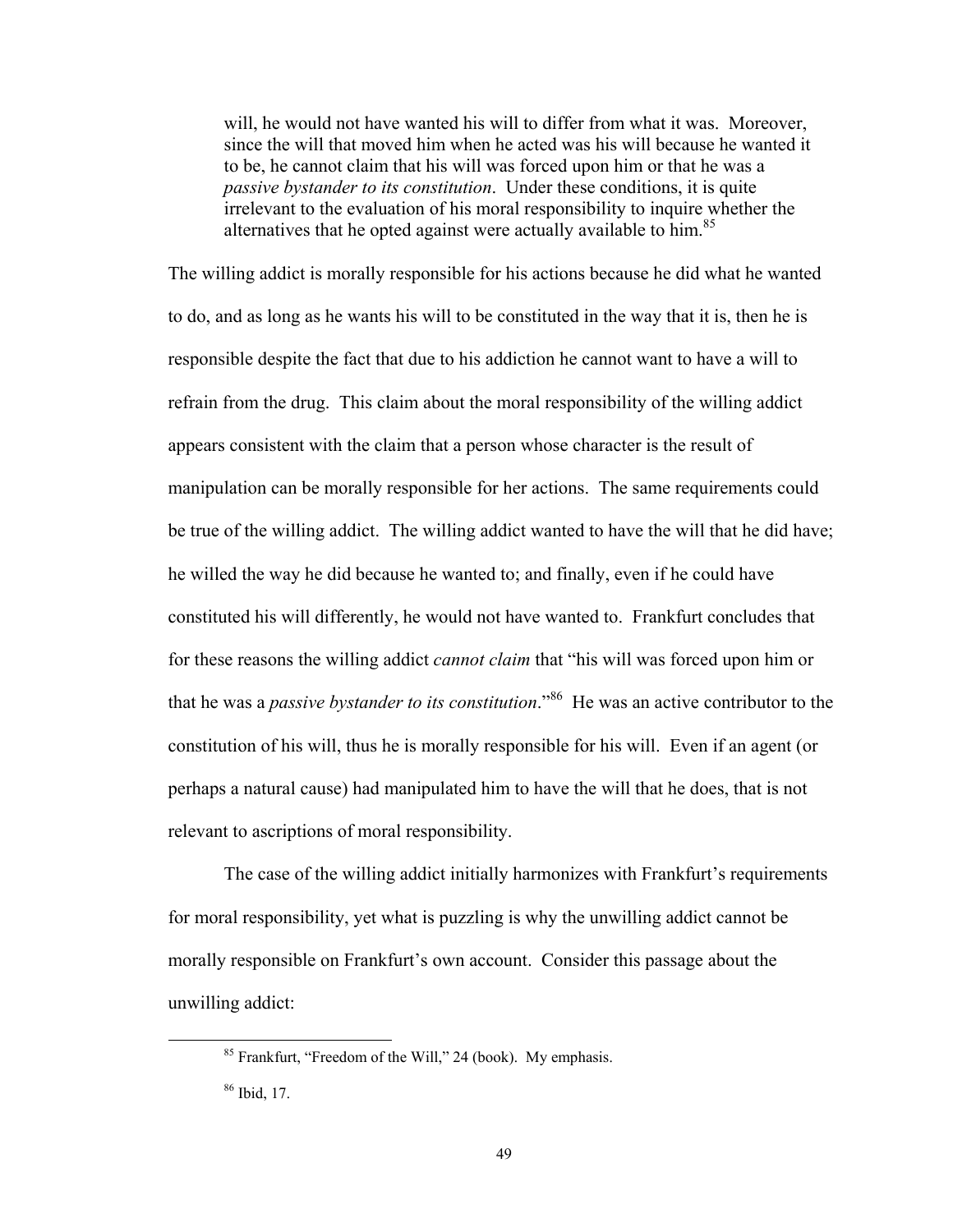The unwilling addict identifies himself…through the formation of a secondorder volition, with one rather than the other of these conflicting first-order desires. He makes one of them more truly his own and, in so doing, he withdraws himself from the other. It is in virtue of this identification and withdrawal, accomplished through the formation of a second-order volition, that the unwilling addict may meaningfully make the analytically puzzling statements that *the force moving him to act is a force other than his own*, and that it is not of this own free will but rather against his will that this force moves him to act.<sup>87</sup>

The unwilling addict is person for whom freedom is a problem because he wants certain desires to be motivating and to constitute his will, but he lacks the freedom to makes those desires his will. Through the process of identification, the unwilling addict alienates the unwanted desires and is not responsible for them. Those desires move him to act like "a force other than his own." In other words, because he has withdrawn from his own motivating desires he is, in Frankfurt's words, a "passive bystander" to the constitution of his own will and therefore is not morally responsible for his will. But if the unwilling addict is not morally responsible due to the fact that he is a passive bystander to his own will, then how can Frankfurt say that a person (such as the willing addict) is responsible even if a manipulator causes him to have the will that he has? To press the point, consider what have come to be known as Walden Two examples.<sup>88</sup> In these examples, the citizens are happy only because they have been fully conditioned to want what they want. They have had no say in the development of their character. Frankfurt's statement about a manipulator causing an agent to have the character that she does could be taken to posit that this not only means that the agent's first-order desires, but her higher-order volitions as well, are determined by the manipulator. Would

 87 Frankfurt, "Freedom of the Will," 18 (book). My emphasis.

<sup>88</sup> This term is taken from B.F. Skinner's *Waldon Two.*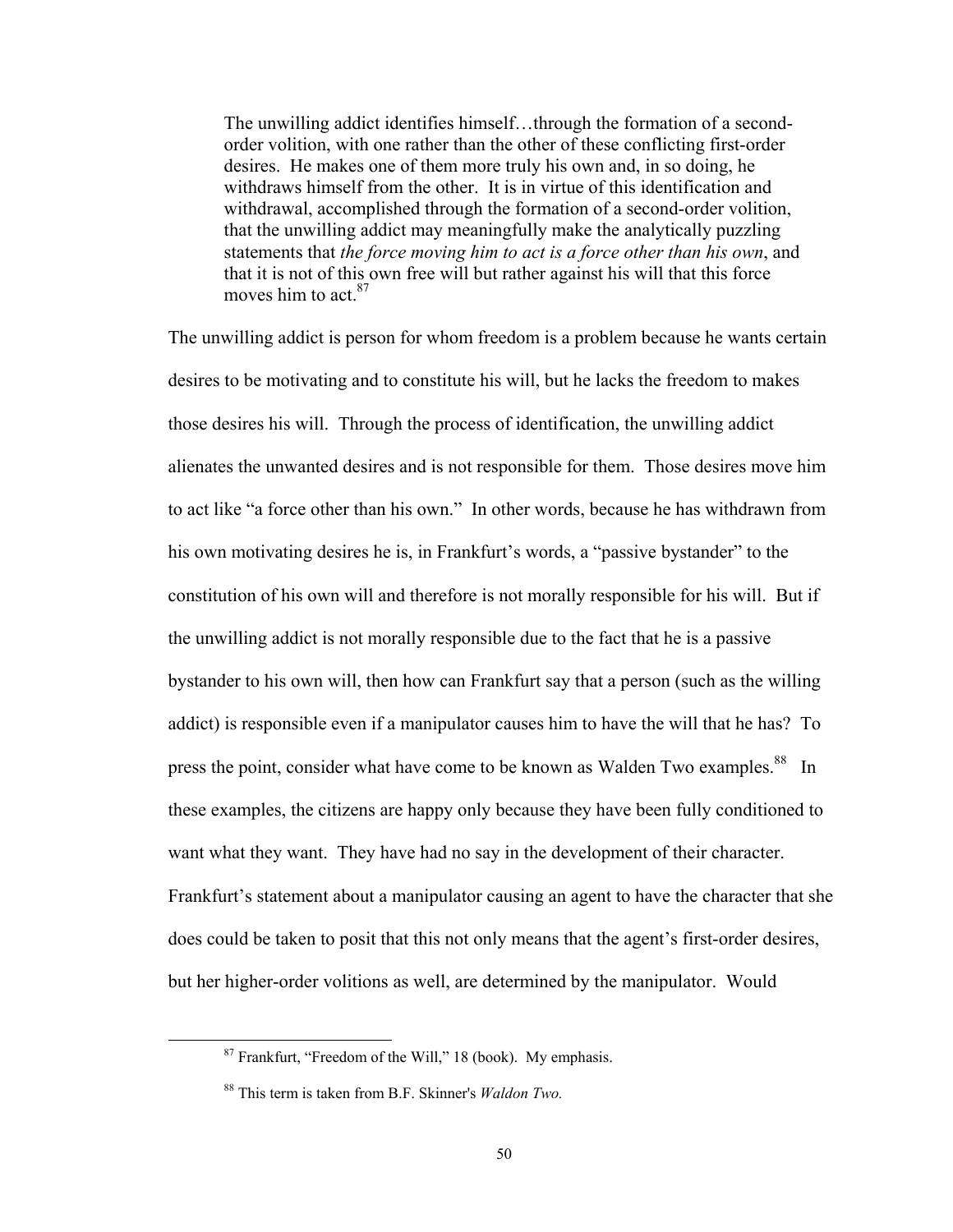Frankfurt still declare that she is responsible for her actions? He indicates that the willing addict is responsible despite the fact that she is not fully free because she wants to want what she wants, even though the initial wants (the desire to take the drug) is something is she cannot change and has no say in. The willing addict's first-order desires are out of her control. Since they could be forged by a manipulator, she is able to make the firstorder desire that she wants her will. Apparently this higher-order volition is not the result of addiction or compulsion like the first-order desire, and therefore is in her control. However, if both her first and higher-order desires and volitions were out of her control in the same way that her first-order desires are, Frankfurt would have to say that she is responsible since he argues that an agent is morally responsible for her actions even if a manipulator provides her with a new character. With this claim, Frankfurt's only remaining basis must rest on the claim that the willing addict is morally responsible while the unwilling addict is not since the willing addict has the right mesh of desires.<sup>89</sup>

The notion of the right mesh of desires has important implications for the authority objection to Frankfurt's hierarchical view. If all that matters for moral responsibility is the right mesh of desires, then an agent is responsible for her actions even if her higher-order desires and volitions are not her own but are the result of manipulation, addiction, etc. Frankfurt's initial counterexample against PAP argued that an agent can be considered morally responsible for his actions despite his lack alternative possibilities, but only because Jones acted on his own without intervention. If the Black would have intervened to *cause* Jones to perform a certain action, then Jones would not be morally responsible for that action. Based on his counterexample against PAP, one

<sup>&</sup>lt;sup>89</sup> Eleonore Stump tends to refer to Frankfurt's hierarchical theory of the will as a "mesh theory" since an agent is free if she has the right "mesh" of higher and lower-order desires.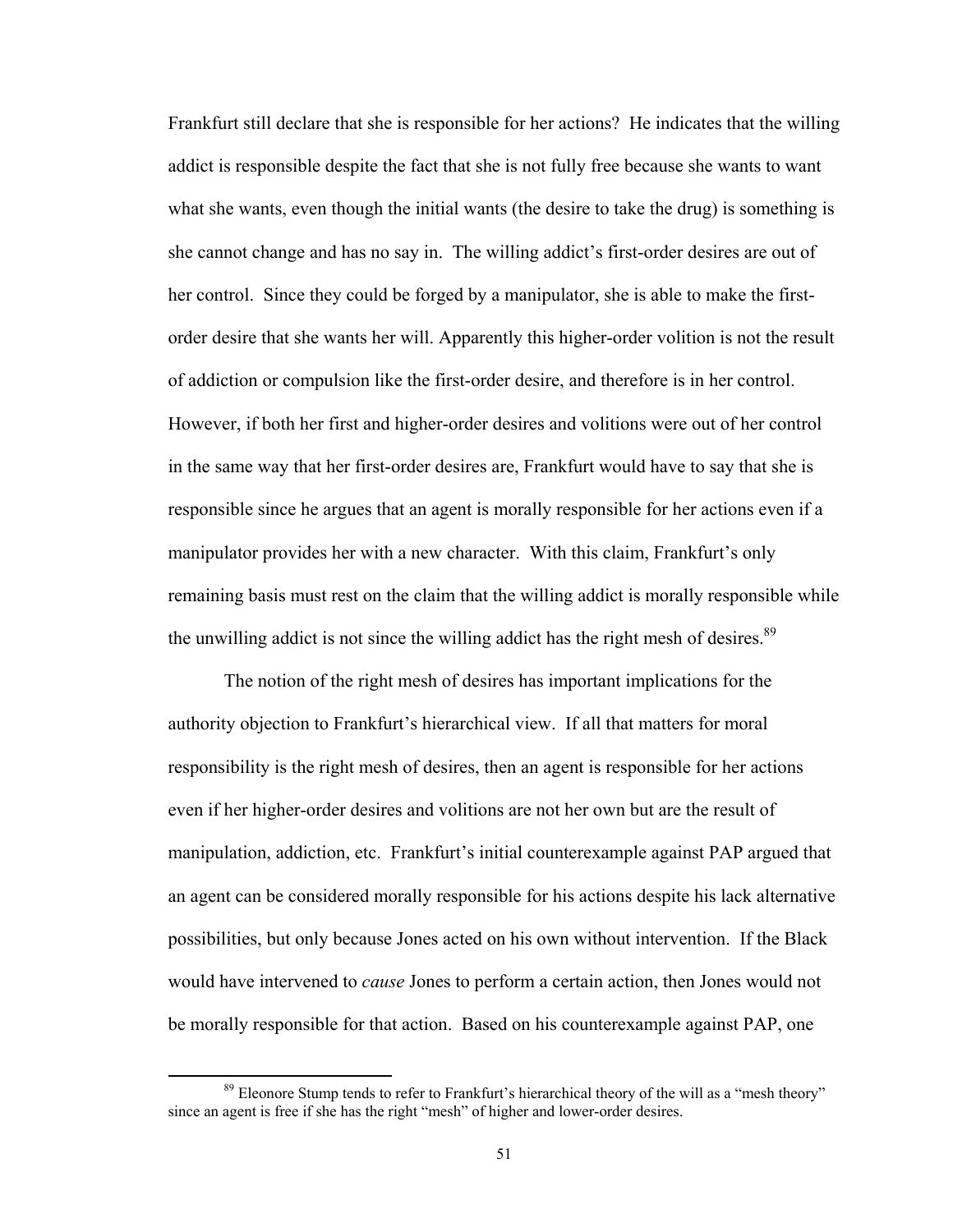can plausibly draw the conclusion that Frankfurt believes that agents are responsible for their actions only if they are the source of those actions, and that manipulation (or addiction in the case of the unwilling addict) makes something other than the agent the source of his actions and in this way undermines responsibility ascriptions. Frankfurt's hierarchical theory alone does not tell us why someone who has the right mesh of desires is responsible in a way that a manipulated agent is not.

All is not lost for hierarchical views of moral responsibility; however, Frankfurt's view requires supplementation. He must demonstrate how higher-order volitional states *belong* to the agent in a way that first-order desires do not. In chapter four, I argue that Kierkegaard shows how an agent forms higher-order volitional states deeply imbedded in that agent's character in a way that makes them the agent's own through a striving will. Furthermore, I argue that an agent must be able to make open decisions $90$  to develop her character and be the source of her own actions. At this point I discuss Frankfurt understanding of care or what he sometimes refers to as "volitional necessity."

## *Volitional Necessity*

The third way that Frankfurt helped to shape the discussion of free will and moral responsibility is with his notion of care or volitional necessity. Volitional necessity is a state of the will where the agent is wholeheartedly committed to certain ends and cannot bring herself to will in ways opposed to those ends. However, the commitment that constrains her is not is not an external force. Instead, the agent's own will does the constraining. The agent cares about the object of her will so much that willing otherwise than she does is "unthinkable." She cannot bring herself to will something else through a

 $90$  I define "open" decisions as decisions where more than one action is compossible with the events of the past and the laws of nature.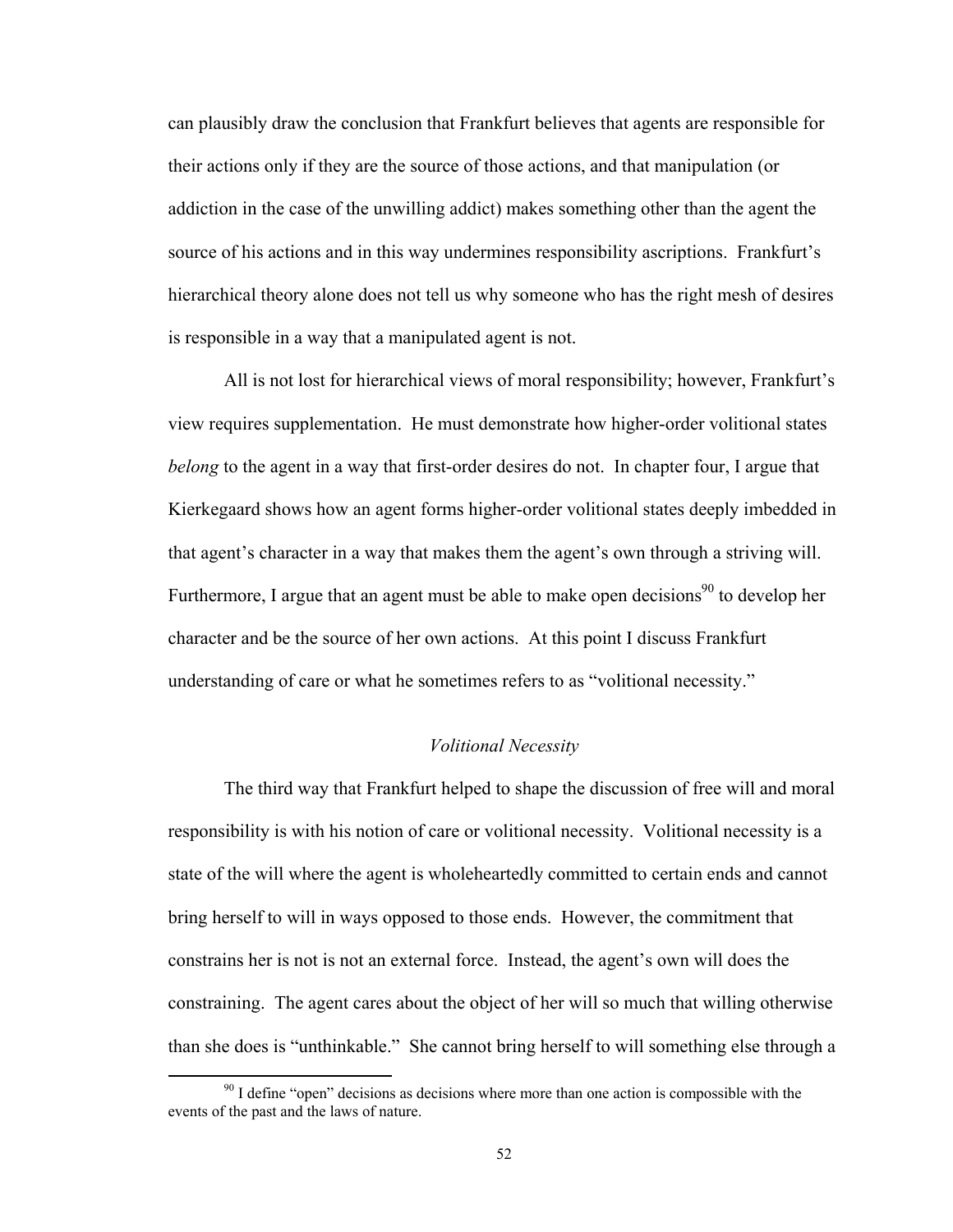singular mental act because of her volitional state. However, the agent may intentionally end this state of volitional necessity as the result of some longer process and not by one mental act.<sup>91</sup> Frankfurt calls this state *volitional* necessity because he thinks that the agent is not constrained primarily by the dictates of reason or of morality, but by what the agent cares about, which is primarily a function of the agent's will.<sup>92</sup> He calls this volitional *necessity* because he believes that there is a real sense in which the agent is constrained by her commitments. One objective of this section is to unpack these two connected ideas.

Caring and volitional necessity/wholeheartedness<sup>93</sup> are important parts of the discussion of free will and moral responsibility. Having a will that is free closely connects with having an integrated self with which the agent is satisfied. The will cannot be truly free if elements or characteristics within the self are present that the self does not wish to have. Sourcehood, or *autonomy*, provides a grounding condition for moral responsibility. At first, sourcehood and autonomy may seem like different concepts, but the close relationship is seen by considering the opposite of autonomy, *heteronomy*. Literally meaning laws given by another, heteronomy in moral philosophy means an action performed by an agent that is caused by something external to the agent. Thus autonomous action is action that is caused by or comes from within the agent, making the

 $91$  As noted below, Frankfurt does not specify how this process of "undoing" a state of volitional necessity might unfold.

 $92$  Frankfurt refers to himself as a "voluntarist" because he thinks that care is primarily a function of the will, not of the intellect or of the emotions. *Taking Ourselves Seriously and Getting It* Right, 105, n. 1.

 $93$  Frankfurt tends to use the terms volitional necessity and wholeheartedness as synonyms. I however prefer to use wholeheartedness to refer to a state of the agent's volitional structure as a whole whereas volitional necessity can refer to one particular aspect of the agent's will. In other words, an agent can have certain desires that are subject to volitional necessity while still being heteronomous in other ways, but the agent who is wholehearted does not have any desires, inclinations, or characteristics that she does not wish to have.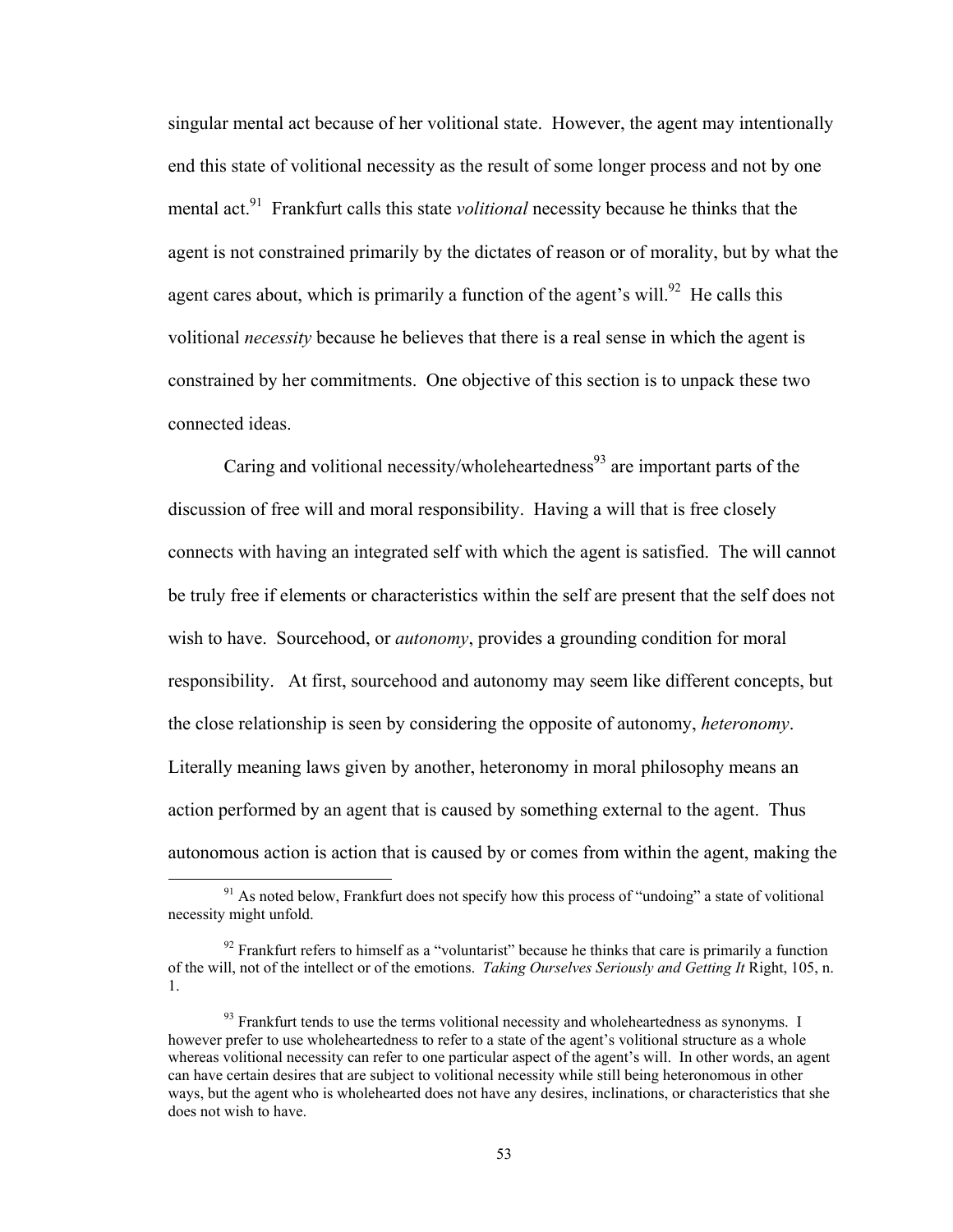agent the source of the action. An agent that is truly free and morally responsible is an agent who is the source of her own actions and does not have desires, inclinations, characteristics, etc. that she does not want and that, in turn, cause her to have volitions that she does not wish to have. Following Frankfurt's lead, I call this state of absolute autonomy *wholeheartedness*. Like Frankfurt's concept of the hierarchical will, volitional necessity is not new, despite the new terminology. Something similar to volitional necessity can be traced back at least as far as Augustine in the Christian tradition. One could argue that Aristotle's notion of states of character has similarities as well. What is unique about Frankfurt's concept is the language he employs and the way that he ties the concept of volitional necessity to his hierarchical conception of the will. A number of problems with Frankfurt's concept of volitional necessity appear when taken on its own. I find that when coupled with a libertarian understanding of freedom and supplemented by Kierkegaard's concept of becoming a self, Frankfurt's notions of a hierarchical will and volitional necessity yield a compelling picture of human freedom that successfully grounds not only moral responsibility for an agent's particular actions but moral responsibility for the cultivation of an agent's character.

Frankfurt introduced the main contours of volitional necessity in his 1982 article, aptly titled "The Importance of What We Care About."94 This notion of care builds on his earlier distinction between first and second-order desires and the claim that what is most distinctive about personhood is the capacity to form higher-order volitions. When the concepts of care and volitional necessity are added to these distinctions, Frankfurt's notion of personhood expands into several subdivisions. The main difference between a

 94 Hereafter all references are to the article as reprinted in *The Importance of What We Care About*, 80-94.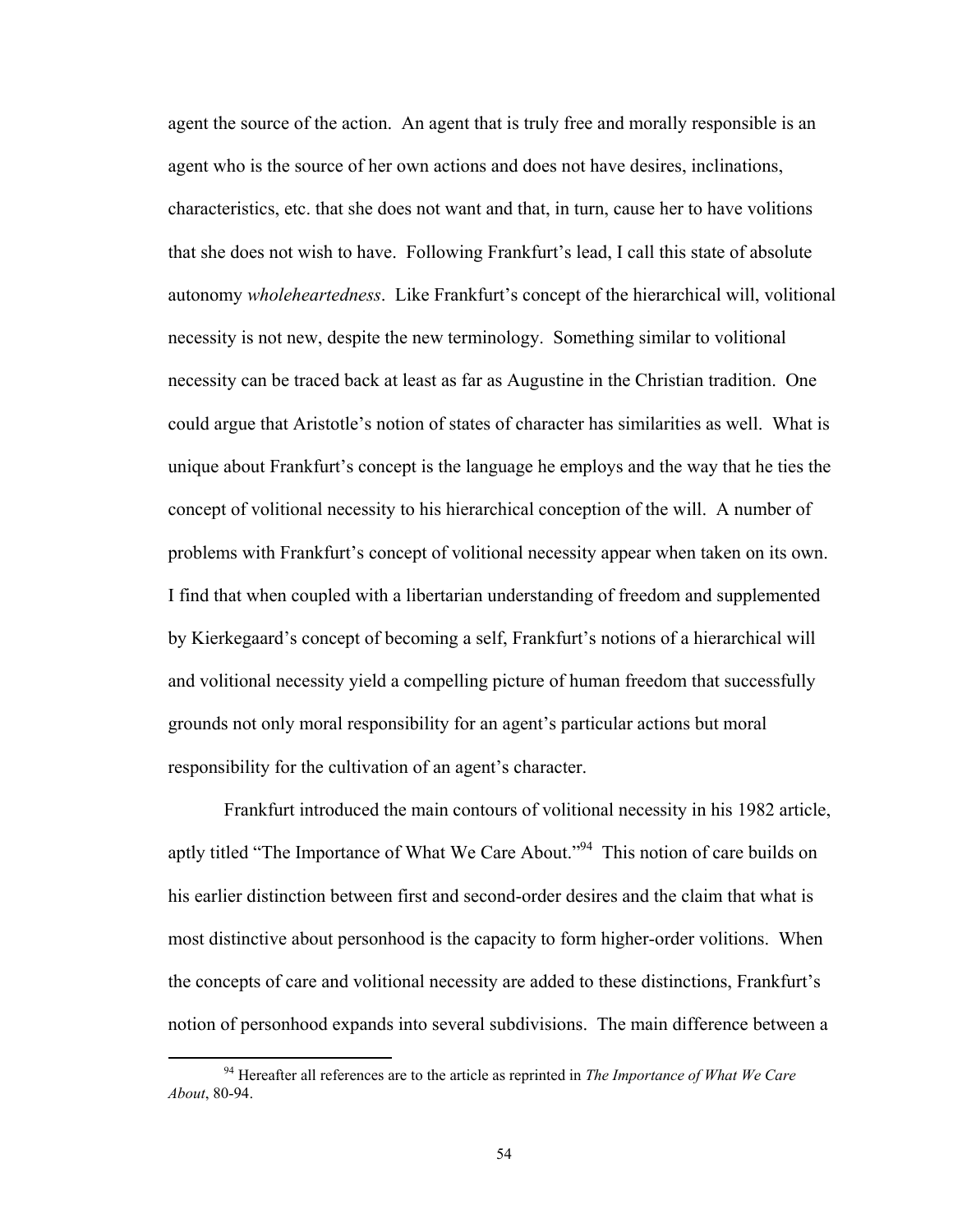higher-order desire and a higher-order volition is that the when an agent forms a volition she takes an interest in the constitution of her will; she actually wants to will certain things as opposed to others. A wanton, on the other hand, "cannot or does not care which of his conflicting first-order desires wins out…When a *person* acts, the desire by which he is moved is either the will he wants or the will he wants to be without. When a *wanton* acts, it is neither."<sup>95</sup>

A person differs from a wanton in that a *person* forms higher-order volitions and a wanton does not. A *person* takes an interest in and decides which desires will constitute her will. However, not every *person* necessarily displays the distinctive qualities of caring. An agent forms a higher-order volition merely by preferring one desire over another. But, as Frankfurt notes in his essay "On Caring," the fact that an agent has desires or preferences—even fulfilled desires—does not mean that that person is happy or satisfied. After all, many people have desires that they do not care about.<sup>96</sup> This relates to the distinction between autonomous and heteronomous volitions. A person can attempt to identify with all of her desires. She may find that this does not make her happy because she does not care about all of those desires. In fact, she wishes that she did not have some of those desires. When a *person* chooses to identify with certain desires, this choice could be made on a whim, or it could be made due to some deeper commitment or belief the agent holds. In the former instance, the agent is a *person* since she has higher-order volitions, even though she does not exhibit care in her decision. In

 95 Frankfurt, "Freedom of the Will," 18-19 (book).

<sup>96</sup> Frankfurt, "On Caring," *Necessity, Volition, and Love*, 157.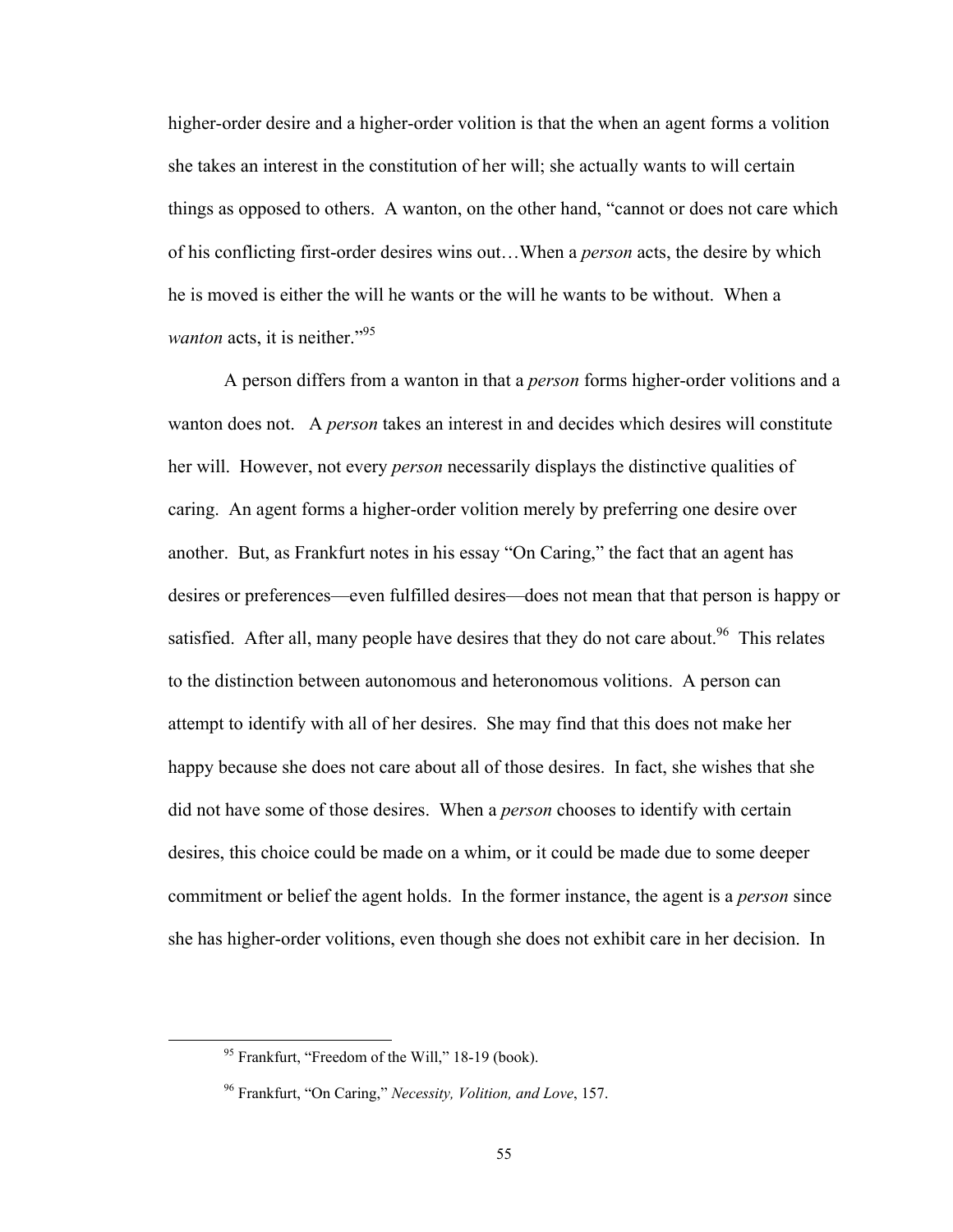the latter instance, the person's identifications stem from a larger framework $^{97}$  of attachments, commitments, beliefs, etc; this *person* cares.

Holding higher-order volitions is a necessary but not sufficient condition of caring, since one can desire things *without* caring (in the instance of the *person* with higher-order volitions but lacking in care). But without higher-order volitions, one finds it impossible to care. Imagine a woman, Janet, who claims to care for the homeless. Surely Janet cannot care about the homeless unless she has some first-order mental states about the homeless: anger at seeing a homeless person mistreated, desire to volunteer at a food kitchen, etc. One could easily imagine a situation where Janet has the requisite firstorder mental states, yet does not really care about the homeless. First, Janet may feel anger at seeing a homeless person mistreated, but she may not actually want to feel this way because she knows that a commitment to that mental state entails other commitments such as acting on the behalf of the homeless. Second, she may feel the desire to help the homeless person and not care about the desire either way. She has the passing desire to help a homeless person but can quickly dismiss this feeling without deciding whether or not she wants to have the desire to help the homeless. In other words, Janet could have certain emotions and desires about the homeless and still be a *wanton* with regard to those desires, having no higher-order mental states about her first-order mental states. The essential characteristic of a wanton is that she does not care about her will. Desires move her, or happen to her (as they do to Janet in this first scenario), but she does not care what those desires are. In other words, a wanton is not concerned with the

 $97$  I am intentionally referring to Charles Taylor and his notion of 'inescapable frameworks" because I think that there is a certain correlation between Taylor's understanding of an inescapable framework and Frankfurt's notion of volitional necessity.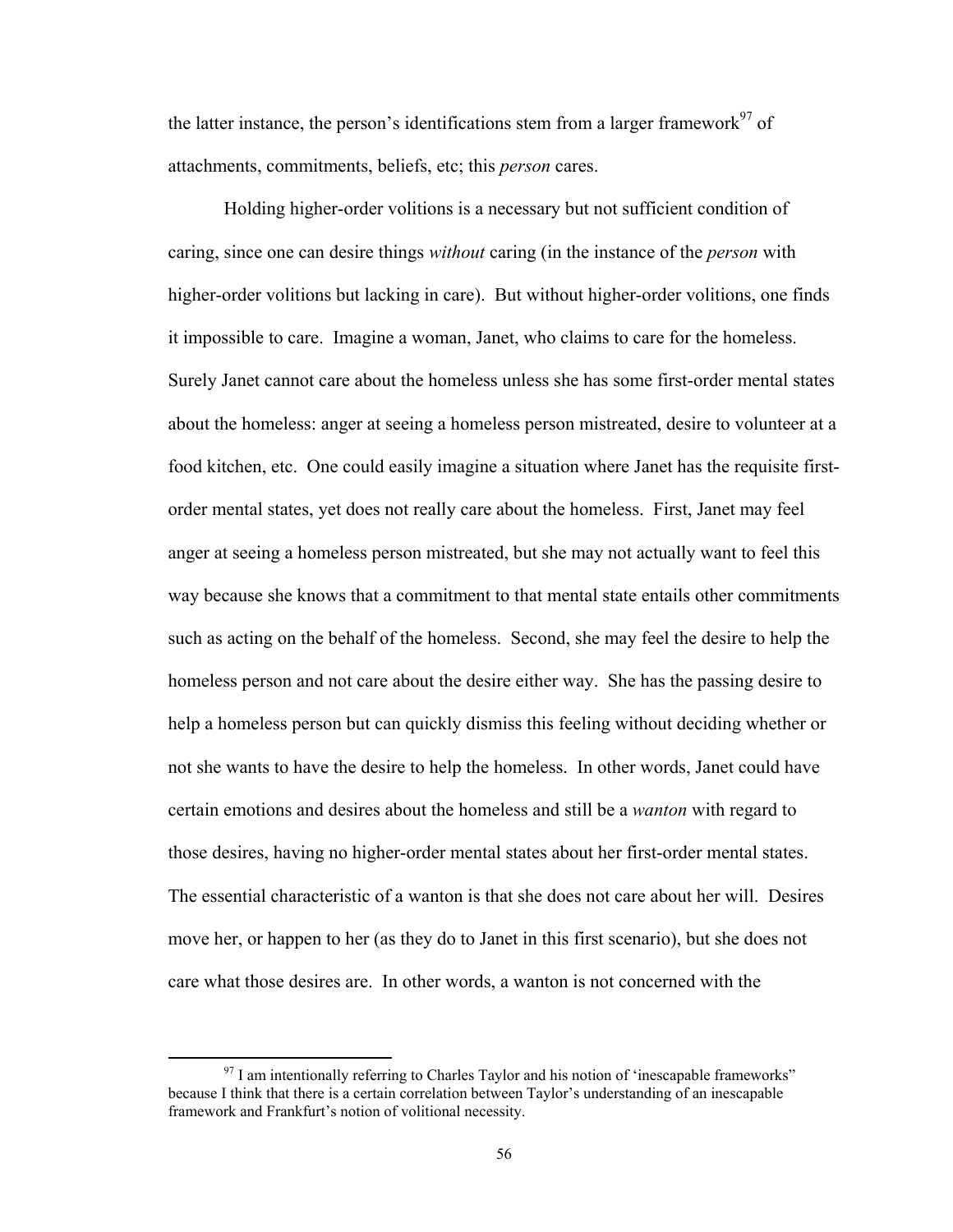desirability of her desires.<sup>98</sup> To be a person who cares, Janet must not only have firstorder desires and emotions, but she also must want to have these desires and want them to motivate her, that is, want them to be her will.<sup>99</sup> Alternatively, Janet can have *weak* higher-order desires—desires that are not rooted in some deeper guiding framework and that are merely preferences—and still not *care* in Frankfurt's sense.

In Frankfurt's sense, for Janet to care about the homeless, she must not only have certain first and second-order desires and volitions, but those higher-order volitions must be *strong*. Strong higher-order desires cannot be mere preferences; they must stem from a guiding framework, and give the self a kind of endurance through time.<sup>100</sup> As Frankfurt puts it, "[w]hen we do care about something, we go beyond wanting it…the caring entails, in other words, a commitment to the desire."<sup>101</sup> For a desire to represent or be the result of a care, the desire must not only persist if frustrated, it must also "endure through an exercise of his (the agent's) own volitional activity rather than by its own inherent momentum."<sup>102</sup> Thus, if Janet really wants to have those desires about the homeless, she must take action to ensure that they do not whimsically come and go. Care entails not merely the approval or endorsement of a desire (lip-service), but the active commitment to seeing that the desire is not abandoned or neglected.

 98 Frankfurt, "Freedom of the Will and the Concept of a Person," 11 (journal article).

<sup>99</sup> She can also wish *not* to have those desires. The point is that she must have higher-order attitudes one way or another about her first-order desires.

 $100$  Frankfurt is not entirely clear what exactly is enduring here, as he rejects an essentialist understanding of human beings. He seems to view the self as a cluster of commitments, desires, and other mental states, and insofar as those mental states remain constant the self "endures through time."

<sup>101</sup> Frankfurt, *Taking Ourselves Seriously*, 18.

<sup>102</sup> Frankfurt, "On Caring," 160.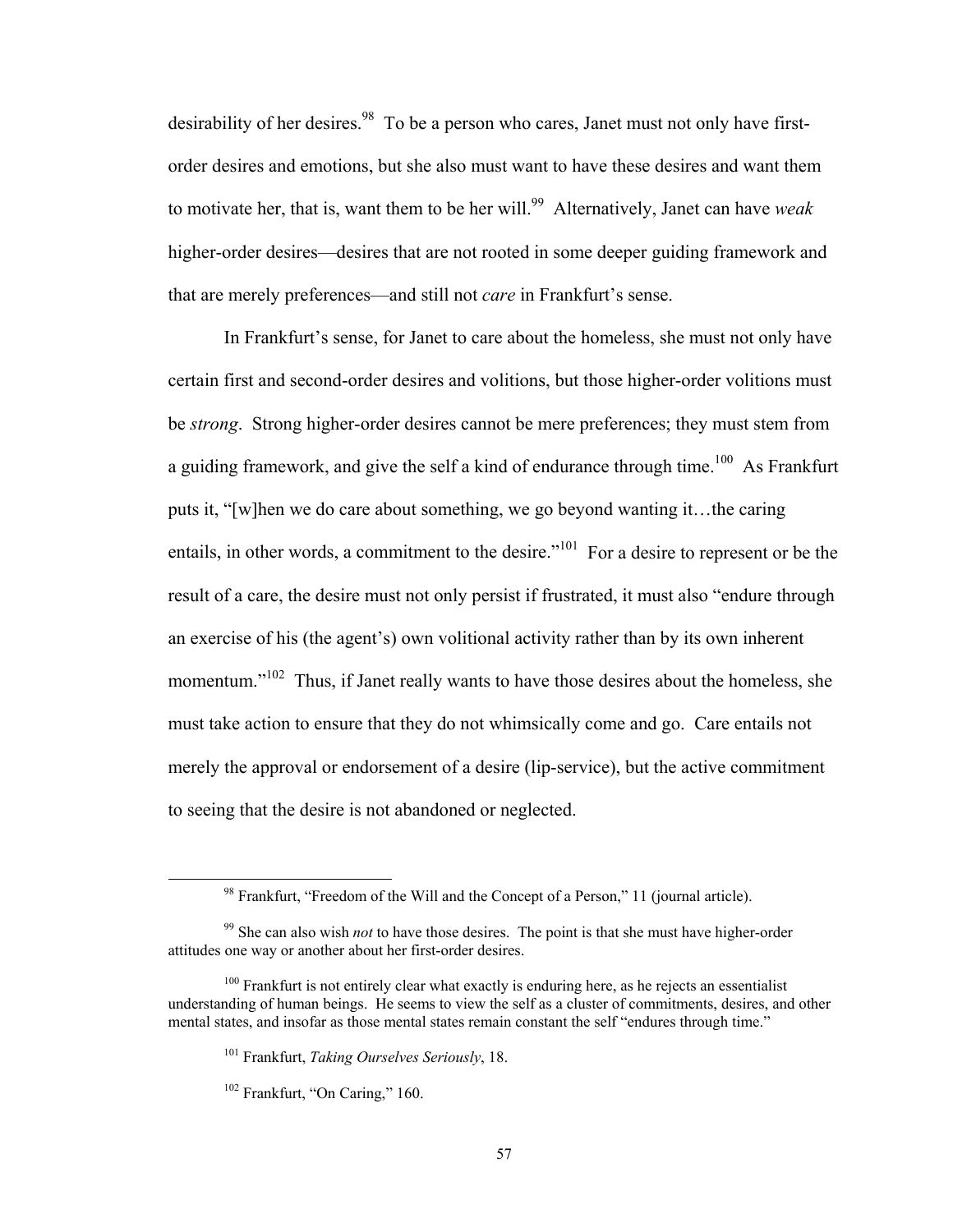Active commitment or intentionality<sup>103</sup> is essential to caring, because we could imagine a case where an individual cares about nothing (in the sense of care that Frankfurt means) and yet still wants to have certain desires (perhaps even motivating desires), and does not want to have or be motivated by other desires. Kierkegaard's case of the pseudonymous A provides an interesting example.<sup>104</sup> He has moved beyond vulgar hedonism—the commitment to physical pleasure—and decides that he is better off not satisfying certain desires, namely desires that would require long-term commitments and would rule out satisfying whatever other desires happen to come along. A's only commitment is his refusal to make any long-term commitments. A has *weak* secondorder volitions. A's higher-order desires are *volitions* because he does want certain desires to constitute his will (desires that will minimize pain and boredom, but will not develop a character that will constrain his desires), but his higher-order volitions are *weak* because they do not stem a larger framework of commitments and change from moment to moment based on what desires will yield the most pleasure. Because of A's lack of intentionality about his desires, Judge William argues that A may well find these weak second-order desires and volitions solidify and that he develops a stable character, albeit unintentionally.105 For instance, A may wake up one day and find that he *cannot* make any long-term commitments even if he wants to. He might become the kind of person who cannot commit, although he has become this kind of person unintentionally. In this way, a person's weak higher-order desires and volitions might give volitional consistency

<sup>&</sup>lt;sup>103</sup> Here I am using intentionality according to its everyday usage, not in any technical philosophical sense.

<sup>&</sup>lt;sup>104</sup> See Kierkegaard's *Either/Or* volumes I and II. This example is fleshed out in chapter five.

<sup>105</sup> See for instance Kierkegaard's *Either/Or II*, 164.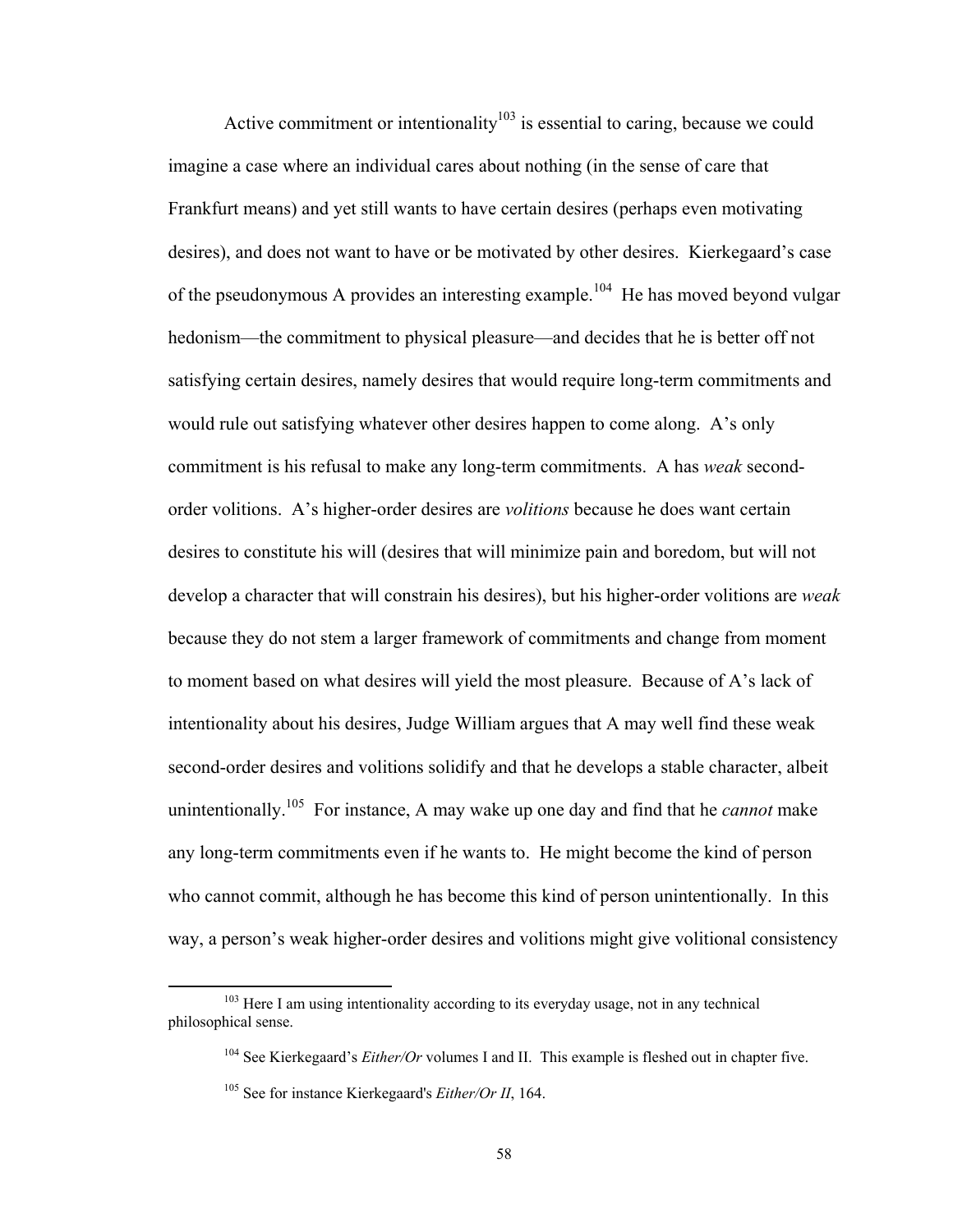or stability to his life. Judge William and Frankfurt agree that this kind of stability is "…merely fortuitous and inadvertent. It would not be the result of any deliberate or guiding intent on our part."<sup>106</sup> Thus, a person's capacity for higher-order desires and volitions might remain intact despite the fact that she cares about nothing, rendering it necessary that a person have more than the mere existence of those states. A person who cares is different from someone like A in that the person who cares plays an active, willing role in the continued existence of those higher-order dispositions and attitudes by identifying with her desires.

Frankfurt states that caring "coincides in part with the notion of something with reference to which the person guides himself in what he does with his life and in his conduct."107 This guiding framework of the *person* who cares means that she will guide herself "along a distinctive course..."<sup>108</sup> On the other hand, a person who shows weak higher-order volitions (such as A) can drift through life since she takes minimal interest in the constitution of her will. Furthermore, the *person* who has weak higher-order volitions can have a will that is free in particular instances insofar as she has the right mesh of lower and higher-order desires at those moments. In a recent essay, Frankfurt puts the point this way:

Willing freely means that the self is *at that time* harmoniously integrated. There is, within it, a *synchronic* coherence. Caring about something implies a *diachronic* coherence, which integrates the self across time…By our caring…we engage ourselves in guiding the course of our desires. If we cared

 106 Frankfurt, "On Caring," 162*.*

<sup>&</sup>lt;sup>107</sup> Frankfurt, "The Importance of What We Care About," 82.

<sup>108</sup> Ibid, 83.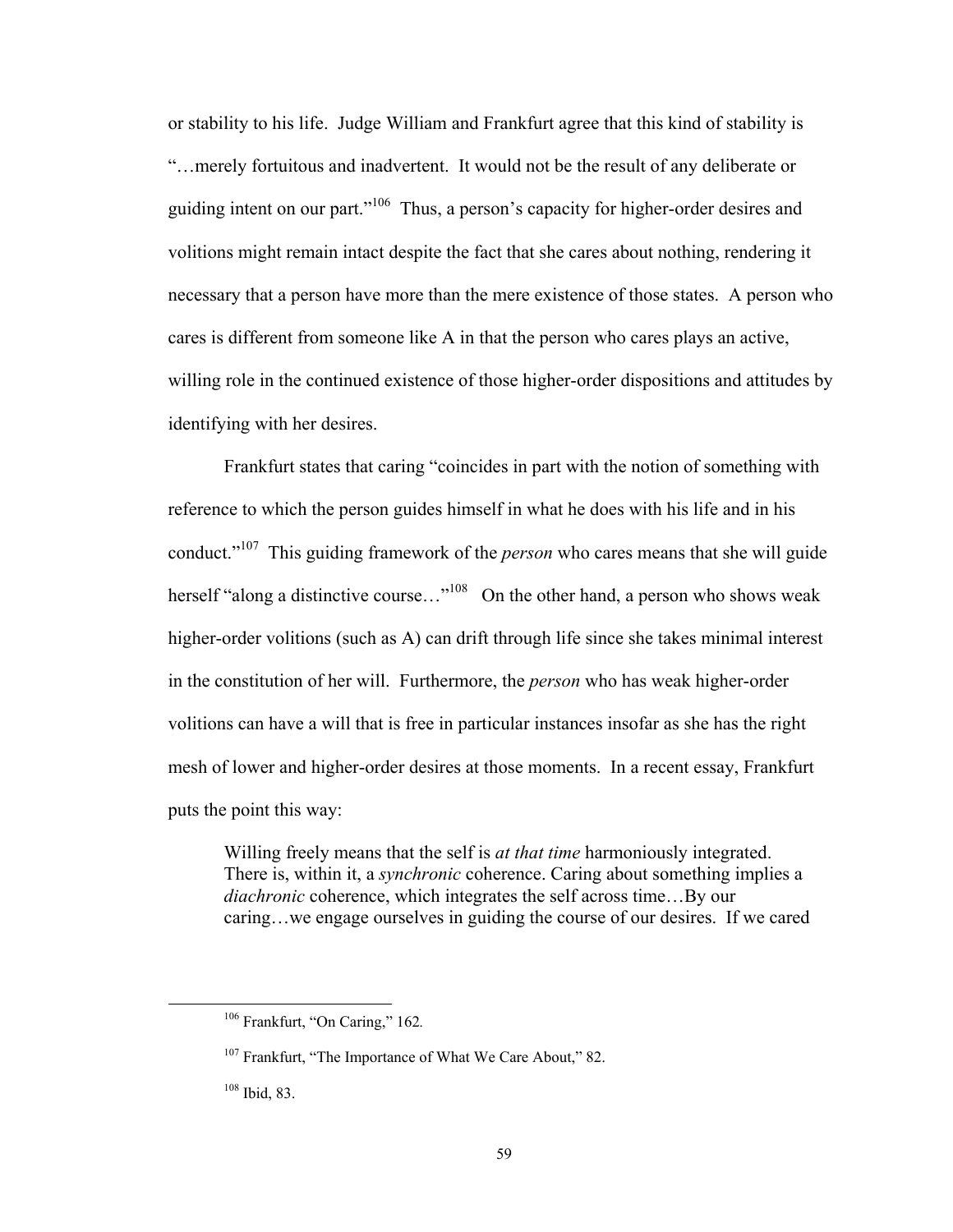about nothing, we would play no active role in designing the successful configurations of our will.<sup>109</sup>

Caring gives direction and shape to a person's life by integrating the self and building a history that is essential to morally responsible agency.

Caring can give direction and shape to a person's life only if it not only serves as a kind of guide to the person, but also endures over time. Frankfurt distinguishes manifestations of care from mere desires and beliefs because the latter do not have any necessary or inherent persistence. In other words, "nothing in the nature of wanting or of believing *requires* that a desire or belief must endure."<sup>110</sup> One can easily imagine a teenager who sees on television a puppy suffering from maltreatment and immediately decides to become an activist for the humane treatment of animals, only to change her mind the next week (or hour). She acts as if she cares about animals enough to orient her entire life around this goal, but soon changes her mind. She may form a weak higher volition freely, but that weak volition is not an instance of care, but more akin to being moved by impulse, or a kind of volitional spasm. Something more is needed to move from mere impulse to where our projects and goals have a consistency that orients the agent's life. Part of what being a fully mature person means for Frankfurt includes this ability to guide oneself along a steady path, to do something purposely with oneself.<sup>111</sup>

111 Ibid. 83.

 109 Frankfurt, *Taking Ourselves Seriously and Getting it Right*, 19. Quoted by Korsgaard in the same volume, 60.

 $110$  Ibid. 84. My emphasis.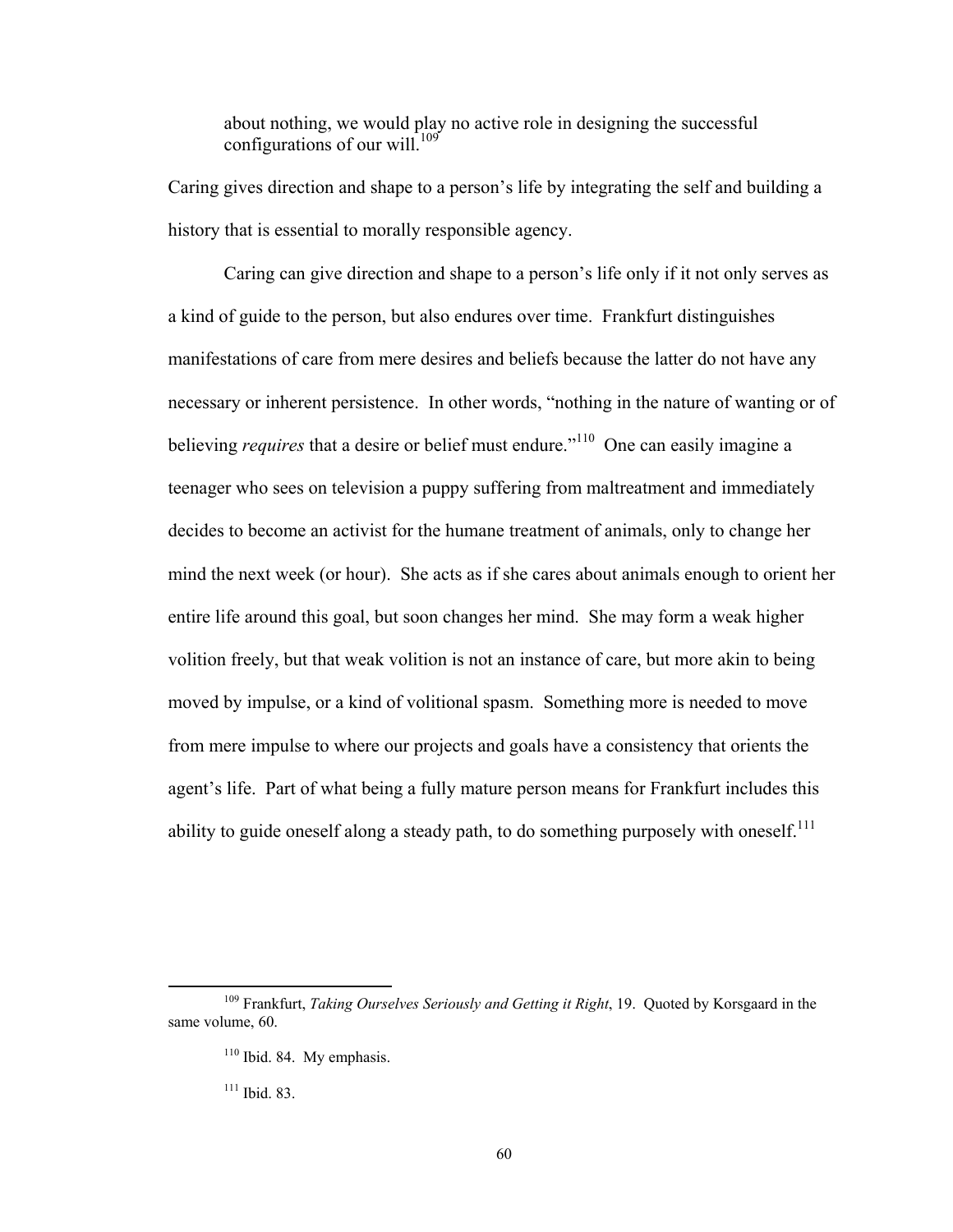In this way, a person who cares about something (as opposed to merely liking or desiring it) builds a history and a narrative continuity that otherwise would be lacking.<sup>112</sup>

This narrative continuity also requires that a person take what I call the "longview" of her life. Or as Frankfurt puts it, "[t]he outlook of a person who cares about something is inherently *prospective*."<sup>113</sup> A person who cares knows that she has a future, and thinks about her life in those terms. When she takes stock of her desires and goals, she thinks about the long-term viability of those desires and goals, and considers whether or not they should be adjusted. I do not think that Frankfurt means that a care can never be about something that the agent knows cannot be long lasting, but that the agent maturely recognizes the duration of that for which she cares and takes stock of the consequence of orienting her life around something temporary. A person who cares knows that the satisfaction of temporary desires is not what brings about happiness. The prospective person takes a broader view of life and understands that happiness requires a level of continuity that mere desire-fulfillment does not.

The combination of these of these last two characteristics—that cares endure over time and provide narrative continuity, and that a person who cares is prospective—yields another key component of Frankfurt's notion of caring. Cares are the source of a person's personal identity or what Kierkegaard's pseudonym Judge William calls personality. One reason for this is that apart from building a history there is no subject.

Desires and beliefs can occur in a life which consists merely of a succession of separate moments, none of which the subject recognizes—either when it

 $112$  As I note below, it is possible to achieve a level of narrative unity without actually caring about anything in the way that Frankfurt means, but it is not a narrative that truly *belongs* to the agent, thus other qualifications must be added.

<sup>&</sup>lt;sup>113</sup> Ibid, 83 (italics mine).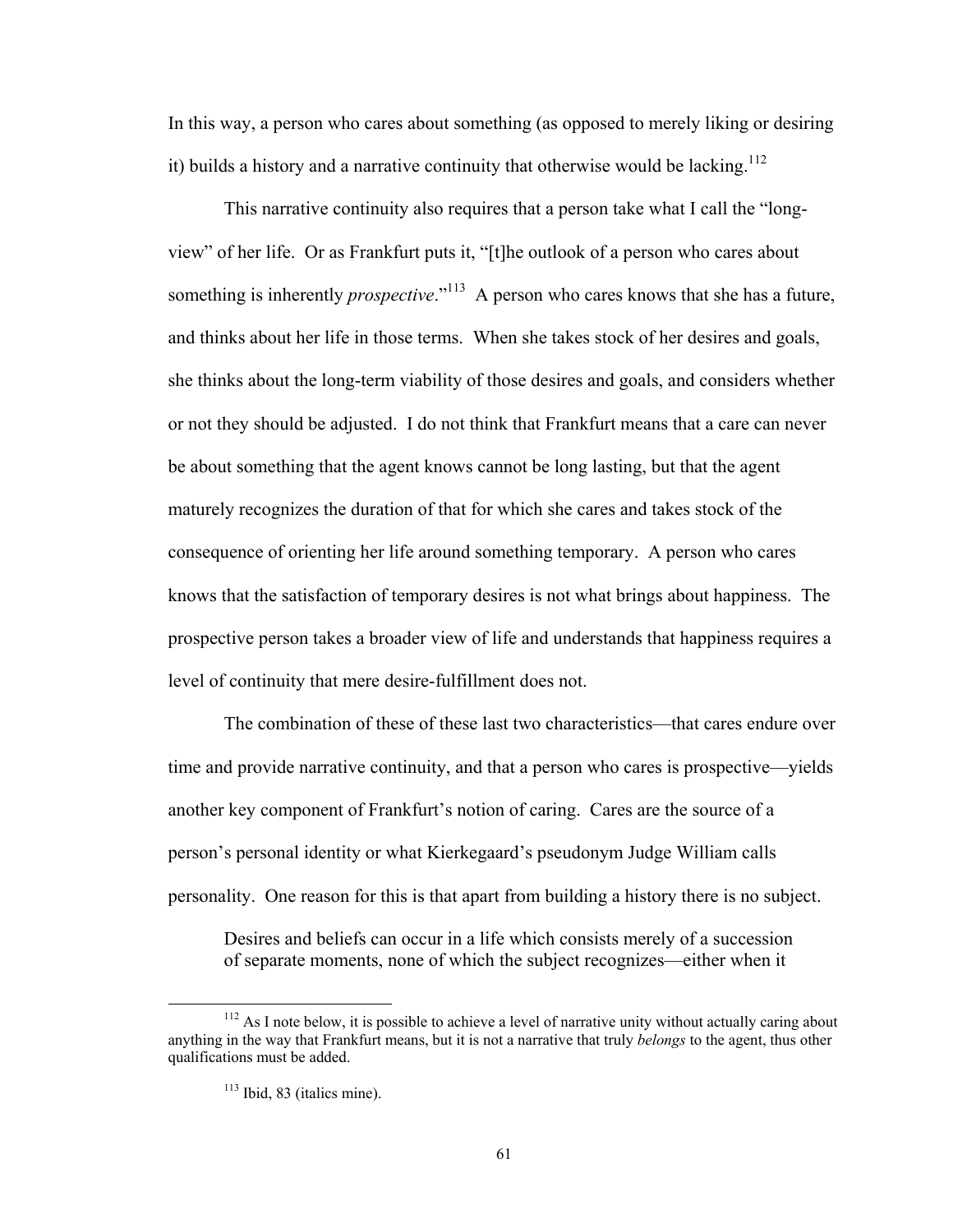occurs or in anticipation or in memory—as an element integrated with others in his own continuing history. When this recognition is entirely absent, there is no continuing subject. $^{114}$ 

Frankfurt claims that caring takes a number of separate moments and disconnected desires and gives them coherence and meaning. This coherence allows a person to know who she is—where she has come from and where she is going. It also allows her to recognize that these cares serve as guide, belong to the agent, and give the agent a sense of personal identity.

One of the most interesting characteristics of Frankfurt's notion of care is that care concerns a cluster of questions that are "not properly within the scope either of epistemology or of ethics...<sup>"115</sup> He clarifies what he means by saying that care is not properly within the scope of ethics, in the recent lecture "Getting It Right:"

Suppose you are trying to figure out how to live. You want to know what goals to pursue and what limits to respect…your most fundamental problem is not to understand how to identify what is valuable…neither judgments of value in general nor moral judgments in particular can settle this for you…What we actually care about—what we are to regard as really important to us—cannot be based simply upon judgments concerning what has the most value $^{116}$ 

Frankfurt believes that caring, and not moral considerations of value judgments, is the source—or should be the source—of an agent's practical normativity. Frankfurt rejects "normative realism", the belief that "there are objective reasons for us to act in various ways, whether we know about them, or care about them, or not." Furthermore, he does "not believe that anything is inherently important...[because] the standards of volitional

<sup>&</sup>lt;sup>114</sup> Frankfurt, "The Importance of What We Care About," 83.

<sup>115</sup> Ibid., 80.

<sup>116</sup> Frankfurt, *Taking Ourselves Seriously and Getting It Right*, 27-28.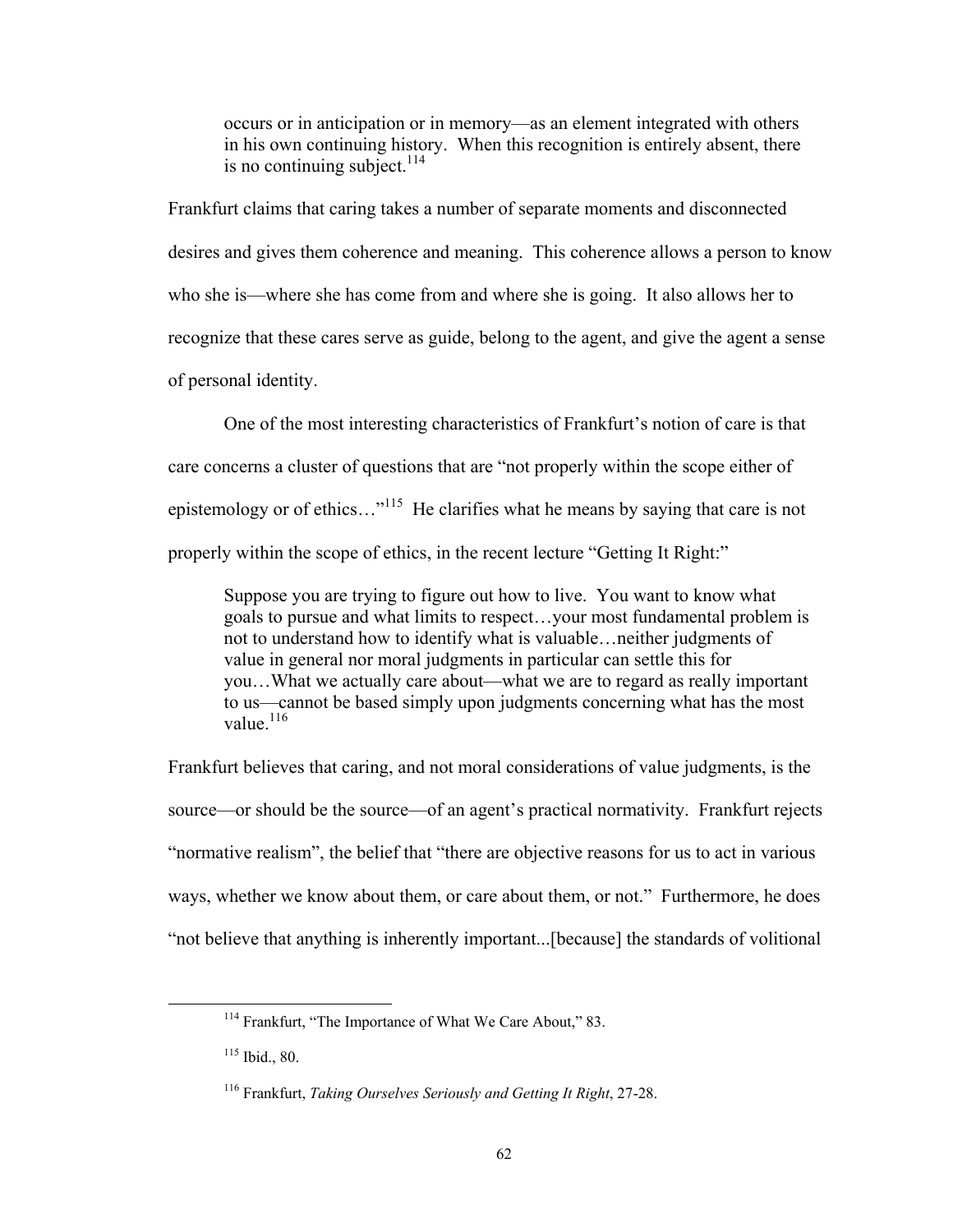rationality and of practical reason are grounded…only in ourselves."117 Two related ideas are at work here. First, Frankfurt is affirming internalism about reasons. Second, he is not allowing any place for objectivity in caring.

Internalism states that "there are no reasons for acting that apply to everyone, regardless of their prior desires, commitments, and projects."118 For example, I cannot give another person a reason not to rob banks unless she already cares about not robbing banks; not robbing banks must connect up somehow with her "subjective motivational set."<sup>119</sup> If she *does* have a reason not to rob the bank, then that reason must have its origin in his preexisting care(s).<sup>120</sup> Bernard Williams thinks that this reason can originate in one of two ways. Either it can be a preexisting, conscious care, or it can be reached through the agent's reasonable deliberation based on his already existing cares. Thus it may be possible to convince a bank robber to stop robbing banks by appealing to cares that she already has, assuming that she can make a reasonable inference from her actual cares to conclude that she also should care about not robbing banks.

Frankfurt is an internalist in terms of reasons and motivation.<sup>121</sup> He states that "[u]nless a person knows what he *already* cares about…he cannot determine what he has

 $117$  Ibid., 33.

<sup>118</sup> Blustein, Jeffrey. *Care and Commitment: Taking the Personal Point of View*, (New York: Oxford University Press, 1991), 21.

<sup>119</sup> Williams, Bernard. "Internal and External Reasons," in *Moral Luck: Philosophical Papers, 1973-1980*, (Cambridge [Cambridgeshire]: Cambridge University Press, 1981), 102.

<sup>120</sup> Blustein, 22.

 $121$  Fischer also argues that Frankfurt is a moral internalist, but Fischer defines moral internalism as evaluating moral responsibility solely in terms of the "internal features of an agent's configuration of mental states and dispositions" as opposed to the agent's history and connection to the external world. (Find source) The definition I am utilizing has more in common with the second feature of Fischer's moral externalism.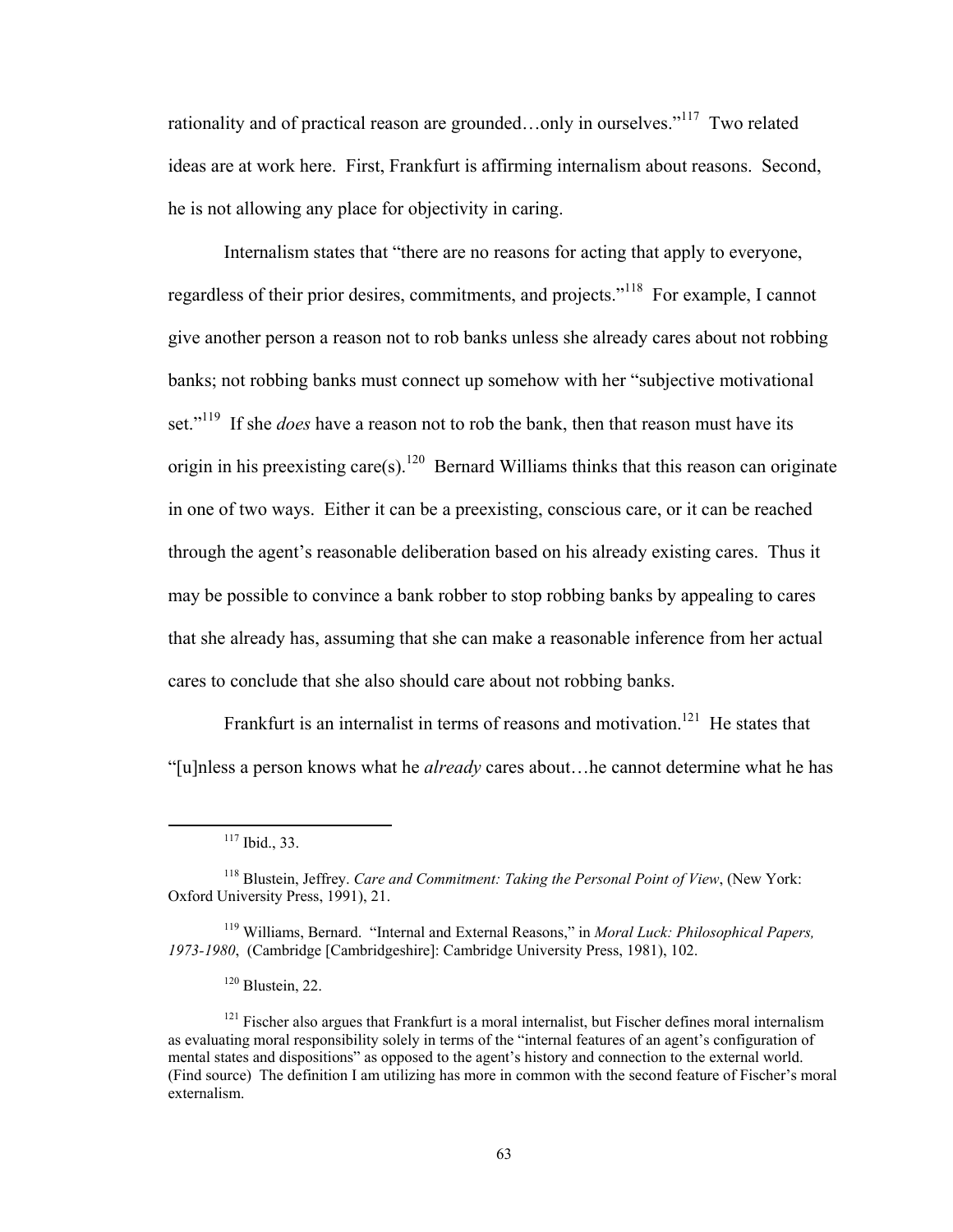reason to care about."<sup>122</sup> Frankfurt thinks that "things are only important if they make a difference. $123$  In other words, Frankfurt agrees with Williams that an agent will not be motivated to act in a certain way unless some motive in her subjective motivational set will be served by that action. If the agent's motives are not satisfied by the action in question, then that action will not be important to the agent. Frankfurt assumes that human agents are unable to form new motivations that are not based in already existing motivations. Therefore all Frankfurt can recommend is that a person who wants more direction in her life reflect on what she cares about. If she can figure this out (and it is quite possible that she cannot, due to the fact that often people do not know what they really care about) then she will have all that she needs to order her life and priorities.

Frankfurt's emphasis on the importance of internal reasons for caring is coupled with a rejection of any sort of objectivity. "There can be no rationally warranted criteria for establishing anything as inherently important…any answer to the normative question must be derived from considerations that are manifestly *subjective*."<sup>124</sup> He affirms this view saying, "The fact that something is important to us does not primarily consist in our estimate of its own value. The question of what we are to care about is not settled by arriving at judgments as to the inherent or comparative merits of various possible objects of devotion."125 These statements represent the other half of what Davenport calls

 122 Frankfurt, *Taking Ourselves Seriously*, 23.

<sup>123</sup> Ibid.

 $124$  Ibid., 22,24 (my emphasis).

<sup>125</sup> Frankfurt, "The Faintest Passion," in *Necessity, Volition, and Love*, 106. Quotes affirming the same basic principle as the previous two abound in Frankfurt's writings. This is clearly something he does not want his reader to miss.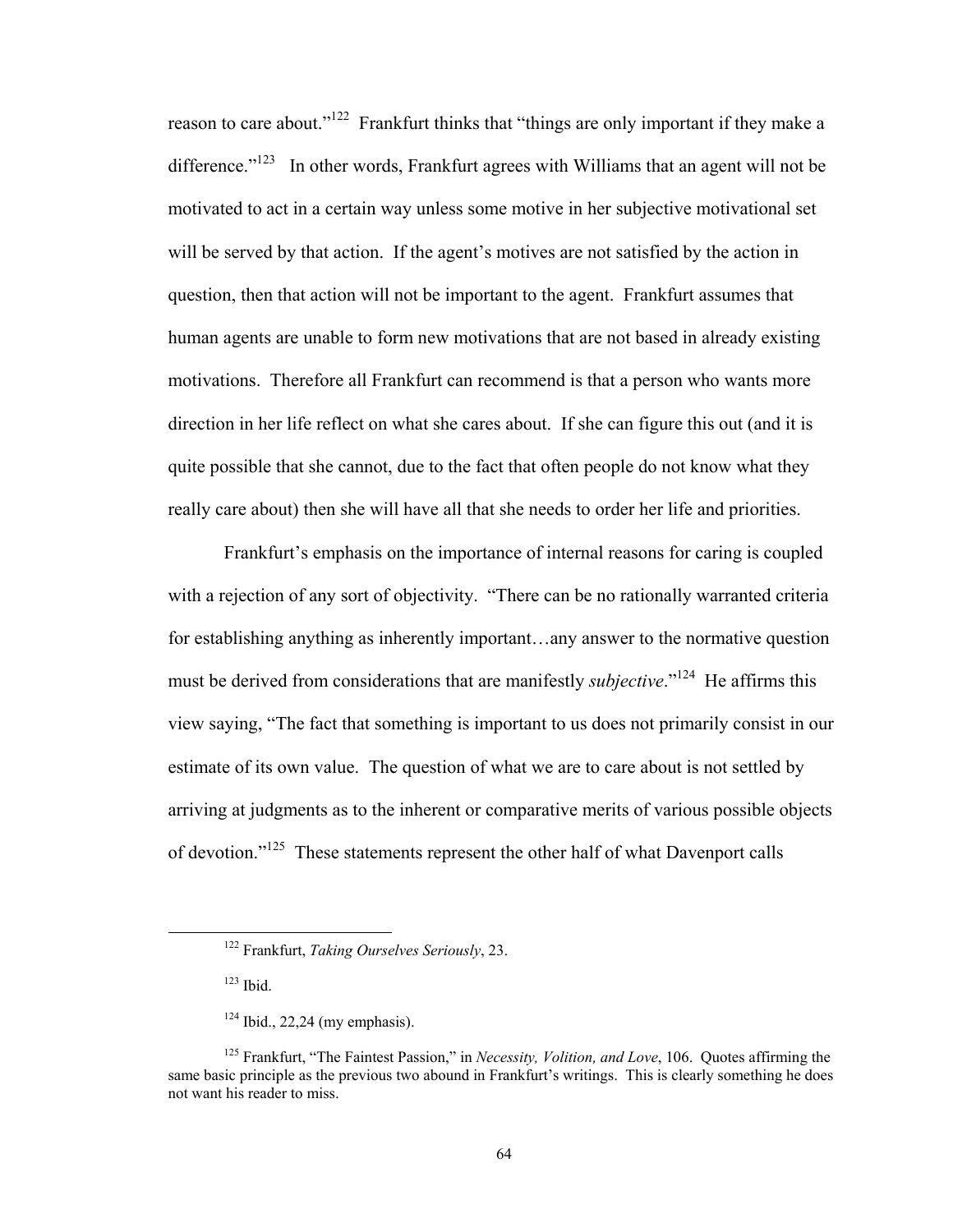Frankfurt's subjective existentialism<sup>126</sup> that can be inferred from the internal reasons thesis. The agent cannot be motivated to act unless the reason in question connects up with her subjective motivational set. Additionally, she cannot even claim that anything is inherently important *independent* of that motivational set. Frankfurt rejects Nagel's claim that "we can hope to discover the truth by transcending the appearances and subjecting them to critical assessment."<sup>127</sup> Objects out there in the world cannot be ranked on some sort of universal value scale, or according to any objective criteria. "To care about something differs not only from wanting it and from preferring it but also from judging it to be valuable."<sup>128</sup> Susan Wolf argues for objectivity in caring, such as in the individual's affinity or fit between her needs and desires and the characteristics of the object of care.<sup>129</sup> Frankfurt's response is that "[a]n enthusiastically meaningful life need not be connected to anything that is objectively valuable, nor need it include any thought that the things to which it is devoted are good. Meaning in life is created by loving."130 Thus figuring out what *should* motivate to us has nothing to do with the value of the objects of our love of care, but is a *factual* matter about what we actually do love; nothing ought to motivate everyone, because motivation is purely a subjective matter.

 126 Davenport, John, *Will as Commitment and Resolve: An Existential Account of Creativity, Love, Virtue, and Happiness*, (New York: Fordham University Press, 2007), 490.

<sup>127</sup> Nagel, Thomas, *The View from Nowhere*, (New York: Oxford University Press, 1986), 139.

<sup>128</sup> Frankfurt, "On Caring," in *Necessity, Volition, and Love*, 158.

<sup>&</sup>lt;sup>129</sup> Wolf, "The True, the Good, and the Lovable: Frankfurt's Avoidance of Objectivity," in *Contours of Agency: Essays on Themes from Harry Frankfurt*. Edited by Buss, Sarah, and Lee Overton. Cambridge, Mass: MIT Press, 2002, p. 233. This is a very chastened objectivity, but objectivity nonetheless. Davenport elaborates on this point in *Will as Commitment and Resolve*, 508.

<sup>130</sup> *Contours of Agency: Essays on Themes from Harry Frankfurt*, edited by Sarah Buss and Lee Overton (Cambridge, Mass: MIT Press, 2002), 250.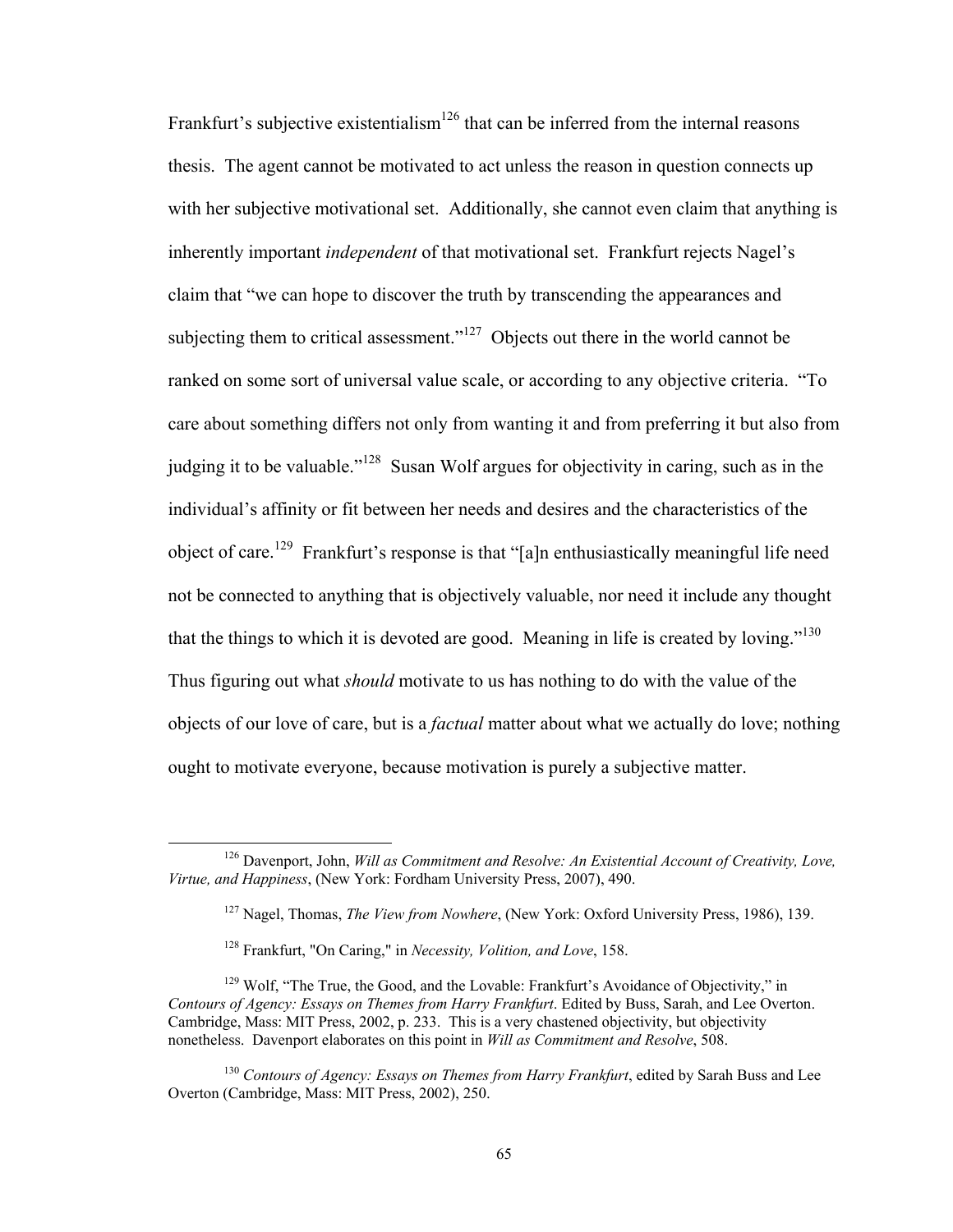The last main aspects of care are related. Frankfurt believes that we cannot bring ourselves to care about something (or to stop caring) through a single act of will. What we care about is not under out direct volitional control. He states that "…what we care about is not always up to us…[but] consists of desires and dispositions that are not under our immediate voluntary control. We are committed in ways that we cannot directly affect."<sup>131</sup> Care is constituted by certain desires, emotions, and other mental states, therefore not always within the agent's control. Instances can occur in which we cannot stop caring immediately about what we do because we cannot get rid of those desires, emotions, etc.<sup>132</sup> Emotions and desires are complex mental states. Although I argue that Kierkegaard believes that we maintain a level of control over emotions, I think that he would agree with Frankfurt that these mental states are not something over which we have *direct* or *immediate* control. I cannot wake and simply decide that I am going to feel joyful all day. And since these states are what constitute caring, it follows that caring is not something that can be willed directly either. Furthermore, cares are dispositional, and as such are entrenched deeply in a person as shown by the fact that cares endure over time.<sup>133</sup> These cares give the agent a personal identity and provide a key component of that person's character. Thus cares are related closely to character traits, and character traits are not something that a person chooses at will.

 <sup>131</sup> *Taking Ourselves Seriously*, 24.

<sup>&</sup>lt;sup>132</sup> This is one of four qualifications that Frankfurt makes on caring in this essay "On Caring," *Volition, Necessity, and Love*, 161-62.

<sup>133</sup> Davenport, *Will As Commitment and Resolve*, 465.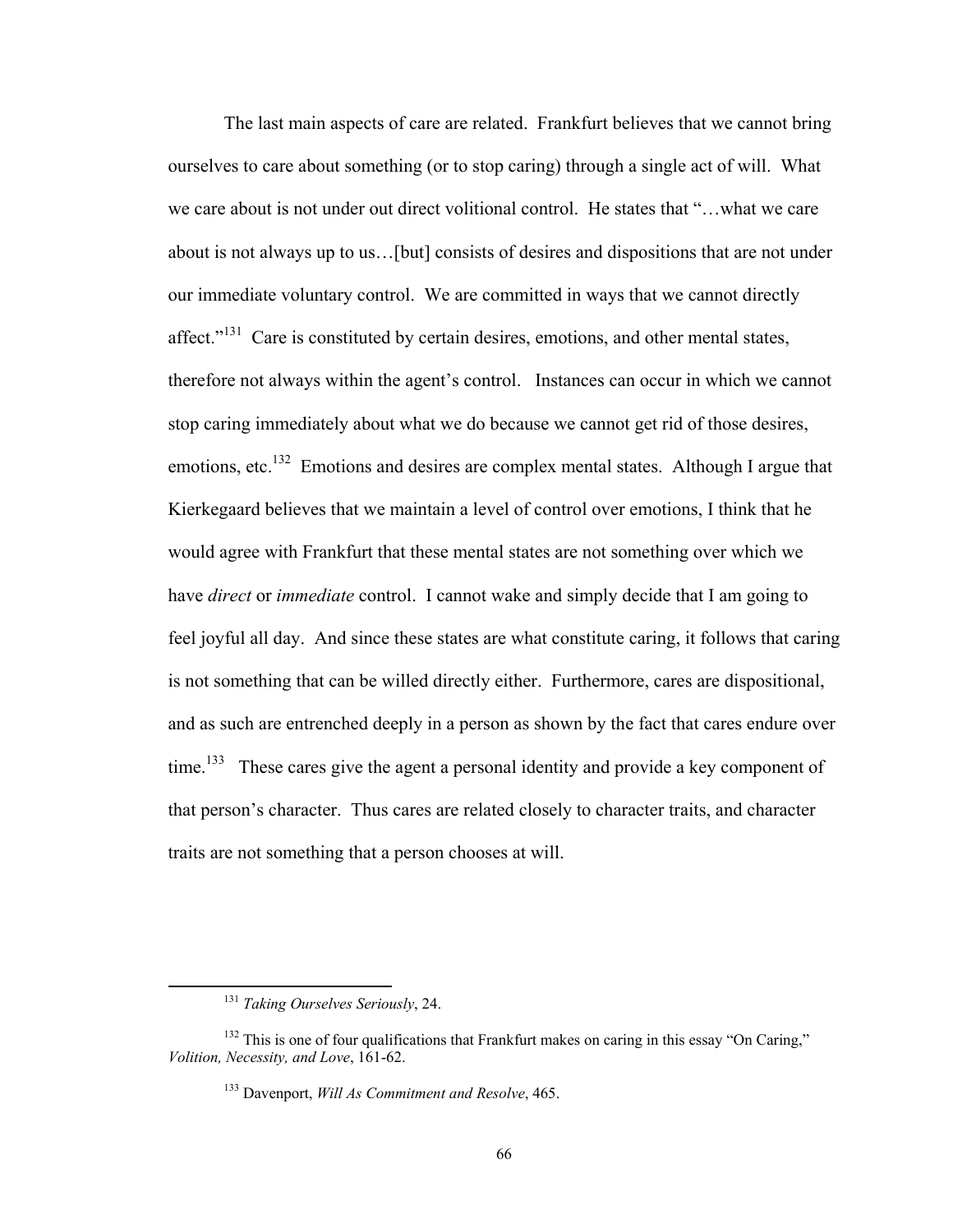Moreover, our cares are not under our direct volitional control because

"decisions," in the normal sense of the word, do not entail caring in Frankfurt's sense.<sup>134</sup> "A decision to care no more entails caring than a decision to give up smoking entails actually giving it up. In neither case does making the decision amount even to initializing the state of affairs decided upon unless that state of affairs actually endures.<sup> $135$ </sup> To emphasize this point, Frankfurt refers to the "young man" in Sartre's famous example. Even if the young man makes the choice to stay home with his mother instead of go off to war, he may not follow through with his decision.

…[H]e might be unable to carry out his intention. He might discover, when the chips are down, that he simply cannot bring himself to pursue the course of action upon which he decided…he might discover that he does not have and that he does not subsequently develop the feelings, attitudes, and interests constitutive of the sort of person which his decision has committed him to being.136

In other words, he might find out that he does not have the sort of character necessary for carrying out such an intention. Just as we simply do not get to decide what kind of person we are going to be, we do not get to decide about that which we are going to care.

Frankfurt subdivides his category of a *person* into the *person* who cares and the *person* who does not. A similar distinction can be made within his category of the *person* who cares. The *person* who cares may come to care about something so much that "it is impossible for him to forbear from a certain course of action."<sup>137</sup> At this point caring gives way to volitional necessity or wholeheartedness.

 134 Ibid*.* 

<sup>&</sup>lt;sup>135</sup> Frankfurt, "The Importance of What We Care About," 84. Even then, the complicated question remains whether the agent's decision played a causal role in the ensuing state of affairs.

<sup>136</sup> Ibid., 84-85.

<sup>137</sup> Ibid, 86.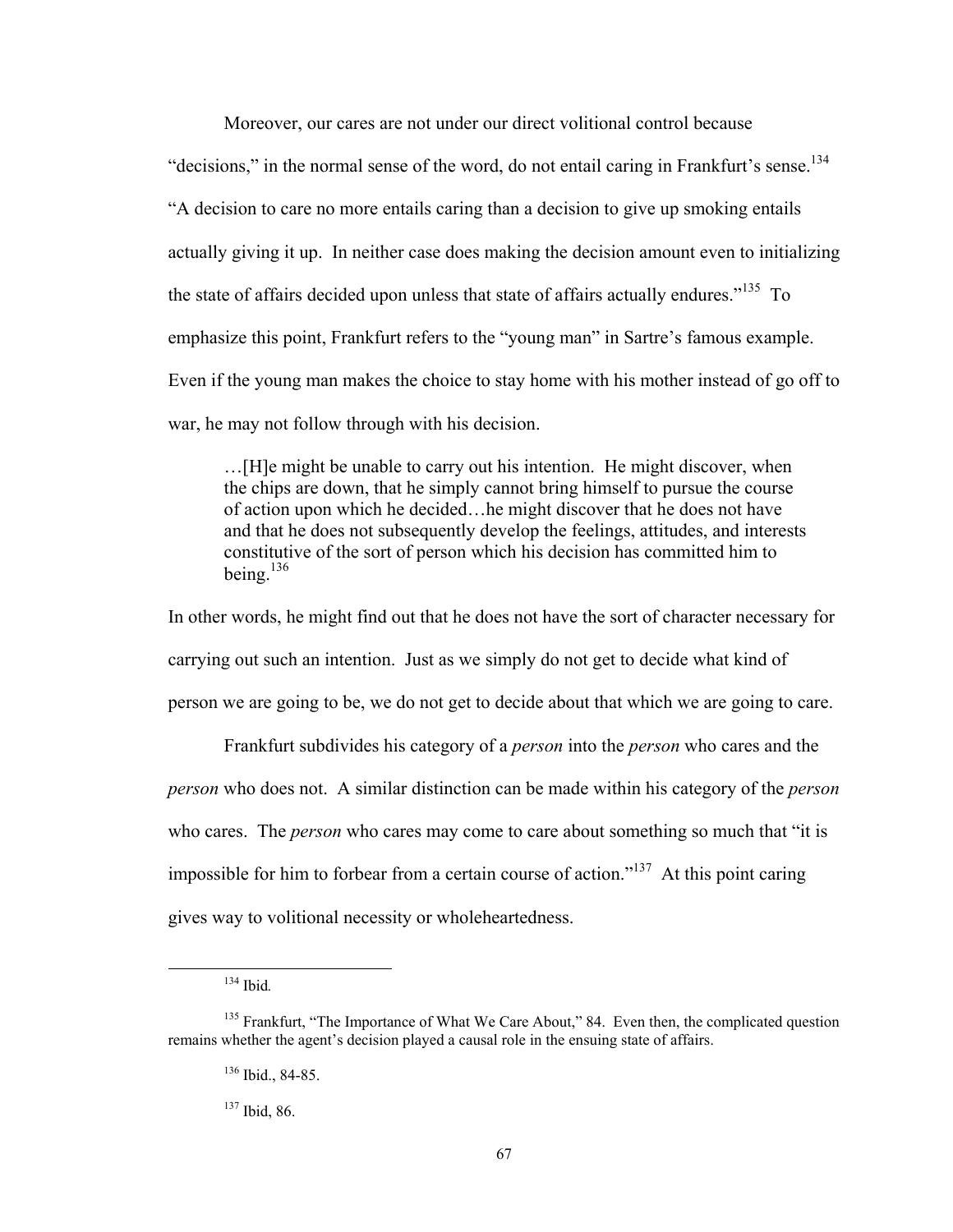The rest of this section discusses the distinctive characteristics of volitional necessity, how Frankfurt's idea of care and volitional necessity fits into his larger philosophy, and why these concepts are important to the contemporary discussions of free will and moral responsibility. Finally, I will offer a brief critique of volitional necessity. Frankfurt's notions of care and volitional necessity are related closely. Frankfurt uses love as the prime example of a volitional necessity, and "…love is a particular mode of caring."138 Frankfurt uses the term "volitional" to highlight the fact that this sort of necessity is not logical in nature. It does not imply a contradiction, nor does it have any metaphysical basis.<sup>139</sup> This kind of necessity has to do with the will. In an instance of volitional necessity, a person is driven by an irresistible or constraining passion. She finds that she has no choice but to accede to the force of her own passion. The idea is that the agent's own will control what she does, even though the agent's "will is not itself within the scope of his voluntary control."<sup>140</sup> In this state, the agent's free choices necessitate that she follow a certain course. Thus, what the agent can act on volitionally is significantly limited. Certain actions are ruled out, not by anything external to the agent, but by the agent's own freely chosen will. <sup>141</sup>

Frankfurt notes that a "person who is subject to volitional necessity finds that he must act as he does."<sup>142</sup> This passivity is desirable when it plays a role in volitional

 138 Frankfurt, *Taking Ourselves Seriously*, 40.

<sup>&</sup>lt;sup>139</sup> "The Importance of What We Care About," 86.

<sup>140</sup> Ibid, 88.

<sup>&</sup>lt;sup>141</sup> This does not mean, however, that the agent does not experience first order desires that conflict with his highest order will. It is a matter of the desire being effectual that the agent wants to be effectual.

<sup>&</sup>lt;sup>142</sup> "The Importance of What We Care About," 86-87.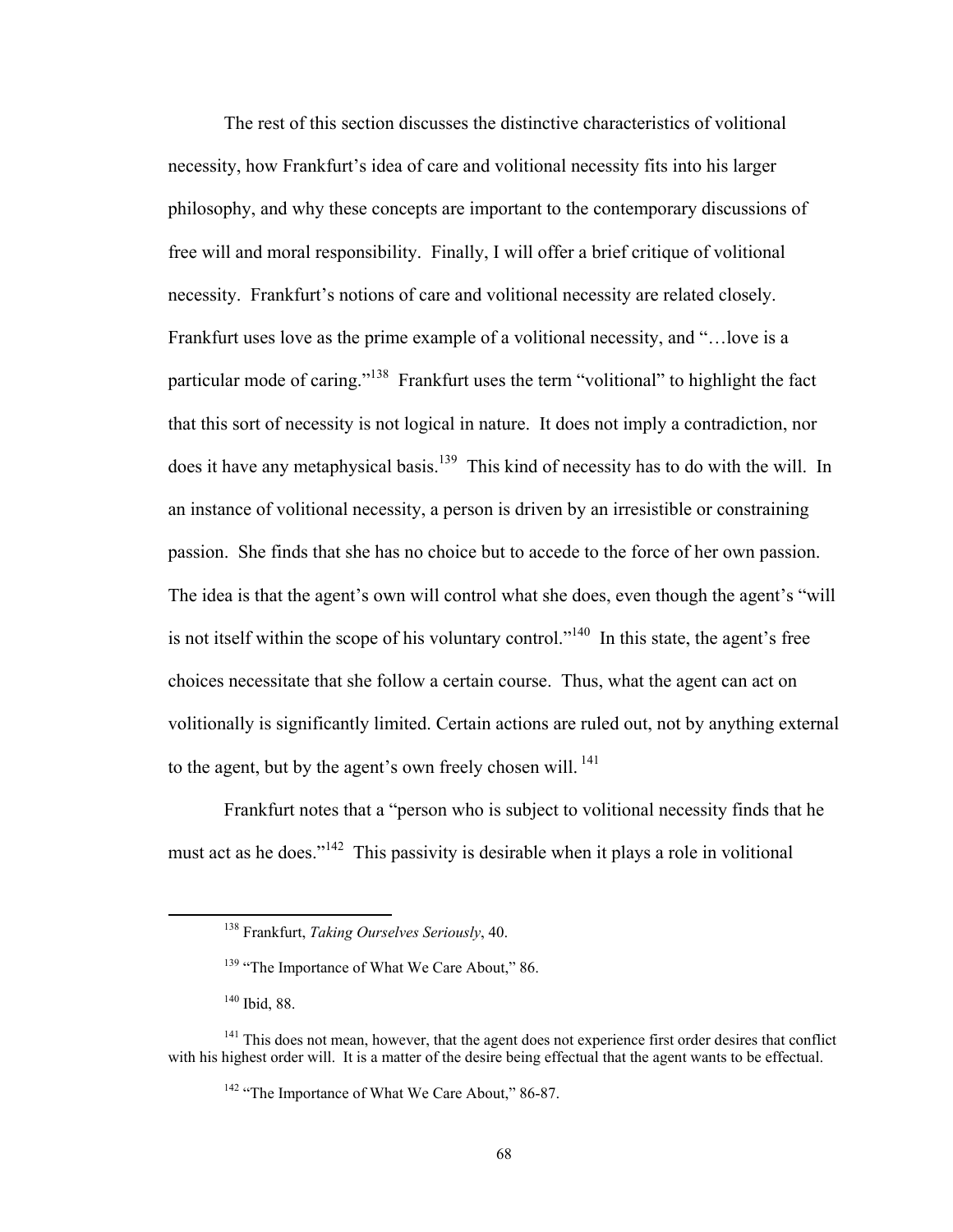necessity. However, a similar passivity can be undesirable when it takes other forms similar to yet distinct from volitional necessity. (OBSESSIONS?) To distinguish volitional necessity from its counterfeits, Frankfurt's distinction between the willing and unwilling addicts becomes useful. Neither of these individuals is fully free when they desire the drug. All three of these agents *look* as though they have volitional necessities, but only the agent who wills freely can also will wholeheartedly. Recall that the willing addict is *not* free despite the support of his higher-order desires and the lack of ambivalence about taking the drug because "his desire to take the drug will be effective regardless of whether or not he wants this desire to constitute his will."143 So, a willing addict has a volitional "disability" or compulsion and cannot act against her will for the drug even if she wanted to. She must suffer her own volitional tendencies against her own will (although the willing addict actively supports her will). The unwilling addict is also similar in certain respects to the addict and the agent subject to genuine volitional necessity. In all three cases the agent's "will is not itself within the scope of his voluntary control." The unwilling addict is also like the addict in that she has an unrelenting craving that she cannot deny even if she wants to. However, the unwilling addict and the willing addict are separated in that the unwilling addict does not endorse or identify with her desire for the drug. The ambivalence in the unwilling addict's will makes her addiction one that she wants to change but cannot.

The agent who wills wholeheartedly and is subject to volitional necessity is different from both the willing and unwilling addicts. "Unlike the (unwilling) addict, he does not accede to the constraining force because he lacks sufficient strength of will to defeat it. He accedes to it because he is *unwilling* to oppose it and because, furthermore,

<sup>&</sup>lt;sup>143</sup> Frankfurt, "Freedom of the Will and the Concept of a Person," 24-25.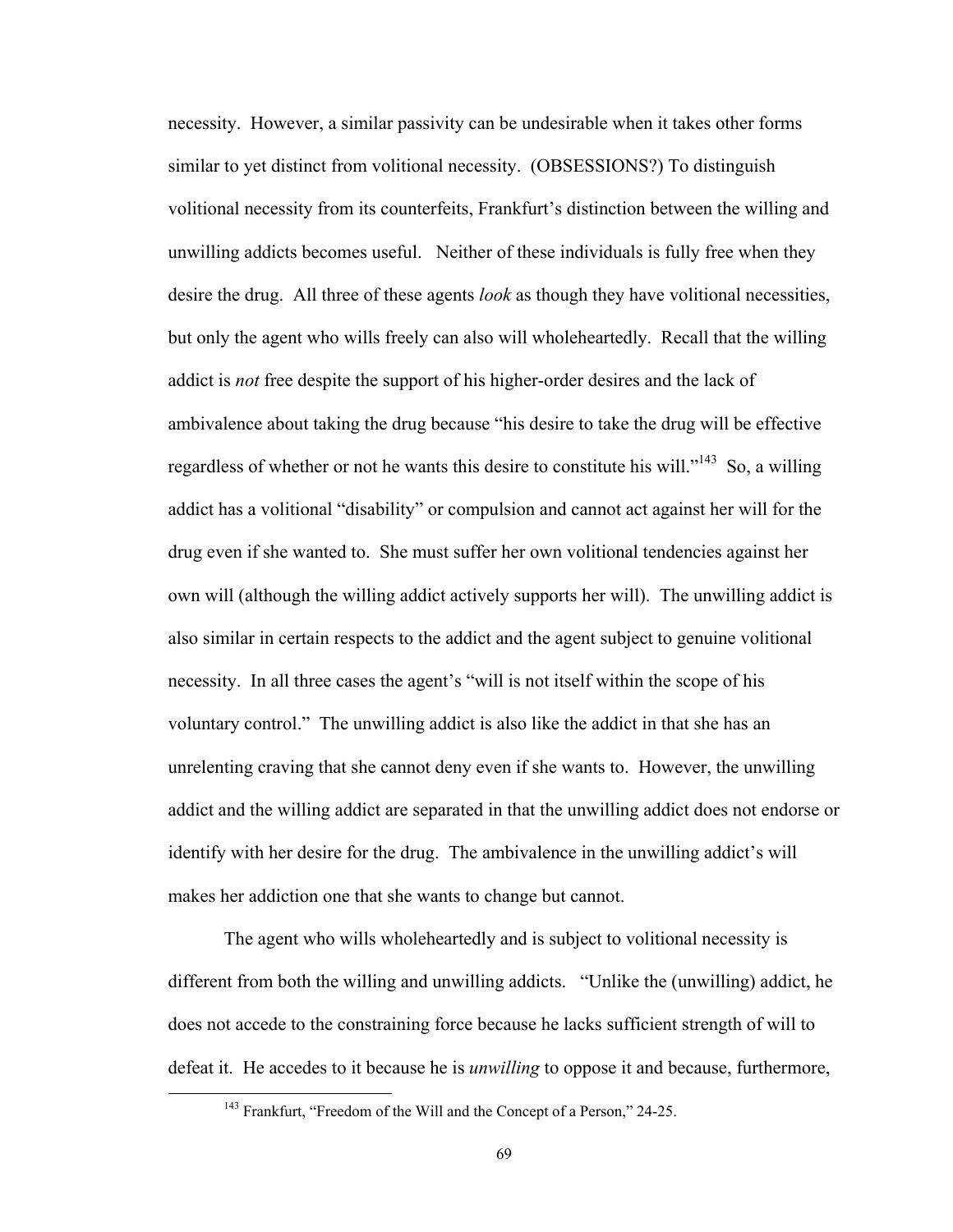his unwillingness is itself something which he is unwilling to alter."<sup>144</sup> In other words, a person subject to volitional necessity *wants* to will as she does, despite her lack of power to will otherwise. She is *active* in support of her volitional necessities. While an aspect of passivity to volitional necessity presents itself as similar to that found in both addicts, volitional necessity is also an active state in that the agent wants her will to be what it is.

Another major difference emerges between the agent subject to volitional necessity and both a willing and unwilling addict. While the most important characteristic that the willing and unwilling addicts have in common is that they both lack freedom of the will, Frankfurt asserts that the agent subject to volitional necessity enjoys true freedom. As noted in section five, Frankfurt claims that "[a] person's will is free only if he is free to have the will he wants."<sup>145</sup> By calling the willing addict unfree Frankfurt is moving beyond a simple compatibilistic definition. He adds the stipulation that volitional necessity must allow at least some room for a person to alter her commitments, since the willing addict could not will otherwise even if he wanted.<sup>146</sup> However, the fact that a person's will is subject to a kind of necessity means that he "cannot deliberately…stop himself from loving. His wholeheartedness means, by definition, that he has no reservations or conflicts that would move him to initiate or to

<sup>&</sup>lt;sup>144</sup> Frankfurt, "The Importance of What We Care About," 87.

<sup>&</sup>lt;sup>145</sup> Frankfurt, "Freedom of the Will and the Concept of a Person," 24.

<sup>&</sup>lt;sup>146</sup> Or he must add an historical element to his notion of free and responsible willing. In other words, the willing agent is not free because he did not play an active role in cultivating the characteristics that now necessitate his will and makes it that he cannot will otherwise; whereas, the willing addict did play an active role. However, I cannot see what would make the wholehearted non-addicted agent active other than the fact that the agent was the source of her actions and had access to alterative possibilities at some point in the past.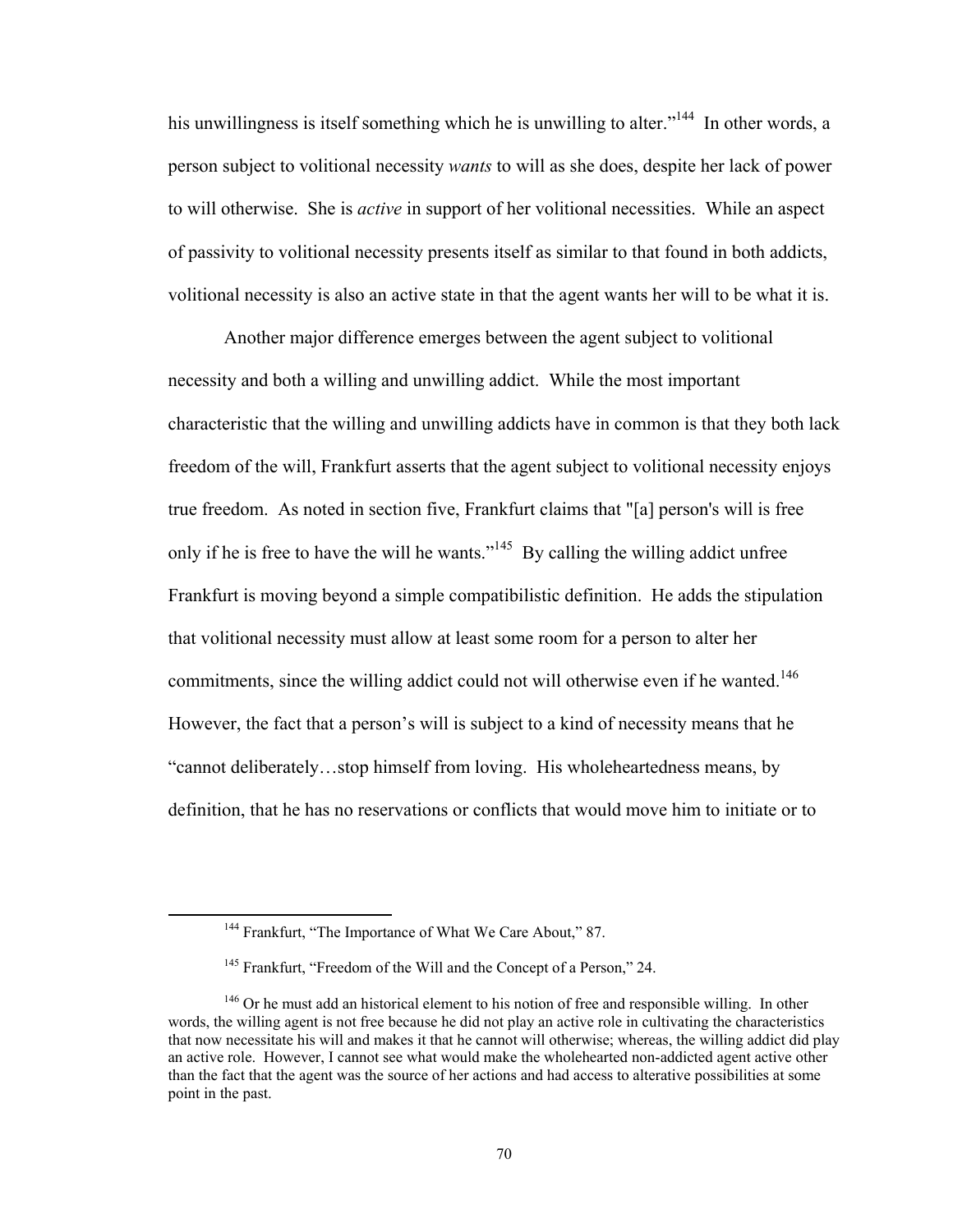support such an attempt." $147$  The agent subject to volitional necessity experiences her own will as a kind of constraining force that cannot be changed through a singular act of will. In this respect she is similar to the addict.

However, the agent subject to volitional necessity also is distinguished from the addict because the presence of this constraining force does not mean that once a person is subject to volitional necessity she never can alter that state intentionally:

We can sometimes take steps that inhibit us from loving, or steps that stimulate us to love; more or less effective precautions and therapies may be available, by means of which a person can influence whether love develops or whether it lasts. Love is nonetheless *involuntary*, in that it is not under the *immediate* control of the will. We cannot love—or stop loving—merely by deciding to do so.<sup>148</sup>

The last sentence of this quotation is crucial. Volitional necessity does not mean that the

master projects and loves of the agent are irreversible, but that a single act of will cannot

change them.149 This goes against Michael Bratman's comments on Frankfurt's recent

lectures. Bratman argues that what Frankfurt calls volitional necessities are not

necessities at all but rather revisable, though wholehearted and psychologically

entrenched, commitments.<sup>150</sup> Bratman is convinced that volitional necessity is identical

to volitional incapacity, and thus wants to make a distinction between volitional necessity

 147 Frankfurt, *Taking Ourselves Seriously*, 45. I understand volitional necessity and wholeheartedness to be identical.

<sup>&</sup>lt;sup>148</sup> Ibid., 41. Emphasis mine.

 $149$  Charles Taylor's examples are useful here. Whereas I can change my mind about whether I want cake or ice cream (or even which is my favorite), I cannot in a moment go from being a person who has spent my life fighting for justice to a person who no longer cares about justice at all. It may happen slowly (and even semi-intentionally), but it cannot be the result of a single act of will. "What is Human Agency?" In *Human Agency and Language: Philosophical Papers 1* (Cambridge: Cambridge University Press, 1985).

<sup>&</sup>lt;sup>150</sup> Bratman, Michael, "A Thoughtful and Reasonable Stability: A Comment on Harry Frankfurt's 2004 Tanner Lectures" in *Taking Ourselves Seriously & Getting It Right*, 81.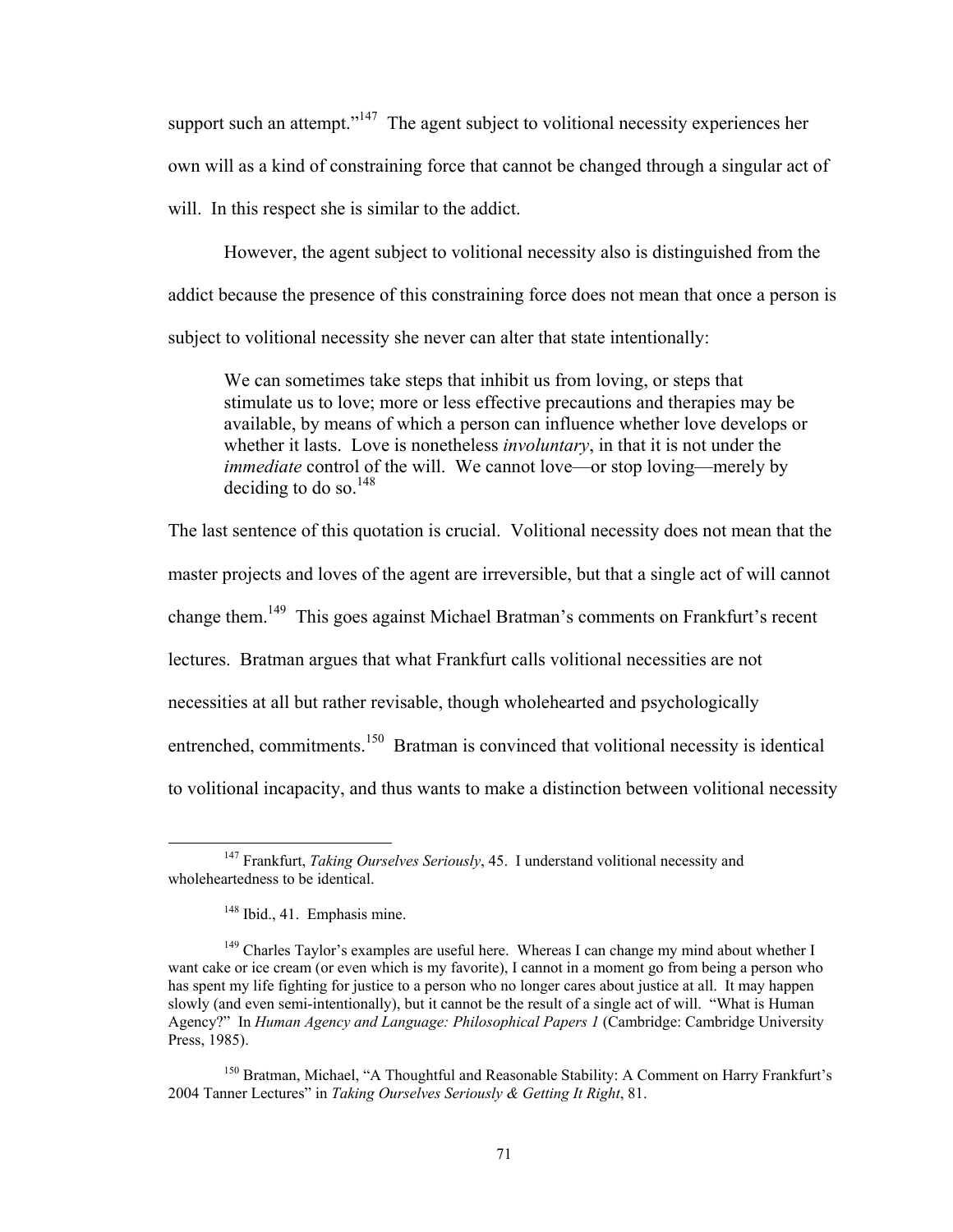and wholeheartedness. However, in his discussions of addiction, Frankfurt makes clear that he does *not* equate volitional necessity with incapacity. Furthermore, in the same lectures on which Bratman is commenting, Frankfurt says that we can take steps to inhibit or stimulate our love; and, since love is a prime instance of volitional necessity, Frankfurt must hold that the agent subject to volitional necessity retains a level of freedom unavailable to the addict.<sup>151</sup> Frankfurt says that volitional necessities are not under our *immediate* control. I argue that comments like these mean that Frankfurt's understanding of volitional necessity makes room for the intentional cultivation of volitional necessities.<sup>152</sup> However, Frankfurt does not make clear exactly how this intentional cultivation might take place. Here is where Kierkegaard is a useful corrective and supplement to Frankfurt. I return to this point in a moment.

The assertion that volitional necessity consists in a certain structure of the will where the agent now *must* act as she does appears at odds with the claim that an agent subject to volitional necessity retains some freedom to change his commitments intentionally. I think that this is why Frankfurt moves away from the term volitional necessity in his later writings and often substitutes the term wholeheartedness. Though the opposite of volitional necessity might seem to be libertarian freedom, Frankfurt argues that the opposite of wholeheartedness is not freedom but *ambivalence*. He

<sup>&</sup>lt;sup>151</sup> One might object here that there is no difference at all, from Frankfurt's perspective, between the person with volitional necessity or love, and the willing addict. Just as Luther loves his God, so the addict loves his cocaine. Given that there are no objective standards applicable, there seems to be no difference between the two except a matter of taste in objects of love. I grant that while it may be possible that Frankfurt does not make a firm distinction between the willing addict and the wholehearted agent, he does say that the wholehearted agent has penultimate freedom while the addict does not. I am simply trying to discern—based on Frankfurt's own comments—the basis of this distinction.

<sup>152</sup> Cf. Kierkegaard on patience: "'to gain one's soul'…immediately turns the mind to a *quiet but unflagging activity*…not of making a conquest, of hunting and seizing something, but of becoming more and more quiet…" "To Preserve One's Soul in Patience," *Eighteen Upbuilding Discourses,* 170-71.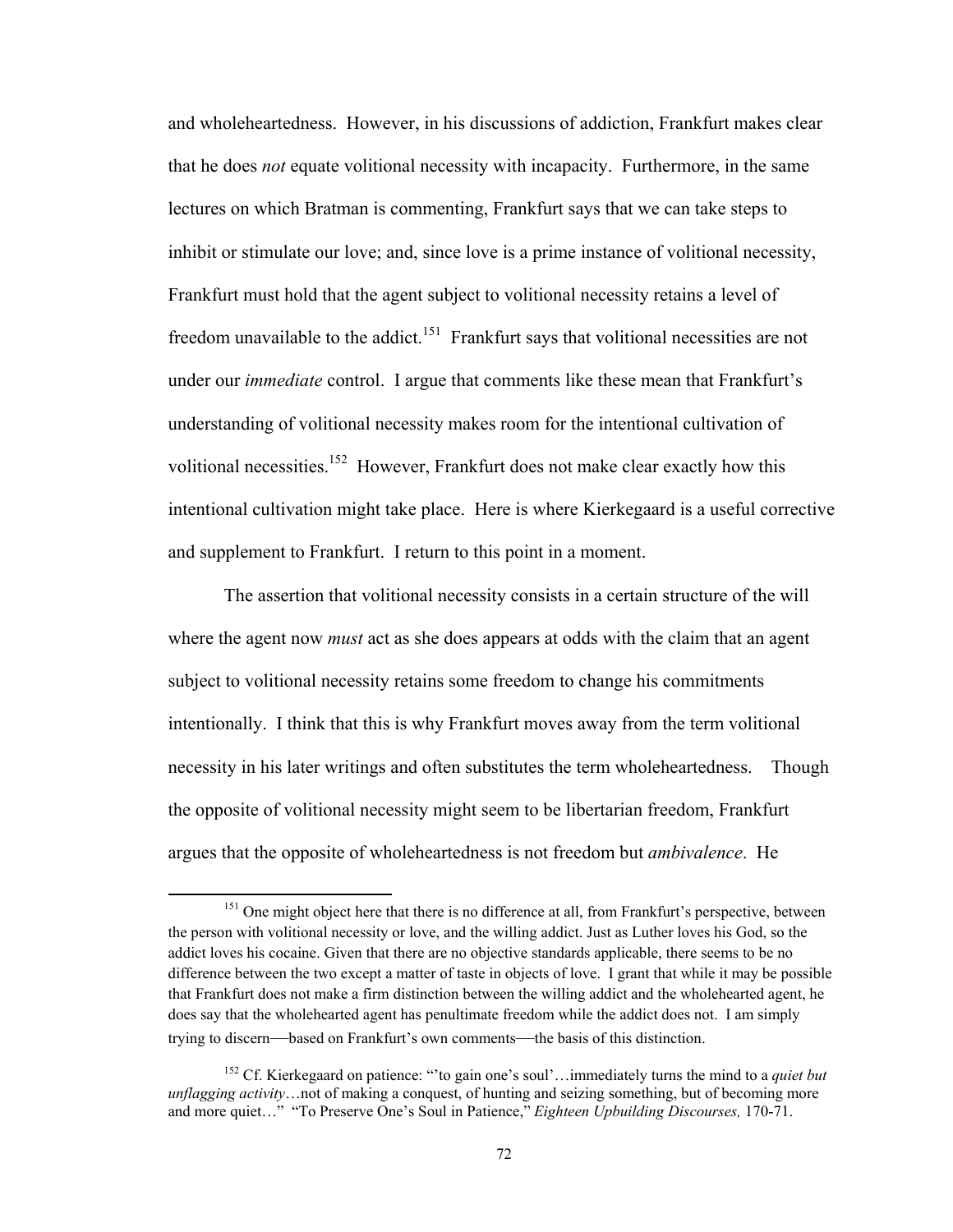understands ambivalence as a kind of psychic instability or conflict within a person's will.<sup>153</sup> He seems to agree with Kierkegaard that the opposite of wholeheartedness (or single-mindedness as Kierkegaard calls it) is double-mindedness, or a divided will.<sup>154</sup> In this instance the agent "is moved by incompatible preferences or attitudes regarding his affects or his desires or regarding other elements in his psychic life.<sup> $155$ </sup> In other words, the agent has higher-order endorsements about incompatible first-order psychic elements, and as a result lacks a robust motivational identity because she does not know what she wants $156$ 

Wholeheartedness, on the other hand, is not the lack of all internal opposition. Humans have all kinds of desires and emotions, many of which are in direct conflict with each other. What wholeheartedness requires is that an agent must be fully resolved with respect to those conflicting elements; she must be satisfied with having certain psychic elements instead of others.<sup>157</sup> Satisfaction does not require the "adoption of any cognitive, attitudinal, affective, or intentional stance." "Satisfaction is a state of the entire psychic system—a state constituted just by the absence of any tendency or inclination to alter its condition."158 A person who is wholehearted is satisfied with the

158 Ibid., 104.

 153 Frankfurt, "The Faintest Passion," in *Necessity, Volition, and Love*, 98.

<sup>154</sup> See Kierkegaard, *Purity of Heart is the Will One Thing*.

<sup>&</sup>lt;sup>155</sup> Frankfurt, "The Faintest Passion," 99.

<sup>&</sup>lt;sup>156</sup> Or perhaps more accurately, she wants goods that are incommensurable and thus only one of his higher preferences can be fulfilled.

<sup>&</sup>lt;sup>157</sup> "The Faintest Passion," 103.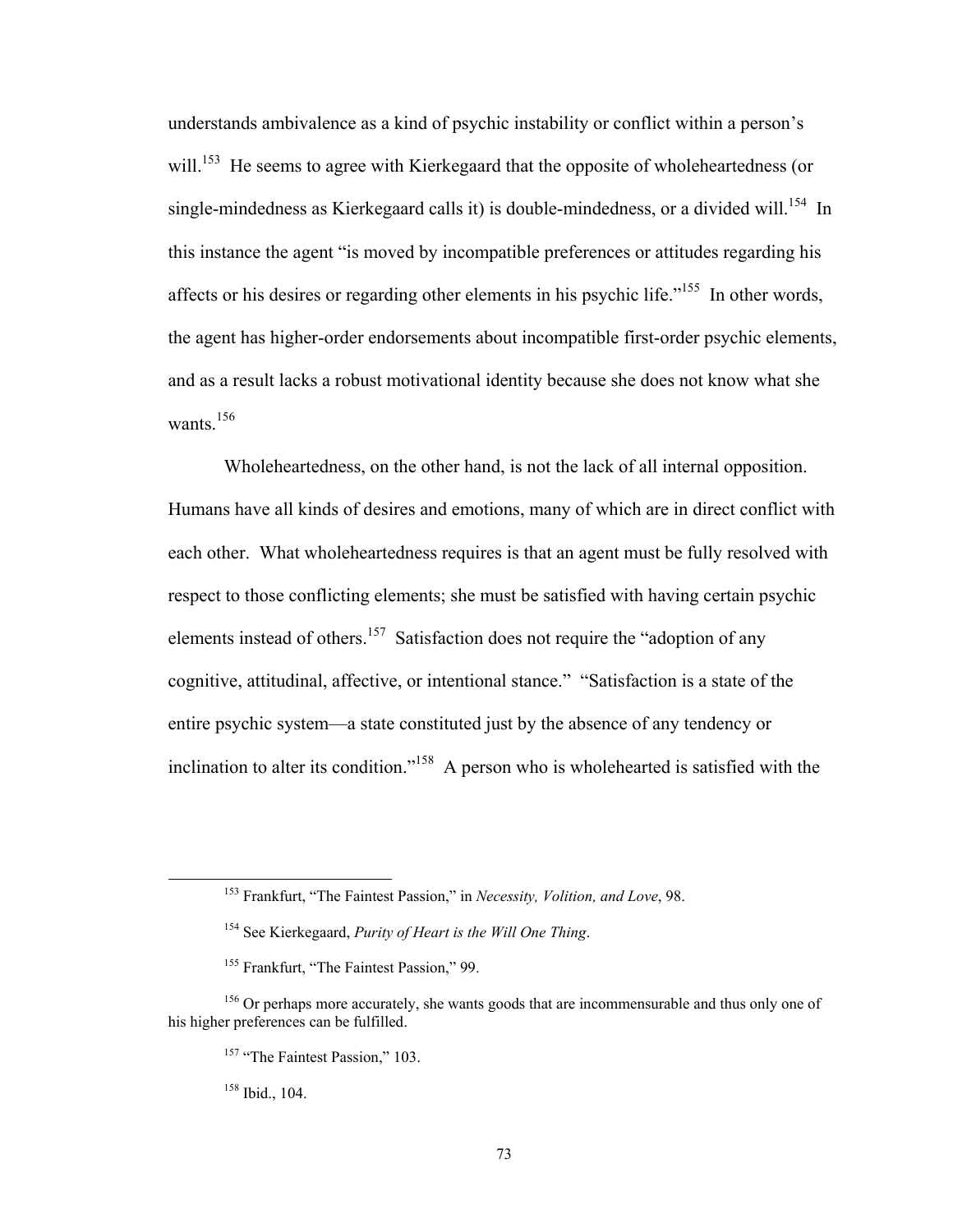constitution of her will and has no interest in changing that will despite the possibility of conflicting psychic elements.<sup>159</sup>

# *Wholeheartedness, Moral Self-Cultivation and Morally Responsible Agency*

Perhaps it is not clear *prima facie* how Frankfurt's notion of volitional necessity fits into a project aimed at explicating the freedom-relevant conditions necessary for grounding morally responsible agency. I am asking what freedom-relevant conditions must be met in order for a person to be responsible for her *character*, not simply for particular actions. I ultimately make the case that a libertarian notion of free will is necessary to satisfy these conditions. However, the kind of libertarian position that I am articulating is a *modest* libertarianism that takes seriously certain insights of the compatibilist tradition. In particular, I look at the notion that an agent does not need access to alternative possibilities at every moment in order to be responsible for either a particular action or character. Furthermore, I argue that Kierkegaard's thinks that a person can cultivate her character freely and come to the point where she is, in a sense, unable to will otherwise and yet truly is free. Kierkegaard is worth quoting at length here:

What Augustine says of true freedom (distinguished from freedom of choice) is very true and very much a part of experience—namely, that a person has the most lively sense of freedom when with completely decisive determination he impresses upon his action *the inner necessity which excludes the thought of another possibility*. Then freedom of choice or the 'agony' of choice comes to an end $160$ 

In these two sentences from Kierkegaard's journals, he hints at a position that I argue at length in chapter four: the cultivation of character takes libertarian freedom (what

 159 Ibid., 105.

<sup>160</sup> Kierkegaard, *Journals and Papers* X4 A 177. Emphasis mine.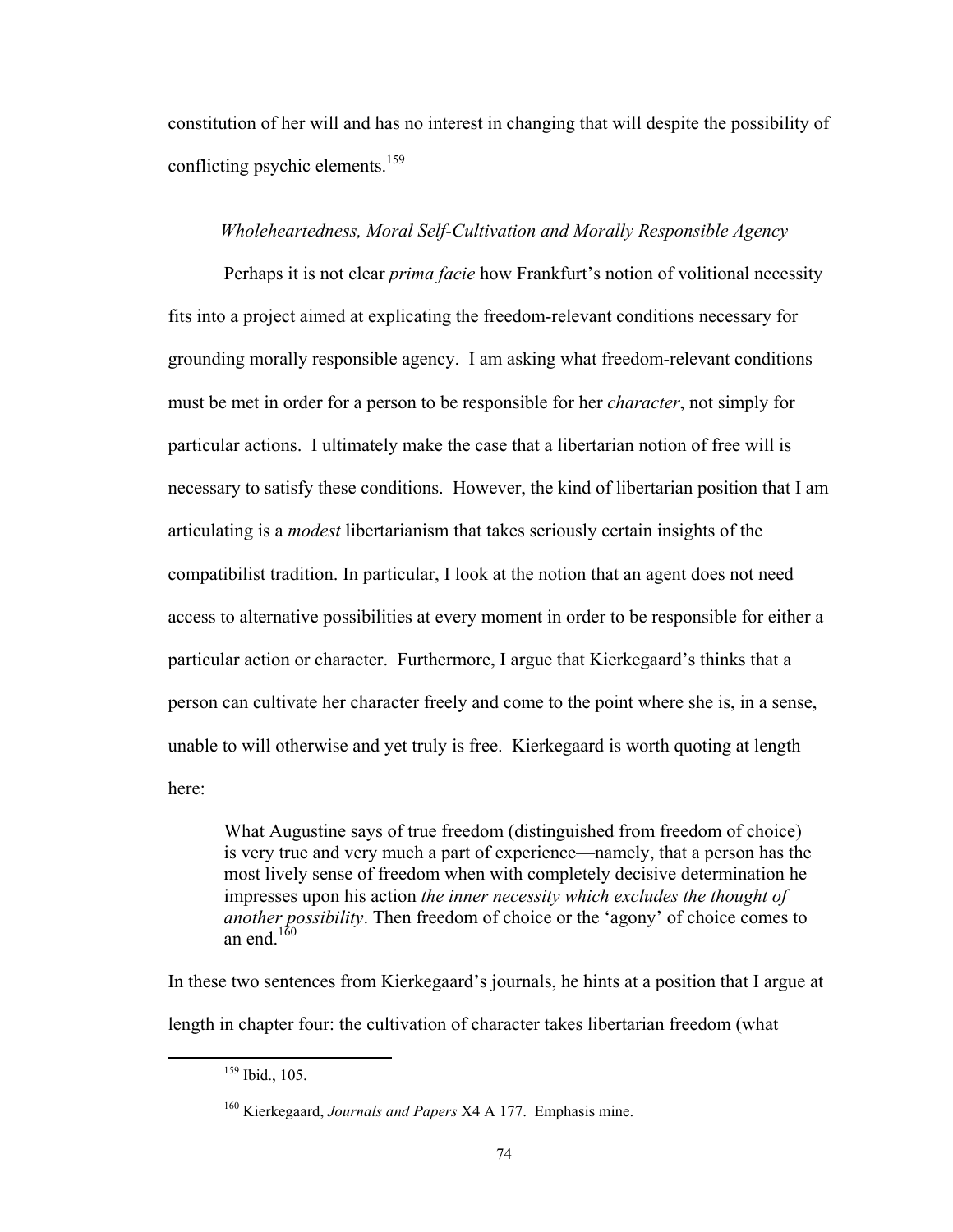Kierkegaard here calls the freedom of choice) and the point of having those choices is to cultivate one's character so that the person is free to care wholeheartedly about what she wants to care about. In this state of wholeheartedness, the agent may no longer have real options in the way that she did while she was cultivating that state. In other words, although the freedom-relevant conditions necessary for cultivating morally responsible agency include access to alternative possibilities, an agent still can be responsible for her character even when she no longer has access to alternative possibilities as long as she has been the source of actions and made live choices that have led to her now formed state of character.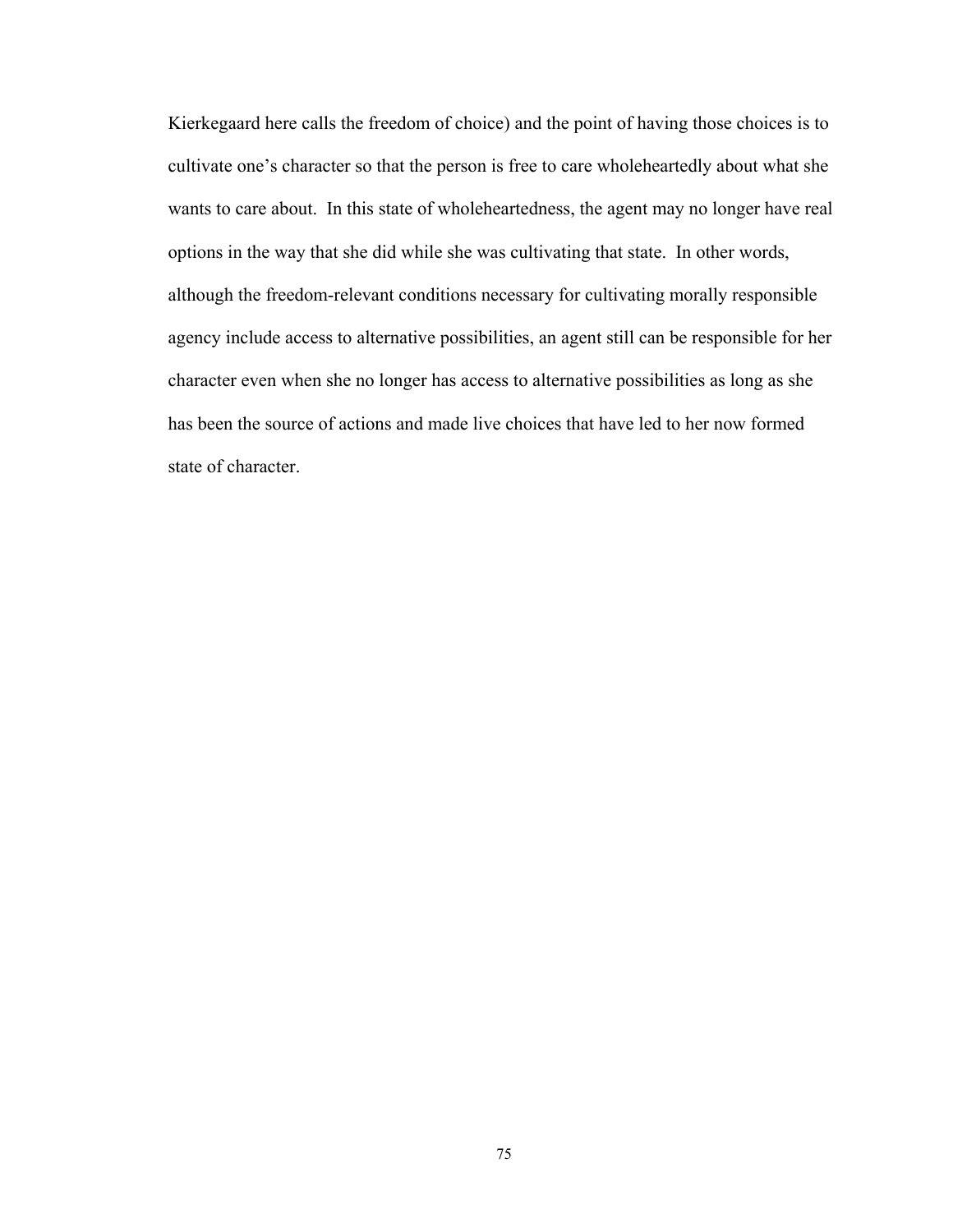#### CHAPTER THREE

# Fischer's "Semicompatibilism"

### *Introduction*

Frankfurt argues that the only necessary agential properties required for responsibility ascriptions are the right mesh of higher and lower order desires at the moment of action—a time-slice mesh theory of moral responsibility.<sup>1</sup> In the second chapter I identified two key objections to Frankfurt's theory, the problems of infinite regress and authority. The authority objection claims that Frankfurt fails to give an account of the freedom or responsibility-granting nature of higher-order desires. This objection is the most important, and most common. Frankfurt appears committed to the idea that in order to be responsible for one's actions an agent must be the *source* of her actions, and this sourcehood distinguishes a responsible agent from an addict. However, Frankfurt's notion of second-order desires *alone* fails to account for the origin of this sourcehood. Frankfurt admits that even if a manipulator succeeded in giving an agent an entirely new character (which would surely include second-order desires), the agent still is responsible for the action that stems from that character. Therefore either Frankfurt's hierarchical model of the will needs to be modified to include some element(s) that will answer the authority objection, or needs to be discarded altogether. I think that discarding the hierarchical view is hasty, and that the hierarchical model (when properly modified) can solve certain problems that competing views fail to solve. $^2$  The two most

<sup>&</sup>lt;sup>1</sup> Recall that I am arguing that free will ascriptions require that the agent take responsibility for the cultivation of both her character as a whole and for particular actions. This richer understanding of moral responsibility proves problematic for Frankfurt.

 $2<sup>2</sup>$  I must hold off making this argument until the fifth and final chapter.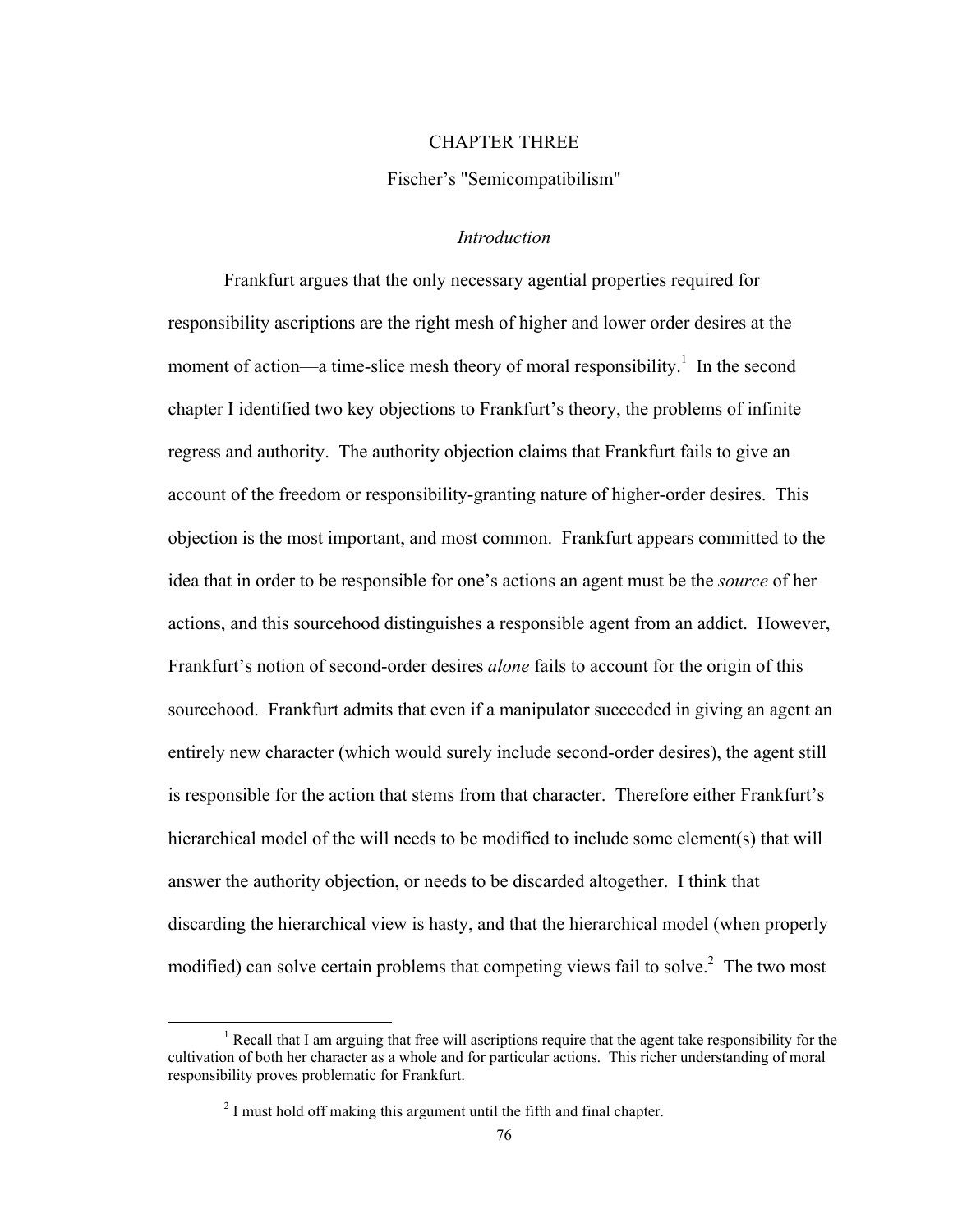compelling responses to and modifications of Frankfurt's hierarchical model are articulated by Eleonore Stump and John Martin Fischer, philosophers who accept certain aspects of Frankfurt's theory of the will and responsibility while rejecting or modifying other aspects.<sup>3</sup> These modifications yield more coherent and systematic Frankfurt-style theories of the freedom-relevant conditions necessary for grounding moral responsibility.<sup>4</sup> In large part they succeed, yet both ultimately prove deficient. I think that a systematic articulation of Kierkegaard understanding of free will and moral responsibility provides contributions similar to Stump and Fischer without the correlating deficiencies. Kierkegaard's model yields an understanding of the freedom-relevant conditions of moral responsibility that avoids the objections to which Stump and Fischer fall prey, objections that will become clear shortly.

I argue that ultimately Fischer's modification to Frankfurt's theory reveals the most fundamental problem with both Frankfurt's and Fischer's understanding of the freedom-relevant conditions necessary or moral responsibility: the inability to differentiate between a morally responsible agent and an agent whose actions result from *responsibility-undermining external forces* such as manipulation. While Fischer offers the best articulation of semicompatibilism to date, he cannot offer a solution to this problem. So I find good reason to turn to incompatibilist accounts of the freedomrelevant conditions necessary for grounding moral responsibility to see if they fare better.

<sup>&</sup>lt;sup>3</sup> Fischer does not directly answer the objection, but instead rejects Frankfurt's hierarchical model. However, he is still responding to this objection and he retains key elements of Frankfurt's project.

<sup>&</sup>lt;sup>4</sup> Neither Fischer nor Stump refers to the necessary conditions for the cultivation of character, but I think that I can adapt their ideas, like Frankfurt's, to my project.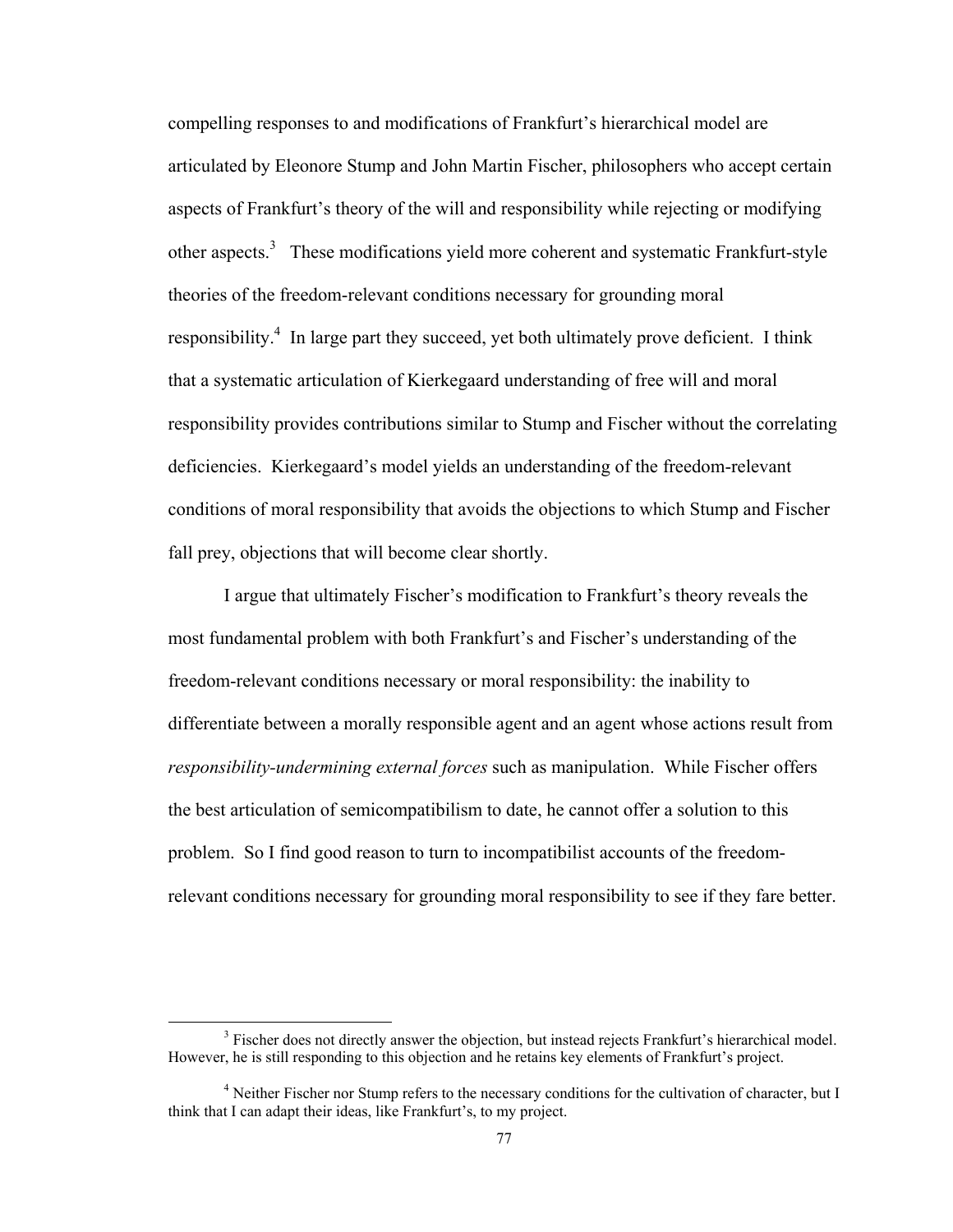### *Fischer's Semicompatibilism*

Fischer calls himself a "semicompatibilist" because he agrees with certain premises of classical compatibilism while rejecting (or remaining uncommitted) to others. He accepts "a basic commitment of the compatibilist…that not all causally deterministic sequences undermine freedom equally.<sup>55</sup> He also agrees that a certain kind of freedom—the freedom necessary for moral responsibility—is compatible with determinism. However, he is not committed to the "conditional analysis" notion of freedom that many classical compatibilists embrace.  $6$  Roughly, the conditional analysis view of freedom states that a certain kind of freedom is compatible with determinism, namely, the notion that the agent "could have done otherwise just in case he would have done otherwise, if he had chosen to do otherwise."<sup>7</sup> In other words, the agent was free to do what she wanted. Had she wanted to act differently she could have, but since she did not want to act differently than she did only one option was available to her. Fischer rejects the conditional analysis mainly because of the problems surrounding phobias, addictions, and so forth that have been introduced by Frankfurt, Watson, and others.<sup>8</sup> In an instance such as a phobia the agent could *not* have chosen otherwise even if she *wanted* to because the phobia blocks the alternative action.

 <sup>5</sup> Fischer, "Compatibilism" in *Four Views on Free Will: Great debates in Philosophy,* Malden, (MA: Blackwell Publishing, 2007), 53.

 $6$  The conditional analysis is referred to in a number of ways in the literature. Kane (1996) refers to the conditional analysis of "can," while Timpe (2007) and others refer to subjunctive analyses of "could have done otherwise." Although there are many fine distinctions between the various versions of this argument, for my purpose all I need to show is that Fischer agrees with Frankfurt that conditional analyses of freedom (in whatever form) fail to account for the difference between free action and action that results from manipulation or phobia.

<sup>&</sup>lt;sup>7</sup> Fischer, "Compatibilism," 49. Kane has an excellent overview of the various conditional analysis positions in *The Significance Of Free Will*, 51-60.

<sup>8</sup> Ibid., 50.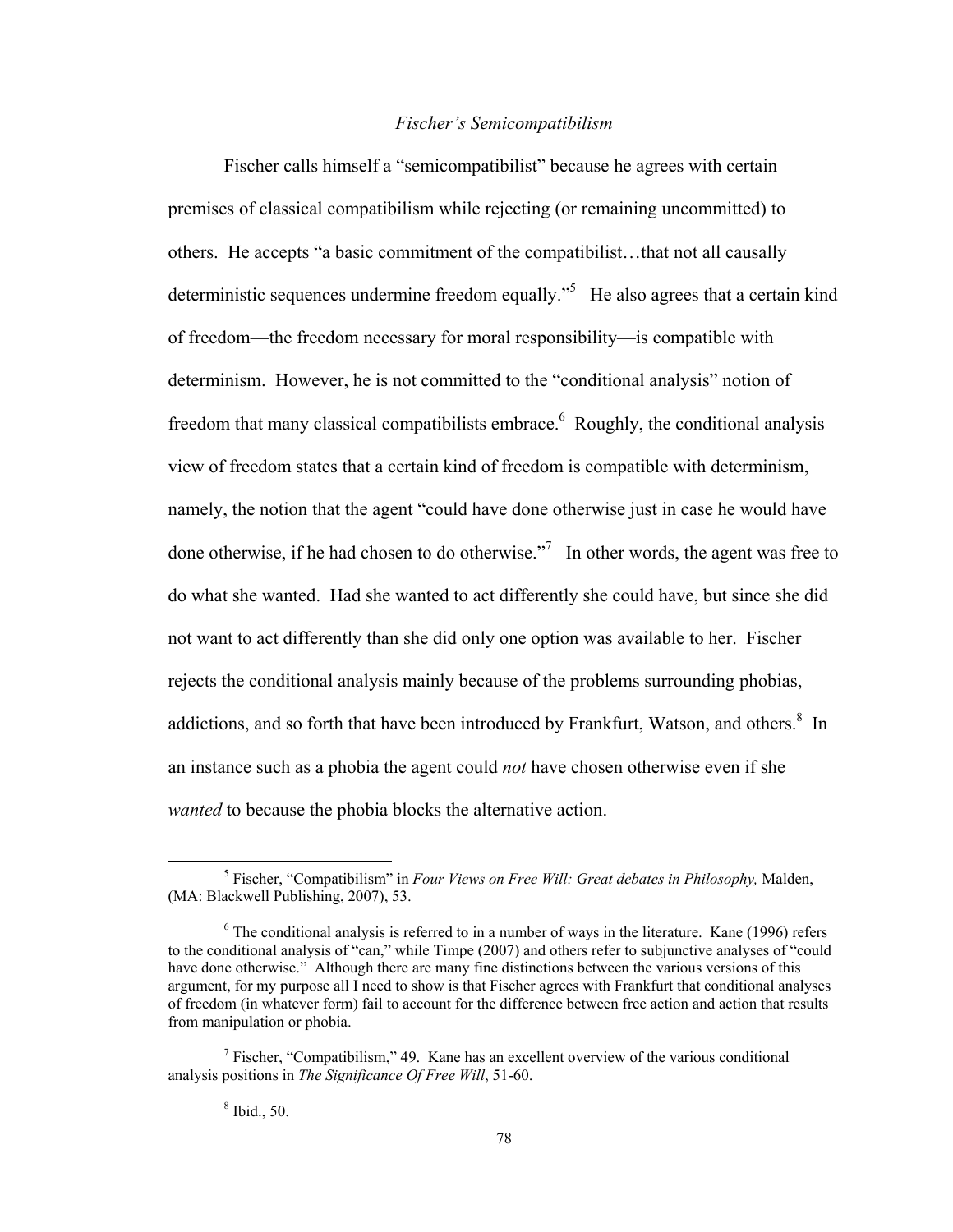Fischer uses the example of Thomas to show why he thinks the conditional analysis of freedom is inadequate. Thomas had a traumatic encounter with a snake when he was a young boy. As an adult, he suffers from a pathological aversion to snakes. He cannot pick up or even come near a snake. Now Thomas is in a situation where a snake is on the ground in front of him, and he needs to walk near the snake to get to his child who is on the other side of the snake. Thomas cannot go around the snake; he cannot get that close because of his pathology. Were the conditional analysis of freedom true, then Thomas could walk around the snake if he wanted to. Of course he wants to walk around the snake because he wants to get to his child, but his phobia will not allow him. Fischer thinks that this example and numerous others show that the conditional analysis of freedom cannot account for situations that seem to render an agent "psychologically incapable of choice."<sup>9</sup> Fischer accepts that a number of revisions could be made to the conditional analysis, but at a point the "refined" conditional analysis is no longer helpful in seeking to resolve the original problem, namely, whether causal determinism is compatible with freedom.<sup>10</sup>

 $10$  Ibid., 51.

<sup>&</sup>lt;sup>9</sup> Ibid., 50. Gary Watson argues that this is not actually an issue about freedom of the will, but about what he calls "normative competency" or the minimum proper psychology function that is necessary for an agent to make responsible choices. This claim is connected to Watson's correlating claim that "there is no such thing as failing to will; willing is necessarily successful." Watson thinks that manipulation of phobia prevents the agent from willing as such, it does not impair the agent's volitional faculty but instead bypasses that faculty. Although there is something to this point I believe that Watson is ultimately wrong, and that this is a reason to endorse the hierarchical view of the will that Watson rejects. In Fischer's instance what is impaired is the agent's ability to endorse the desire that he wishes to endorse. Thomas wants to go around the snake, and he even has he second-order volition to make this desire his will. But his phobia prevents him from doing making the desire to go around the snake his will. Perhaps Watson would respond that the only act of will that Thomas performs is the will not to go around the snake, and that act of will was successful. But this is an oversimplified view of the volitional states of agent's. Agents can have various desires that are reflectively endorsed but cannot be willed because of various phobias, manipulation, etc. So perhaps the debate comes down to semantics, but still remains an important debate...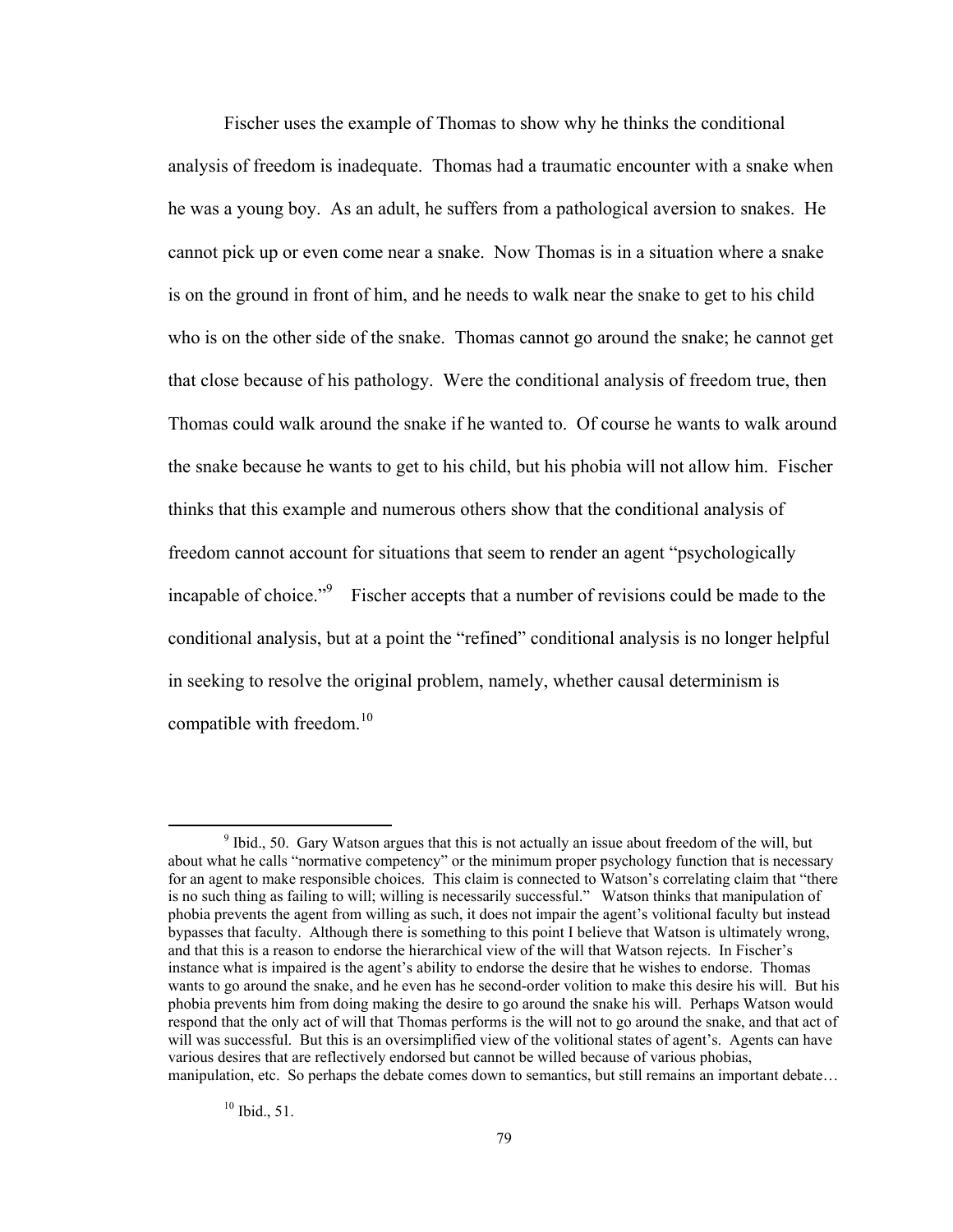Fischer holds to semicompatibilism because he thinks that humans do have a certain sort of freedom and control as agents—control necessary for moral responsibility—yet he does not believe that access to alternative possibilities is a freedom-relevant condition for moral responsibility. In other words, he thinks that a basic argument<sup>11</sup> for the incompatibilism between freedom and causal determinism is extremely plausible (though he remains unconvinced of its indefeasibility). Causal determinism states that at any given time the events of the past and the fixity of the laws of nature entail every future event.<sup>12</sup> Fischer agrees with van Inwagen's "consequence" argument," which states that "[i]f determinism is true, then our acts are the consequences of the laws of nature and the events of the remote past. But it is not up to us what went on before we were born, and neither is it up to us what the laws of nature are. Therefore the consequences of these things (including our present acts) are not up to us.<sup> $13$ </sup> Fischer articulates the consequence argument this way:

If causal determinism obtains, then (roughly speaking) the past together with the natural laws entail that I act as I do now. So if I am free to do otherwise, then I must either have the power over the past or power over the laws of nature. But since the past and the laws of nature are "fixed"—for instance, I cannot now so act that the past would be different from what it actually is—it follows that I am not now free to do otherwise.<sup>14</sup>

What Fischer finds convincing about this argument is that if causal determinism is true, then the consequence is that humans lack a certain kind of freedom, namely the freedom

 $11$  Fischer tends to use the basic argument and the consequence argument interchangeably.

<sup>12</sup> Fischer, "Responsiveness and Moral Responsibility," in *My Way: Essays on Moral Responsibility*, 76.

<sup>&</sup>lt;sup>13</sup> Van Inwagen, Peter, *An Essay on Free Will*, (Oxford : Clarendon Press, 1983), 16. Quoted in Kane, *The Significance of Free Will,* 44. Although van Inwagen gives three different versions of the consequent argument, he regards the three as versions of the same basic argument.

 $14$  Ibid., 77.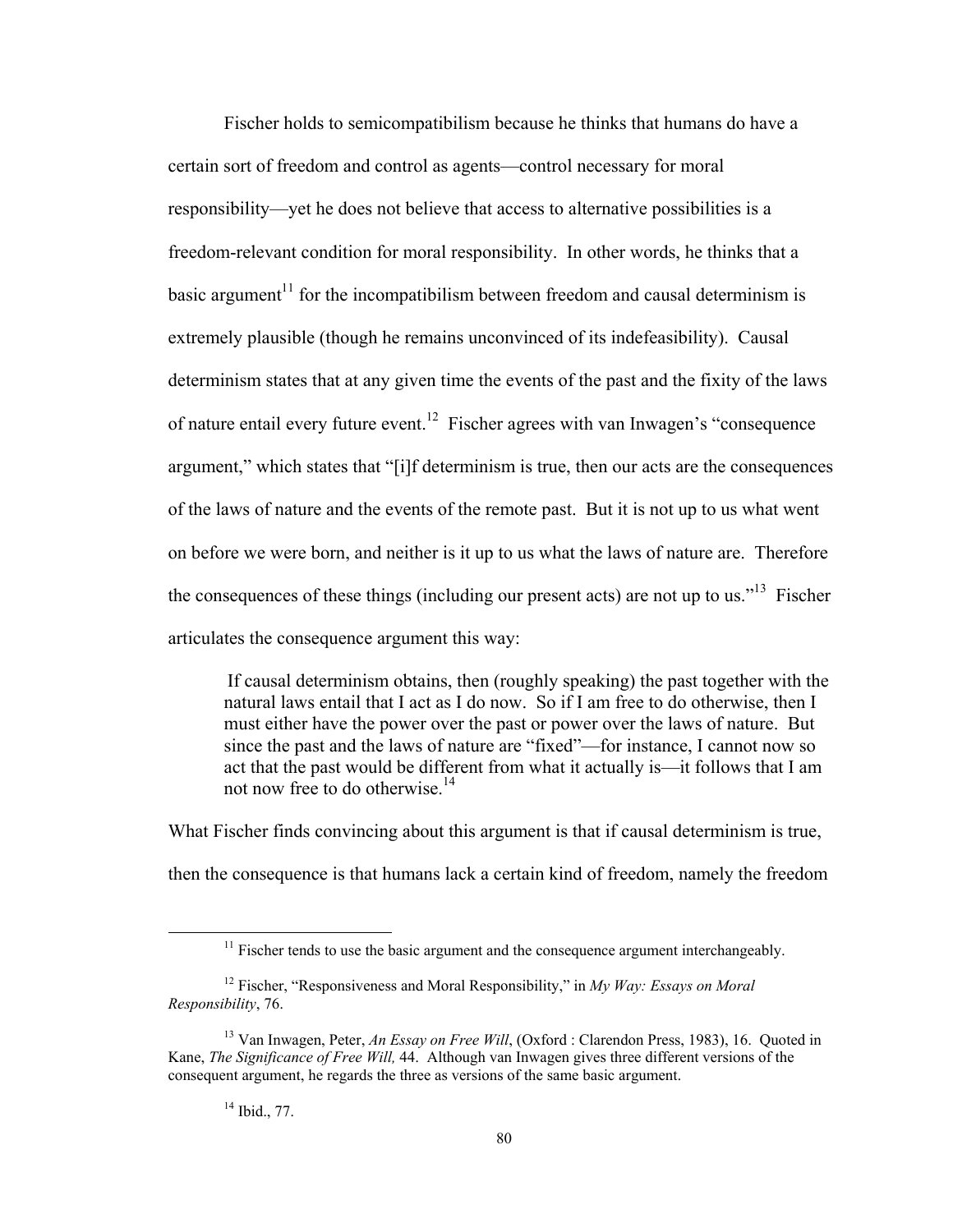to do otherwise than they actually do. Yet he remains convinced that the best procedure is to follow common intuitions about clear cases concerning freedom and moral responsibility. One of our most basic intuitions is that a responsible person has a certain kind of freedom or control over her actions that a non-responsible (for instance manipulated or phobic) person lacks. The consequence argument does not mean that causal determinism is incompatible with moral responsibility if one can show that the kind of freedom or control necessary for moral responsibility is something other than the freedom to do otherwise. In Fischer's own words, "semicompatibilism is the claim that causal determinism is compatible with moral responsibility, quite apart from whether causal determinism rules out the sort of freedom that involves access to alternative possibilities."15 Fischer thinks that freedom—defined as alternative possibilities—is incompatible with determinism, but he does not think that causal determinism undermines the freedom-relevant condition of *control* for moral responsibility.

# *Fischer's Response to Frankfurt*

Fischer is influenced heavily by Frankfurt, particularly by Frankfurt's famous arguments against the "principle of alternative possibilities."<sup>16</sup> Fischer thinks that he can construct an *FSC* (Frankfurt-style case) that demonstrates that the freedom that is necessary for moral responsibility is compatible with determinism and therefore defeats (or at least makes a very plausible argument against) the direct argument for the incompatibilism of causal determinism and moral responsibility.<sup>17</sup> Fischer modifies

<sup>&</sup>lt;sup>15</sup> Fischer, "Compatibilism," 56.

<sup>&</sup>lt;sup>16</sup> These arguments are dealt with at length in the second chapter.

<sup>&</sup>lt;sup>17</sup> Direct and indirect arguments are discussed in the following section.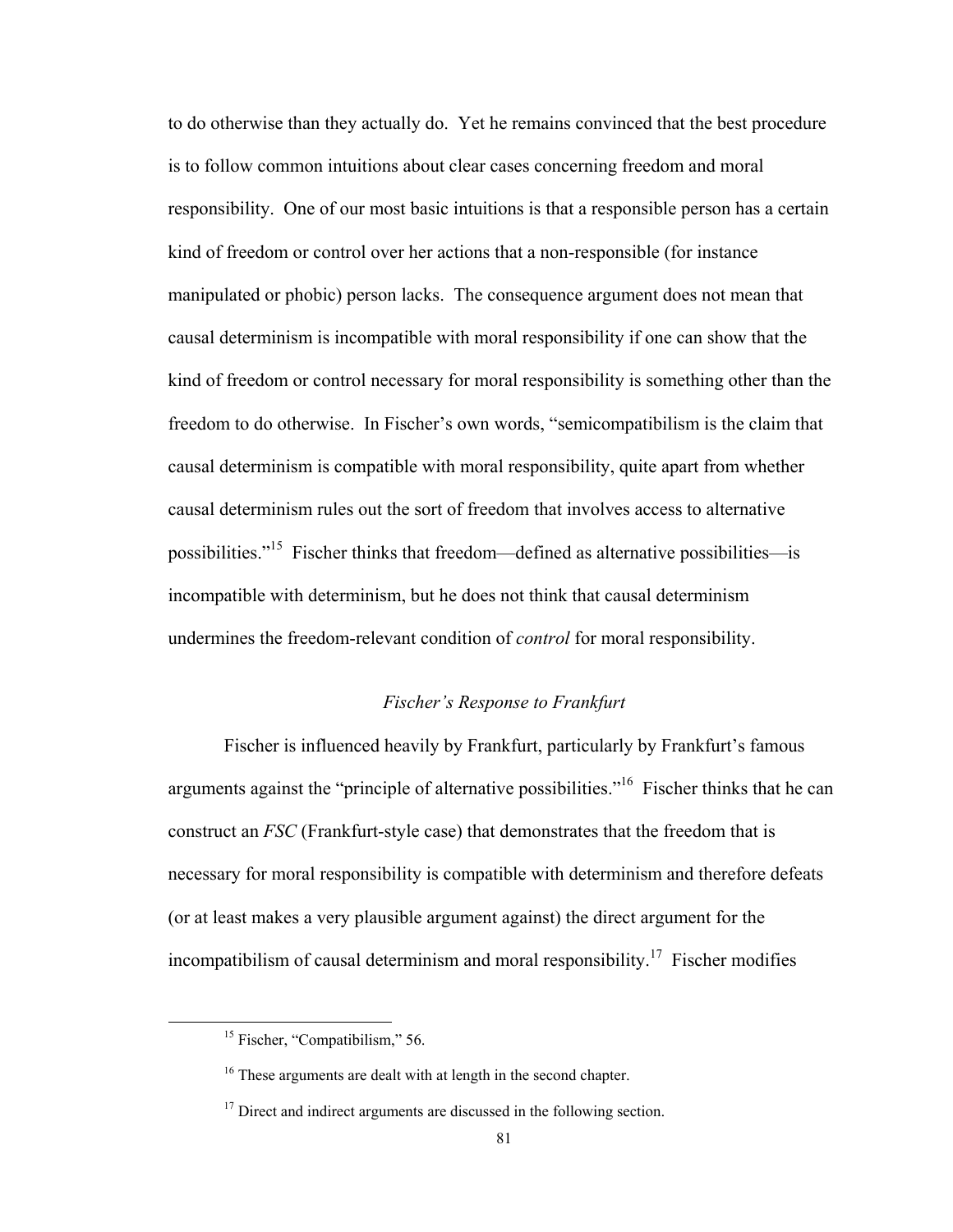Frankfurt's example of Jones and Black to say that Jones is going to vote and plans to vote for the democratic candidate, and Black plans to ensure that Jones does vote for that candidate. Fischer follows Frankfurt's lead in suggesting that Black will intervene if Jones attempts to vote otherwise and that Black's potential intervention does not take away Jones's moral responsibility in voting. Black never actually intervenes; he simply waits ready to intervene if Jones is going to vote for the republican candidate, and thus takes away his options. Fischer (like Frankfurt) thinks that most people intuitively judge Jones as responsible for the way that he voted, because he voted the way that he wanted to vote. Nobody made him vote that way; he was not coerced or manipulated in any way. $^{18}$ 

Fischer thinks that *FSCs* like the one with Jones and Black make a persuasive argument that "it is plausible that alternative possibilities are irrelevant to ascriptions of moral responsibility."<sup>19</sup> What makes an agent responsible is quite possibly something that happens in the actual sequence (Jones's decision and subsequent action of voting for the democratic candidate) and has nothing to do with the alternative scenario (Jones makes a different decision and votes for the democratic candidate). In other words, Jones's responsibility comes from what he *actually* does and is able to do and has nothing to do with whether or not he is able to perform an action *different* from his actual action. For Frankfurt, the freedom-relevant condition that grounds ascriptions of moral responsibility is the right mesh between higher and lower order desires (not alternative possibilities); and, Frankfurt seems to think that this condition is compatible with causal

<sup>&</sup>lt;sup>18</sup> Once again, the key distinction here is between free action and action that is the result of manipulation, phobia, etc. This distinction becomes very important later in the chapter.

<sup>&</sup>lt;sup>19</sup> Fischer, "Frankfurt-Style Compatibilism" in *Contours of Agency*, edited by Sarah Buss and Lee Overton, (The MIT Press, Cambridge MA, 2002), 7.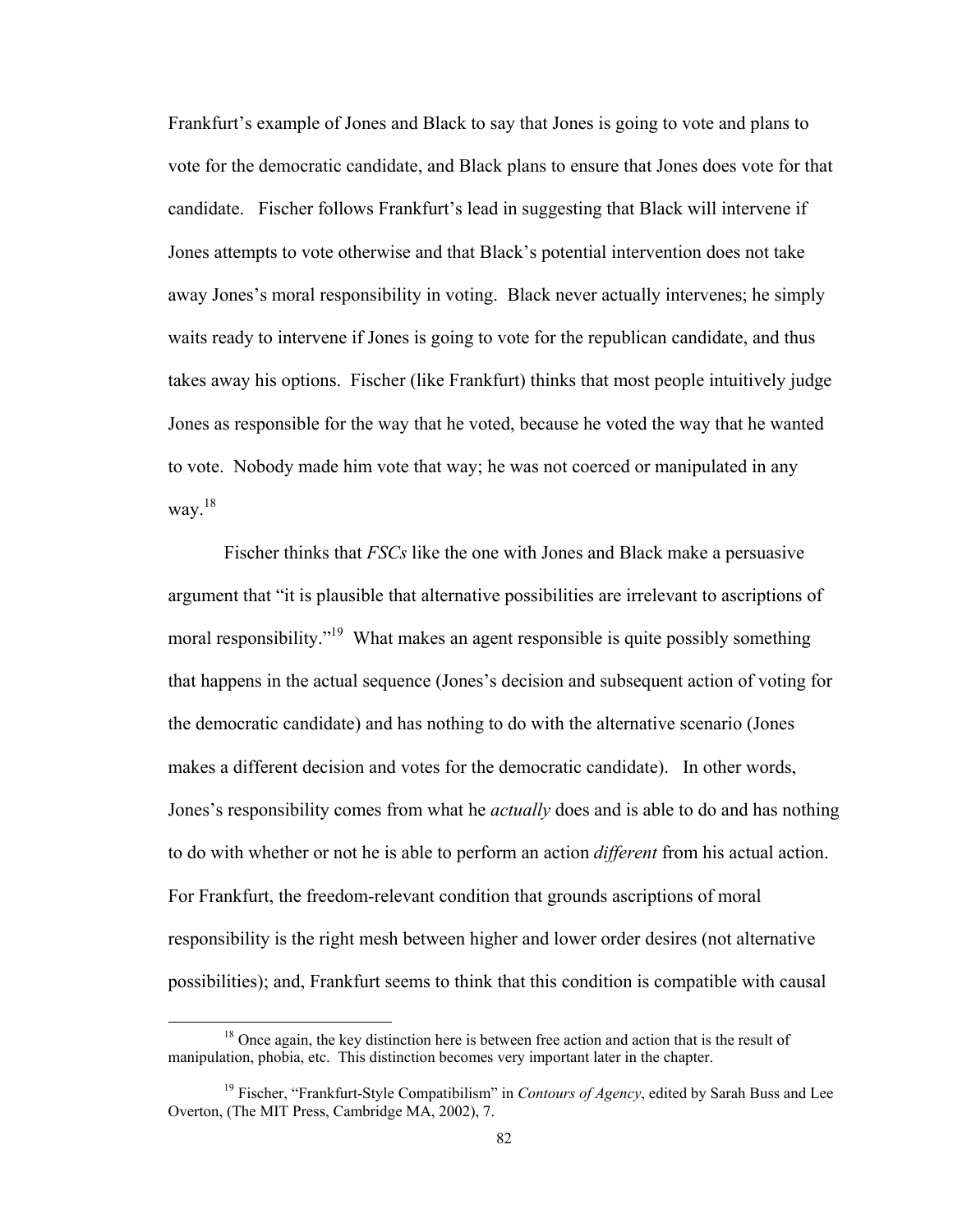determinism. Fischer agrees with Frankfurt that alternative possibilities are not necessary for freedom, and that the freedom relevant conditions for moral responsibility are present in the actual sequence and not the alternative sequence, but he disagrees with Frankfurt on the nature of the freedom-relevant condition.

Frankfurt argues that the freedom relevant condition for moral responsibility is having the right "mesh" of higher and lower order desires because this mesh demonstrates that the agent is the source of her actions in the necessary way. Fischer argues that mesh theories in general are inadequate. "The problem with such hierarchical 'mesh' theories, no matter how they are refined, is that the selected mesh can be produced via responsibility-undermining mechanisms…I believe that the problem with the hierarchical mesh theories is precisely that they are *purely structural* and *ahistorical*. It matters what kind of process issues in an action."20 Later, he states that a mesh like this could be "produced by certain sorts of brainwashing or subliminal advertising…(or) direct stimulation of the brain." In either case the "manipulative history blocks responsible agency."21 I look at an elaborate example of this below when I turn to Stump's critique of Fischer. The basic argument states that if all that is necessary to ascribe moral responsibility to an agent is the right mesh of desires or a certain configuration of mental states, then it seems entirely possible that an external agent could cause this mesh through manipulating the agent's brain.<sup>22</sup> The agent no longer wants what she wants to want, but wants what the external manipulator wants her (and causes

 $20$  Fischer, "Responsiveness and Moral Responsibility," 79. My emphasis.

<sup>21</sup> Fischer and Ravizza, *Responsibility and Control,* 197. Cited in Bratman, Michael E., "Fischer and Ravizza on Moral Responsibility and History," *Philosophy and Phenomenological Research* 61 (2000), 456.

 $22$  We saw in the previous chapter that Frankfurt even admits that this is the case!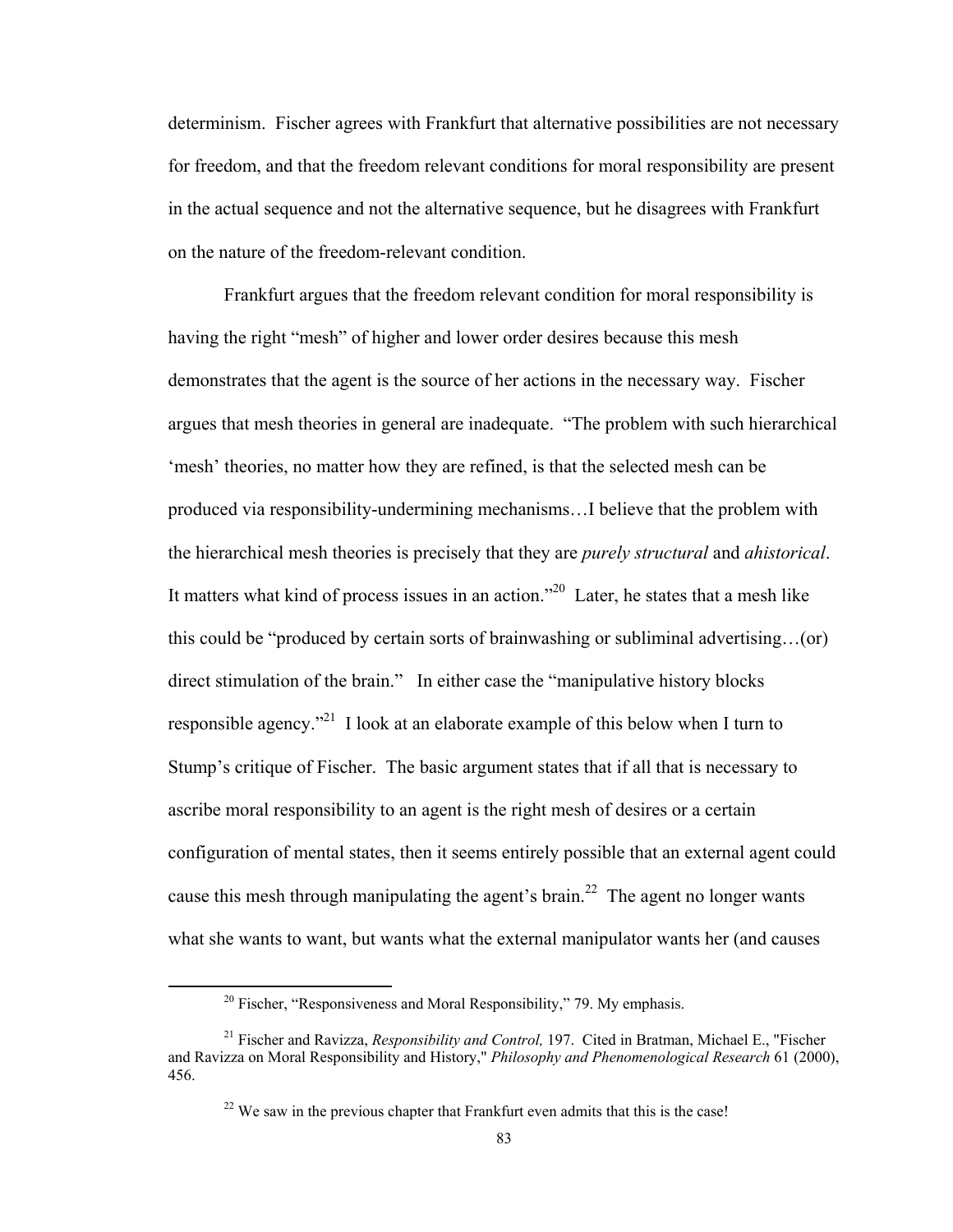her) to want. Fischer and Ravizza state that "[w]hen the harmony (or mesh) in the selected mental ingredients—whatever they are—is produced in these ways, the mechanism that issues in the relevant behavior is *not*, in an important intuitive sense, the *agent's own.*"<sup>23</sup> It is not clear what Fischer's precise criticism is here, but he suggests that the manipulated person is not responsible for her actions because she is not the *source* of her actions or does not have the requisite *control* over her actions.<sup>24</sup> Fischer thinks that something more than a momentary mesh of desires is necessary for moral responsibility, and thus believes that despite the attractive features of Frankfurt's implicit semicompatibilism, Frankfurt's theory needs to be corrected in a fundamental way. Frankfurt needs an account of sourcehood and control that makes sense of the intuitive difference between a manipulated agent and one who acts freely on her own.<sup>25</sup>

Partly because Frankfurt lacks an adequate account of the freedom-relevant conditions of sourcehood and control, Fischer thinks that Frankfurt fails to give any kind of response to the direct argument for compatibilism (the argument that causal determinism is incompatible with moral responsibility apart from the issue of alternative possibilities). Further, Fischer thinks that an adequate response to the direct argument is necessary to show that semicompatibilism can provide the freedom-relevant conditions for moral responsibility. Therefore Fischer applies his own notions of sourcehood and

 $23$  Ibid.

 $24$  As stated in chapter 1, Frankfurt does agree that there is a source component necessary for grounding moral responsibility ascriptions, and he thinks that his mesh theory meets that requirement despite the fact that a manipulator could case that mesh.

<sup>&</sup>lt;sup>25</sup> Frankfurt agrees that we need an adequate account of agency, and of "the difference between" being passive and being active" in order to explain the compatibility of determinism and human agency fully. However, Fischer does not think that Frankfurt offers an adequate account of agency and control. This criticism of Fischer's becomes very important later, when I seek to show that Fischer's account is subject to the same criticism, which shows that there is no adequate articulation of sourcehood or ownership that is compatible with causal determinism. See Frankfurt's "Reply to John Martin Fischer," 29.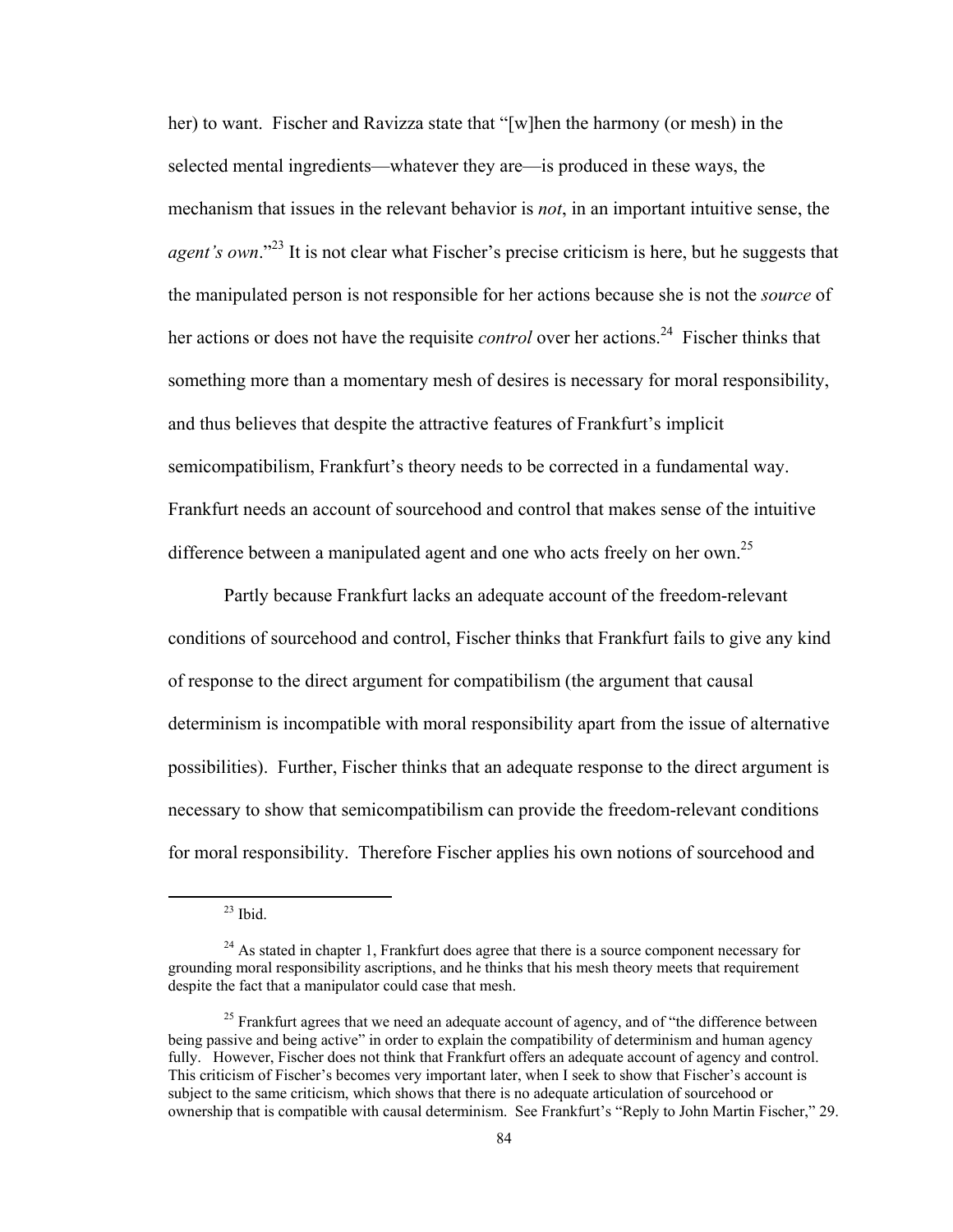control to formulate an argument against the direct argument. I examine that argument below, but first I discuss the direct and indirect arguments for the incompatibilism of freedom and moral responsibility. I then discuss Fischer's understanding of the sourcehood and control components of moral responsibility, what he calls "guidance control<sup>"</sup>

### *Direct and Indirect Arguments for Incompatibilism*

#### In their book *Responsibility and Control: A Theory of Moral Responsibility*,

Fischer and his co-author Mark Ravizza attempt to show that an agent can be morally responsible for her actions even when those actions are causally determined. They think that Frankfurt successfully defeats indirect arguments for incompatibilism. The basic structure of an indirect argument is as follows: moral responsibility requires alternative possibilities, causal determinism rules out alternative possibilities, and therefore moral responsibility is incompatible with determinism.<sup>26</sup> However, indirect arguments are only one of two major clusters of arguments in favor of incompatibilism. Direct arguments for incompatibilism argue that causal determinism is *directly* incompatible with determinism. In other words, even if alternative possibilities are not necessary for responsibility ascriptions (which FSCs are designed to demonstrate), causal determinism still is incompatible with moral responsibility because moral responsibility requires something more than alternative possibilities, and this 'something more'—whatever it is—is also incompatible with causal determinism. Since Frankfurt style cases do not address the direct arguments, Fischer and Ravizza can defend semicompatibilism successfully only if

 26 Van Inwagen discusses various types of indirect arguments in *An Essay on Free Will*, see especially 56-105.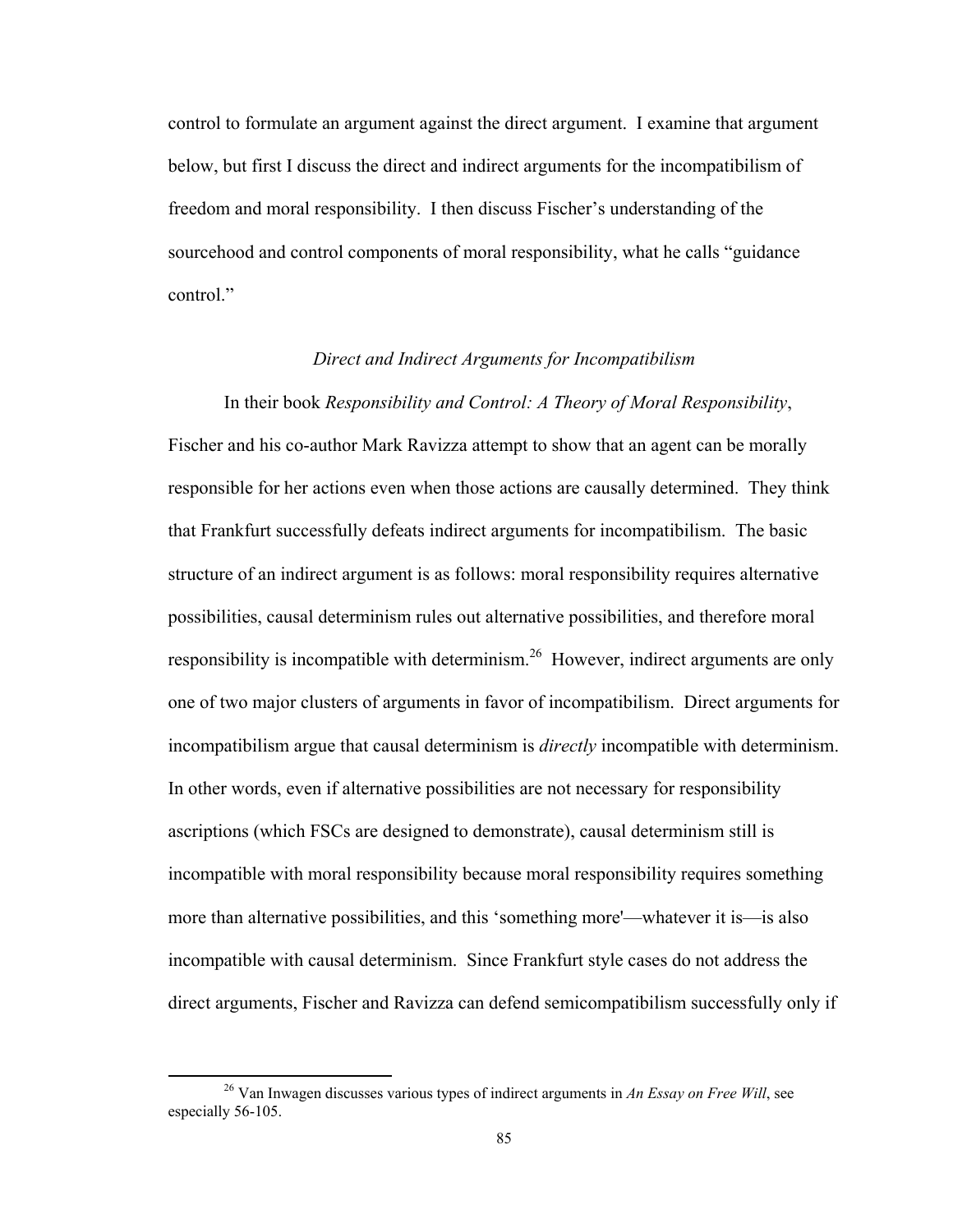they defeat the direct argument for incompatibilism by showing that an agent can be responsible for her actions even if those actions are causally determined.<sup>27</sup>

Fischer and Ravizza develop three arguments that they think establish the compatibility of moral responsibility and causal determinism. The first argument attempts to defeat the indirect arguments for incompatibilism by utilizing Frankfurt style cases to show the compatibility of moral responsibility and causal determinism. They argue for this assertion because the freedom-relevant condition for moral responsibility is guidance control and not regulative control (I discuss these issues in the next section). The second argument attempts to show that direct arguments for incompatibilism fail as well. Finally, they attempt to show that in cases of manipulation a distinction must be made between the causal determination of an agent's mechanism by nonintelligent causes and the causal determination of an agent's mechanism by a manipulator. More specifically, they argue that in the case of nonintelligent causal determination the agent is still morally responsible (due to the guidance control that the agent maintains) whereas in the cases of manipulation (by another intelligent agent) the agent is no longer responsible because she no longer maintains the requisite control. I deal with each of these in turn after discussing guidance control.

# *Guidance Control*

On the Fischer/Ravizza account, the freedom-relevant condition for grounding moral responsibility is "guidance control." In instances in which an agent exhibits guidance control her "actions flows from the agent's own, moderately reasons-responsive

 $27$  Stump thinks that direct arguments fail while indirect arguments succeed. I argue at length against the indirect arguments and Frankfurt-style cases in chapter four.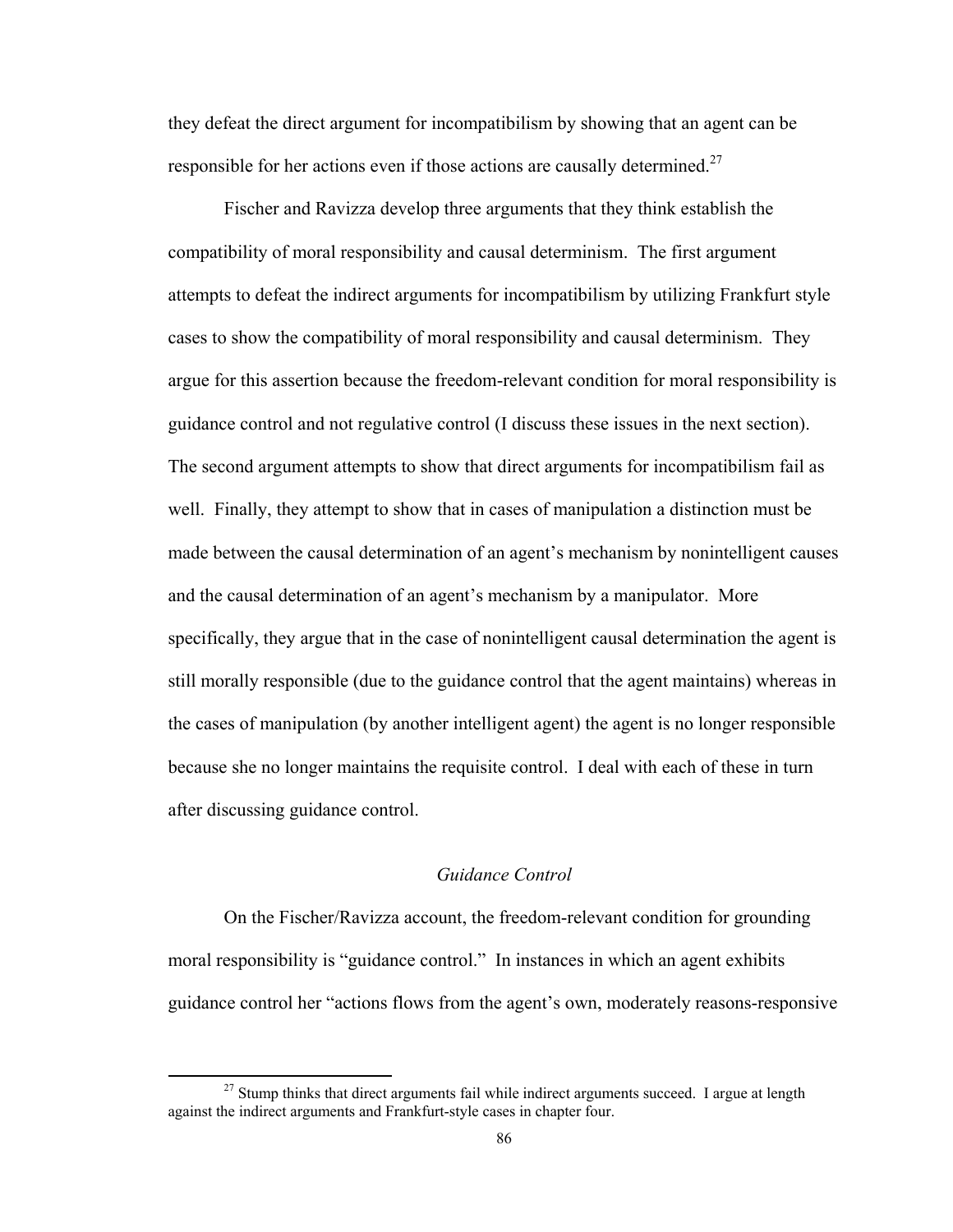mechanism."<sup>28</sup> Fischer and Ravizza oppose guidance control to regulative control, or the agent's ability to regulate "which of two alternative and mutually incompatible states of affairs comes about."29 Guidance control focuses on the actual sequence of the action (as opposed to the alternative or counterfactual sequence). An agent has guidance control when she is able to do what she wants without any special hindrances, and furthermore can do what she wants on *purpose* and not on accident. In a typical Frankfurt style case, the agent exhibits guidance control because her action (which occurs in the actual sequence) is the result of normal practical reasoning and deliberation. The counterfactual action in the alternative sequence in FSCs is caused by direct stimulation of the brain and does not result from the agent's normal reasoning.<sup>30</sup> Thus the basic feature of an agent with guidance control is an unhindered deliberative faculty that produces an action that the agent wished to perform.<sup>31</sup>

To illustrate guidance control, Fischer imagines a situation where a person, Jeff, is driving his car and wishes to make a left-hand turn. Assuming that the car is functioning properly (the steering column and brakes are working) and there are no external hindrances that keep Jeff from making a turn, he is able to apply pressure to the brake, turn his signal on, and turn the steering wheel, thus guiding his car to the left as he intends to do. Fischer thinks that this is the kind of control that humans have when they

 28 Fischer and Ravizza, *Responsibility and Control,* 207. Cited in Bratman, "Fischer and Ravizza on Moral Responsibility and History," 453.

<sup>&</sup>lt;sup>29</sup> Glannon, Walter, "Responsibility and Control: Fischer's and Ravizza's Theory of Moral Responsibility," *Law and Philosophy* 18 no. 2 (1999), 198.

<sup>30</sup> Fischer, "Responsiveness and Moral Responsibility," in *My Way: Essays on Moral Responsibility*, 66.

 $31$  Here, as throughout this project (unless otherwise noted), I am using action in the broadest possible sense to include willings, intentions, physical actions, etc.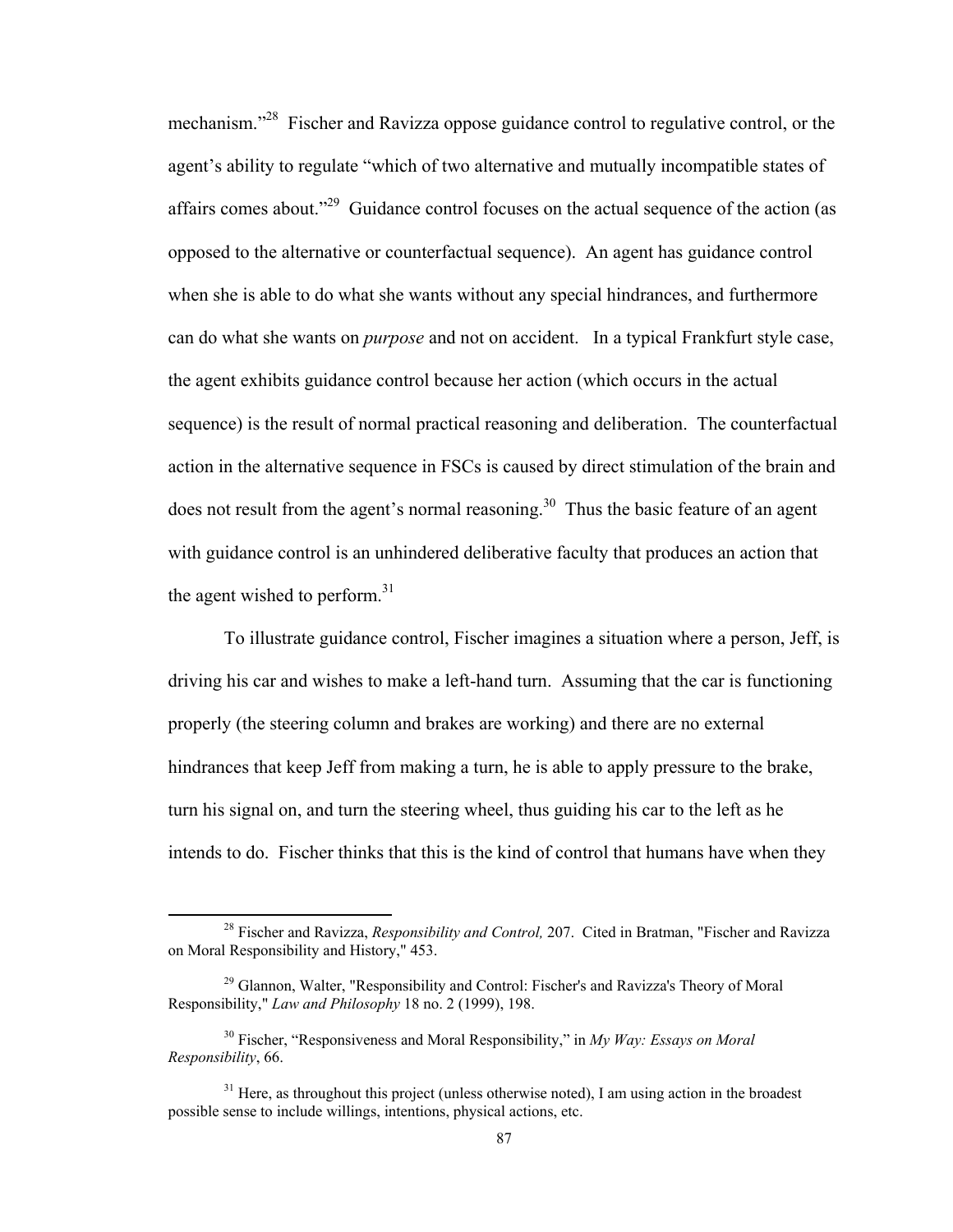are morally responsible. We have the ability to guide ourselves intentionally down a certain path. Furthermore, it is what happens in this sequence, not the possibility of performing a different action, which is important for moral responsibility. To emphasize that it is what occurs in the actual sequence and not the alternative sequence that is relevant to responsibility ascriptions, Fischer alters the scenario so that something is wrong with the steering column in Jeff's car so that he cannot turn in any way but left. Fischer thinks that the fact that Jeff could not turn in any other direction than the direction that he wanted is not relevant since he was able to guide the car in the direction that he wanted to go. In other words, what is crucial about guidance control is "not that we have the ability to do otherwise, but that we acquire our reasons autonomously and act on them in an uncoerced and uncompelled way."32

Fischer and Ravizza give a detailed account of the nature of guidance control. Based on the definition of guidance control exhibited in instances when the agent's "action flows from the agent's own, moderately reasons-responsive mechanism," three main issues need explaining: the concepts of "mechanism," "reasons-responsiveness," and "ownership" or what makes that mechanism an agent's own. I will deal with each of these in turn.

# *Mechanism*

Fischer and Ravizza's use of the word mechanism is in certain ways unfortunate, and is intentionally left largely undefined. Fischer and Ravizza stress that they do not mean to reduce agency to a mechanistic process. Instead, by mechanism they mean the

<sup>&</sup>lt;sup>32</sup> Glannon, "Responsibility and Control," 188.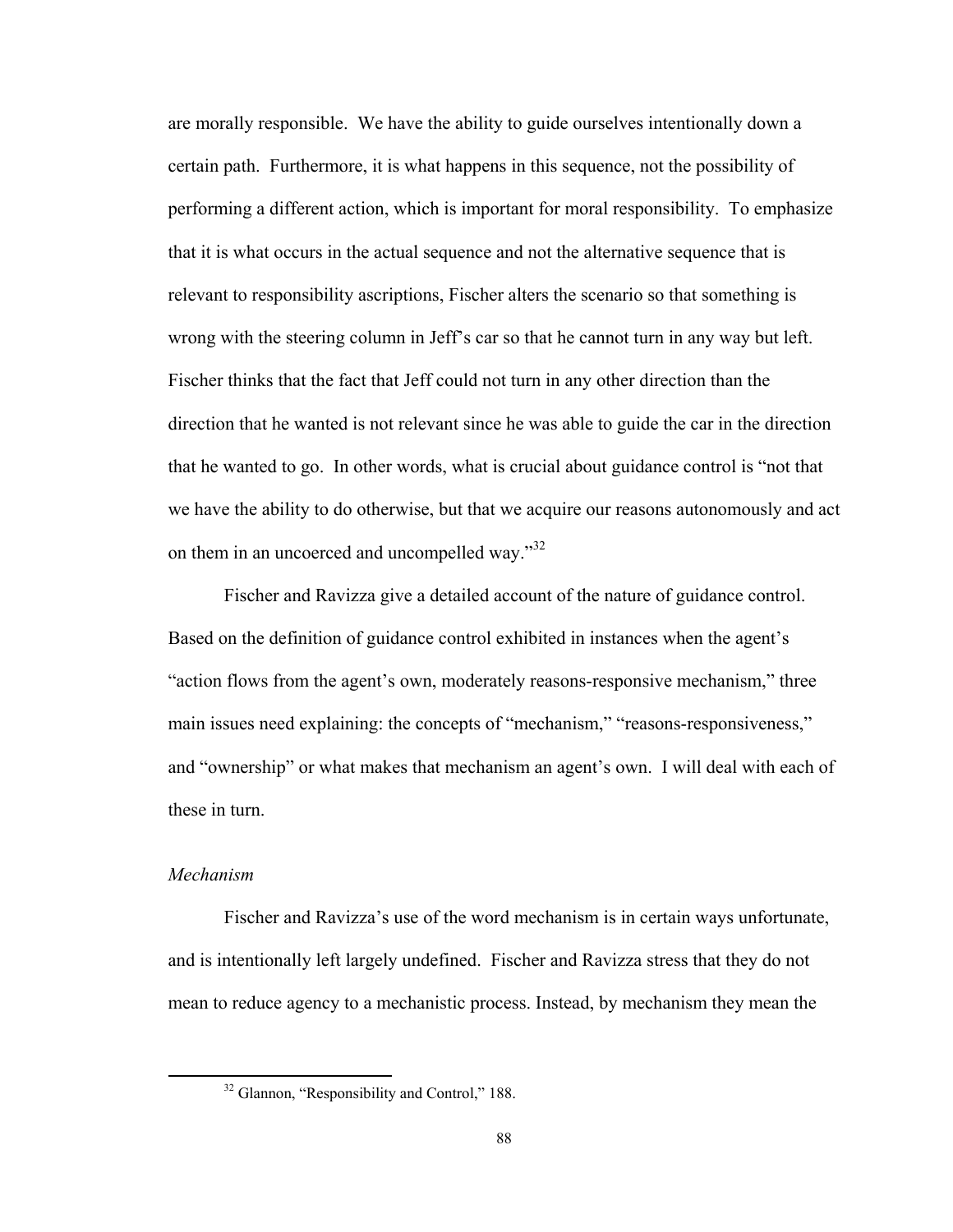"faculty of practical reasoning and the process of practical deliberation"33 from which the action flows and which can also include "non-reflective mechanisms of various kinds."<sup>34</sup> Furthermore, in this context, the usage of the word mechanism signals a shift away from an agent-based approach to moral responsibility. The emphasis in an agent-based approach "is on *who* the agent is and *what* the agent does (or is not able to do). In contrast, on a mechanism-based approach the emphasis is on the *process* leading to the action, or *how* the action comes about."<sup>35</sup> This distinction shows that Fischer and Ravizza agree that Frankfurt style cases provide useful insights. Specifically, the same agent with the same history can perform two different actions in the same circumstance, but the agent is responsible in one instance (the instance where the agent does what she wants without the intervener's manipulation) due to something that happens in the actual sequence leading up to the action, not due to access to alternative scenarios that she can actualize. Fischer states that

[i]t seems to me impossible that there be cases in which there are two agents who perform actions of the same type as a result of exactly the same kind of actual causal sequence, but in which one agent is morally responsible for the action and the other is *not*. Differences in responsibility ascriptions must come from differences in the actual physical factors resulting in action; mere differences in alternative scenarios do not translate into difference in responsibility ascriptions.<sup>36</sup>

In other words, an agent's ability to do otherwise is not relevant to ascriptions of moral responsibility. What proves important is that a certain kind of deliberation took place, and that the agent has a certain kind of control over her actions. In other words,

 <sup>33</sup> *Ibid.,* 190.

<sup>34</sup> Fischer and Ravizza, *Responsibility and Control,* 86.

<sup>&</sup>lt;sup>35</sup> Glannon, "Responsibility and Control," 191.

<sup>36</sup> Fischer, "Responsiveness and Moral Responsibility," *My Way: Essays on Moral Responsibility*,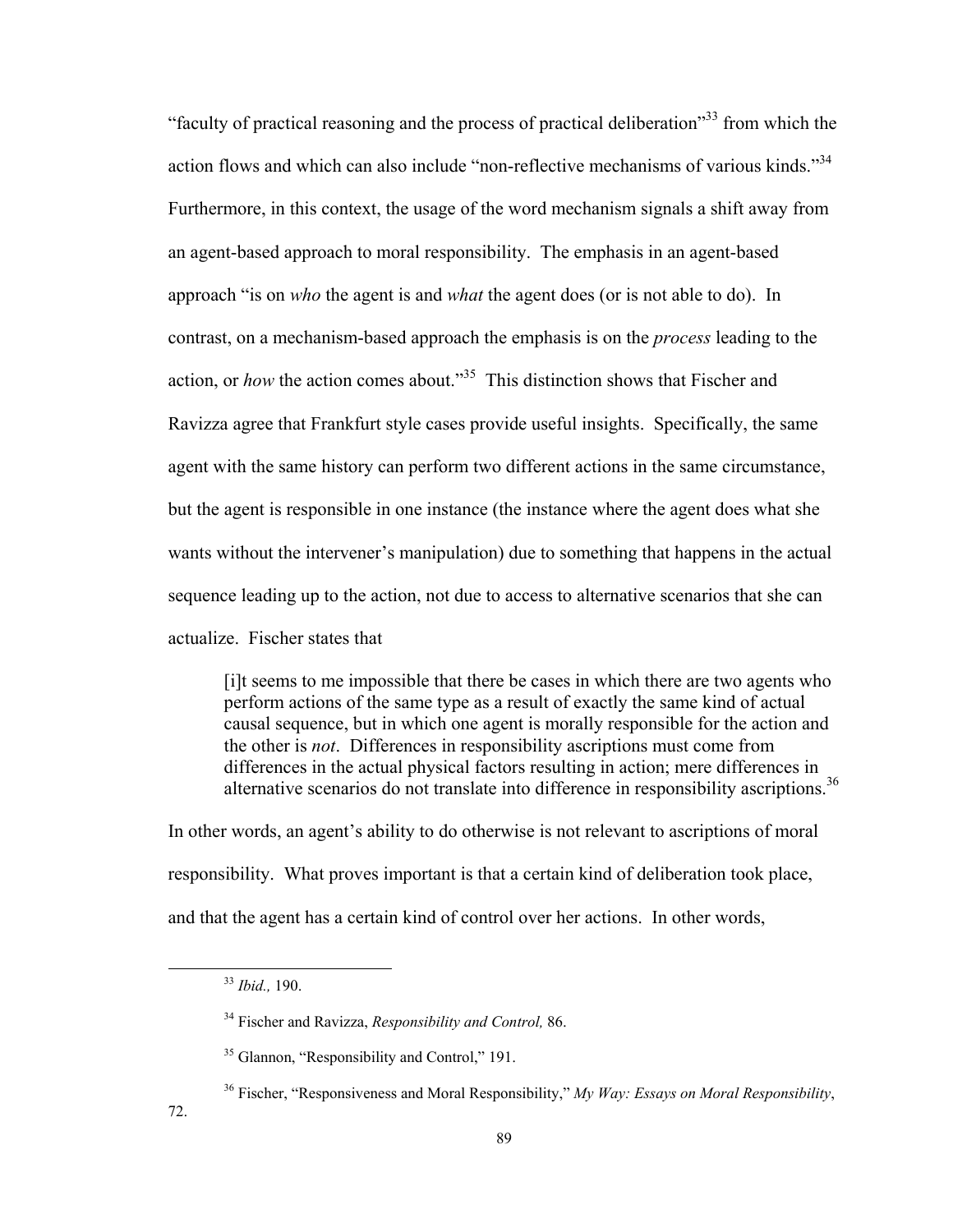according to Fischer and Ravizza what matters is the kind of mechanism that produced the action.

### *Reasons-Responsiveness*

Fischer and Ravizza are among Frankfurt's critics who think that the right mesh alone cannot adequately differentiate responsible agents from non-responsible (i.e. manipulated) agents. Therefore Fischer and Ravizza mainly focus on differentiating responsible agents—ones who have the requisite control—from agents who are not intuitively responsible. Fischer and Ravizza argue that reasons-responsiveness and ownership can differentiate between these two by showing how the actions of responsible agents originate from them in ways that the actions of non-responsible agents do not. In other words, Fischer and Ravizza think that their understanding of reasonsresponsiveness and ownership can account for the necessary grounding responsibility ascriptions of sourcehood and control.

Fischer and Ravizza try to clarify what makes for an agent's own responsible action. They argue that the agent must be responsive to reasons in her practical deliberation to distinguish her action from the action of agent's who are intuitively nonresponsible, such as an agent who is subject to severe phobias or manipulation of the brain.37 Fischer argues that

the causal history of the action matters to us in making moral responsibility attributions. When persons are manipulated in certain ways, they are like marionettes and are not appropriate candidates for praise or blame. Certain factors issuing in behavior are, we understand intuitively, responsibilityundermining factors. $38$ 

 $37$  Here is where Fischer and Ravizza bring in the epistemic condition.

<sup>38</sup> Fischer, "Responsiveness and Moral Responsibility," 65.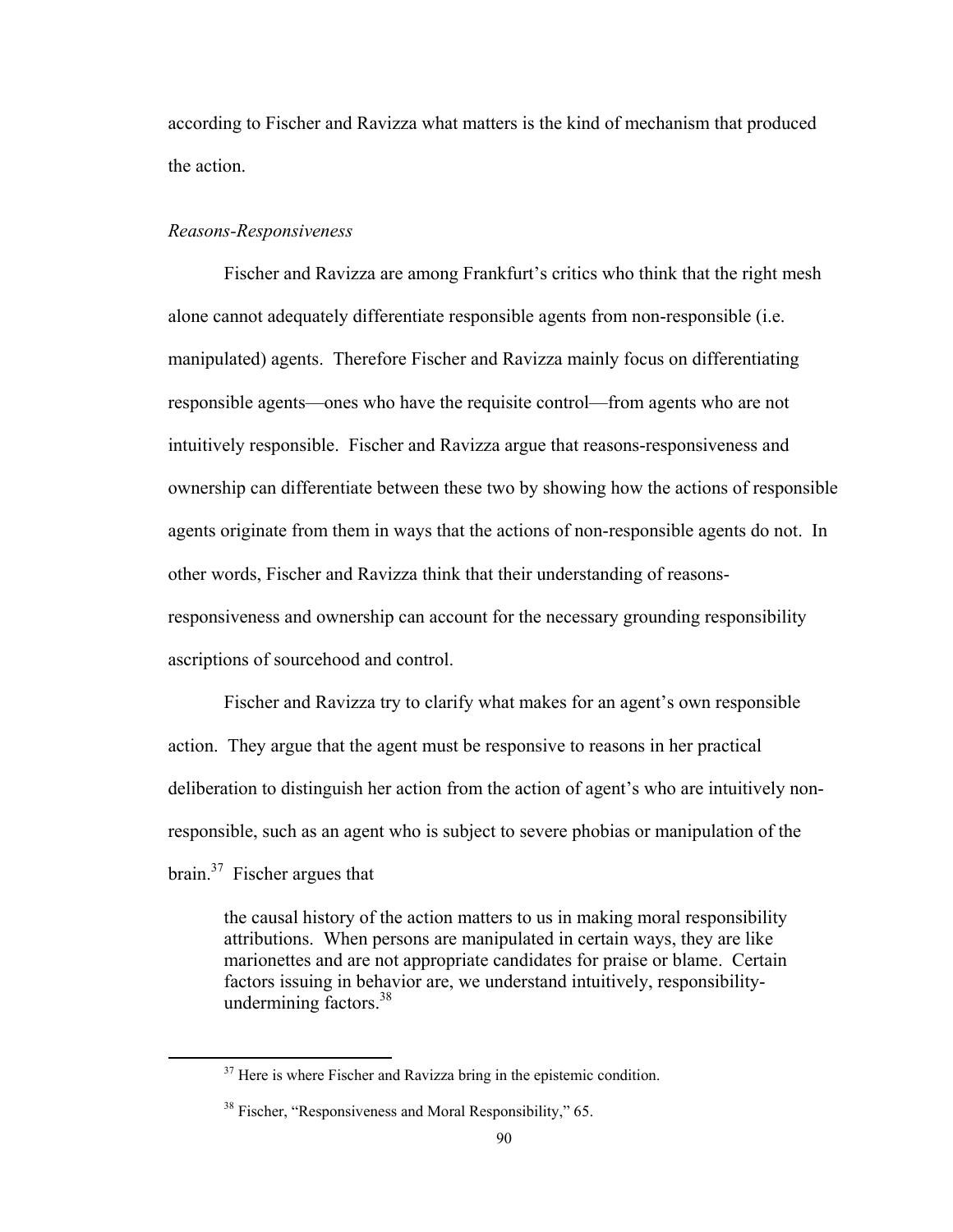One of the basic responsibility-undermining factors is the lack of a reasons-responsive mechanism. In its most basic form, reasons-responsiveness has to do with the connection between (i) what reasons are available to and recognized by the agent (*receptivity*),  $39\,(ii)$ the agent's reason(s) and choice (*reactivity*), and (iii) the agent's choice and action (*translation*).40 Fischer and Ravizza understand that these connections can be strong or weak, or that the agent might recognize reasons and still fail to react to them, etc. Thus they distinguish between three levels or reasons-responsiveness, strong, weak, and moderate.

*Strong and weak reasons-responsiveness.* Strong reasons-responsiveness is displayed by an agent who properly responds to, reacts to, and translates reasons into action. Furthermore, "[s]trong reasons-responsiveness obtains when a certain kind *K* of mechanism actually issues in an action and if there were sufficient reason to do otherwise and *K* were to operate, the agent would recognize the sufficient reason to do otherwise and thus choose to do otherwise and do otherwise.<sup>"41</sup> Fischer and Ravizza utilize the following example to illustrate the difference between strong and weak reasonsresponsiveness.42 Suppose Bob the college student has a sufficient reason to go to a movie, yet has an even stronger reason to stay home and write a paper that is due the following day. Since Bob has sufficient reasons for performing either action, he would

 $39$  This is an intentionally vague phrase that I will refine. Fischer and Ravizza are concerned that responsibility not be a purely internalist notion, but that responsibility have to do with responding in the proper ways to reasons that are presented to the agent by the situation. These are reasons that in at least some cases could be recognized by a third party.

<sup>40</sup> Fischer, "Responsiveness and Moral Responsibility," 67.

 $41$  Ibid., 67.

<sup>42</sup> Fischer and Ravizza, *Responsibility and Control,* 42. Cited by Glannon, "Responsibility and Control," 192.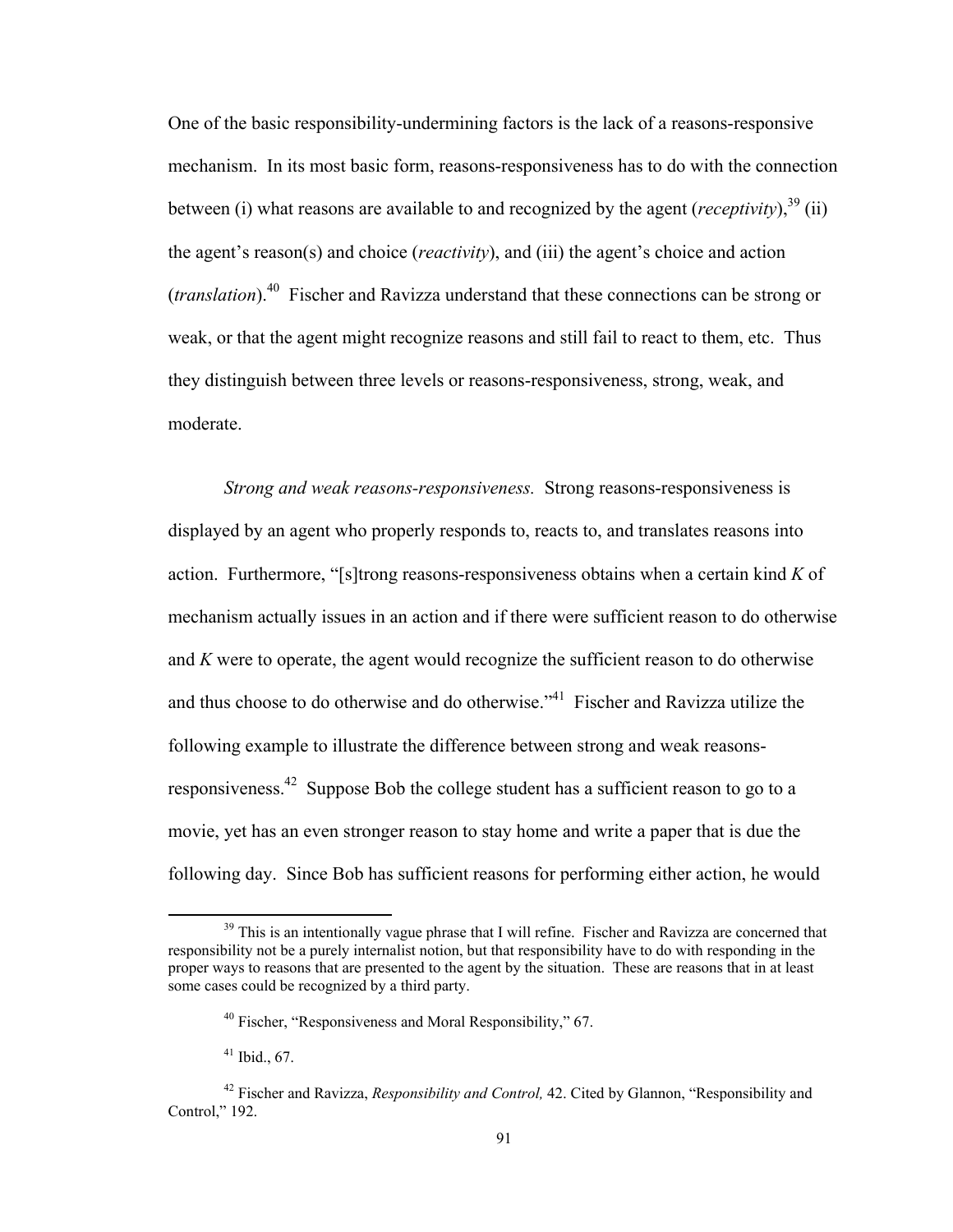display reasons-responsiveness in either case. However, if Bob goes to the movie he displays weak reasons-responsiveness; whereas, if he stays home to study he displays strong reasons-responsiveness. One important feature common to both strong and weak reasons-responsiveness is the ability to recognize and respond to a reason for action. Bob has good reason to perform either action, but a much better reason to stay home. Thus he is weakly responsive to reasons when he deliberately chooses to go to the movie. In earlier work, Fischer and Ravizza argued that weak reasons-responsiveness was all that was required for moral responsibility. But since weak reasons-responsiveness is consistent with unusual patterns of behavior, they now argue that moderate reasonsresponsiveness is necessary for moral responsibility.<sup>43</sup>

 *Moderate reasons-responsiveness.* Fischer and Ravizza claim that "a mechanism leading to action is moderately reasons-responsive if (i) it can recognize at least a significant range of reasons (including moral reasons) for and against so acting and (ii) it can adjust behavior in light of and in accordance with at least some of those reasons."<sup>44</sup> Moderate reasons-responsiveness is distinguished from strong reasons-responsiveness where there is a "tight fit" between sufficient reason and action.<sup>45</sup> Furthermore, Fischer and Ravizza state that an agent who exhibits moderate reasons-responsiveness will exhibit a pattern of regular receptivity but only weak reactivity to reasons.

A person who acts on a regularly receptive mechanism must exhibit an appropriate pattern of reasons-recognition: he must see how the sufficiency of

 43 Glannon, "Responsibility and Control," 192.

<sup>&</sup>lt;sup>44</sup> Bratman, "Moral Responsibility and History," 454. Here is another important difference between Fischer and Frankfurt. Whereas Frankfurt argues that the distinguishing mark of a person is the ability to form higher-order desires, Fischer thinks that at least one of the distinguishing marks of a person is the ability to recognize and respond to reasons when deliberating about what action to perform.

<sup>45</sup> Fischer and Ravizza, "Précis of Responsibility and Control," 443.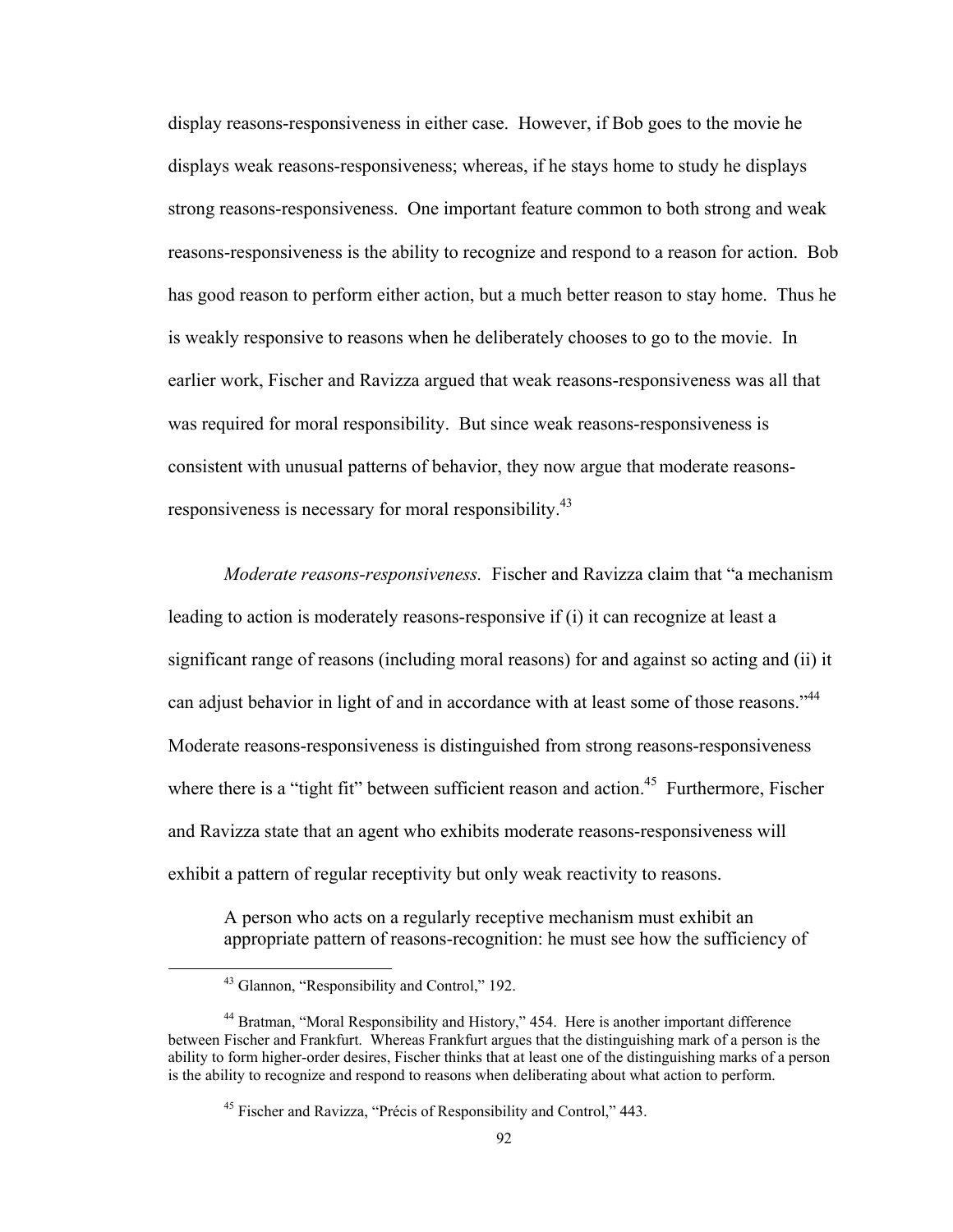reasons varies as we adopt different sets of values, beliefs, and desires, and he must show an appropriate understanding of how reasons connect with—and relate to—other reasons.<sup>46</sup>

Therefore on Fischer and Ravizza's account, to be ascribed moral responsibility the agent must display moderate reasons-responsiveness when she performs the action in question. Furthermore, they believe that an agent subject to manipulation or phobia cannot display the reasons-responsiveness necessary for moral responsibility. I return to this point below.

### *Ownership*

Fischer and Ravizza insist that Frankfurt fails to differentiate adequately between an agent whose rightly meshed desires are the result of direct manipulation and the agent whose desires are not the result of direct manipulation. They argue that taking ownership for one's own mechanism is the necessary differentiating factor. Eleonore Stump describes the difference this way:

They [Fischer and Ravizza] maintain that an agent is acting on a reasonsresponsive mechanism that is his own if and only if the agent's history included his taking responsibility for that mechanism by taking responsibility for the actions that stem from it: 'The process by which an agent takes responsibility for the springs of an action makes them his own in an important sense.<sup> $37$ </sup>

Taking responsibility for a mechanism has three components. First, the agent must take a first-person perspective on his behavior. In other words, he must "see himself as the source of his behavior<sup>348</sup> in at least the minimal sense that he sees that his "desires,

 46 Fischer and Ravizza, "*Responsibility and Control,*" 64. Cited in Glannon, "Responsibility and Control," 193.

<sup>47</sup> Stump, Eleonore, "Control and Causal Determinism," in *Contours of Agency*, 47.

<sup>48</sup> Fischer and Ravizza, *Responsibility and Control,* 210. Quoted in Stump, "Control and Causal Determinism," 47.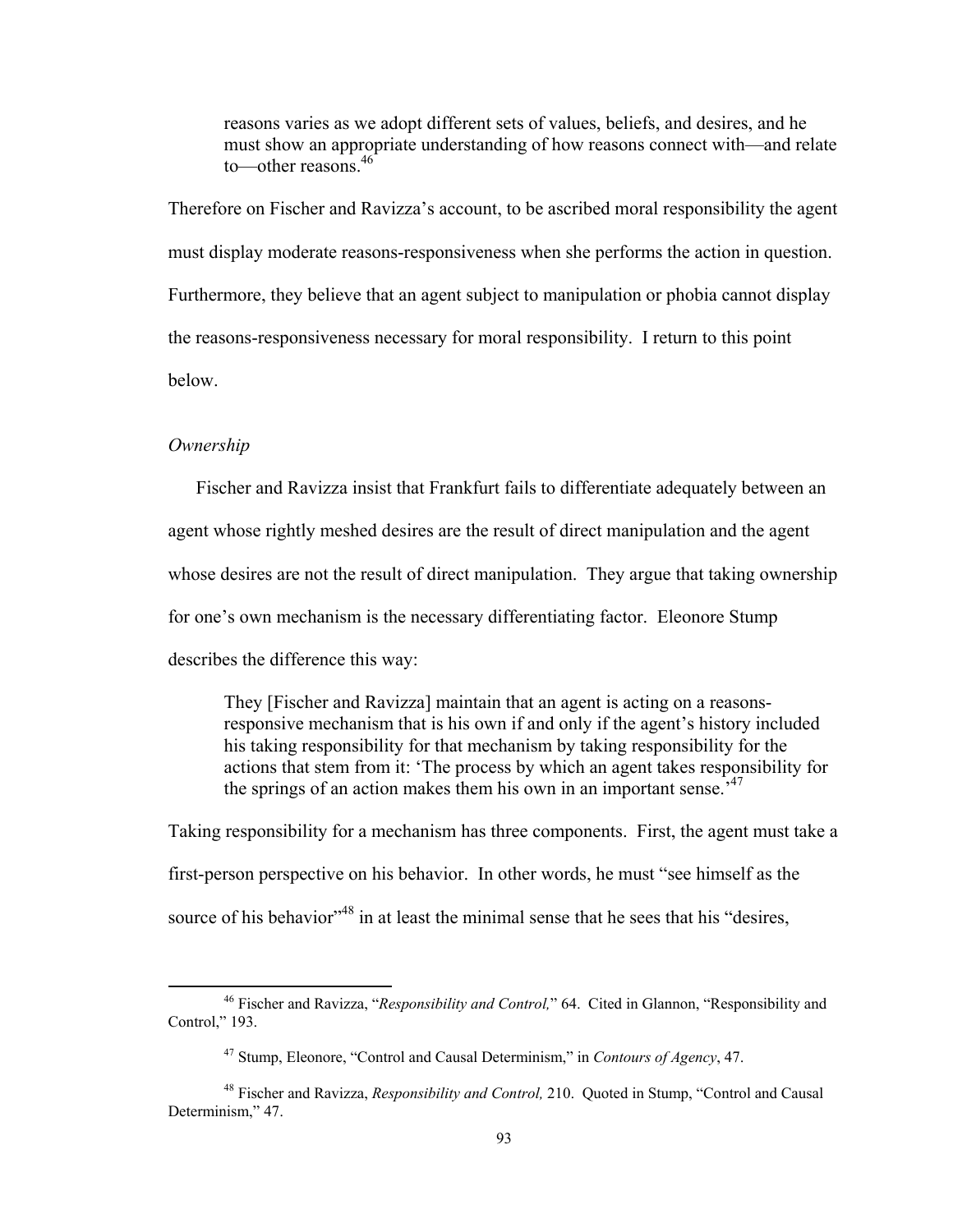beliefs, and intentions result in actions and upshots in the world…"<sup>49</sup> Second, when the agent acts on this mechanism he must "accept that he is a fair target of the reactive attitudes [of others] as a result of how he exercises this agency in certain contexts.<sup>50</sup> Last, "the agent's view of himself as an agent and sometimes appropriately subject to the reactive attitudes [must] be grounded in his evidence for these beliefs.<sup>51</sup> If an agent meets these three conditions when acting, then she has acted on a mechanism that is her own. And if she has acted on a mechanism that is her own, then in Fischer and Ravizza's view she has displayed the control necessary for moral responsibility regardless of whether or not that action was causally determined.

Taken together, Fischer and Ravizza think that their understanding of guidance control, involving a moderately reasons-responsive mechanism of the agent's own, adequately responds to the objections to Frankfurt's implicit semicompatibilism. They argue that an agent is responsible for an action despite the truth of causal determinism so long as the agent properly responds to reasons and takes responsibility for the actions that have issued from the agent's mechanism (the agent's deliberative faculty) in the past. Furthermore, they believe that these characteristics adequately differentiate an agent who acts on her own, and thus responsibly, from one whose action results from responsibilityundermining features such as direct manipulation of the brain or compulsive phobia, and thus acts without responsibility.

 49 Fischer and Ravizza, *Responsibility and Control,* 208. Quoted in Bratman, "Fischer and Ravizza on Moral Responsibility and History," 454.

 $50$  Ibid., 211.

<sup>&</sup>lt;sup>51</sup> Ibid., 213. Here is one place where Fischer and Ravizza's "externalism" is particularly evident. The agent must have a certain kind of connection to the world in order to be acting responsibly.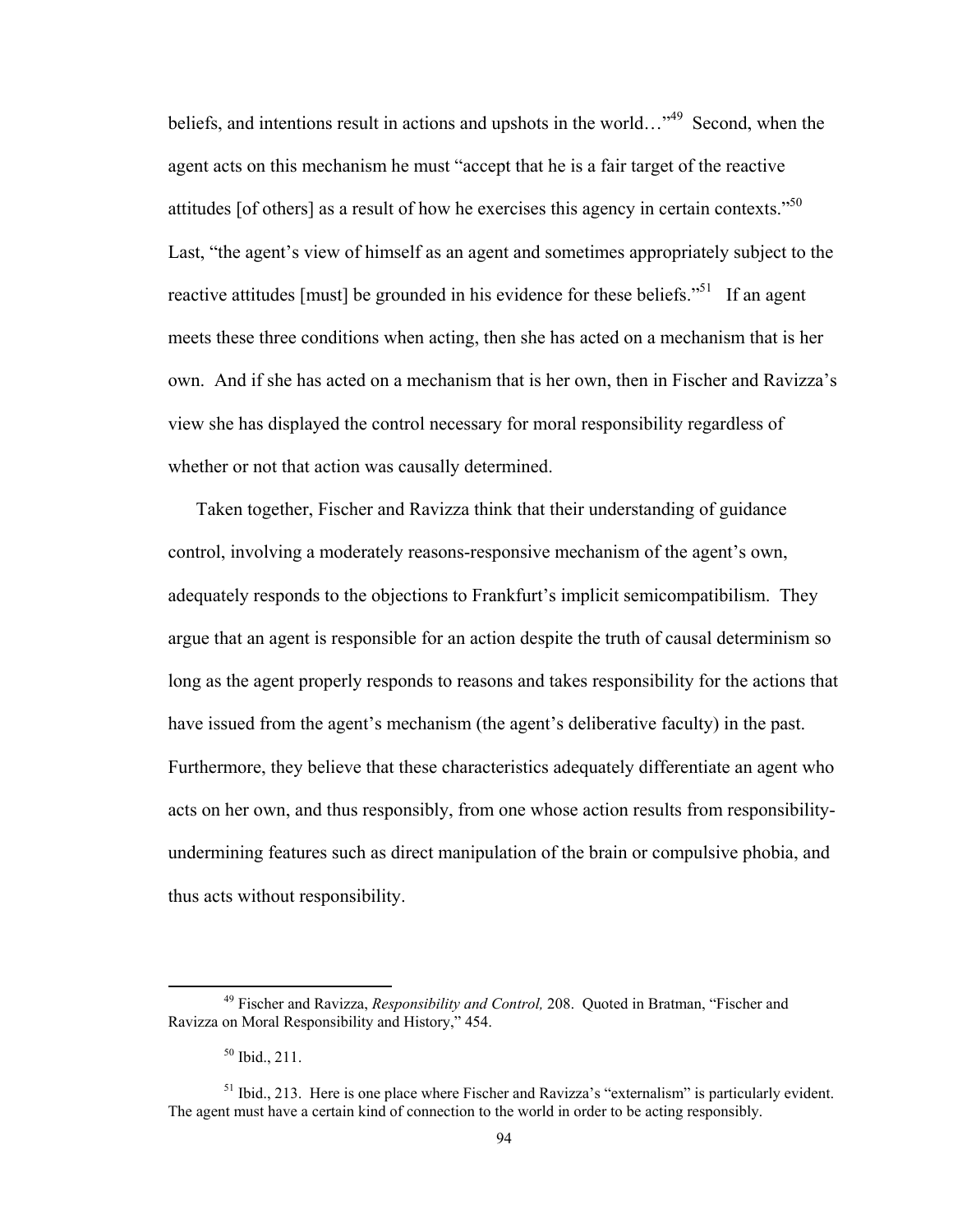# *Direct Arguments for Incompatibilism*

Fischer and Ravizza believe that *FSCs* adequately respond to indirect arguments for the incompatibilism of causal determinism and moral responsibility by showing that alternative possibilities are not necessary for ascriptions of moral responsibility. Therefore Fischer and Ravizza's arguments are aimed largely at the direct arguments for incompatibilism. They do not believe that Frankfurt's counterexamples adequately respond to arguments for the *direct* incompatibility of causal determinism and moral responsibility. Fischer and Ravizza summarize the most influential of the direct arguments, what they call the Principle of the Transfer of Non-Responsibility,  $52$  in the following way:

If causal determinism is true, then there is some state of the world in the distant past *b* that is connected by the laws of nature to any action *A* that one performs in the present. But since no one (alive now) is even partly morally responsible for the state of the world *b* in the distant past, and no one is even partly morally responsible for the laws of nature that lead from *b* to *A*, it follows that no one is even partly morally responsible for any action *A* that is performed in the present. That is, if no one currently existing is morally responsible for the distant past, and no one is morally responsible for the distant past's leading to current actions (via natural laws), then no one is now morally responsible for current actions.<sup>53</sup>

In shorter form, if event *X* happened and no one is even partially responsible for *X*, and if *X* happens then *Y* happens and no one is even responsible for this (*X* happens then *Y* happens), then no one is even partially responsible for *Y*. To see the intuitive plausibility of this argument, let us consider some event that we would all agree that no one alive today is responsible for, the big bang for example. Given the truth of causal determinism, this event was the one link in a long chain of events that could not have been otherwise given the events that preceded it and the fixity of the laws of nature. Therefore the big

 52 Henceforth *TNR*.

<sup>53</sup> Fischer and Ravizza, *Responsibility and Control,*153.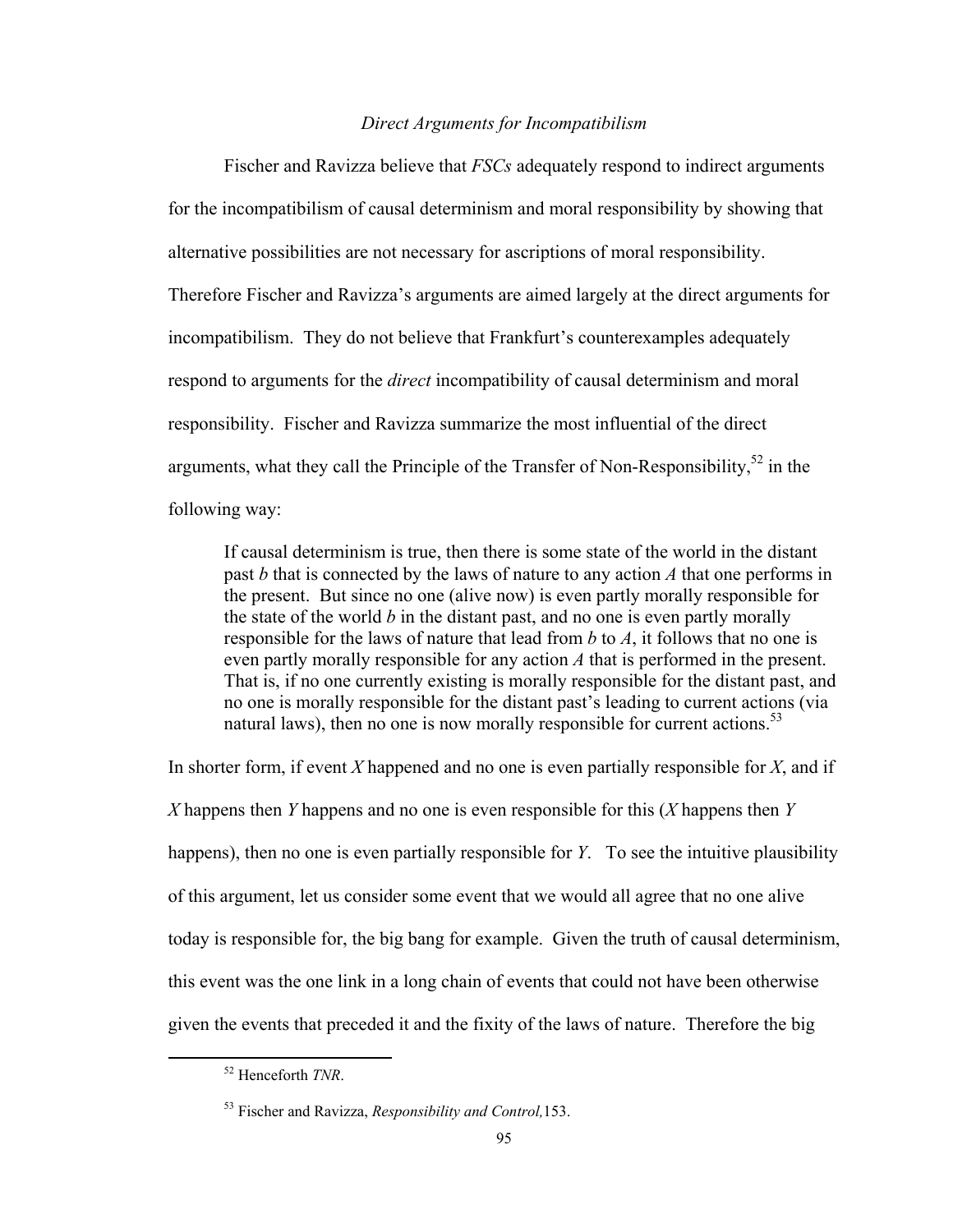bang is the first cause<sup>54</sup> of the assassination of JFK. If it is the case that no one is even partially responsible for the big bang, and it is also the case that no one is even partially responsible for the big bang beginning the causal sequence that leads to Lee Harvey Oswald assassinating JFK, then no one is responsible for the assassination of JFK. In other words, given the truth of causal determinism (the past  $(P)$ ) and the laws of nature  $(L)$ determine any and all facts about the world (F)) and the fact that no one is even partially responsible for this fact (P and  $L > F$ ), applying *TNR* leads to the conclusion that no one is even partially responsible for any arbitrary fact about the world.<sup>55</sup> Therefore moral responsibility is directly incompatible with causal determinism without any reference to the existence of alternative possibilities.

Needless to say, Fischer and Ravizza do not accept this conclusion, which would disavow their semicompatibilism because they would be admitting that moral responsibility is not compatible with the truth of causal determinism. Their strategy attempts to show that moral responsibility is possible in a causally determined world. Therefore they counter the conclusion that no one is even partially responsible for any arbitrary fact about the world by referencing cases they refer to as *preemptive* or *simultaneous overdetermination*. For instance, in one of their counterexamples, which they call *Erosion*, Betty uses explosives at *TI* to cause an avalanche with the intention of destroying a camp at the base of a mountain at *T3*. However, if she had not used the explosives then natural causes (the erosion of a glacier) would have started an avalanche at *T2* that would have resulted in the destruction of the camp at *T3*. Fischer and Ravizza

<sup>&</sup>lt;sup>54</sup> I am not using first cause in any technical Aristotelian sense here. I simply mean the first temporal cause, like the first domino that "causes" the rest of the dominoes to fall.

<sup>&</sup>lt;sup>55</sup> This is Stump's basic argument in "Control and Causal Determinism." See especially 38-39.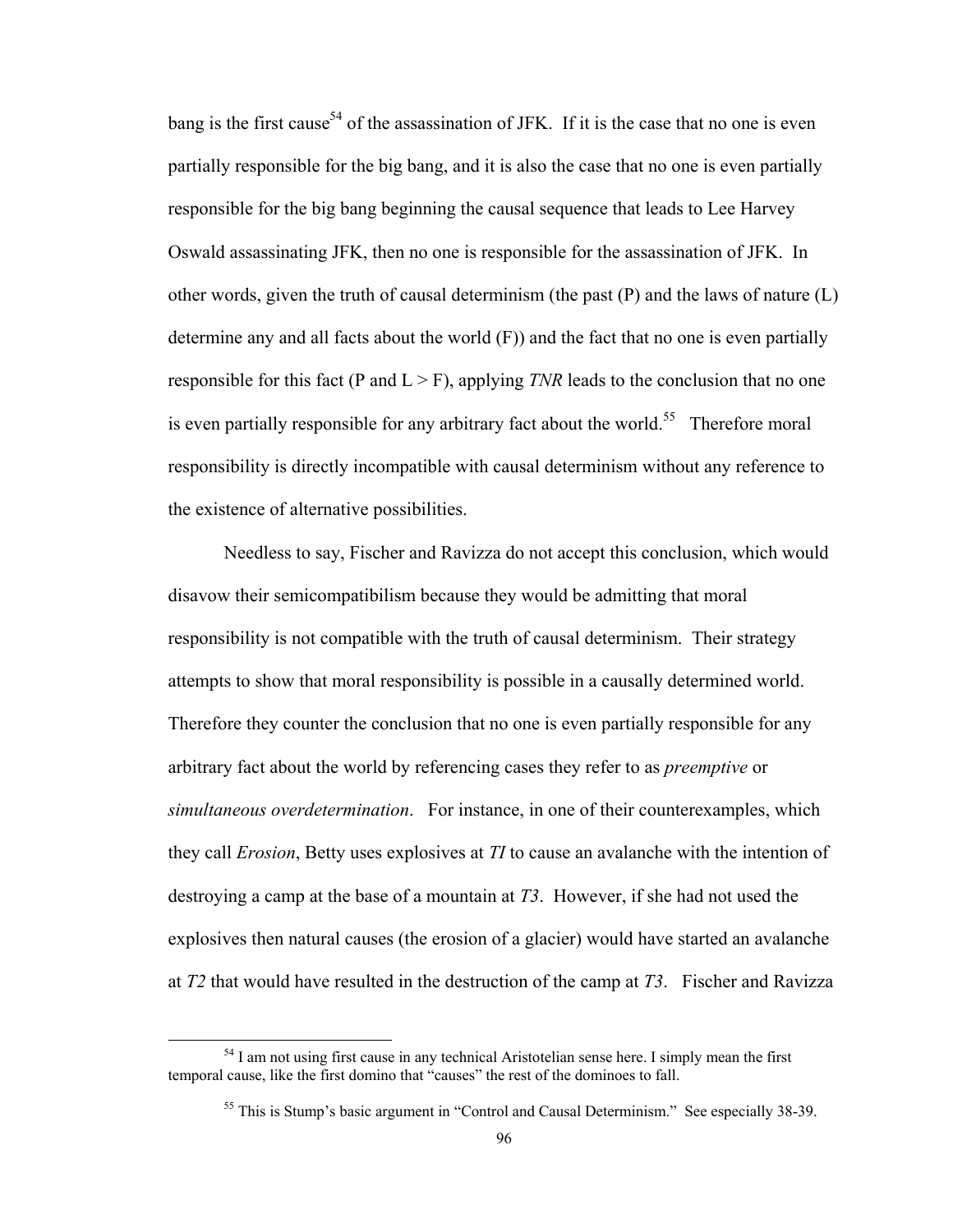argue that this scenario disproves TNR based on the following: first, no one is or ever will be responsible for the fact the glacier is eroding before Betty acts. Second, if Betty does not act, then the mountain would still erode and crush the camp, a fact for which no one is or ever will be responsible. Despite the fact that the destruction of the camp is *overdetermined* (it would happen whether or not Betty acts), Fischer and Ravizza argue that "Betty is responsible for this consequence insofar as she has guidance control of it."56

Fischer and Ravizza believe that cases of simultaneous overdetermination like *Erosion* show that an agent can be responsible despite that agent's lack of access to alternative possibilities, or what they refer to as guidance control. The agent, in this case Betty, was responsible: she did what she wanted to do, was at least moderately reasonsresponsive and acting on her own mechanism, and was the cause of the actual consequence in question (the destruction of the camp at T3). Furthermore, she was not forced or manipulated into doing something against her will (more on that in a moment). Here we can see the similarities with the *FSCs* that Fischer and Ravizza also find convincing against indirect arguments for incompatibilism, for just as in *FSCs* against the indirect argument, in these counterexamples, the alternative scenario (the natural cause for instance) plays no role in the actual sequence. Thus Betty is responsible because she *determines* (is the source of) what happens in the actual sequence despite her lack of alternative possibilities.

Examples such as *Erosion* ultimately are attempts to show that an agent whose action is causally determined and therefore lacks alternative possibilities can still meet the necessary grounding conditions for moral responsibility in the actual sequence.

 56 Fischer and Ravizza, *Responsibility and Control*, 156.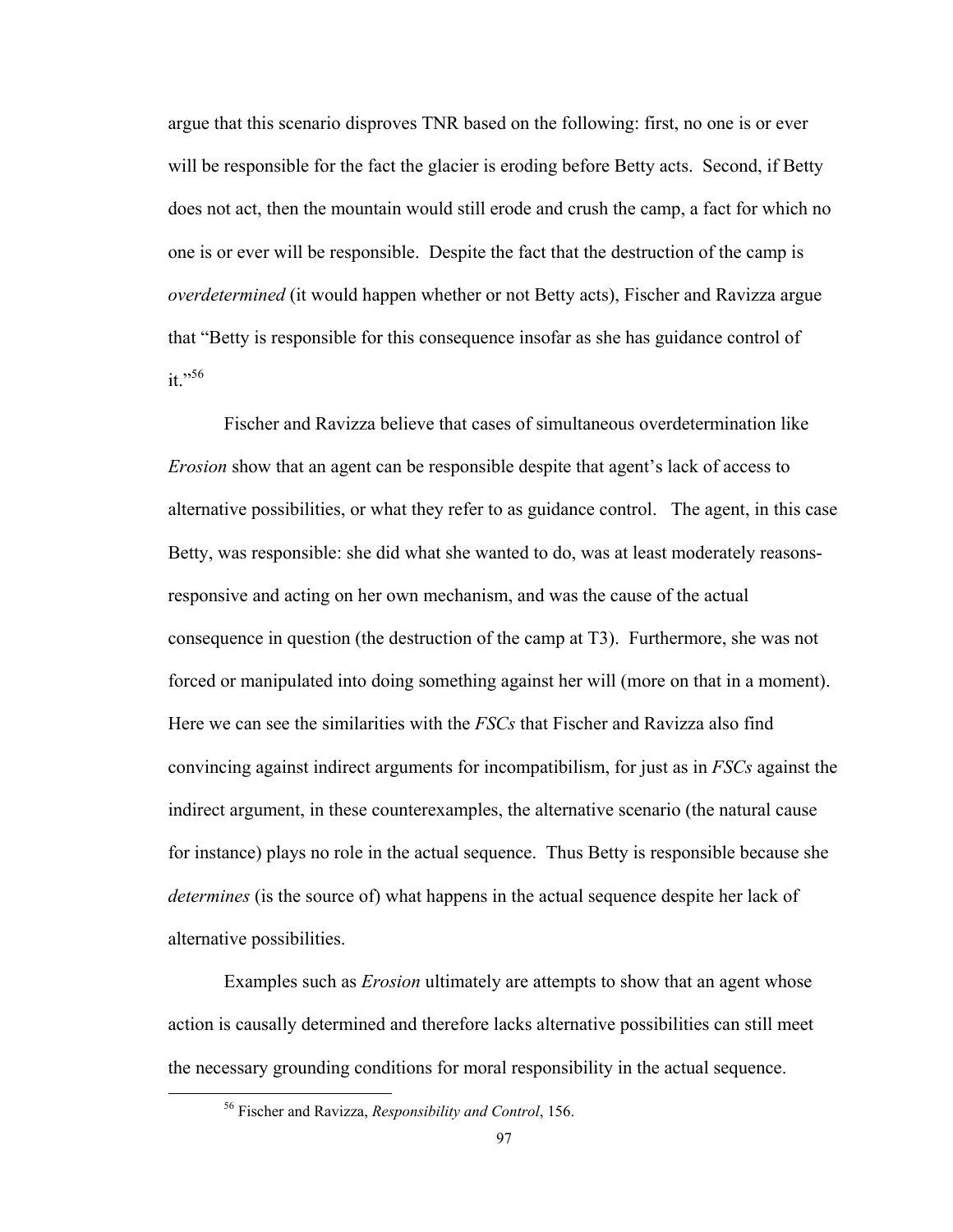*Erosion* proceeds by showing that even in instances where the outcome is determined (though in the alternative sequence no person would be responsible) someone is responsible in the actual sequence insofar as that person exhibits guidance control. These examples are an attempt to show that *TNR* is ineffective. Having shown its ineffectiveness, they open up the possibility of causal determinism's compatibility with moral responsibility.

Fischer and Ravizza anticipate a problem with this approach. In the alternative sequence of *Erosion*—where the avalanche causes the destruction of the camp without Betty's action, what they call an "ensuring condition" —the ensuring condition guarantees that outcome without the agent actually playing any role. The problem is that *Erosion* sidesteps the issue of the compatibility of causal determinism and moral responsibility. In the *Erosion* case, the ensuring condition does not affect Betty's behavior, thus her behavior might still be indeterministic despite her lack of alternative possibilities.<sup>57</sup> In other words, the outcome is determined because either Betty or the natural erosion will cause the avalanche that destroys that camp, but if Betty decides on her own to cause the avalanche her decision is not necessarily determined (only the outcome is determined). In an example such as *Erosion*, either Betty's action is determined or it is not. If her action is determined, then they have failed to construct a counterexample to *TNR* because they have not shown that nonresponsibility is nontransferable*.* On the other hand, if Betty's action is indeterministic, then this is not an instance of transferring nonresponsibility. In the latter case, Betty is the indeterministic initiator of her own action and therefore is not simply a link in a deterministic chain of

 $57$  Note that if Betty's behavior is indeterministic, then the example does nothing to show that causal determinism and responsibility are compatible.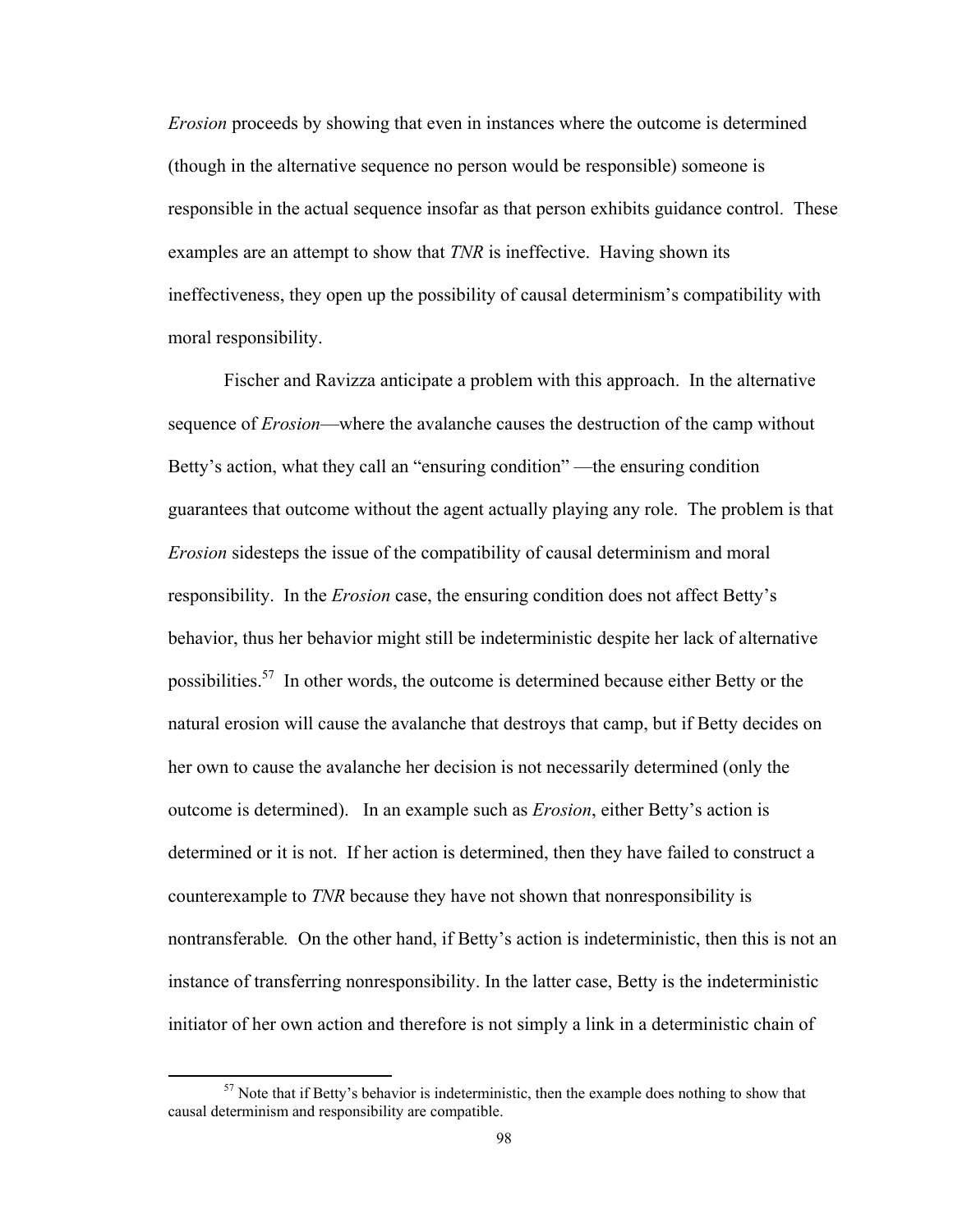events. Fischer and Ravizza admit that if causal determinism obtains in a case like *Erosion*, then "an Ensuring Condition is always efficacious in the actual sequence..."<sup>58</sup> But the point of examples like erosion is to show that an ensuring condition can guarantee that the action will take place without *causing* the action. They anticipate the objection that their counterexample does not actually show that responsibility is compatible with determinism. The ensuring condition is purely counterfactual; therefore, "[w]hat is needed is a counterexample in which an Ensuring Condition does play a role in the actual sequence, and the agent is still responsible."<sup>59</sup> Furthermore, Fischer and Ravizza acknowledge the worry that "although Frankfurt-style examples [such as *Erosion*] show that a person can be responsible in cases where an Ensuring Condition *only would come into play in some alternative sequence*, these examples do *not* say anything about an agent's responsibility in situations where an Ensuring Condition *plays a role in the actual sequence*."60 The incompatibilist critic's worry is that determinism involves conditions that play a role in the actual sequence, thus undermining the agent's responsibility.

Fischer and Ravizza respond to this anticipated objection with some modified counterexamples, one of which they call "Joint Assassins." In the "Joint Assassins" case, two agents, Jack and Sam, simultaneously and independently shoot and kill the mayor. Fischer and Ravizza contend that even though Jack is not, and never will be responsible for the fact that Sam pulls the trigger at *TI*, and if Sam pulls the trigger at *TI*, then the mayor is shot at *T2*, Jack nevertheless is responsible for the consequence that the

 58 Fischer and Ravizza, *Responsibility and Control*, 160.

 $59$  Ibid.

 $60$  Ibid.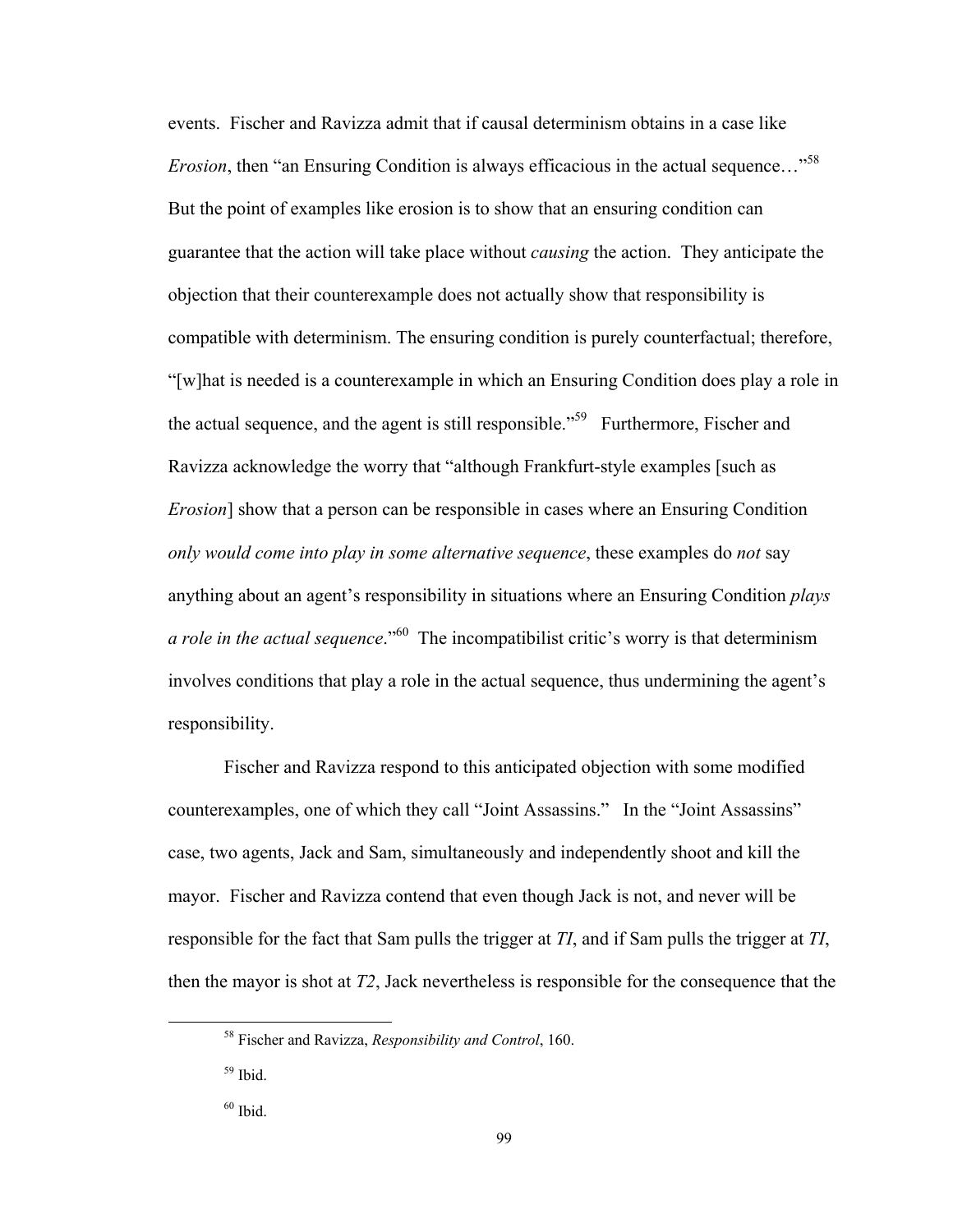mayor is shot at *T2*. Jack is responsible because he independently pulled the trigger and his bullet would have killed the mayor at  $T2$  whether or not Sam also pulled the trigger.<sup>61</sup> In other words, Jack is responsible despite the ensuring condition which guaranteed that the outcome would have resulted whether or not Jack acted as he did. Fischer and Ravizza argue that

the agent is responsible in these cases because 'on his path' he acts freely and the world is 'sensitive' to his action in just the same way it would have been, had the Ensuring Path not been present. That is, on the actual path that leads to the relevant outcome, the agent evinces guidance control; and this is so despite the presence of the Ensuring Path.<sup>62</sup>

Fischer and Ravizza argue that these counterexamples show that an agent can be responsible despite the inevitability of the outcome so long as the agent possesses a certain kind of control and the world is 'sensitive' to the agent's action.

Despite the ingenuity of counterexamples such as *Assassins* (they offer other similar examples), Fischer and Ravizza have managed to sidestep the issue at hand, namely, whether or not moral responsibility is compatible with causal determinism. More specifically, given the truth of causal determinism and the corresponding claim that no one is responsible for the past or the laws of nature (which, if causal determinism is true, cause all future events), the result is that no one can be held morally responsible for any action whatsoever. No one is responsible for the fact that events long in the past, combined with the laws of nature, determine future events. Fischer and Ravizza's example sidesteps the issue because it does not address whether or not Betty's or Jacks' action *itself* is causally determined and thus does not show that an agent is responsible for a causally determined action. In both cases, what is determined (or at least inevitable) is

 $<sup>61</sup>$  Ibid., 161.</sup>

 $62$  Ibid., 164.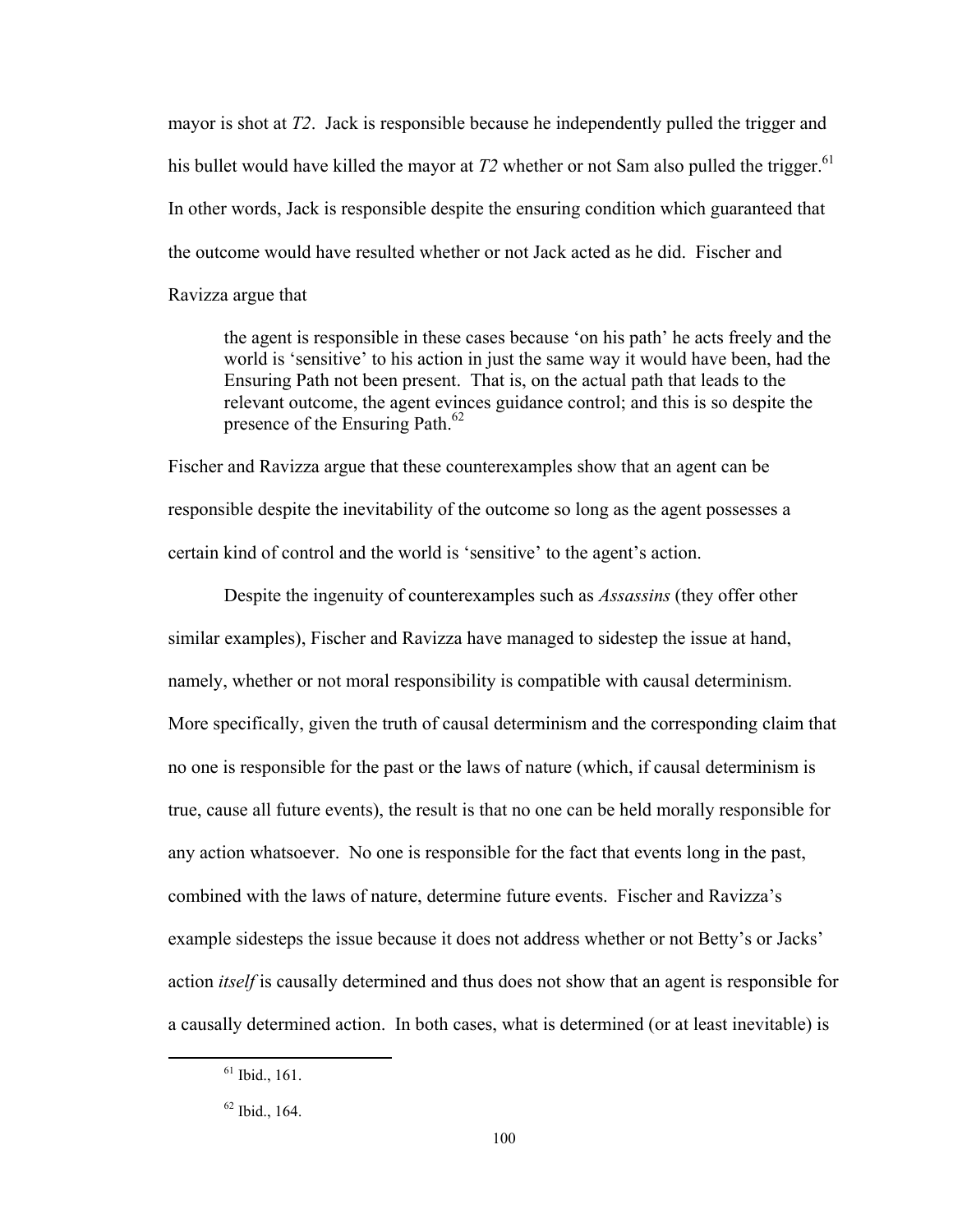the outcome, not the fact that a specific agent is the *source* or cause of that outcome. The camp will be destroyed and the mayor will be assassinated whether or not Betty and Jack choose to carry out their plans. Furthermore, the counterexamples do not address the third option: what if Betty and Jack simply decide not to carry out their respective plans? The camp still is destroyed and the mayor assassinated, but not as a result of Betty or Jack's actions. Therefore these counterexamples appear to allow for the possibility that, despite the inevitable outcome, Betty and Jack can be held responsible inasmuch as they can choose not to act. In both cases the agent's act itself is not determined, thus each agent has access to a morally relevant alternative possibility—the possibility of refraining from action.

The objection can be reformulated in the form of a dilemma: either the world of *Erosion* and Assassins is not causally deterministic (in which case Betty and Jack may act indeterministically and *TNR* still applies because Betty and Jack are in that case not links in a causal chain but are the initiators of their own actions) or the world of *Erosion* is causally determined—which it must be in order to be used as a counterexample to *TNR*. 63 In the latter case, Fischer and Ravizza must demonstrate precisely how the causally determined decisions of the agents in those scenarios are exceptions to *TNR*.

In their counterexamples to *TNR*, Fischer and Ravizza construct examples where there are two paths to the same outcome. In one of those paths the agent is responsible for the effect. Initially, this does not seem to help their case, because it does not address

<sup>&</sup>lt;sup>63</sup> *TNR* is simply an extension of van Inwagen's formulation of causal determinism. If the unalterable events of the past and the unchanging laws of nature ensure a necessary future state of affairs, then the only way that agents in such a world can be morally responsible is if nonresponsibility is nontransferable. In other words, an agent must be able to act responsibly despite the fact that her actions are directly and deterministically caused by previous events and the laws of nature over which she has no control and was not responsible for.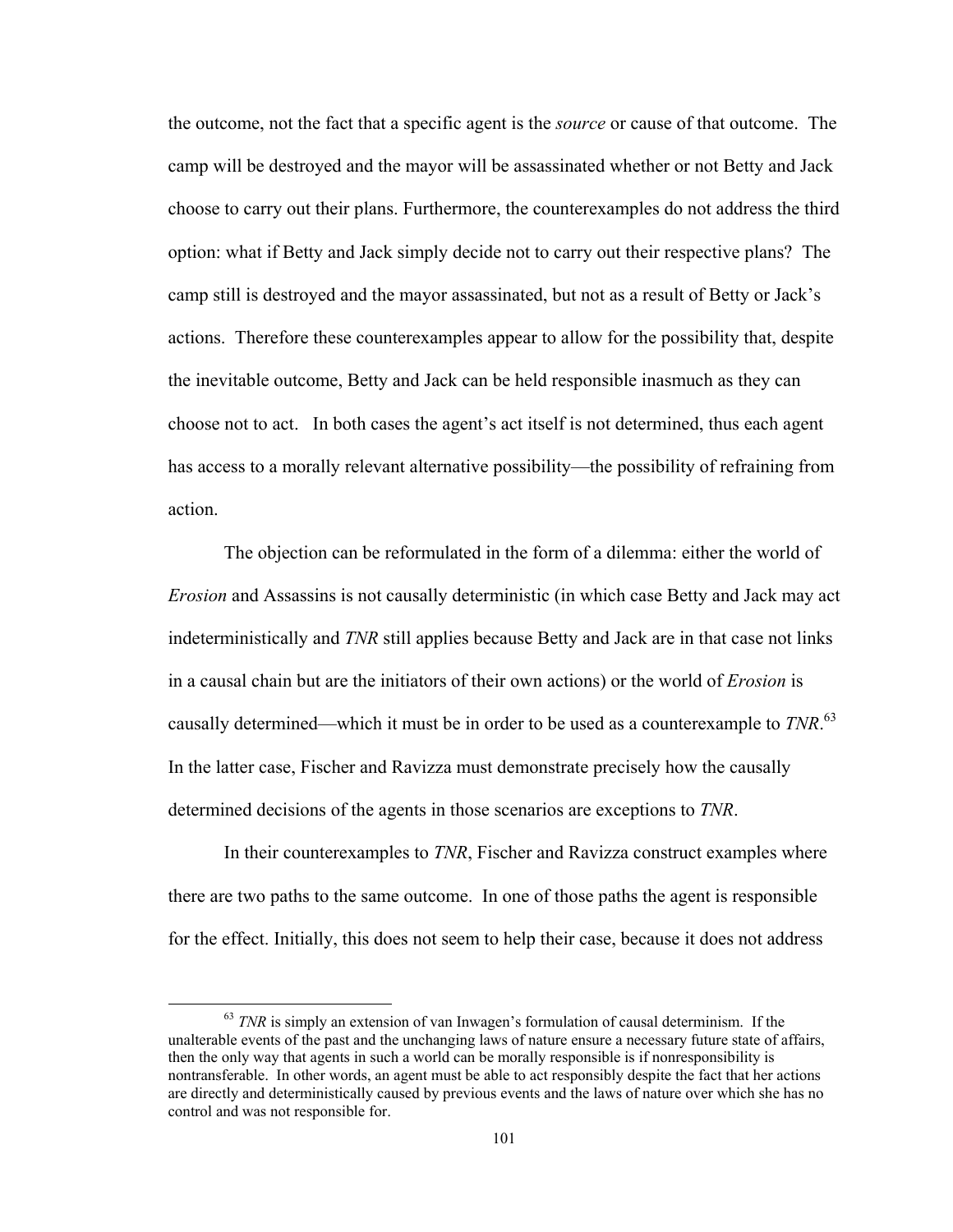whether or not Betty's decision is causally determined. What they have to show is exactly why it is that they think these kinds of examples are able to save causally determined actions from nonresponsibility. As we have seen, Fischer (as well as Ravizza) believes that the essential aspect of moral responsibility is something that happens in the actual sequence, namely, that the agent exhibits a certain kind of control. More specifically, if an agent has guidance control and a mechanism that is moderately responsive to reasons, then the agent is responsible for her actions even if she has not had access to alternative possibilities. The most pressing question, however, is whether one can possess the control necessary for ascribing praise and blame in a causally determined world.

### *Critiques of Semicompatibilism*

Two major criticisms have been raised against Fischer's distinct brand of "soft" or "semi" compatibilism. The first focuses not on Fischer explicitly but on Frankfurt-style cases in general. In *FSCs* a counterfactual intervener (such as Black) is able to ensure that Jones votes in the way Black wants without actually *causing* Jones to act. Black accomplishes this by watching for a prior sign (perhaps an external physical sign like a blush, or perhaps an internal neurological one) that will indicate that Jones is going to vote a certain way (in this case the way that Black does not want him to vote). As long as Black does not see this sign he does not manipulate Jones. But surely there is a problem here; this problem is sometimes referred to as the Kane/Widerker objection.<sup>64</sup> The objection roughly states that in any Frankfurt style case either causal determinism is

 $64$  So called because both philosophers formulated similar objections at around the same time, Kane in *The Significance of Free Will* (especially 142-44) and Widerker in "Libertarianism and Frankfurt's Attack on the Principle of Alternative Possibilities," *The Philosophical Review* 104 no. 2 (1995), 247-261, and "Libertarian Freedom and the Avoidability of Decisions," *Faith and Philosophy* 12 (1995), 112-118.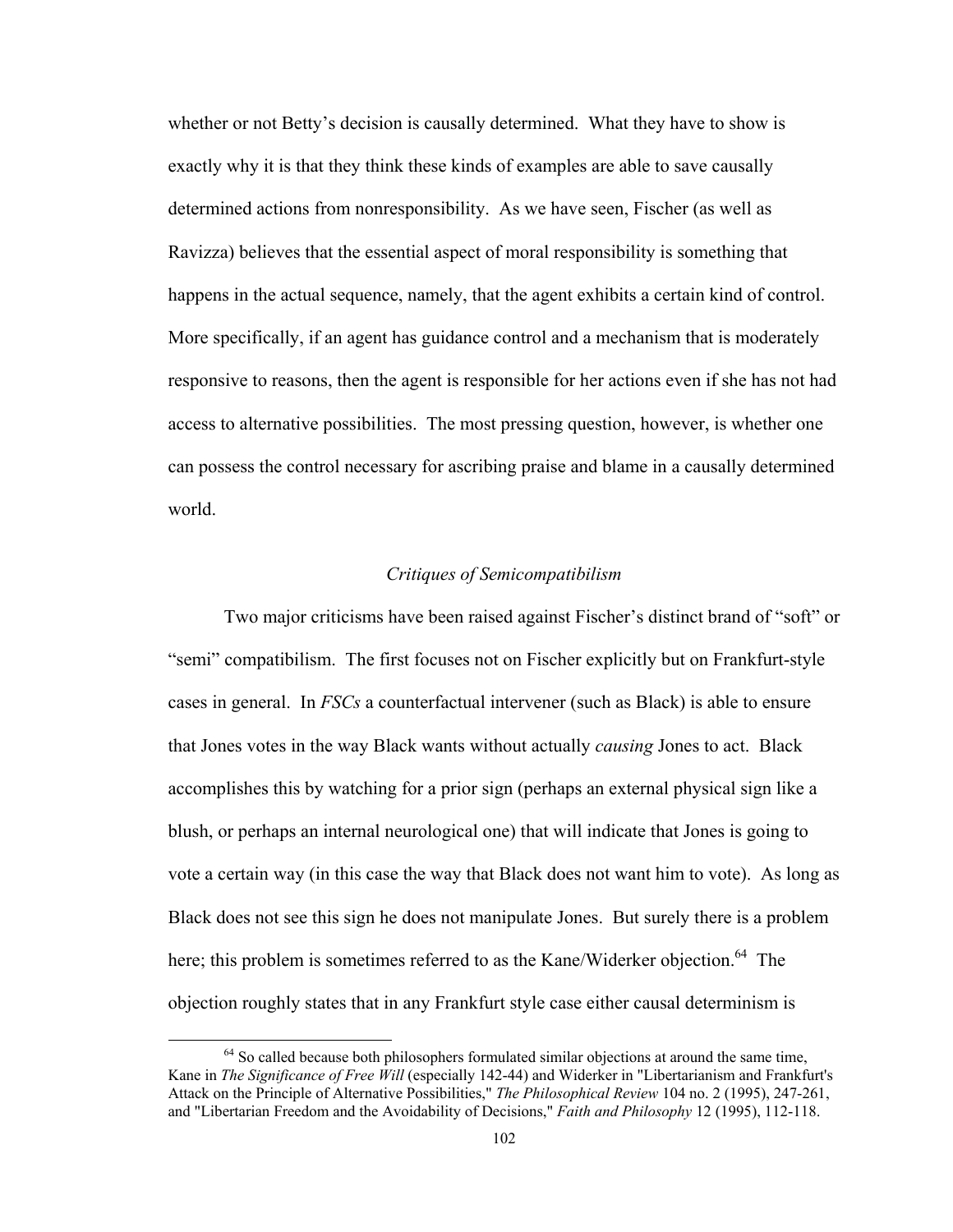presupposed, or the intervener has no way of knowing how Jones will vote until he actually does vote. Causal determinism seems presupposed because some prior sign is assumed which will reveal the way that Jones is going to vote before Jones himself is aware of his decision. In other words, because of the sign Black knows Jones's decision before Jones. Surely this assumes that some prior mental state or physical neurological state *determines* how Jones will vote. Thus, indeterminists cry foul. They find that the *FSC* can work only if causal determinism (the absolute link between prior sign and action) is true. In the next chapter, I look at this objection and the response of compatibilists in more depth.<sup>65</sup>

# *Stump, Source Incompatibilism,66 and Manipulation Arguments*

Putting aside for now whether or not Frankfurt-style cases presuppose determinism,<sup>67</sup> other potential problems with semicompatibilism or soft compatibilism arise.68 On Frankfurt's hierarchical account, a manipulated agent cannot be differentiated from a free and responsible agent. Since Fischer thinks that a common human intuition is

<sup>&</sup>lt;sup>65</sup> Stump agrees with Frankfurt and Fischer that Frankfurt style cases show that alternative possibilities are not necessary for ascriptions of moral responsibility, but here it is enough to point out that this is one potential flaw of Fischer's semicompatibilism that must ultimately be corrected.

<sup>&</sup>lt;sup>66</sup> Source incompatibilists argue that causal determinism directly rules out moral responsibility because the agent would no longer be the source of her actions but instead external forces would be the source of her actions. They do not, however, believe that *FSCs* are necessary for moral responsibility [is this really what you want to say?]. Therefore they are sometimes referred to as "Frankfurt-style libertarians."

 $67$  This issue is discussed at length in the next chapter.

<sup>&</sup>lt;sup>68</sup> Soft compatibilists are compatibilists like Fischer who argue that certain robust agent-relative features *not* present in manipulations cases are necessary for moral responsibility ascriptions. Hard compatibilists—represented below by McKenna's argument—assert that moral responsibility is possible without these robust features. In other words, whereas soft incompatibilists argue that the freedom necessary for moral responsibility is compatible with causal determinism, hard incompatibilists think that moral responsibility is compatible with causal determinism but that moral responsibility does not necessarily require any robust notion of human freedom.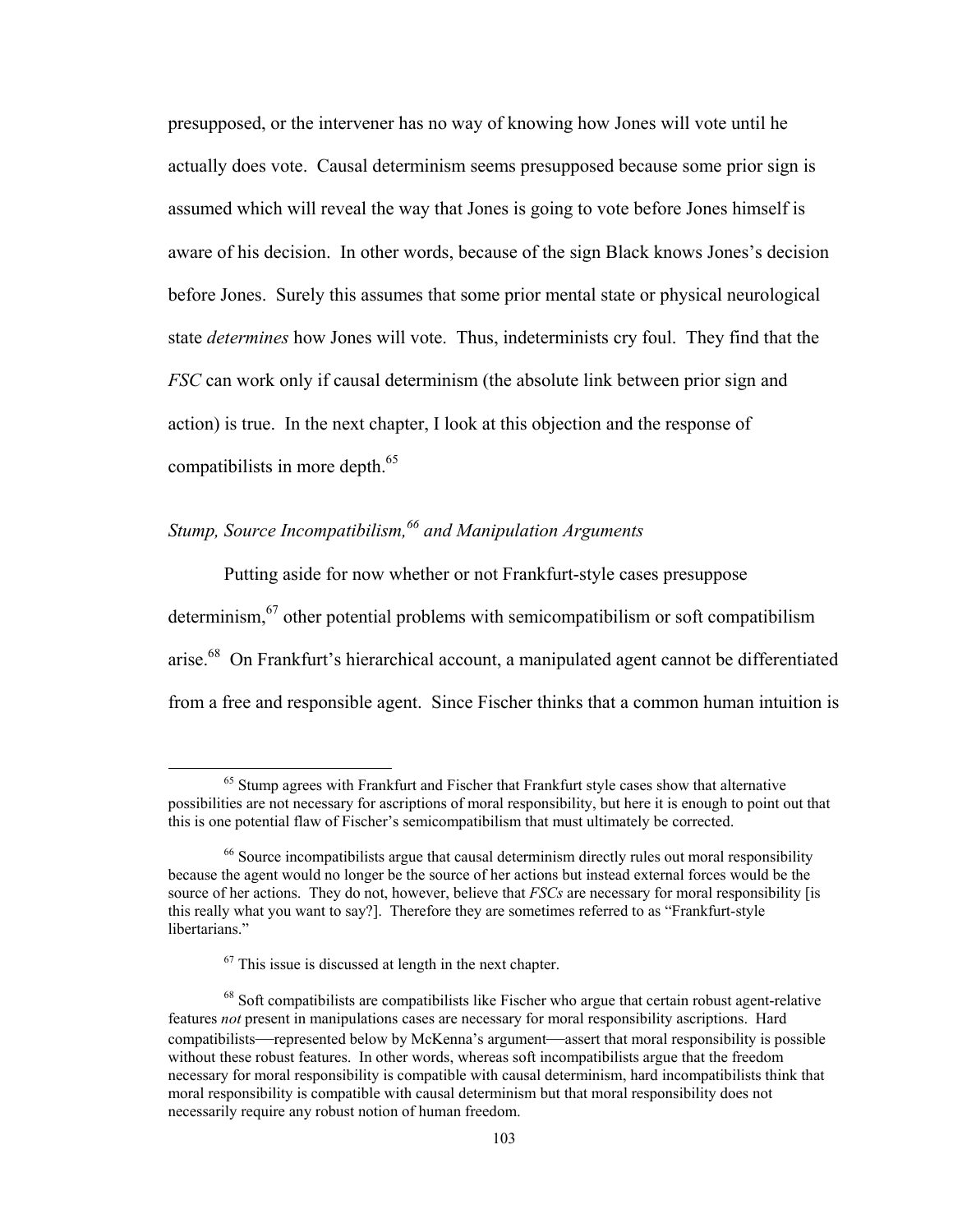that praise or blame cannot be ascribed to a manipulated agent, he argues that a more refined notion of sourcehood and control can account for this distinction. Fischer thinks that his notion of guidance control answers what I argue is the basic objection to Frankfurt—that he fails to distinguish properly between manipulated agents and morally responsible agents. In the end, Fischer's notion of guidance control fails to separate the instances of non-responsibility, like phobic behavior and manipulated behavior, from more clear-cut instances of responsibility. Derk Pereboom's argument provides a way of evaluating the success of Fischer's notion of guidance control.<sup>69</sup> Pereboom, a source incompatibilist, objects to soft or semicompatibilism by showing that, even in Fischer's refined view, Fischer has not successfully differentiated manipulated behavior from responsible behavior. *All* behavior in a deterministic world is a result of causes that are out of the agent's control, and control is what Fischer admits is necessary for moral responsibility. Pereboom is worth quoting at length here:

In the deterministic view, the first and second-order desires and the reasonsresponsive process that result in…[the agent's action] are inevitable given their causes, and those causes are inevitable given their causes. In assessing moral responsibility…[for this action] we wind our way back along the deterministic chain of causes that results in his reasoning and desires, and we eventually reach causal factors that are beyond his (the agent's) control—causal factors that he could not have produced, altered, or prevented.<sup>70</sup>

Pereboom provides the basic incompatibilist objection to determinism in this passage: the cause of the agent's action is out of the agent's control. For the agent to be responsible for the action in question, that agent must possess the requisite control over that action.

 $69$  Pereboom is a hard incompatibilist who thinks that incompatibilism is necessary in order for the kind of freedom to obtain that is required for moral responsibility, but does not think that this freedom is actually possible, and thus does not think that moral responsibility—at least as normally construed—is possible.

<sup>70</sup> Pereboom, Derk, **"***Determinism* Al Dente," *Nous 29* no. 1 (1995), 23.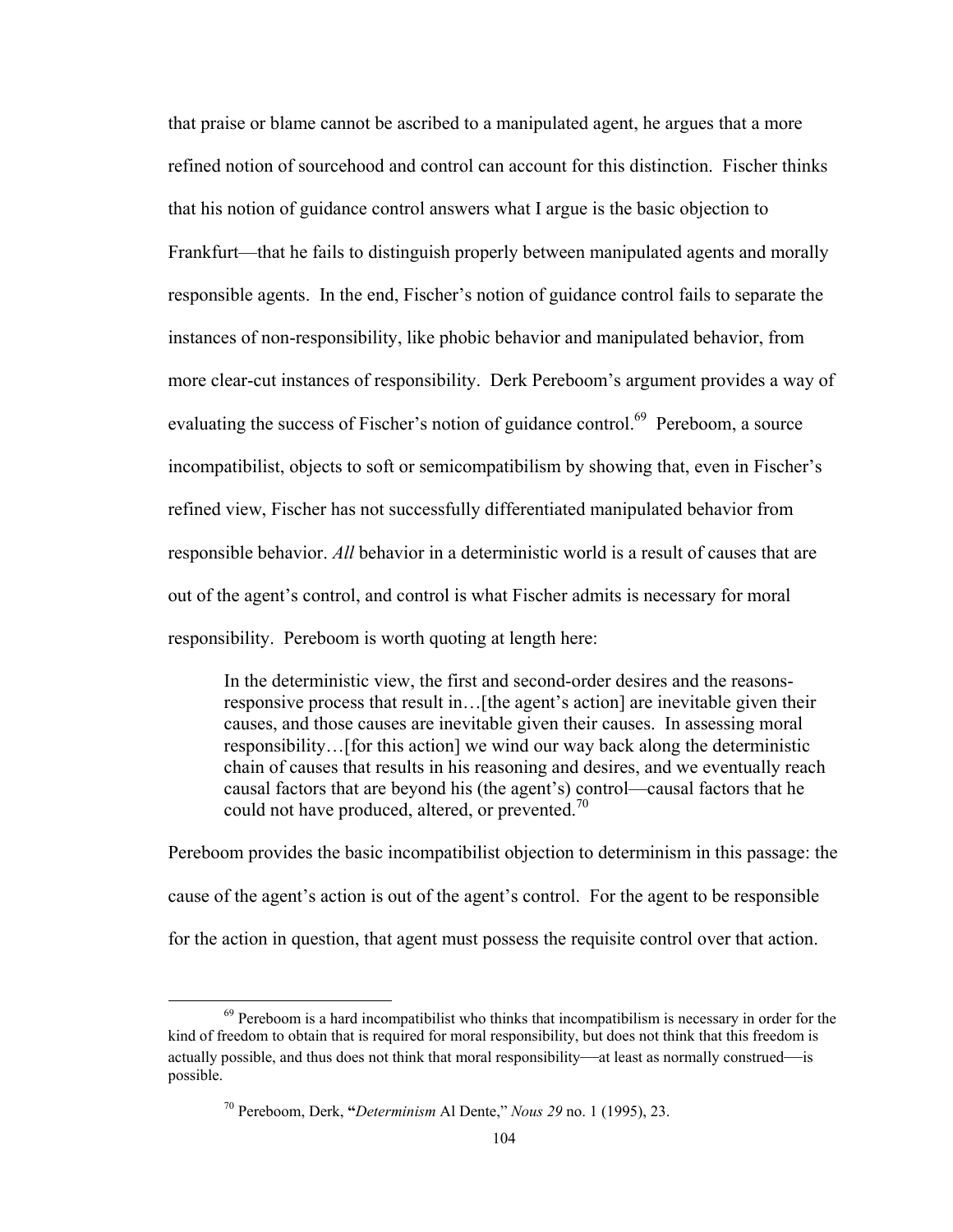Incompatibilists do not think that an agent has the requisite control if the cause of the action is outside the agent. The action must originate from the agent; in other words, the agent must be the source of the action and cannot be if the action is causally determined. Essentially, this objection is another form of the direct argument and has close (informal) parallels to *TNR.* Notably, Pereboom makes no mention of alternative possibilities. He thinks that the mere fact that an action is causally determined means that the agent cannot meet any compatibilistic requirements for moral responsibility. I return to Pereboom's critique of semicompatibilism in the last section of this chapter.

Fischer must overcome two strong intuitions to demonstrate that moral responsibility is compatible with causal determinism. The first intuition is the *Alternative Possibilities* intuition (*AP*): alternative possibilities are necessary for moral responsibility, but they are clearly not accessible to an agent in a causally determined world. Therefore it appears that moral responsibility is incompatible with causal determinism. The second intuition he must overcome is the *External Force* intuition (*EF*): if causal determinism obtains, then the agent is pushed or compelled to act as if by an external force.<sup>71</sup> This push or compulsion appears similar to the way that a manipulated or phobic agent is pushed, as if by an external force. For instance, an agent whose action is caused by a scientist manipulating her brain is not responsible because an external force is directly causing her actions. The same is true of an agent with a severe

 $71$  Fischer recognizes this objection in a number of places, perhaps most clearly in his response to David Widerker where he states that "the incompatibilist believes that the laws of nature exert a 'push' or contain a kind of 'compulsion' that is incompatible with moral responsibility. On the direct approach, the push directly rules out moral responsibility…" Needless to say, Fischer does not think that this intuition of the incompatibilist is warranted, but he thinks that direct arguments bring out important features in the dialectical debate between compatibilists and incompatibilists. See "The Direct Argument: You say Goodbye, I say Hello," unpublished essay,

http://experimentalphilosophy.typepad.com/2nd\_annual\_online\_philoso/files/john\_martin\_fischer.pdf accessed June 21, 2010, 8.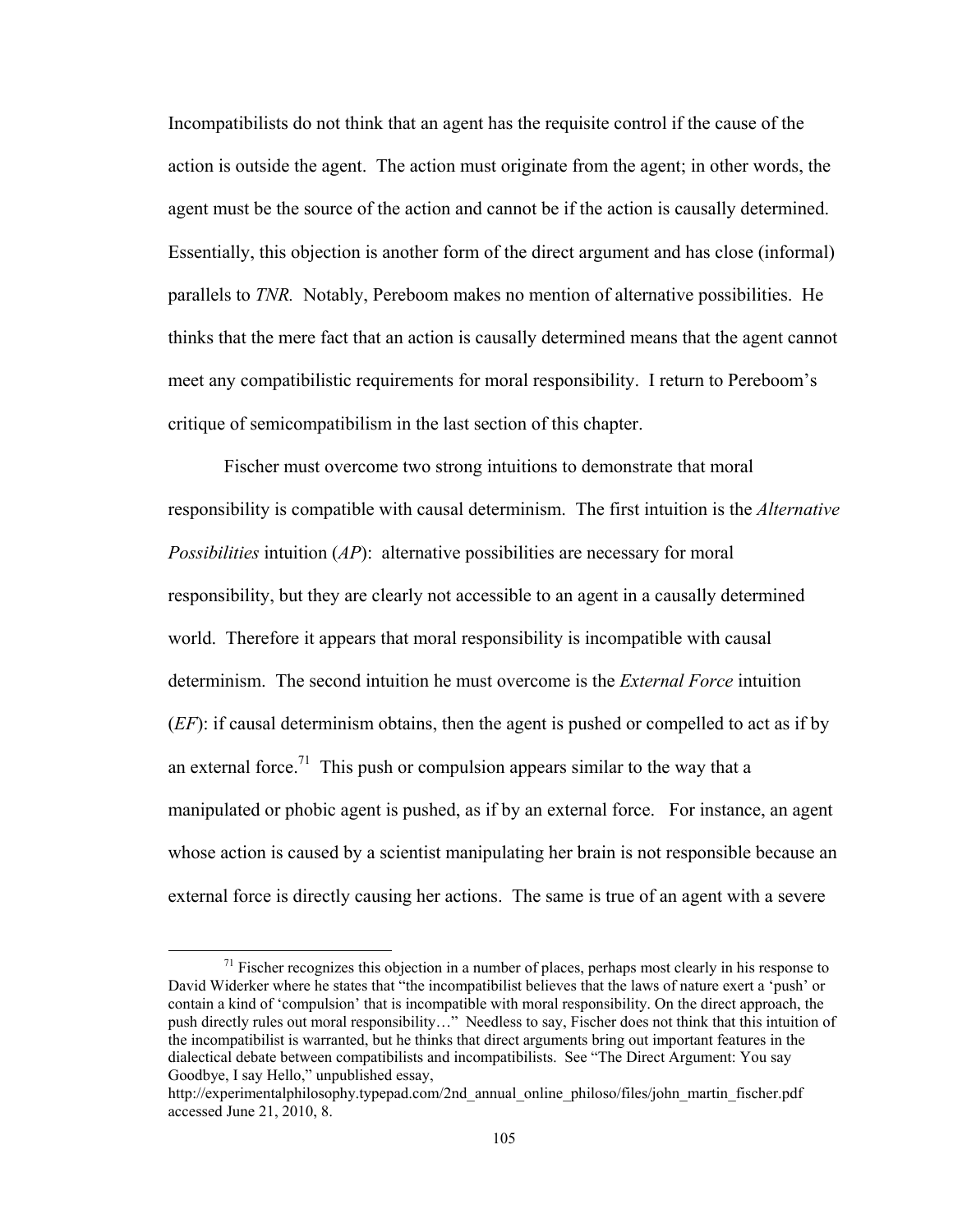phobia. The source of her actions is a force external to her own will. She does not wish to act as she does and is therefore not responsible. Therefore Fischer must show that the features that distinguish a responsible agent from a manipulated agent are both compatible with causal determinism and able to distinguish sufficiently between these two kinds of agents/actions. I deal with the *AP* intuition in the next chapter when I turn to source incompatibilism. In the rest of this chapter, I focus on responses to the way that Fischer deals with the *EF* intuition.

Despite their improvement on Frankfurt's account, Fischer and Ravizza do not succeed in constructing a Frankfurt-style compatibilism that avoids the most basic problem in Frankfurt. Frankfurt provides plausible arguments that alternative possibilities are not necessary for responsibility ascriptions. Yet, Frankfurt fails to provide an account of the agential properties that differentiate free and responsible actions from actions that result from responsibility-undermining external forces. Frankfurt does not account for the *EF* intuition, an intuition that is reinforced by *TNR*. *TNR* attempts to demonstrate that responsibility is not compatible with causal determinism under any circumstances. If an agent's actions are directly caused by a combination of events in the past and the laws of nature—neither of which the agent has any control over—then the agent's actions are pushed by external forces over which she has no control. Therefore that agent is not different in any fundamental responsibilitygranting way from a manipulated agent. Fischer and Ravizza think that they can show that the *EF* intuition is unwarranted with their notion of guidance control and their arguments against *TNR.*

106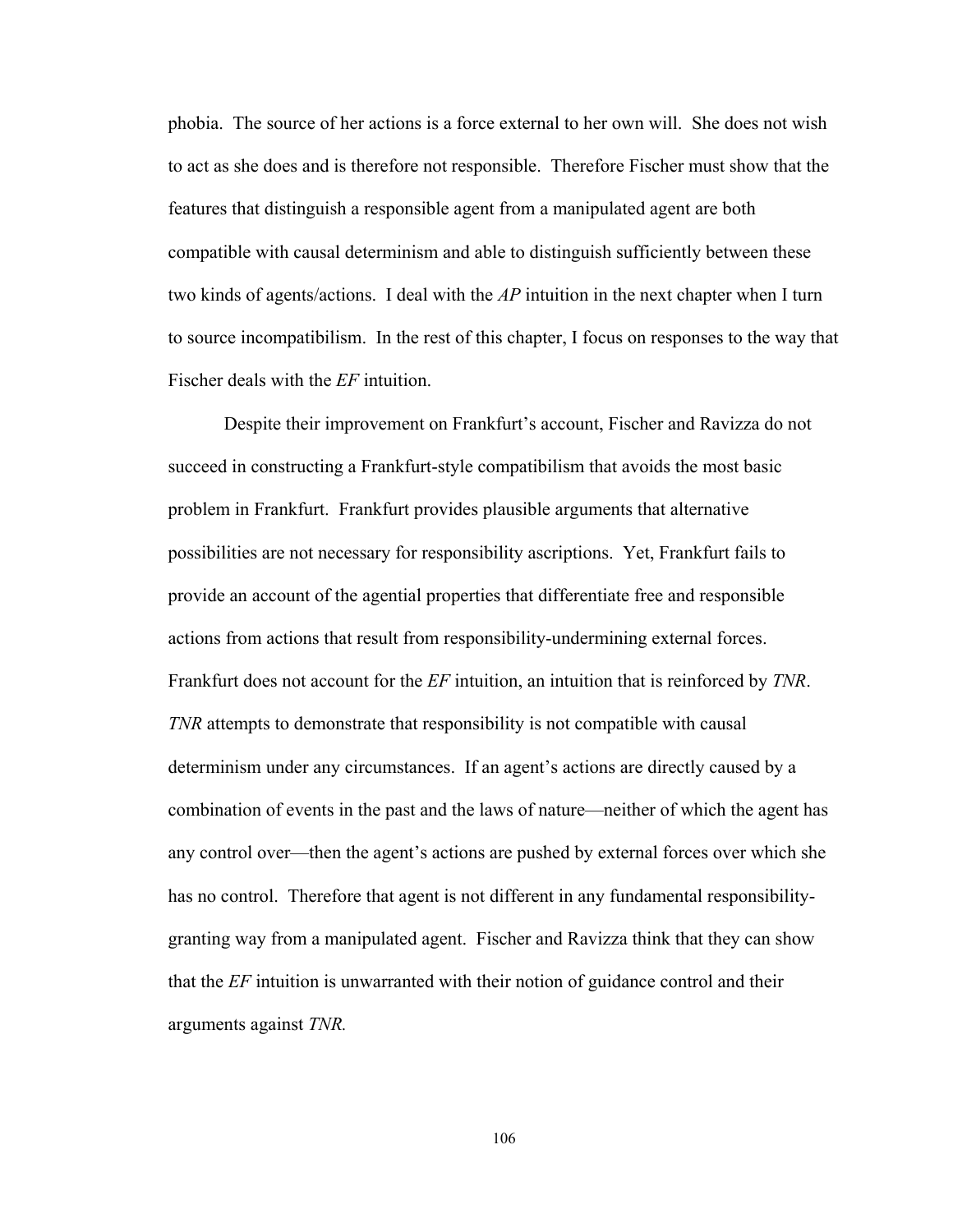Stump (like other source incompatibilists) argues that Fischer and Ravizza fail to formulate a successful argument against *TNR* and the *EF* intuition. Stump examines Fischer and Ravizza's freedom-relevant conditions necessary for grounding moral responsibility—guidance control and all that it entails—to see whether they can be met in a causally determined world. She argues that if those requirements can be met in a causally determined world, then Fischer and Ravizza have made no headway in defeating *TNR*. Since *TNR* argues that no agent is responsible in a causally determined world because no agent is responsible for the ultimate causes of her actions and this nonresponsibility is transferable, whatever else you can say about the state of the agent when she acts in a causally determined world, you cannot say that she was responsible for her actions if *TNR* holds. Fischer responds that if the requirements for guidance control can be met in a causally determined world, then the result of *TNR*—that causal determinism is directly incompatible with moral responsibility—is no longer incontrovertible. First, I discuss Stump's argument against guidance control. Second, I evaluate Fischer's rejoinder. Finally, I argue that he fails to demonstrate the compatibilism of causal determinism and moral responsibility.

Fischer and Ravizza's conditions for control (such as reasons-responsiveness and ownership) do not address whether or not moral responsibility is actually compatible with determinism. Rather, Fischer and Ravizza's control conditions provide an account of the agential properties that they think are present in intuitive cases of responsibility but lacking in cases of actions caused by manipulation. If Fischer and Ravizza's conditions for guidance control can be met by a manipulated agent, then the *EF* intuition returns in full force since guidance control can be manufactured by responsibility-undermining

107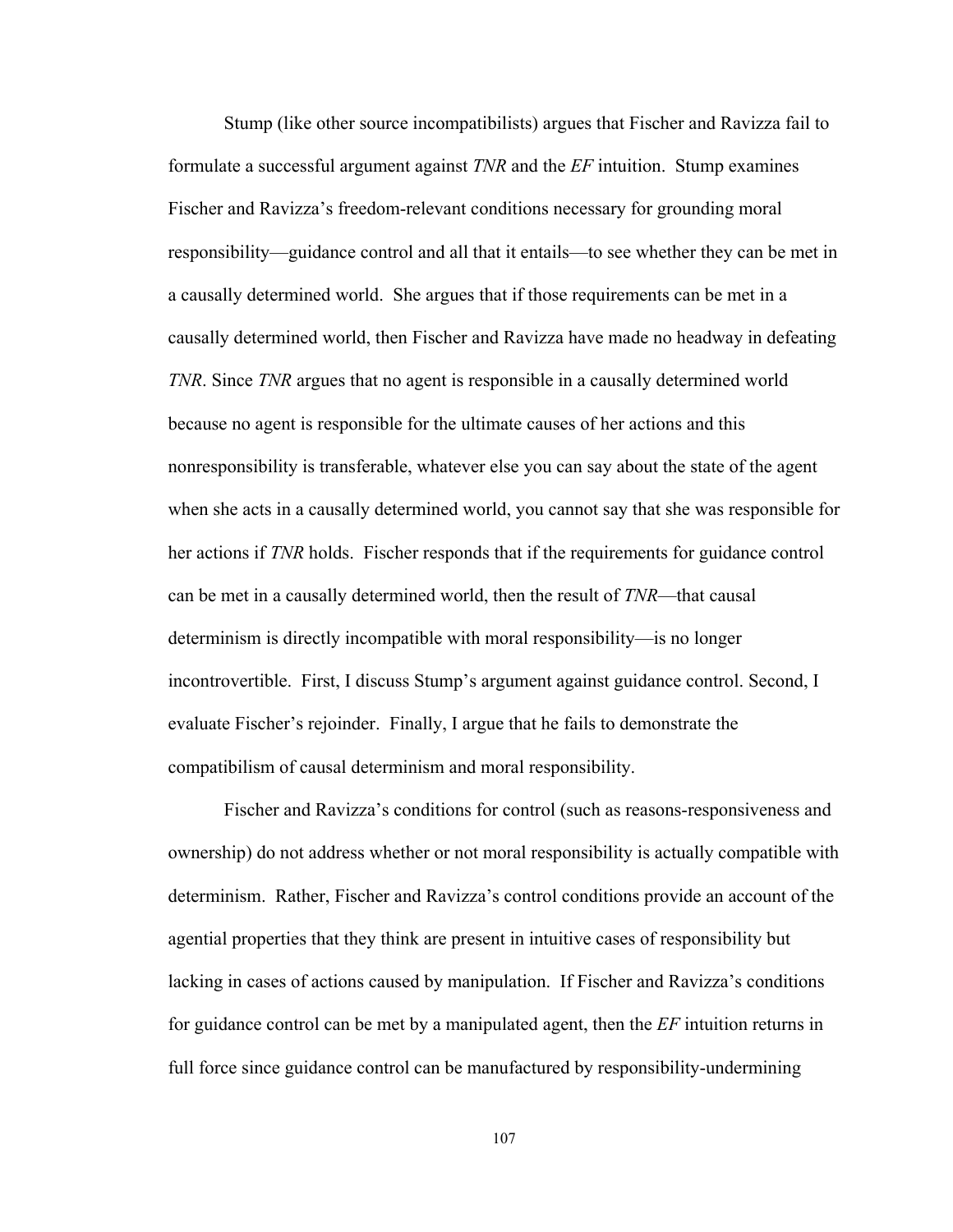external forces. Then, the intuition generated by TNR—that moral responsibility is unattainable in a causally deterministic world—would remain and Fischer and Ravizza's arguments against *TNR* fail. Stump pursues this strategy.

Stump imagines a science fiction-like scenario where aliens invade the planet, but do not want humans to know about them.<sup>72</sup> In this scenario, an individual alien takes over an individual person (whom Stump calls Sam) by invading that person's consciousness. That person "has within himself not only his own consciousness but the master's as well."<sup>73</sup> The alien wishes to go undetected, so he makes sure that Sam maintains his personality and continues to go about his life in more or less the way that he normally would. But the alien can introduce new thoughts and desires in Sam's consciousness, as well as suppress or eradicate certain thoughts. Thus, the master can slowly reshape Sam's character without Sam's knowledge.<sup>74</sup> The alien master can get Sam to act in precisely the way that he would on his own (without the master alien), yet the alien master is ultimately controlling Sam's actions. Here is an instance of a causally determined action (Sam is not the ultimate cause of his action but instead a source outside of him is the cause). Yet Sam meets Fischer and Ravizza's criteria for reasonsresponsiveness because he responds the same way he would under normal conditions.

Stump adds to the story the condition that the alien master has a conversation with Sam. The alien master uses arguments about the compatibility of causal determinism and moral responsibility to convince Sam that when he "acts under the control of the alien,

 72 This example is based on Robert Heinlein's *The Puppetmasters*. Stump, "Control and Causal Determinism," 47ff.

<sup>73</sup> Stump, "Control and Causal Determinism," 47.

 $74$  Ibid., 48.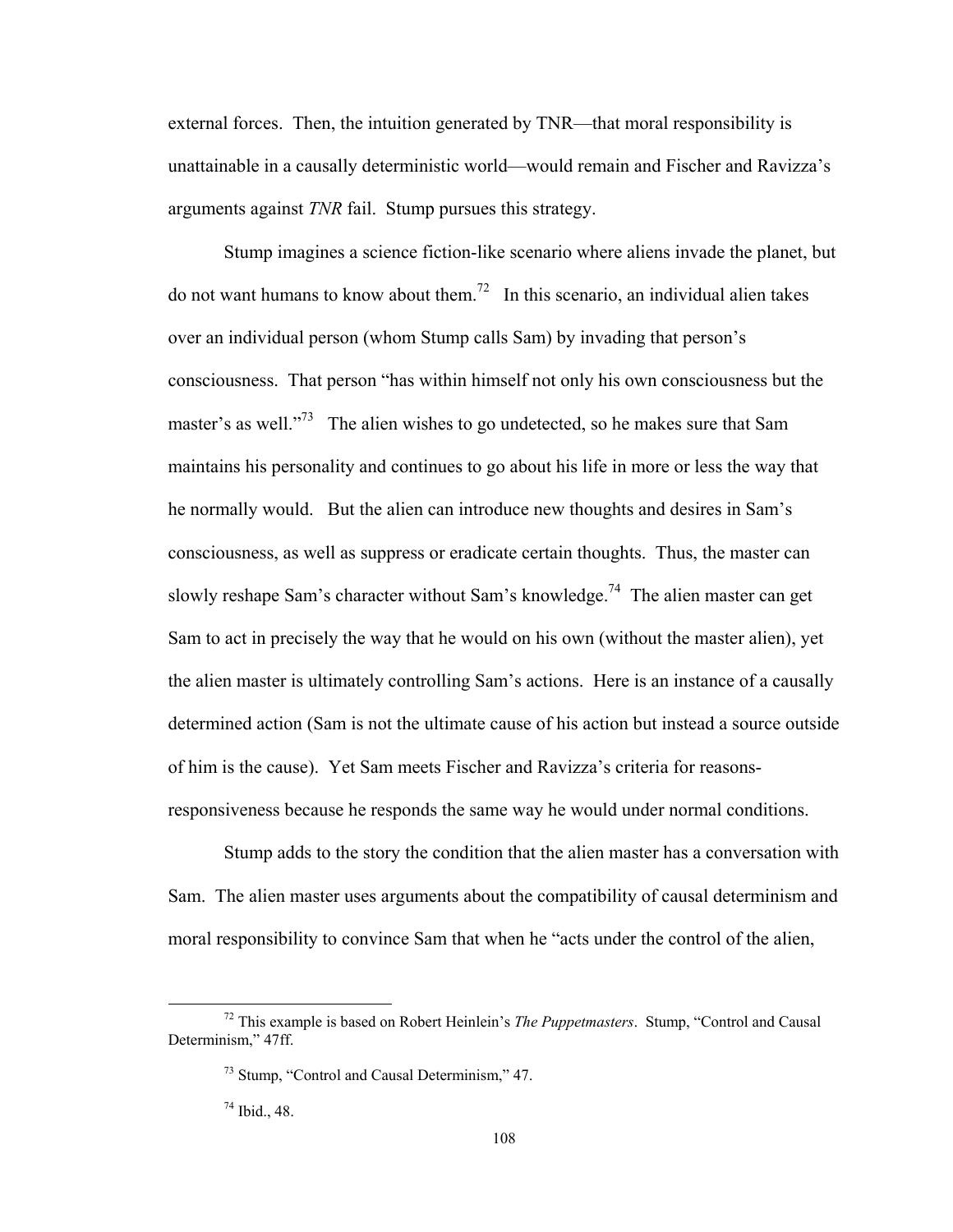Sam is as much an agent and as suitable a candidate for the reactive attitudes of others as he ever was in is unaffected state."<sup>75</sup> If the alien master can convince Sam that he is still in control of his actions in the way necessary for moral responsibility then Sam appears to meet the first two components for moral responsibility according to Fischer and Ravizza. He sees himself as an agent and as a fair target of the reactive attitudes of others. This leaves the third component. Sam's beliefs about himself must be grounded in appropriate evidence. This component might be a bit trickier, since clearly Sam's beliefs are false. But as Stump points out, many people (including philosophers) hold false beliefs, yet those beliefs still are based on the evidence available to that person. If Sam has been convinced by plausible arguments, and comes under the sway of a certain (false) perspective, Sam's beliefs were appropriately based on the evidence available to him. Fischer and Ravizza are not committed to the epistemic claim that moral responsibility requires justified true belief. Therefore, if Fischer and Ravizza are committed to a more moderate externalist position then "Sam takes responsibility for the mechanism on which he acts when he is controlled by the alien, and so this mechanism counts as his own, on Fischer and Ravizza's account." Furthermore, this mechanism is responsive to reasons, and thus Sam's actions would count as morally responsible actions.

Initially this might not appear to be a problem for Fischer and Ravizza, because after all, they are committed to the claim that moral responsibility is (in theory) compatible with determinism, and this story is an example of this claim. However, they are equally committed to the claim that their articulation of moral responsibility can distinguish between cases of manipulation and cases where the agent acts in a free and

 $75$  Ibid.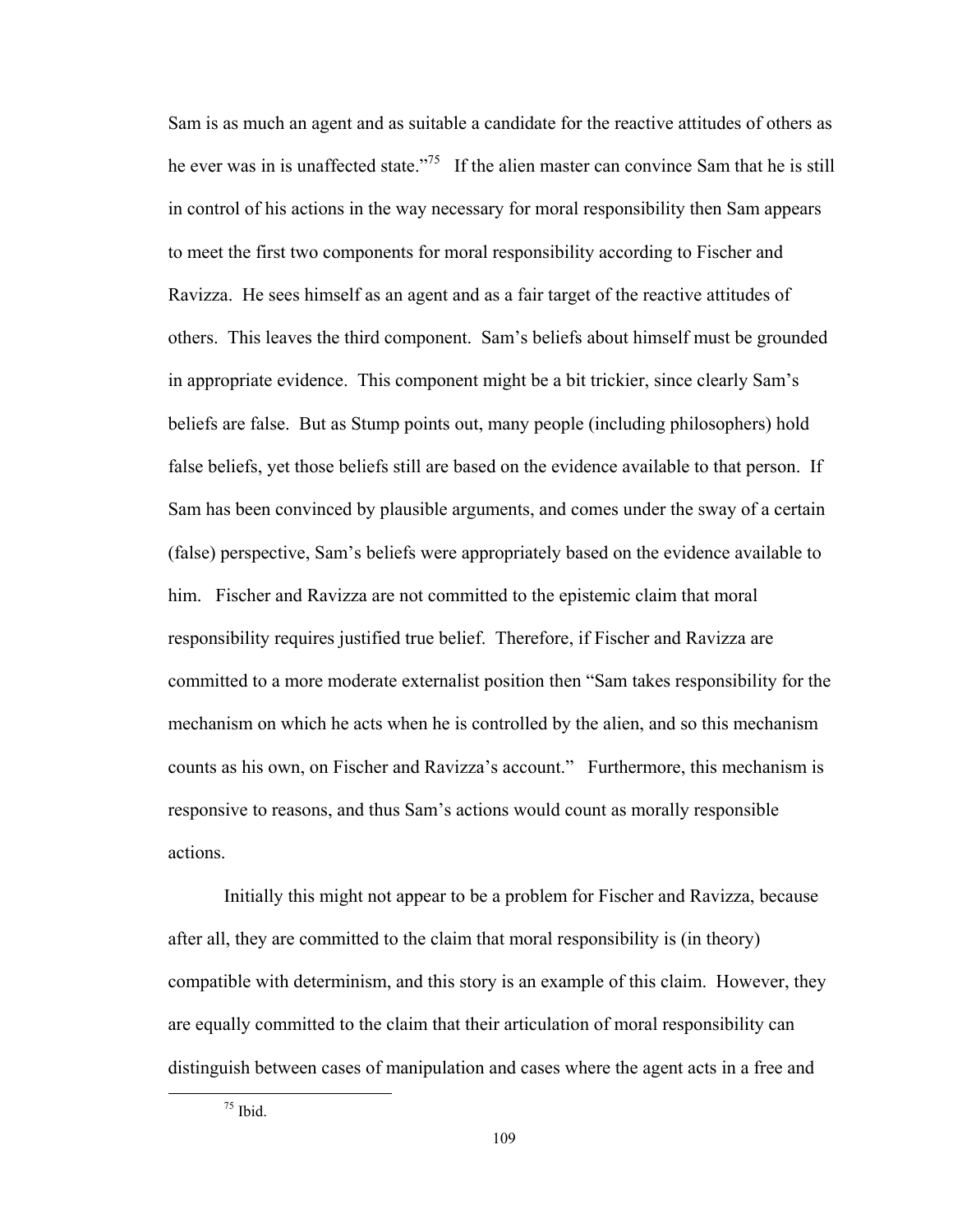responsible manner. Stump's case of Sam demonstrates that a manipulated agent can be morally responsible on Fischer and Ravizza's account. One compatibilistic response that Stump anticipates is that although it may be true that no one is even partially responsible for the laws of nature *L* and an event in the past *E* causing a certain neural state in an agent *A*, agent *A* is morally responsible for a certain mental state that is correlated with the neural state; therefore, the agent is responsible for the mental state despite the fact that the neural state was causally determined. However, this response will still not ultimately work against direct arguments for incompatibilism such as *TNR*. Although the agent may well have caused his action via his mental state, and this mental state is correlated to a neural state that is located in his brain and that he is thus responsible for, it is still undeniable that if causal determinism is true, then the cause of his neural state is outside of him. The laws of nature and the events of the past causally determine that he has this neural state at this time, and that neural state causes his mental state, and, in turn, the cause of his action. The same transfer principle (*TNR*) applies to neural states as to mental actions. If he is not responsible for his neural state then he is also not responsible for his mental state either.

Michael McKenna presents an argument that is similar in many respects to Stump's. The upshot is that moral responsibility is "incompatible with causal determinism in all one-path cases."<sup>76</sup> McKenna argues that it is not sufficient to show that moral responsibility *might* obtain in the unique cases of simultaneous overdetermination (cases where two different causes will independently but simultaneously produce exactly the same outcome) since in all likelihood the vast majority of cases are *one-path* cases. McKenna adapts *TNR* so that responsibility cannot

 76 Fischer, "The Transfer of Nonresponsibility," 163.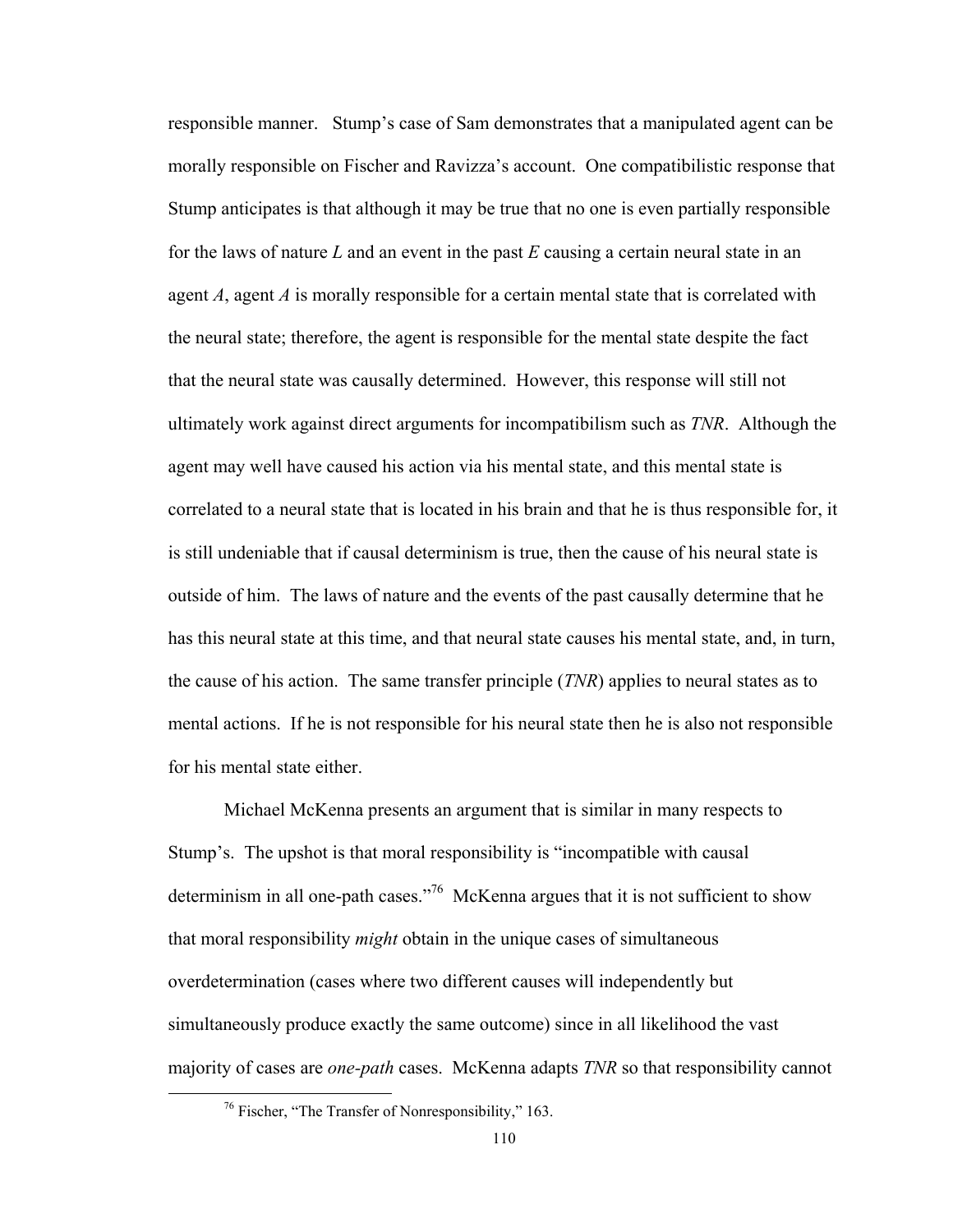be transferred in one-path cases where the outcome is causally determined. In those cases, the actual sequence of events that give rise to the action in question can be traced back to causally sufficient deterministic causes for which no one is or ever has been even partially responsible, and thus no one is even partially responsible for the result.<sup>77</sup> If responsibility cannot be transferred in the vast majority of cases, then the person is morally responsible only in rare instances of preemptive or simultaneous overdetermination. McKenna's point is that Fischer and Ravizza's arguments against *TNR* result in a theory in which persons are rarely (if ever) responsible. This is certainly not an intuitive conclusion or the conclusion that they wish to draw.<sup>78</sup> I will deal with Fischer's response to Stump and McKenna in the next section.

### *Fischer's Response to McKenna and to Stump's Manipulation Argument*

 Fischer does not agree with Stump's, McKenna's, or any other source incompatibilists' arguments in favor of TNR and against his notion of guidance control. In his essay, "The Transfer of Nonresponsibility," Fischer contends that responses to his argument by incompatibilists like Stump, Carl Ginet, and Michael McKenna ultimately fail to provide indefeasible arguments in favor of TNR. Fischer objects to these source incompatibilists, saying that they presuppose that causal determinism directly rules out the possibility of moral responsibility without giving arguments for that claim. Fischer believes that this is a non-starter. Source incompatibilists cannot simply assume that causal determinism is directly incompatible with moral responsibility. Instead they must

 77 McKenna, Michael, "Source Incompatibilism, Ultimacy, and the Transfer of Non-Responsibility," *American Philosophical Quarterly* 38 no. 1(2001), 45.

 $78$  At least this is a main point of McKenna's as Fischer understands McKenna. Fischer, "The Transfer of Nonresponsibility," 163.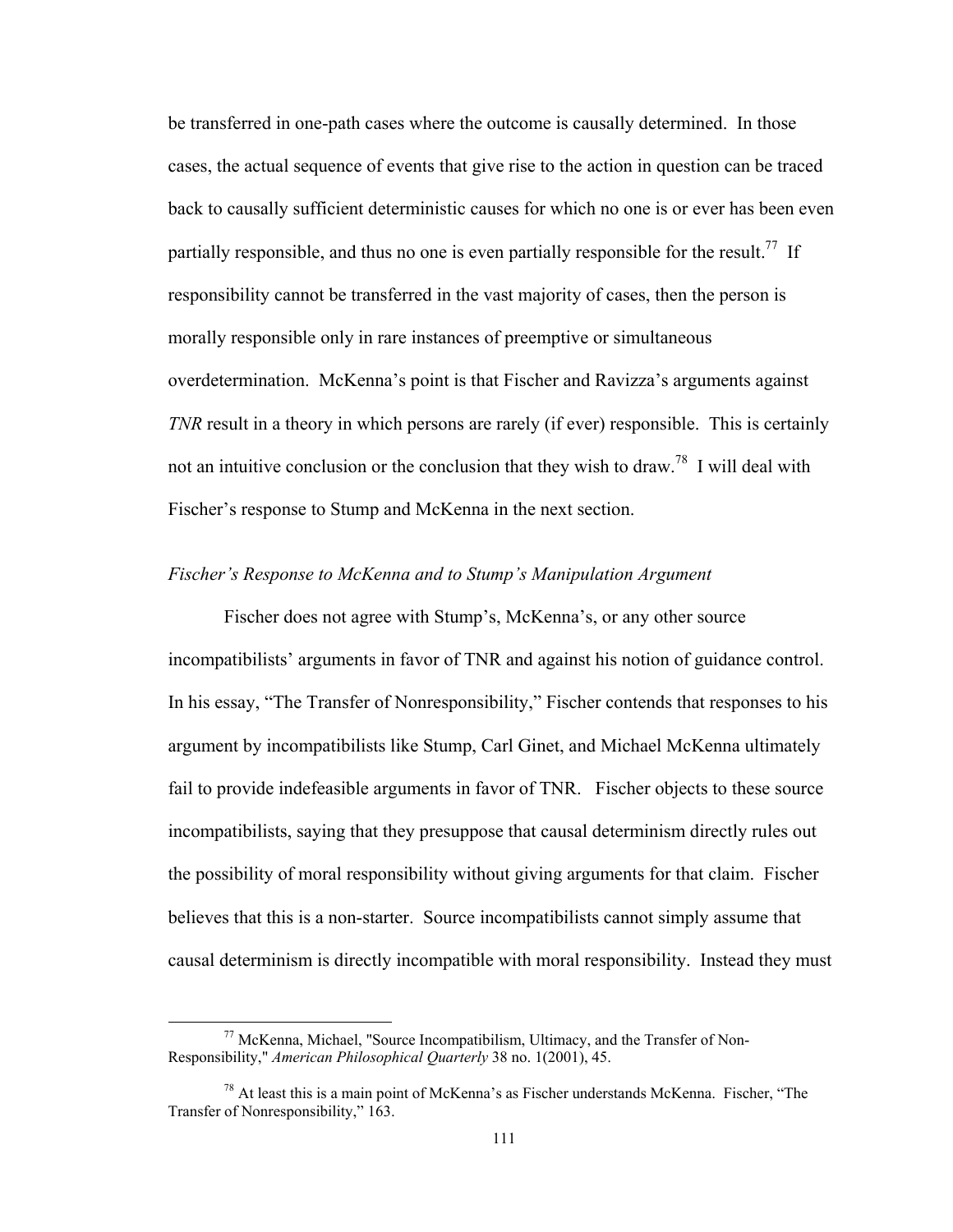give an argument backing that claim. But Fischer fails to realize that these source incompatibilists are dealing with Fischer's claim that his notion of guidance control can account for the difference between actions that result from responsibility-undermining external forces such as manipulation and actions that are free in the sense necessary for moral responsibility ascriptions. They succeed in showing that if causal determinism is true, then Fischer's notion of guidance control fails to distinguish free action from manipulated action. In order to show this failure, I will examine Fischer's criticisms of McKenna and Stump in detail.

 Fischer responds to McKenna by imagining a world in which McKenna's reformulation of *TNR* is in effect. In this deterministic world, most people would not be responsible for their actions, because their actions occur in the "one-path". However, in the rare instance of overdetermination (a "two-path" case), an agent *would* be responsible for her actions. This might seem odd rather than detrimental to McKenna's argument, but Fischer reminds us that the point of *TNR* is to "generate incompatibilism about causal determinism and moral responsibility..."<sup>79</sup> Fischer argues that if, in the world of McKenna's modified *TNR,* agents are *sometimes* responsible for their behavior (despite the truth of causal determinism), then "we do not (yet) have the incompatibility of causal determinism and moral responsibility—only the incompatibility of causal determinism with moral responsibility for *some* behavior."<sup>80</sup> If this holds true for McKenna's argument, then *TNR* is in peril.

 $\frac{79}{10}$  Ibid.

<sup>80</sup> Ibid., 164, emphasis in original.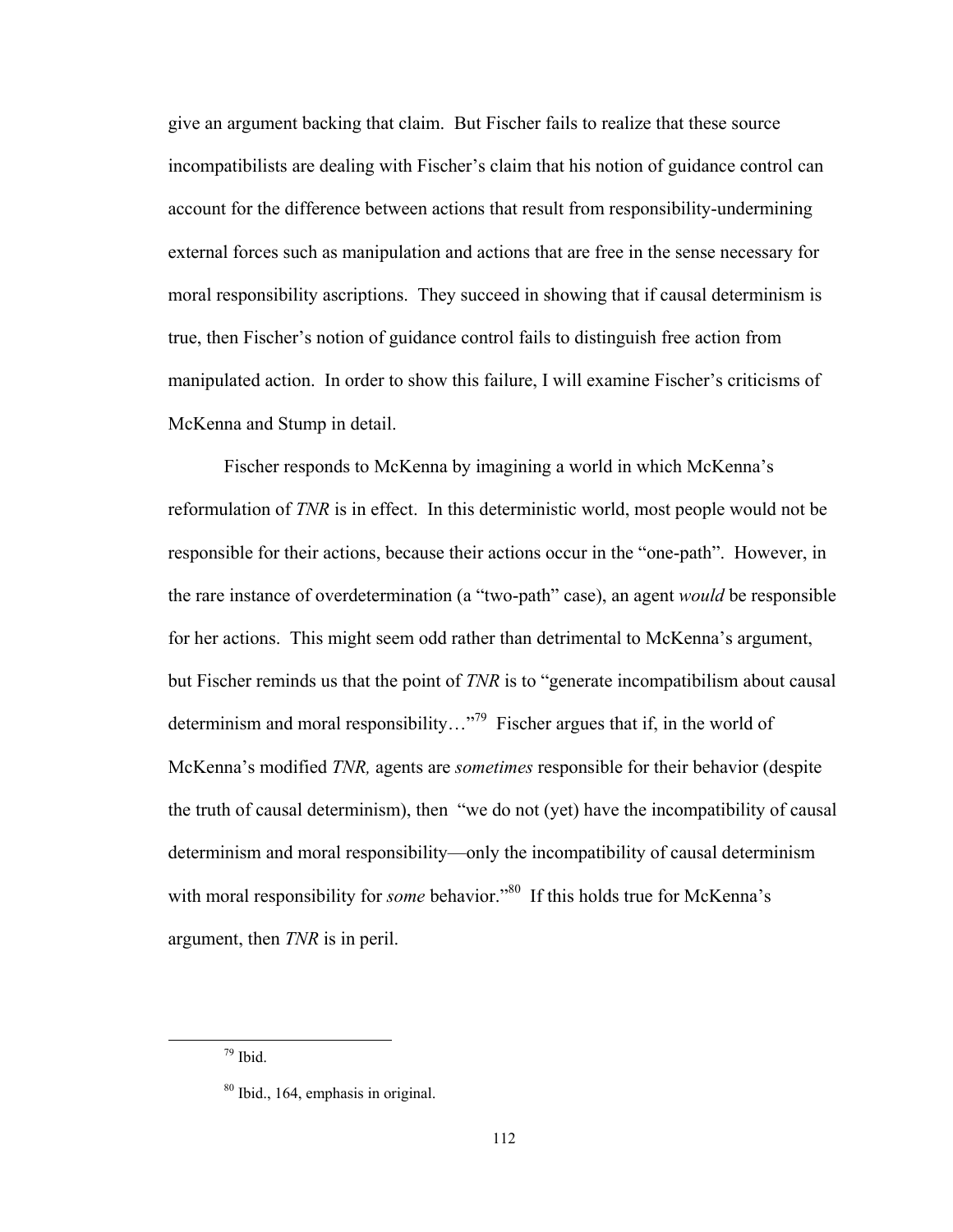While Fischer is right that McKenna allows that "in a deterministic world, an agent is morally responsible *only* in cases of simultaneous overdetermination,"<sup>81</sup> McKenna should not have conceded this point. Just before this concession, McKenna notes that despite the fact that causal determinism does not rule out overdetermination,

if determinism is true, then the manner in which the facts of the past and the laws of nature entail one unique future is *not* analogous to the manner in which one set of independently existing causally sufficient conditions…ensure a subsequent event also ensured by *some distinct set* of independently existing causally sufficient conditions…[rather] the pertinent facts (consisting in the deterministic order of things) are not *independent* of an agent's reasons for action, *they constitute them!*82

This statement indicates that McKenna should not have allowed that agents can be responsible for actions in the rare instance of simultaneous overdetermination. Even in those instances, the agent's actions still are the direct result of historical facts and the laws of nature. The *Erosion* example helps illustrate this point*.* Not only is the *universal* consequence of Betty's action inevitable (i.e. that the camp will be destroyed at *TI*) but the *particular* consequence is inevitable as well. Betty—not the avalanche or any other event—causes the avalanche, and if Betty's world is causally determined then following McKenna it is correct to say that the deterministic order of things *constitutes* Betty's reasons for action. Fischer must directly address whether or not an agent is responsible if that agent's actions are the result of causal determinism. He fails to demonstrate that this can be the case.

 Pereboom presses this point about the relationship between causal determinism and moral responsibility when he states that "in assessing moral responsibility…we wind our way back along the deterministic chain of causes that results in his [the agent's]

 81 McKenna, "Source Incompatibilism," 46.

 $82$  Ibid., 45.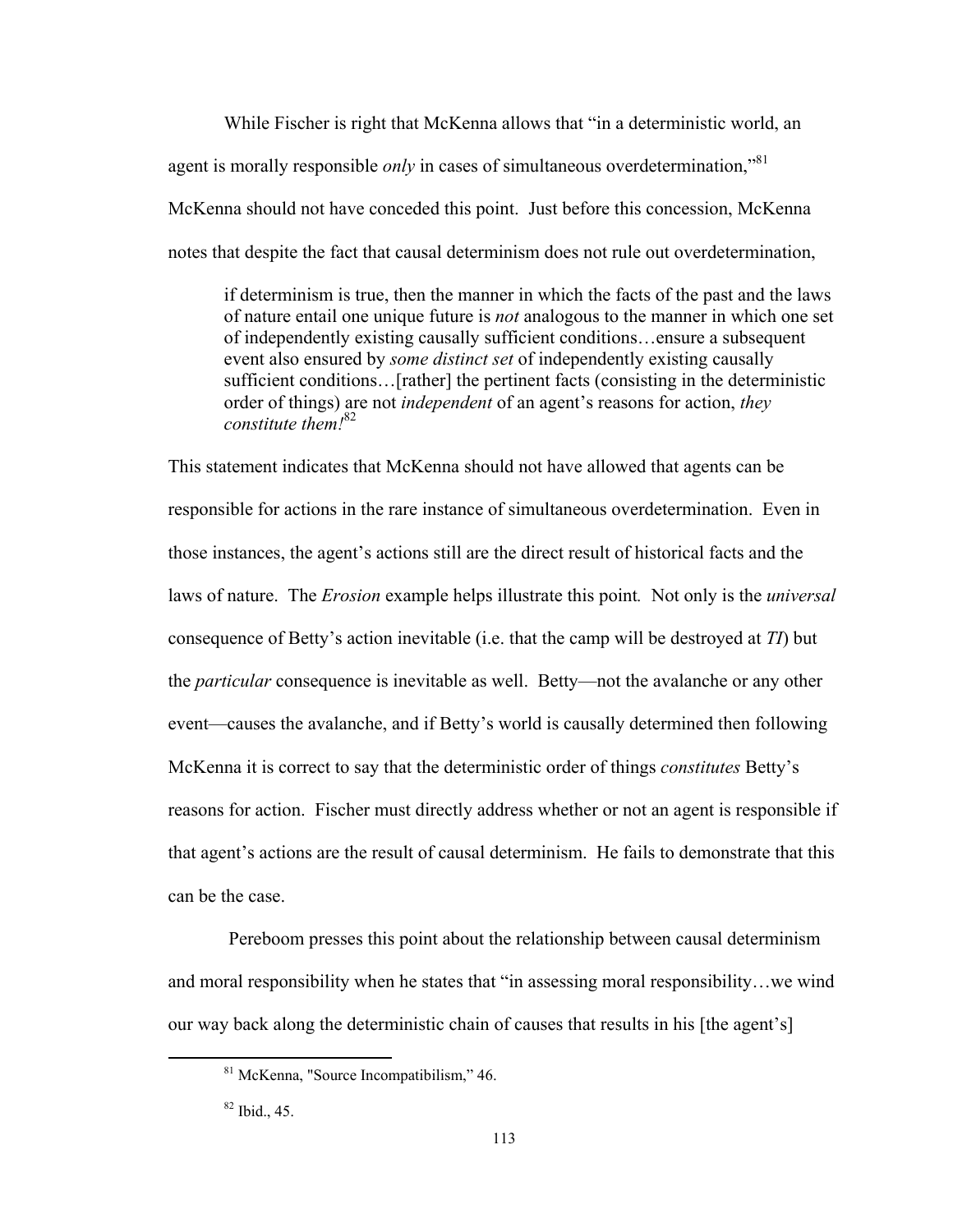reasoning and his desires, and we eventually reach causal factors that are beyond his control…"<sup>83</sup> One upshot of Pereboom's comment is that whether an action traces back to natural or agential causes, the bottom line is that all actions trace back to causal factors beyond the agent's control. I find that in the deterministic world that Fischer envisions, it is not the case that overdetermined actions are somehow free while others are not. In a deterministic world *both* the counterfactual ensuring condition for the universal consequence *and* the actual sequence that results in the particular consequence can be traced back to causal factors beyond the control of the agent who brings about the particular consequence. A past event (such as the big bang perhaps) eventually branches out into a number of future events, such as the avalanche that occurs from erosion, as well as Betty's setting off dynamite which simultaneously causes the avalanche. It is certainly not the case that the natural cause of the avalanche can be traced back to deterministic causes while Betty's action cannot. Thus Betty is not responsible for her action since the consequent of the special cause is inevitable.<sup>84</sup> The claim that she is responsible requires that she will be responsible whether or not there is an ensuring condition. The same factors should be considered even if she is not considered responsible; the presence of an ensuring condition should not bear on intuitions. I grant credence to Fischer's objection to McKenna's reformulation of *TNR* because of McKenna's unfortunate admission. But Fischer's objection misses McKenna's larger point, to which I return below.

 83 Pereboom, "*Determinism* Al Dente," 23.

<sup>&</sup>lt;sup>84</sup> Fischer certainly agrees, and I believe that McKenna does as well, based on what I take to be the larger point of his essay.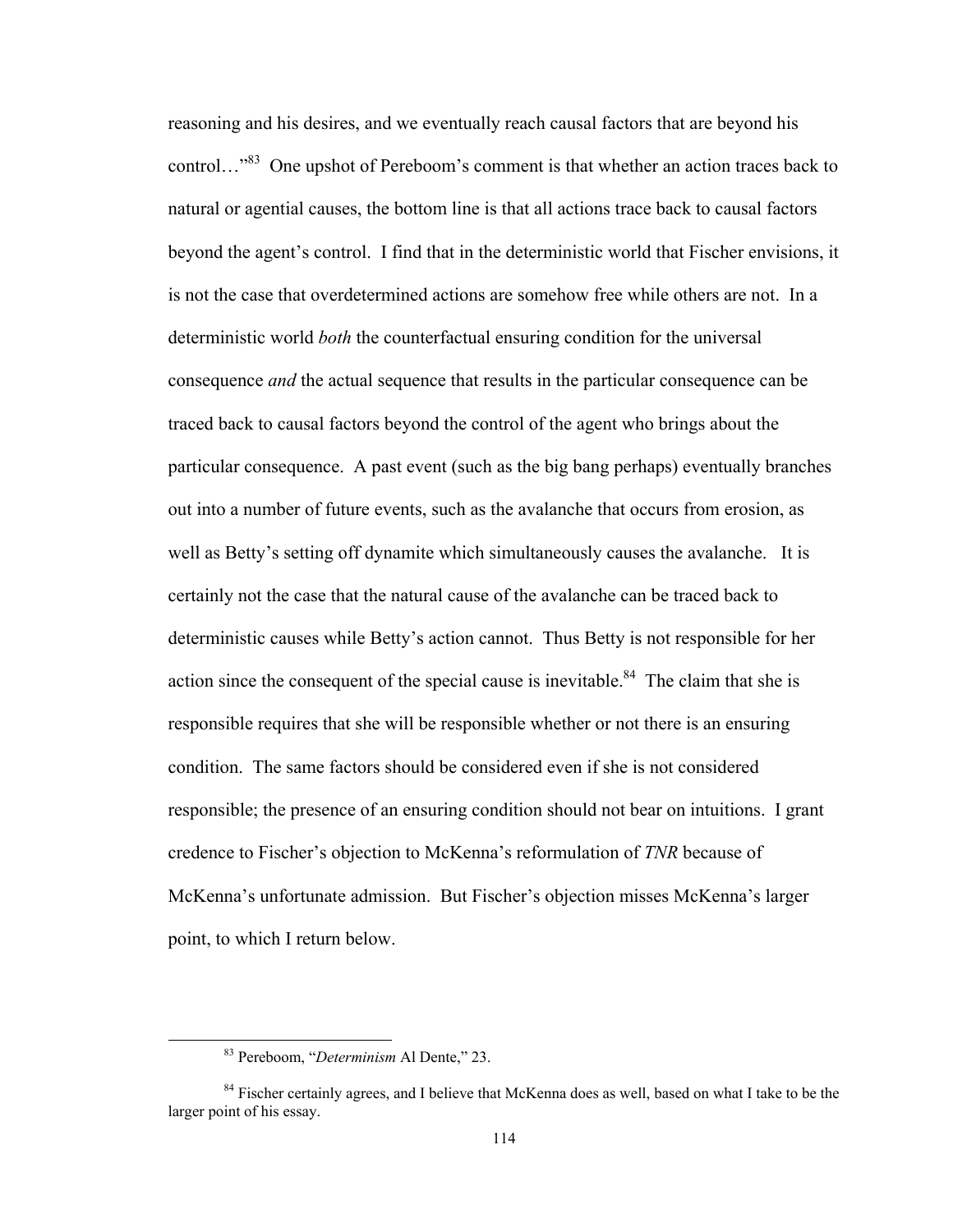Fischer's response to Stump reiterates a problem that he has with McKenna's modification of *TNR*. Fischer claims that both McKenna and Stump are presupposing that causal determinism rules out moral responsibility instead of giving *arguments* for precisely why this is the case. As Fischer puts the point, "[a] proponent of the incompatibility of causal determinism and moral responsibility is not entitled to help himself...to the claim that causal determinism crowds out moral responsibility."<sup>85</sup> If the incompatibilist did proceed in this way, then a compatibilist like Fischer has only two possible counterarguments. The first would involve agreeing with Stump and McKenna that causal determinism rules out moral responsibility. Or, second, he must simply state that causal determinism does not rule out moral responsibility and construct examples based on that supposition. The former route would amount to a concession and not an argument; the second strategy would be question-begging. Obviously, neither procedure helps to advance the argument. Fischer is certainly right to dismiss any argument that claims to show that moral responsibility is incompatible with causal determinism, yet presupposes the claim that moral responsibility is incompatible with determinism. However, this is not what Stump is doing.

Fischer thinks that two-path cases like *Erosion* show precisely what grounds moral responsibility. Fischer thinks that Betty is morally responsible "because no *uncontroversially* responsibility undermining factor impairs (or in any way affects) her deliberations, her formation of an intention, and her action in accordance with it."<sup>86</sup> In other words, since Betty exhibited guidance control that includes deliberation and responsiveness to reasons, she is responsible for her actions whether causal determinism

 85 Ibid., 168.

<sup>&</sup>lt;sup>86</sup> Ibid., 167. My emphasis. Of course the debate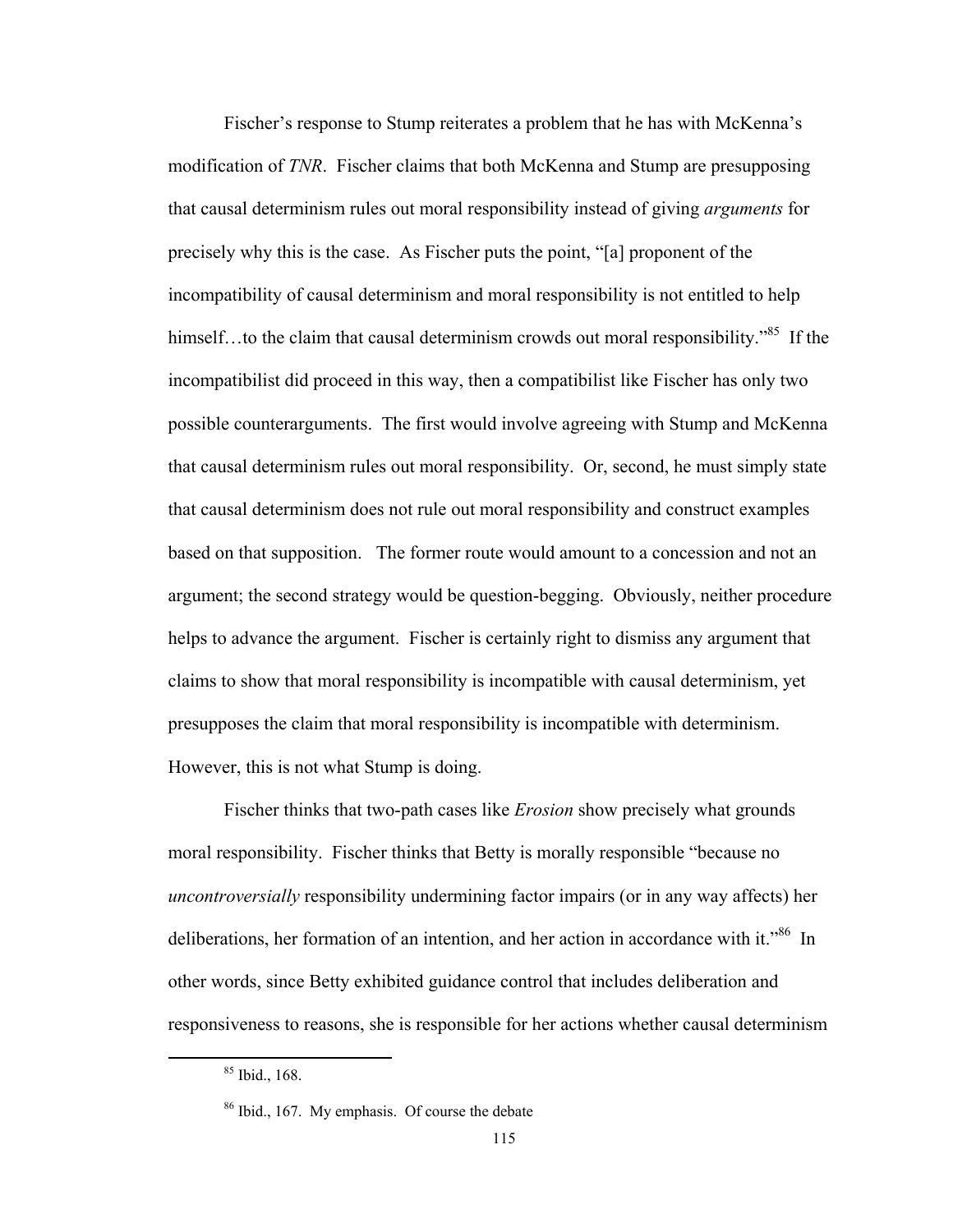obtains or not. Since Fischer does not think that causal determination is an *uncontroversially* freedom undermining condition, he thinks that Stump and McKenna's arguments fail. He claims that they focus only on the issue of causal determinism and do not say exactly why causal determinism rules out moral responsibility. But Stump's response to Fischer does not presuppose the conclusion that causal determinism is incompatible with moral responsibility. Instead, she closely examines Fischer's requirements for morally responsible action and takes seriously the fact that Fischer is trying to differentiate morally responsible action from action that is the result of manipulation, phobia, or some similar agency-compromising external force. She concludes that if all of Fischer's requirements for morally responsible action—i.e. guidance control—can be met by an agent who is manipulated into action and is not intuitively responsible for her actions, then she has demonstrated that causal determinism is directly incompatible with moral responsibility.

I believe that taking Stump's argument one step further and bracketing out the question of determinism completely will help demonstrate the incompatibility of determinism and moral responsibility without presupposing that claim. This strategy focuses on whether or not Fischer's requirements for guidance control actually succeed in differentiating morally responsible action from action that is the result of manipulation. Stump's argument shows that Fischer does not succeed, since a manipulated agent can exhibit all the necessary freedom-conferring properties entailed by guidance control. Fischer needs to demonstrate what exactly his notion of guidance control accomplishes since this control can be produced by manipulation—what he agrees is an uncontroversial responsibility-undermining external factor. On its own, guidance control does not

116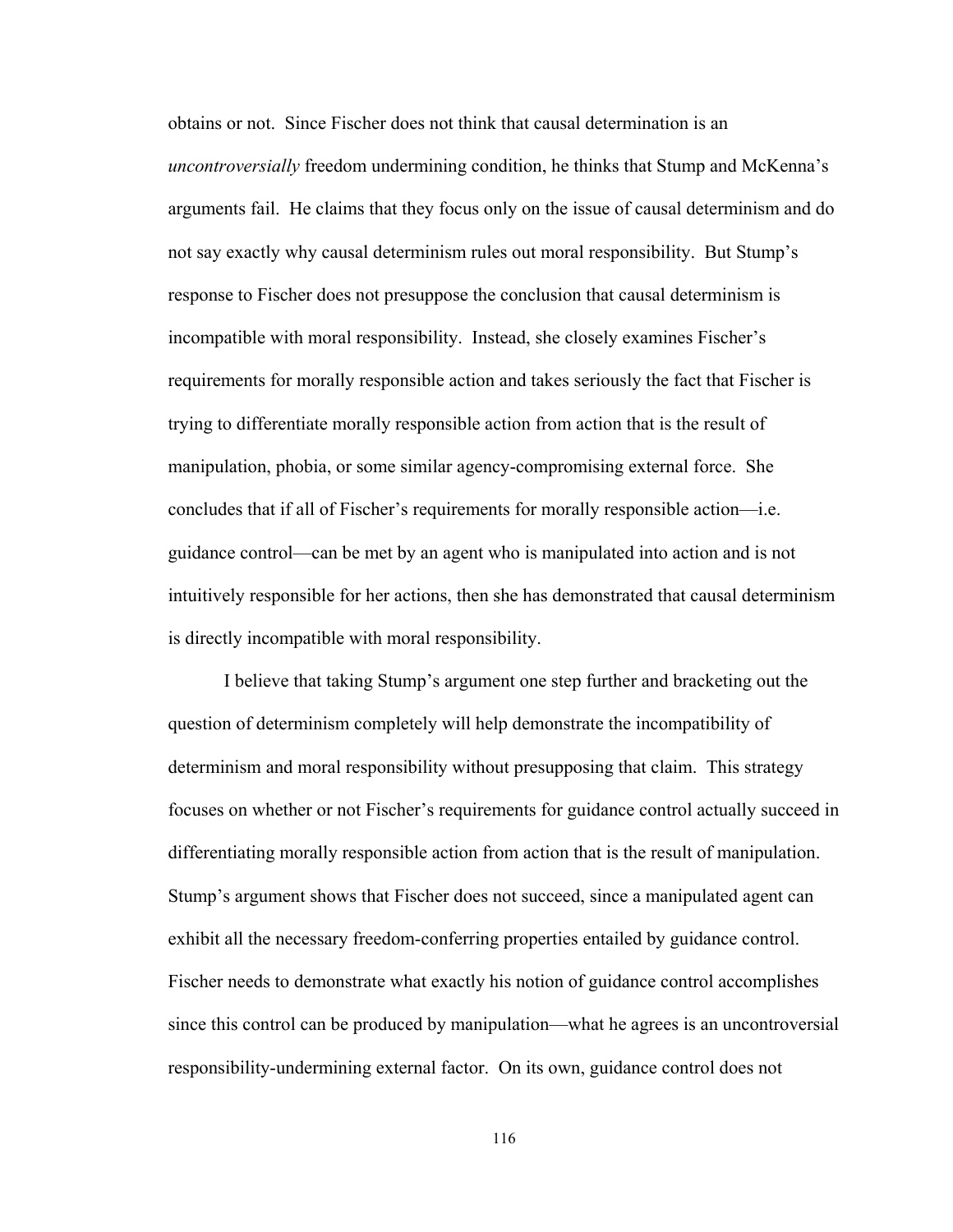adequately differentiate morally responsible action from action that is the result of manipulation.

Fischer attempts to respond to Stump's manipulation case in a slightly different way by claiming that her "Puppetmaster" case "is off the mark because it employs an overly broad notion of mechanism-individuation." Fischer and Ravizza understand a mechanism more narrowly. $87$  Fischer's distinction is far from clear, but it seems to go something like this: if the mechanism referred to is practical reason or deliberation in general, then it is defined too broadly, because practical reason, in general, is not the mechanism that gives rise to a particular action. According to Davenport's interpretation of mechanism individuation, it is an "intentional explanation" that helps explain or make intelligible a particular action by referencing specific beliefs, motives, considerations, urges, etc. $88$  If this understanding of mechanism individuation is right, then Fischer perhaps is claiming that in Stump's "Puppetmaster" scenario the alien master is manipulating Sam's entire reasoning faculty, and not a particular mechanism, and thus Sam is no longer a candidate for guidance control. Fischer and Ravizza's "Judith I" case attempts to demonstrate this difference between broad and narrow mechanismindividuation. A neuroscientist implants a device to stimulate Judith's brain so that Judith has an irresistible urge to punch Jane. Judith does punch Jane as a direct result of this neuroscientist's device.<sup>89</sup> Fischer and Ravizza claim that Judith is not responsible for her actions for two reasons. First, "the mechanism leading to the action is not

 87 Fischer, "Responsibility and Manipulation," *The Journal of Ethics* 8, no. 2 (2004), 153.

<sup>88</sup> Davenport, "Moral Sanity and Weakness of the Will," *The Journal of Ethics,* 6 no. 2 (2002), 241.

<sup>89</sup> Fischer and Ravizza, *Responsibility and Control,* 231.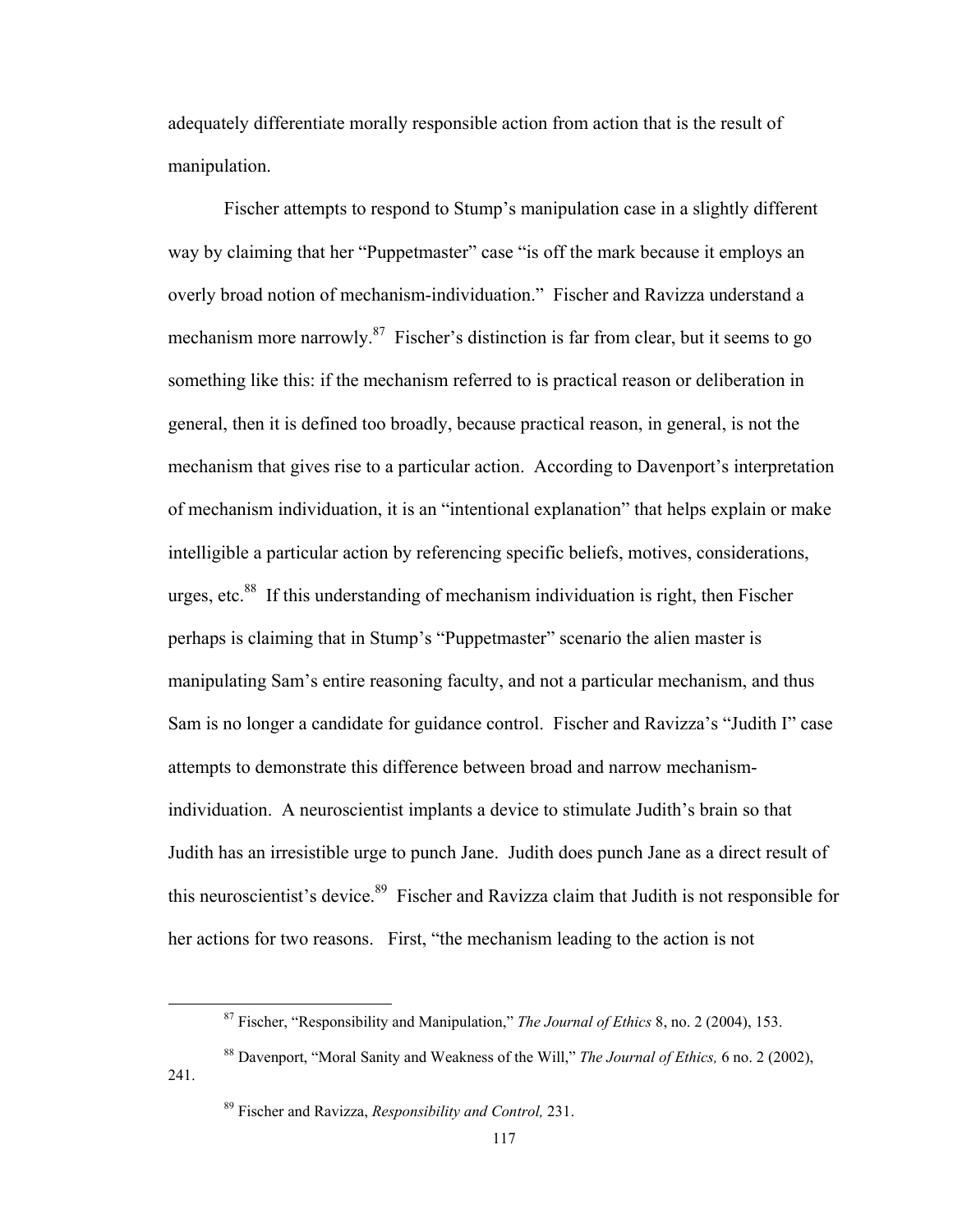moderately reasons-responsive…(because) Judith would strike Jane, no matter what kinds of reasons to refrain were present."<sup>90</sup> Fischer and Ravizza claim that since the actual mechanism that gives rise to the action in question is caused by an external source—the manipulator—and cannot be otherwise, the mechanism is not reasonsresponsive. Of course, Fischer and Ravizza claim that this is not a claim about alternate possibilities, but about the agent's responsiveness to reasons in other possible worlds. Thus the problem is not that Judith lacks access to alternative possibilities, but that she would not act differently no matter what reasons where present. Second, Fischer and Ravizza state that Judith is not responsible for her action. Despite the fact that she may have taken responsibility or ownership for her faculty of practical reason, she has not taken responsibility for the particular mechanism that issues in her urge and subsequent action, namely, hitting Jane. $91$ 

Fischer responds to Stump by saying that "the account of manipulation only works, if it works at all, if one holds fixed the actual kind of brain manipulation, when one holds fixed the kind of mechanism that actually operates."92 Again Fischer's comments are far from clear, but comparing Stump's "Puppetmaster" case with Fischer and Ravizza's "Judith I" case yields a better understanding of Fischer's critique of Stump. Stump's "Puppetmaster" case is unique in that it is not an instance of global manipulation, in which the agent is created and determined entirely by neuroscientists, nor is it an instance of the manipulation of a particular mechanism like "Judith I." On the one hand, it is closer to cases of global manipulation since the alien is able to control any

 90 Ibid., 232.

 $91$  Ibid.

 $92$  Fischer, "Responsibility and Manipulation," 153.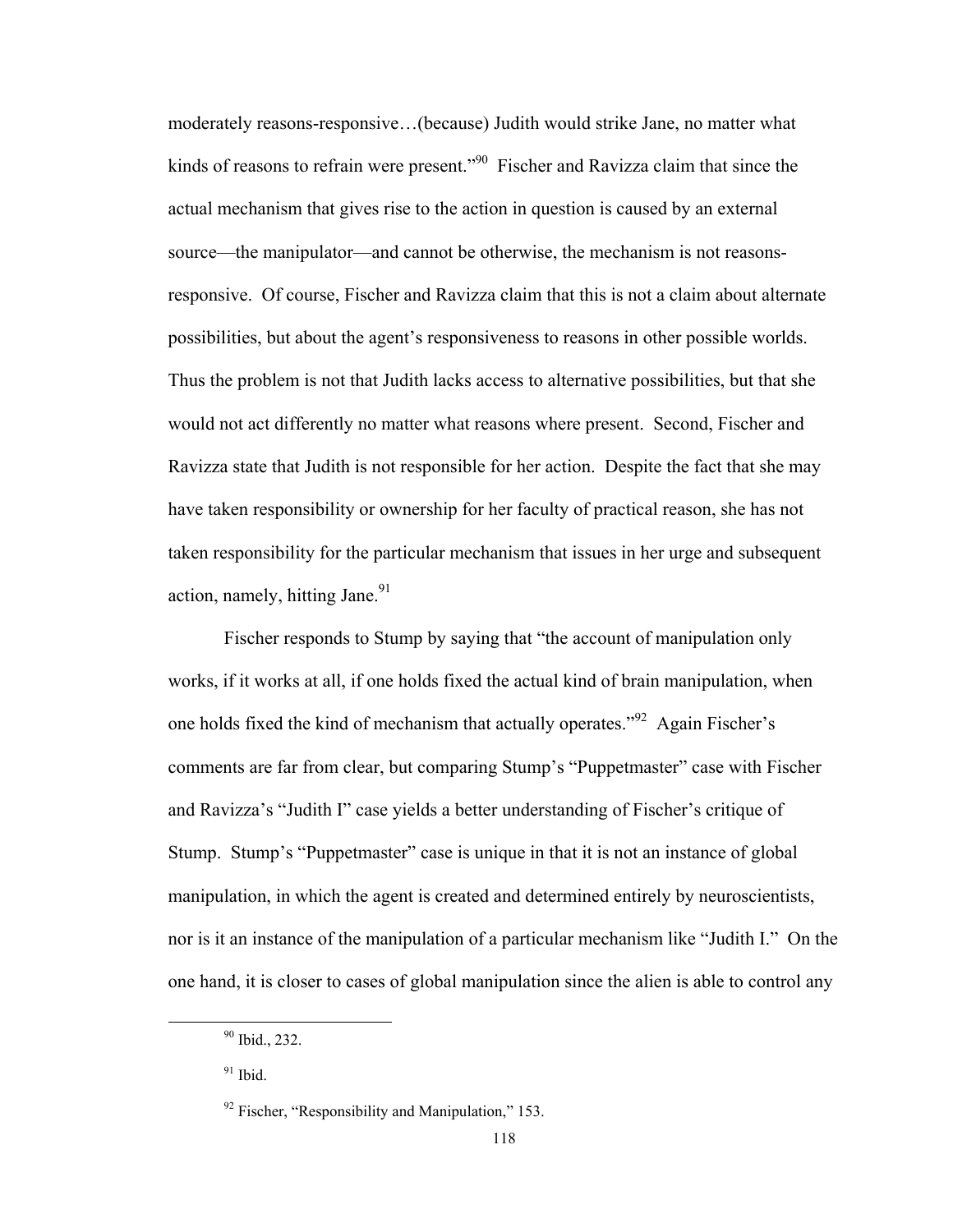"intentional explanation" in Sam, instead of one particular urge (like the urge to punch a certain person). On the other hand, the "Puppetmaster" case is different from global manipulation cases because the alien master that controls Sam's actions makes sure that Sam acts in accord with his prior personality, practical reason, desires, etc. (without creating that personality). Furthermore, the alien master convinces Sam that he is responsible and should take ownership of his actions even when his actions are caused by external sources. Finally, the alien master makes sure that when "under the control of the alien, Sam does A, it is also true that if there had been reason sufficient for Sam in his uninfected state to do not-A, the alien would have brought it about that Sam in his uninfected state did not-A."<sup>93</sup> Sam remains reasons-responsive. Therefore, Stump argues that Sam is responsible on the Fischer-Ravizza model despite the fact that he is manipulated in a way that is intuitively responsibility undermining.

Perhaps Fischer means to say that the difference between these two cases is that Sam's entire person—his thoughts, beliefs, practical reason, urges, and all the springs of his action—is under the direct control of the alien whereas Judith retains all of those elements save for one particular urge that is manipulated by the neuroscientist. Thus Judith remains on the whole a responsible agent whose other mechanisms or intentional explanations are responsive to reasons and are her own in the Fischer-Ravizza sense of ownership. Although Sam is responsive to reasons in a way consistent with his personality, and takes ownership of his actions, all of this is directly caused by an external agent in a way similar to that in which Judith's urge to hit Jane is caused by the neuroscientist. Sam's entire agency is manipulated, whereas only one particular

<sup>&</sup>lt;sup>93</sup> Stump, "Control and Causal Determinism," 48.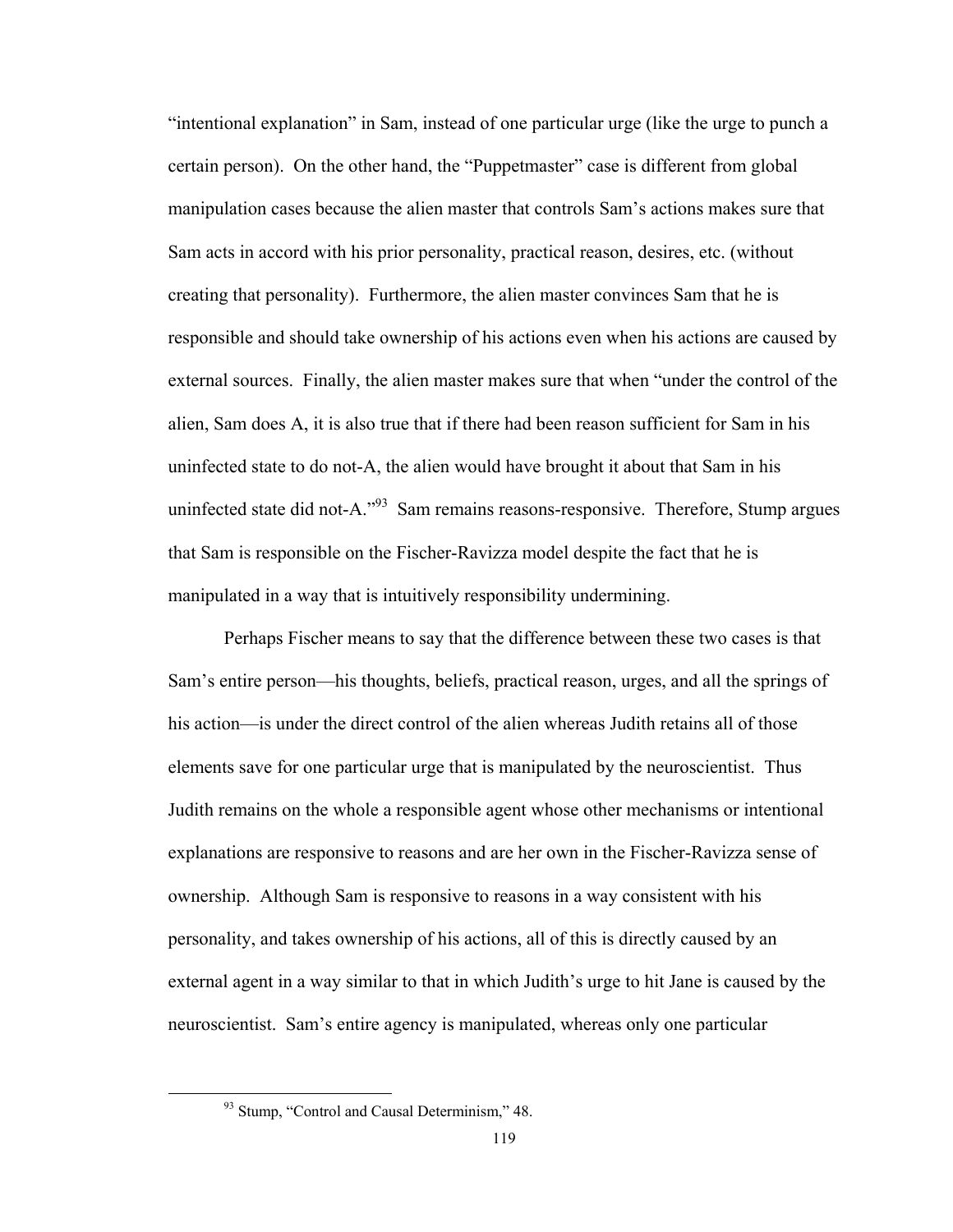mechanism of Judith's is manipulated. This appears to be the critique buried in Fischer's cryptic comments.

Fischer's critique of Stump is not ultimately successful. It is true that Stump does not employ as narrow a notion of mechanism-individuation as Fischer does, but the fact remains that Sam meets all of Fischer's requirements for guidance control, yet his actions are a direct result of responsibility undermining manipulation. Fischer might counter that for an action to be an agent's own it must stem from a fixed mechanism, but in the case of Sam the mechanism changes and therefore is no longer his own. But how has the mechanism changed when Sam's actions remain largely consistent with his uninfected state? He acts in ways consistent with his pre-infected character. If he does act differently from his uninfected self he believes that these actions are his own, and that he is morally responsible. The only other difference between Sam and Judith is that Sam is *wholly* manipulated (in a way that is consistent with his character and in such a way that he still views himself as a responsible agent) while Judith has only *one aspect* of her agency manipulated (in a way that is inconsistent with her character). Moreover, Judith might deny responsibility for hitting her friend Jill. She might claim that she did not feel like she was herself when she hit Jill or that she did not really want to hit Jill or some other similar reasons. Thus one might argue that Judith is not responsible because she does not see herself as responsible (for that particular act); whereas, Sam is responsible because he sees himself as responsible.

Fischer does not respond in this manner, and for good reason. Fischer cannot admit that Sam is responsible without giving up his crucial point that guidance control can distinguish between responsible action and action that is the result of responsibility

120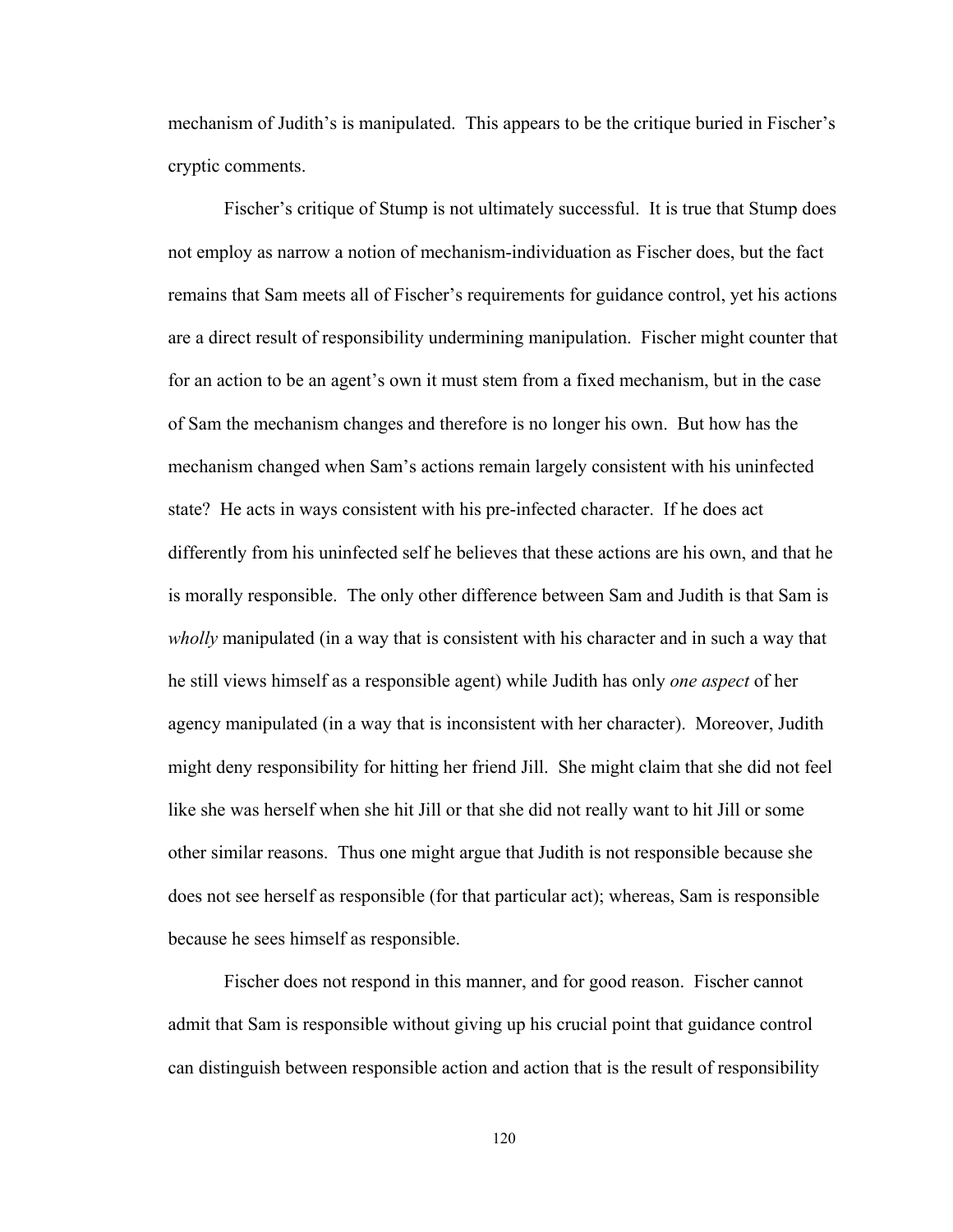undermining manipulation. Whether or not the mechanism is individuated in the correct way, the fact remains that Sam fulfills all the requirements for guidance control; yet, his behavior clearly results from manipulation that Fischer would surely agree is responsibility undermining.

The comparison between the Stump's "Sam" and Fischer and Ravizza's "Judith I" cases yields one further insight. As previously noted, Fischer claims that Stump is simply presupposing the incompatibility of causal determinism and moral responsibility. This comparison shows that even if we bracket out the issue of causal determinism the result is still highly problematic for Fischer's project. The only remaining reason that Fischer can plausibly invoke against Sam's moral responsibility is that his actions are not his own, but directly caused by another agent in a way similar to Judith's desire to hit her friend. The cases of Sam and Judith are both instances of non-responsible action. The only characteristic that links the two cases is that both Sam and Judith act in a way that they might not otherwise act due to causal force outside the agent. Therefore Stump's example succeeds on two levels. First, if the issue of causal determinism is bracketed out, her example succeeds in exploiting one feature of Fischer's guidance control, namely, its inability to distinguish between responsible action and action resulting from responsibility undermining manipulation. Second, this also shows that the real difference between a responsible act and a manipulated act is that the responsible act stems from the agent's own mental states, and this cannot be the case if these states are directly caused by an external agent. That is, a particular *sense* of "the agent's own" is required for responsibility.

121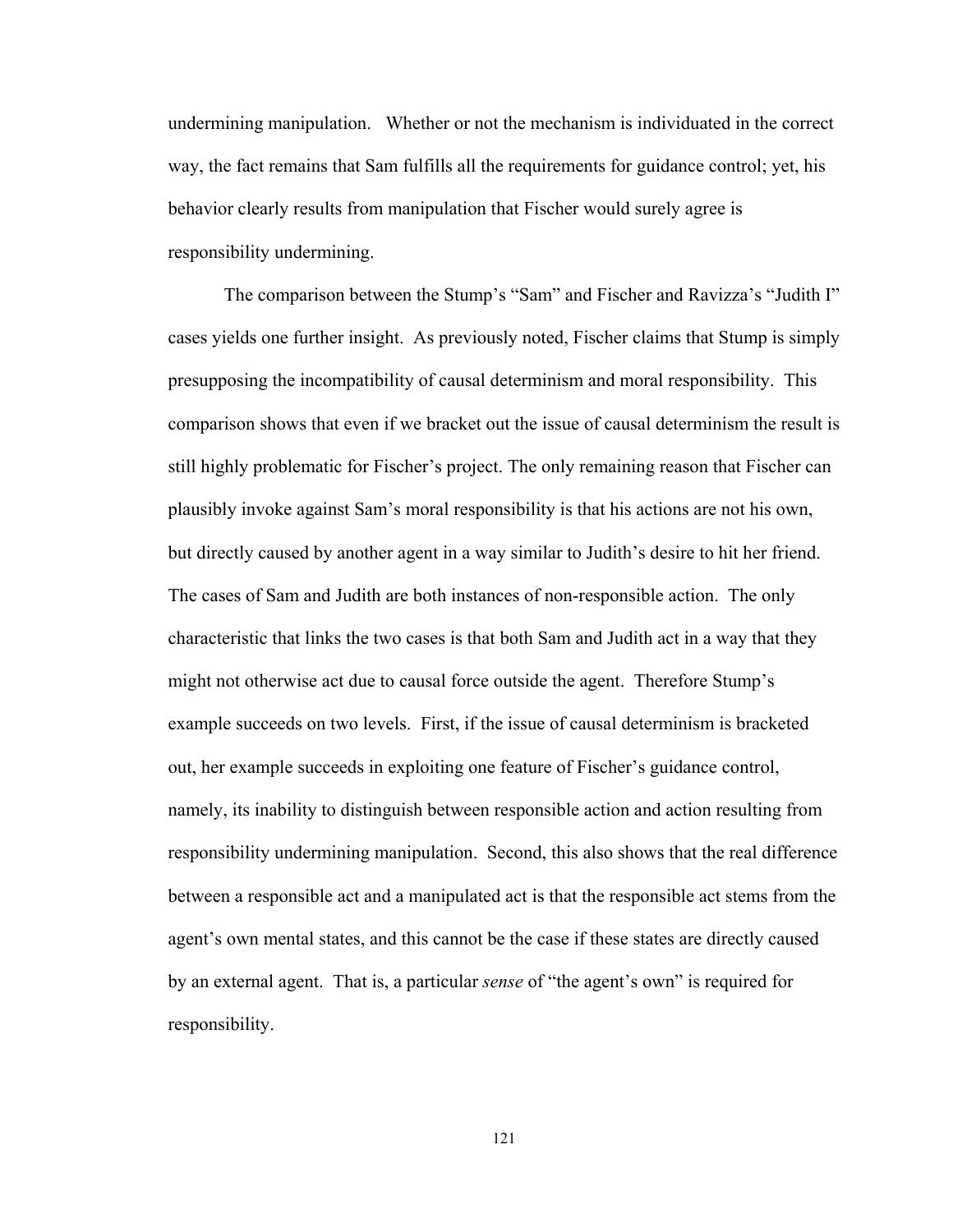Many philosophers would point out that the most common objection to soft or semicompatibilistic accounts of moral responsibility is that if causal determinism is true then any agent's action can be traced back to causes that lie outside the agent and thus beyond the agent's control. The intuitive reaction this generates is that if the ultimate cause is outside the agent then the agent is not responsible for that action. This reaction deals with the origination of causes. Therefore if causal determinism is true then no one is morally responsible for anything because no one has the requisite control. Fischer has yet to give an adequate response to this objection.

### *Pereboom's Manipulation Argument*

Pereboom begins by emphasizing origination (a sourcehood claim that acts that result from responsibility-undermining external forces do not originate from the agent in the same way that a responsible agent is the originator of her actions) to stress a fundamental problem with compatibilist notions of sourcehood and control. Pereboom highlights a major problem for soft compatibilist theories like Fischer's by generalizing "from bizarre cases to those coming closer to a normally determined agent (to) suggest that…there are not relevant differences between a manipulated agent and a determined one."<sup>94</sup> Fischer argues that we do not ascribe moral responsibility to an agent who is being manipulated (or, more controversially, has an addiction or phobia) since a manipulated agent lacks the requisite control. The agent is not the cause (or originator) of her actions. She does not wish to perform her actions; rather, they are being caused, in a way, by the manipulator (or by the phobia). Pereboom argues that if the world is deterministic and the causes of an agent's action are outside of that agent, then that

 94 McKenna, "A Hard-line Reply to Pereboom's Four-Case Manipulation Argument," *Philosophy and Phenomenological Research* LXXVII no. 1 (2008), 145.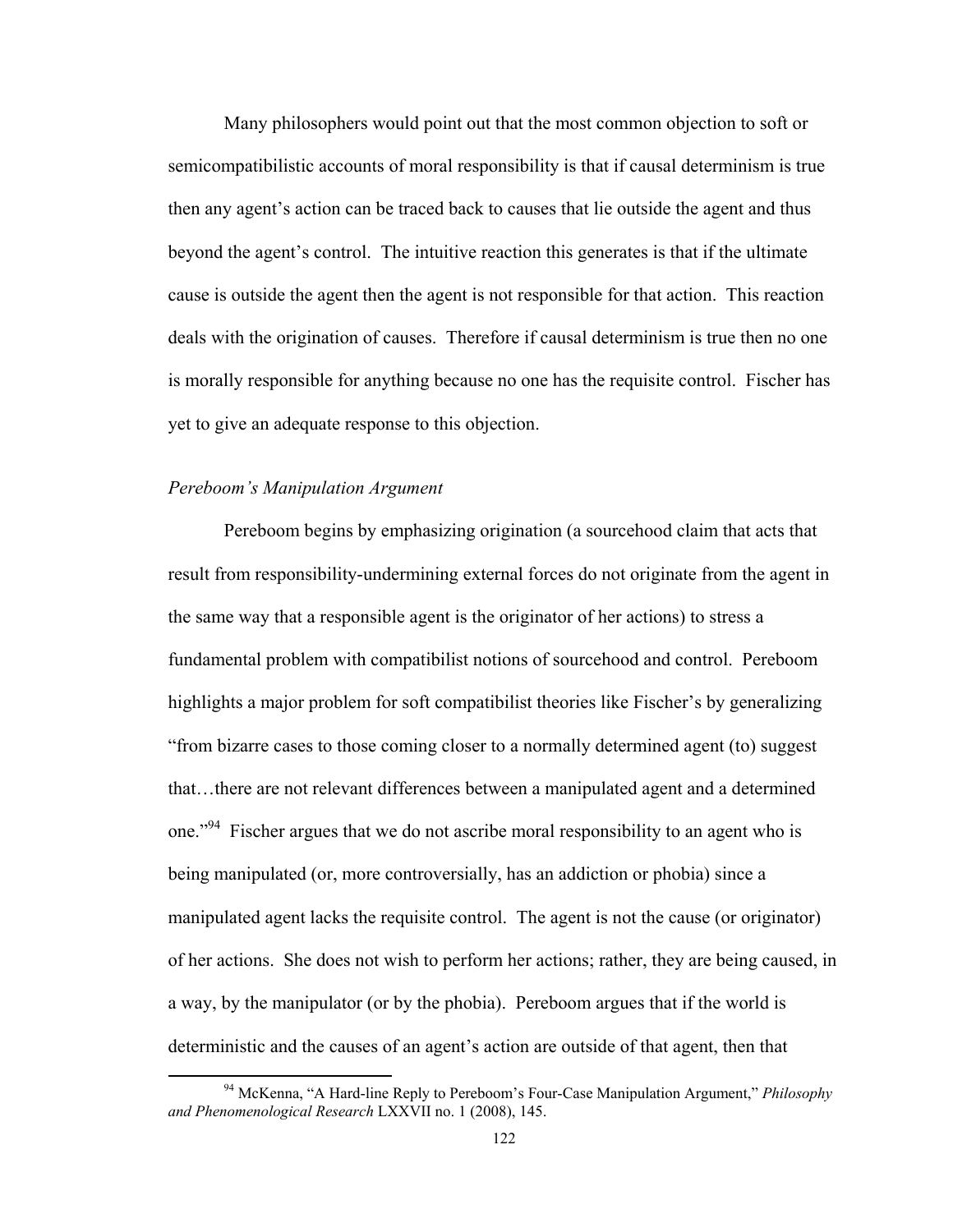agent's actions are not fundamentally different from that of someone who is being manipulated. Therefore the agent does not meet the requirements for moral responsibility.

Pereboom's "manipulation argument" is an attempt to generate the intuition that no matter what compatibilist friendly agential properties are present, causal determinism *always* undermines responsibility ascriptions. The argument consists of a series of cases in which the agent is manipulated or controlled by an outside force, a force that progressively increases as the stories unfold. In Case 1 the agent, Plum, is a normal human being except that he was created by neuroscientists who can directly manipulate him. They can bring it about that he has the right mesh of desires, the right reasons, and even a character that is consistent with this reasoning, desires, and actions.<sup>95</sup> In other words, the neuroscientists can bring it about that the agent meets whatever requirements a particular brand of soft compatibilism demands. Pereboom realizes that a semicompatibilist might object that the neuroscientists in this scenario are unrealistically close in proximity to the agent, so he revises the scenario.

In Case 2, the agent is a normal human except that she was created by neuroscientists who cannot directly manipulate her, but have programmed her to be a rational egoist so that when she finds herself in certain circumstances she is causally determined to undertake a certain reasons-responsive process (the one that a perfectly rational egoist would) and to possess the mesh of desires that results in her particular action. This scenario is an improvement over the first because it puts some distance between the agent and her external causes. Once again, Pereboom argues that this is an

<sup>&</sup>lt;sup>95</sup> *Ibid.*, p. 24. Fischer does not have much of a rejoinder here as I will demonstrate. It is interesting to note that Frankfurt does not even attempt a rejoinder. As long as we have the right mesh of desires, on his account we meet the basic freedom-relevant moral responsibility requirements.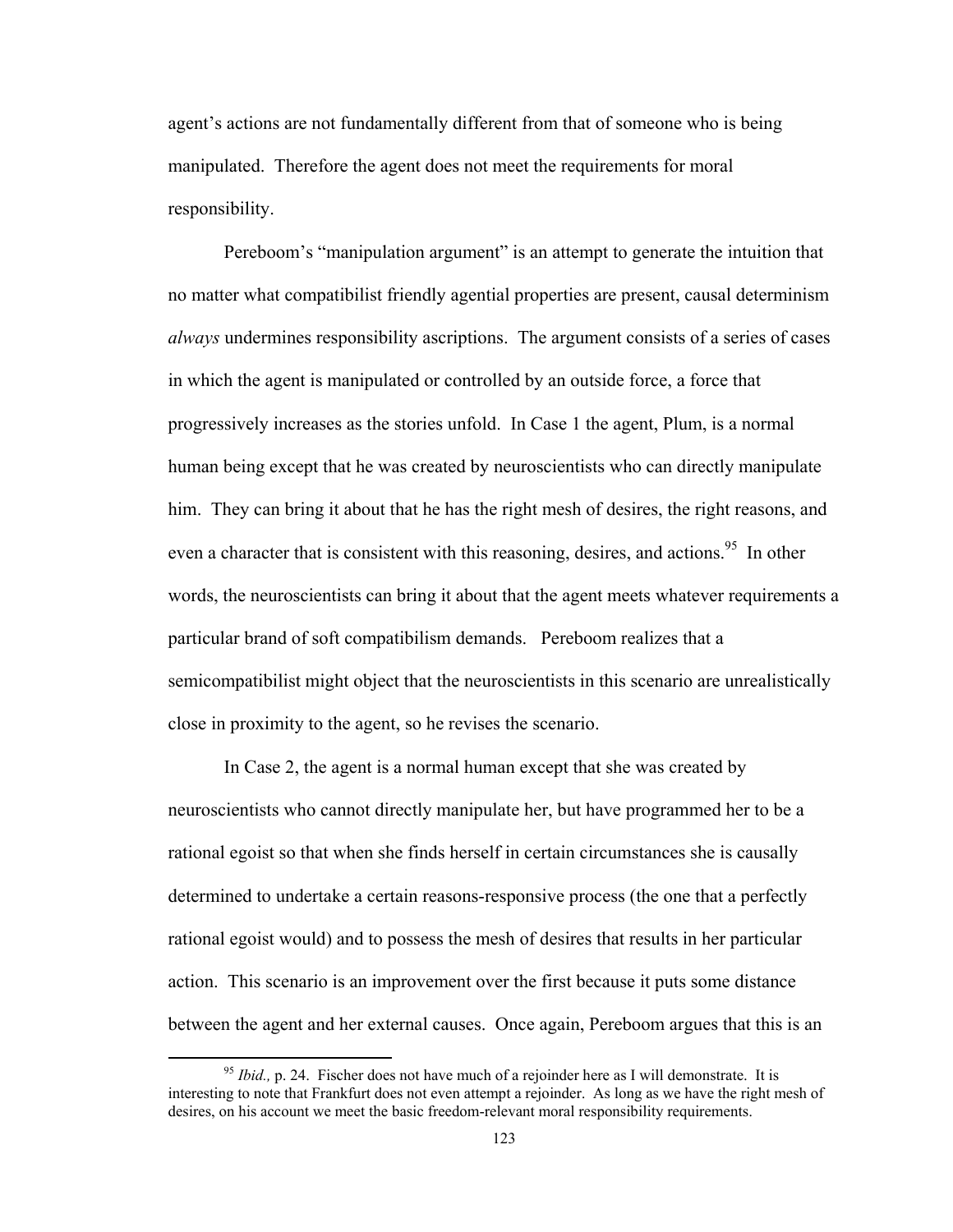instance of nonresponsibility because the agent's actions are ultimately determined by factors beyond her control. One could object that this is not how things actually happen (although this may not be that far off in the future and it may well be true if a certain kind of God exists). One might also find this instance problematic due to the fact that it is directly caused by an external agent.<sup>96</sup> Due to these potential objections, Pereboom revises the scenario once again.

In Case 3 the agent is a normal human being except that he is determined by the "rigorous training practices of his home and community to be a rational egoist."<sup>97</sup> This training happens so early in his life that he cannot prevent or alter it. Thus he is still causally determined to have the mesh of desires and the reasons-responsiveness that results in this action. Pereboom recognizes that a compatibilist might argue that in this instance the agent is actually responsible for his actions. Pereboom's rejoinder is simple. In order to argue that this agent is responsible when the first two were not, we must be able to identify the features present in the third scenario that are absent from the first two scenarios.

Just in case the compatibilist has a sound rejoinder, Pereboom constructs one final scenario. In Case 4, determinism (the unalterable natural laws and historical facts) is true, and the agent is a rational egoist but an otherwise ordinary human raised in typical circumstances. Despite the fact of determinism (the external cause of all the agent's actions), the agent's action in the actual sequence (to use Fischer's term) appears to stem

 $\frac{96}{1}$  Ibid.

 $97$  Ibid.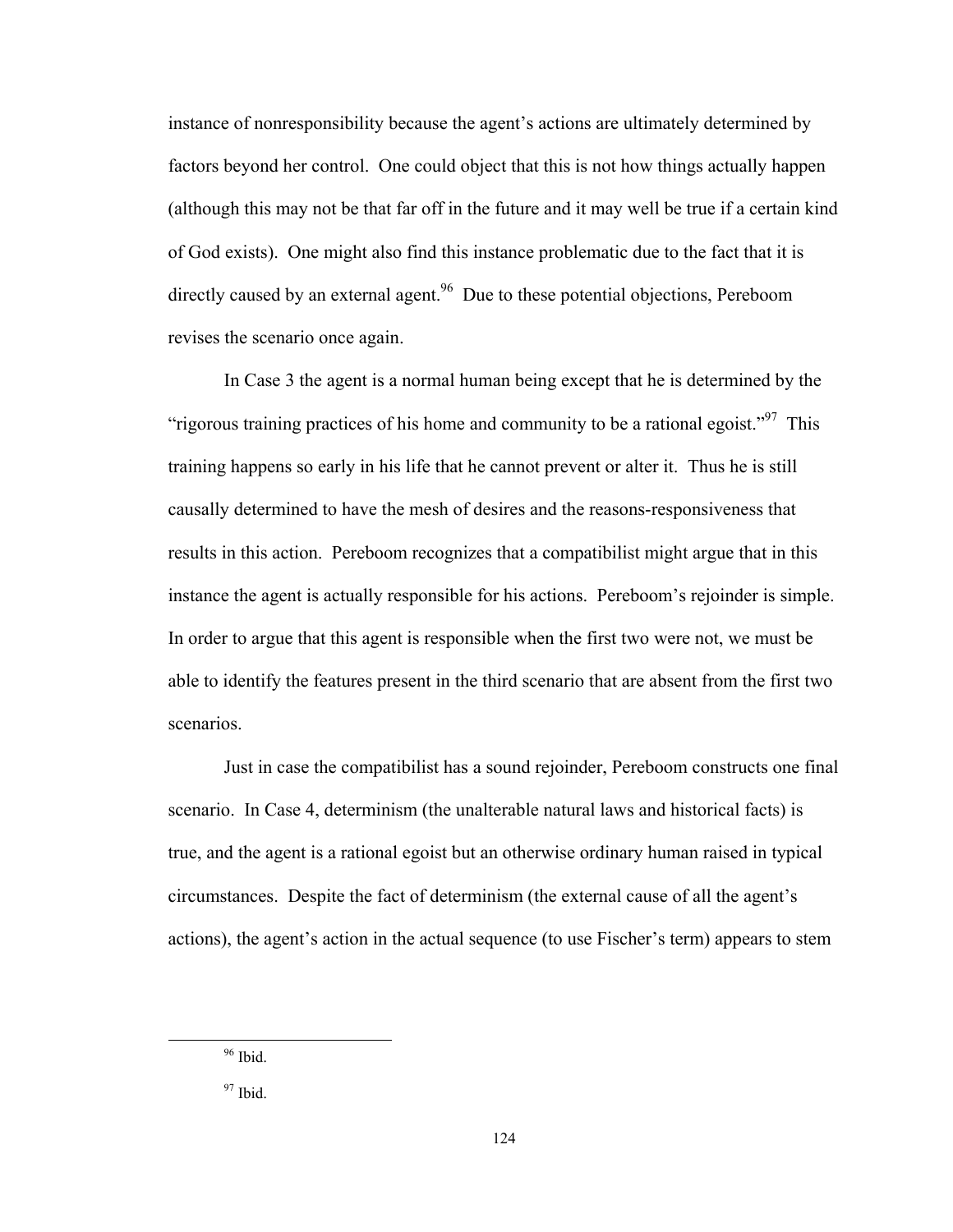from a reasons-responsive mechanism and the right mesh of desires.<sup>98</sup> After all, according to Fischer and Frankfurt's arguments, despite physical determinism one agent can have a moderately reasons-responsive mechanism or the right mesh of desires and thus be responsible in a way that another agent who lacks these features is not. The agent's action in the final scenario, just as in the first three scenarios, results from a deterministic causal process that traces back to factors that are beyond her control. Pereboom wishes to press this question: what responsibility grounding element(s) are present in the final scenario that is (are) not present in the other scenarios? The one distinguishing feature of scenario four is that the external cause (physical determinism) is not another agent. Then, again, the first three cases could be reformulated "so that the determination is brought about by a spontaneously generated, mindless machine..."<sup>99</sup> Even if the scenarios were reformulated in this way, the intuition that the agent is not responsible in the first three scenarios would persist. If those intuitions fade due to the substitution of a mindless machine for another agent, then the question falls again to the compatibilist. Why would it matter whether or not the cause is a person? A common and persistent intuition is that if a person is directly manipulated by someone or something out of his control then she is not responsible. If this intuition is legitimate, then the final scenario contains the same fundamental problem as the first. Pereboom argues that the intuition behind all of these scenarios is that humans do not believe that an agent is responsible for the agent's actions if the agent's "action results from a deterministic

 98 Ibid., 25.

 $99$  Ibid.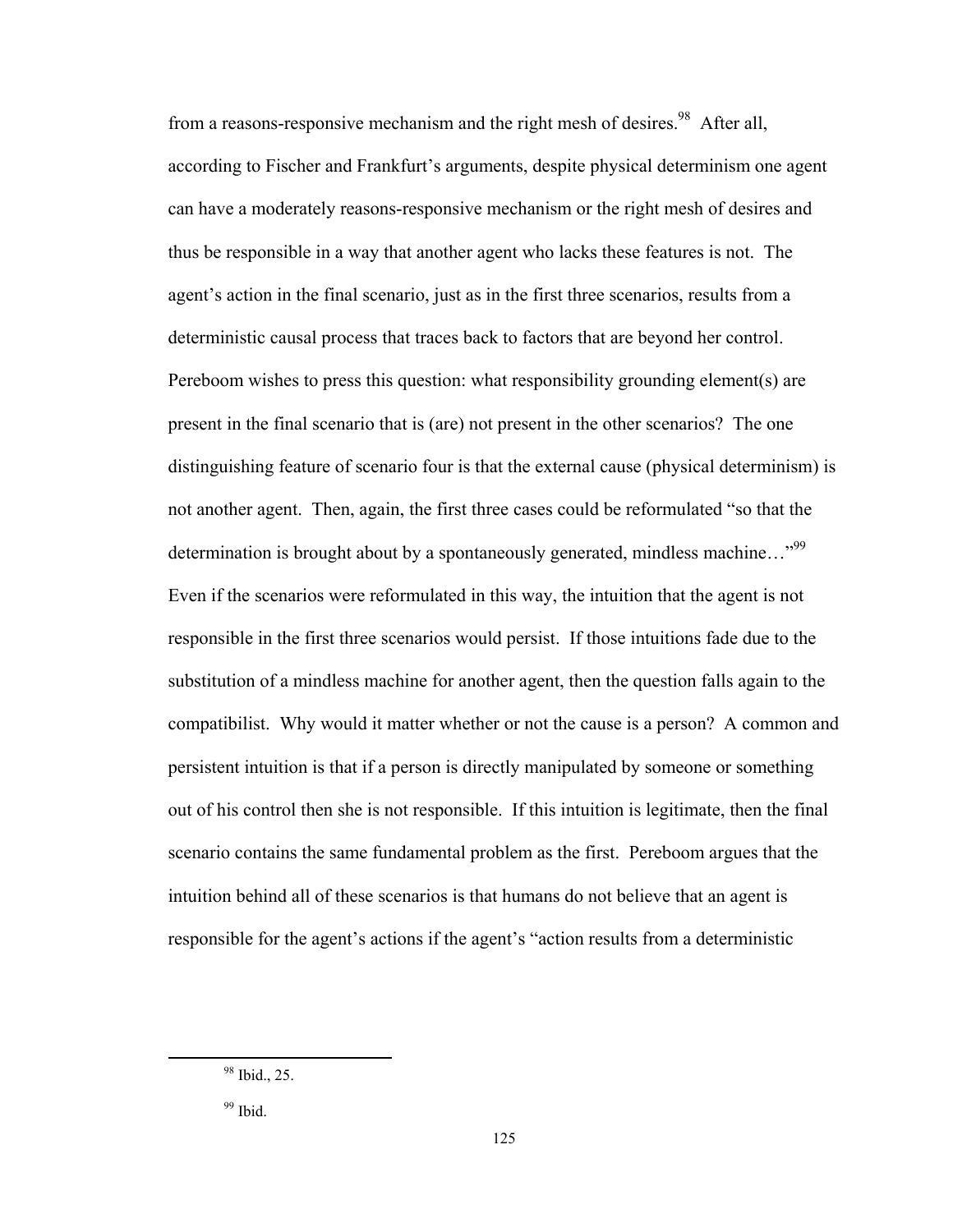process that traces back to factors beyond his control."100 Unless the agent is the ultimate source of the actions in question, the agent cannot be held responsible for those actions.

## *McKenna's Response to Manipulation Arguments*

Fischer needs help if he is going to defeat the manipulation arguments of Stump and Pereboom, and Michael McKenna provides an alternate compatibilist-type response to Pereboom's manipulation argument. McKenna suggests that Pereboom's manipulation argument (which McKenna calls a "generalization strategy") does not *decisively* demonstrate that a causally determined agent fails to fulfill the requirements for moral responsibility. He states that "Pereboom is not entitled to presume that in Case 1 Plum is not free or morally responsible."<sup>101</sup> McKenna bases this claim on his own generalization strategy. McKenna reverses the order of the cases and argues that "it is not evident that Plum in Case 6 (Pereboom's Case 4 where causal determinism is true) is not free and morally responsible even though he acts in a world in which causal determinism is true."<sup>102</sup> McKenna believes that by reversing the order of the generalization strategy we will arrive at a clash of intuitions.

Many people's stronger intuition is that Plum is not free or morally responsible in Case 1 because his mental states and actions are directly determined by another agent. Others claim that Plum is free and morally responsible in Case 4 since he has the right mental states as well as a coherent history and knowledge of acting in morally relevant ways. If these are both strong and legitimate intuitions, then depending on which case

 $100$  Ibid.

<sup>&</sup>lt;sup>101</sup> McKenna, "A Hard-line Reply," 153.

 $102$  Ibid.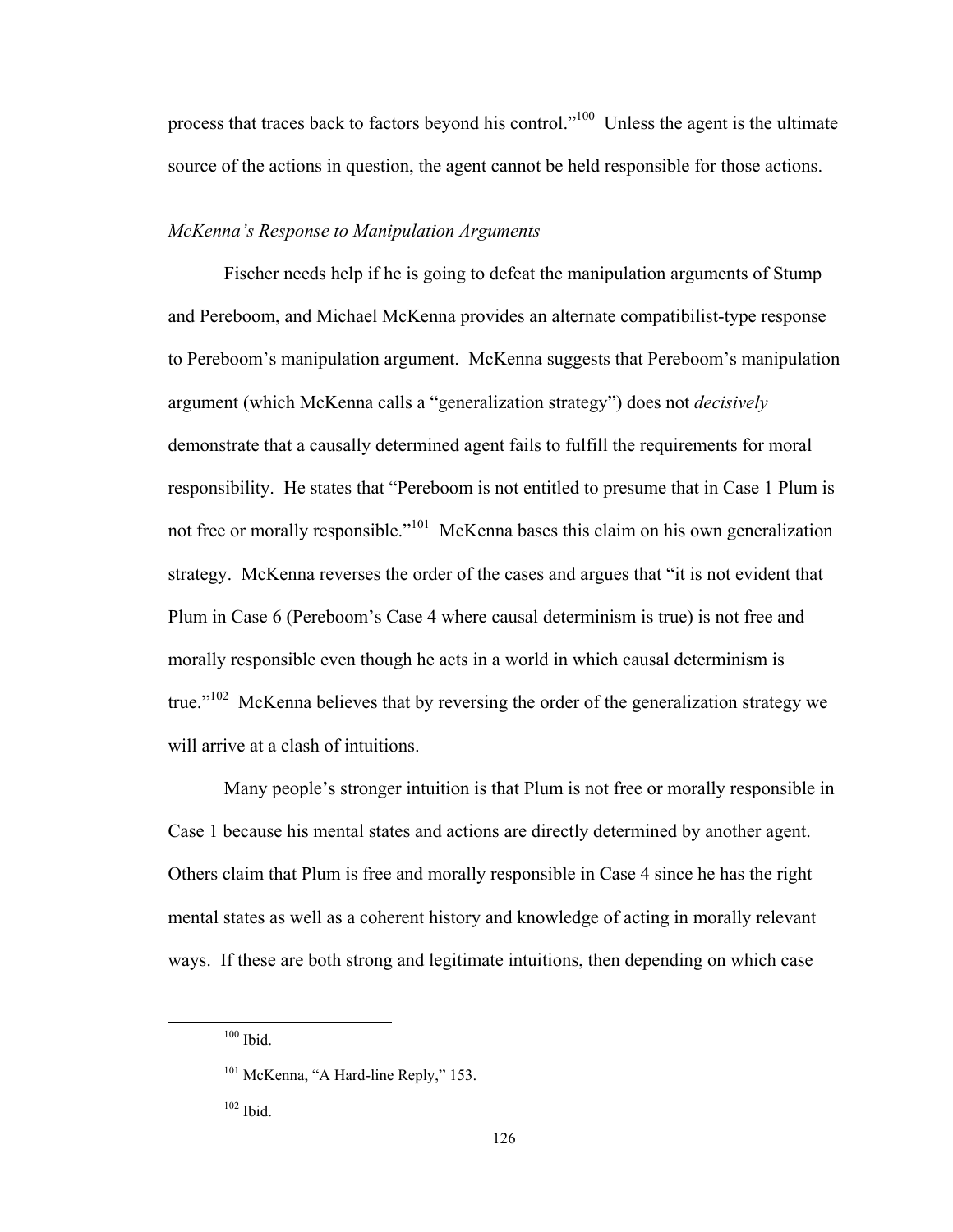comes first, very different arguments are generated. McKenna begins with the final case where the agent is a normally functioning human being in a causally deterministic world. He argues that the agent is morally responsible in that case since he has the necessary "compatibilist-friendly agential structures (CAS)."103 Since Case 3 (where the agent is reared in a cult-like environment designed to produce an agent with very specific beliefs and practices) does not look all that different from Case 4, and the agent still has the necessary agential structures, then she plausibly can be held morally responsible as well. By the process of generalization, McKenna concludes that the agent in Case 1 may be morally responsible as well, since he has the same necessary agential structure as the agent in Case 4.

There are three possible responses to McKenna's critique of Pereboom's manipulation cases. The first is the one that Pereboom himself makes to an earlier article of McKenna's:

McKenna's considered view is not that we should focus solely on the agential properties, but rather that in assessing the four-case argument, one could legitimately draw greater attention to them, and that this will elicit the intuition that Plum is responsible—certainly in Case 4, but even, for example, in Case 2. At the same time, he allows that drawing greater attention to the hidden causes and their deterministic nature could occasion the intuition that Plum is not morally responsible. But given that each of these two strategies is equally legitimate, the result will be a stalemate. In response, I advocate drawing equal attention to the sorts of agential properties that typically serve as a basis for ascribing responsibility, and to the hidden causes and their deterministic nature by way of the four cases, and then let the intuitions fall where they may…I still have a strong intuition that Plum in Case 4 (and certainly in Case 2) is not morally responsible. To be sure, others may have opposing intuitions. My four case argument will not have persuasive force against them, and I have no conclusive argument to show that they are unreasonable in their reactions.<sup>104</sup>

 103 Ibid.*,* 142.

<sup>104</sup> Pereboom, Derk, "Defending Hard Incompatibilism," *Midwest Studies in Philosophy 29*, 22-23 (web version). Accessed on February 2, 2010,

http://www.uvm.edu/~phildept/pereboom/Replytocritics.pdf. Quoted in McKenna, 154.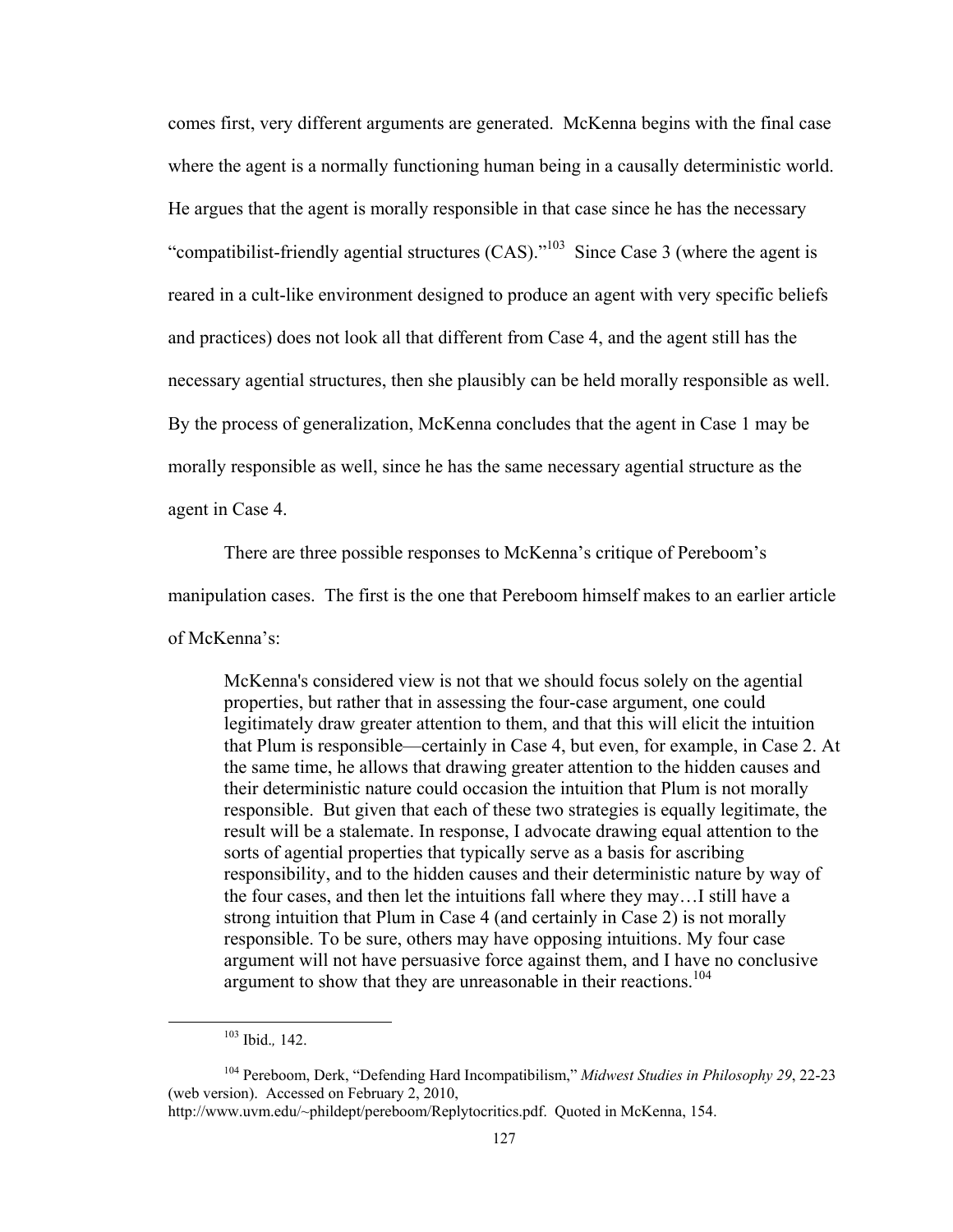On the one hand, Pereboom's cases draw attention to the source of an agent's actions. In all these cases, he concedes the potential discovery of hidden causes for the agent's action. Since Pereboom thinks that moral responsibility can only be ascribed in cases in which the source of action is under the agent's control, he concludes that perhaps no agent can be ascribed moral responsibility.<sup>105</sup> On the other hand, Pereboom agrees with McKenna that reversing the order and utilizing his own generalization strategy might also generate the intuitive conclusion that a determined agent can meet the requirements for moral responsibility. Pereboom concludes that we have a stalemate even though his intuitions are that the agent in all four cases is not morally responsible for his actions.

 McKenna does not claim that his reverse generalization method yields a compatibilist view of moral responsibility, but he does think that the burden of proof is back on the incompatibilist. Since Pereboom offers no counter-argument, McKenna believes that he has made an important point against the incompatibilist.<sup>106</sup> McKenna is mistaken in this assessment, because at best all he has managed to do is put the burden of proof *back* on the compatibilist. McKenna takes his distinction between hard and softline responses to manipulation cases from a distinction that Robert Kane makes in *The Significance of Free Will*. Kane calls hard compatibilists (like the later Frankfurt) one who takes the 'hard' path by arguing against the commonly held intuition that globally manipulated agents are not morally responsible. 'Soft' compatibilists (like Fischer) do not think that globally manipulated agents are morally responsible, and they seek to make

<sup>&</sup>lt;sup>105</sup> This is Pereboom's "hard incompatibilism." Thus his manipulation argument is only designed to show that the compatibilist-friendly agential structures for moral responsibility are not enough.

<sup>&</sup>lt;sup>106</sup> McKenna, "A Hard-Line Reply to Pereboom's Four-Case Manipulation Argument," 154.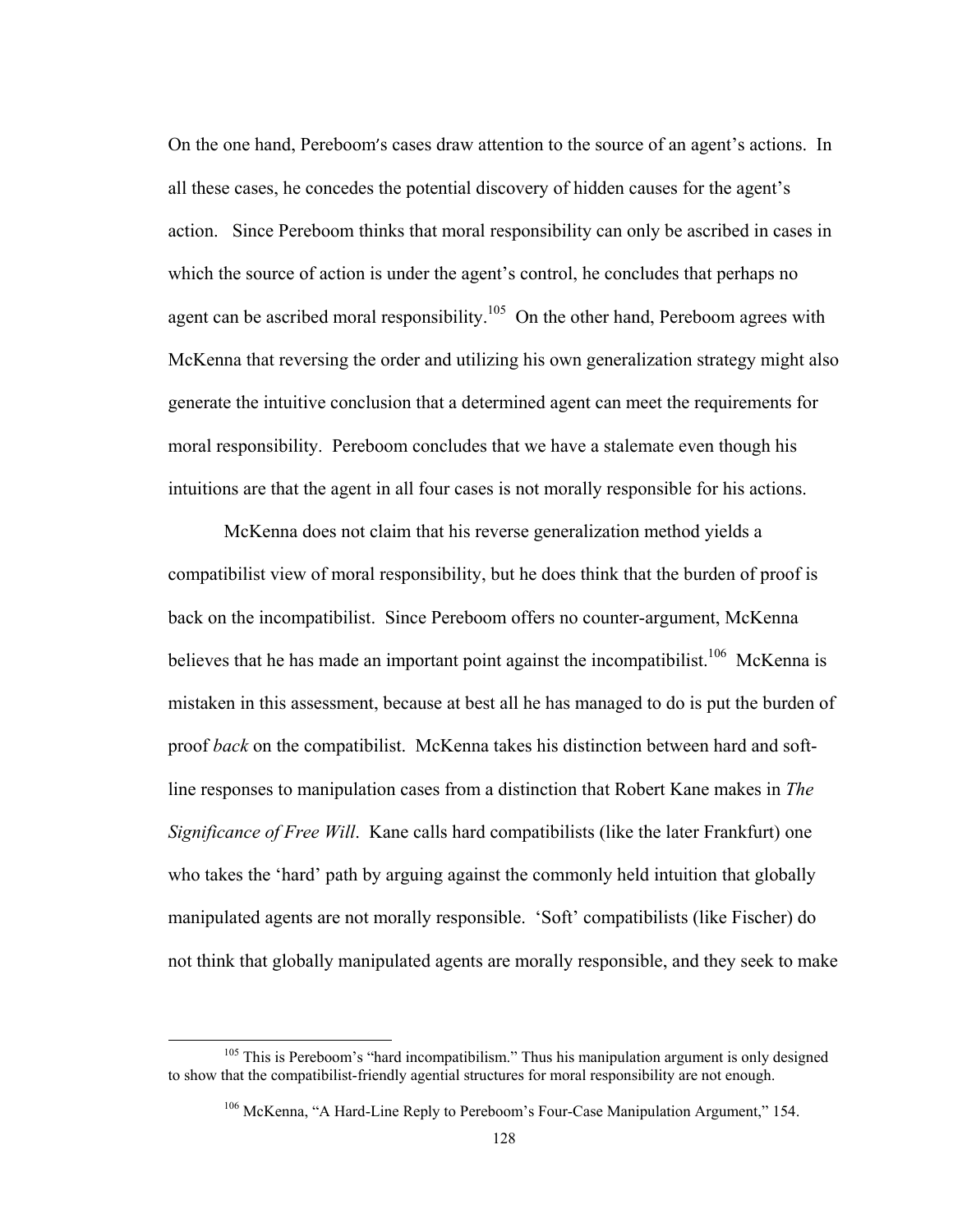a distinction between manipulation and mere causal determinism.<sup>107</sup> Furthermore, soft compatibilists like Fischer only seek to show that Pereboom's generalization strategy does not work in Case 2 since the agent does not meet the necessary requirements for moral responsibility. The soft compatibilist agrees with the intuition that a globally manipulated agent is not morally responsible and therefore is not going to accept that the agent in Case 1 is responsible. Compatibilists like Fischer have spent many years beginning with "clear" cases (such as cases of global manipulation) and then attempting to distinguish a properly morally responsible agent from a manipulated one. Pereboom (like Stump) begins with this premise and proceeds to argue that whatever responsibility conferring agential properties the compatibilist ascribes to an agent, those same properties can also exist in a *globally manipulated agent*. For this reason, the debate is not furthered by saying that a globally manipulated agent can display the necessary requirements for moral responsibility when that agent has developed exactly the requirements to distinguish a manipulated agent from a responsible agent.<sup>108</sup> The burden of proof still rests with McKenna.

 McKenna admits that he has not actually disproved manipulation arguments like Pereboom's but simply put the burden of proof back onto Pereboom the incompatibilist. However, since the history of the debate shows that the compatibilist retains the burden of proof, he only has two options. First he could try to disprove, not simply call into question, Pereboom's manipulation argument. Since McKenna admits that he cannot

 107 Kane, *The Significance of Free Will,* 67-68. Cited by McKenna, "A Hard-Line Reply," ftn 2, 143.

<sup>&</sup>lt;sup>108</sup> For this reason it makes sense that soft compatibilists like Fischer attack Case 2 and not Case 1. Fischer agrees with the incompatibilist that the agent in Case 1 is not responsible since he believes that this is a clear case of responsibility-undermining manipulation.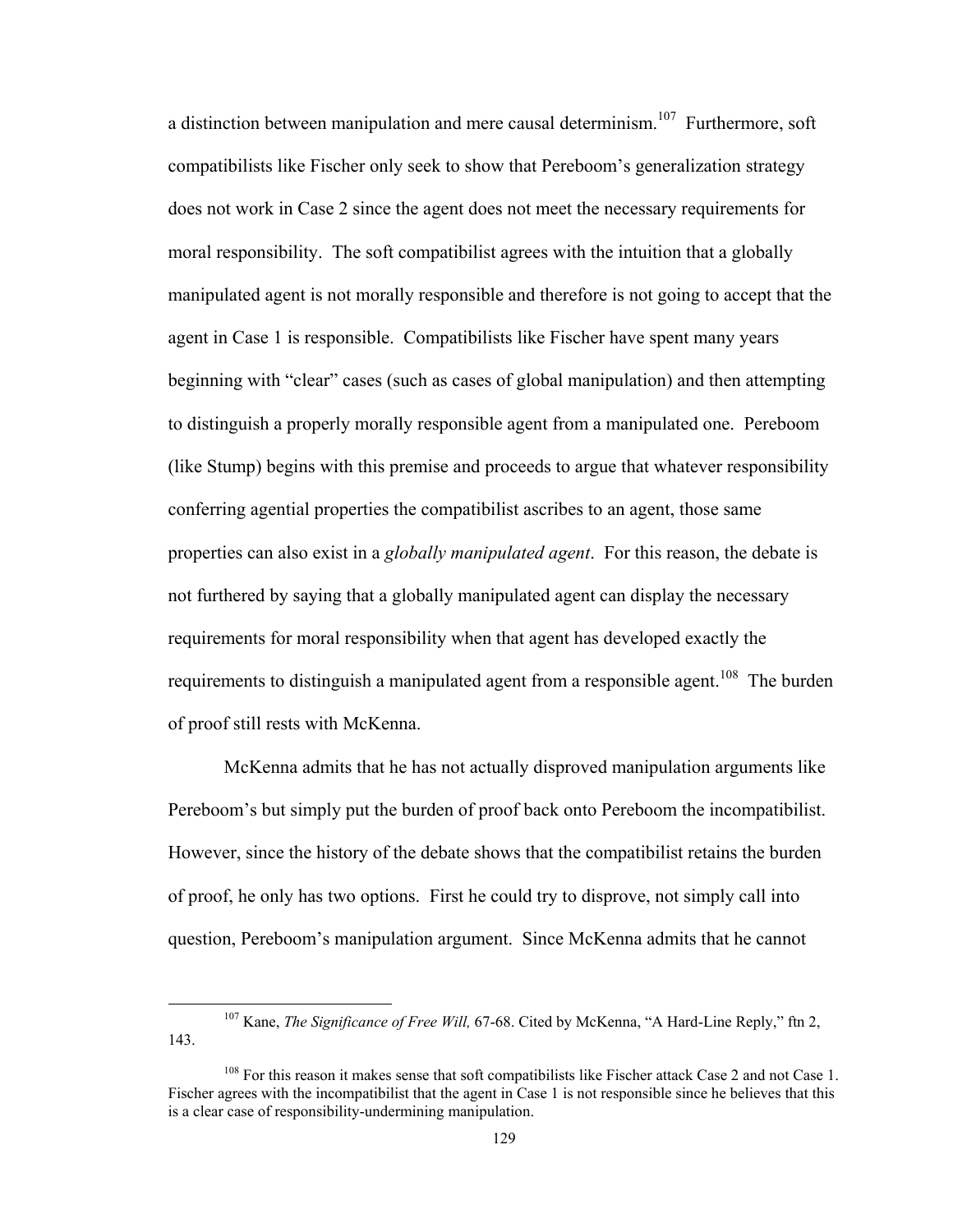disprove Pereboom's argument, I see only one remaining option for him. He must, following Kane's distinction, take the true "hard" compatibilist route and show that a globally manipulated agent can meet the requirements for moral responsibility. McKenna hints at this route at the end of his article when he quotes an important comment of Frankfurt's:

A manipulator may succeed, through his interventions, in providing a person not merely with particular feelings and thoughts but with a new character. That person is then morally responsible for the choices and the conduct to which having this character leads. We are inevitably fashioned and sustained, after all, by circumstances over which we have no control. The causes to which we are subject may also change us radically, without thereby bringing it about that we are not morally responsible agents. It is irrelevant whether those causes are operating by virtue of the natural forces that shape our environment or whether they operate through the deliberate manipulative designs of other human agents.<sup>109</sup>

McKenna returns full circle to the argument with which he began. The only way to reject Pereboom's manipulation argument conclusively (and truly put the burden of truth back on the incompatibilist) is to claim that globally manipulated agents can fulfill all the necessary requirements for moral responsibility. McKenna realizes this, but also seems to realize that demonstrating this is a very difficult task. He cites the example of people making radical changes in life for reasons that seemed to them beyond their control, as well as moral luck cases of Nagel and Williams, but these do not amount to arguments of any substance.<sup>110</sup> Therefore, in the end, McKenna's arguments demonstrate that Pereboom's manipulation arguments actually succeed. They put the burden of proof

 109 Frankfurt, "Reply to John Martin Fischer," in *Contours of Agency*, 27-28.

<sup>&</sup>lt;sup>110</sup> I find the examples of people undergoing radical changes due to reasons apparently beyond their control quite fascinating, but do not think that these examples make any headway at all towards showing that causal determinism is compatible with the requirements for moral responsibility much less that globally manipulated agents are morally responsible. That a person feels compelled to act in a certain way by reasons that were not under her direct control does not imply that she is being manipulated or even that she is determined. Ferreira's notion of a "critical threshold" discussed in chapter four is an interesting way to deal with cases like these in a libertarian context.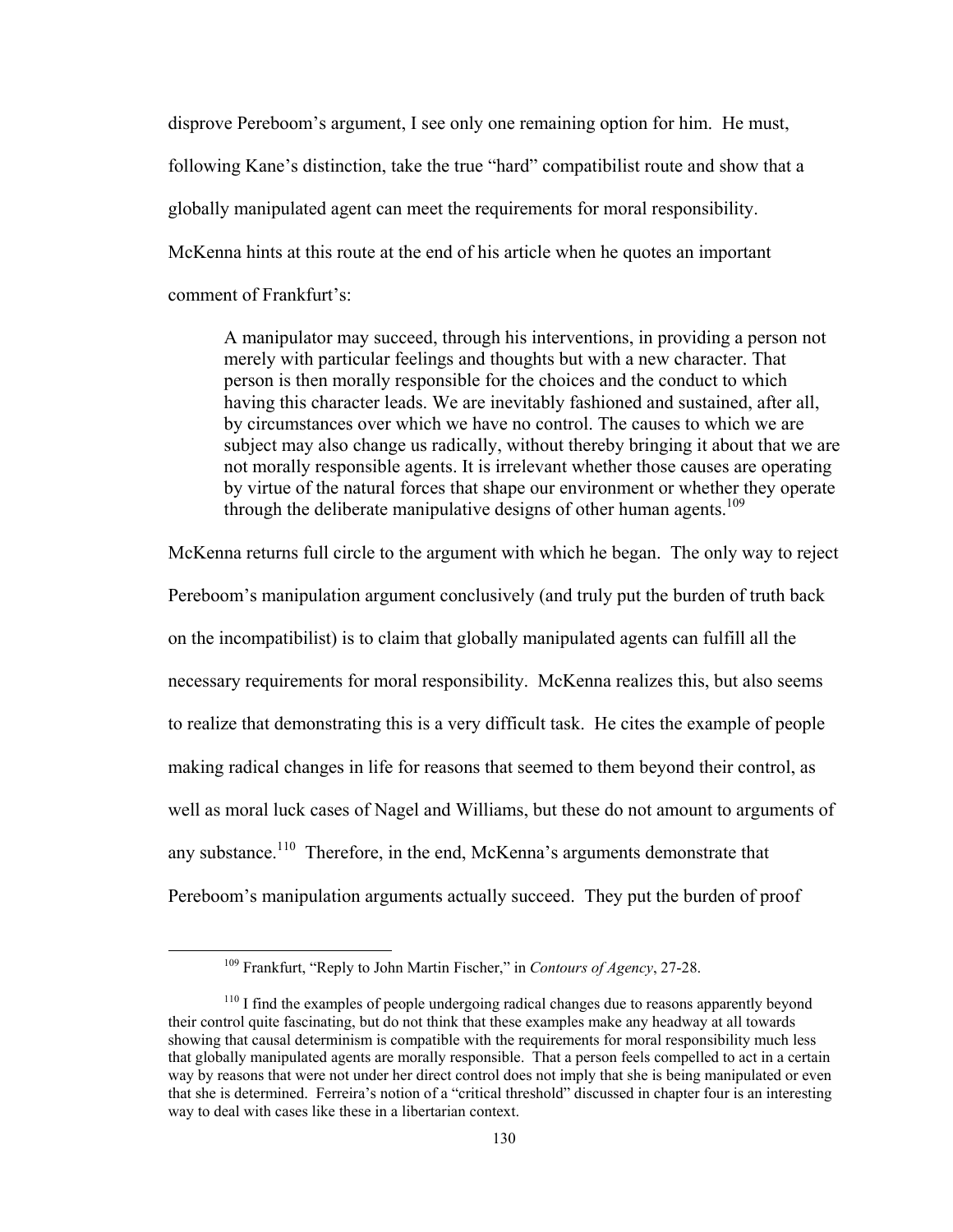back on the compatibilist. Whatever requirements a (soft) compatibilist deems sufficient for conferring moral responsibility are attainable by a globally manipulated agent; therefore these requirements are not sufficient for *distinguishing* moral responsibility from manipulation. Finally, a hard compatibilist route encounters a fundamental difficulty. Since the kind of freedom that a hard compatibilist claims is compatible with determinism is the same kind of freedom that a globally manipulated agent possesses, this is no longer "freedom" in any intuitive sense of the word, but in a different way entirely. Therefore, if McKenna chooses to take this hard compatibilist route, then he will no longer be a *compatibilist*. He will not be arguing that *freedom* is compatible with determinism, but that the *necessary responsibility-grounding agential structures* are compatible with determinism. So McKenna (or any compatibilist) can at best claim that whatever agential properties are required for moral responsibility are displayed by the manipulated agent, but this is a very different and difficult argument to make. Regardless, McKenna's argument does not assist compatibilists like Fischer or the early Frankfurt. In the end, manipulation arguments such as those of Pereboom and Stump retain a leg up in the debate because Fischer and his cohorts have failed to demonstrate that moral responsibility is compatible with determinism.

#### *Fischer's Final Challenge*

Fischer ends his earlier book *The Metaphysics of Free Will* by stating:

Even if there is just one available path into the future, I may be held accountable for *how I walk down this path.* I can be blamed for taking the path of cruelty, negligence, or cowardice. And I can be praised for walking with sensitivity, attentiveness, and courage. Even if I somehow discover that there is but one path into the future, I would still care deeply how I walk down this path. I would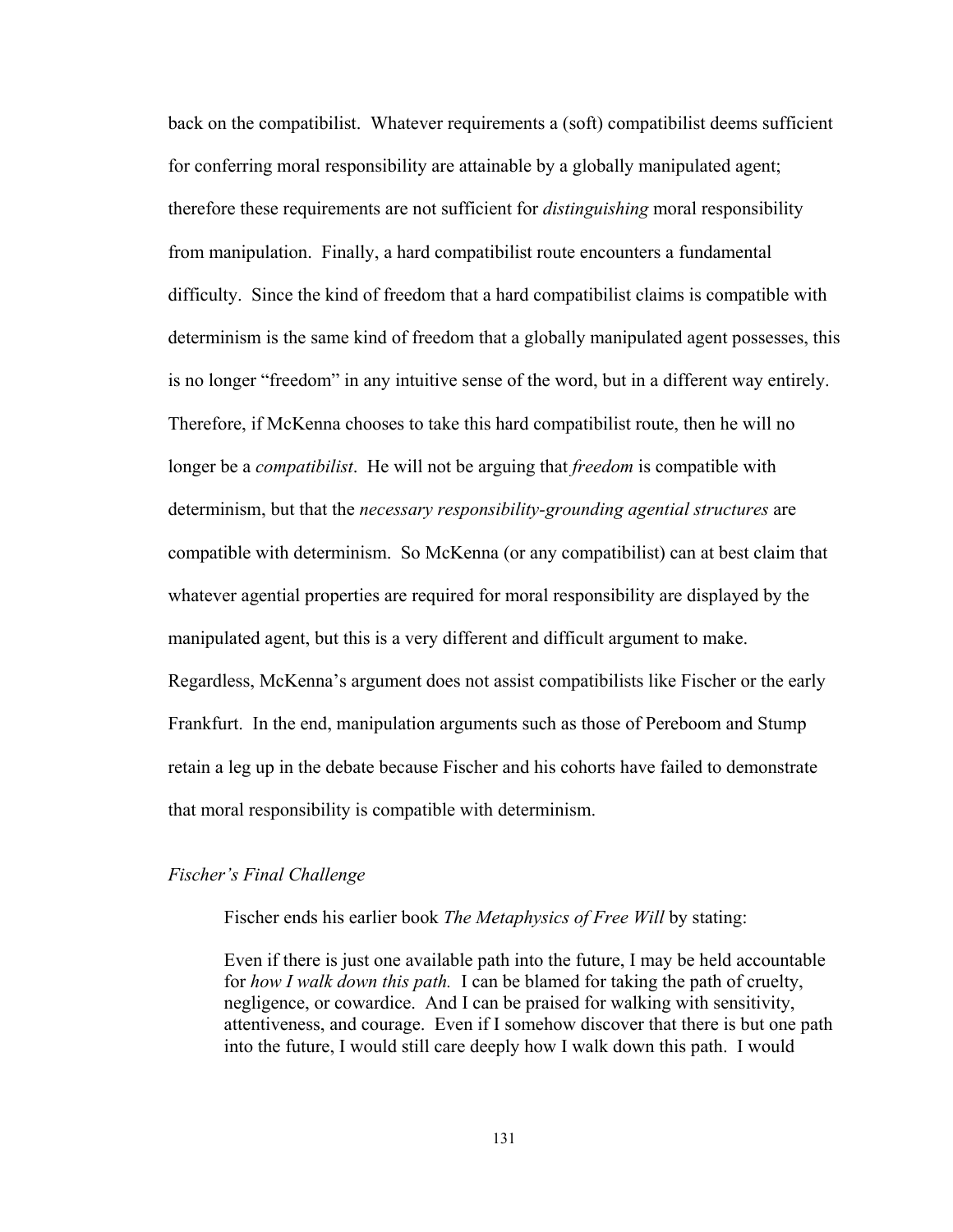aspire to walk with grace and dignity. I would want to have a sense of humor. Most of all, I would want to do it my way.<sup>111</sup>

He recently states that "I can walk down a path where, unknown to me, there is a counterfactual intervener whose presence ensures that I do not have genuine, robust alternative responsibilities."112 We can gather from these comments (and from compatibilism generally) that Fischer thinks that a person can be held morally accountable for her actions even if there were a *real* (not merely counterfactual) intervener present for the entirety of that person's life. After all, if causal determinism obtains, then no person ever has or ever will have a real live option; her own character has been formed by factors ultimately out of her control. But humans certainly *think* that they do have options; and, they live lives accordingly (this is after all part of the motivation for Fischer's notion of guidance control), and hold people accountable as if they really did have more than one option available to them.

Fischer admits here that an entire life can be lived authentically, creatively, and responsibly despite the fact that all of the "choices" that the agent had may not have been choices. Ironically, this claim meshes well with Frankfurt's response to Fischer's unique style of compatibilism. Fischer thinks that a person's history is one of the relevant conditions necessary to ground moral responsibility. Fischer is building on a common objection to Frankfurt, namely, that higher-order desires do not belong to the agent in a responsibility-granting way. Fischer argues that instead of a hierarchical model of the will, what is necessary to claim that certain desires belong to the agent is a mechanism

 111 Fischer, *The Metaphysics of Free Will: An Essay on Control*, Aristotelian Society series, v. 14 (Cambridge, Mass: Blackwell, 1994), 216. Cited in Fischer, "A Framework for Moral Responsibility," p. 27.

<sup>112</sup> Fischer, "A Framework for Moral Responsibility," in *My Way,* 28.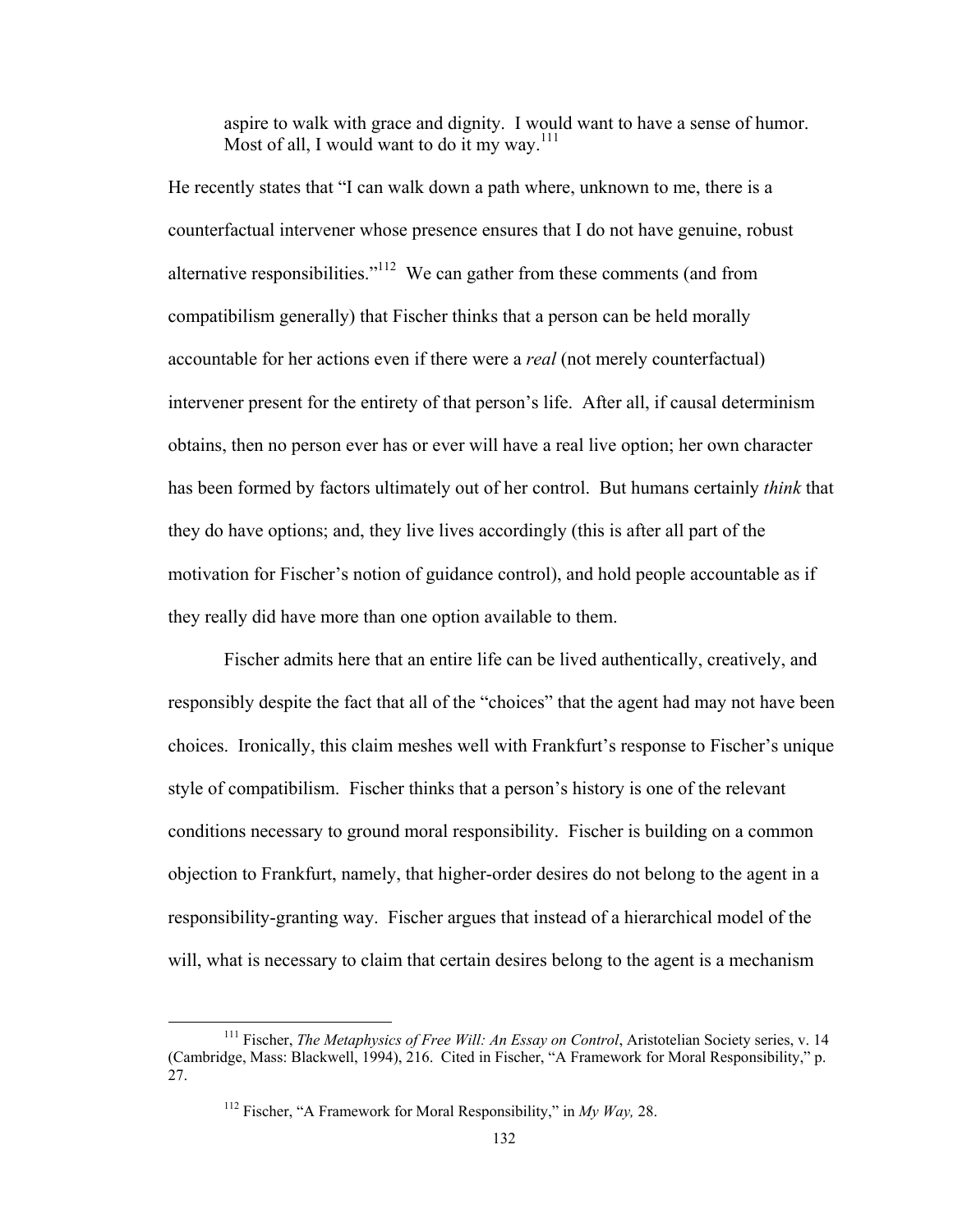that is both moderately reasons-responsive and historically constituted. In other words, the agent must have taken responsibility in the past for actions that stemmed from that mechanism. But as Stump indicates, both of these elements can exist in a person whose character and choices are wholly determined. Fischer thinks that this simply shows a stalemate in the debate. Incompatibilists like Stump think that we cannot take responsibility for a self that is wholly determined because we cannot be the source or originators or our action. Fischer, by contrast, thinks that determinism does not necessarily undermine any of the characteristics—such as creativity, intentionality, and origination—that libertarians and compatibilists alike value. Fischer points out two different notions of origination at work here; source compatibilism and source incompatibilism. The former is compatible with determinism while the latter is not. He pushes back at the libertarian by asking why libertarians think that only their brand of origination—one that is not compatible with determinism—is sufficient to ground moral responsibility. At this point, I have sought only to show why Fischer's notion of origination is insufficient: it fails to distinguish properly acts that result from responsibility-undermining external forces such as manipulation from acts where the agent is intuitively morally responsible because that agent has the requisite control. In the final chapter I will flesh out a Kierkegaard-style libertarian notion of origination and show how it can ground moral responsibility in the specific ways that Fischer's notion of origination cannot.

### *Conclusion*

Fischer's semicompatibilism is a definite improvement on Frankfurt's largely unsystematic understanding of freedom and moral responsibility. Fischer claims that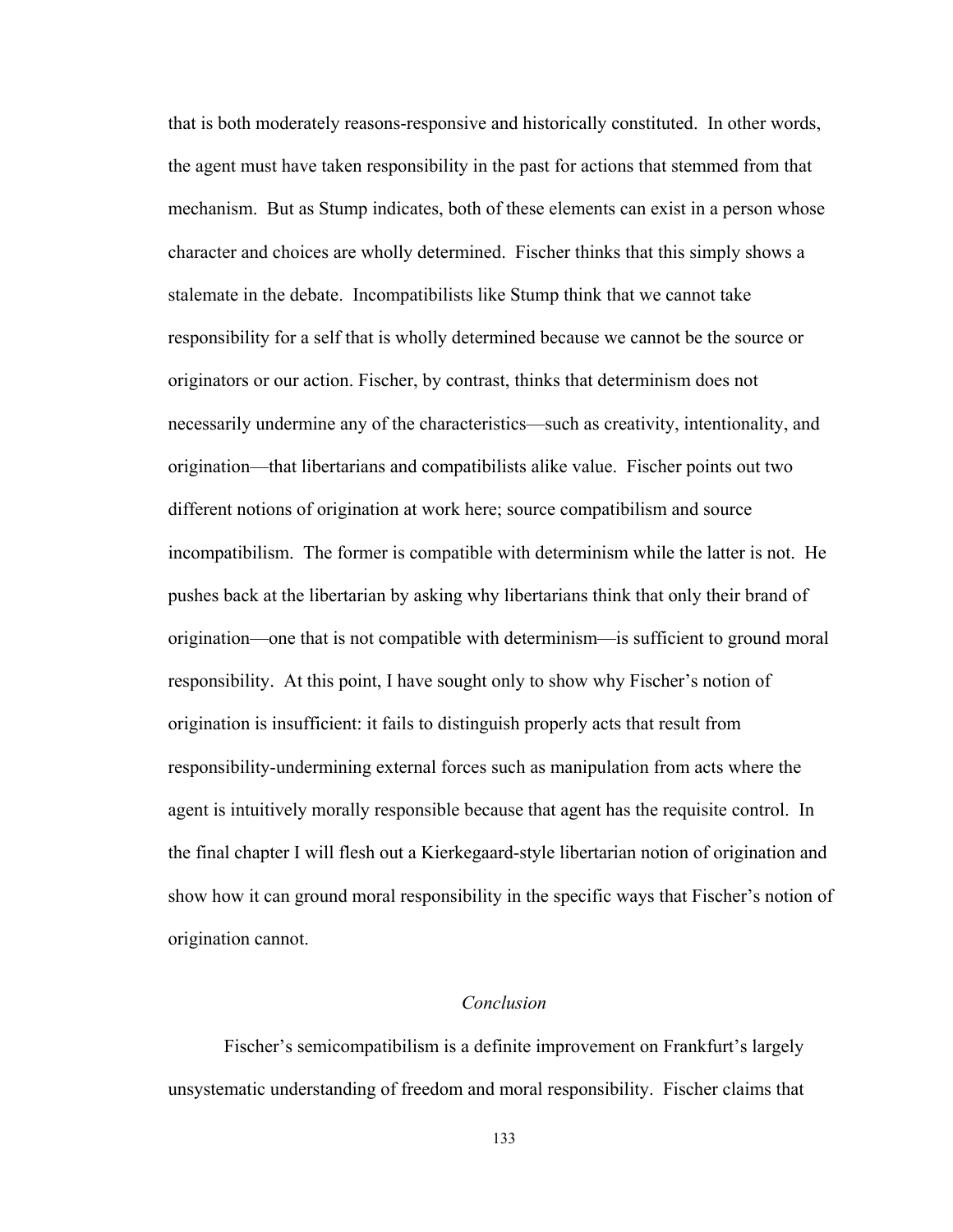moral responsibility—and not the freedom to do otherwise—is compatible with determinism. This point clarifies Frankfurt's project. Furthermore, his additions of reasons-responsiveness and an historical element mitigate some of the major problems with Frankfurt's hierarchical volitionalism. However, Fischer's more systematic approach reveals deep problems for any soft compatibilist theory of moral responsibility, including Frankfurt's. Fischer provides the most compelling and comprehensive compatibilist theory of moral responsibility, yet he has not accomplished what he intended. He has not differentiated cases of responsibility-undermining external forces such as manipulation from cases of responsible agency. Thus Fischer does not provide Frankfurt with any additional arguments for the compatibility of determinism and moral responsibility. All is not lost, however, for Fischer or Frankfurt. They both have important insights into the freedom-relevant conditions for moral responsibility. Frankfurt's initial insight that an agent's reflective endorsement of her desires is fundamental to the free and responsible action of a person remains largely unchallenged by Fischer. Fischer simply raises objections against the hierarchical view and offers his own historicist view as an alternative. There is no reason to abandon this hierarchical view if these objections are answerable from within that view, which is exactly what Stump seeks to do. Therefore I will now turn to Stump's Frankfurt-style libertarianism.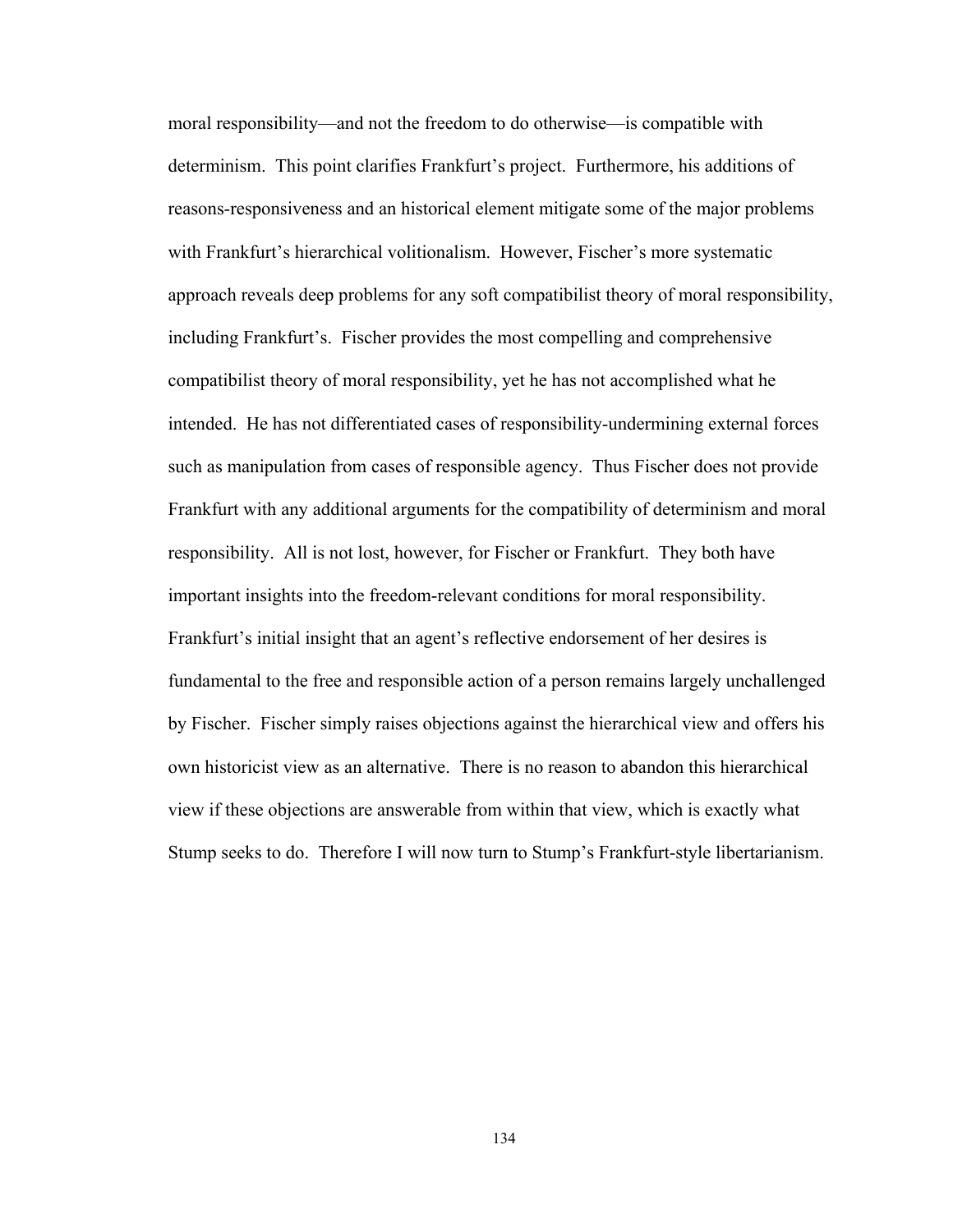### CHAPTER FOUR

Stump's "Source Incompatibilism"

### *Introduction*

Stump and Pereboom's manipulation arguments show sufficiently that Fischer fails to provide a convincing argument for the compatibility of causal determinism and moral responsibility. However, Stump and Pereboom agree with Fischer that Frankfurt's chief insight remains valid: alternative possibilities are not a relevant explanatory condition for moral responsibility. Stump is another philosopher who agrees with certain aspects of Frankfurt's theory of freedom and moral responsibility while disagreeing with other aspects. Like Fischer, she agrees that Frankfurt's counterexamples against the principle of alternate possibilities succeed in showing that moral responsibility does not require alternative possibilities. She also agrees with Fischer that Frankfurt's hierarchical or structuralist model is inadequate for grounding moral responsibility because it lacks a reason or knowledge component.<sup>1</sup> Unlike Fischer, she does not reject the structuralist model in favor or an historicist model; instead, she modifies Frankfurt's structuralist model by adding a reasons or knowledge component, also referred to as an intellect component. This component utilizes insights from Aquinas to answer concerns that second-order desires are not responsibility-conferring. She argues that this knowledge component makes a higher-order desire an agent's own and therefore meets the freedom-

<sup>&</sup>lt;sup>1</sup> As I pointed out in chapter one, not only does Frankfurt's account lack a reasons component, he explicitly rejects that any such component is necessary for moral responsibility. Fischer of course provides a reasons component but it is difficult to see how this component helps in a deterministic context.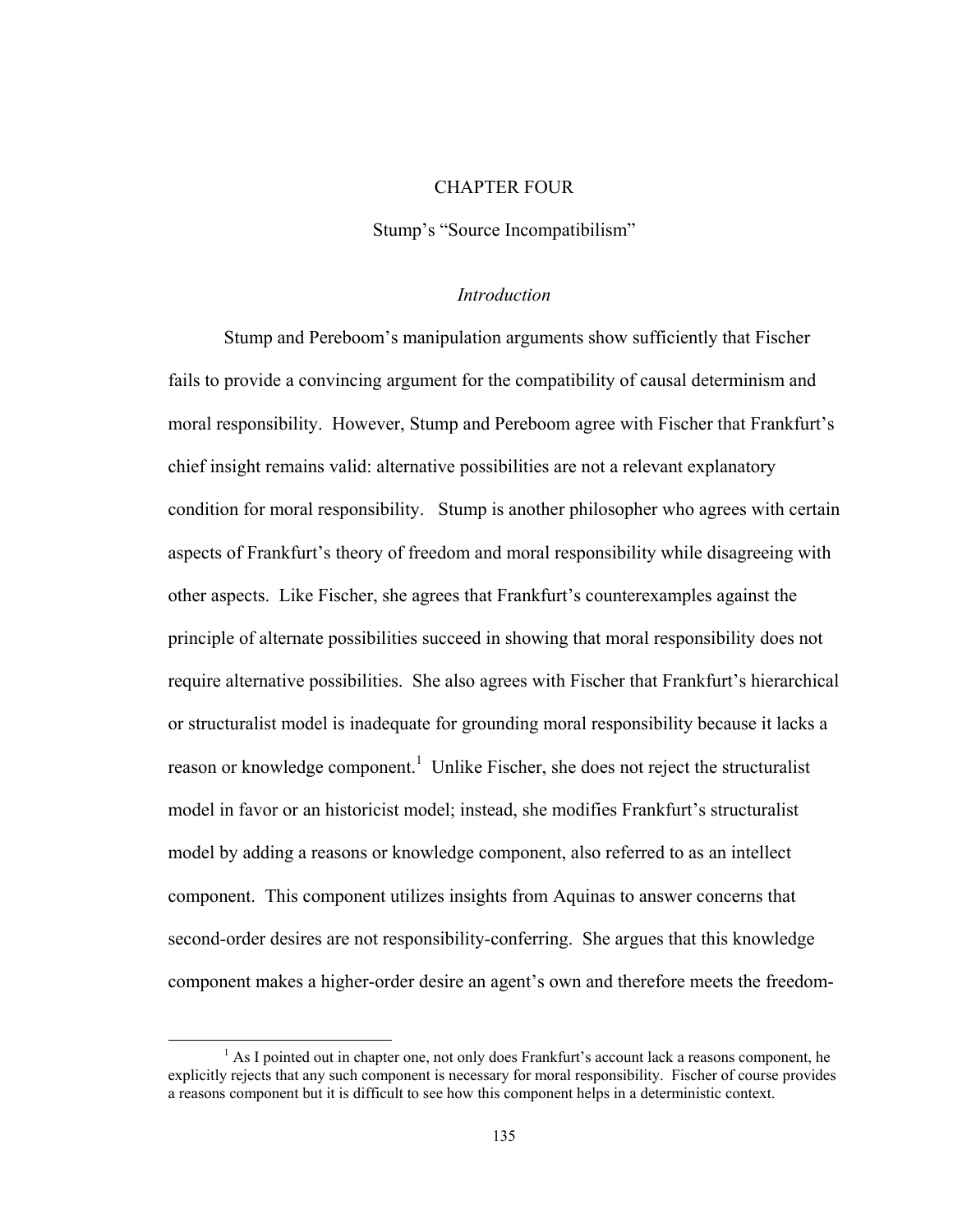relevant conditions for moral responsibility. Finally, Stump disagrees with both Fischer and Frankfurt that the freedom necessary for moral responsibility is compatible with determinism. Thus she is a Frankfurt-style incompatibilist or what she at one point refers to as a "modified libertarian."<sup>2</sup>

Stump argues against the intuitions of leeway incompatibilists like van Inwagen who believe that

moral responsibility requires the ability to do otherwise. Since, however, I (Stump) agree with van Inwagen that moral responsibility does entail indeterminism, I will also argue that an agent who acts indeterministically need not have alternative possibilities for acting open to her. I share the second of van Inwagen's intuitions, that an agent's being causally determined is incompatible with her having the ability to act otherwise; but I will argue that an agent's not being causally determined, her acting indeterministically, isn't sufficient for her to have that ability, and so it isn't necessary that an agent who acts indeterministically have alternative possibilities for her action.<sup>3</sup>

Stump is an incompatibilist who thinks that the freedom-relevant conditions for

attributions of moral responsibility are *incompatible* with determinism. She also thinks

that causal determinism is false, thus allowing that the necessary freedom-relevant

conditions are met in cases of morally responsible actions. Her modified libertarianism is

a version of "source incompatibilism," an increasingly popular position among

incompatibilists.<sup>4</sup> Source incompatibilists stress that the *primary* explanatory condition

for moral responsibility is the causal history of the action, which must be

 <sup>2</sup> Stump, "Augustine on Free Will", in *The Cambridge Companion to Augustine*, ed. Norman Kretzmann and Eleonore Stump, (Cambridge: Cambridge University Press, 2001), 125.

<sup>3</sup> Stump, "Alternative Possibilities and Moral Responsibility: The Flicker of Freedom." *The Journal of Ethics*, 3, no. 4, (1999), 299.

<sup>&</sup>lt;sup>4</sup> The term originates from Michael McKenna, "Source Incompatibilism, Ultimacy, and Transfer NR." Timpe argues that Stump is a prime example of a source incompatibilist in his "Source Incompatibilism and its Alternatives," *American Philosophical Quarterly* 44.2 (2007): 143-155.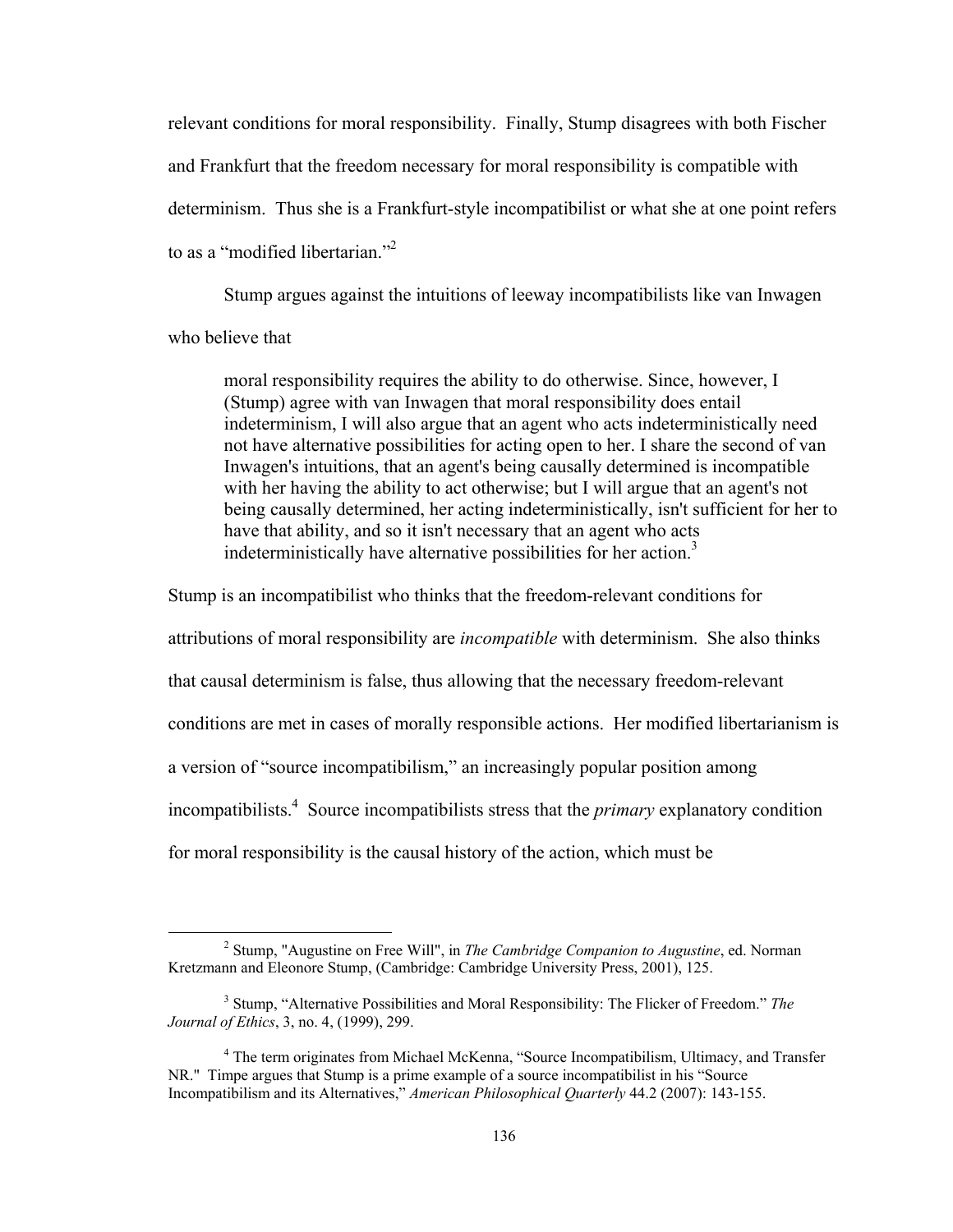indeterministic.<sup>5</sup> Source incompatibilists argue that the causal history of the action must be indeterministic because responsibility ascriptions require that the agent be the initiator or source of her action. If something external to the agent is the source of the action in question (which would be the cause if causal determinism obtains), then the agent would not be the source and would not be responsible for that action. Furthermore, if no external force is the primary cause of the agent's action, then that action is indeterministic.<sup>6</sup>

Source incompatibilists are distinguishable from more traditional "leeway incompatibilists." Leeway incompatibilists agree that the causal history of the action is important because it must be indeterministic. However, they stress that the causal history is indeterministic precisely because an "indeteterministic history is required to secure alternative possibilities."<sup>7</sup> In other words, source incompatibilists may allow that alternative possibilities are sometimes available to agents, but are not necessary for moral responsibility; leeway incompatibilists argue that alternative possibilities are either the main *grounding condition* for moral responsibility or a necessary part of the *grounding mix* of freedom-relevant conditions. In sum, both source and leeway incompatibilists hold that "an agent acts with free will, or is morally responsible for an act, only if the act

 <sup>5</sup> Pereboom, "Source Incompatibilism and Alternative Possibilities," in *Moral Responsibility and Alternative Possibilities*, ed. David Widerker and Michael McKenna, 197.

<sup>&</sup>lt;sup>6</sup> The assumption here is that at least some of a normally functioning agent's actions are not determined *internally* either. In other words, this is a way of distinguishing free and responsible action from actions that are the result of addiction, compulsion, manipulation, etc. Thus source incompatibilism is amenable to the claim that not all actions that flow from the agent as source are free and responsible actions.

<sup>&</sup>lt;sup>7</sup> Pereboom, Derk, "Source Incompatibilism and Alternative Possibilities," 186. Pereboom coined the term "leeway incompatibilists."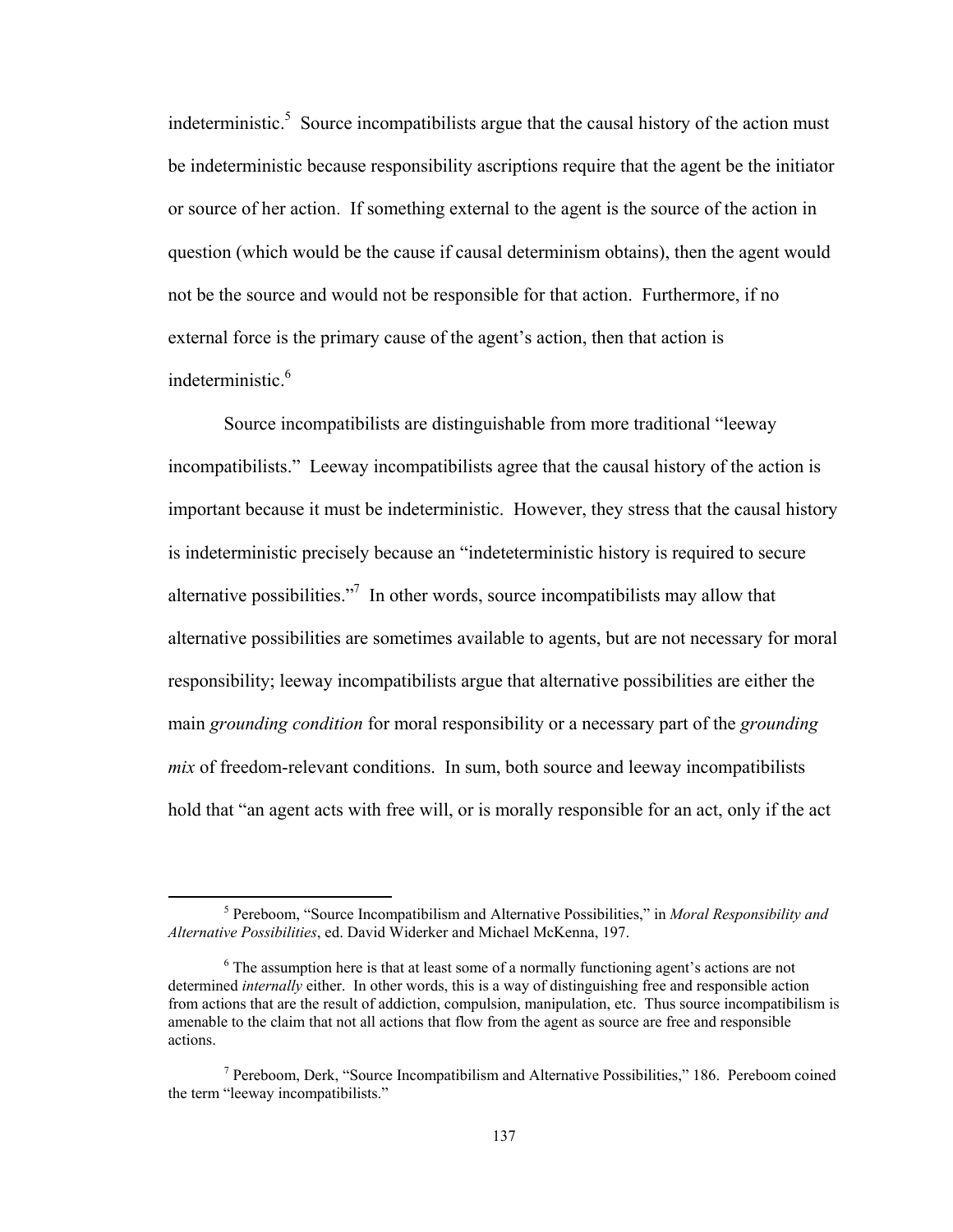is not *ultimately* causally determined by anything outside of the agent;<sup>38</sup> but, only leeway incompatibilists hold that alternative possibilities are a *necessary* freedom-relevant condition for moral responsibility ascriptions.

 This chapter proceeds in three movements. In the first section, I examine the Thomistic roots of Stump's source compatibilism. In the second section, I examine her arguments against the principle of alternative possibilities. In the final section of the chapter I criticize Stump's source compatibilism. I decisively demonstrate that the claim that indeterminism is a necessary grounding condition for moral responsibility is inseparable from the claim that alternative possibilities are also a necessary grounding condition for moral responsibility.<sup>9</sup> Furthermore, I find no reason to discard Frankfurt's structuralist approach to moral responsibility when augmented properly. This examination of Stump's particular brand of source incompatibilism reveals that the freedom relevant conditions necessary for grounding moral responsibility include a hierarchical notion of freedom supplemented with a reasons or knowledge component. To satisfy the freedom relevant conditions for moral responsibility this hierarchical account must be incompatible with determinism because the agent (and not some external force) must be the source of her actions and must have access to alternative possibilities.

<sup>&</sup>lt;sup>8</sup> Stump, "Augustine on Free Will," 125. Quoted in Timpe, "A Critique of Frankfurt-Libertarianism," *Philosophia 34* (2006), 192.

 $9^9$  I am in a way agreeing that we should "say goodbye to the direct argument" because I agree that ultimately APs are part of the grounding mix of moral responsibility. However, I still think that Fischer is correct to point out that the sourcehood and control components are in theory separable even for a leeway or wide source incompatibilist. The reason that the direct argument is still valuable for the leeway incompatibilist is that whereas the indirect argument states that causal determinism indicates a blockage of alternative paths that limits the agent's ability to guide herself along her chosen path, the direct argument states that causal determinism results in a push or compulsion that also limits the agent's ability to guide herself along her chosen path. So though I agree that in the end these two arguments are intertwined, they can be pursued separately in a dialectically useful way.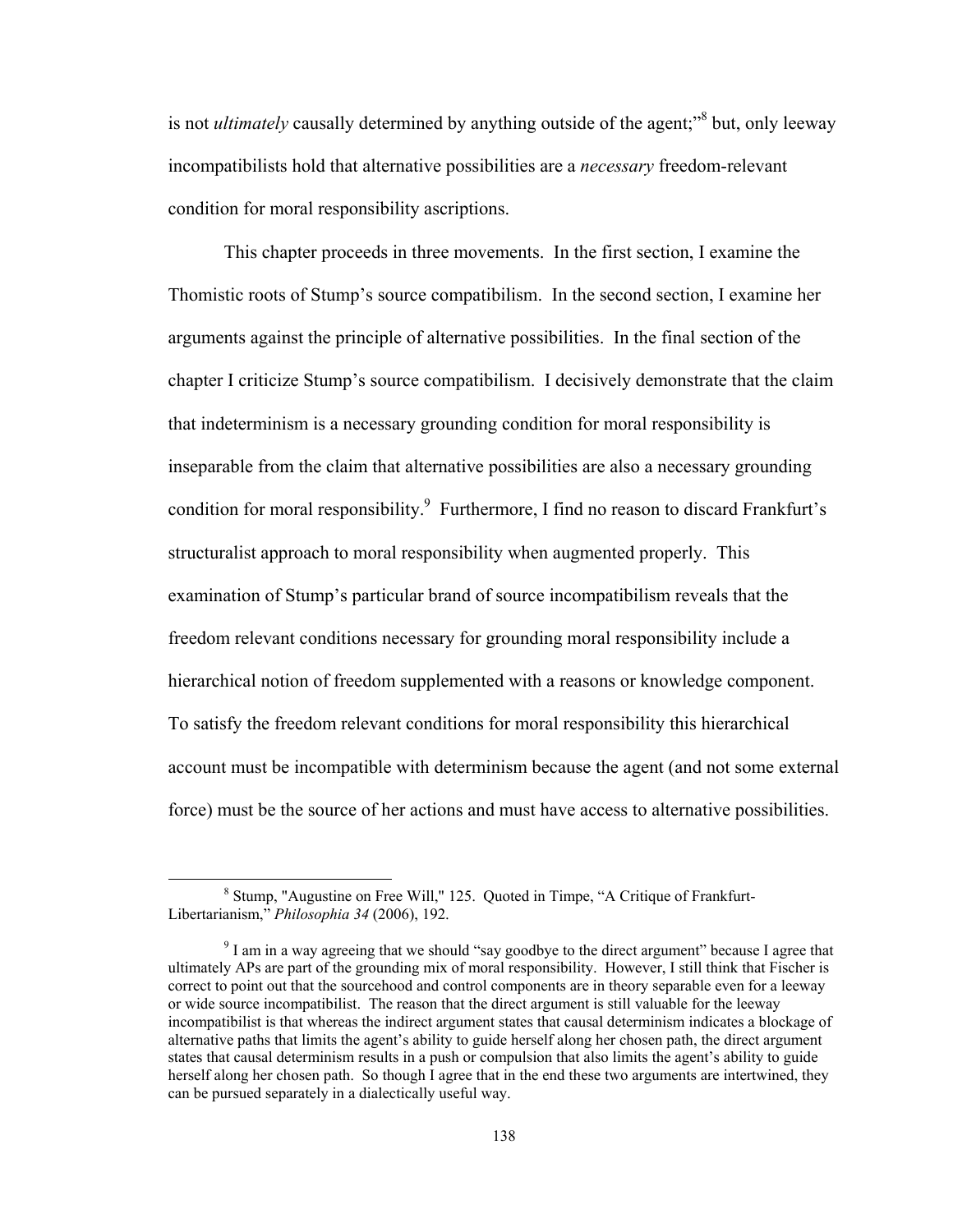### *Stump's Thomistic Theory of Free Will and Moral Responsibility*

Stump remarks that Frankfurt's hierarchical theory of freedom is new in its formulation yet the concept itself is quite ancient. "It is a commonplace of medieval philosophy that the higher faculties of human beings are characterized by reflexivity."10 For instance, she claims that Aquinas holds that "all the higher powers of the soul…are able to act on themselves."11 Stump's understanding of free will draws partially on Augustine and especially on Aquinas. She distills her interpretation of these thinkers over several articles.<sup>12</sup> Stump contends that both Augustine and Aquinas are difficult to interpret because contemporary scholars assume that they have to fit into one of our modern conceptions of free will and moral responsibility, primarily compatibilism or incompatibilistic libertarianism. However, she argues that a close examination of Augustine's and Aquinas's views of freedom and responsibility yields a view that does not fit cleanly into either the common understanding of compatibilism or of libertarianism.

<sup>&</sup>lt;sup>10</sup> Stump, "Augustine of Free Will," 126. Reflexivity is a crucial part of Frankfurt's hierarchical description of the will. What defines a person, according to Frankfurt, is the ability to engage in selfdirected activity, where activity is primarily mental actions. So on Frankfurt's account, the various mental faculties (or intentional mental states) —such as the will—can act on themselves and thus reflexively.

<sup>11</sup> Stump, "Freedom: Intellect, Action, and Will," *Aquinas*, 5 (online version). Accessed online at http://sites.google.com/site/stumpep/onlinepapers.

<sup>12</sup> See especially "Freedom: Intellect, Action, and Will," in *Aquinas* (London: Routledge, 2003), http://sites.google.com/site/stumpep/onlinepapers; "Sanctification, Hardening of the Heart, and Frankfurt's Concept of Free Will". *The Journal of Philosophy.* 85, no. 8: 395-420; "Augustine on Free Will," *The Cambridge Companion to Augustine*, (Cambridge, UK: Cambridge University Press, 2001), 124-147; "Persons: Identification and Freedom," *Philosophical Topics* 24 no.2 (1996): 183-214. Note that I am not interested in debating Stump's interpretation of Aquinas or Augustine. The only way to explain fully Stump's view is by understanding her interpretation of these thinkers. One might argue that her interpretation is wrong, but it is of no matter here because these interpretations still represent her view and that is all that I am ultimately interested in.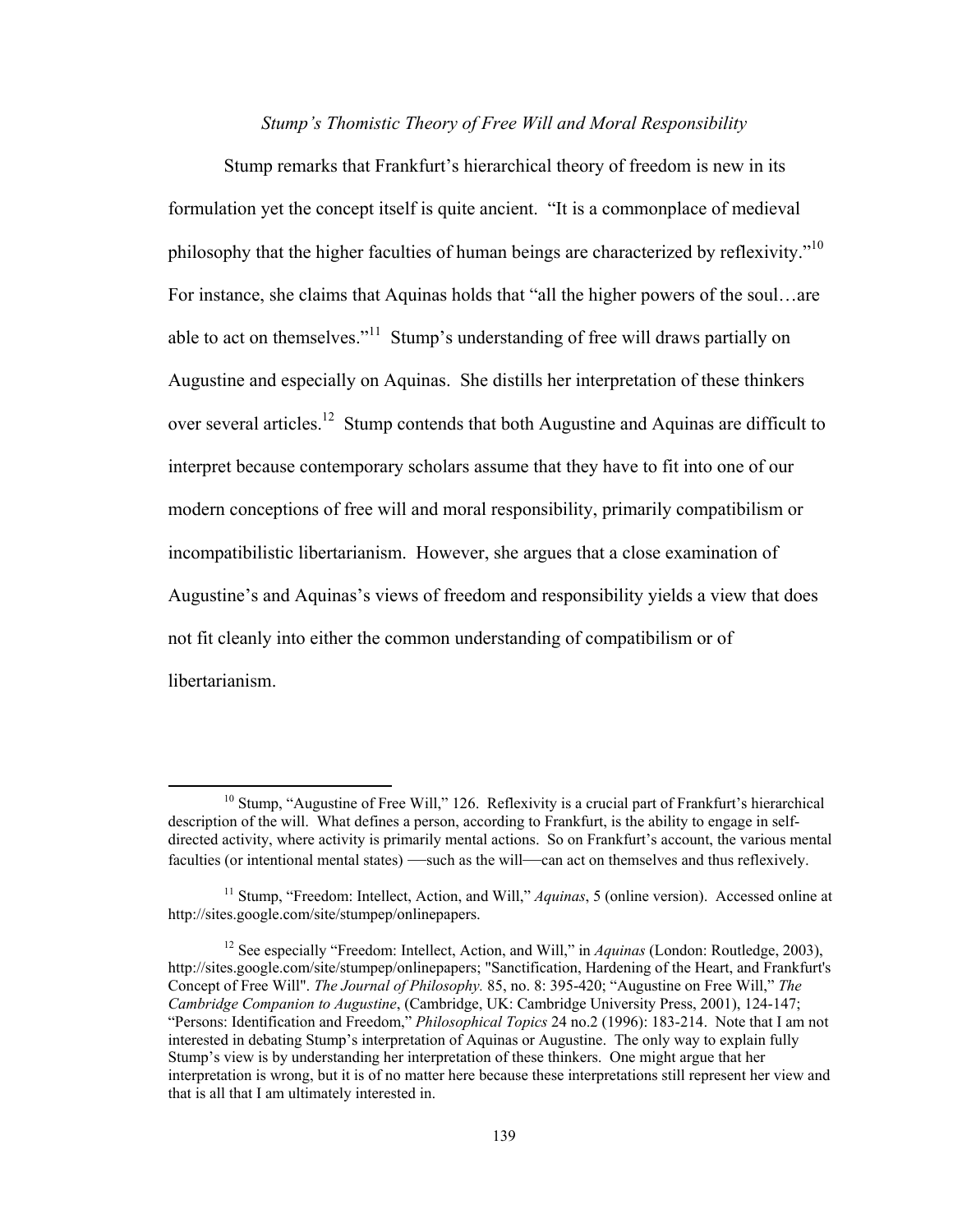Stump argues that one reason why Aquinas's view is so difficult for moderns to categorize is that the contemporary free will discussions assume that "human freedom ultimately is or depends on a property of just one component of human mental faculties: the will, and freedom most fundamentally consists in the will's ability to act autonomously in general and independently of the intellect in particular.<sup>"13</sup> Aquinas, however, maintains that free choices stem from the proper interaction of two mental faculties, the *intellect* and the *will*. In other words, Aquinas builds an intellectual component into his account of human freedom.

First, Aquinas thinks that the will is not neutral but inclines or bends towards goodness. The will is like an appetite, a hunger for goodness. The will is primarily a *volitional* capacity and not a *rational* capacity. Therefore Aquinas holds that the will does not apprehend or make judgments concerning goodness because that is the intellect's function.<sup>14</sup> However, the will does naturally desire goodness. Thus Aquinas calls the will a "rational appetite." On this oversimplified picture, it appears that no one would ever choose anything bad. The intellect perceives some act *X* as good, then the will, which is a natural appetite for goodness, chooses to perform act *X*. Furthermore, Aquinas sees the intellect as the final cause of human action since "apprehending or judging things as good is the business of the intellect."<sup>15</sup> Despite the fact that the will is an appetite for goodness and that the intellect is the final cause, the will still retains a certain amount of power over human action. "…[T]he will exercises some degree of

<sup>&</sup>lt;sup>13</sup> Stump, "Freedom: Intellect, Action, and Will," 1.

 $14$  Ibid., 2.

<sup>15</sup> Ibid.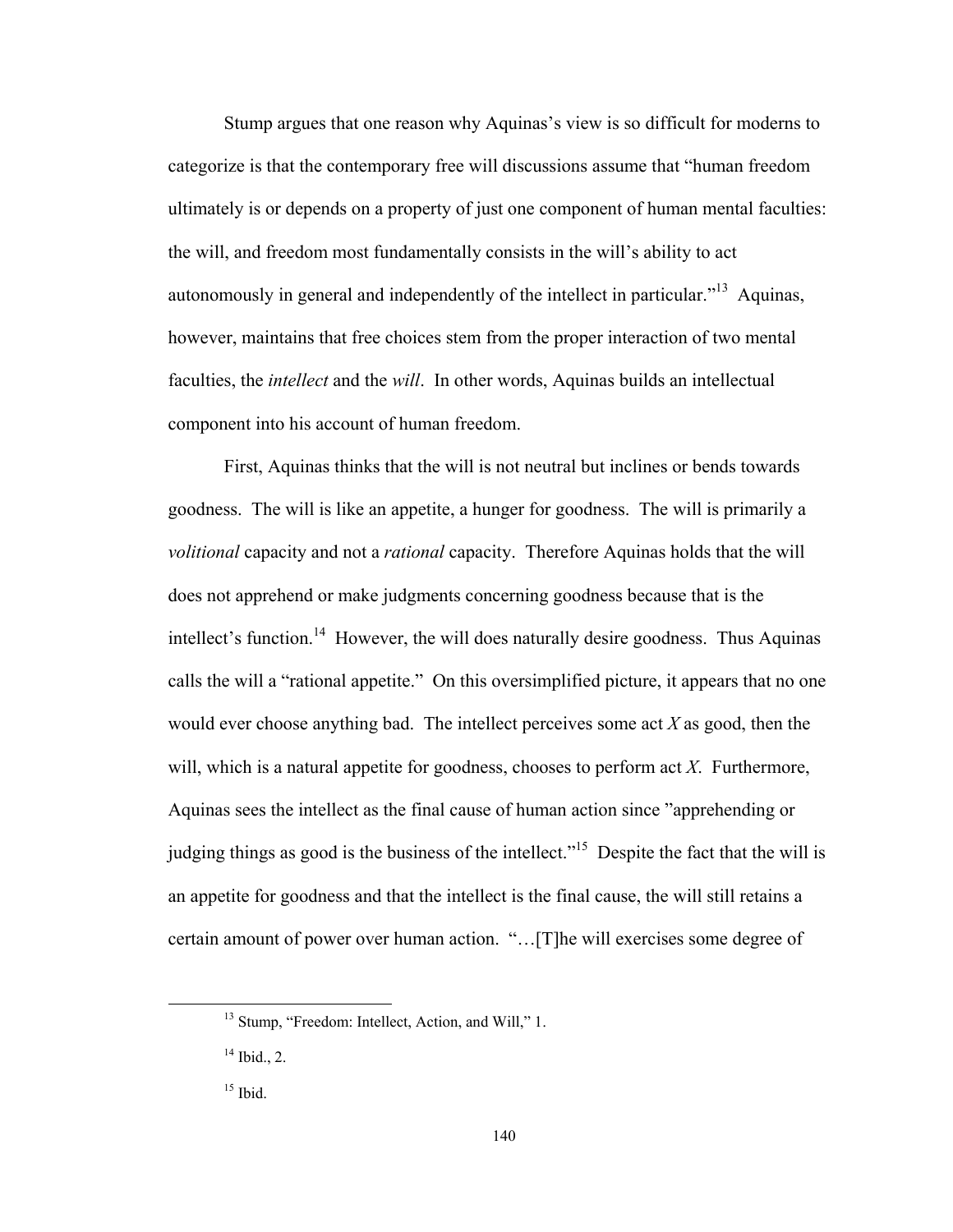efficient causality over the intellect. In some circumstances, it can command the intellect directly to adopt or reject a particular belief. It can also move the intellect by directing it to attend to some things and to neglect others, or even to stop thinking about something altogether."16 So, the will can command itself in two ways: indirectly by commanding the intellect to stop thinking about one thing and perhaps focus on something else instead; and directly by willing to will something.<sup>17</sup>

In Aquinas's conception, the will has limited *efficient* causality (limited because the will cannot always redirect the focus of the intellect); but the intellect has *final* causality. Despite the will's (limited) ability to redirect the focus of the intellect, the will can never will something other than what the intellect presents under *some description as good*. 18 Thus there is an *intellectual* component to free action; in fact, for Aquinas this intellectual component is primary. An act is not free unless the agent *cognizes* the act as good under some description. An agent can never will something without *perceiving* that thing to be good. Of course, a person can talk herself into thinking something is good and later consider the action not good; but, Aquinas's point is that humans do *perceive* that the action is good or they would not perform that action.<sup>19</sup> Stump argues that

 $16$  Ibid., 3.

 $17$  I.E. the will can want to want what it wants.

 $18$  Ibid., 5. The qualification of "some description" is important because it indicates why agents don't always will the good. The intellect can give a description of an action or end as good that really isn't good so that will wills it even though it really isn't good. This will become important in what follows.

 $19$  A simple example can illuminate this idea of perceiving an action as good. Bill is on a diet and knows that too much sugar can give him a headache, yet he also really loves bread pudding. When the server brings the dessert cart by Bill's table, upon seeing the bread pudding Bill desires it because it looks good to him; the initial impression that Bill has of the cake is that it is desirable. Despite the fact that Bill knows that he is on a diet and that the bread pudding is not a good idea, his may choose to act in accordance with his initial perception of the bread pudding. According to Aquinas he could not make this decision if he did not perceive the pudding as good in some sense.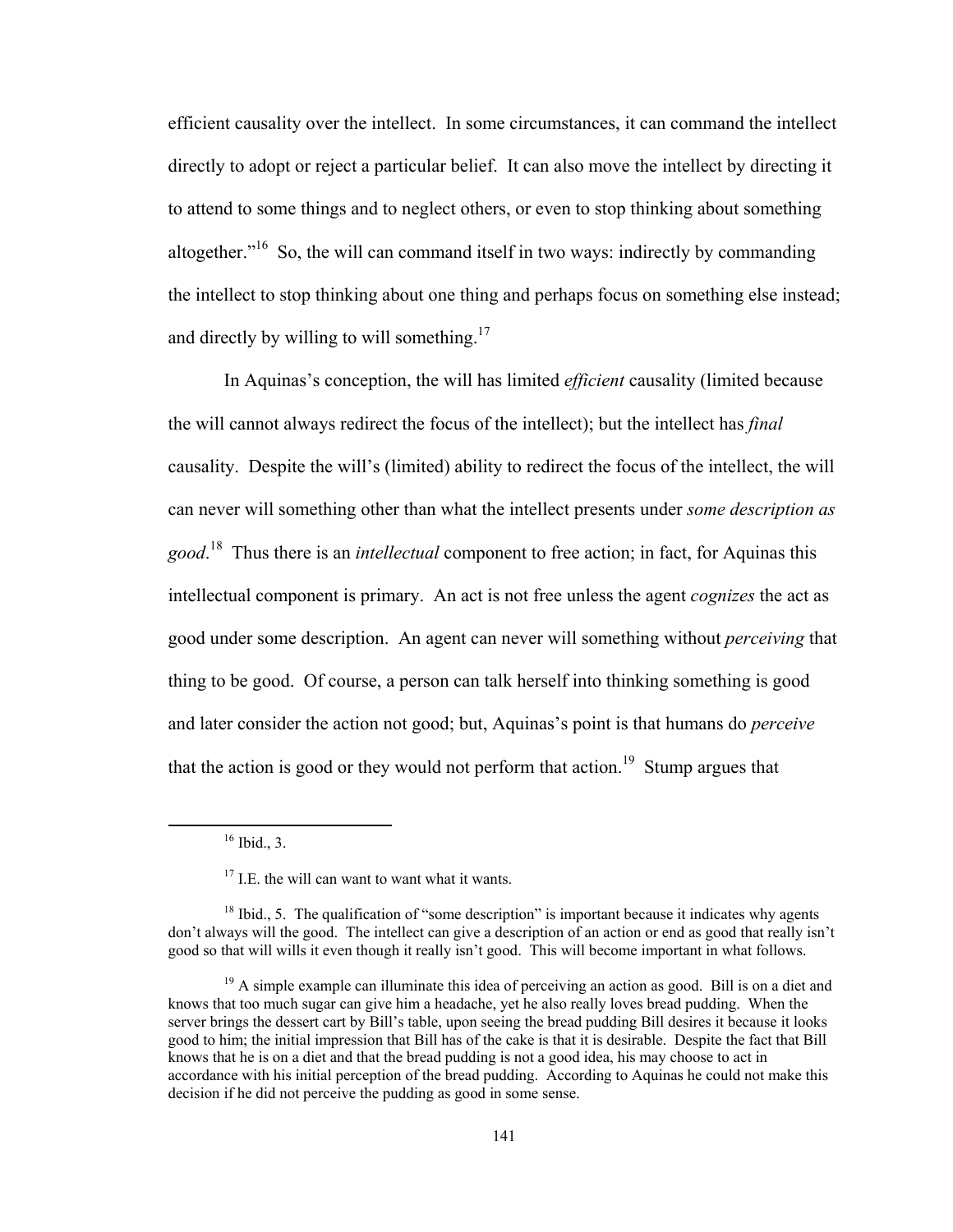Aquinas holds that "[b]ecause God has created the will as a hunger for the good, the will by nature desires the good. And whatever is good to such a degree and in such a way that a person cannot help but see it as good, the will of that person wills by natural necessity. One's own happiness is of this sort..."<sup>20</sup> Thus if something is clearly and overwhelmingly perceived as good by the agent, the agent cannot help but will this thing. Two points are important here; first, that this intellectual component is quite strong for Aquinas, so strong in fact, that willing does not happen without the agent believing that the object of her will is good under some description. Second, the will does not always have a choice concerning what it is able to will. If the intellect presents something as *overwhelmingly* good to the will, the will *must* will that thing. This suggests a compatibilistic interpretation of Aquinas. He appears to reject a leeway condition: Aquinas thinks that human action can be free as long as the will wills what the intellect presents; alternative possibilities are not necessary for free action. Stump thinks this is a hasty conclusion, however, and proceeds to show that Aquinas is a kind of libertarian despite his insistence that free action does not require alternative possibilities.

Stump develops three main ideas from her understanding of Aquinas. First, she argues that free human action has an intellectual component. Free action must stem from the proper interaction of the intellect and will. The agent must *perceive* the action as good under some description in order to *will* that action. Second, Stump believes that the will is compelled to will something only if it is presented to the will by the intellect as overwhelmingly and incontrovertibly good (thus eliminating the *AP* condition). This second point ties to the third point, which is crucial. Based on Aquinas's account, Stump argues that the source of the action must be inside the agent for that action to be free. She

 20 Ibid.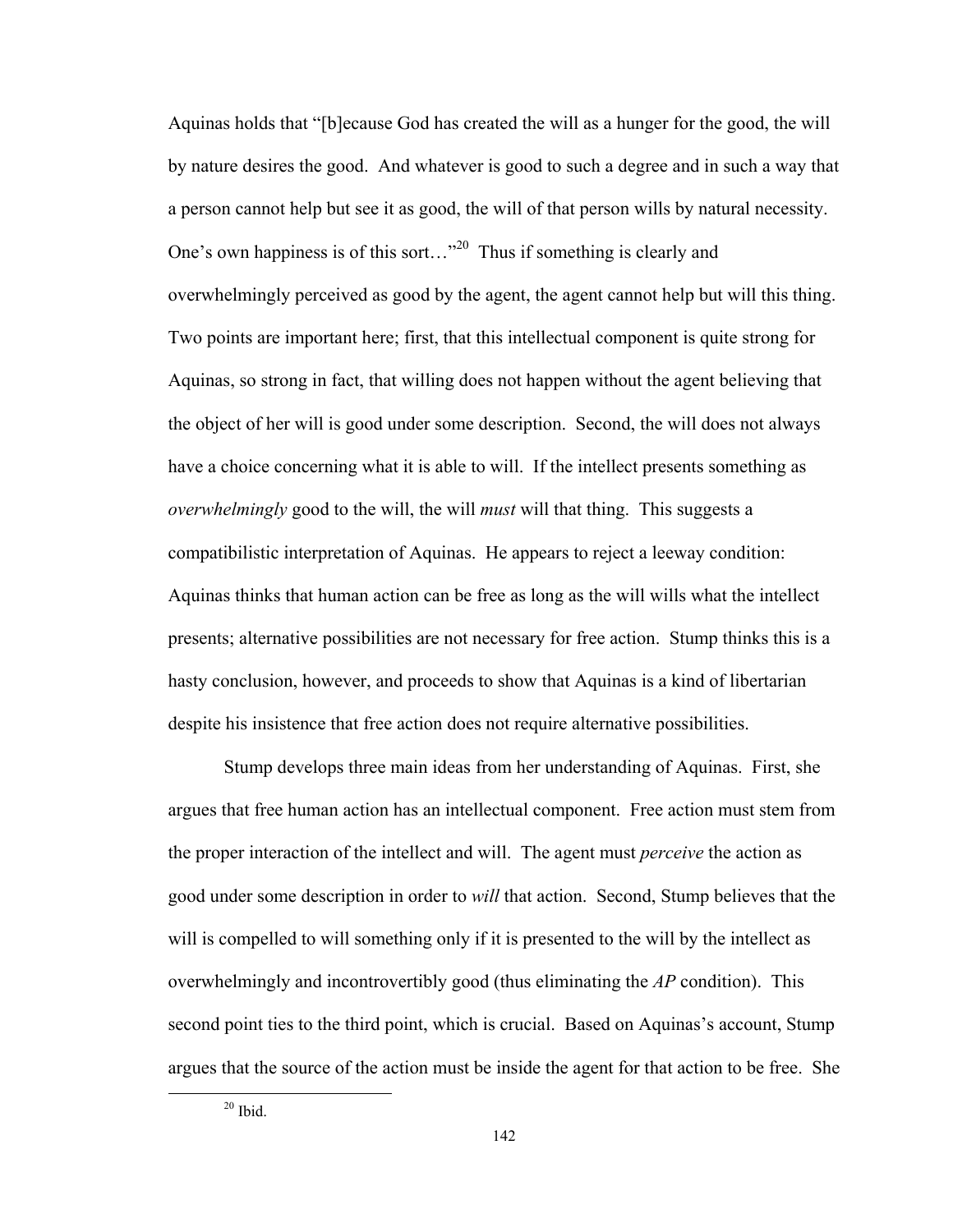quotes Aquinas as saying that "an act of the will is nothing other than an inclination which proceeds from an interior cognizing principle...but what is compelled or violent is from an extrinsic principle."<sup>21</sup> Aquinas's meaning is not immediately clear. Stump glosses Aquinas, saying:

If something extrinsic to the agent were to act on the will with efficient causation, then the tie of the will to the intellect, from which acts of the will get their voluntary character, would be broken, and so the act of the will wouldn't be voluntary—or to put it more nearly as Aquinas seems to think of it, in such a case it wouldn't be a real act of the will at all. $^{22}$ 

Aquinas believes that in order for an agent to act freely and responsibly, the action must proceed from the proper interaction of that agent's intellect and will. If either one of these faculties or the interaction between the faculties is compromised, then the agent's action is no longer free. For instance, if someone (or thing) forces or manipulates the agent to act in a way that the agent would otherwise not act, then the agent is not acting freely or responsibly. Furthermore, if the agent's intellect is so severely compromised that the agent's will no longer will's what that agent's intellect perceives as good under some description, then the agent is no longer free and responsible. For instance, Aquinas does not believe that Satan can directly cause an agent to  $\sin^{23}$  Apparently he believes that the only way for Satan to directly cause another agent to sin would be either for

<sup>&</sup>lt;sup>21</sup> Aquinas *ST* IaIIae.6.4. Quoted in Stump "Freedom: Intellect, Action, and Will," 10.

<sup>&</sup>lt;sup>22</sup> Stump "Freedom: Intellect, Action, and Will," p. 10. By efficient causation both Aristotle and Aquinas mean what we would simply call causes. For instance, Aristotle says that "the source of the primary principle of change or stability is a cause" and this is what we usually call the efficient cause. Thus in response to the question "Whether the intellect is moved by an extrinsic principle," Aquinas quotes Aristotle saying that "the appetible object is a mover not moved, whereas the will is a mover moved." (*Physics* II.3, 194b30). In other words, because the will can only will what is presented to it as good under some description by the intellect, the intellect's perception of the object is the final mover (Aristotle's "mover not moved"), while the will as a mover moved by the intellect only has efficient causal power. In order for the agent to be responsible, both of these elements must be present.

<sup>&</sup>lt;sup>23</sup> See Aquinas, *On Evil*, trans. by Richard J. Regan, ed. by Brian Davies, (Oxford: Oxford University Press, 2003), 151.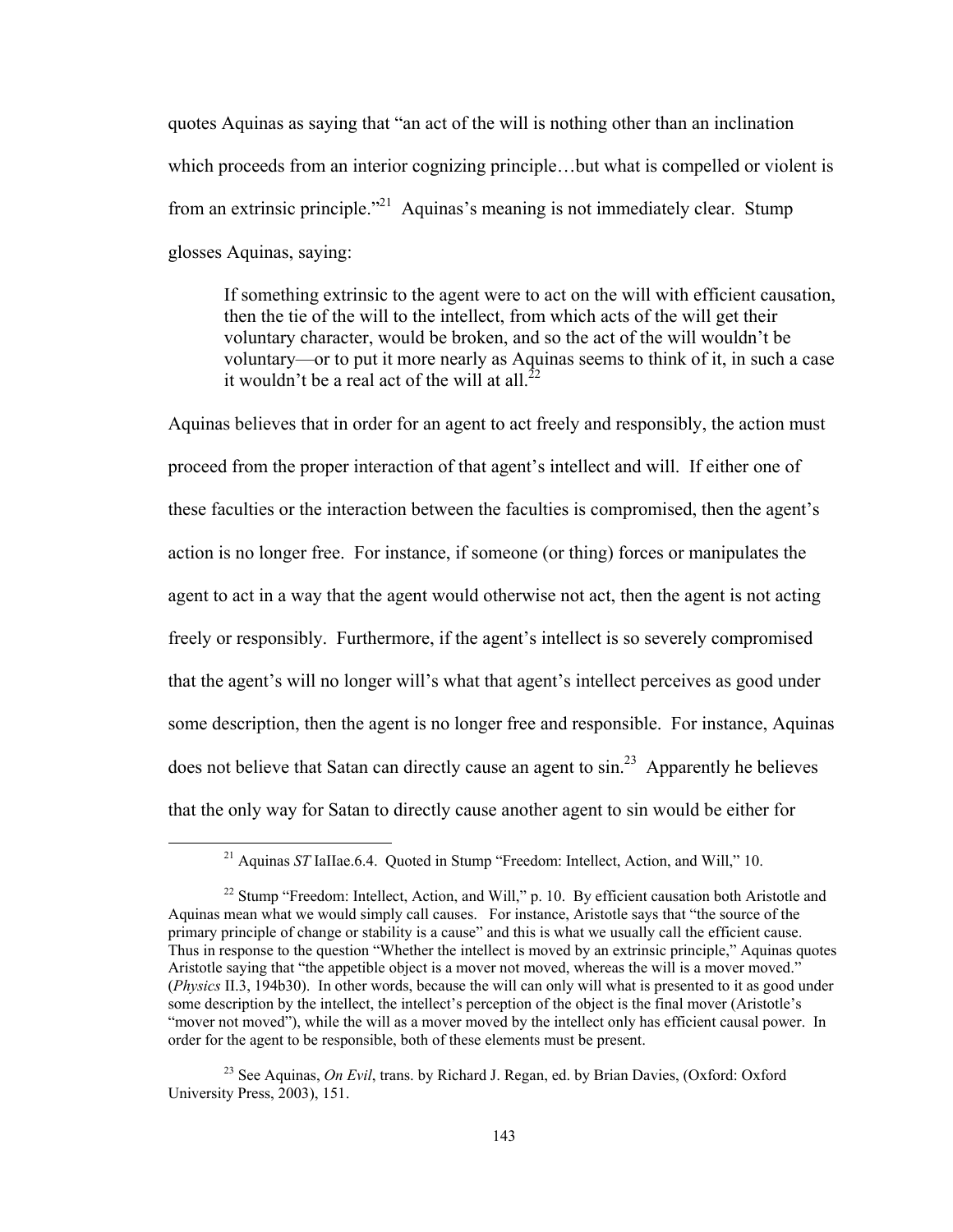Satan to take over the agent's intellectual faculty (as in the case of demon possession) or force the agent to act in the same way that a thief with a gun forces his victim to act.<sup>24</sup> In the former case it is no longer the *agent's* perception of the object that is the final mover but an external agent, while is the latter it is not the agent's will strictly speaking that is the efficient cause of the action but the will of the robber.<sup>25</sup> Thus agent's are not free and responsible in instances where an an extrinsic principle either forces the agent to act or severs the proper tie between intellect and will.

Stump argues that this final point is very important. Aquinas thinks that the voluntary action must result from the proper interaction of the agent's intellect and will, and that if an extrinsic principle (in other words not the agent's perception of the object) acts on the agent's will with efficient causation then this tie is broken. In other words, the causal sequence must initiate in a special way from within the agent, and therefore Stump concludes that Aquinas is an incompatibilist, specifically a source incompatibilist. Pereboom's critique of soft compatibilism locates a similar issue and helps make sense of Stump's assessment of Aquinas:

In the deterministic view… [the causes of the agent's action] are inevitable given their causes, and those causes are inevitable given their causes. In assessing moral responsibility…[for this action] we wind our way back along the deterministic chain of causes that results in his reasoning and desires, and we eventually reach causal factors that are beyond his (the agent's) control—causal factors that he could not have produced, altered, or prevented.<sup>26</sup>

 $24$  Unless of course the thief with the gun simply gives the agent the excuse to do what he already wanted to do, but in all other (usual) cases this compulsion undermines the agent's freedom and responsibility.

<sup>&</sup>lt;sup>25</sup> Of course strictly speaking the agent does will the action that he performs, but this is not what he wants to do all things considered, and he might consider his action morally abhorrent and not normally engage in that activity. Even Frankfurt considers such an coerced action unfree and thus not a responsible action.

<sup>26</sup> Pereboom, Derk, **"***Determinism* Al Dente," 23.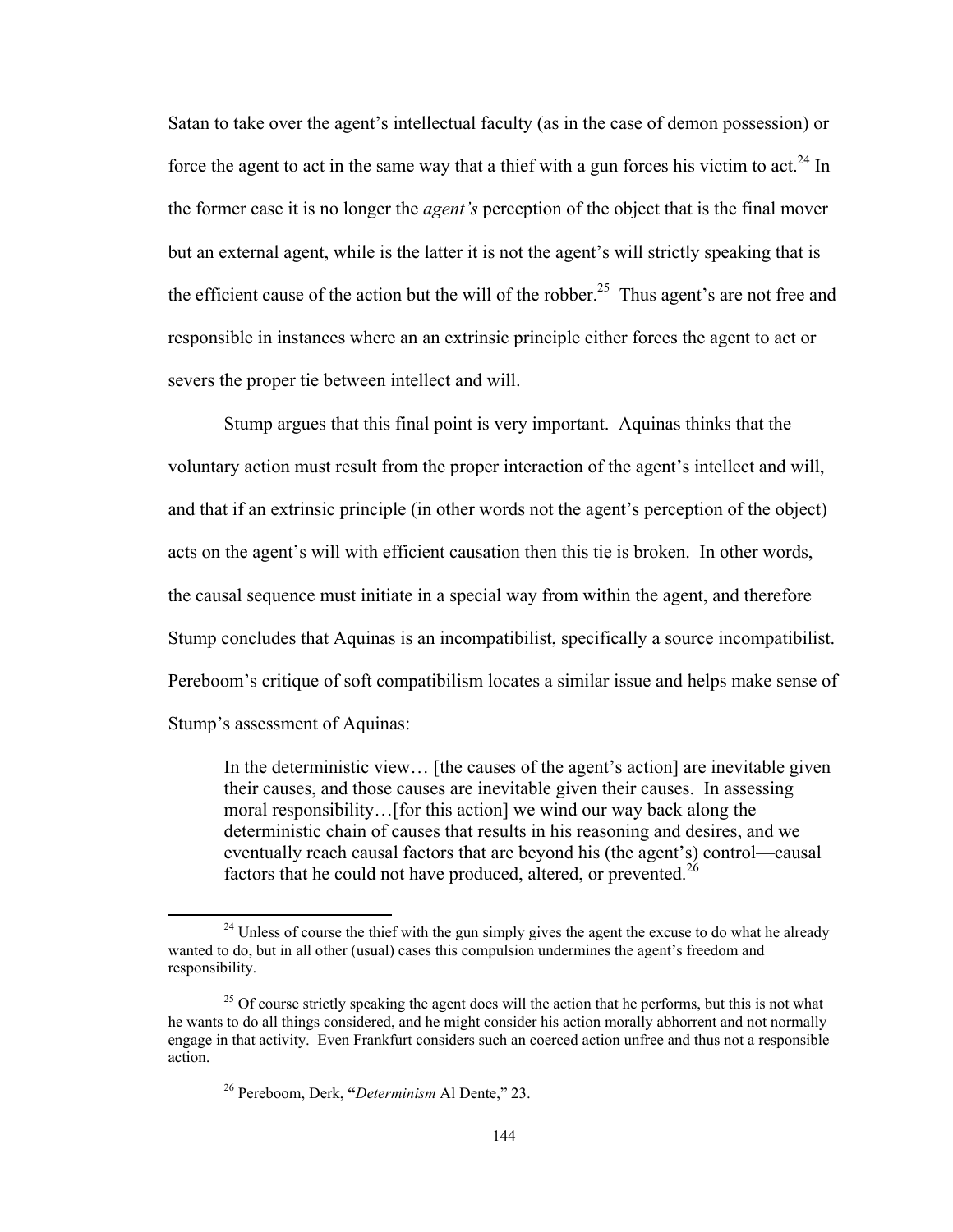According to Pereboom, if causal determinism is true, then the ultimate causes of an agent's actions stem from extrinsic principles and not intrinsic principles. In a deterministic world the agent does not control how her actions come about or what actions come about. Those actions result from causes ultimately outside the agent's control. Although Aquinas does not address the problem in the same way and does not refer to causal determinism, he has the same basic objection as Pereboom. So according to Stump, Aquinas—like Pereboom—is a source incompatibilist.

Source compatibilism can be understood in comparison to traditional or common libertarianism. It includes two main claims:

(L1) an agent acts with free will, or is morally responsible for an act, only if the act is not causally determined by anything outside the agent; and (L2) an agent acts with free will, or is morally responsible for an act, only if he could have done otherwise. $27$ 

These two claims comprise the common libertarian (sometimes referred to as "leeway") position. L2 provides the strong control component of alternative possibility (or avoidability). And L1 provides the strong sourcehood component<sup>28</sup> about the causal history of the action.<sup>29</sup> However, Stump is among a growing number of incompatibilists (some of whom are libertarians) who accept the strong sourcehood component (L1) while rejecting the strong control component (L2). They are incompatibilists because despite

 $27$  Stump, "Augustine on Free Will," 125. Stump uses this formulation in a number of places and credits Van Inwagen and Widerker among others.

 $28$  I refer to this as a strong sourcehood component because soft compatibilists like Fischer stress a source component (the mechanism must be the agent's own in such a way that it cannot be the manipulated agent's own) but this source component is weak because it is still compatible with determinism.

 $29$  Note that like many other Frankfurtians, she does not make the stronger claim that alternative possibilities are logically impossible, but instead the weaker claim that they are not necessary for moral responsibility. Therefore even if an agent sometimes has genuine metaphysical access to alternative possibilities, this is not a necessary freedom-relevant condition for ascribing moral responsibility.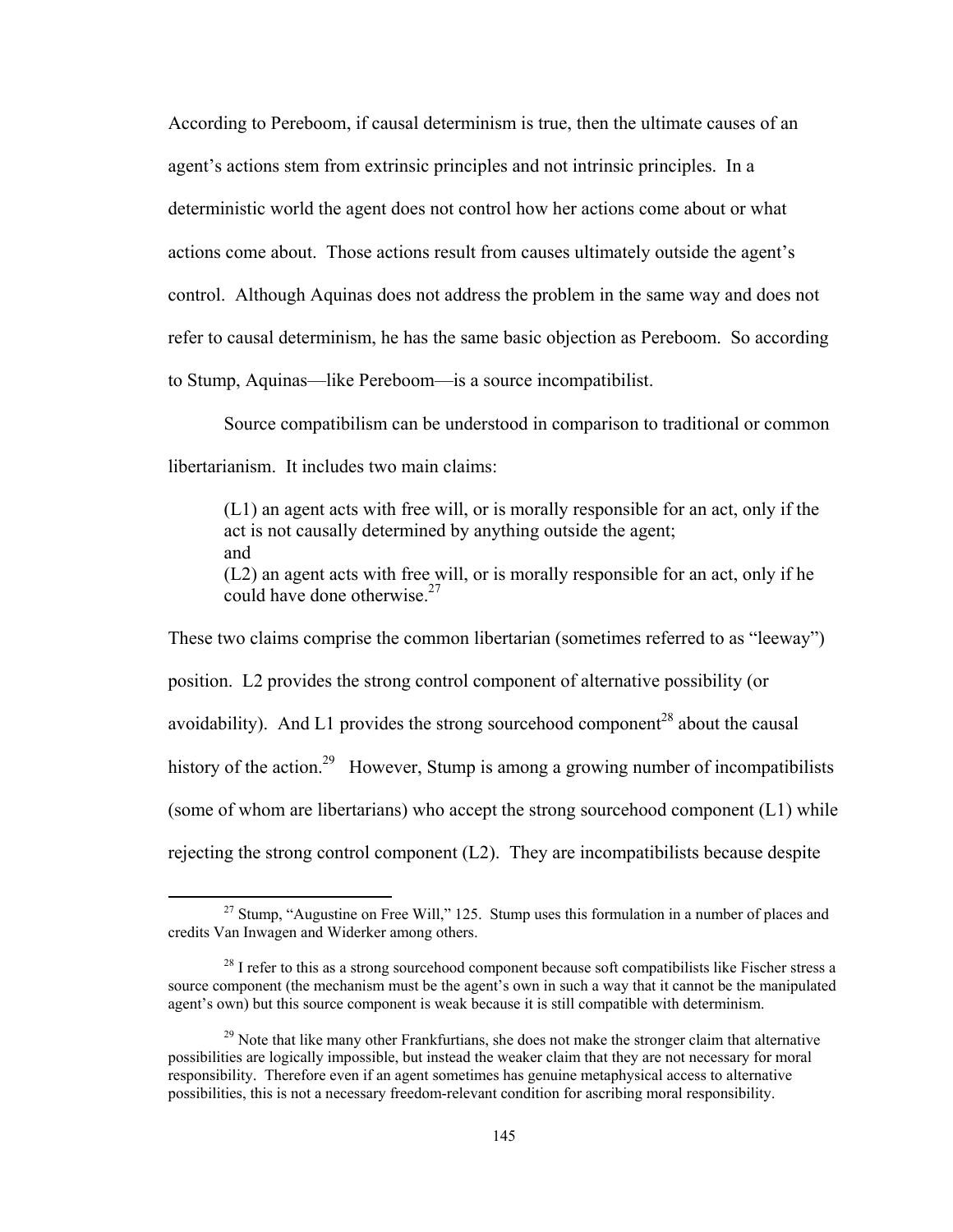the fact that they reject  $L2$ , they still think that  $L1$  is true and that it is incompatible with causal determinism. The strong sourcehood component  $(L1)$  is actually a two-part claim, one part about the causal history of the action and the other about the origination or source of the action. Pereboom is a source incompatibilist who argues that an agent is not morally responsible for an action if that action traces deterministically back to "causal factors beyond the agent's control." The core of this claim about causal history is an intuition about origination. He argues that "[i]f an agent is morally responsible for her deciding to perform an action, then the production of this decision must be something over which the agent has control, and an agent is not morally responsible for the decision if it is produced by a source over which the agent has no control.<sup> $30$ </sup> Pereboom, like Stump and Fischer, is expressing the claim that for an agent to be responsible for her action she must have the requisite control. Unlike Fischer however, Pereboom and Stump think that the control necessary for ascriptions of moral responsibility is incompatible with causal determinism.

Since L1 is primarily a claim about the casual history of an act, and causal history is related to but does not necessarily include the notion of control, it is necessary to add a third claim about free will and moral responsibility with which many (but perhaps not all) libertarians would agree. This claim could be formulated in a number of ways, but Stump, again following Aquinas, formulates the third claim this way:

(L3) an agent acts with free will, or is morally responsible for an act, only if her own intellect and will are the sole ultimate or first cause of her act.<sup>31</sup>

 30 Pereboom, "Source Incompatibilism and Alternative Possibilities," *Moral Responsibility and Alternative Possibilities*, edited by David Widerker and Michael McKenna, 186. The very language of control that Pereboom employs here is problematic. If sourcehood is really about control then it is difficult to see how an agent can be the source of her actions in the requisite sense without the assertion that alternative possibilities are at least a part of the grounding mix of moral responsibility ascriptions.

 $31$  Stump, "Augustine on Free Will," 126.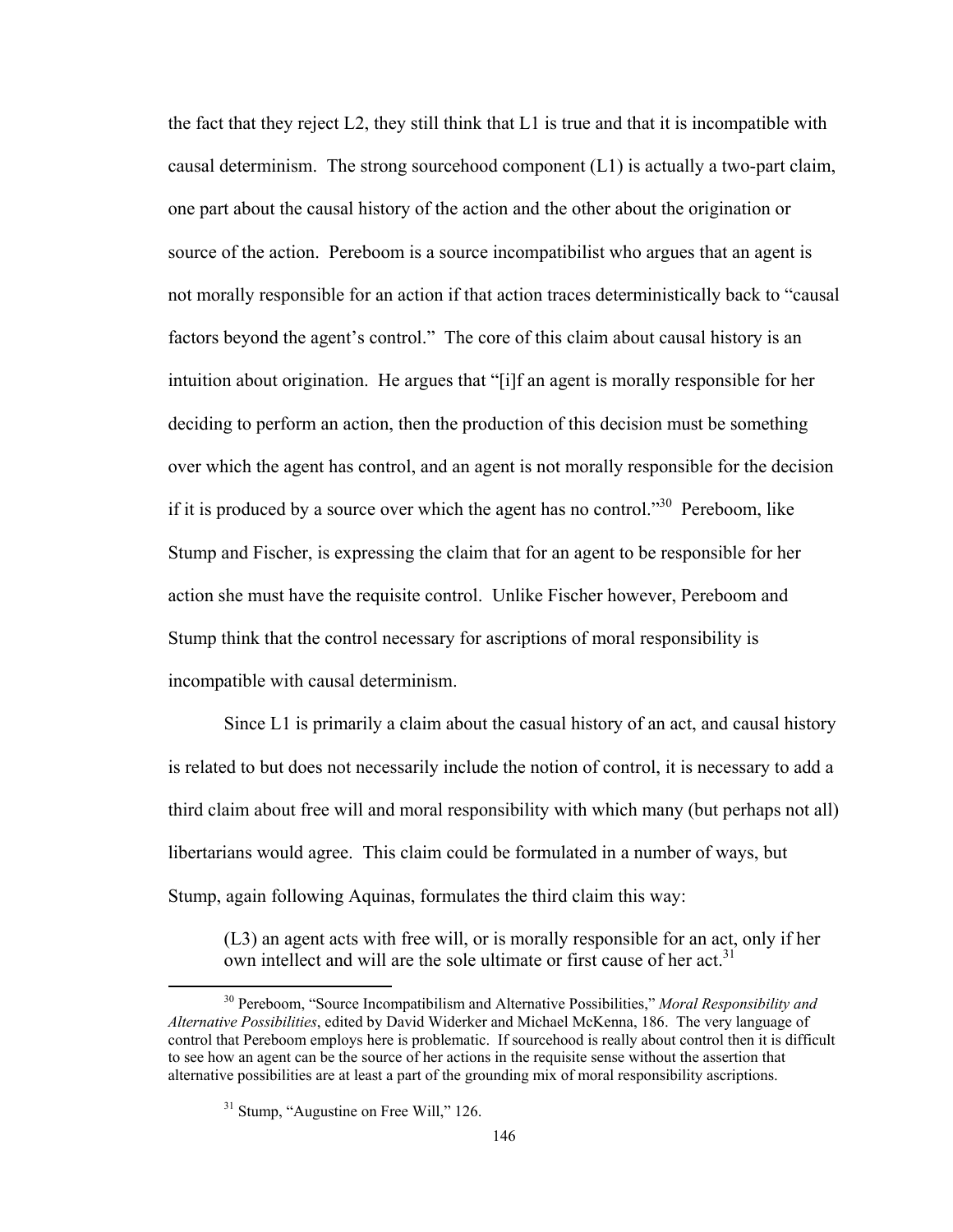Stump claims that Aquinas is a source incompatibilist because he thinks that an action only satisfies the freedom-relevant conditions for moral responsibility when the action cannot be produced by an extrinsic principle (a claim focusing on causal history—L1). That condition alone is not sufficient for moral responsibility. The cause of an action could be internal to the agent without the agent having the control necessary for moral responsibility (such as in the case of a phobia where the agent cannot control her action due to the presence of the phobia). Therefore Stump emphasizes that Aquinas also requires that the agent's own intellect and will be the sole ultimate cause of the action.

Stump's Thomistic source incompatibilism requires more than the addition of L3—which requires that morally responsible action include that the source of the action is located in the agent's intellect and will—because she claims that her Thomistic libertarian position differs from the traditional libertarian positions such as van Inwagen's.<sup>32</sup> Her brand of libertarianism, derived from Aquinas, accepts only L1 and L3 but rejects L2. She claims that Aquinas is an incompatibilist who rejects alternative possibilities as a freedom-relevant condition necessary for grounding moral responsibility. She summarizes Aquinas' view as follows:

For Aquinas, human freedom is vested [in] human cognitive capacities and in the connection of the will to those capacities. As long as human acts originate in those faculties, those acts count as free, even if the agent couldn't have done otherwise in the circumstances or the act of the will is necessitated by natural inclinations of the intellect and the will. On Aquinas's account, the causal chain culminating in a free mental or bodily act cannot originate in a cause extrinsic to the agent just because it must have its ultimate source in the proper functioning of the agent's own intellect and will.

<sup>&</sup>lt;sup>32</sup> Many libertarians accept all three propositions. Timpe refers to these libertarians as "Wide" Source Incompatibilists."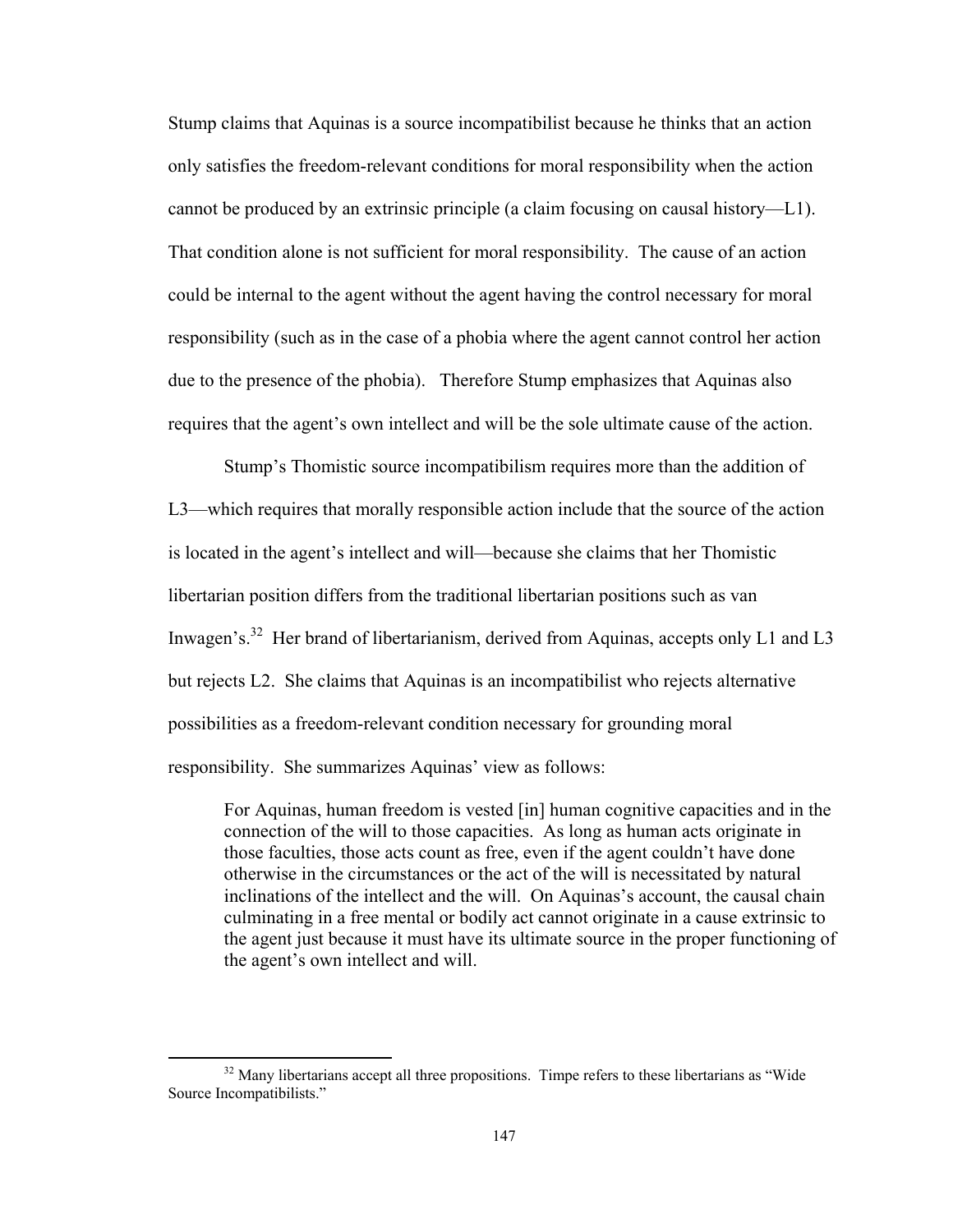What is sufficient for libertarian free will, then, on Aquinas' account, is that the ultimate source of an action be the agent's own will and cognitive faculties<sup>33</sup>

She points to passages where Aquinas argues that an agent can will what she wills necessarily. For instance, "when what is willed is so altogether good that the intellect can't find any description under which to present it as not good—as in the case of happiness<sup>34</sup> the agent wills necessarily. On the surface, this might appear to conflict with the earlier point that an extrinsic principle cannot act on an agent's will with efficient causation because the agent's intellect and will must be the source of voluntary acts. Recognizing this problem, Aquinas distinguishes between two different classes of necessary willings: 1) instances where the agent wills something necessarily due to coercion, and 2) instances where the agent wills something necessarily due to natural inclination, like the natural inclination that he thinks all humans have towards their own happiness. The necessity of coercion is precisely the kind of causation that Aquinas claims is incompatible with voluntary action, such as the earlier example of a manipulator directly causing an agent to will something without the consent of that agent's intellect. In the latter case, the necessity of natural inclination, willing is still voluntary because the volition results from the proper interaction of the agent's intellect and will. Aquinas cites the example of the redeemed in heaven who can no longer will evil because they have such a clear intellectual view of the good that "their intellects can no longer find descriptions under which to present as good things that really are evil.<sup>35</sup> Clearly,

<sup>&</sup>lt;sup>33</sup> Stump "Freedom: Intellect, Action, and Will," 32-3.

<sup>34</sup> Ibid., 25.

<sup>35</sup> Ibid., 26.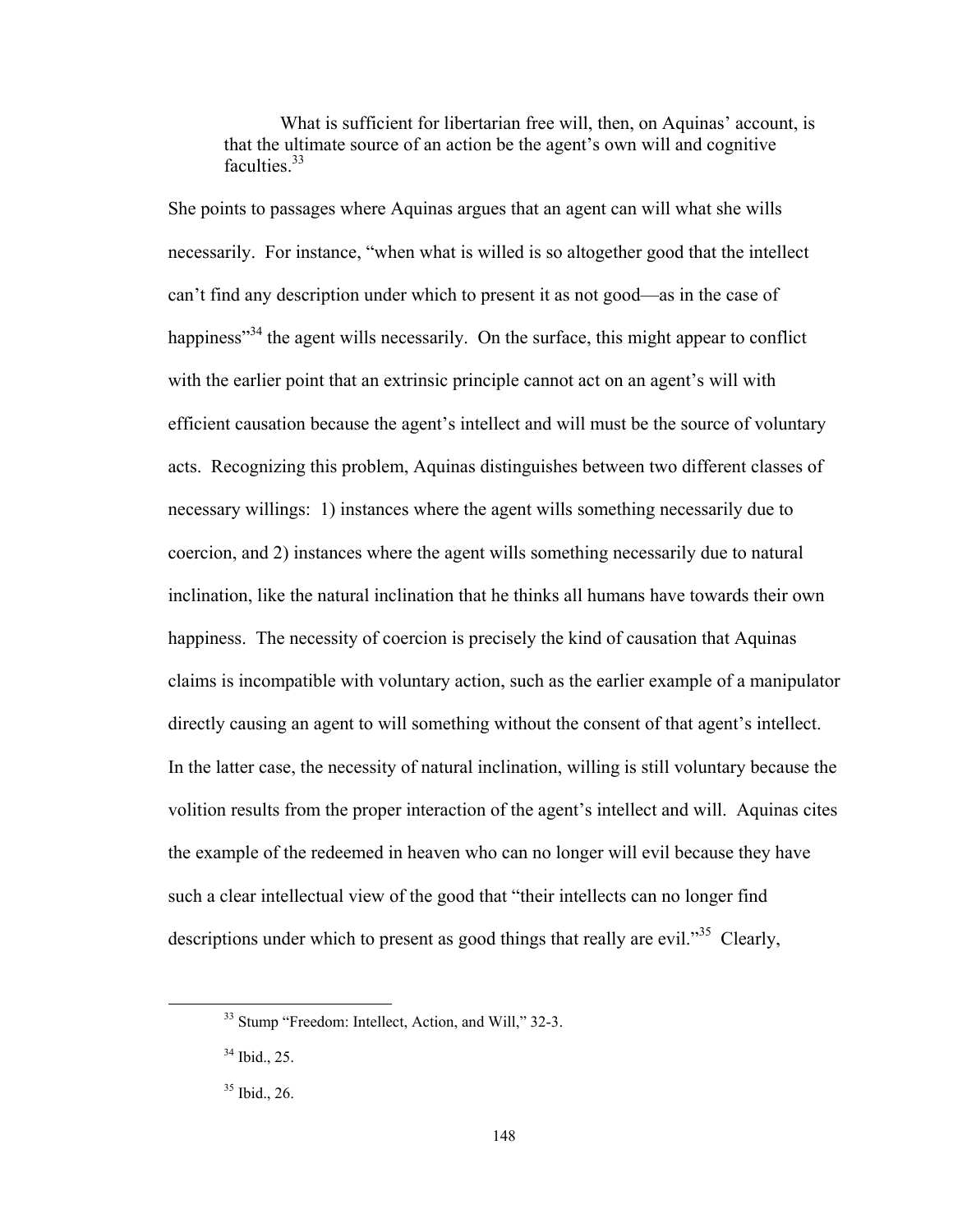Aquinas does not think that the requirements for moral responsibility include having access to alternative possibilities at the time of willing. Stump concludes that alternative possibilities are not necessary for moral responsibility and therefore *PAP* is false and L2 is unnecessary.36

## *Stump's Frankfurt-Style Libertarianism*

On the surface, Stump's Thomistic understanding of free will may seem not to have a lot in common with Frankfurt's understanding. Aquinas is an incompatibilist who stresses that the right connection between intellect and will is required for free action. Conversely, Frankfurt is a compatibilist who clearly downplays any intellectual component in morally responsible action. However, Stump (following her interpretation of Aquinas) agrees with Frankfurt that alternative possibilities are not a necessary grounding condition for moral responsibility. Furthermore, and once again following Aquinas, she thinks that the mental powers of a human being are able to act on themselves, i.e., the intellect can cognize itself and the will can will to will. She builds on both fundamental aspects of Frankfurt's account. However, Stump thinks that

 36 I think that this conclusion is hasty on Stump's part. That Aquinas does not require that *every* action have alternative possibilities in order to be a morally responsible action does not imply that he thinks that alternative responsibilities are not necessary at all for moral responsibility. One might argue that the redeemed can no longer will anything other than the good because their character has been formed over time, through their own free actions in which they did have access to alternative possibilities; and, that freely formed character, for which they are responsible, dictates that they will only the good, which is after all what they want. This "tracing" notion of moral responsibility—where in order for an action to meet the freedom-relevant conditions for moral responsibility the agent must either have access to alternative possibilities at that moment *or* at some moment(s) is the past that was character forming and dictated the present action—is similar to Kane's position as well as Kierkegaard's; and, based on Stump's exegesis of Aquinas, I see no reason why it might not apply to Aquinas as well. However, her interpretation of Aquinas is plausible and I am ultimately interested in her Thomistic view; so I will not challenge her exegesis.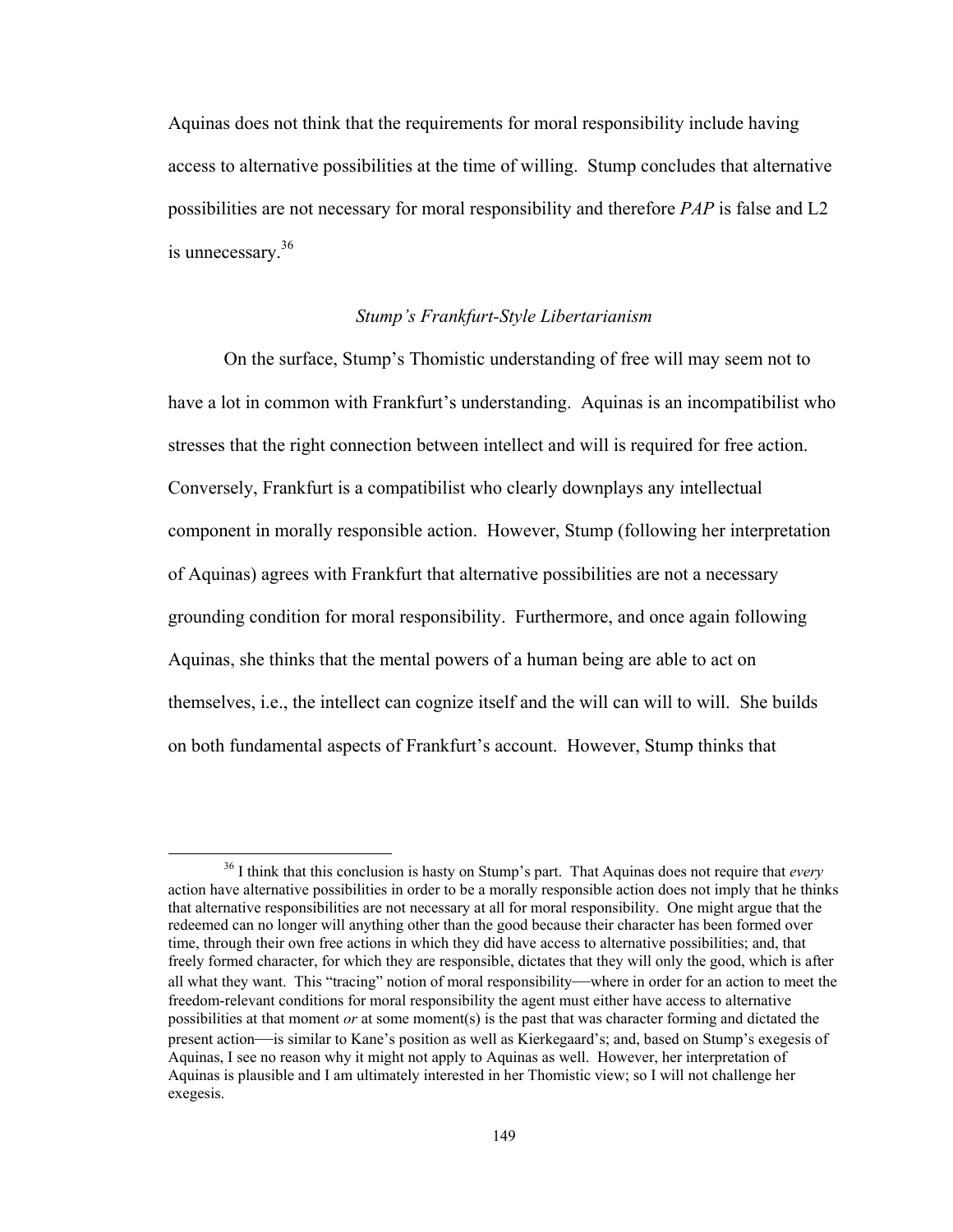Frankfurt does not adequately argue either of these points. In other words, if Frankfurt's account is taken on its own, serious objections remain.

One such objection is that Frankfurt's arguments against *PAP* fail for two fundamental reasons. First, Frankfurt's examples appear to presuppose causal determinism.<sup>37</sup> How else can the intervener know that Jones is going to vote Republican? The intervener, Black, sees some prior sign (whether external or internal) and knows based on that sign which way Jones will vote. Black can know "if x (Jones blushes) then y (Jones votes Republican)" only if x and y are part of the same causal chain, and as soon as one event happens it is inevitable or determined that the other event will happen. Some may dispute that this is an instance of determinism, but it fits with Robert Kane's definition of determinism, which is representative of the most common contemporary view:

An event…is determined when there are conditions obtaining earlier (such as the decrees of fate or the foreordaining acts of God or the antecedent causes plus the laws of nature) whose occurrence is a sufficient condition for the occurrence of the event. In other words, it *must* be the case that, *if* these earlier determining conditions obtain, then the determined event will occur.<sup>38</sup>

Black can *know* that Jones will or will not vote republican if some prior sign obtains such that "*if* these earlier determining conditions obtain, then the determined event will occur." If it is not the case that once the prior sign occurs Jones will necessarily perform a certain action, then there is no way for Black to know whether to implement his neural inhibitor

 $37$  Some might argue that all that is needed for Frankfurt cases to work is a probabilistic or locally reliable connection between the sign and Jones's voting, and therefore the universal claim of causal determinism is not required. I will argue below that I think that this view is mistaken and that the only way for the case to do the work that Frankfurt wants it to do is if the connection is absolutely reliable or deterministic.

<sup>&</sup>lt;sup>38</sup> Kane, *A Contemporary Introduction to Free Will*," (Oxford: Oxford University Press, 2005), 5-6. Quoted in W. Matthews Grant, "Can Libertarians Hold that Our Free Acts are Caused by God?" *Faith and Philosophy 27:1* (2010): 25.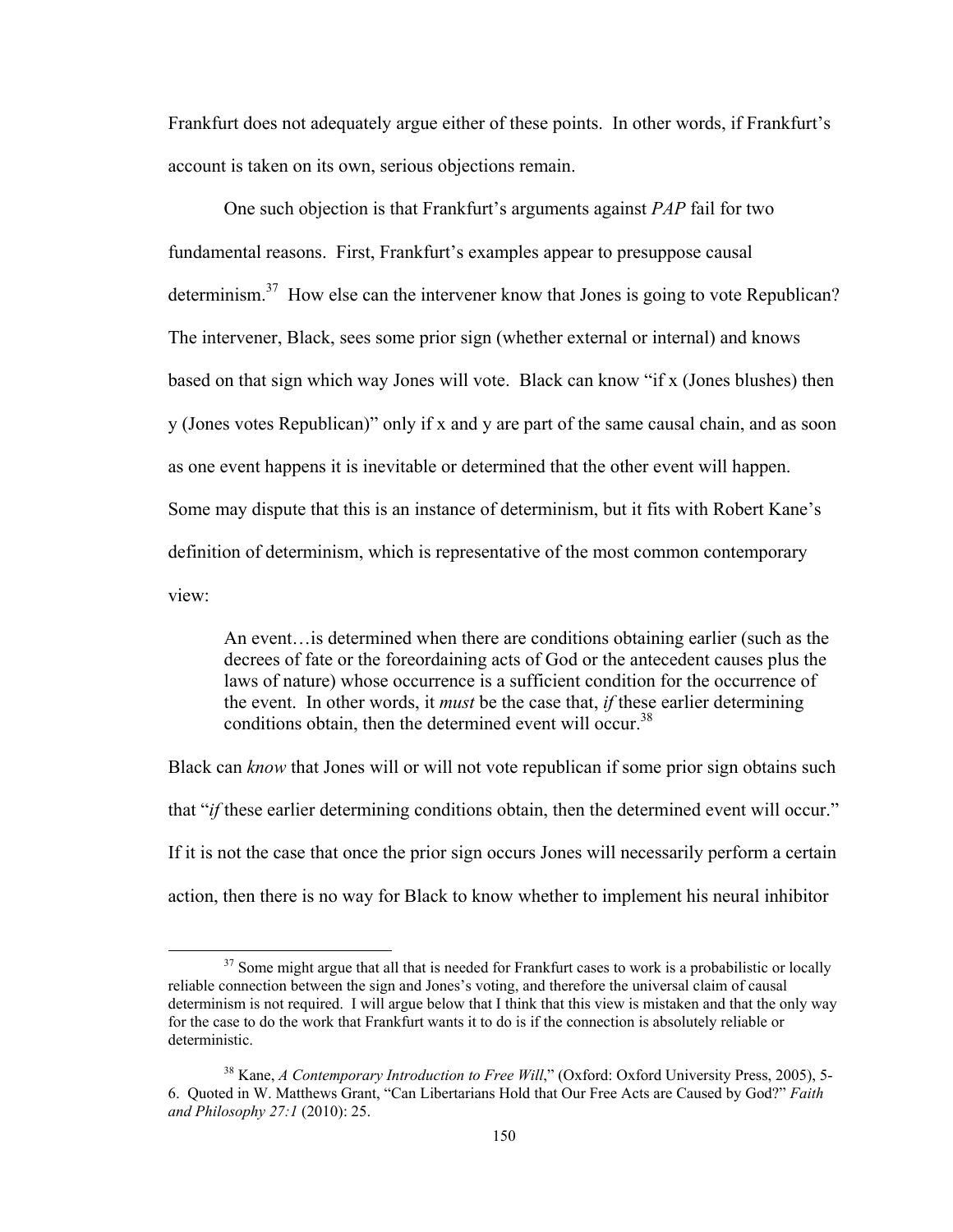to ensure that Jones votes the way Black wants. In other words, it appears that if causal determinism is not true, then Jones can perform the prior sign (that is supposed to tell Black how Jones is going to vote) and still vote either way, because the occurrence of the prior sign is not a "sufficient condition for the occurrence of the event" (again, assuming now that causal determinism is false).

In addition to agreeing that alternative possibilities are not necessary for responsibility ascriptions, Stump also offers a modified Frankfurt-style hierarchical account of the will. Her modifications deal with one of objections that have been leveled against Frankfurt's hierarchical account. Stump puts the primary objection this way:

…there is what has come to be called 'the problem of authority.' What is there about second-order desires, or any higher-order desires, that makes them authoritative for a person? Why should one set of desires be any more authoritative than any other? Why suppose that it is constitutive of the nature of a person to have desires about desires? Gary Watson puts the point this way: 'Since second-order volitions are themselves simply desires, to add them to the context of conflict is just to increase the number of contenders; it is not to give a special place to any of those [desires] in contention."<sup>39</sup>

Stump agrees that this is a serious problem with Frankfurt's account, but she does not think that is it damning of *all* hierarchical accounts. Utilizing insights from Aquinas she attempts to articulate an account of personhood that shows why higher-order desires are authoritative and thus freedom-granting in a way that first-order desires are not.

#### *Stump's Solution to the Hierarchical Problem*

Stump argues that Frankfurt's hierarchical account of identification and Fischer and Ravizza's attempt to provide an alternative compatibilist account of moral responsibility fall prey to the same basic problem. These accounts focus on only one

<sup>&</sup>lt;sup>39</sup> Stump, "Persons: Identification and Freedom," 184.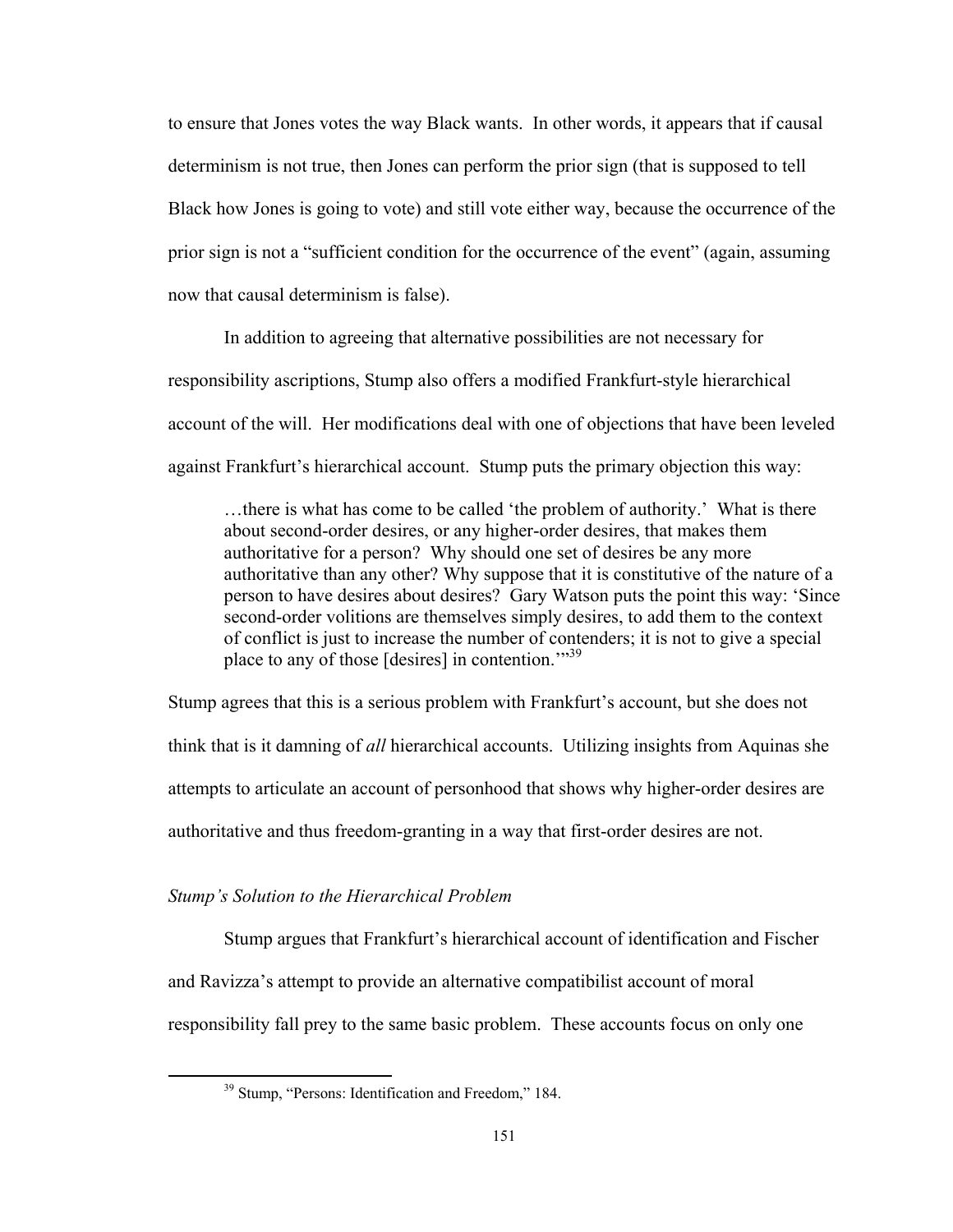aspect, or mental capacity, of human agency. Frankfurt is a volitionalist who thinks that freedom is a feature of the will alone. Alternatively, Fischer and Ravizza attempt to answer the authority problem by locating freedom in the intellect or what they call the agent's reasons-responsive mechanism. Neither of these approaches adequately addresses the problem of authority.<sup>40</sup> However, according to Aquinas's account, freedom is a systems-level feature that emerges from the proper and dynamic interaction of the intellect and the will, in which the intellect takes the primary role.<sup>41</sup> Stump argues that only an understanding of human freedom that incorporates both volitional and intellectual elements can avoid the problem of authority and thus provide the freedom-relevant conditions for moral responsibility.

To understand Stump's response to Frankfurt, Frankfurt's most recent and succinct articulation of identification proves helpful. Frankfurt describes identification as the process where the agent first temporarily suspends or brackets his relationship with a desire, then reflects on the desire, forms another desire or attitude towards that desire (a second-order desire), and finally either identifies herself with or alienates herself from that desire. When an agent identifies with a desire, she endorses that desire and accepts it as her own. "Higher-order desires provide backing for, or withhold backing from, firstorder desires. That is, they draw the agent to get behind his first-order desires or then draw him to put himself against those desires."42 For Frankfurt "[t]he higher-order

 $40$  More importantly, neither of these approaches can adequately distinguish between free and responsible actions and actions that result from responsibility-undermining external forces such as manipulation.

<sup>41</sup> *Ibid.,* 194.

<sup>42</sup> Frankfurt, "Reply to Michael E. Bratman," in *Contours of Agency: Essays on Themes from Harry Frankfurt*. Cambridge, Mass: MIT Press, 2002, p. 87. This response answers critics like Bratman who examine what Frankfurt means when he says that an agent "evaluates" or "reflects on" a desire before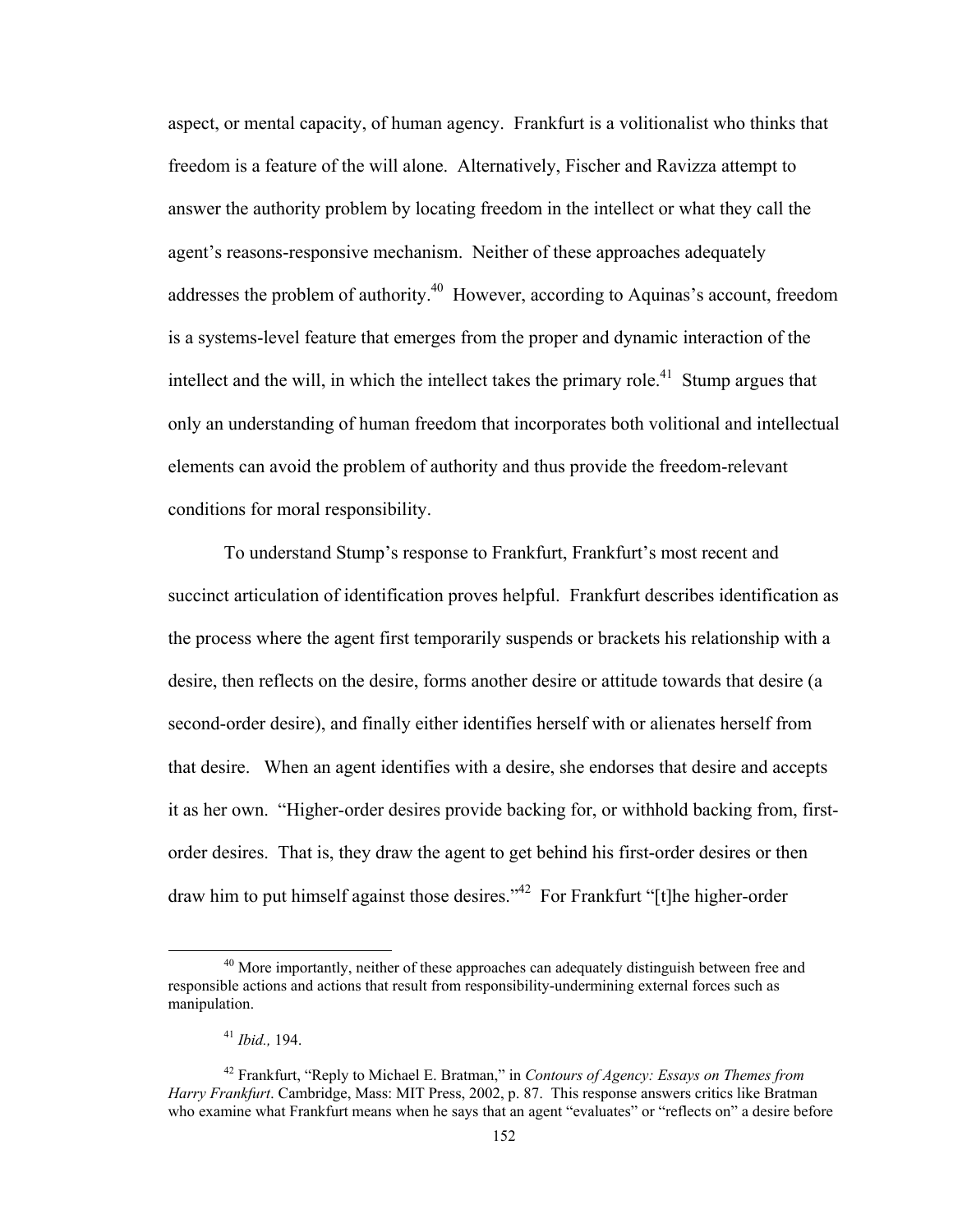attitudes that are formed in processes leading to identification involve 'evaluations' only in the sense that is strictly value-neutral."<sup>43</sup> One may think that, at the very least, an agent who reflectively endorses and identifies with a desire is taking that desire as a *justifying* reason for action. In other words, the agent has a desire to X, and on reflection thinks that action X is justified (for any reason, moral or otherwise). She then decides that she wants to want to X, thus identifying with her desire to X. Although Frankfurt admits that this does happen, he does not think that this kind of identification is necessary for freedom of the will or moral responsibility. "For someone to identify with a desire means merely that—for whatever reason, or for no reason whatever—he joins himself to the desire and accepts it as his own."<sup>44</sup>

In order to better understand what Frankfurt means by "value-neutral" evaluation, it is helpful to invoke Charles Taylor's distinction between strong and weak evaluation. In his essay "What is Human Agency?" Charles Taylor begins by assuming Frankfurt's distinction between first and second-order desires. He agrees that the reflective evaluation of our desires is a fundamental part of what it means to be human, but makes a further distinction between strong and weak or qualitative and quantitative evaluation (and argues that strong evaluation is the defining mark of human agency). One difference between these two kinds of evaluation is that weak evaluation is often concerned with *outcomes*, whereas strong evaluation is concerned with the *quality* of our

<sup>&</sup>lt;u> 1989 - Johann Stoff, amerikansk politiker (d. 1989)</u> she identifies with that desire. Most critics assume that evaluation involves assessments of value, including but not necessary limited to moral value.

<sup>&</sup>lt;sup>43</sup> *Ibid.* Frankfurt regrets his use of 'evaluation' in his earlier work for precisely this reason. He does not think that an authoritative higher-order desire must be the result of judging the desire to be good. Charles Taylor's distinction between weak and strong evaluation is helpful here.

<sup>44</sup> Frankfurt, "Reply to Michael E. Bratman," 89.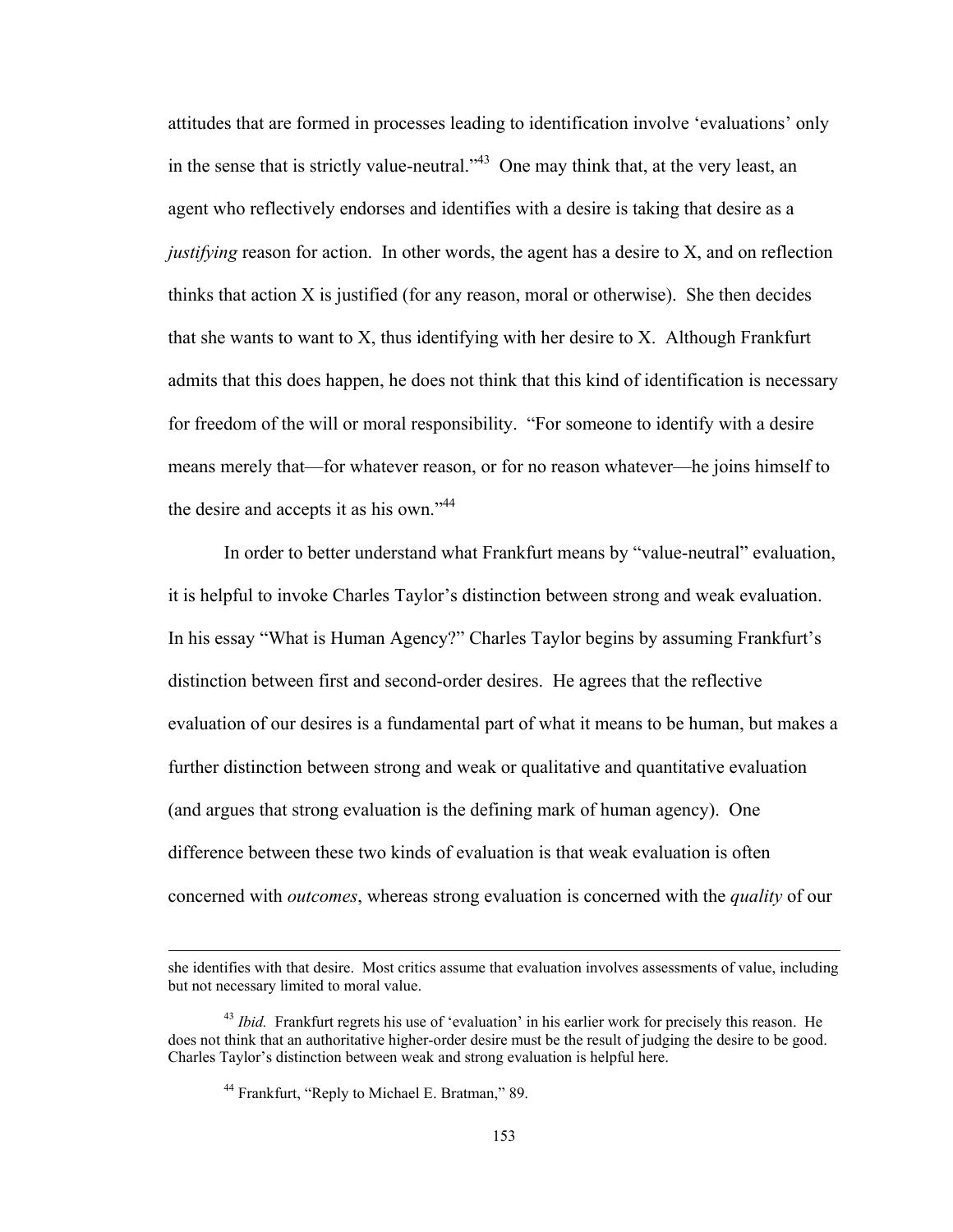motivation.45 The most fundamental difference is that strong evaluation is concerned with qualitative distinctions in *worth*. In other words, some of our second-order evaluations are concerned merely with distinctions of preference, such as feeling like having chocolate cake for dessert instead of pumpkin pie. There is no real difference in value or quality here; the decision is merely a result of reflection on one's desires and the subsequent decision to endorse the stronger desire. Thus, according to Taylor weak evaluations are not necessarily quantitative; they cannot always be weighed or calculated. The options may have "desirability characterizations," but I choose one over the other just because "I feel like it" (as in the case of choosing cake over pie).<sup>46</sup> Strong evaluation, however, makes a "qualitative characterization of desires as higher and lower, noble and base, and so on."47 Though Frankfurt's notion of care involves strong evaluation, his general theory of identification (which is theory of the freedom-relevant conditions necessary for grounding moral responsibility) only requires weak evaluation. In this weaker form of identification, the agent wants to do X, reflects on the desire to do X*,* and the mere desire is taken by the agent as a sufficient reason to perform X. Due in part to this notion of caring and in part to his careless use of the term "evaluation," many critics have assumed that Frankfurt intends a stronger form of identification. The critics assume that when the agent wants to do X, and on reflection thinks that the action is

 45 Taylor, Charles, "What is Human Agency?" 16.

<sup>46</sup> Ibid., 17.

 $47$  Ibid., 23. Owen Flanagan sums up Taylor's ideal of the strong evaluator as someone who is "concerned that her desires, commitments, plans and character satisfy high ethical or spiritual standards. What makes her evaluation strong is that she engages in systematic moral inspection." Owen Flanagan, *Self-Expression: Mind, Morals, and the Meaning of Life* (New York: Oxford University Press, 1996), 205. Quoted in Peter Mehl, *Thinking through Kierkegaard: Existential Identity in a Pluralistic World* (Urbana: University of Illinois Press, 2005), 4. I believe that Peter Mehl is right when he argues that Taylor's concept of the strong evaluator aptly sums up Kierkegaard's "normative conception of personhood."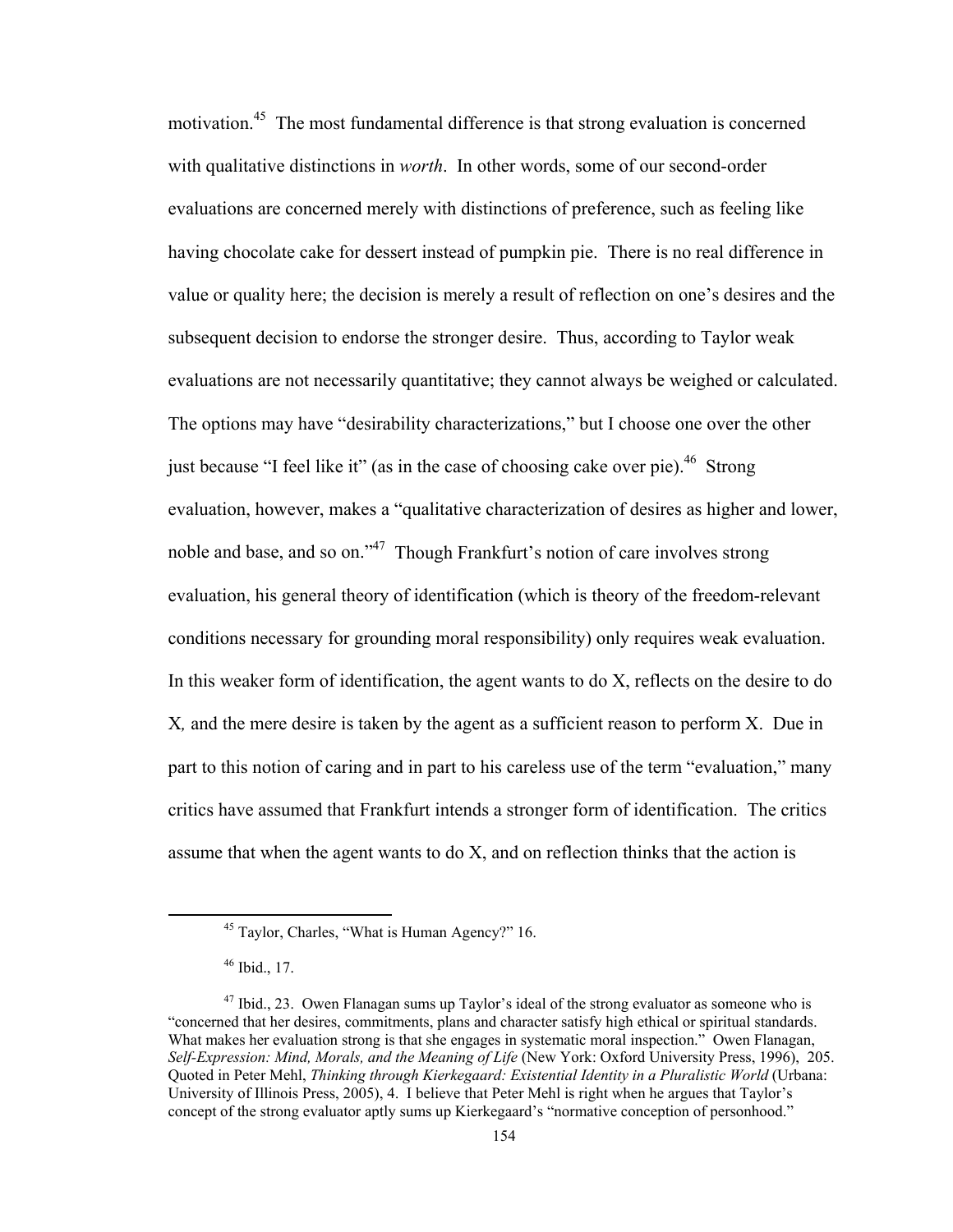*justified* (because it is valuable, a moral obligation, etc.), then the agent has a secondorder desire that provides sufficient reason to act. However, Frankfurt's notion of identification does not utilize a stronger form of evaluation but rather the weaker form that requires only that the agent reflects on and identifies with the desire.

Understanding that Frankfurt is utilizing a weaker sense of identification illuminates Stump's criticism.<sup>48</sup> She claims that Frankfurt "takes freedom to be a feature of the will," but what she means by this is not entirely clear. Based on her Thomistic modifications of Frankfurt's hierarchical structure, her basic criticism is that Frankfurt does not think that the intellect plays a primary role in freedom or moral responsibility. She is right, but this point requires nuance. Frankfurt clearly *does* think that freedom requires reflection or evaluation and that these are not functions of a person's will but of the intellect. The intellect does play a role in freedom and moral responsibility on Frankfurt's account. However, that role is severely minimized, due to the weak sense of evaluation involved in Frankfurt's notion of identification. In Frankfurt's view, a person can have second-order volitions without the intellect "approving" of the desire, in the sense of considering the desire as good under some description. The intellect does not have to think that the desire is good or justified in any sense; rather, it just has to think that that desire is *desirable*. In other words, the agent just has to think (perhaps rather covertly) "do I want to eat the cake?" and answer "yes, I like that desire and I want to want to eat the cake." To put the point another way, the will is not *constrained* in any way by the intellect. This differentiates Frankfurt from Stump and Fischer who both

<sup>&</sup>lt;sup>48</sup> Though this is anachronistic since Stump was unaware of these clarifications when she wrote her articles, I think that she anticipated this articulation of identification. I will give a fuller treatment of this issue in chapter four that will show that Frankfurt uses the weaker sense of identification for much of his career including when Stump formulated her critique.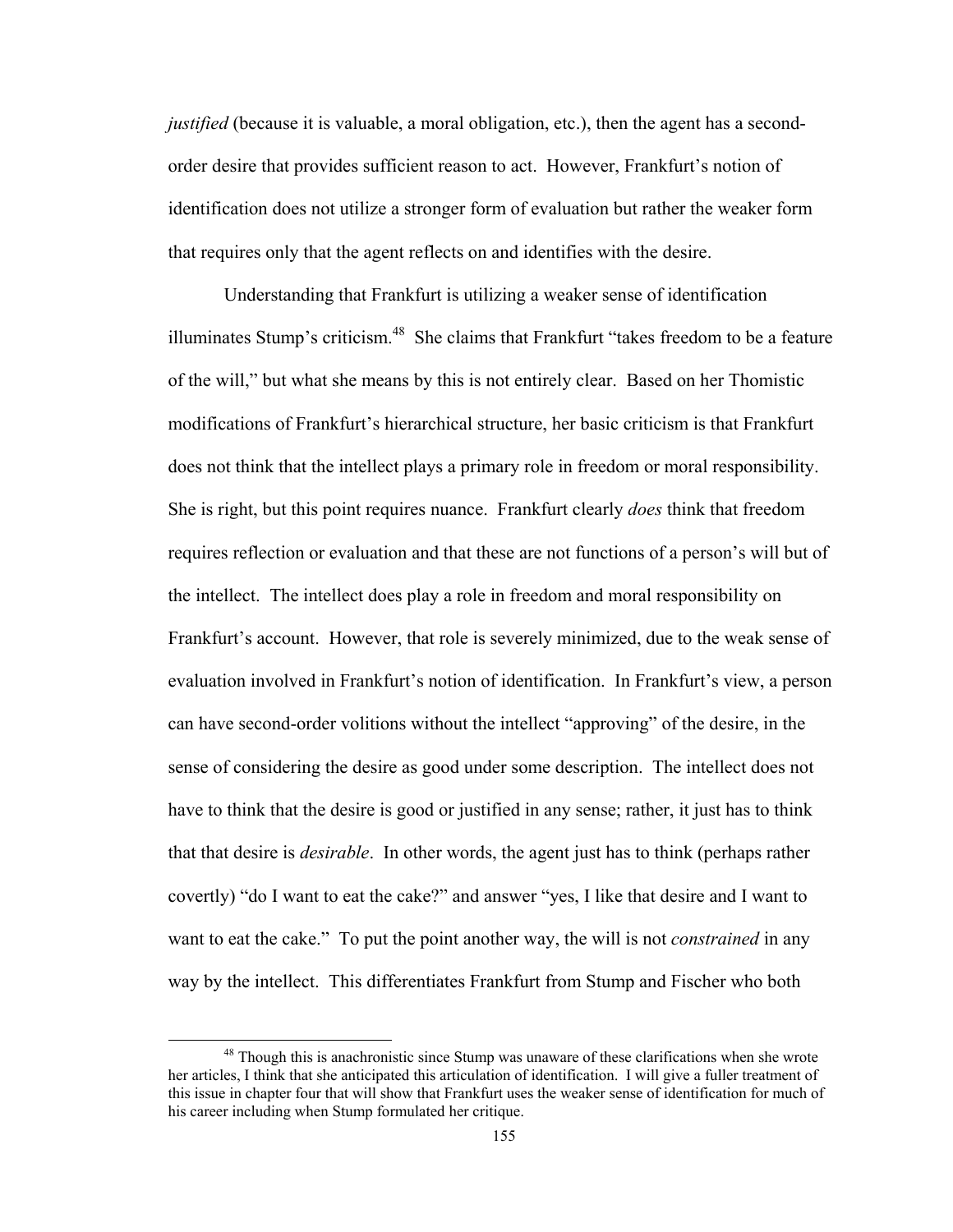argue that the will is constrained by the intellect when making free and responsible choices. So, I take Stump to mean that the intellect should have a constraining role, and that the basic problem with Frankfurt's theory of freedom and responsibility is that he takes freedom to be primarily a feature of the will. Frankfurt still finds cognitive elements in free and responsible choices, but the cognitive elements take a backseat to the volitional element and in no way can constrain or be a final cause of the will.<sup>49</sup>

Stump's understanding of free and responsible willing begins with Frankfurt's basic hierarchical distinction between first and second-order desires. She adds first and second-order volitions to the mix where volitions are effectual desires.

If an effective desire is one which moves the agent all the way to action, then an effective second-order desire is one which moves the agent all the way to the action of making the corresponding first-order desire his will. So a second-order desire constitutes a second-order volition only if it is an effective desire and the agent has a first-order volition corresponding to it.<sup>50</sup>

Thus a person can have conflicting first and even second-order desires, but not volitions.<sup>51</sup> Even with this clarification, the fundamental problems remain. First, how does an agent come to identify herself with certain desires while alienating herself from others? And second, why are second-order desires authoritative—i.e. freedom and responsibility granting—in a way that first order desires are not? Stump thinks that the solution lies in giving the intellect a stronger role without eliminating the fundamental role of the will. She argues, following Aquinas, that the intellect is the final mover of the

<sup>&</sup>lt;sup>49</sup> We will return to this issue of which faculty is primary and whether the intellect constrains the will in free and responsible choices in Kierkegaard's understanding in chapter five.

<sup>50</sup> Stump, "Sanctification, Hardening of the Heart and Frankfurt's Concept of Free Will," in *The Journal of Philosophy* LXXXV, no. 8 (1988): 401.

 $<sup>51</sup>$  Perhaps it is possible to conceive of a situation where a person has conflicting first-order</sup> volitions so long as the volitions aren't such that they both must be actualized at the same time and in the same way but yet are still conflicting. But I don't think that this is the norm.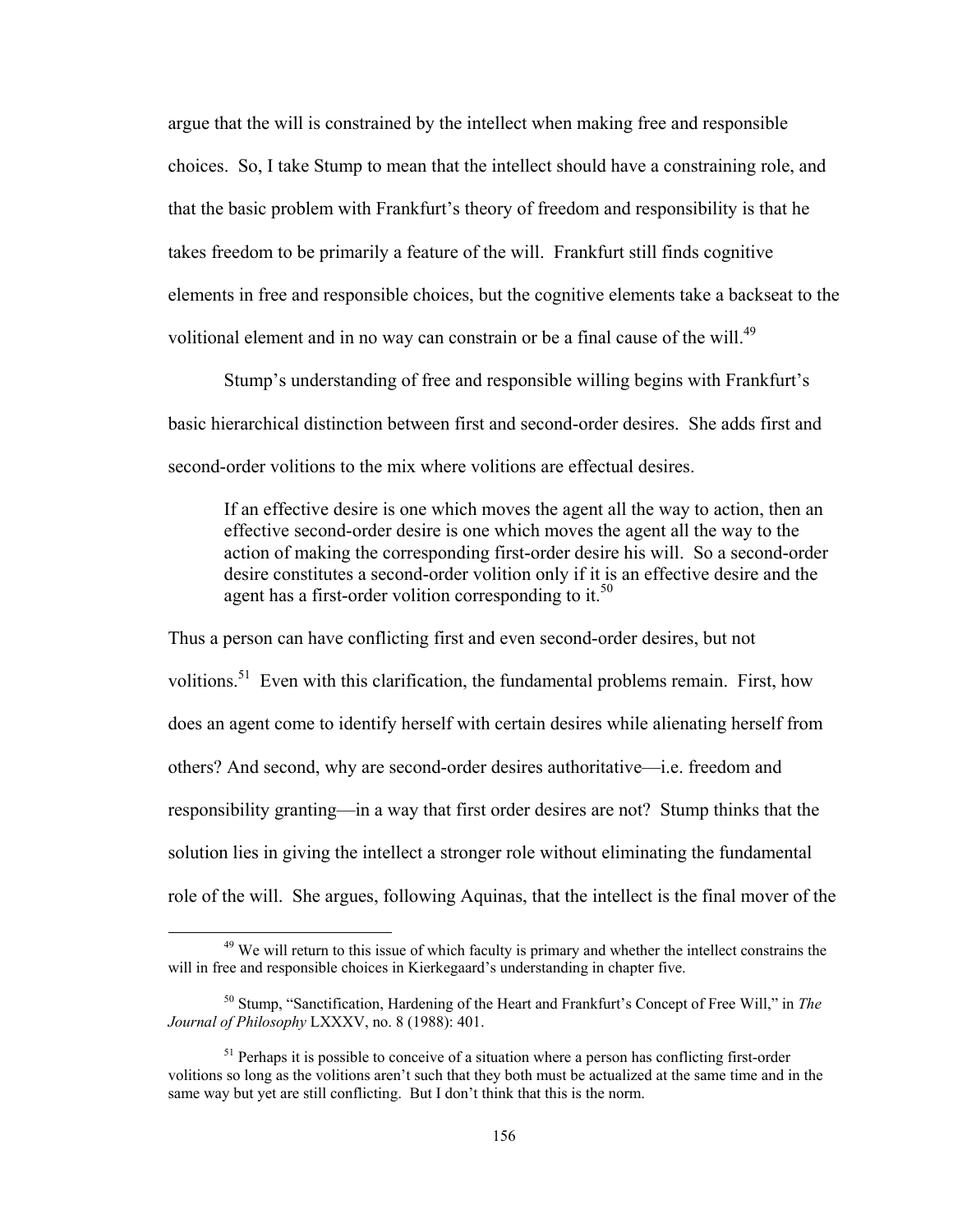person. Also, since the will is a natural appetite for goodness it can only will something the intellect perceives as good in some sense.

This Thomistic account is both similar to and fundamentally different from Frankfurt's conception of the will. For instance, Frankfurt thinks that self-preservation is "solidly entrenched in our human nature" and therefore "we cannot help caring about avoiding crippling injury and illness, about maintaining at least minimal contact with other human beings, and about being freed from chronic suffering and endless stupefying boredom."<sup>52</sup> These deeply entrenched desires generate reasons to act, not because the agent upon reflection thinks that the desires are good, but just because human beings naturally desire those things. The formation of authoritative second-order desires can occur simply by means of the agent's reflecting on those desires and adopting them as her own. The agent could reflect on this desire and consider it good and then adopt it as her own for that reason, but this strong evaluative aspect is not necessary on Frankfurt's account. Therefore even though Frankfurt would agree with Aquinas that human beings *qua* human beings have certain natural desires, he does not think that these natural desires are a reason to give the intellect any fundamental role in forming second-order desires.

Stump thinks that giving the intellect a primary role in the formation of secondorder desires will solve the problem of authority. To give the intellect this necessary role, Stump revises Frankfurt's account in the following way:

An agent has a second-order volition V2 to bring about some first-order volition V1 in himself only if the agent's intellect at the time of willing represents V1,

 52 Frankfurt, *Taking Ourselves Seriously and Getting it Right*, 38. Frankfurt is careful to point out that he does not think that even these desires are logically necessary or necessarily constraining, but that it is just the way it is for most human beings and therefore someone that does will their own destruction or pain, for instance, just doesn't make any sense to the rest of us. We cannot even make a good argument against those people. All we can do is point out that their desires appear absurd to the rest of us.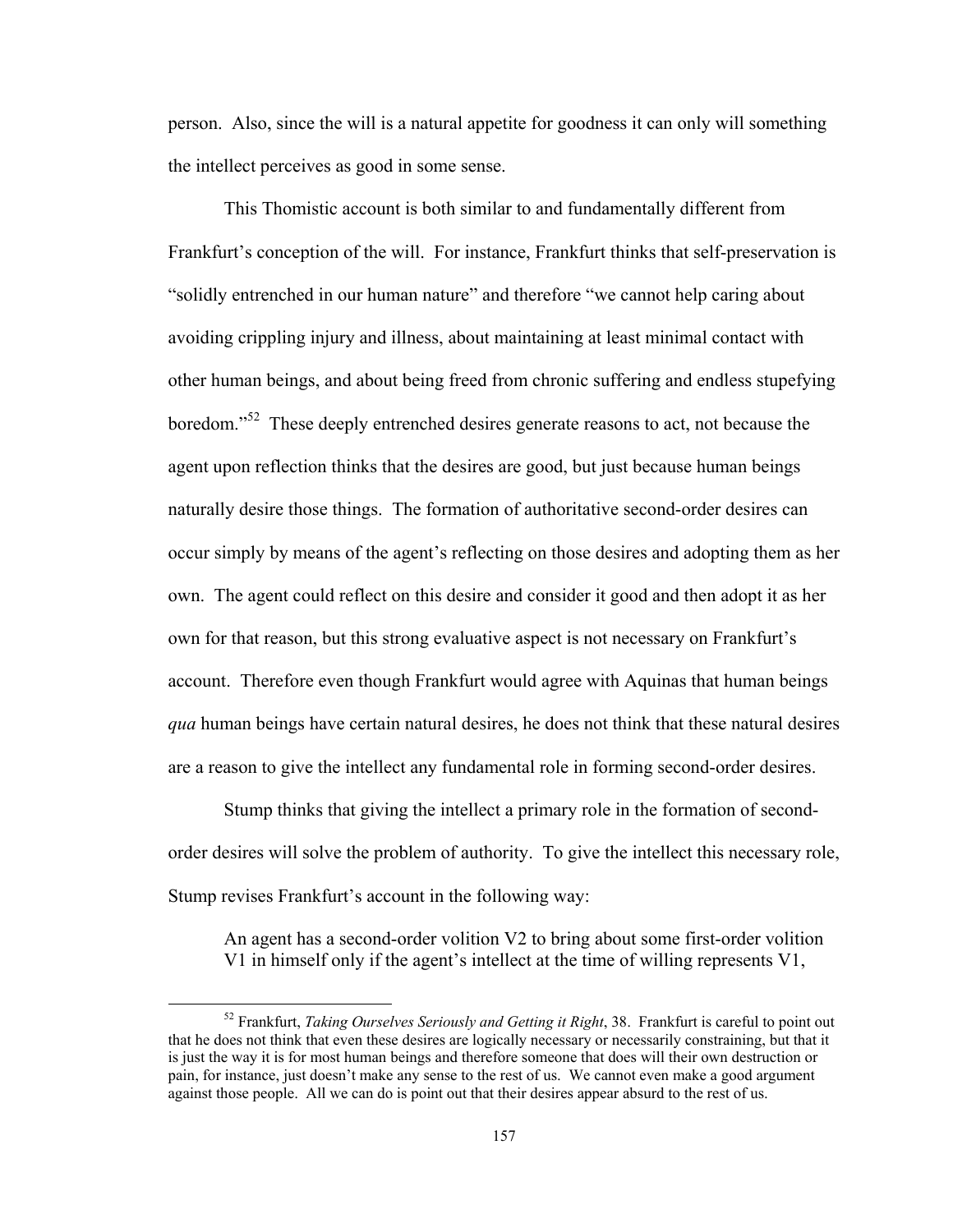under some description, as the good to be pursued. A second-order volition, then, is a volition formed as the result of some reasoning (even when the reasoning is neither rational nor conscious) about one's first-order desires.<sup>53</sup>

Whereas Frankfurt thinks that second-order desires can be formed as the result of weak evaluation (mere approval), Stump believes that second-order desires or volitions are the result of strong evaluation which means that the intellect must perceive the first-order desire or volition as good in some sense. As an example Stump considers the case of an incontinent person, Irene, who has conflicting first-order desires about standing up in favor of the minority opinion at a faculty meeting. On the one hand, Irene wants to stand up for what she believes is right; but, on the other hand, she has the conflicting desire to vote with the majority due to anxiety over the potential backlash. She gives in to her anxiety and votes with the majority. According to Stump, on Aquinas's account, Irene forms this volition to vote with the majority because in some swift calculation (perhaps not fully conscious) she decides that it would be good for her. In the moment she views not standing up for the minority view as 'good' in some prudential sense, though, at the same time, her intellect judges the failure to stand up for what she believes is right not to be morally good.<sup>54</sup> Stump thinks that this second-order volition to give in to the majority is authoritative and freedom granting in a way that a mere first-order desire is not. Her second-order volition develops as a result of intellectual reflection on what would be *good* to do (even though this reflection is on what's good to do in that particular moment), instead of a simple reflection on which desire is more *intense* or more *desirable*

<sup>&</sup>lt;sup>53</sup> Stump, "Sanctification, Hardening of the Heart and Frankfurt's Concept of Free Will," 400.

<sup>54</sup> Stump, "Persons: Identification and Freedom", 201-02.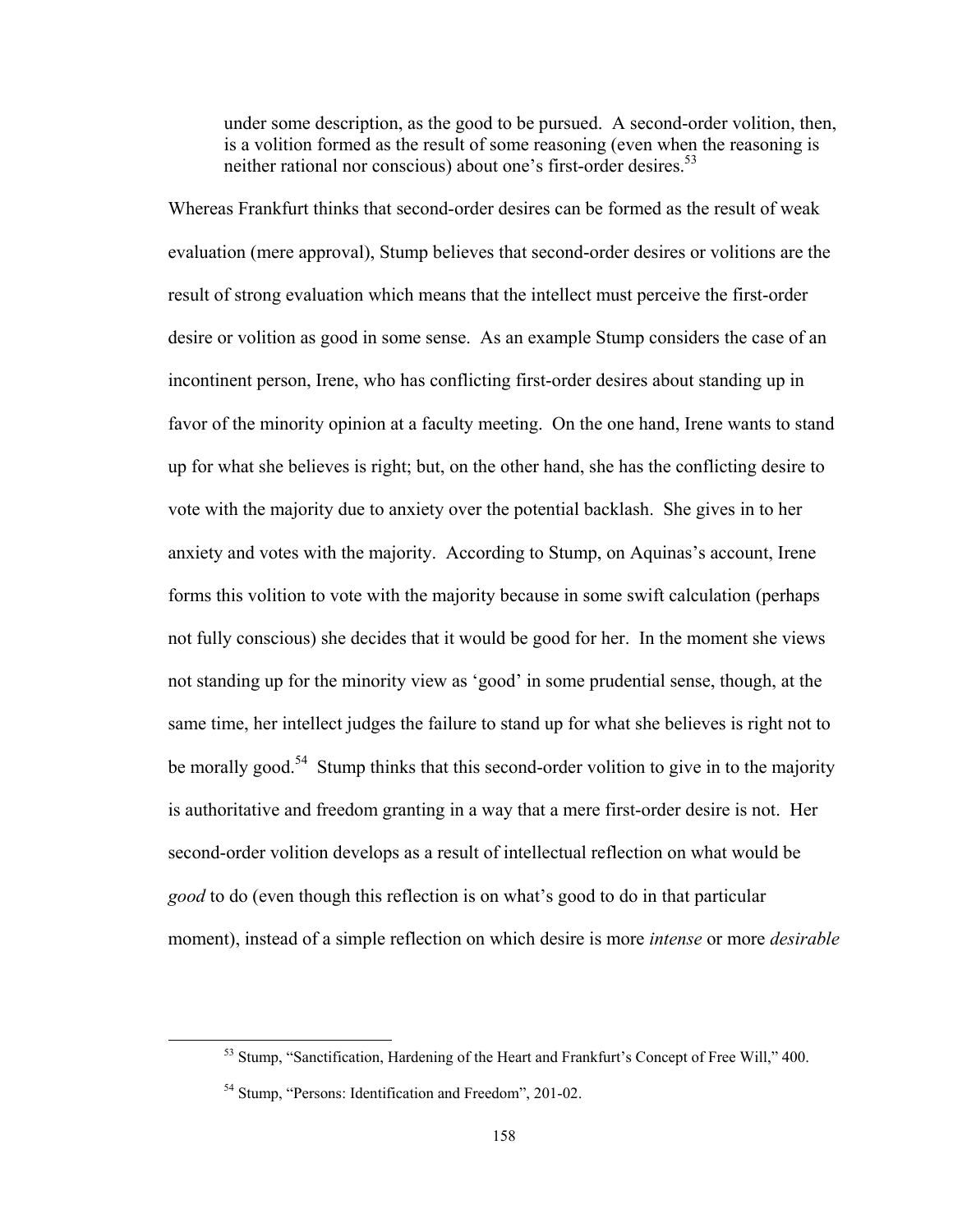(which is all it takes to form an authoritative second-order volition on Frankfurt's weak identification account).

Stump also thinks that her account provides a second form of identification that is lacking in Frankfurt's. The motivation behind the hierarchical account is that when the agent identifies with that particular desire she makes it her own while the rejected desires are *not* her own. Stump argues that a desire that results from a person's intellect deeming it as good under some description makes that desire authoritative and freedom granting. That desire is connected to the entire person (both intellect and will) in a way that second-order desires are not on Frankfurt's voluntaristic account. Irene's potential reaction to her decision illuminates this point. On reflection, she might be upset at her decision. She realizes that she should not have let her anxiety overcome her and should not let prudential concerns outweigh larger moral considerations. She retrospectively repudiates as not good the will not to stand up for her beliefs. As a result of this reflection she now has a second-order desire for a will that wills to stand up for what she believes is right.<sup>55</sup> Therefore, Irene "is to be identified with her second-order volition [the post-reflection will to stand up for her beliefs], as she is not to be identified with her first-order volition, because her second order volition derives from the all-thingsconsidered judgment of her intellect in a way that her first-order volition does not."<sup>56</sup> Stump is saying that because the intellect is prime mover of the person and a person can never will anything unless the intellect perceives that action as good under some description, the all-things-considered-judgment of a person constitutes a person in a way

 55 Ibid., 203.

<sup>&</sup>lt;sup>56</sup> I think that Stump's analysis of Irene is problematic, and I will return to it at the end of the chapter.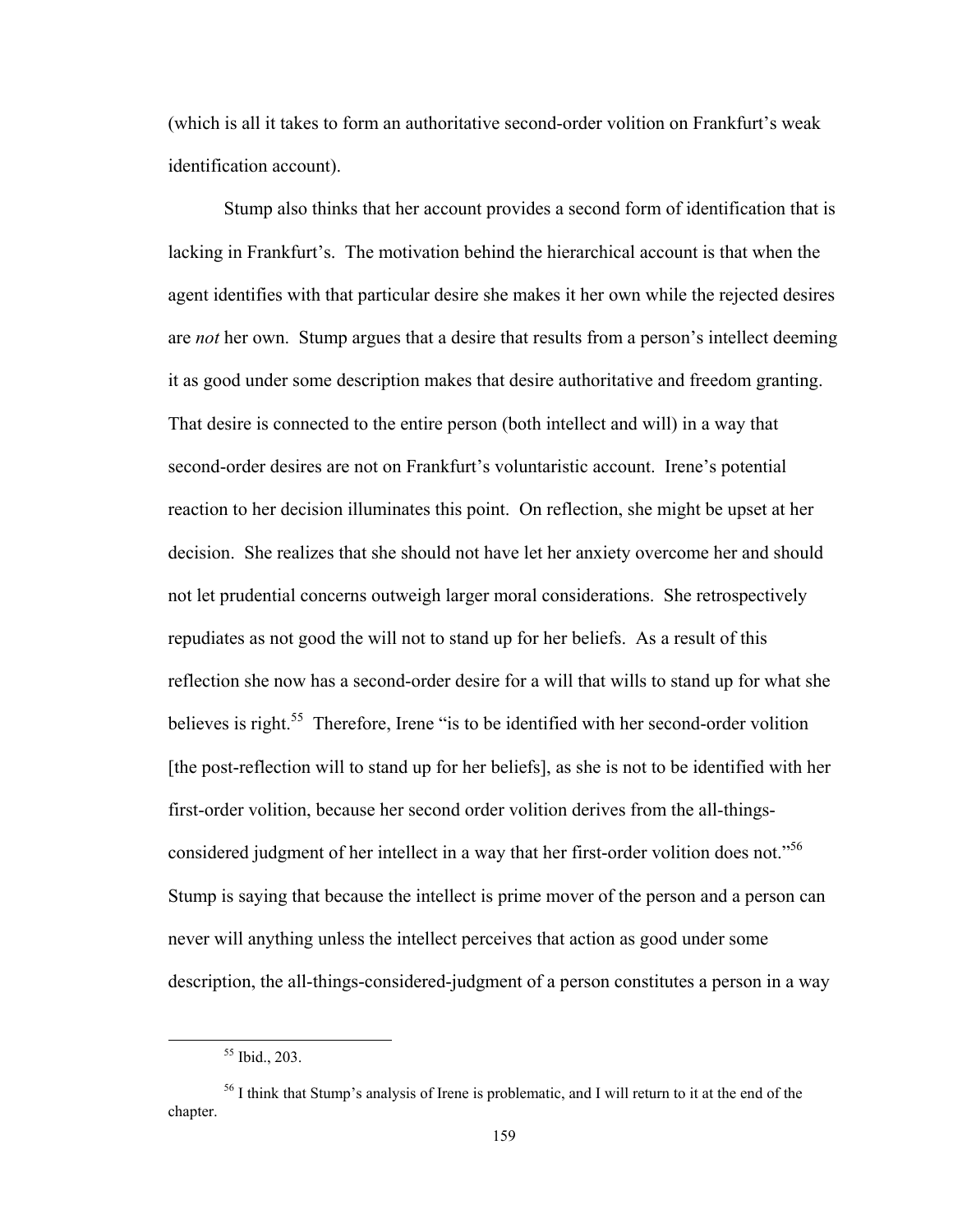that a snap decision does not. Importantly, though Irene's first decision was the result of a snap judgment, it is still authoritative and freedom granting. This decision depends on the judgment of the intellect and therefore is also connected up to the entire person (intellect and will) in the way that Stump thinks is necessary for identification to avoid the problem of authority.

On the whole, Stump's Thomistic account of identification is an improvement over both Frankfurt's and Fischer's. She correctly argues that any account that focuses primarily on the will or the intellect is lacking since it does not reflect the judgment of the entire person. Critics like Watson and others rightly note that a second-order desire that is simply the result of the agent reflecting on her desires and deciding which one is more desirable does not help demonstrate why some actions are free while others are not. This weak form of second-order desires and volitions at most shows that the person with higher-order desires wanted what she wanted more than the person with only first-order desires and volitions. It does not show that the person with higher-order desires and volitions is any more *free* or *responsible* than the person lacking higher-order desires. On the other hand, Fischer rightly notes that an intellectual component like reasonsresponsiveness is necessary for a person's will to be her own. But, as I argued in chapter two, despite his improvement on Frankfurt, Fischer's account is unable to distinguish free and responsible action from action that results from responsibility-undermining external forces such as manipulation. Cases of manipulation help isolate the characteristics of actions that are not the agent's own but are caused by a source outside the agent. Differentiating manipulation from free actions shows what makes an action the agent's own in the sense required for moral responsibility and the freedom necessary for moral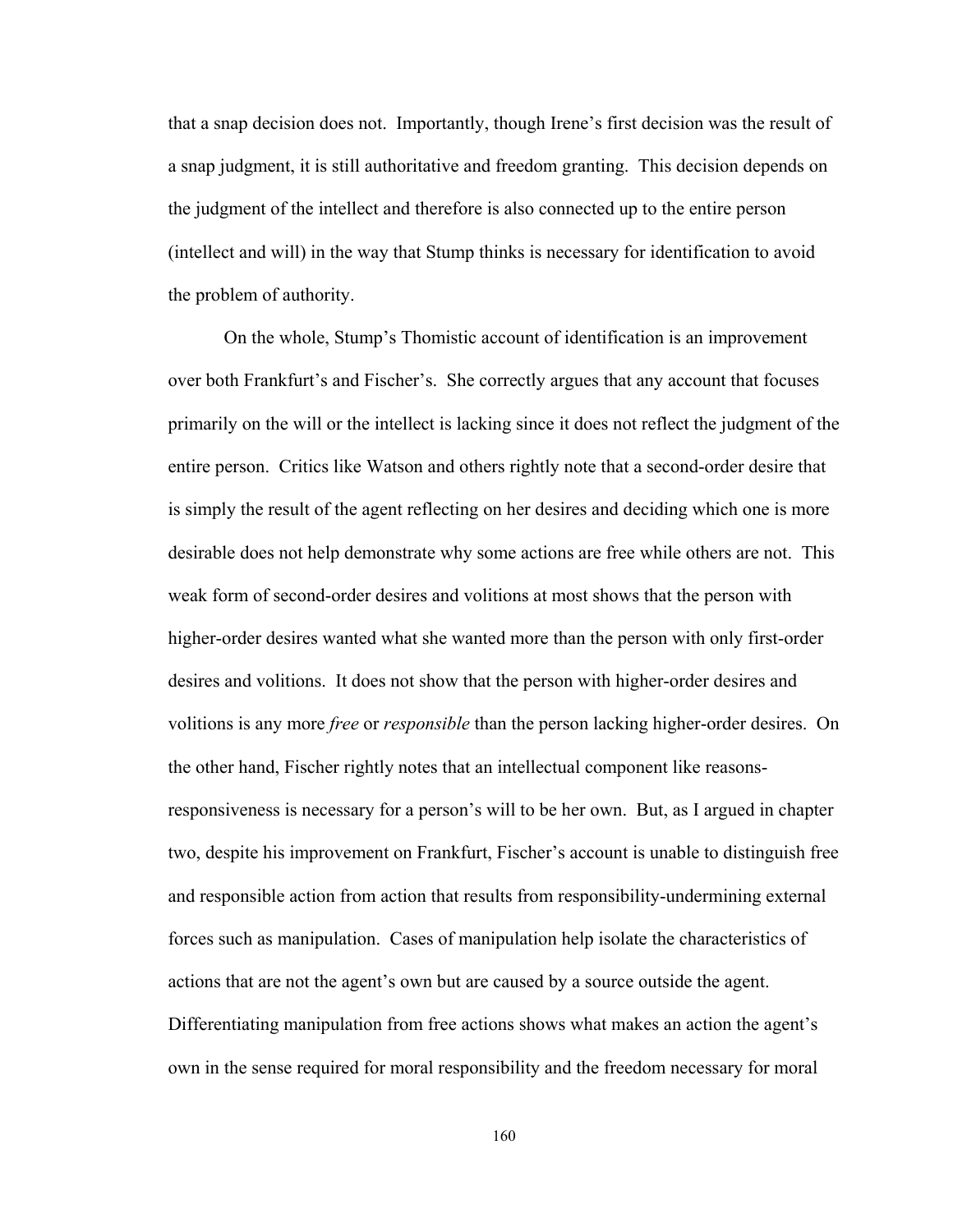responsibility. Since Fischer's notion of guidance control fails to make this distinction, he also fails to show that an account that focuses primarily on intellectual faculties can provide the conditions necessary for ownership or identification. Stump's theory is therefore an improvement. It gives proper place to the intellect and will in free and responsible action. Furthermore, whereas Fischer favors an historicist account because of the problem of authority, Stump shows that a properly articulated hierarchical account can solve the problem of authority.<sup>57</sup>

# *Stump's Arguments Against PAP*

One of the main components of Stump's source compatibilism is her rejection of a strong control (alternative possibilities) condition for free and responsible action. This rejection rests on her own particular articulation of Frankfurt-style counterexamples. She takes these counterexamples as sufficient to show that an agent can be morally responsible without having access to alternative possibilities. Many philosophers have challenged the validity of *FSCs*. Stump thinks that Frankfurt's own articulation of the counterexamples, as well as the counterexamples offered by other compatibilists such as Fischer, imprecisely articulate the mechanism utilized by the manipulator in those examples.<sup>58</sup> Stump offers her own *FSC* that utilizes a clear mechanism and is thus not open to some of the same criticisms as other *FSCs*. Though I agree that her example is an improvement over many other examples, she still fails to show that alternative possibilities are not necessary for moral responsibility.

 $57$  In the next chapter, I will address problems with Stump's account, namely that it puts too much emphasis on the intellect in free and responsible action.

<sup>&</sup>lt;sup>58</sup> Stump, "Alternative possibilities and Moral Responsibility: The Flicker of Freedom," 303.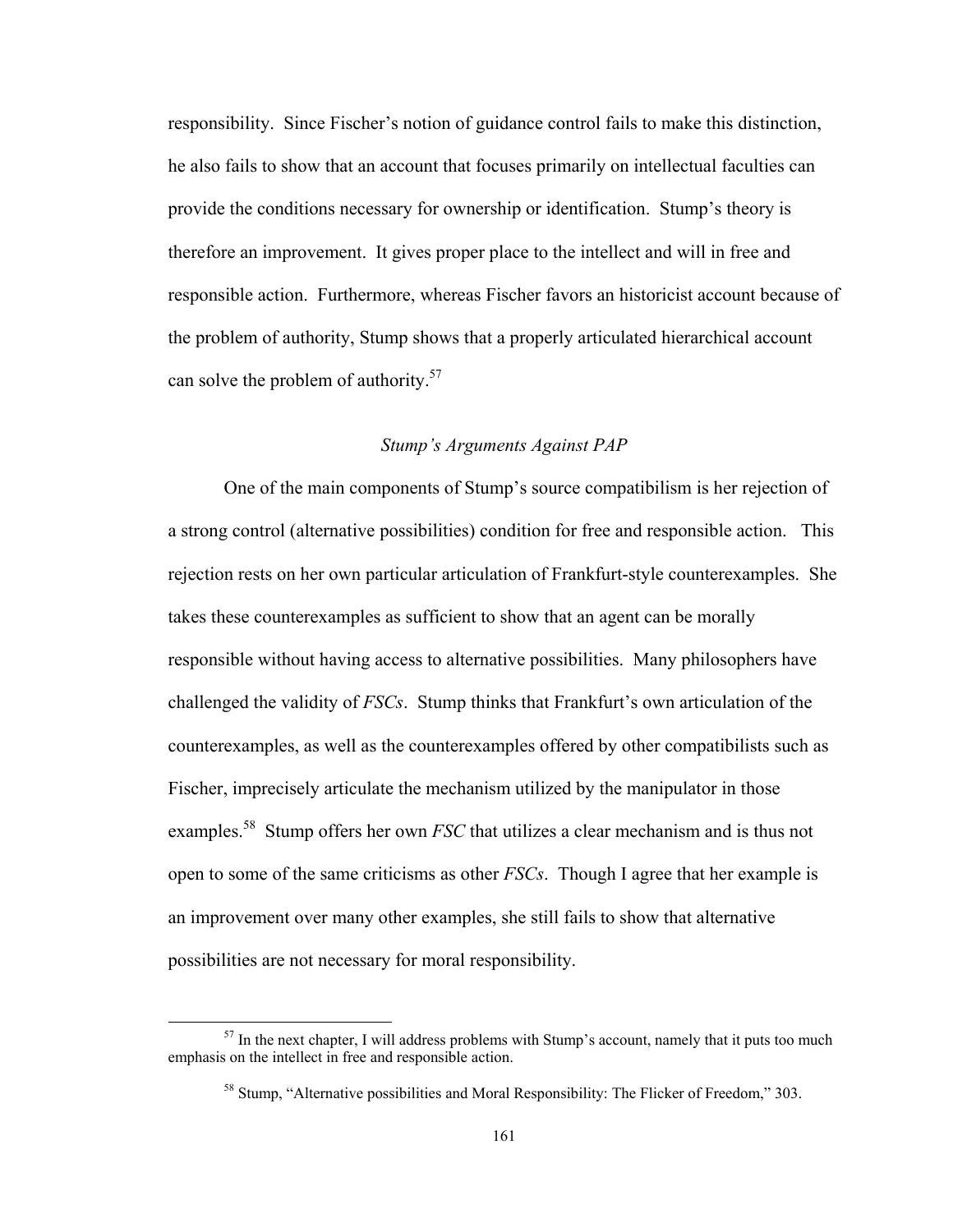All *FSCs* have a similar structure: an agent performs an action in circumstances that would incline most people to conclude that the agent is responsible for that action.<sup>59</sup> However, in the scenario a manipulator, unknown to the agent, insures that the agent performs the action that the manipulator wants her to perform. For instance, the manipulator, Black (a liberal neuroscientist), wants the agent, Jones, to vote for the democratic candidate in the election. Black has a device that allows him to monitor Jones's internal decision-making mechanism. If Jones votes for the liberal candidate on his own, Black simply will let him perform that action on his own. However, if Black sees that Jones is going to vote for the republican candidate, he stimulates his brain so that Jones votes for the democratic candidate. In all *FCSs* the manipulator does not act on the agent because the agent—on his own and for his own reasons—does what the manipulator wants him to do. Jones votes for the democratic candidate and all Black does is monitor Jones's brain activity. This scenario generates the intuition that Jones is responsible for his actions because he did what he wanted on his own, without the intervention of the manipulator. But the crux of the argument for the compatibilist is whether or not Jones has access to alternative possibilities in this scenario. Frankfurt and his followers assume that Jones does not have such access. If Jones is going to vote for the republican candidate then Black will stimulate his brain so that he votes for the democrat instead.

Critics note a number of problems with the early formulations of FSCs. Fischer articulates the main objections in terms of a dilemma: "the Frankfurt-type stories presuppose either that causal determinism is true, or that it is false. If the former, then the claim that the relevant agent is morally responsible is question-begging, and if the latter,

 $59$  Ibid.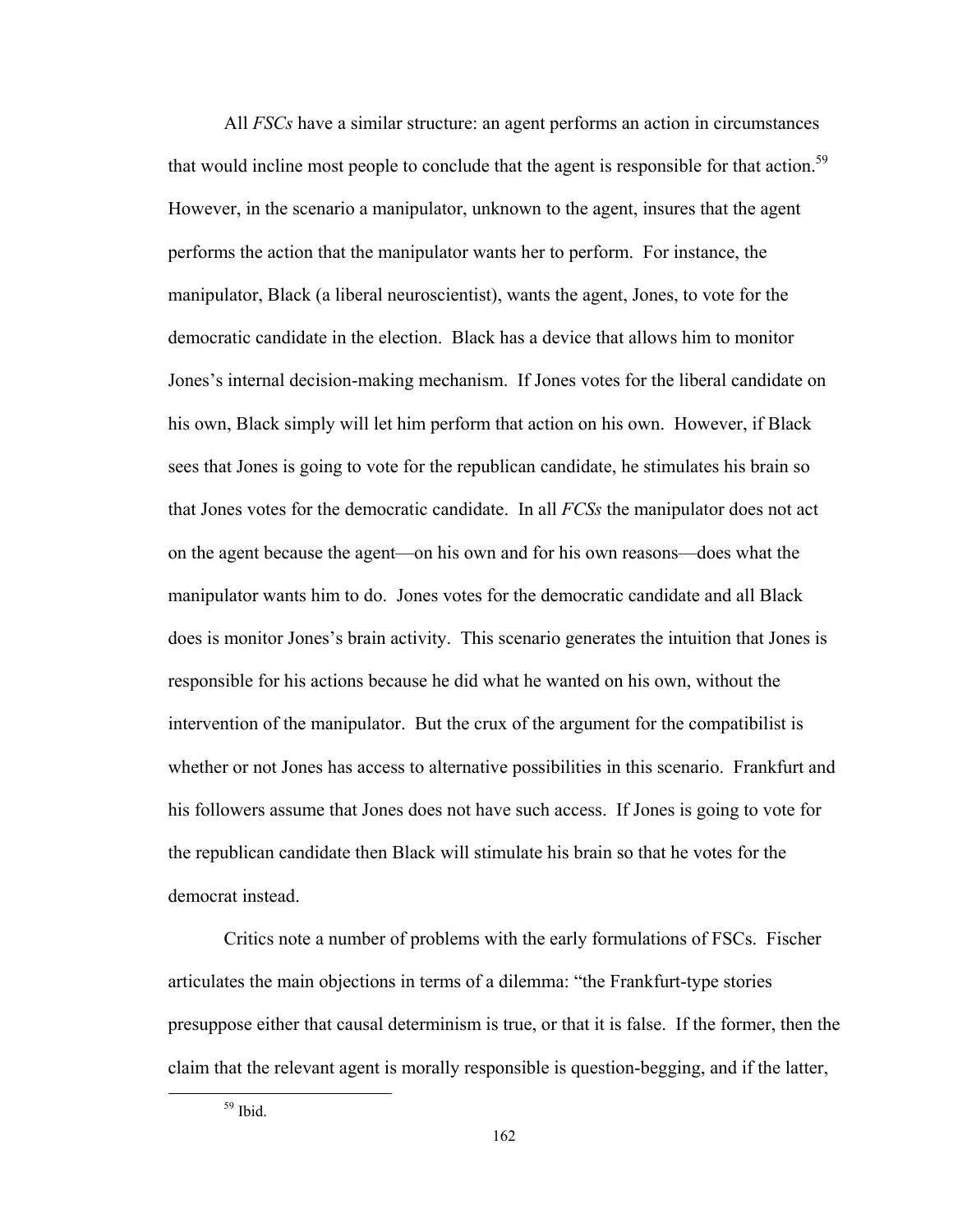then the claim that the agent lacks alternative possibilities is false."60 Laura Ekstrom expresses the first half of the dilemma in this way: if causal determinism is true, then the laws of nature and the past are a sufficient explanation for Jones's actions. Jones's perception of his actions is irrelevant, because he is *pushed* to act in a certain way. So whether or not determinism is true *is relevant* to the question of Jones' moral responsibility. If causal determinism is true then the question is whether or not an agent whose actions are caused by external forces can be morally responsible, not whether or not alternative possibilities are necessary for moral responsibility.<sup>61</sup> The second horn attacks the notion that a prior sign can help Black accurately predict Jones's behavior. If indeterminism obtains, then even at the point of the sign, the future will unfold indeterministically, and there is no way of knowing for *certain* how Jones will act. At the very least, this leaves room for Jones to *begin* to make the choice or form the intention to make the choice. One could argue that this beginning to make a choice is the minimum alternative possibility necessary for grounding moral responsibility.<sup>62</sup> Arguments that utilize this latter strategy are known as "flicker of freedom" arguments because a small amount of freedom remains available to the agent. $63$  Thus the challenge is twofold: either create an FSC that operates in an indeterministic world, or create an example that is able to sidestep the issue of causal determinism while making the argument that it is intuitively plausible to ascribe moral responsibility to an agent's actions even if she lacks

 *<sup>60</sup>* Fischer*,* "Frankfurt-Style Compatibilism," in *Contours of Agency,* 4.

<sup>61</sup> Ekstrom, Laura Waddell, "Protecting Incompatibilist Freedom," *American Philosophical Quarterly* 35 no. 3 (1998): 284-85. Cited in Fischer*,* "Frankfurt-Style Compatibilism," 5.

<sup>62</sup> Fischer*,* "Frankfurt-Style Compatibilism," 5.

<sup>63</sup>Timpe gives Fischer credit for coining the phrase "flicker of freedom." Timpe, *Free will: Sourcehood and its Alternatives*, London: Continuum. (2008), 55.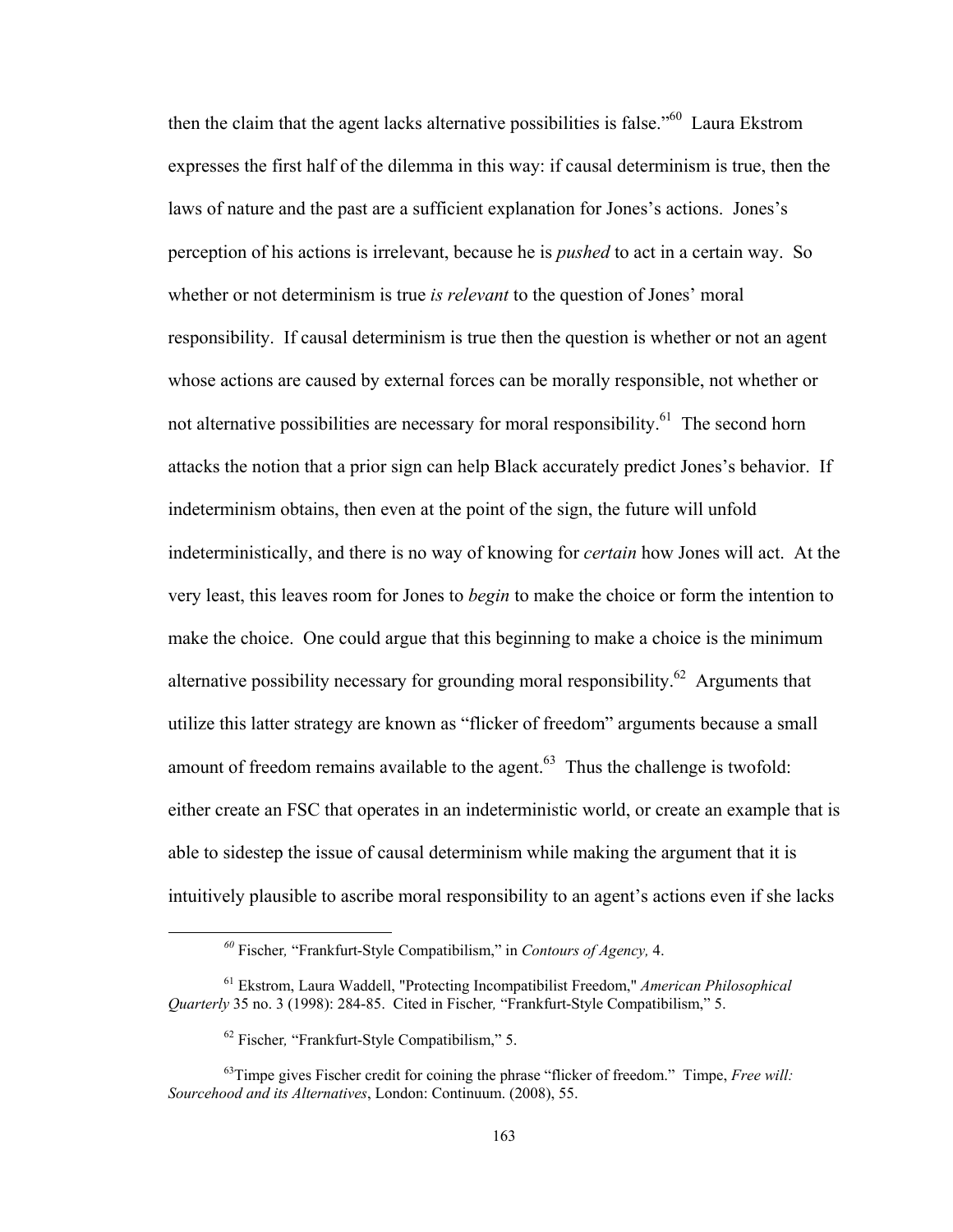alternative possibilities. Fischer focuses on the latter strategy, and Stump finds these strategies lacking in precision and needing revision.

Fischer identifies four different flicker of freedom strategies against Frankfurt style cases. All of these strategies argue that the counterfactual intervener does not completely eliminate alternate possibilities; and, the ineliminable alternative possibility, or "flicker of freedom," is necessary for grounding moral responsibility.<sup>64</sup> The first strategy (and the one that Stump is mainly concerned with) states that the agent gives some indicator that lets the manipulator know the agent is about to act in the way that manipulator does not want her to act, and that the agent retains the freedom to initiate the alternative sequence even if she cannot complete that sequence. Advocates of this strategy argue that the agent's ability to initiate this alternative sequence is the minimum requirement for moral responsibility. Since FSCs do not eliminate this small but real alternative possibility, they do not prove that moral responsibility is ascertainable apart from alternative possibilities.<sup>65</sup> One of Fischer's favorite examples of guidance control illustrates the flicker of freedom objection well. In the example, a person drives a car that can only turn left. As long as the person intentionally turns left and is physically able to carry out her intention, she has guidance control but not regulative control. She does not have regulative control since if she tries to turn right the steering apparatus will fail (thus she can guide the car in the direction she wants it to go but cannot regulate whether it goes one direction or the other). Fischer acknowledges that this case is problematic if

 64 Fischer, "Responsibility and Alternate Possibilities," *My Way: Essays on Moral Responsibility*, 41.

 $<sup>65</sup>$  This strategy seems to assume that the world is indeterministic because the agent can either</sup> blush or not blush for instance.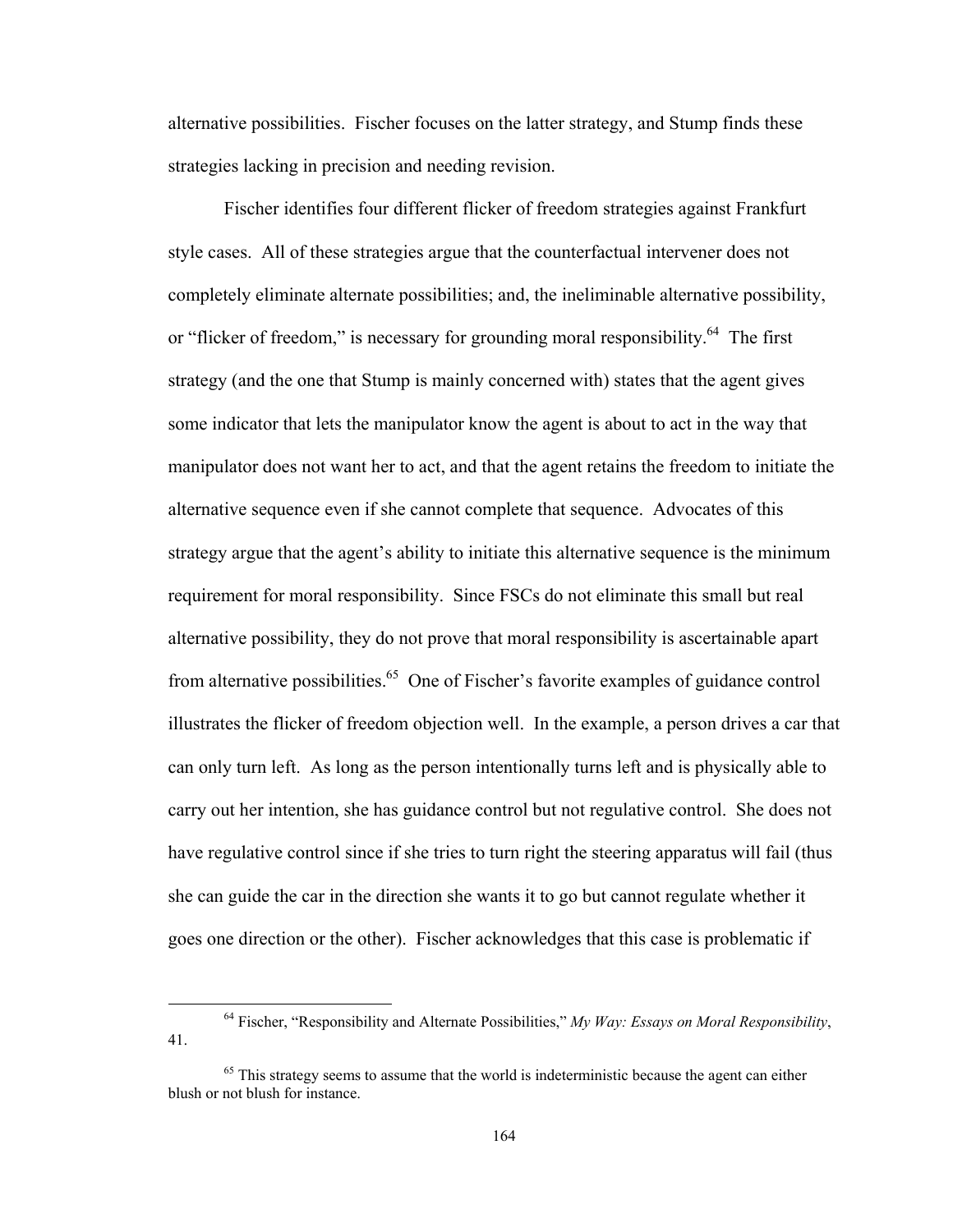used as an FSC. Clearly the person driving the car can form the *intention* to turn right, and an advocate of the need for regulative control for moral responsibility can argue that so long as a person can form an intention to do otherwise she is morally responsible for her action.

Fischer's own early FSCs did not make clear how the manipulator was able to intervene in Jones's actions. Fischer attempts to rectify this problem by reconstructing the Frankfurt scenario. The revised version states that "there is some sign or indication that would precede the initiating action and could be read by the counter-factual intervener…" and this prior sign in the revised FSC will reveal how the agent will act before he forms the intention.<sup>66</sup> This prior sign in a typical FSC might be external (such as a blush) or internal (such as the firing of certain neurons); either way, Fischer stresses that the prior sign happens before Jones forms a conscious intention or makes a conscious choice, thus eliminating the agent's intentional initiation of an alternative sequence. Despite this revision, the claim can still be made that Jones retains some level of freedom. If the world is not causally determined, then he may either blush or not blush, and therefore he still retains the freedom to initiate an alternative sequence which libertarians claim is necessary to ascribe moral responsibility to the agent.<sup>67</sup> This freedom is controversial, since it is very difficult to make the argument that something like blushing is under one's voluntary control. Nonetheless, instead of eliminating this possibility of the initiation of an alternative sequence, Fischer asserts that whatever

 66 Ibid., 48.

 $67$  There is also the related objection that I will focus on later, namely, that FSCs assume that if a certain action happens in the agent (whether physical or neurological) then the manipulator knows with absolute certainly that the agent will perform a certain action. In other words, FSCs assume a world in which if A happens then B must happen necessarily.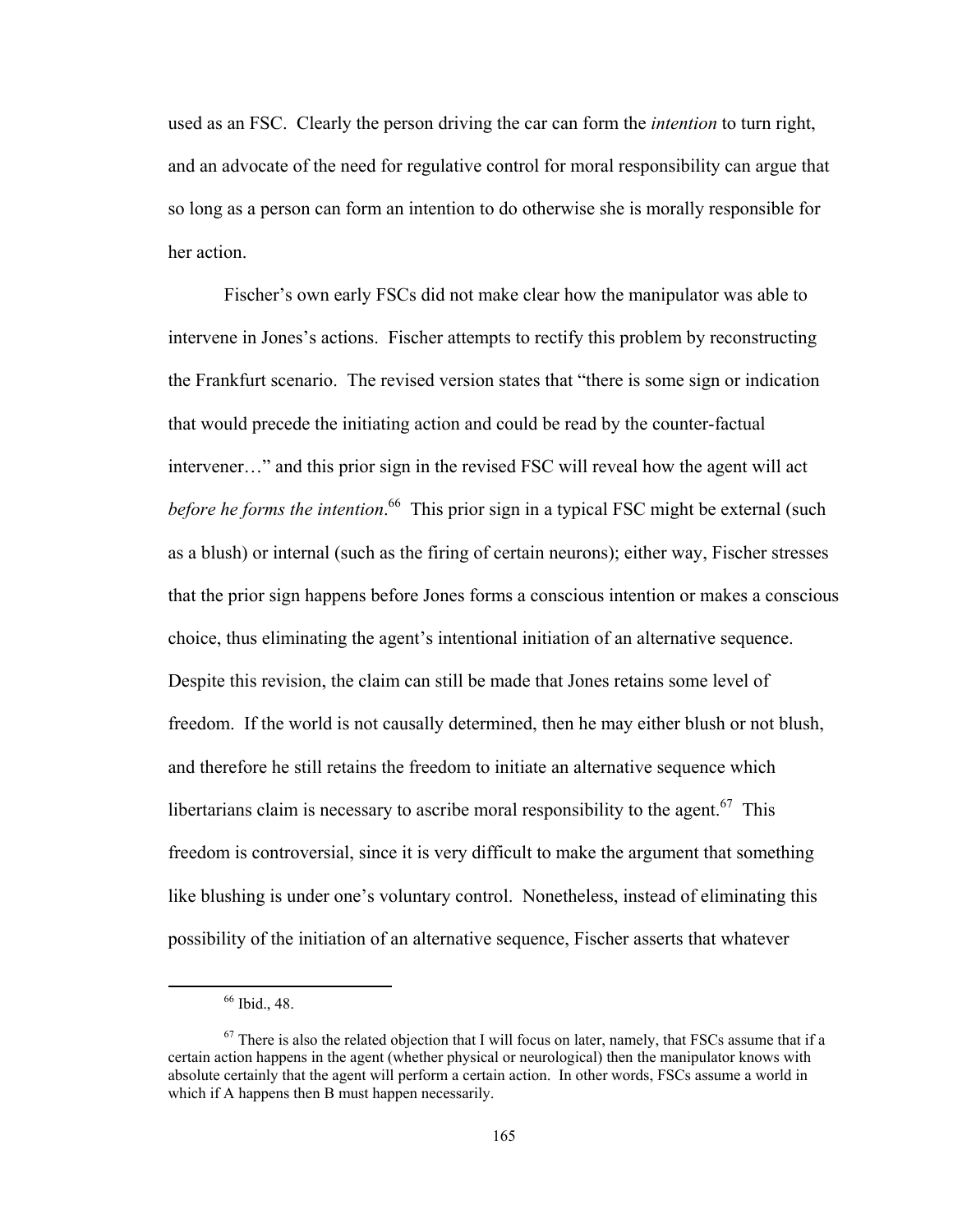alternative possibility remains in the FSC is not sufficiently "robust" (Fischer's term) to ground moral responsibility.<sup>68</sup> He thinks that the only alternative possibility left for the agent in his FSC is the mere possibility of unintentional or involuntary behavior. This behavior is not enough to ground moral responsibility and "…there is a crucial difference between the ability to do otherwise and the mere possibility of something different happening."<sup>69</sup>

Fischer takes it that his revised FSC is sufficient to counter the early objections, but the best objections (such as those listed above) have been in response to his revisions. The fact remains that Fischer has not devised a way to eliminate all alternative possibilities without presupposing causal determinism. Many incompatibilists argue that as long as some kind of leeway remains then a viable argument can still be made that alternative possibilities are part of the grounding mix for responsibility ascriptions. Stump realizes that Fischer's *FSC* remains open to this criticism. She revises Fischer's example to clarify how the mechanism works. She thinks that doing so will help her to defeat the flicker of freedom objection.

In her example, a neurosurgeon named Grey wishes to ensure that Jones votes for the republican candidate in the upcoming election.<sup>70</sup> Grey has a powerful neuroscope that can both observe and bring about the firings of neurons that will in turn correlate with Jones's acts of will. Grey is able to observe that every time Jones votes for a Republican candidate, there is a complete neural sequence in his brain that includes at or

 $68$  Ibid., 6.

 $69$  Ibid., 8.

 $70$  The example that follows is found in Stump, "Alternative Possibilities and Moral Responsibility: The Flicker of Freedom," 303-305.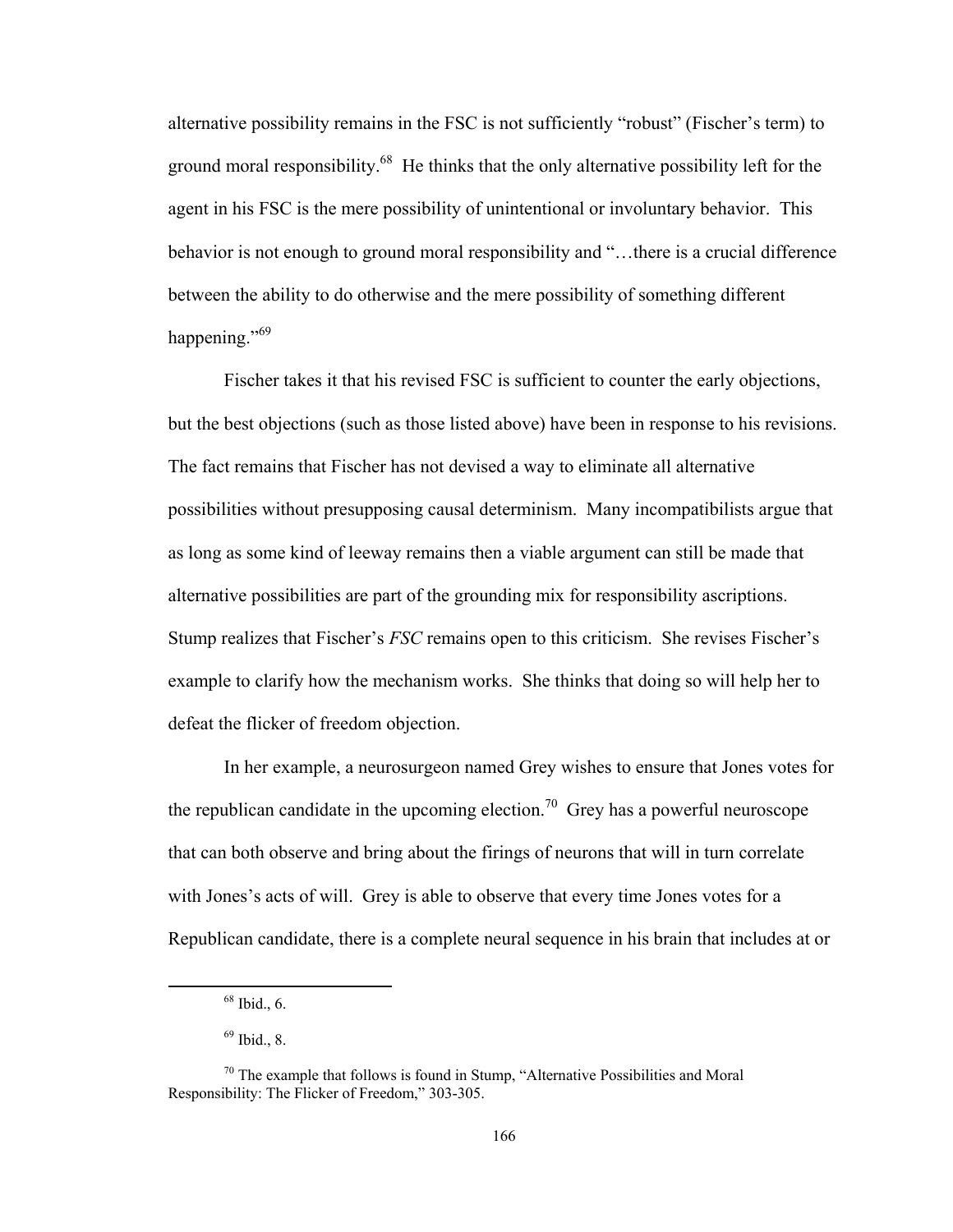near the beginning the firing of neurons a, b, and c. Whereas, when he votes for a Democratic candidate the neural sequence includes the firings of neurons x, y, and z. If Grey observes the firings of neurons x, y, and z, he can interrupt that sequence and keep Jones from voting for the democratic candidate, and initiate the firings of neurons a, b, and c insuring that Jones votes for the Republican candidate. However, if Grey observes the firings of neurons a, b, and c, he does nothing and allows Jones to vote for the republican candidate. In this case, Jones votes for the person that he wants without any intervention from Grey, but seemingly without an alternative possibility as well. Yet intuitively, Jones is morally responsible because he voted the way he wanted.

To assure that Grey is an improvement upon Fischer's *FSC,* Stump specifies two presuppositions related to the philosophy of mind that she is employing in her *FSC*, both of which Frankfurt and Fischer neglect. First, she notes that she is presupposing that "the mind is at least implemented in the brain and that therefore there is some correlation between mental states and neural states." Furthermore she claims that "there is a strong connection between a mental act or state and a neural state" while leaving the precise nature of that connection "general and vague."<sup>71</sup> This first presupposition takes Cartesian dualism out of the equation. According to at least the most extreme versions of Cartesian dualism, agents are disembodied souls and no necessary correlation obtains between the mental/spiritual and the neural/physical. Her *FSC* does not work against extreme Cartesian dualism, but it does press anyone whose philosophy of mind assumes a strong connection between the neural states and mental states/acts to admit that in theory

 71 Ibid., 305.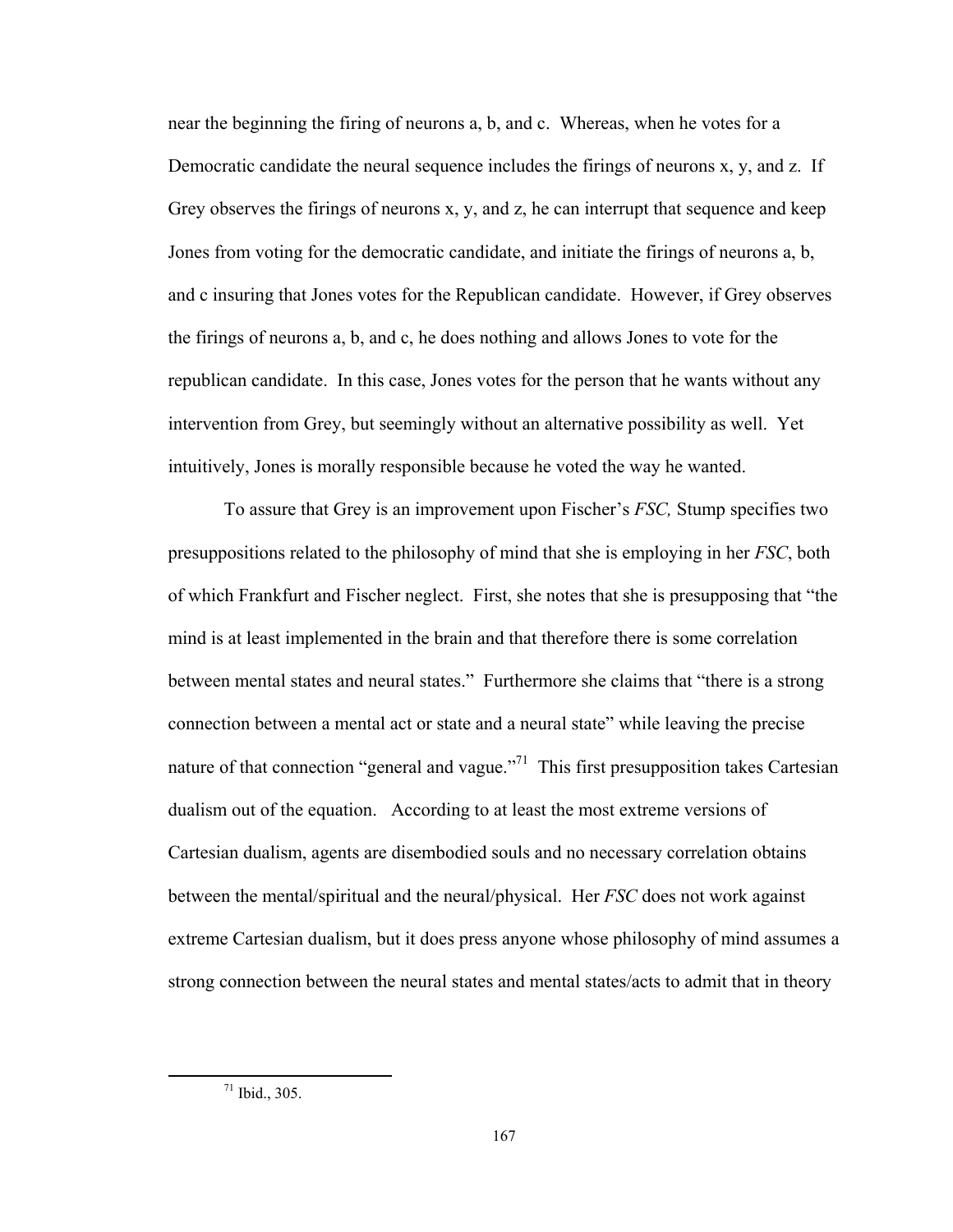it might be possible to disrupt the neural sequence and prevent the mental state/act from happening.

The second presupposition of Stump's revised *FSC* is that "the correlation between a mental act or state and the firings of neurons is a one-many relation.<sup>772</sup> By stating that the "mental act or state and the firings of neurons is a one-many relation" she claims that a *complete sequence* of neural firings is necessary for a mental state to emerge. In other words, if the neural sequence that gives rise to a particular mental act is cut off, the result is not a truncated or different mental act but no mental act at all.<sup>73</sup>

To suppose that there could be some sort of mental act, truncated, incomplete, or otherwise defective, when there is no completed neural sequence correlated with that mental act, is to accept some version of Cartesian dualism. It is to suppose that there can be a mental act without there being a completed neural sequence correlated with that mental act.<sup>74</sup>

This point is crucial to Stump's argument against a flicker of freedom in *FSCs*. It allows her to argue that Jones's mental act can be prevented by Grey without Jones having any awareness that he has done anything other than what he wanted to do. Jones will not stop and think to himself "for a moment there I thought that I was going to vote democrat but I must have changed my mind." Jones will have no sensation of almost acting differently, no premonition that he was about to vote differently; he will have no thoughts whatsoever about alternative actions because the neural sequence was interrupted and an alternative sequence will have no possibility for initiation.

 $72$  Ibid., 306.

<sup>73</sup> Ibid., 307.

 $74$  Ibid.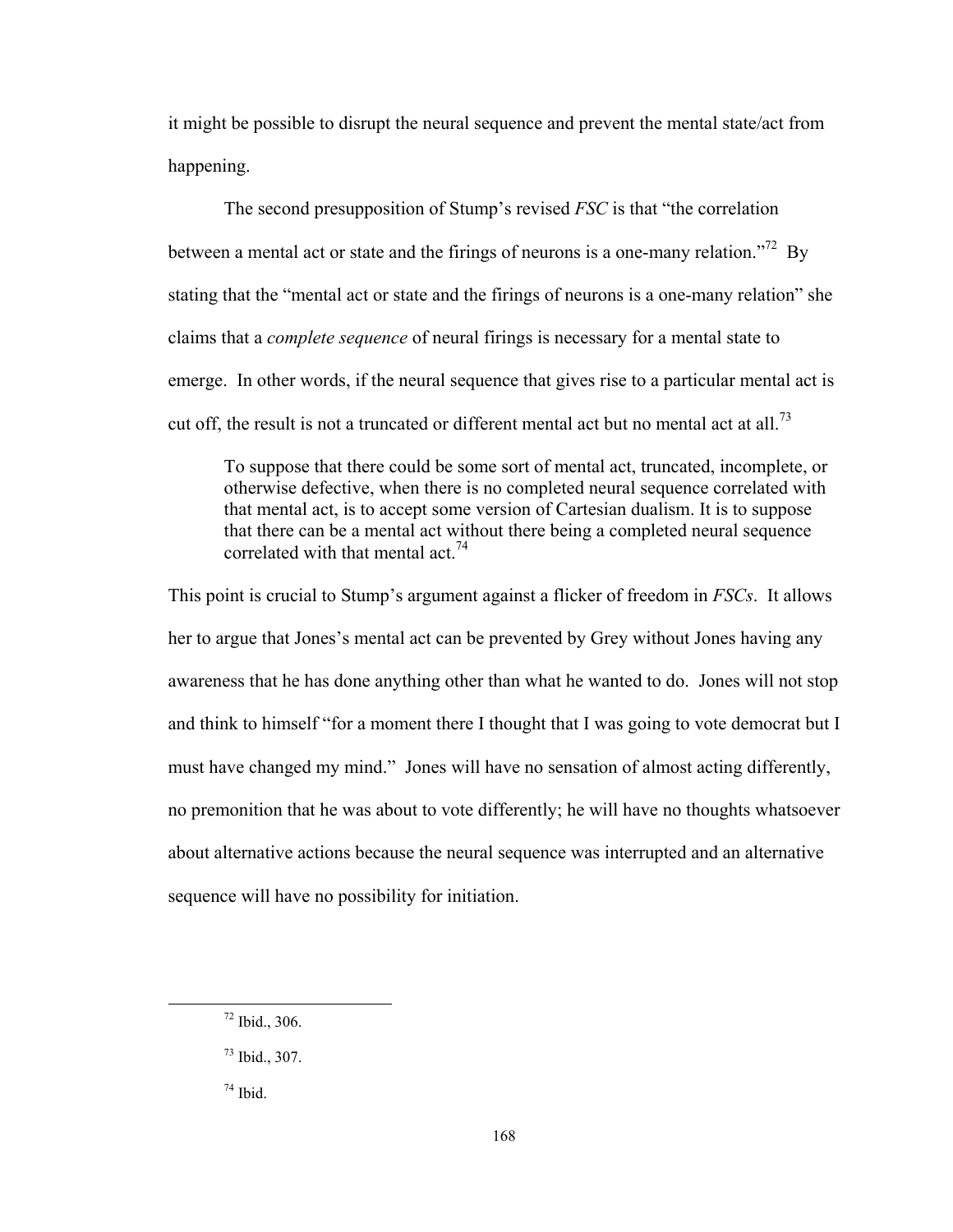Stump concludes that "[t]hese presuppositions together have the result that there is no act of will in an agent unless and until the correlated sequence of neural firings in that agent's brain is completed."75 However, Stump's argument actually rests on three ideas, the most crucial of which she never makes clear. The first two are her admitted presuppositions, namely the correlation between neural sequences and mental states/acts and the one-many relationship between mental acts/states and neural sequences. Stump concludes from her two presuppositions that alternative paths available to the agent can be blocked. The agent cannot have an act of will without the corresponding *completed* neural sequence. This means that the neurosurgeon, Grey, must be able to tell that Jones is going to perform a particular action based on the firing of a few neurons. Stump points out that, for simplicity's sake, the firing of neurons a, b, and c is *only* associated with neural sequence *R* (the sequence that results in voting for the republican candidate) and that particular act of will; while x, y, and z is *only* associated with neural sequence *D* (the sequence that results in voting for the democratic candidate) therefore Grey will never be confused about which act of will is about to happen in Jones. Stump also stresses that this connection need not be law-like, but a high level of consistency over a certain period of time will allow Grey to predict accurately which act of will is about to happen in Jones. Even if we grant Stump this high level of consistency, surely room still remains for variation in what complete neural sequence will emerge from the firings of neurons a, b, and c. Given the complexity of the brain, I see no way that anyone could know with the certainty necessary that Jones is going perform a certain mental act based on the firing of only the first few neurons unless a law-like connection *is assumed* between the

 $75$  Ibid.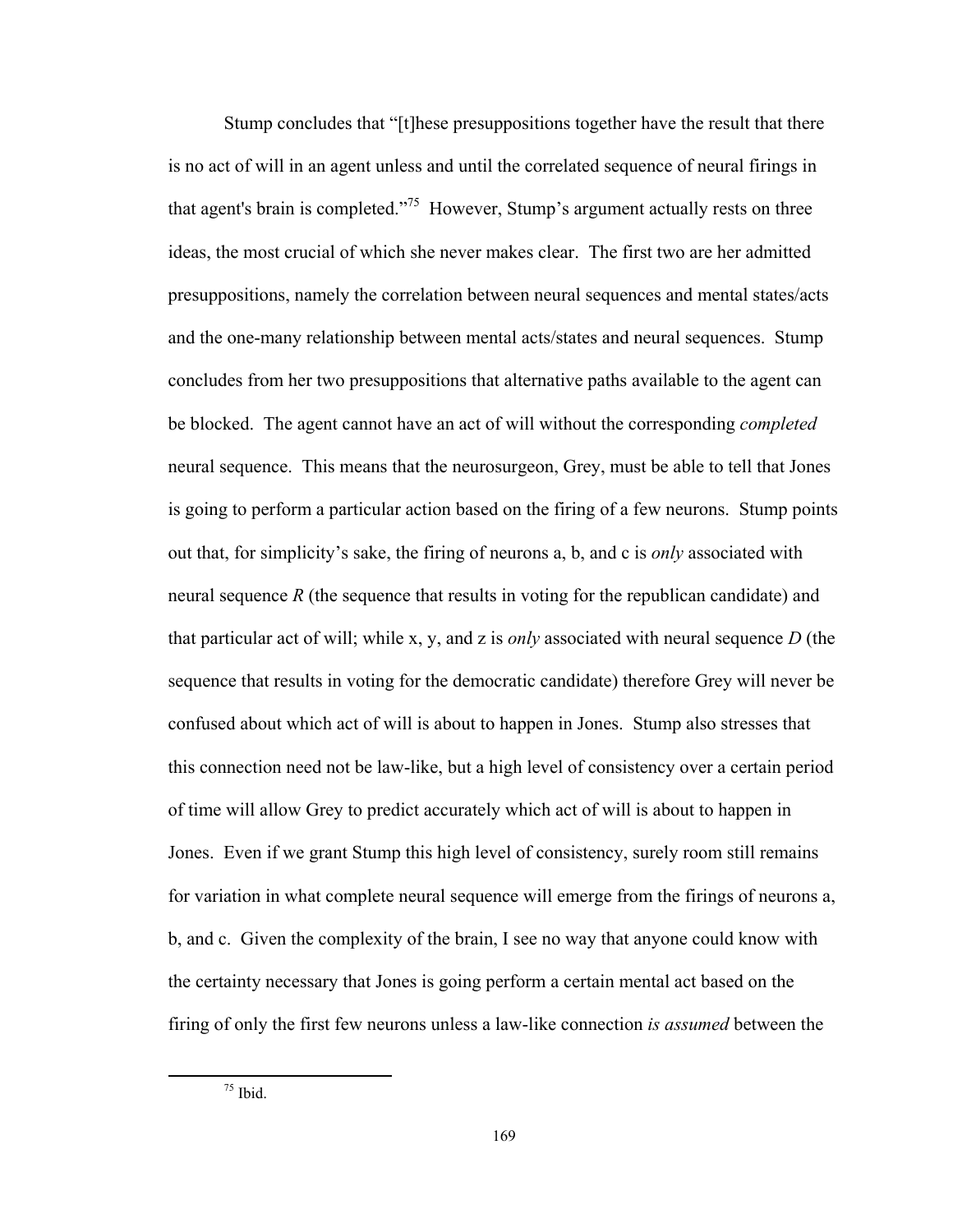firings of just a few neurons and an entire neural sequence, or a law-like connection is assumed between particular neural sequences and corresponding mental acts. I flesh out this criticism in the section below, but it is necessary to mention that Stump must also presuppose this law-like connection between neural sequences and mental states/acts, and this will prove damning for her revised FSC.

Stump argues that the flicker of freedom strategies rely on one of two features of *FSCs*. The first feature found in all *FSCs* is that the manipulator must respond to something in the agent, and whatever the neuroscope (or other device) responds to in the agent, the agent must retain the freedom to do or not do that to which the device responds. For instance, if the trigger is the intention to vote, then the agent retains the ability to form that intention or not to form that intention. But if the prior sign is forming an intention (or something similar), then the manipulator detects another mental state before he intervenes. A mental state is something of which the agent is aware and, I think, robust enough to ground responsibility ascriptions. Stump agrees with leeway incompatibilists like Widerker that these *FSCs* seem to assume covertly that the agent is causally determined to act as she does in the actual sequence and that this sidesteps the main issue at hand, namely, whether an agent is responsible for a causally determined action.76

Stump spends more time with a second objection that Fischer, following van Inwagen, labels the "essentialist principle of event-individuation" objection. The eventindividuation objection states that when an agent performs an action, she causes a specific event to occur. According to the strong essentialist version of event-

 76 Ibid., 312.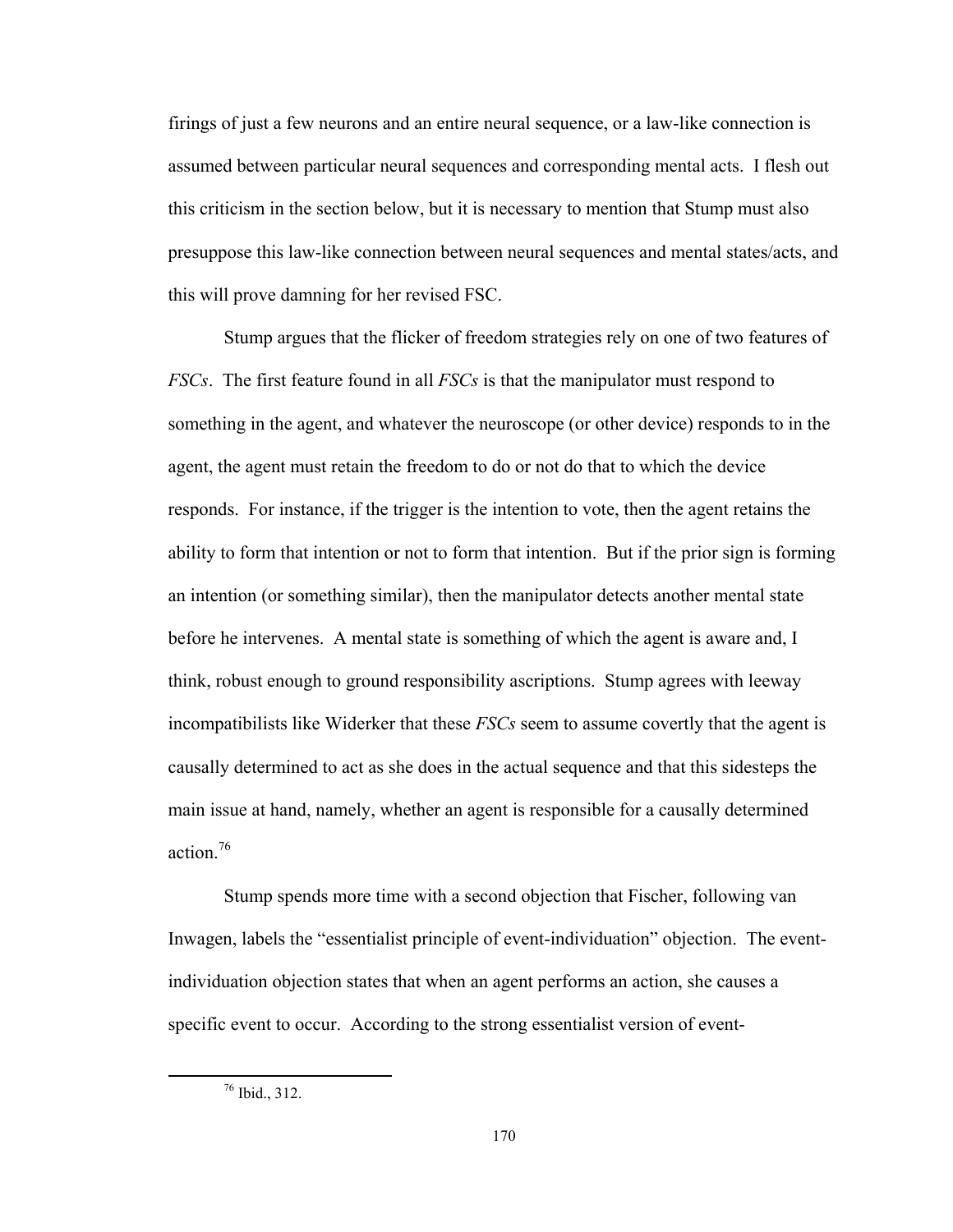individuation, "all the actual causal antecedents of a particular event are essential to it."<sup>77</sup> Since all the causal antecedents are essential to the event, two distinct sequences could emerge from manipulation cases. In the first, the agent causes the actual sequence in which the agent does what she wants to do on her own, without any intervention from the manipulator. This sequence is distinct from the alternative sequence where the manipulator's intervention is a "causal antecedent" of the event.<sup>78</sup> Stump argues that an important assumption is at work in this strategy, namely, that in the actual sequence the agent is performing the action on her own. The action in the counterfactual sequence appears to be the same action. Yet according to the event-individuation objection, it is *not* the same action. Therefore the assumption is that the action of *doing X on one's own* is a distinct action from *doing X*.

They [defenders of flicker of freedom strategies] must take the victim's doing Won-his-own as something which the victim does, and they must suppose that doing W-on-his-own is not identical to doing W. Both these assumptions are necessary to their case. If doing W-on-his own weren't an action the victim does, then there wouldn't be something the agent does in the actual sequence but omits to do in the alternative sequence, as the flicker of freedom proponents argue. And if doing W on-his-own weren't different from doing W, then what the victim does in the actual and the alternative sequence would be identical, and the victim wouldn't have alternative possibilities available to  $\lim_{n \to \infty}$ 

Stump goes on to argue that in this alternative scenario the agent could rightly claim that she could not have done otherwise. Also, the agent would not be open to the suggestion that she had the alternative possibility available to her to *do the act on her own* instead of

 $77$  Fischer, Responsibility and Alternative Possibilities," 42.

 $78$  I find it illuminating that Fischer never responds explicitly to this objection, but instead seems to assume that no matter how the events may in fact be different, this difference is not robust enough to ground moral responsibility. In response to the claim that this difference is robust enough to ground moral responsibility, he argues that a prior sign can be developed that would precede the initiating action of the agent and therefore even if the events are different, the agent would not play any conscious role in which event comes about. This latter strategy is exactly what Stump is attempting to do.

<sup>79</sup> Stump, "Moral Responsibility and Alternative Possibilities," 314.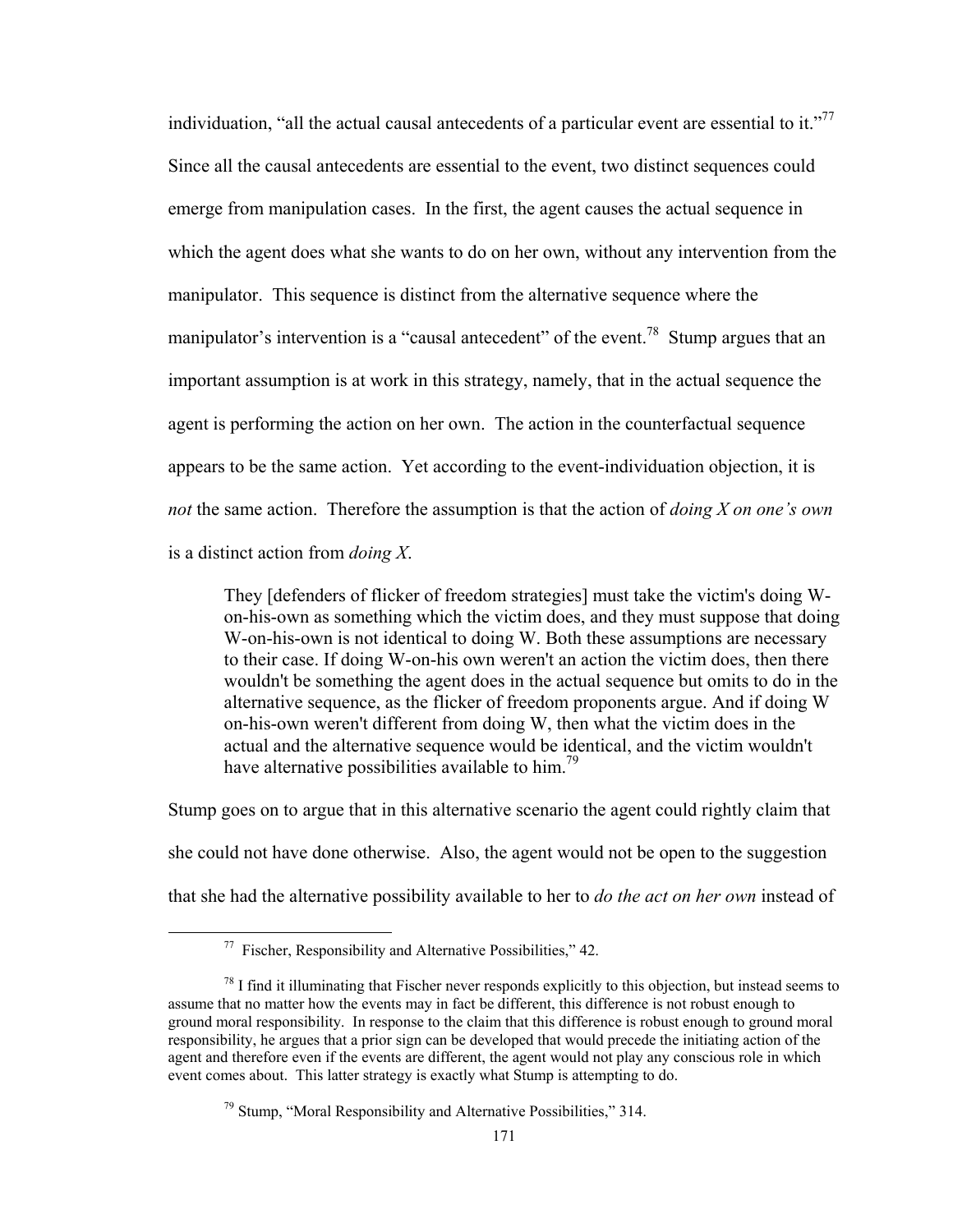simply *doing the action*. In other words, if doing action W is what the agent wants to do, then *doing the action on one's own* does not seem like an alternative possibility to *doing the action*.

Stump thinks that this argument sufficiently shows that no viable alternative possibility exists in her *FSC*. Just in case the leeway incompatibilist insists that doing an action on one's own is distinct from simply doing an action, she goes a step further and attempts to construct an *FSC* that purports to prevent even this alternative possibility. If doing an action on one's own is a distinct mental act, then, on her account, it still must be preceded by a neural sequence since all mental states/acts are preceded by the correlated neural sequence. She concludes that this neural sequence can be interrupted by the intervener just like the original neural sequence in *Grey*. Why she bothers to make this point is unclear, since it merely reiterates her basic argument. This reiteration does show that she has full confidence in her view that mental states/acts always are preceded by neural sequences or that those neural sequences can be interrupted and even manipulated in such a way that all alternative possibilities are eliminated.

## *Sourcehood and Origination*

Before considering critiques of Stump's revised *FSC* in particular and her source incompatibilism more generally, it is important to keep some distinctions in mind. Stump thinks that causal determinism is incompatible with moral responsibility because if causal determinism is true then the agent's own intellect and will cannot be the *ultimate* source<sup>80</sup>

 $80$  I am using ultimate source to indicate that the agent contributed some important causal factor(s) to the production of the action that cannot be traced back to casual factors outside of that agent's control. Furthermore, this agent-produced causal factor was a part of the specific cluster of causes that gave rise to the action in question.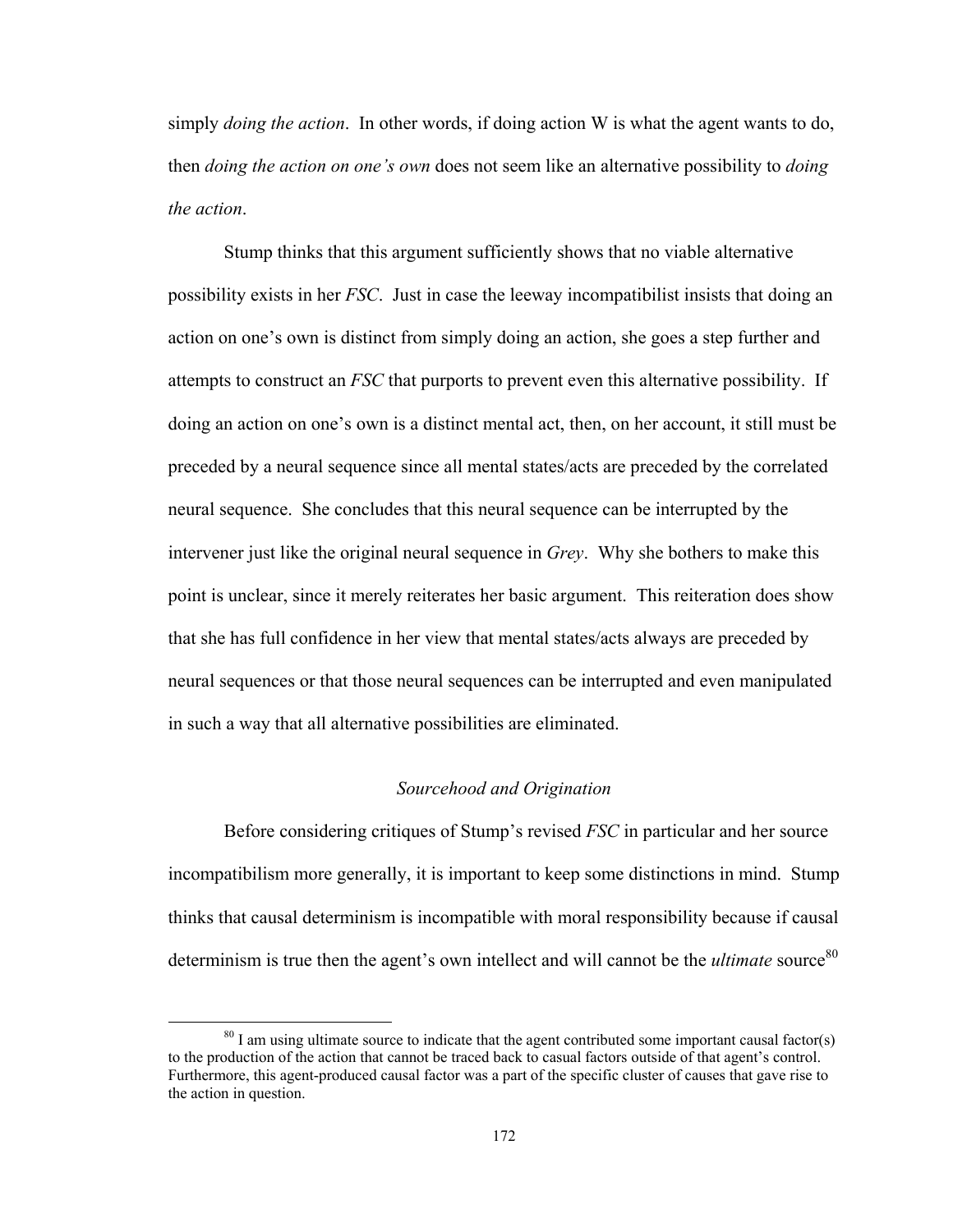or cause of that agent's action but rather that action is *entirely* the result of causal factors that are beyond the agent's control. She endorses something similar to this formulation of the ultimacy argument:

(1) If determinism is true, then no one is the ultimate source of one's acts.

(2) One is morally responsible for one's acts only if one is their ultimate source.

(3) Therefore, if determinism is true, no one is morally responsible for one's acts.<sup>81</sup>

Furthermore, notice that for this formulation to do the work that Stump needs it to she must go beyond the weaker view of determinism as the view that every event is caused, and embrace the stronger view that every event has a *nomically sufficient condition*. Widerker defines a nomically sufficient condition in the following way: "an event *E* occurring at time *T* has a *nomically* sufficient condition if and only if the proposition that *E* occurs at *T* is entailed by the laws of nature and some proposition *p* that expresses the state of the world at some time prior to  $T<sup>82</sup>$ . If the agent's action has a nomically sufficient condition, then the agent contributed nothing to the action that was not directly traceable to casual factors (the laws of nature and some the state of the world at some point in the past) outside of the agent's control. Therefore Stump thinks that *in order for the agent to be responsible the agent must contribute something to the action that is not the direct result of the laws of nature and some prior state of the world*, and furthermore

 81 Widerker, David, "Farewell to the Direct Argument". *The Journal of Philosophy* 99:6 (2002): 321.

<sup>82</sup> Ibid., 323.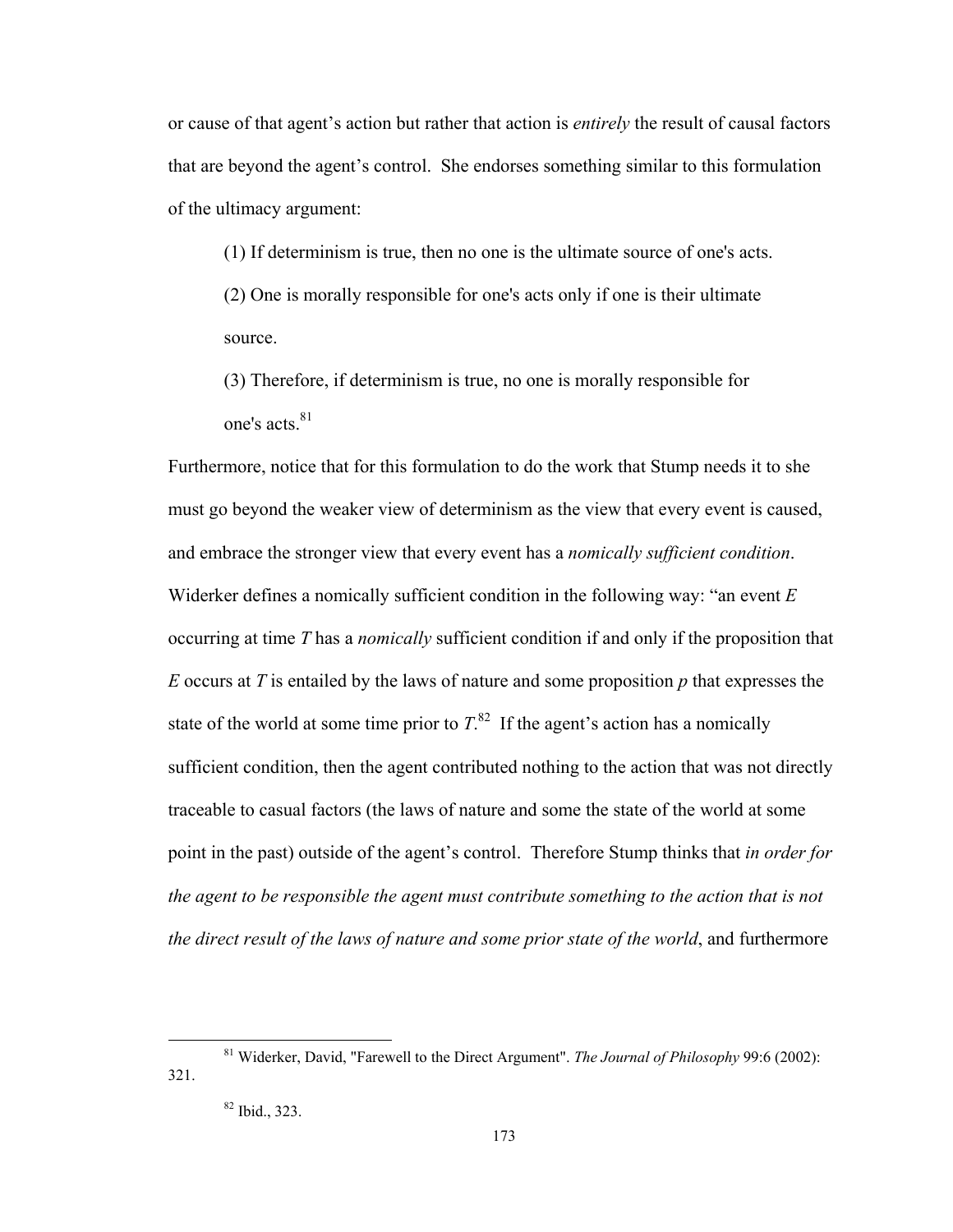this action must be something that the agent does on purpose and that stems from that agent's intellect and will.

 Stump's source incompatibilist emphasizes that the agent must make a causal contribution to the action that is not the direct result of the laws of nature and the events of the past. She is claiming if the agent makes this kind of contribution, and if that contribution stems from the agent's intellect and will, then the action *originated* in the agent in the sense necessary for moral responsibility. But there are other forms of sourcehood or origination as previously discussed in chapters 1 and 2. Stump is a source incompatibilist, while Fischer (and I argue Frankfurt as well) is a source *compatibilist*. Fischer also believes that the necessary conditions for morally responsible action include the agent being the source of the action and not a freedom-undermining external cause such as manipulation of the brain or compulsive phobia. Furthermore, the agent must possess a kind of control, control that is unavailable to an agent who's volitional and evaluative faculties are compromised in certain ways. But he does not believe that this kind or origination is incompatible with determinism. Finally, leeway incompatibilists (or traditional libertarians) believe that sourcehood is a necessary component of free and responsible action, but that this must be coupled with an alternative possibilities or avoidability component. I have already demonstrated how Fischer's source compatibilism fails to provide the freedom-relevant conditions necessary for grounding moral responsibility. In the final sections of this chapter I will demonstrate why Stump's source incompatibilism also fails to meet these conditions.

174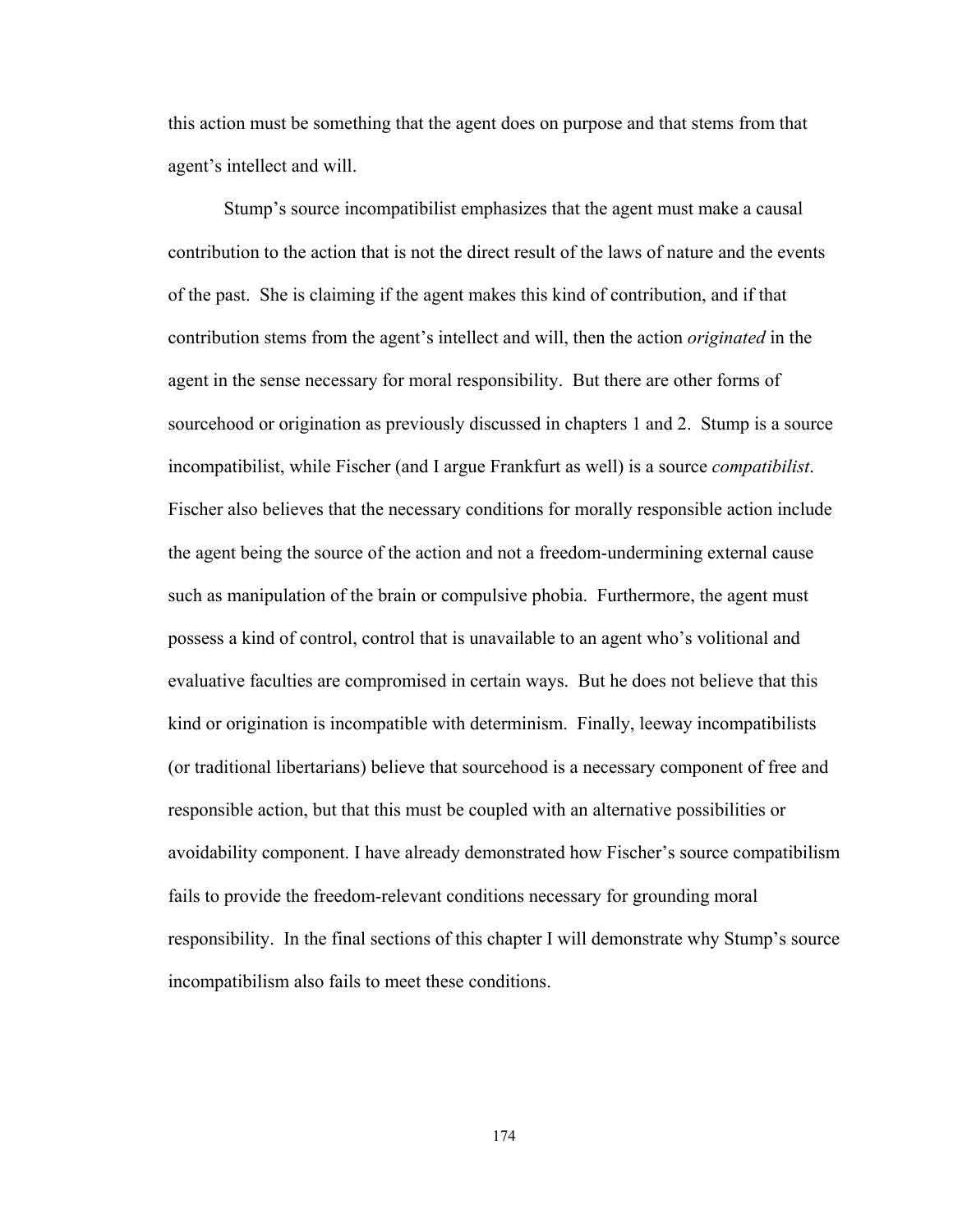## *Critique of Stump's Revised FSC*

I think that there are two basic approaches that one can take to attempt to show that Stump's source incompatibilism fails to provide the freedom-relevant conditions necessary for grounding moral responsibility. The first approach is to argue that Stump's revised *FSC*, *Grey*, fails to show that alternative possibilities are not a necessary part of the grounding mix for moral responsibility. Stump argues that the causal chain leading to the agent's action must be indeterministic for the agent to be the cause of the action, and not a responsibility-undermining external force.<sup>83</sup> However, her description of the connection between neural and mental states does not allow for the indeterminism she requires for moral responsibility. Furthermore, she claims that morally responsible actions must stem from the agent's own intellect and will. However, one could argue that to make this claim she must admit that the actions in the actual and counterfactual sequences stem from different intellects and wills; therefore, performing an action differs from performing an action on one's own in a morally relevant way. I treat each of these objections in turn.

Stump argues that mental states/acts are directly correlated to and result from (completed) neural sequences. Since the intervener disrupts the neural sequence that leads to the mental act, the agent does not have access to alternative possibilities. Furthermore, there is not even a "flicker of freedom." According to Stump, that flicker would have to be located in an intention, effort, or some other mental act. Since the intervener is disrupting a neural sequence and not a mental act, Stump concludes that her

<sup>&</sup>lt;sup>83</sup> As specified in previous chapters, "external force" refers not to the force being located outside of the agent, but outside of the agent's *will*. A phobia, which is certainly internal to the agent, is external to the agent's will insofar is it not a desire/belief/etc. that the agent *identifies* with.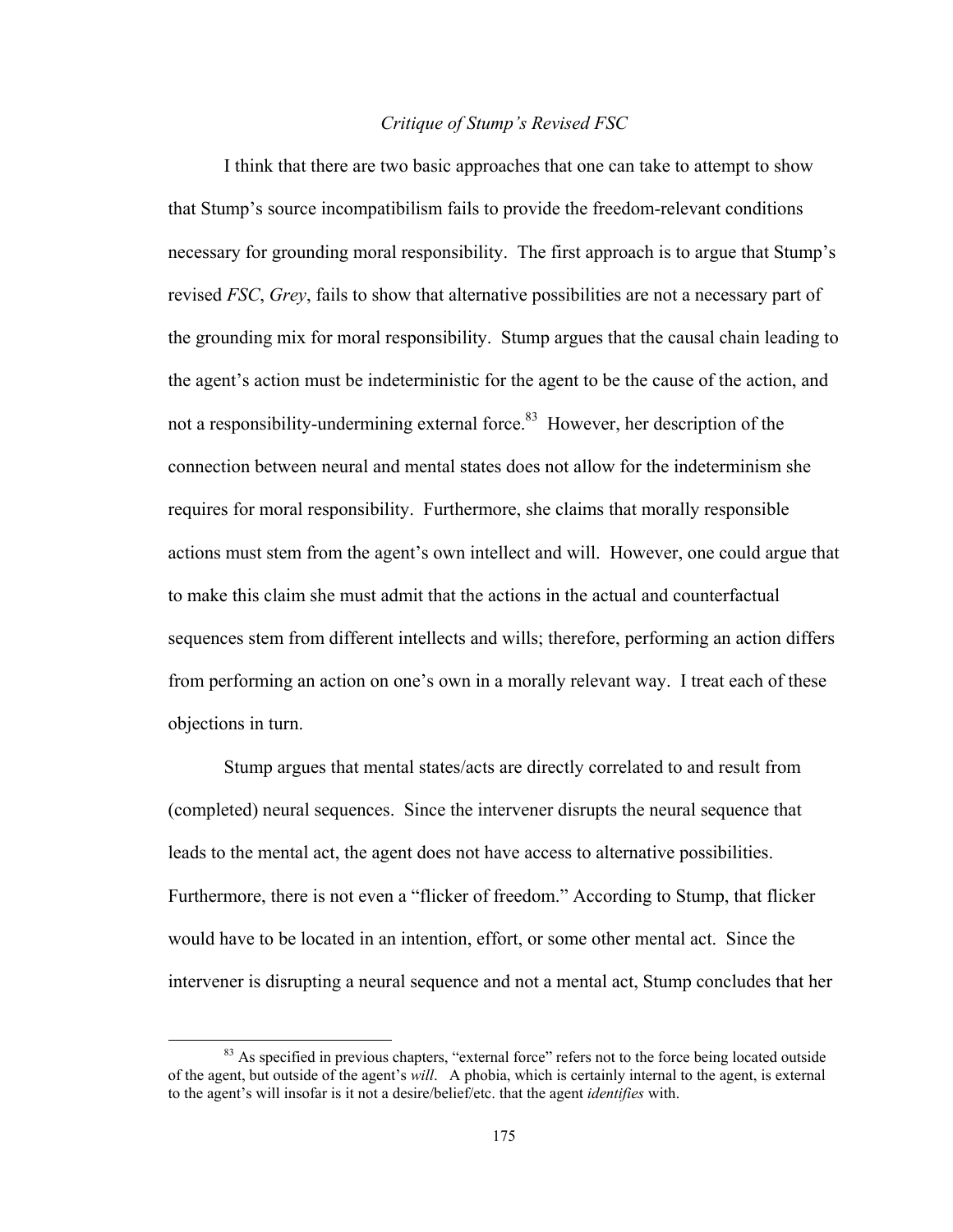revised *FSC* eliminates even the smallest flicker of freedom from *Grey* and demonstrates that moral responsibility is intuitively plausible without alternative possibilities as a part of the grounding mix.

The first problem I find with this argument is that Stump argues that the world must be indeterministic for the agent (and not a responsibility-undermining external force) to be the source of the action, in the sense necessary for moral responsibility.<sup>84</sup> If the world must be indeterministic for the freedom-relevant conditions to obtain, then two things must be true. First, the indeterminism must be located in the causal process leading to the agent's action. Second, the agent must *cause* the action; i.e. the cannot be nomically sufficient conditions for the agent's action. To meet the first criterion the break in the causal chain can either happen somewhere *outside* the agent (i.e. either the natural laws are indeterministic or the facts of the past can be otherwise), or somewhere *inside* the agent. While indeterministic natural laws are possible, a mutable past is highly unlikely. If the natural laws are indeterministic and the break in the causal chain is located (only) in the indeterministic laws, the requirement that the agent, and not an external force, cause the action will not be met. Indeterministic causal laws might only result in the agent's actions being random. According to Stump's definition of responsibility-grounding agent causality, these laws render the agent nonresponsible as she is not the cause of the action. Therefore two things must be true on Stump's account to make responsibility ascriptions. First, the indeterminism must be located not only in the physical world, but also in the agent. Considering Stump's own understanding of

<sup>&</sup>lt;sup>84</sup> This ties together the source and control requirements. For the agent to be the source of the action, the agent must cause the action in a manner distinguishable from an external force causing the action. If the agent causes the action in this manner, then the agent must have a level of control over her action.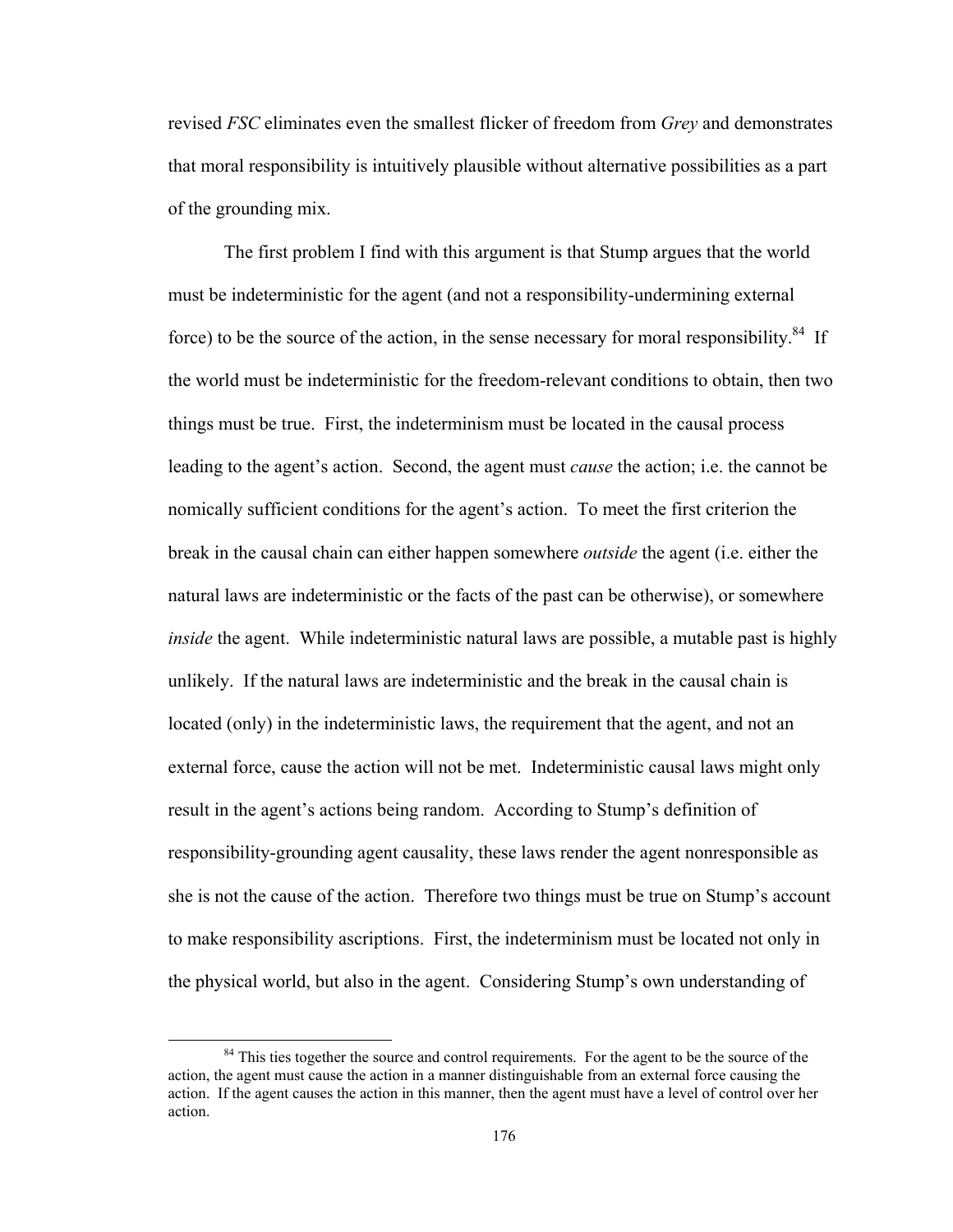mind/body issues, it is plausible to locate that indeterminism in the agent's brain. Second, since the motivation for locating the indeterminism in the agent's brain is to assure that the agent, and not some external force, is the cause of the action, the agent necessarily must have a level of *control* over the action.

These two claims have an important bearing on Stump's revised *FSC* and her claim that the agent's mental-state-causing-neural-pattern can be interrupted by an external agent. If the locus of the requisite indeterminism is in the brain, then it *cannot* be assumed that the firing of a few neurons (no matter how many or how complex) will *necessarily* be followed by one particular neural sequence. Kane establishes this point with his definition of determinism as "conditions obtaining earlier...whose occurrence is a sufficient condition for the occurrence of the event." If the firing of neurons a, b, and c necessarily leads to completed neural sequence R, then, like other *FSCs*, "the sign causally determined the action, or if it were associated with some factor that did, the intervener's predictive ability could be explained."85 If the prior sign (in this case the firing of neurons a, b, and c) is causally connected to the completed neural sequence *R* in a deterministic way, then Stump's scenario has failed before it got off the ground because she assumes that free and responsible action is incompatible with determinism. On the other hand, if we grant Stump's claim that 1) free and responsible action is incompatible with determinism and 2) that the agent must have the requisite causal control to be responsible for an action (meaning that the action must stem from that agent's own intellect and will), then I conclude that two important points are implicit in Stump's modified libertarianism. First, indeterminism must obtain in the brain to break the causal

 85 Pereboom, "Hard Incompatibilism," in *Four Views on Free Will*, 90.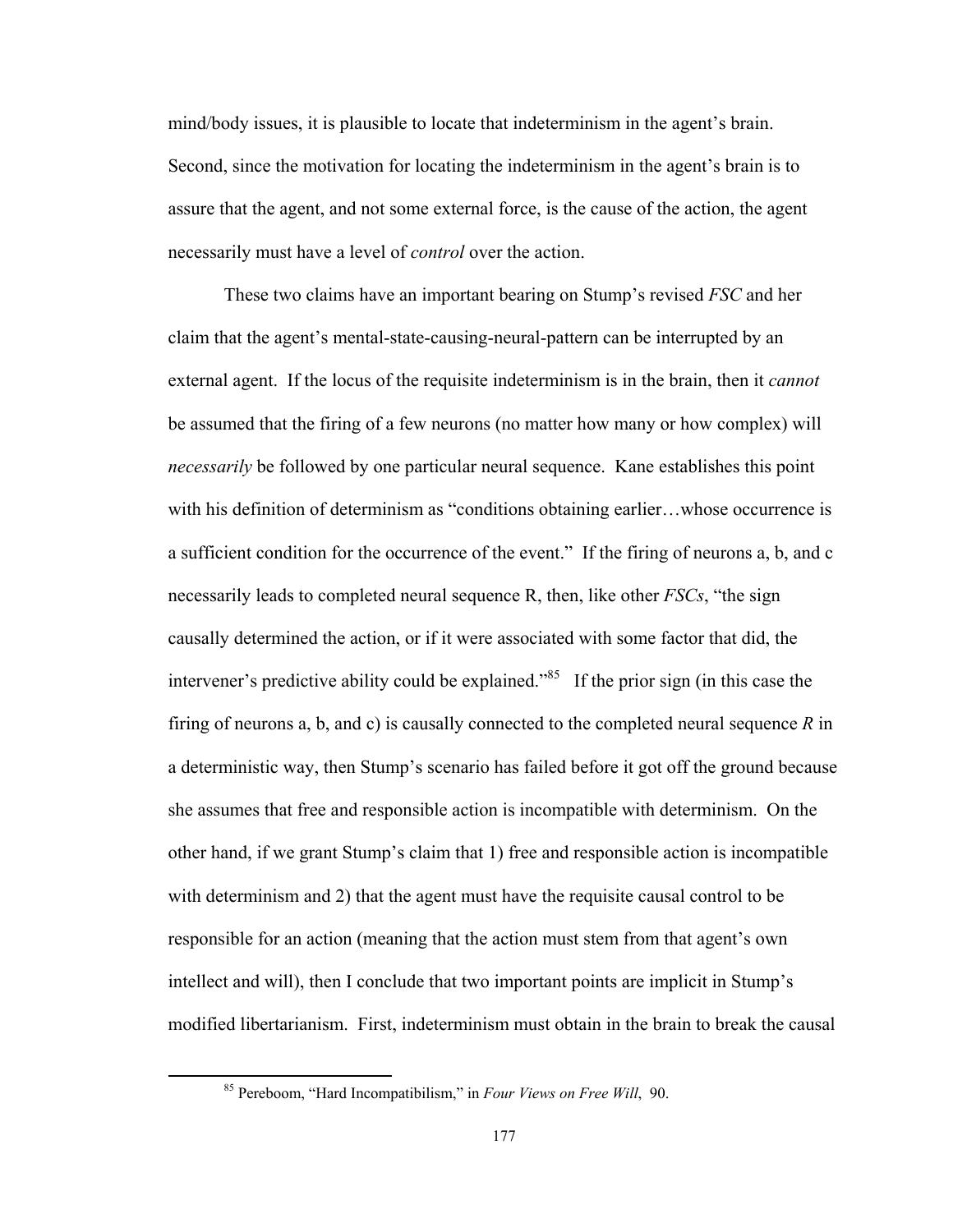chain from external sources to the internal sources that ultimately cause the action. Second, the agent must be able to initiate the performance of the action that she wants to despite the fact that the indeterminism present in the brain would seem to allow for multiple actions.

If indeterminism is present in the brain but the agent's own intellect and will are the ultimate sources of morally responsible acts, then the agent must retain the requisite control and ability to intentionally bring one particular mental state out of many possible states, thus resolving the indeterminism.<sup>86</sup> Furthermore, this control might come in one of two basic forms. Either 1) the agent has the ability to initiate and, perhaps, alter the neural sequences that gives rise to mental states/acts, or 2) the agent can have simultaneous neural sequences (such as when a person has conflicting impulses about how to act in a particular situation) and can choose which action and which neural sequence will come to fruition.<sup>87</sup> I set aside option 2 (simultaneous sequences) for the moment to focus on option  $1.^{88}$ 

In option 1, the agent is able to initiate and/or alter the neural sequences that give rise to mental states/acts. If the agent has the requisite control over her actions and therefore can control whether or not the neural sequences that give rise to acts of will happen or not, then the intervention by the neurosurgeon will not eliminate all potential alternative possibilities from the scenario. Jones (and not an external force) gets to

<sup>&</sup>lt;sup>86</sup> Kane uses this phrase to refer to the way that responsible agents move from an internal indeterministic state where multiple outcomes are possible to controlling the initiation of one of those possible outcomes, thereby resolving the indeterministic tension.

<sup>&</sup>lt;sup>87</sup> Kane proposes something much like this, and Kierkegaard's notion of the divided will—if located in the brain—could also take a similar form.

<sup>&</sup>lt;sup>88</sup> I argue in chapter five that both of these options are a part of the grounding mix necessary for moral responsibility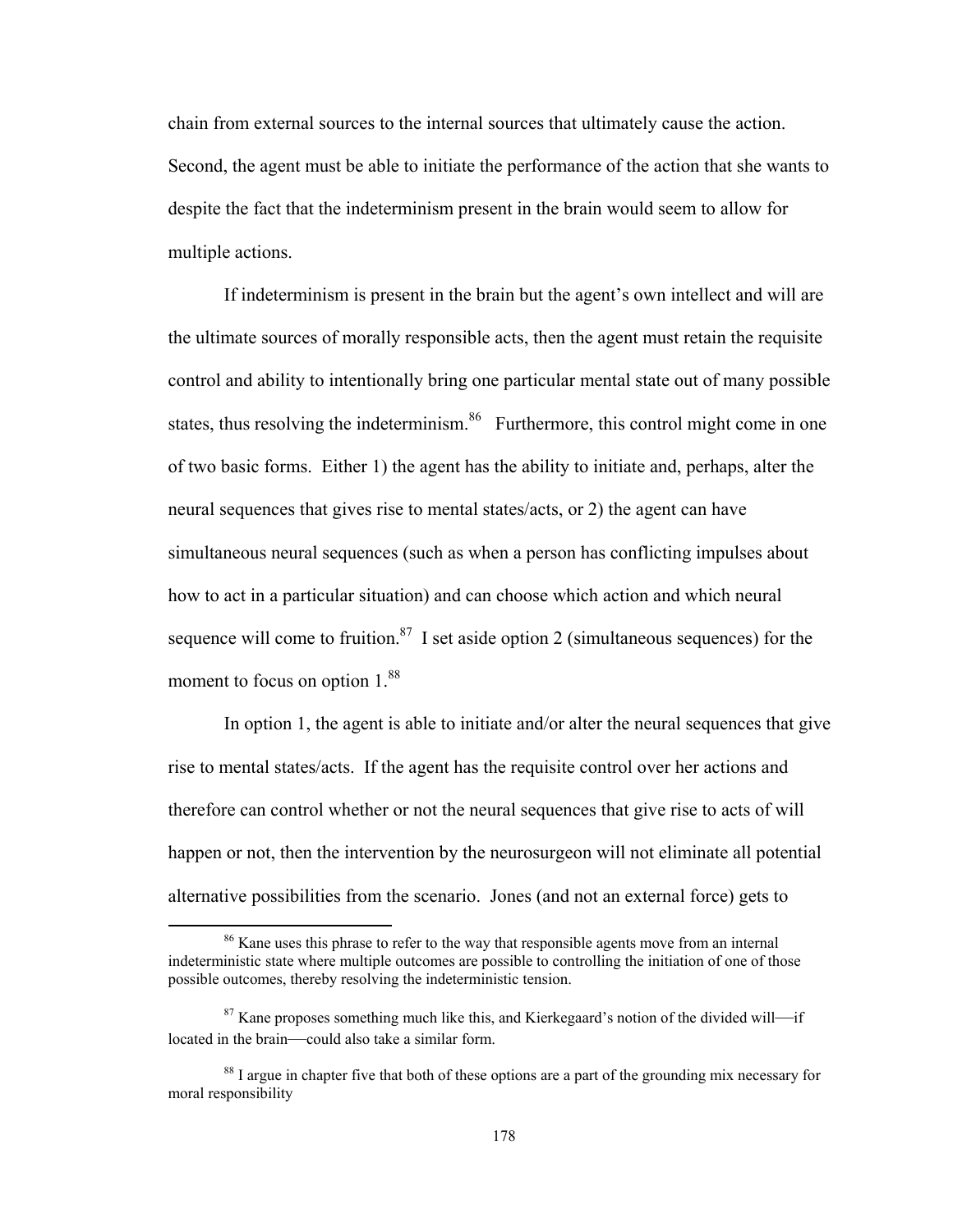decide whether or not he is going to vote Republican. Stump emphasizes that "the essence of freedom is that the agent's own mental faculties, her intellect and her will, are the ultimate sources of any free act, and not something outside the agent."<sup>89</sup> If Jones's action is to be a free and responsible one, he must be in control and this act of will must proceed from his own intellect and will (as Stump insists it must if it is a morally responsible act). That is, he must play a *causal role* in initiating the neural sequence that gives rise to the mental state/act to vote Republican. And if Jones plays some causal role in initiating the neural sequence that gives rise to the act of will to vote Republican, then *this* action is the locus of the alternative possibility that the intervener cannot eliminate without going back further in the causal history that leads up to Jones's decision. Stump claims that mental states/acts do not happen apart from corresponding neural sequences. Therefore, Grey does not have to interrupt a mental act of any sort. He can 1) accurately predict a completed neural sequence that will result in a specific act based on the firings of a few neurons (it may be more than a few neurons, but he must be able to intervene before the sequence is completed) and 2) interrupt that sequence without Jones being aware that anything has happened to him. Stump also claims that in order to be responsible Jones must be the ultimate source of his actions, but apparently he can be the ultimate source of his actions without controlling whether or not a particular neural sequence that causes a mental state/act takes place within him. Stump is apparently accepting the contradictory claim that although Grey's action must result from the proper interaction of his own intellect and will, Grey can be considered morally responsible

<sup>&</sup>lt;sup>89</sup> Stump, "Libertarian freedom and the principle of alternative possibilities," 80. Cited in Timpe, "A Critique of Frankfurt-Style Libertarianism," *Philosophia* (2006), 198.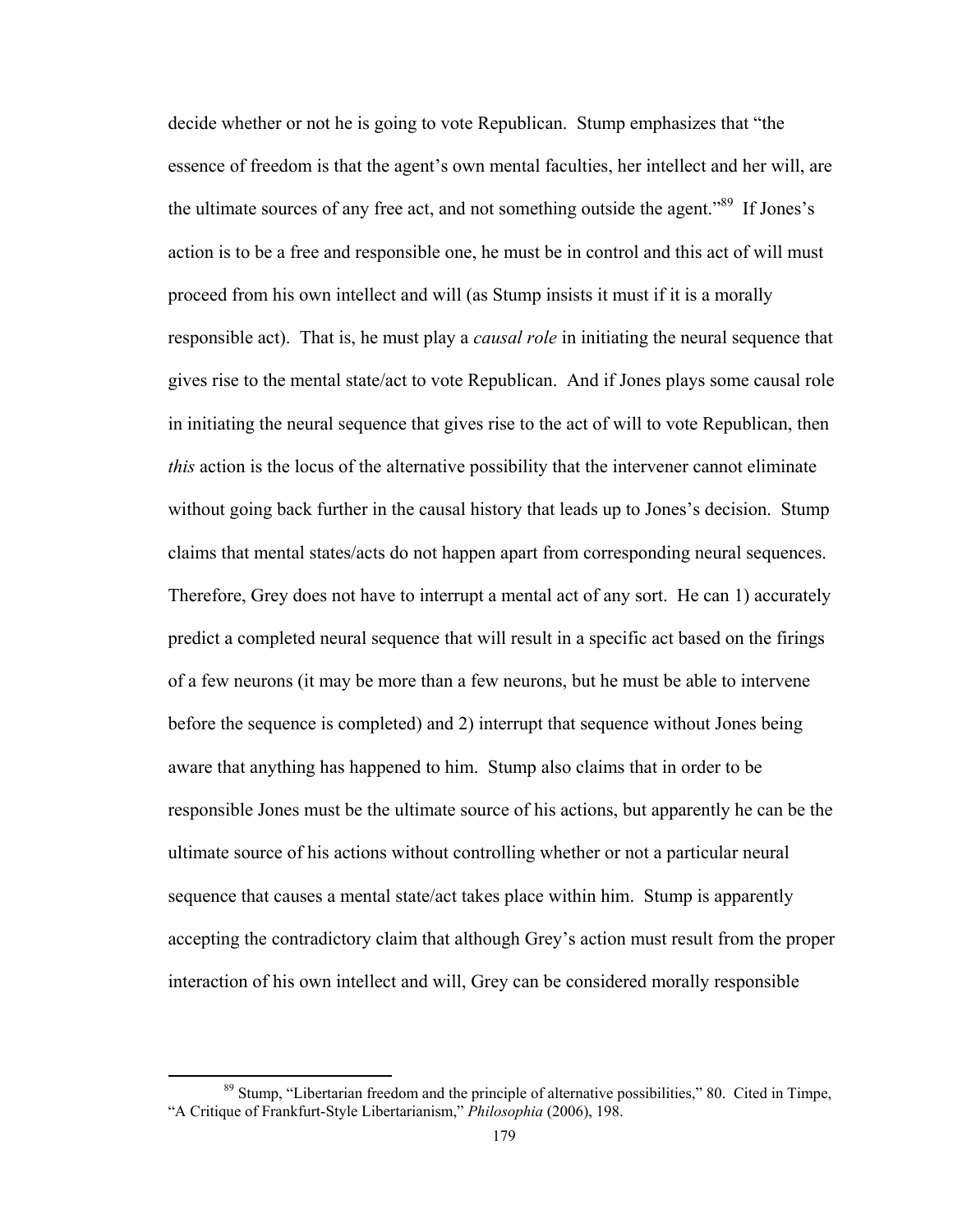whether or not he controls his own intellect. Both of these claims cannot be true. I give what I take to be the proper resolution below.

Kevin Timpe provides a related objection. He notes that if we imagine a situation where a counterfactual intervener in an *FSC* causes an agent to make a decision, then surely the agent's intellect and/or will is no longer the ultimate cause of that action.

If the intervener were to cause the agent to do an action either through bypassing her intellect or overriding her will, then the action would not be the one that originated in the agent's own intellect and will. In one sense then, the action in the two sequences would not be the same; the action in the actual sequence would be an act originating in the agent's own intellect and will, while the act in the alternate sequence would be one that originated in the intervener's intellect or will $^{90}$ 

Stump claims that her *FSC* is an example of an agent being morally responsible despite

the fact that the agent cannot perform a different action. She also claims that for this to

be the case both sequences (actual and alternative) must contain essentially the same

action (doing act A on one's own is not distinct from simply doing A). But as Timpe

points out, surely these actions are not numerically identical since they are products of

different intellects and wills.  $91$ 

If the intervener's intervention bypasses the agent's own intellect and will in the alternative sequence, then the alternative sequence will contain a different action. Yet, in order for an *FSC* to be an example of a situation in which the agent is morally responsible without having the possibility of performing a different action, both sequences must contain the same action…(therefore) when Stump argues that that *FSCs* are effective in eliminating alternative possibilities for action, she cannot mean that the same action, narrowly conceived as originating from a specific intellect and will, occurs in both sequences. $92$ 

 90 Timpe, "A Critique of Frankfurt-Libertarianism," 198.

<sup>91</sup> Ibid*.*

<sup>92</sup> Ibid., 199.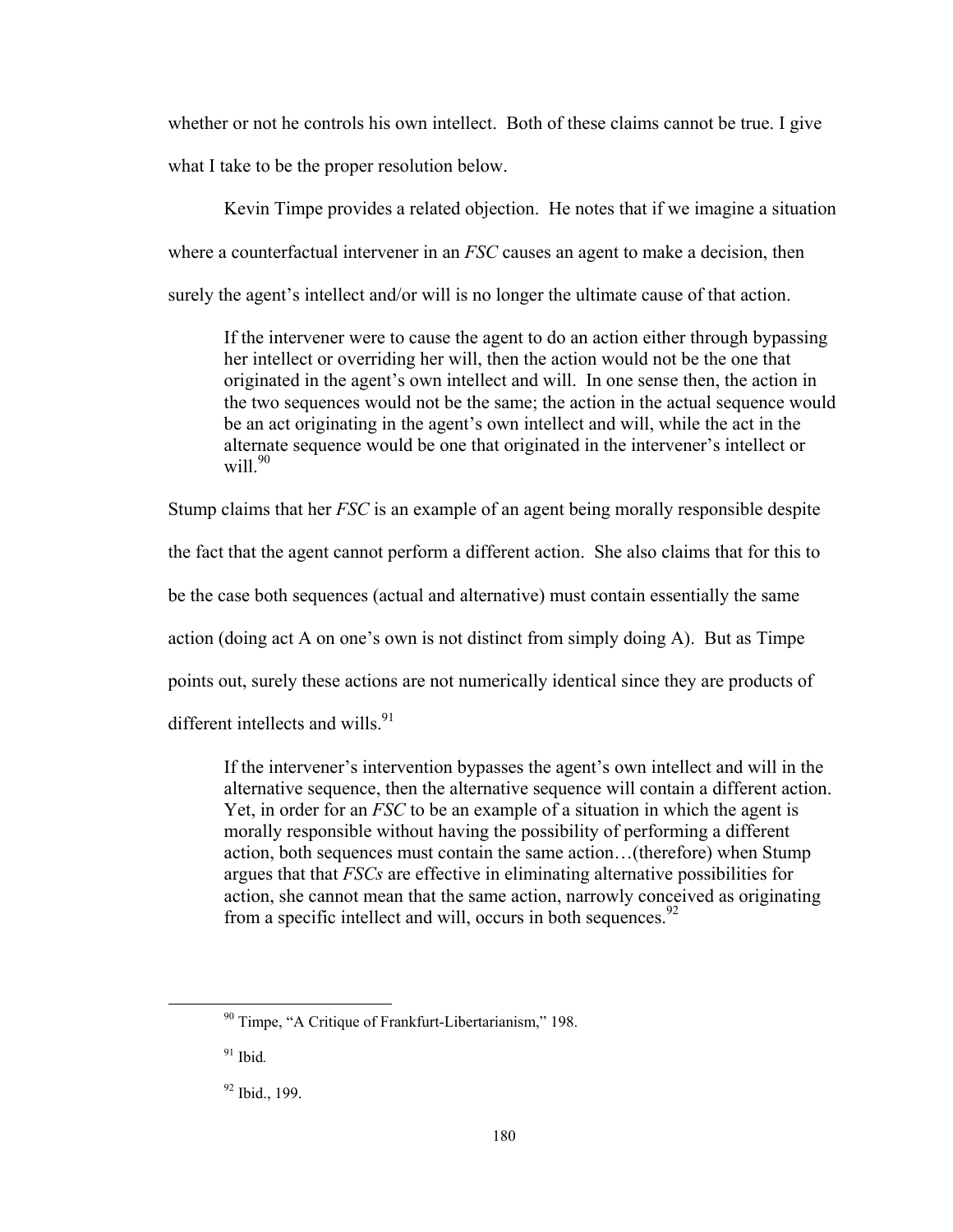Stump cannot have it both ways. If a free and responsible act must stem from the agent's own intellect and will, then doing an act on one's own is a distinct action and therefore there remains an alternative possibility in her revised *FSC*.

Timpe provides one final objection against Stump's revised *FSC*. He grants that

perhaps she can formulate an *FSC* that overcomes the previous objection, but a

fundamental problem remains. Stump's own evaluation of flicker strategies shows that

she agrees with flicker strategists that there is a difference in the actual and the alternative

sequence, but that

the difference is not a difference between different actions the agent does, as the flicker of freedom proponents suppose. Rather, the difference has to do only with *how* the agent does what he does...[the agent] is causally determined to an act of will  $W$  in the alternative sequence, but not in the actual sequence. In the alternative sequence, the ultimate cause of what the victim wills is the intervener; in the actual sequence, it is the victim himself. $93$ 

Stump later adds that

although it is not up to the victim whether or not he does the act in question, it is evident that the *mode* of the action is up to the victim…The one and only act open to the victim can be caused by the intervener or brought about by the victim of his own accord, and which of these modes is the one by which the act is done depends on the victim.  $94$ 

This point is crucial. Stump admits that although she does not think that the actions in the two sequences are numerically distinct, the two difference sequences feature distinct *modes* of action. Furthermore, she agrees that the difference in mode is crucial for grounding ascriptions of moral responsibility. However, she still insists that this difference in the mode of action is not an adequate defense of the principle of alternative

 $93$  Stump, "Moral Responsibility and Alternative Possibilities," 322. Quoted in Timpe, "A Critique of Frankfurt-Libertarianism," 199.

<sup>&</sup>lt;sup>94</sup> Stump, "Moral Responsibility Without Alternative Possibilities," 151. Quoted in Timpe, "A Critique of Frankfurt-Libertarianism," 199.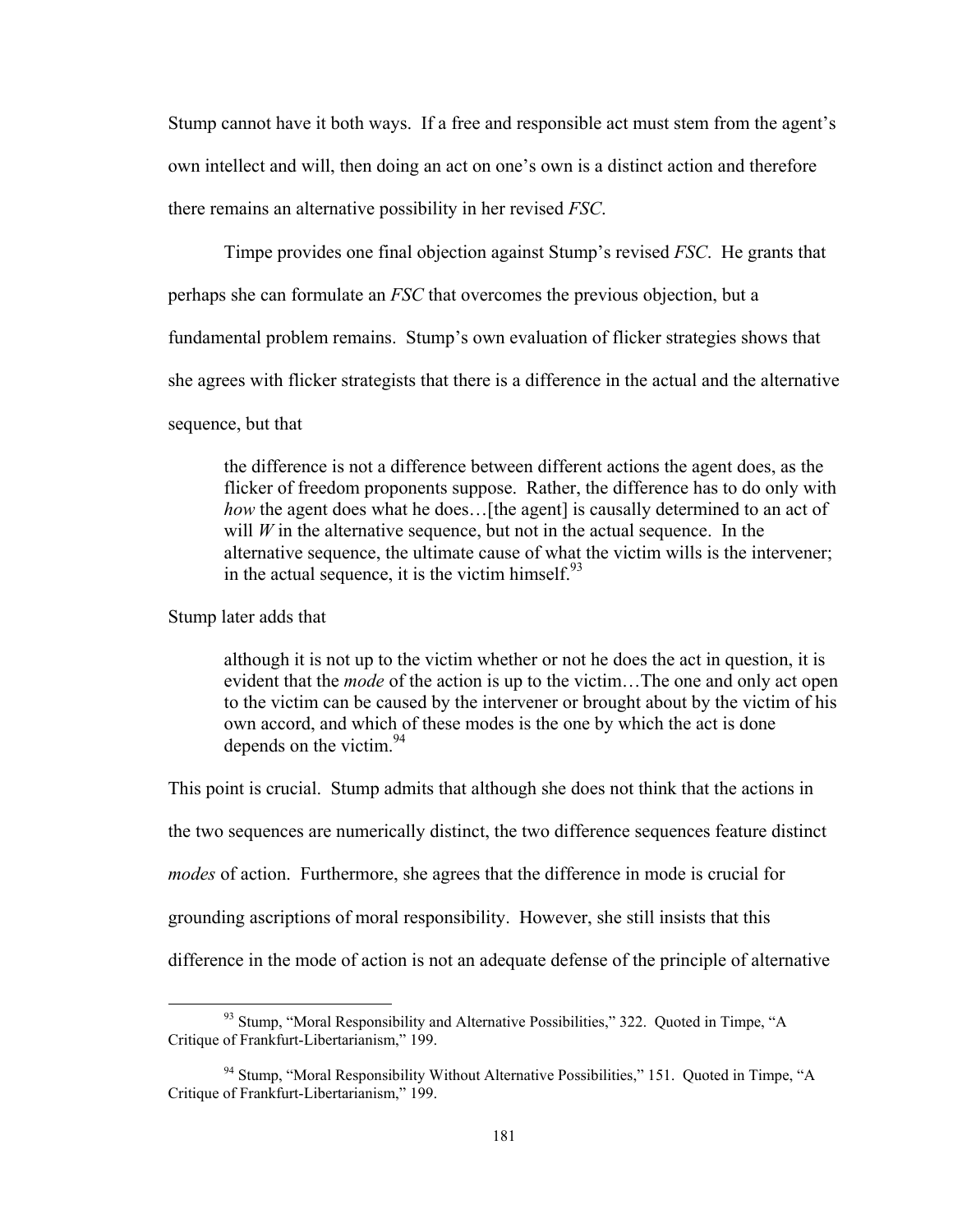possibilities. Based on her own presuppositions and her insistence that a morally responsible action be performed in the right way, Timpe concludes that Stump must agree with a reformulation of the principle of alternate possibilities:

an agent is morally responsible for doing an action *A* at time *t* only if she has alternative possibilities regarding the mode of action at time *t*. 95

In this revised version of the principle of alternative possibilities, the victim does not control *whether* or not action *A* occurs, but she does control the *mode* in which that action occurs. Thus, the victim still has an alternate possibility available to her that is necessary to determine moral responsibility. The victim can either perform the action on her own (as a result of her own intellect and will) or the intervener can act on her, and become the ultimate source of her action. Timpe concludes that even though Stump denies the earlier flicker of freedom strategies, "her insistence on the importance of the mode of the action can be understood as a different version of the flicker strategy."<sup>96</sup> Therefore, Stump is a kind of flicker strategist even though she denies the necessity of the possibility of distinct actions in the actual and alternative sequences. She still must agree that some morally relevant alternative possibilities are available to the victim in Frankfurt-style cases.

The conclusion is that Stump's revised *FSC*, as ingenious as it may be, suffers from the same essential problem as all the others. In fact, the problem is compounded by her own requirements for morally responsible action. If indeterminism obtains in her scenario, then, at least, it seems impossible for intervener to predict which completed neural sequence would result from the firings of a few neurons. Furthermore, if indeterminism obtains and the agent must be the ultimate source of her actions, then that

 95 Timpe, "A Critique of Frankfurt-Libertarianism," 200.

 $96$  Ibid.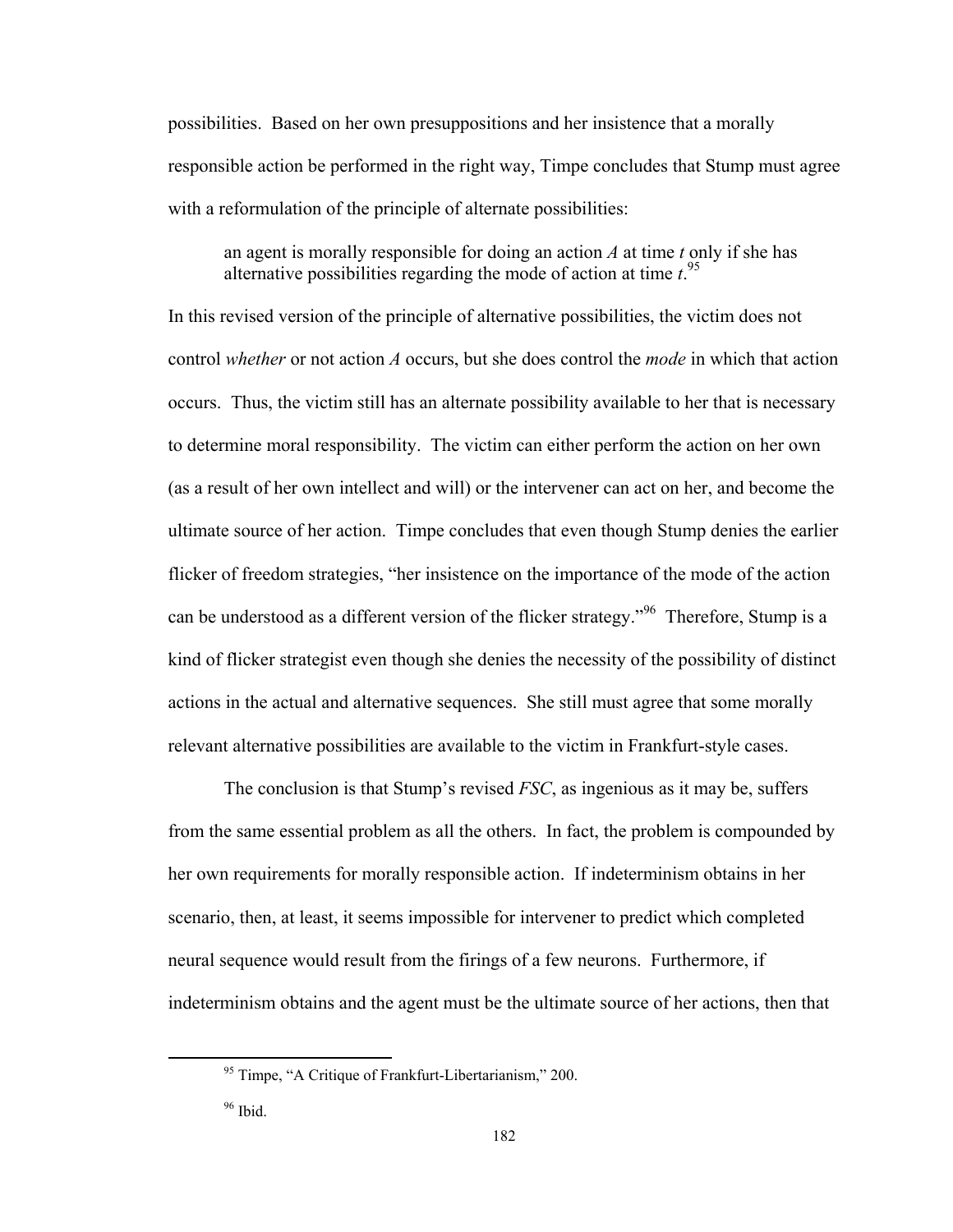agent must be able to control which neural sequence is initiated. In this case, the necessary intervention is pushed back further into the agent's causal history making the neurosurgeon Grey's success at removing morally relevant alternatives impossible.

# *Timpe's Critique of Stump*

Despite Stump's improvements on Frankfurt's hierarchical model, her acceptance of his arguments against PAP yields a "libertarian" account fraught with problems. Stump argues that "flicker of freedom" strategies are largely unsuccessful against *FSCs*. Some of these flicker arguments make the case that in the actual sequence the agent, Jones, is doing the action A *on his own*. In the counterfactual sequence, in which the intervener stimulates Jones's brain to guarantee that Jones does action A, Jones is no longer doing action A *on his own*, but as a result of the intervention. Yet, doing the action on one's own is something that many libertarians and compatibilists agree is necessary for moral responsibility. Libertarians argue that this alternative possibility the possibility of either doing the action on one's own or *not* doing it on one's own—is the freedom relevant condition for ascribing moral responsibility. Stump denies that this is the case. She argues that the only way that this is a true alternate possibility is if doing an action on one's own is a numerically distinct action from merely doing the action. In other words, action O—doing action A on one's own—must be a different action from action W—doing action A; and, Stump does not think that this is the case.<sup>97</sup> She thinks that if the *FSC* is reversed, then it produces counterintuitive results. For instance, if a scenario is constructed in which the actual sequence results in action W, and the alternative sequence results in action O, that scenerio is clearly false. She states that "in

 $97$  Timpe, "A Critique of Frankfurt-Libertarianism," 196.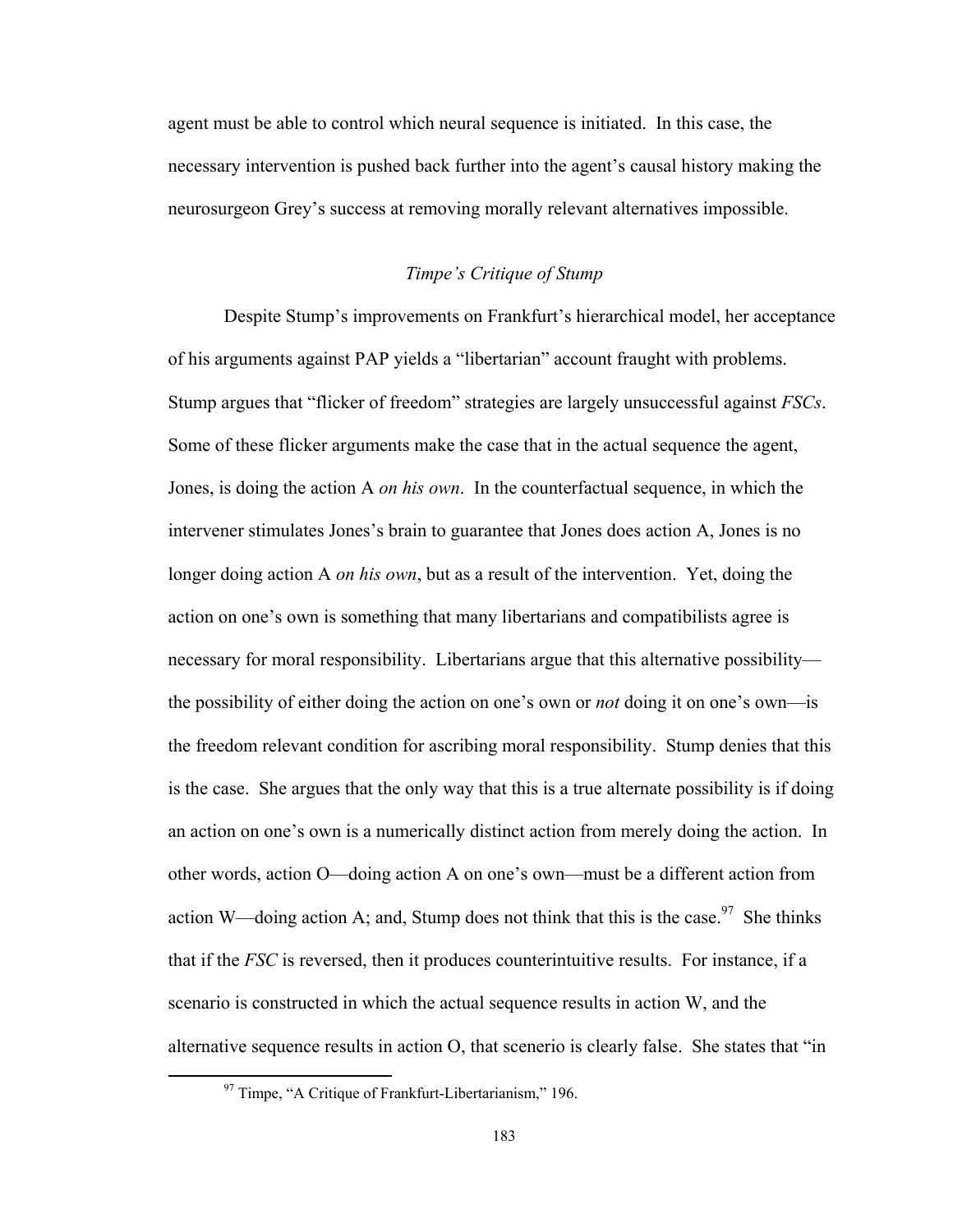the analogue the agent has alternative possibilities for action."98 She presses the point by arguing that if the agent in the analogue case were asked after the fact if she could have done otherwise, she would justifiably claim that she could not. She could not have acted differently because in the actual sequence she performed the action. So, no difference seems apparent between performing the action in the actual sequence and performing the action on her own in the alternative sequence.

Stump's insistence that action *W* is not numerically distinct from action *W* is peculiar. She asserts that what makes an action free is that it is ultimately caused by the agent's own intellect and will, and is not the outcome of a causally deterministic sequence that began outside of the agent. Yet, as Timpe observes, Stump is presented with a dilemma; either she must renounce her own incompatibilist libertarian position, or admit that the actual sequence is significantly different from the alternative sequence of an *FSC*. She must admit that the freedom-relevant condition in a typical *FSC* is the agent's ability either to be the source of her own action, or the intervener to be the source of her action.

## *Source Incompatibilism and the Direct Argument*

Timpe's argument that the agent (victim) in *Grey* has the option to either act on her own or allow the intervener to be the source of the action and that this is the morally relevant alternative possibility available in the scenario is admittedly a difficult argument to sustain. After all, the agent in the scenario is not aware of the presence of an intervener, and therefore it is difficult to conceive of how any alternative possibility is available to the agent. I think that this is not the right counter to Stump or to

 98 Ibid.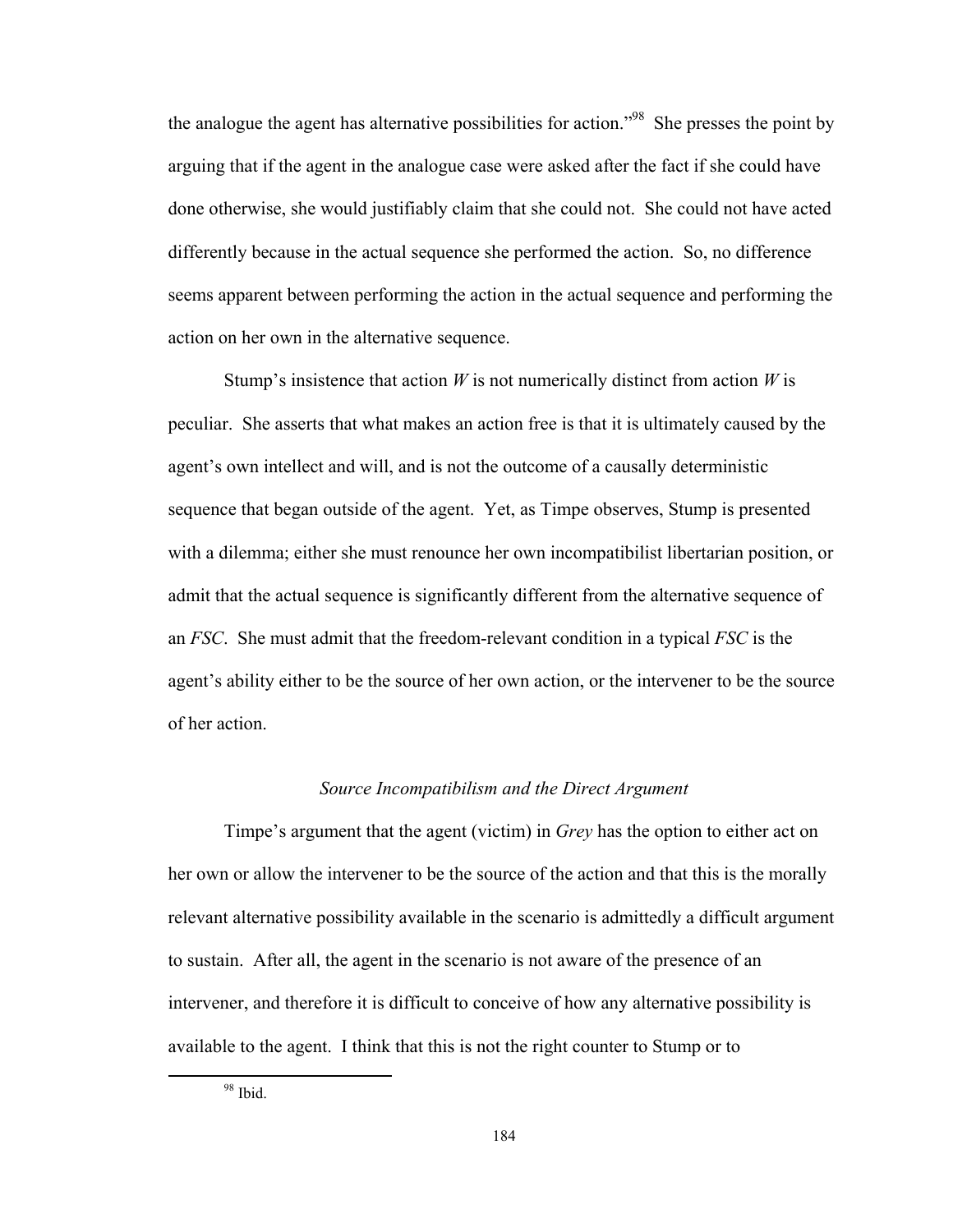incompatibilist *FSCs* in general. After all, one could continually press back against the particular features of the *FSC* claiming either that the *FSC* cannot work because it does not have the necessary predictive power or that some sort of morally relevant alternative possibility remain, and then the proponent of the *FSC* could continually refine the scenario *ad nauseum*, but this seems to result, as Fischer likes to say, in a dialectical stalemate. Instead, I think that the traditional libertarian should examine the direct argument that the source incompatibilist utilizes. The direct argument states that moral responsibility is directly incompatible with casual determinism. Many proponents of the direct argument (such as Stump) think that moral responsibility is incompatible with determinism not indirectly via alternative possibilities, but directly because determinism (the fixity of the laws of nature and the unchangeable past) makes it impossible that the agent be the source of the action in the way required for moral responsibility. In other words, moral responsibility is not possible in a deterministic world, but yet does not require alternative possibilities. The question to press against source incompatibilists here is this: what exactly is available to an agent (who does not have access to alternative possibilities) in an indeterministic world that is not available in a deterministic world? Or put differently, why does it matter that the world is indeterministic?

One way to pursue this question is to reconsider Stump's case of Irene. Why does Stump claim that Irene is responsible for her weak-willed action? After all, Stump does not want to say that she is *not* responsible. Gary Watson—critiquing his own earlier critique of Frankfurt's notion of identification where Watson claimed that what made a volition authoritative is that it stems from a person's evaluative system, or the agent's all-

185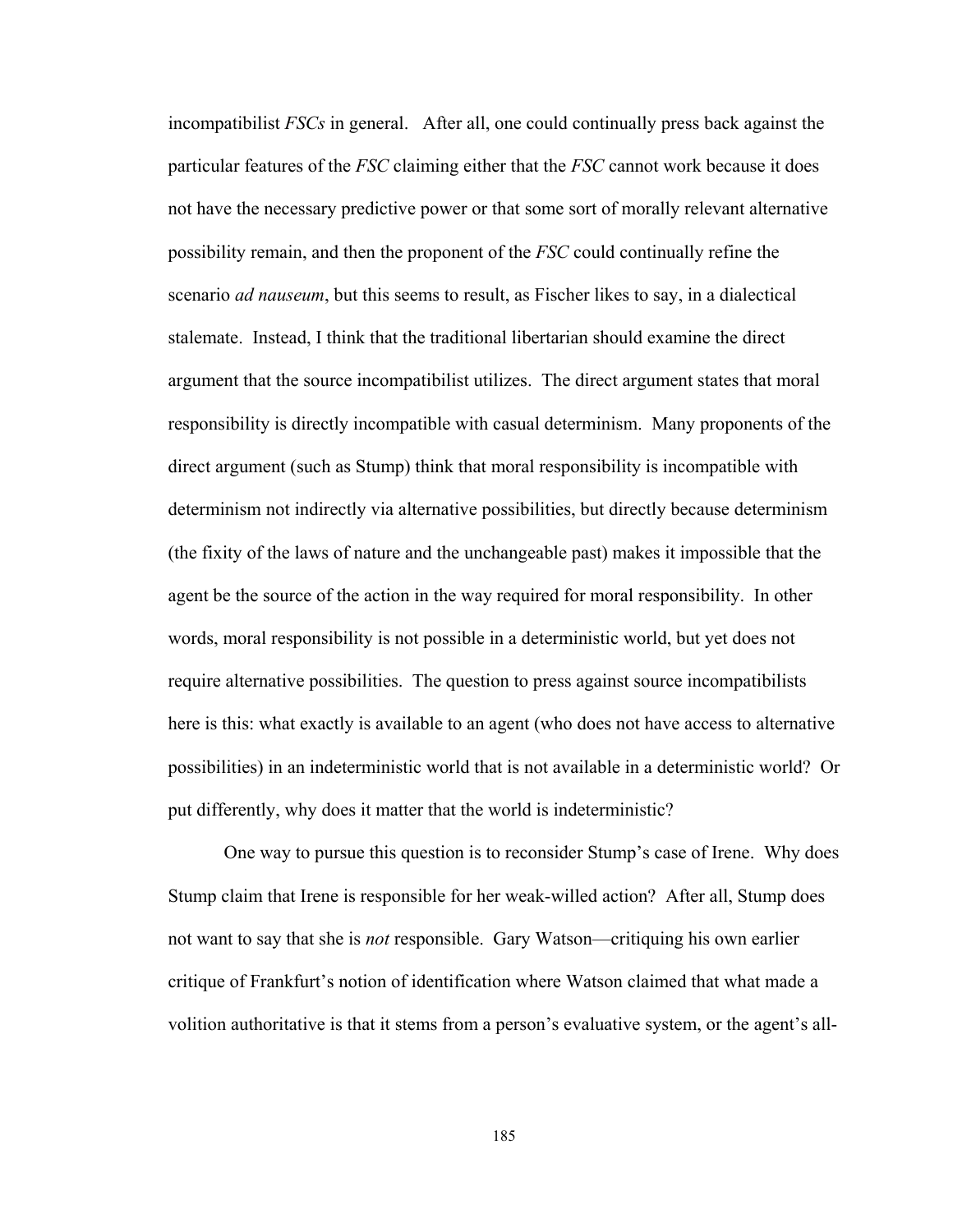things-considered judgment of what is best to will in a particular situation<sup>99</sup>—states that "[w]hen it comes right down to it, I might fully *'embrace'* a course of action I do not *judge* best; it may not be thought best, but is fun, or thrilling; one loves doing it, and it's too bad it's not also the best thing to do, but one goes for it without compunction. Perhaps in such a case one must see this thrilling thing as good, must value it; but, again, one needn't see it as expressing or even conforming to a general standpoint one would be prepared to defend."100 This sounds much like Irene's weak-willed action. It is based in a snap judgment that Irene later repudiates, but yet in the moment she does it because she wants to and sees it as good under some description, which could be the same thing as seeing it as fun or thrilling or reputation-saving. In other words, Stump seems to agree with Watson that the reason that Irene is responsible is that her volitional and intellectual/evaluative faculties have *not* been compromised in freedom-undermining ways but rather Irene was able to make an evaluative judgment and her will followed suit. But whereas Watson seems to think that compatibilistic scenarios are possible where the agent's volitional and evaluative faculties are not compromised and therefore the agent is morally responsible, Stump wants to go a step further and say that if determinism is true then Irene's action would *not* have been free. Stump must think that Irene would not be responsible in a deterministic would because somehow the truth of determinism *alone* compromises Irene's volitional and intellectual/evaluative faculties in freedomundermining ways. But how would this be the case? In a deterministic scenario every event is caused by and traceable to a prior event. In other words, Irene's decision *E* is

 <sup>99</sup> **"**Watson, Gary. 1975. "Free Agency." *The Journal of Philosophy*. 72 (8): 215.

<sup>100</sup> Watson, Gary. "Free Action and Free Will," *Mind* 96 (1987): 150.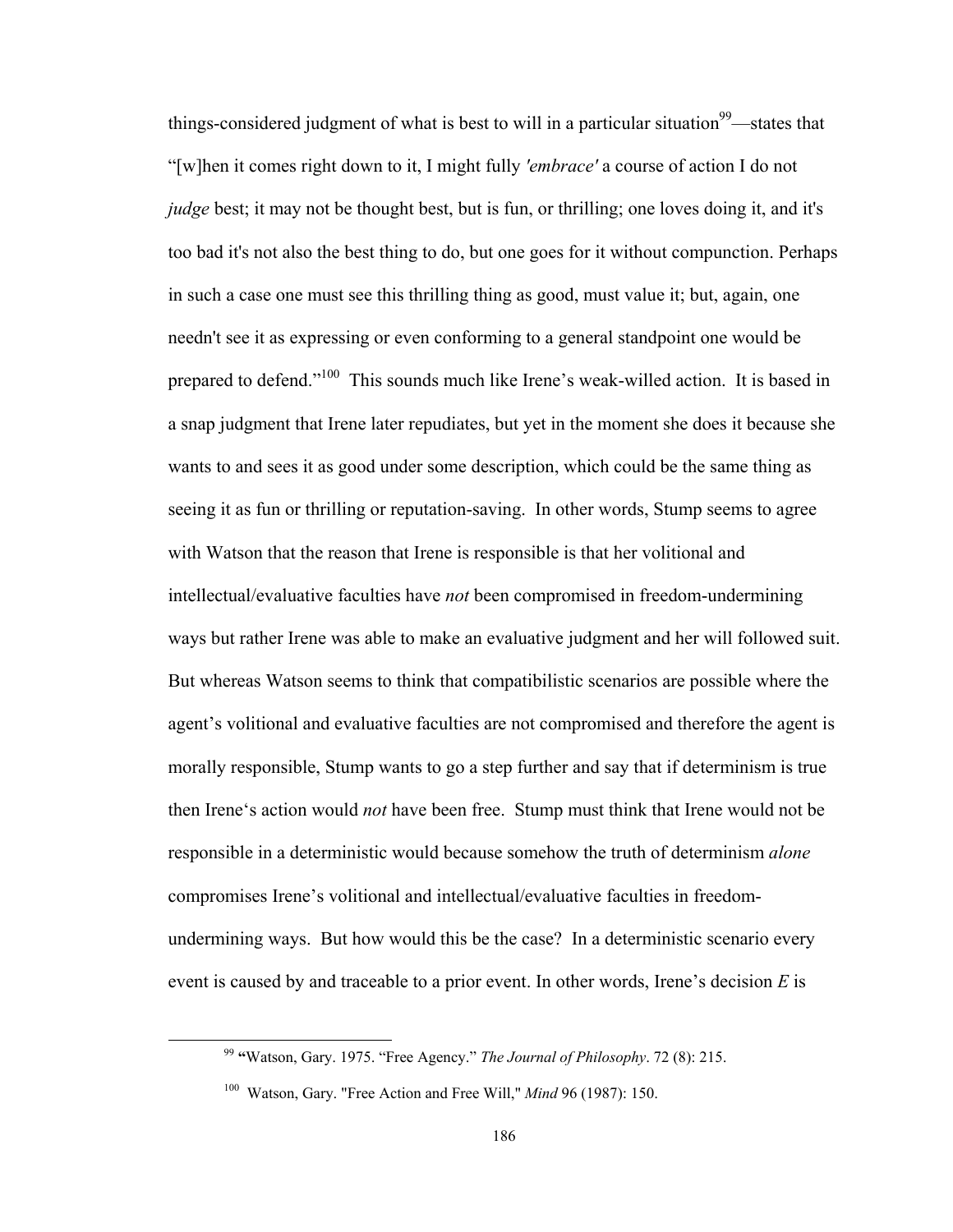determined "if and only if the proposition that *E* occurs at *T* is entailed by the laws of nature and some proposition *p* that expresses the state of the world at some time prior to *T*."<sup>101</sup> But how does this fact alone—the fact that Irene's decision is entailed but the fixed laws of nature and unchangeable past—compromise Irene's volitional and/or evaluative faculties? She is not directly manipulated by some neuroscientist. She is not subject to any pathological phobias. She appears to reason normally and have the ability to draw her own conclusion.

To push to point, consider a modified example of Irene, *Irene<sub>2</sub>*. *Irene<sub>2</sub>* sits in the faculty meeting and is disgusted by the treatment of minorities that she has both seen and personally experienced. She would really love to point out some of the atrocious actions she has seen her collogues commit. However, *Irene*<sub>2</sub> is also full of vainglory, wanting nothing more than to achieve all the status and glory that academia can provide. Knowing that maintaining a good standing in the department is essential for her continued success, she decides to vote with the majority despite the fact that she knows that on one level what she is doing is morally wrong. She knows she should stand up for the mistreated minorities (including her). After the meeting she experiences rather strong feelings of regret, but her regret at not having willed the good is *never* effectual. She never *repudiates* the will not to stand up for her beliefs, and she never forms an effectual higher-order desire to that effect. Finally, imagine that Irene's world is nomically deterministic. Her action is entailed by the laws of nature and some event in the past. But she also is not manipulated or pathological.

The pressing question for a source incompatibilist like Stump is this: Is *Irene*<sub>2</sub> morally blameworthy for what she did? As a proponent of the direct argument—the

<sup>&</sup>lt;sup>101</sup> Widerker, "Farewell to the Direct Argument," 323 (fn. 17).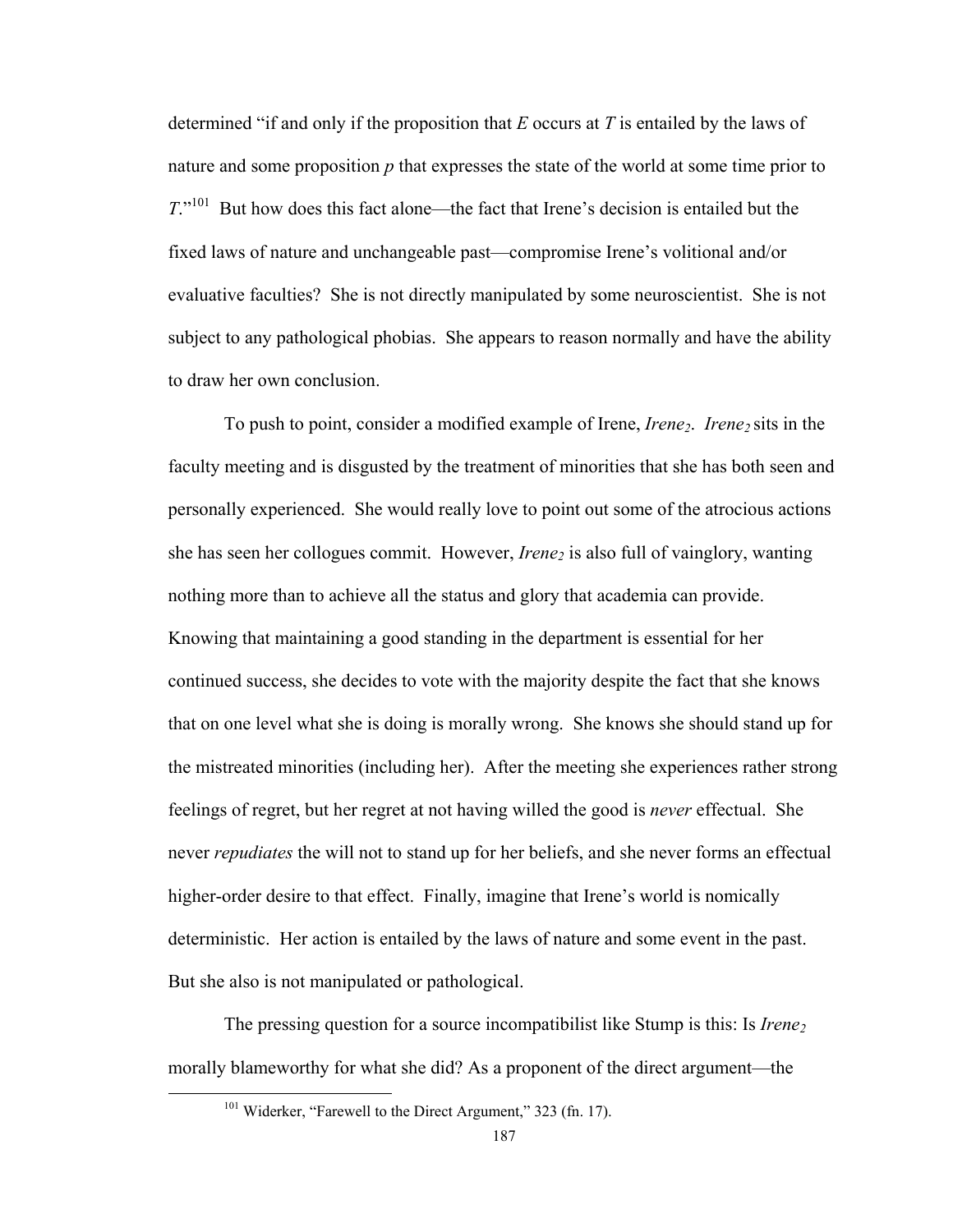argument that causal determinism is directly incompatible with moral responsibility— Stump *must* answer this question negatively, because no agent is responsible for causally determined actions. Opponents (such as traditional compatibilists who affirm a conditional interpretation of could have done otherwise) will argue that *Irene<sub>2</sub> is* blameworthy, since she knew that she was acting wrongly and *could* have avoided acting as she did (if she wanted to), while hard compatibilists can claim that she is responsible because her volitional and evaluative faculties were not compromised in any freedomundermining way. It seems clear that the only response Stump can make is that in the deterministic world under consideration, *Irene<sub>2</sub>* is not responsible because she could *not* have avoided voting with the majority.<sup>102</sup> In other words, it is not because her cognitive or volitional faculties are compromised in a responsibility-undermining way, or because she could have chosen to do otherwise had she really wanted to do otherwise, but because her world is nomically deterministic and therefore she lacks alternative possibilities that *Irene<sub>2</sub>* is not morally responsible. The result is that the plausibility of the direct argument "depends on the traditional assumption that determinism rules out avoidability."<sup>103</sup> Therefore the direct argument can only be successfully used in conjunction with the indirect argument, resulting in the severe weakening of the source incompatibilist's strongest argument.

 $102$  The structure of this argument is very similar to the argument that Widerker makes in "Farewell to the Direct Argument," 322.

<sup>103</sup> Widerker, 317.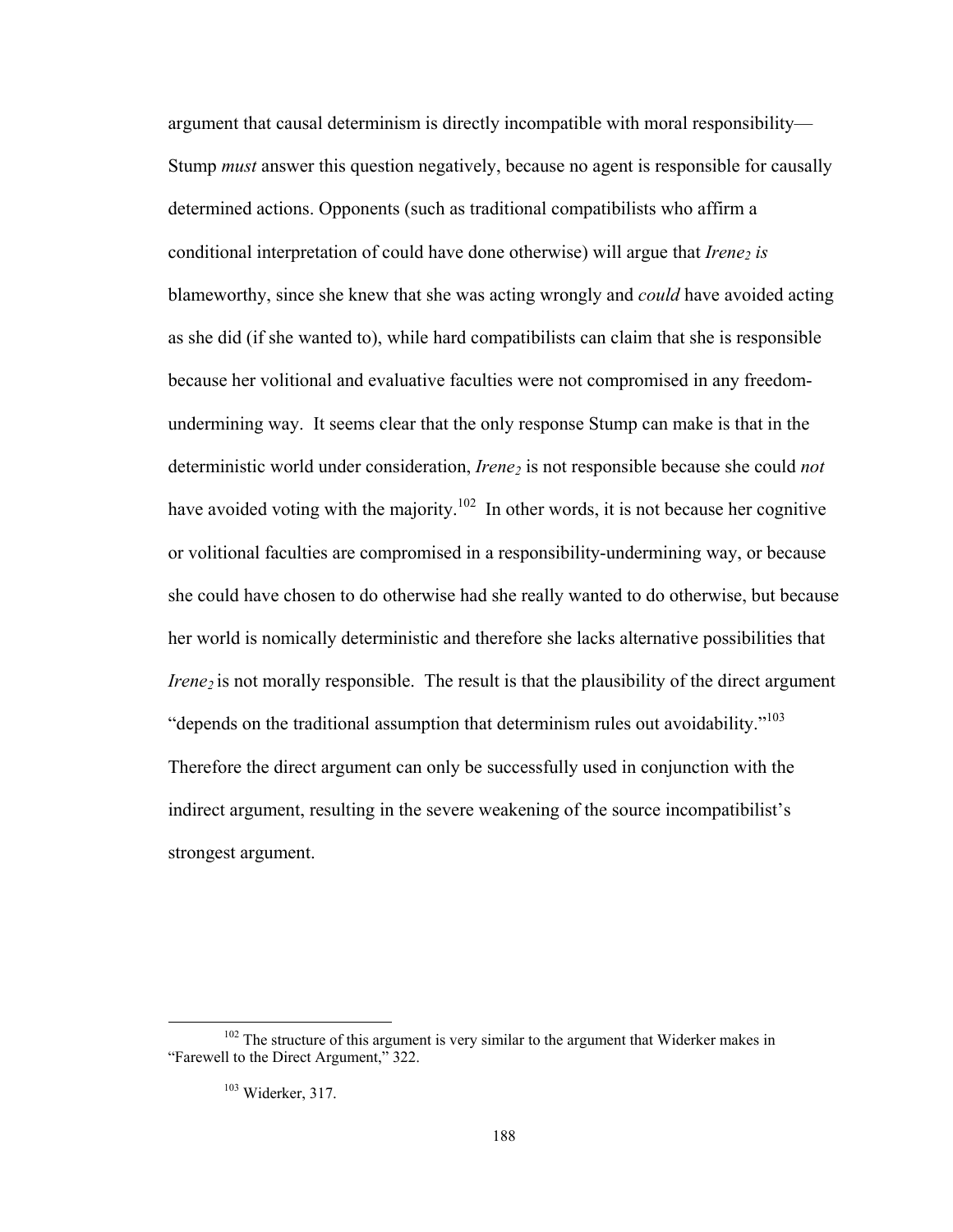### *Leeway Incompatibilism*

If the critique of Stump's source incompatibilism is correct, then she must admit a form of *leeway incompatibilism*. Source incompatibilists, like Stump, and leeway incompatibilists agree that "causal determinism would be sufficient for the lack of moral responsibility." However, leeway incompatibilists also claim that moral responsibility requires alternative possibilities.<sup>104</sup> Timpe persuasively argues that not just Stump, but all source incompatibilists, should admit that alternative possibilities are necessary for ascribing moral responsibility. A number of (source) incompatibilists argue that alternative possibilities are not necessary for ascribing moral responsibility, despite affirming that causal determinism would rule out moral responsibility. Rather, they agree with Stump that what moral responsibility requires is that the agent be the ultimate source of the action. Also like Stump, source incompatibilists tend to accept the efficacy of *FSCs*. They posit that in a typical *FSC*, the agent, not the intervener, produces the action. Since the agent is the ultimate source of the action, she can be held responsible despite lacking alternate possibilities.<sup>105</sup>

A number of leeway incompatibilists agree that the source requirement is also necessary for ascribing moral responsibility. In fact some, for instance Robert Kane<sup>106</sup> and Derk Pereboom,  $107$  argue that although alternative possibilities are necessary to ascribe moral responsibility, the ultimacy or source condition is in some sense the more

<sup>&</sup>lt;sup>104</sup> Timpe, "Source Incompatibilism and its Alternatives," 142.

<sup>105</sup> Clarke, Randolph, *Libertarian Accounts of Free Will* (New York: Oxford University Press, 2003), 11. Quoted in Timpe, "Source Incompatibilism and its Alternatives," 142-43.

<sup>106</sup> See Kane's *The Significance of Free Will.* 

<sup>107</sup> See Pereboom, Derk, *Living Without Free Will*, (Cambridge, U.K. ; New York : Cambridge University Press, 2001).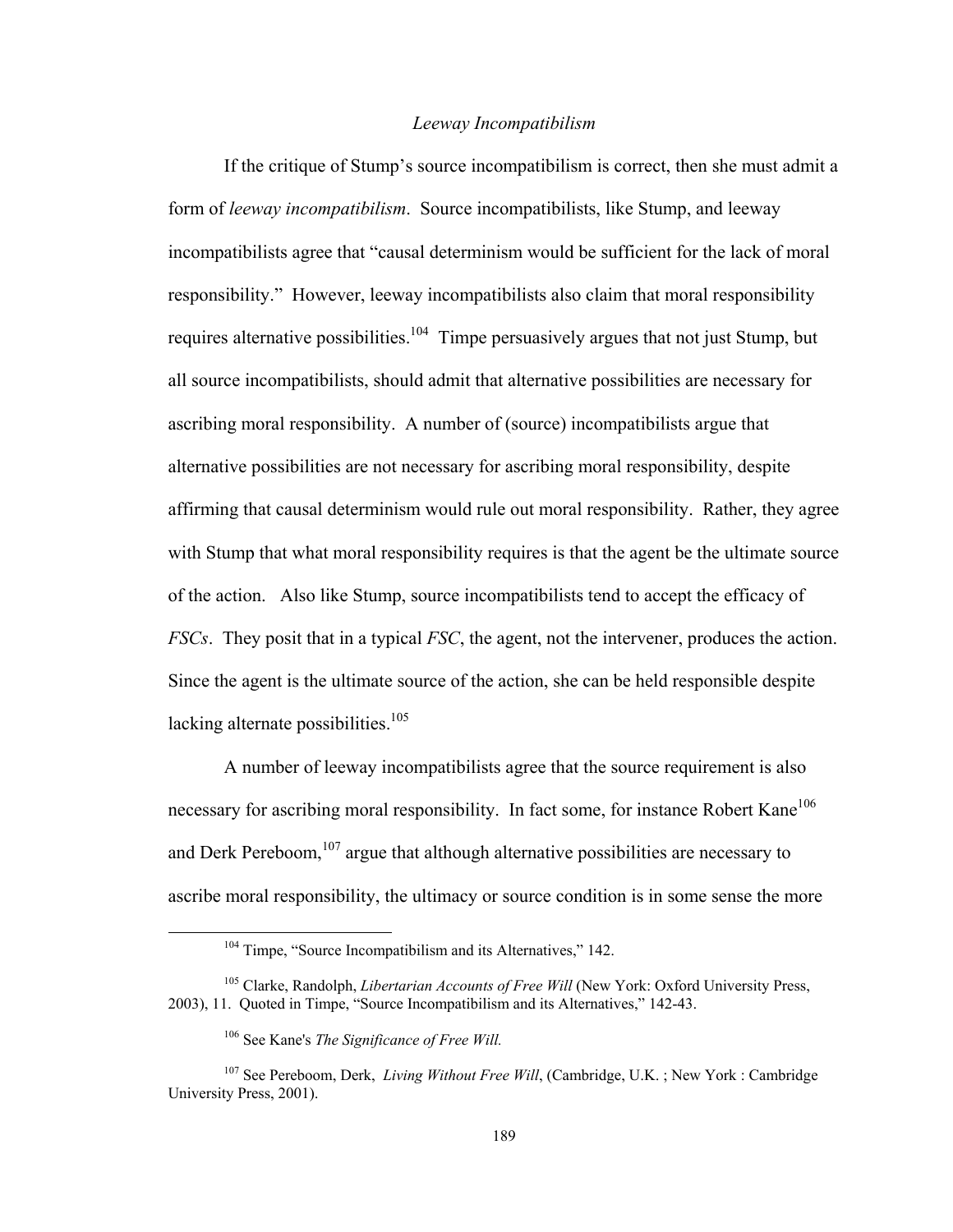important or fundamental issue.<sup>108</sup> For this reason, Timpe divides up the libertarians who affirm the fundamental importance of the source condition into Wide and Narrow Source incompatibilists. Narrow Source incompatibilists think that "the proper kind of source (necessary for moral responsibility) doesn't require alternative possibilities at all."<sup>109</sup> Wide Source Incompatibilists think that, although the source requirement is more fundamental, alternative possibilities are necessary to ascribe moral responsibility. Timpe argues that Wide Source Incompatibilism is the more plausible position, because Narrow Source Incompatibilists agree that in order to be morally responsible, the agent must be the ultimate source of her actions, and that this is incompatible with determinism. But what makes an agent the source of her action in a way that is incompatible with causal determinism? With Stump, it seems reasonable to conclude that an action for which the agent is the ultimate cause is an action that was one possibility among others (at least in a typical *FSC*). In these instances, the agent's causing her own action is different from another person's ensuring that the agent act in that way through stimulating her brain. As Timothy O'Connor puts it, "the significance of such alternatives (whether they are robust or mere 'buds') lies in their being indicators of the self-determination manifested by one's actions, which is necessary for responsibility."<sup>110</sup> That is to say that "the presence of any alternative possibilities is a sufficient condition

 $108$  Timpe, "Source Incompatibilism and its Alternatives," 152.

<sup>109</sup> Ibid., 153.

<sup>110</sup> O'Connor, Timothy, "Freedom With a Human Face," *Midwest Studies in Philosophy* 29 (2005), 209ff. Quoted in Timpe, "Source Incompatibilism and its Alternatives," 154.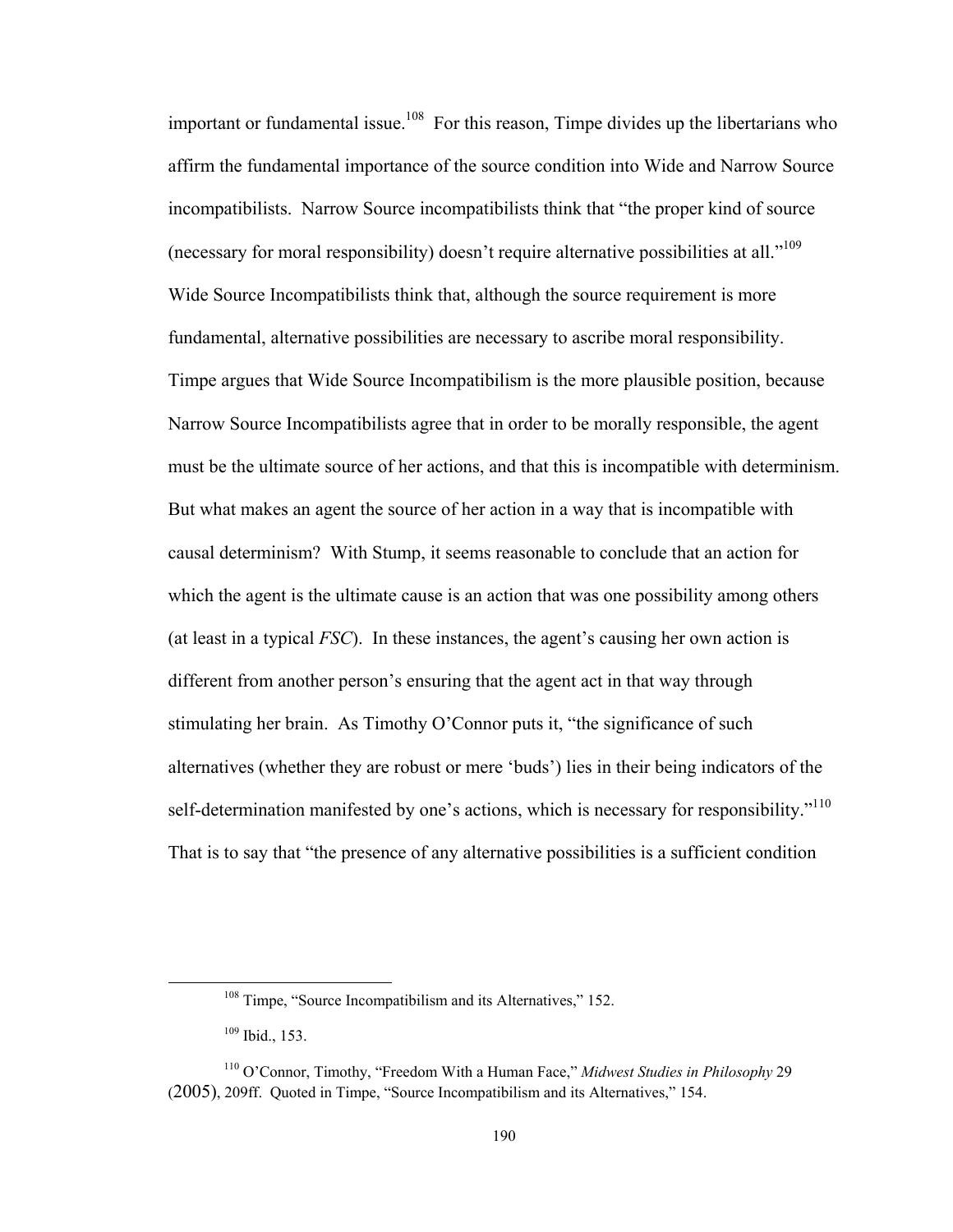for the falsity of causal determinism, which according to incompatibilists of all stripes is itself a necessary condition for moral responsibility."<sup>111</sup>

Timpe's basic argument proceeds as follows: both Narrow and Wide Source Incompatibilists agree that nothing about the agent's past (that the agent did not have a role in creating) nor the laws of nature can determine an action for which the agent is morally responsible. For the agent to be morally responsible, the agent must be the "difference-maker." In other words, the reason that this particular action happened instead of a different action traces back to something that the agent did on purpose that is not the direct result of the laws of nature and the events of the past. Again, both Narrow and Wide Source Incompatibilists would agree with this point. However, for the agent to be the difference-maker, "there must be more than one future that is compossible with the conjunction of the past (or those parts of the past that were not themselves determined by the agent) and the laws of nature."<sup>112</sup> More than one path that the agent can actually take must be available, given the truth about the past and the laws of nature. Thus, the agent must have alternative possibilities. This means that the ultimacy condition that Narrow Source compatibilists insist on entails an alternative possibilities condition; without alternative possibilities the agent cannot fulfill the ultimacy condition for moral responsibility.<sup>113</sup> It is important to note here that Timpe does not think that the alternative possibility has to be "robust." The alternative possibility merely has to be present because the action must both be undetermined and compossible with the past and the laws of nature. Thus more than one option must be available, however small.

 $111$  Timpe, "Source Incompatibilism and its Alternatives," 155.

<sup>112</sup> Ibid., 157.

<sup>113</sup> Ibid., 158.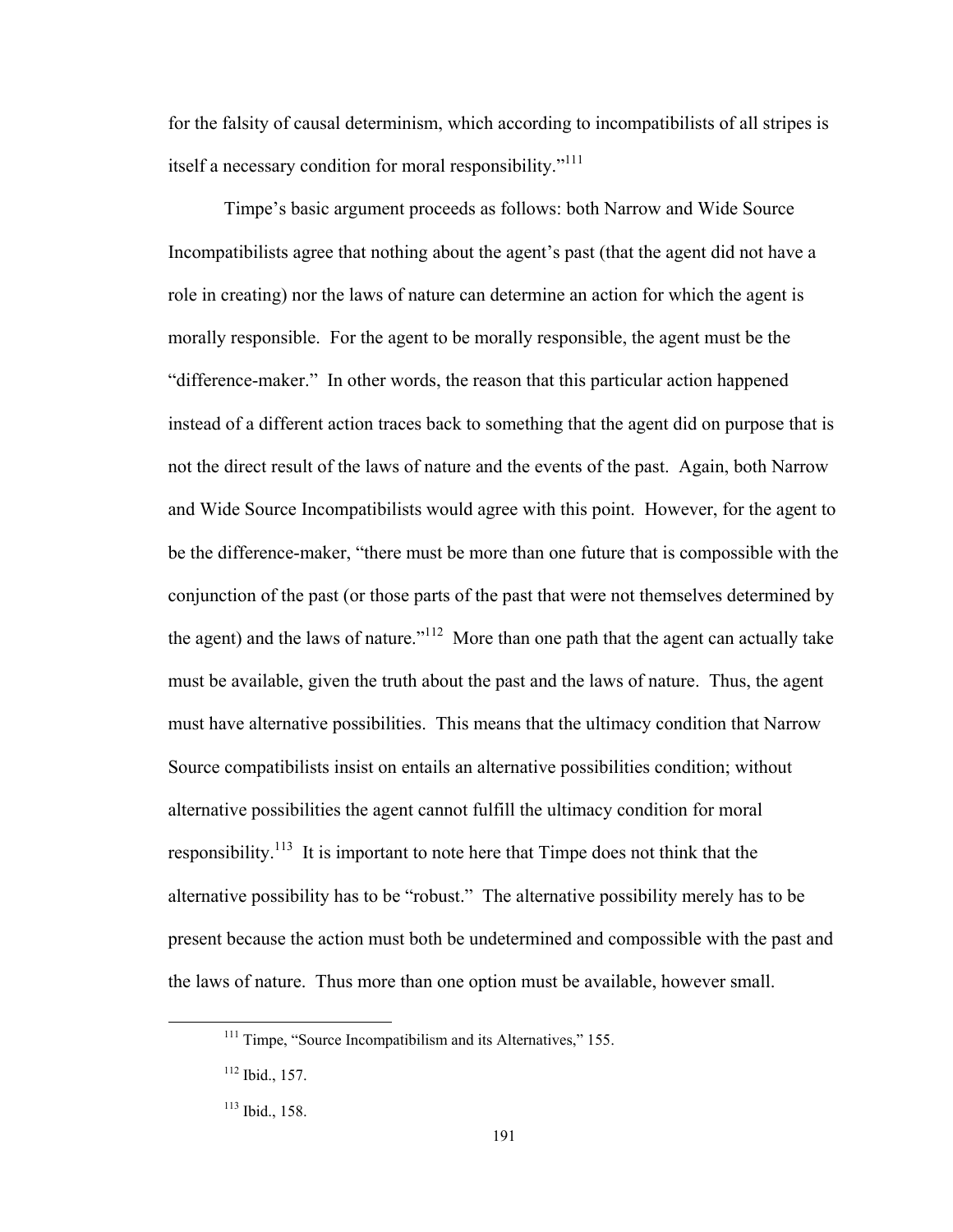#### *Conclusion*

Taken together, these arguments show sufficiently that Stump's "modified" or "Frankfurt-style" libertarianism is misguided. She insists that an agent must be the source of the action to be morally responsible. She also insists that in order to be the source of her action, an agent's action must be undetermined; therefore, she must admit that more than one action is compossible with the past and the laws of nature—that is, there is at least a weak alternative possibility condition for moral responsibility.

This critique does not mean that all is lost for Frankfurtians. One can accept Frankfurt's hierarchical structure, as Stump does, with certain modifications. First, an emphasis needs to be placed on the history of the agent's moral development, as Fischer argues. Second, for an agent to be responsible, she must be the ultimate source of her actions, as Stump and other source incompatibilists argue. For the agent to be the source of her actions, she also must have access to at least some morally relevant alternative possibilities, adding a weak alternative possibility (or strong control) condition for moral responsibility. Finally, both Stump and Fischer are right that ascriptions of moral responsibility must be grounded in an epistemic condition or knowledge component. Kierkegaard has all of these elements in his notion of freedom and moral responsibility. These elements allow him to address a major issue that Frankfurt cannot. Namely, Kierkegaard can speak to how an agent can cultivate her moral character. Frankfurt has no way to address this issue. Thus, I turn to Kierkegaard's understanding of the freedom relevant conditions necessary for grounding moral responsibility as well as his understanding of moral self-cultivation.

192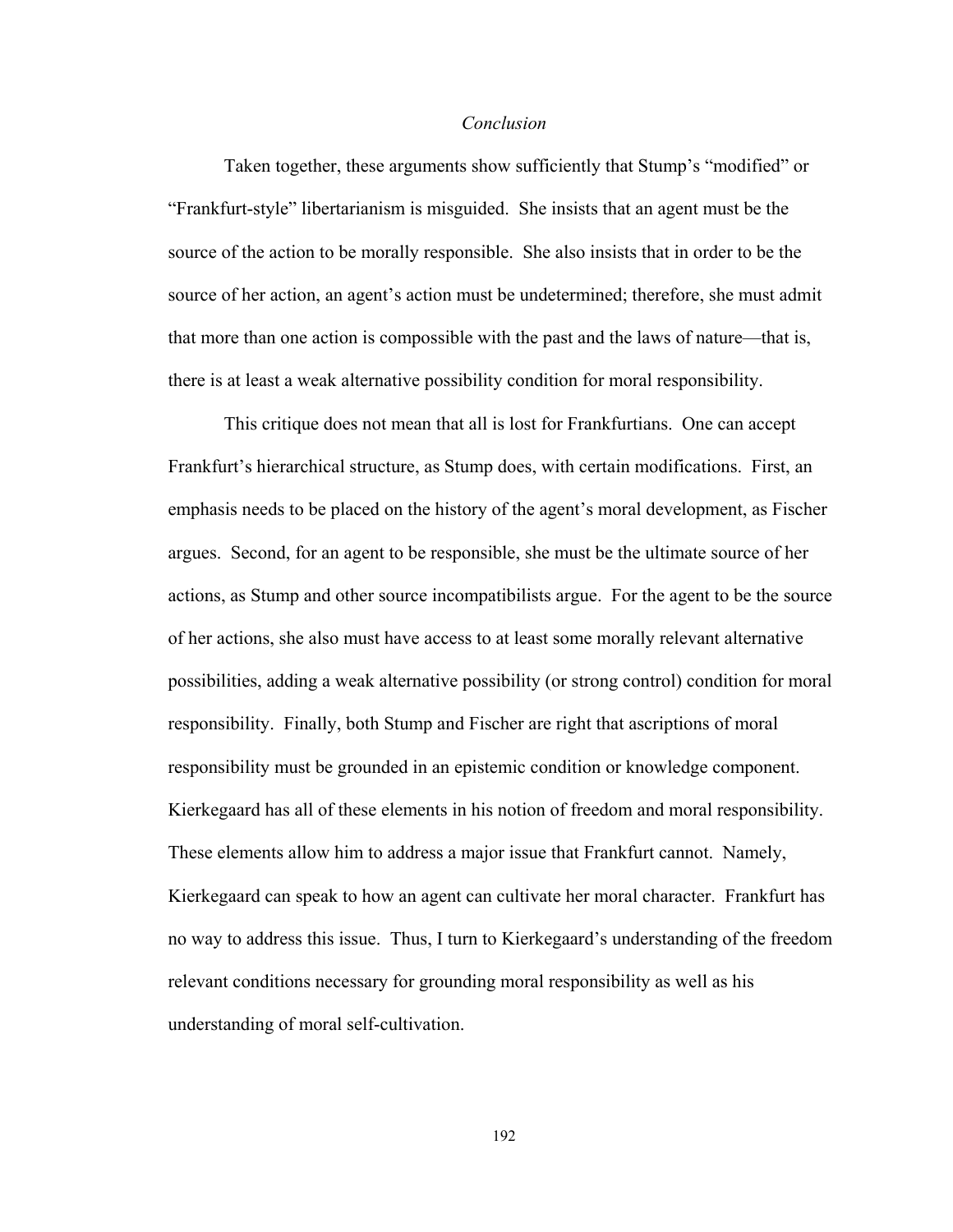### CHAPTER FIVE

# A Kierkegaardian Account of the Freedom-Relevant Conditions Necessary for Morally Responsible Agency

### *Introduction and Structure of the Chapter*

In this chapter I argue that Kierkegaard's picture of human agency and the will provides the necessary freedom-relevant responsibility-grounding conditions that Frankfurt' account (and all the preceding accounts) lack. Kierkegaard has a hierarchical view of the will that is in some respects similar to Frankfurt's, but with a (modest) knowledge component (what I call his motivational cognitivism) that both Fischer and Stump agree is essential in order for the agent to be considered the source of her actions. Kierkegaard agrees with Fischer and others that the causal history of the action is essential for differentiating free and responsible action from action resulting from manipulation. Kierkegaard believes that any account of the ethical life—the life of a person who takes responsibility for the formation of her character—must be *historical* in nature. As I will show in examples from Kierkegaard's pseudonym Judge William, the aesthete A is building a history through his choices whether he is aware of it or not. Judge William argues that A's choices form his character and solidify his self, which in turn contributes to his future actions. Though A believes that he is subject to necessity and therefore refrains from choosing, Judge William will not let A off the hook. Instead the Judge deems A responsible for making character-forming choices even as he refuses, in a sense, to choose. Therefore Kierkegaard articulates a view of freedom and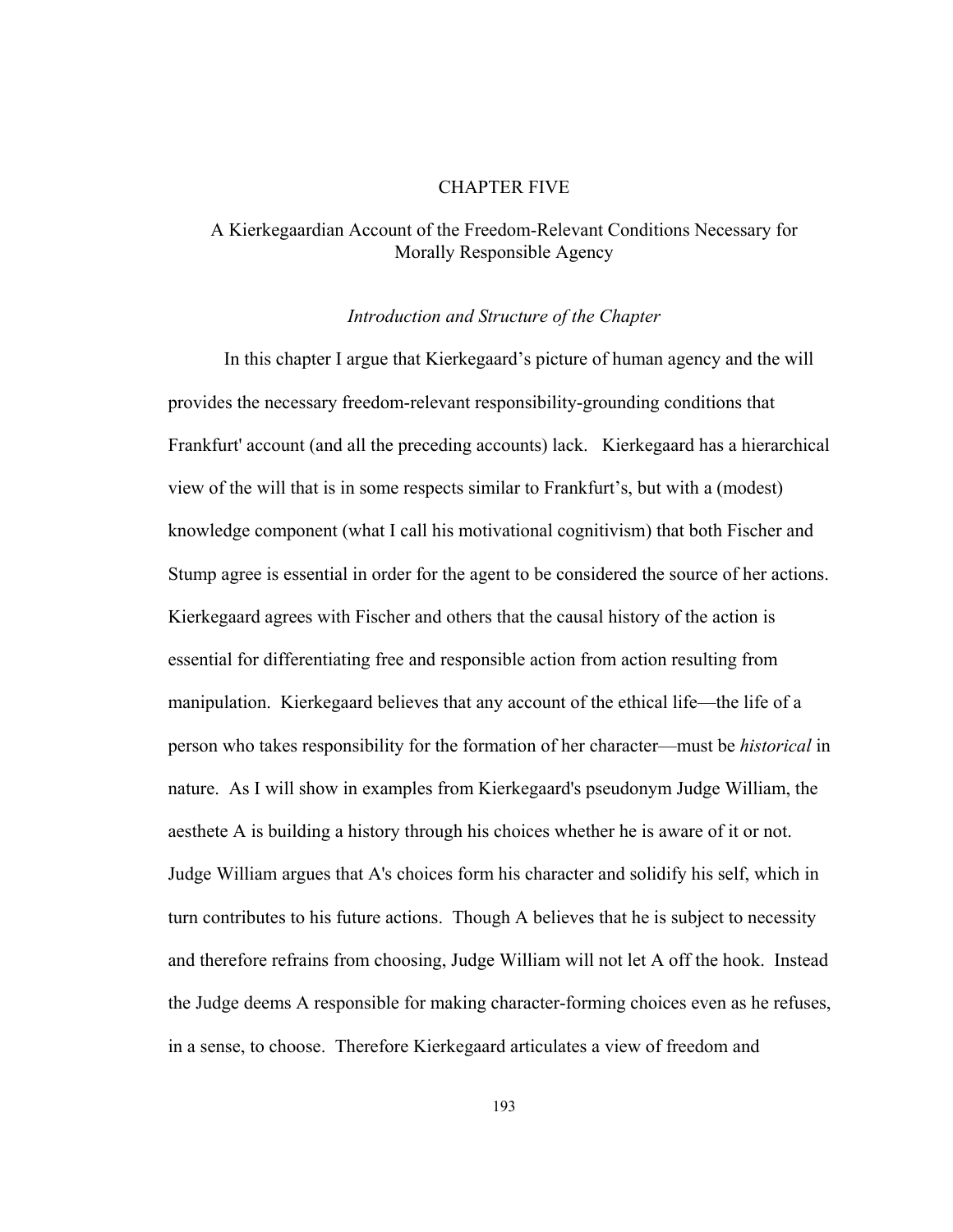responsibility that is hierarchical *and* historical. Frankfurt's early account of free will and moral responsibility includes an ambiguity as to whether and in what way an historical element is necessary. Later comments about a manipulator providing the agent with an entirely new character and that agent being responsible for the actions that stem from that new character clearly indicate that Frankfurt believes that an agent can be morally responsible *without* any historical element.<sup>1</sup> However, his notion of care and love requires that the agent maintain her cares over time, and for Frankfurt love is one of the highest expressions of human freedom. I argue that in this one fundamental area where Frankfurt needs the correction that Kierkegaard can offer, and that Kierkegaard's combination of a hierarchical account of the will and an historical account of agency and responsibility is uniquely suited to this task.

Another similarity between Kierkegaard and Frankfurt is that they "[b]oth are skeptical towards the Kantian idea of founding morality in the laws of practical reason. They both deny that the concerns, which shape our lives, could simply be validated by subject independent values. $\mathbb{R}^2$  In other words, both believe that the agent's cares and concerns play a fundamental role in practical reason and normativity, and that nothing is normative for the agent *independent* of that agent's cares and concerns. Furthermore, they agree that "[c]hoice is occasioned. It requires that there are alternatives for someone and thus that these are seen as being alternatives. Such a perception requires a background of care for activities and relationships within and between which

 <sup>1</sup> See Frankfurt's "Response to John Martin Fischer" in *Contours of Agency*, 27-31.

<sup>2</sup> Pillar, Christian, "Morality's Place: Kierkegaard and Frankfurt," *Revista Porteguesa de Filosofia 64* (2008), 1208.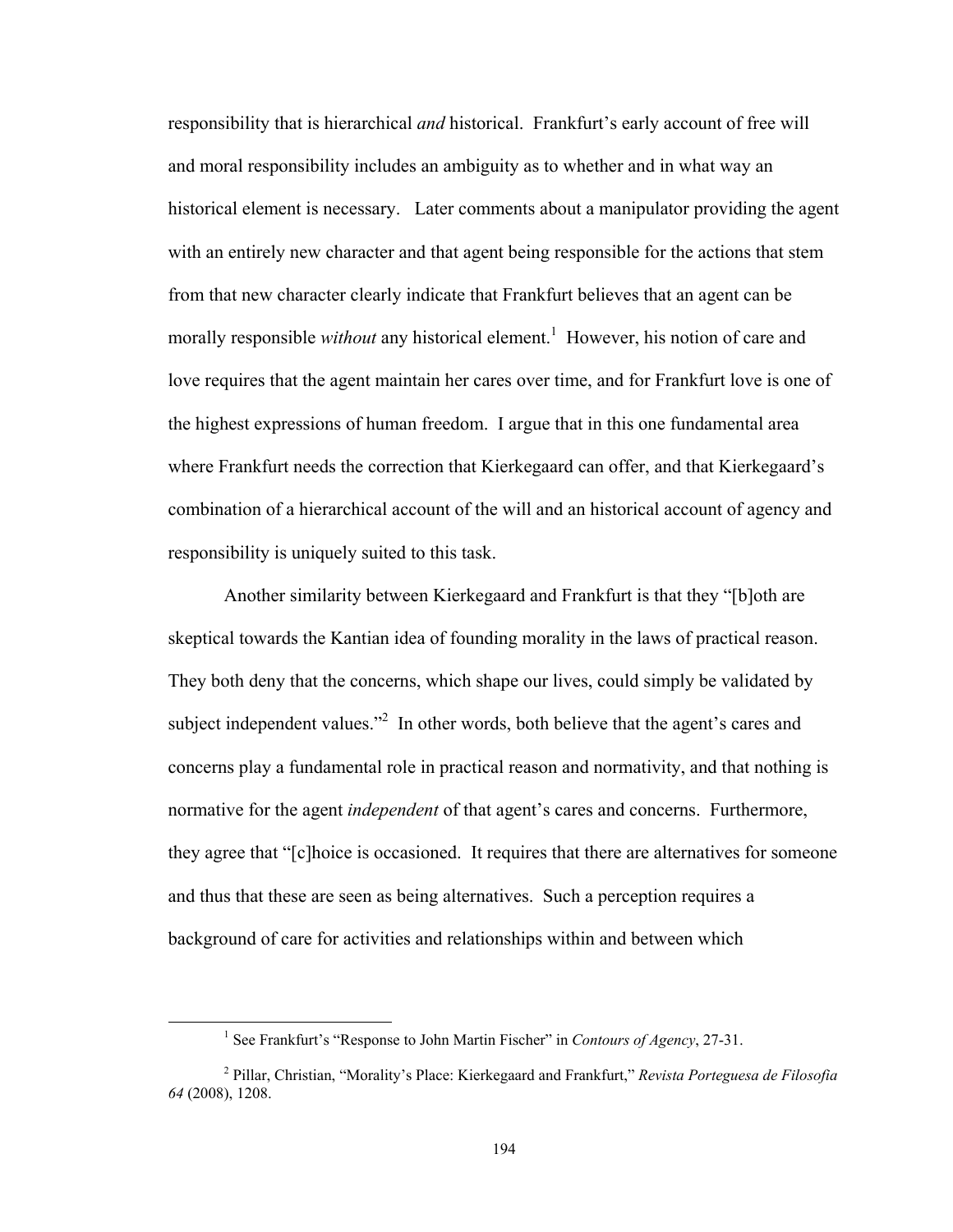'alternatives' could arise."<sup>3</sup> The self is not able to create itself from nothing by making choices that are completely abstracted from concrete reality or the agent's facticity. Free and responsible choices are made within a framework of beliefs, cares, concerns, etc.

Kierkegaard is distinguishable from Frankfurt by his commitment to a kind of libertarianism. A close reading of certain passages in Kierkegaard's writing reveals that he is committed to an alternative possibilities condition as necessary for moral responsibility. However, even Kierkegaard's libertarian commitments reveal important commonalities with Frankfurt. Like Frankfurt, Kierkegaard rejects the implausible strong libertarian position that "the will is by its nature so free that it can never be constrained."<sup>4</sup> Furthermore, both thinkers hold to a "voluntaristic account of practical normativity."<sup>5</sup> Frankfurt and Kierkegaard agree that in the final analysis morally responsible decisions stem primarily from the will and not from the intellect.<sup>6</sup> Whereas Frankfurt is a strong (almost irrational) voluntarist who believes that "[t]here can be no rationally warranted criteria for establishing anything as inherently important"<sup>7</sup> and "... it is possible to ground judgments of importance (normative judgments) only in judgments concerning what people care about,"<sup>8</sup> Kierkegaard is less voluntaristic, and allows an important, albeit not

8 Ibid., 23.

 <sup>3</sup> Weston, Michael, "Kierkegaard: The Literature of Freedom," in *Kierkegaard and Freedom*, ed. James Giles, 175-75. 4

Descartes, *Passions of the Soul*, I, art. 41. Quoted in Frankfurt, "Concerning Freedom and the Limits of the Will, 71.

<sup>5</sup> Frankfurt, *Taking Ourselves Seriously and Getting it Right*," 105, footnote 1.

<sup>6</sup> Note that this is related to but not the same as Pojman's account of volitionalism in his *Logic of Subjectivity*. I also reject Pojman's analysis of Kierkegaard as a direct volitionalist who thinks that "the action by which a belief is formed as a basic action which can simply be willed." However, the formation of beliefs is not a primary aspect of the freedom-relevant responsibility-grounding conditions.

<sup>7</sup> Frankfurt, *Taking Ourselves Seriously*, 22.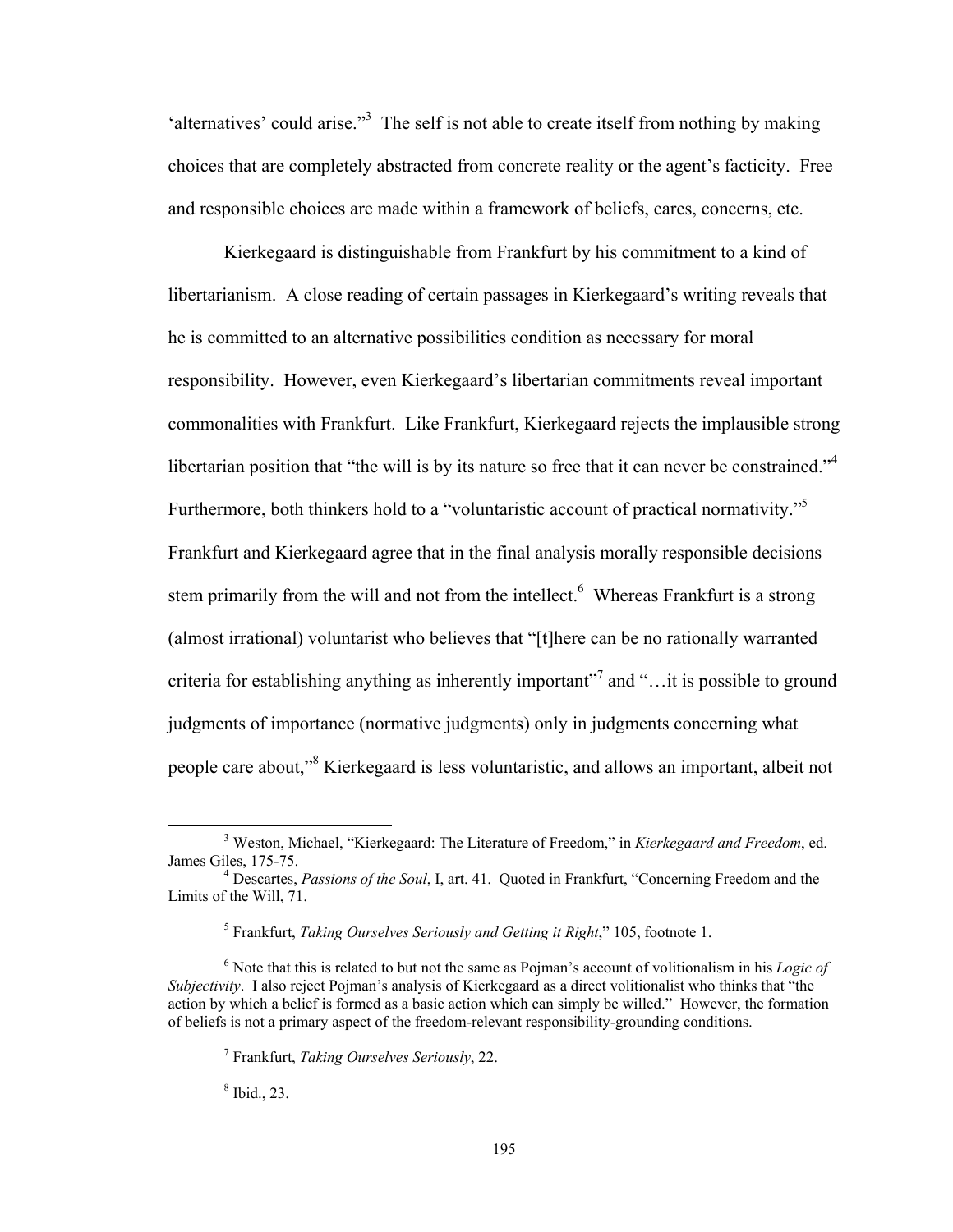primary, role to the intellect in matters of practical normativity.<sup>9</sup> Kierkegaard's position, roughly, is that objective ethical standards exist and can be known by an agent; but, these standards need *subjective appropriation* to become fully comprehended by and thus *motivating* for the agent.<sup>10</sup> This chastened voluntarism has a weak knowledge component locating Kierkegaard between Stump's intellectualism and Frankfurt's strong voluntarism.

Furthermore, Kierkegaard differs from Frankfurt in that he is what Timpe calls a "Wide Source Incompatibilist."<sup>11</sup> As a wide source incompatibilist, Kierkegaard agrees with Stump (a *narrow* source incompatibilist) that morally responsible actions require that the agent be the source of her actions, $12$  and that this agential "sourcehood" requirement is incompatible with determinism. His view also accords with Timpe and other wide source incompatibilists that even though the source requirement is the primary freedom-relevant responsibility grounding condition, alternative possibilities are also a necessary part of the "grounding mix" because they sufficiently demonstrate that

 <sup>9</sup> Though Frankfurt disagrees with Descartes' statement about the *limitlessness* of the will (see Frankfurt's "Concerning the Freedom and Limits of the Will'), he appears to agree with Scotus' insistence "that the will itself, and nothing but the will, is the total cause of its volitions. It is not determined by another, but determines itself *contingenter*, not *inevitabiliter*, to one of the alternatives that are before it." (II Sent., dist. Xxv). Kierkegaard's voluntarism is in some respects similar to Scotus's, but Kierkegaard believes that the agent can intentionally come to see (perceive) the world in new ways, that these ways of seeing can produce new volitions, and that the agent plays an important causal role in both perceiving and willing and therefore is responsible in part due to this causal role. Since perceiving is a capacity of the intellect, Kierkegaard retains an important place for the intellect that Frankfurt's denies.

<sup>&</sup>lt;sup>10</sup> Davenport, "Entangled Freedom: Ethical Authority, Original Sin, and Choice in Kierkegaard's *Concept of Anxiety*," *Kierkegaardiana* 21 (2001), 141.

<sup>&</sup>lt;sup>11</sup> Kevin Timpe coins this term in his *Source Incompatibilism and its Alternatives*.

<sup>&</sup>lt;sup>12</sup> As Johannes Climacus says in the *Postscript*,"...this letting go, even that is surely something; it is, after all, *meine Zuthat* (my contribution)." Quoted in Ferreira, M. Jamie, "Faith and the Kierkegaardian Leap." *Cambridge companion to Kierkegaard*, ed. Alastair Hannay and Gordon Daniel Marino, (Cambridge: Cambridge University Press, 1998), 210.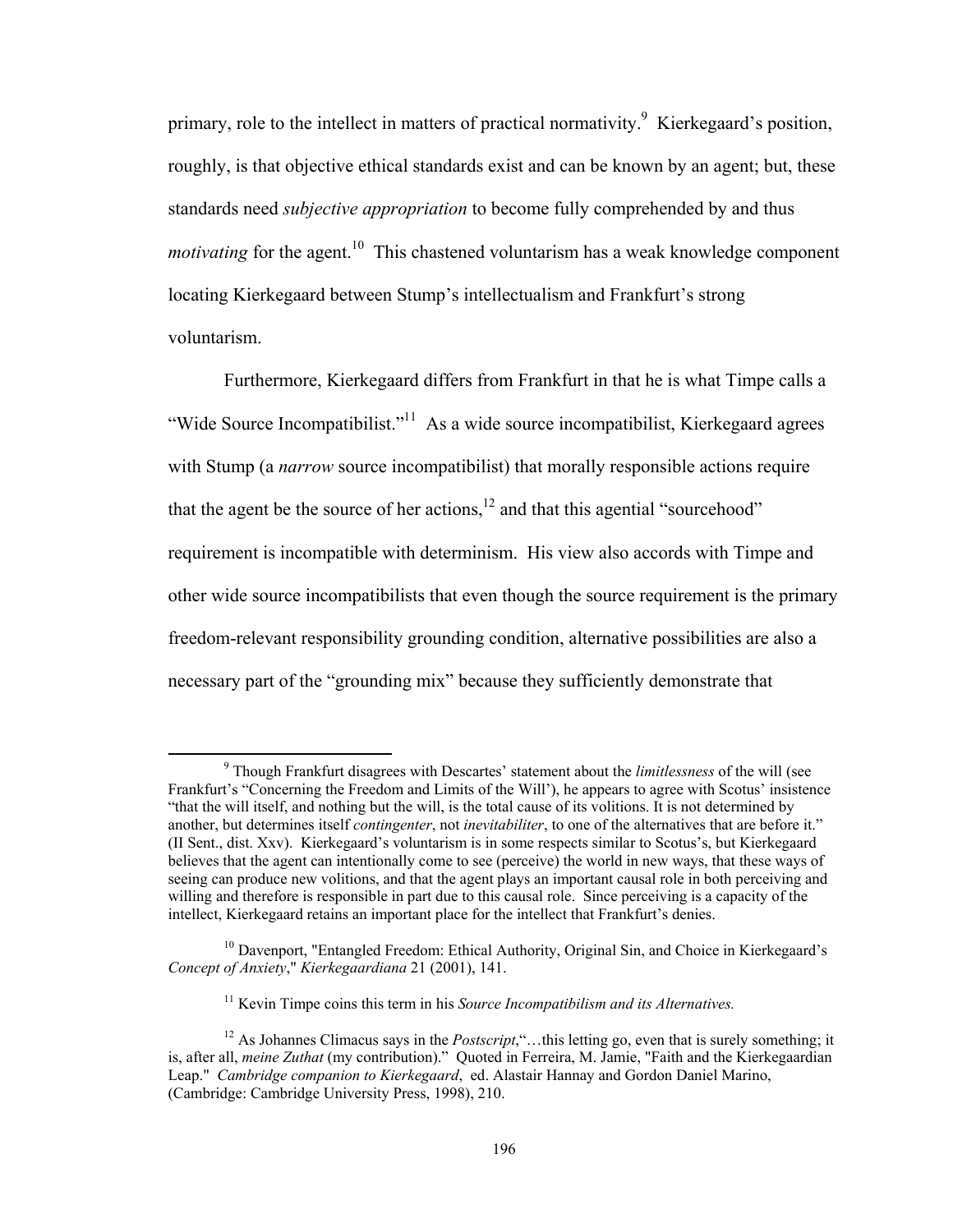determinism is false and that the agent, and not some external causal factor, $13$  is the ultimate cause of the action.<sup>14</sup> The agent must be the difference-maker when she acts in morally relevant ways and as such her actions cannot be the result of some immanental process where the transitions are logical and necessary, because this immanental process constitutes a responsibility-undermining external force.

Additionally, I argue that Frankfurt's provocative account of volitional necessity or wholeheartedness makes sense only in a libertarian framework such as Kierkegaard's. Something akin to Davenport's "aretaic commitment"<sup>15</sup> is a better term than Frankfurt's own "volitional necessity" for what Frankfurt describes. He makes contradictory claims about volitional necessity. On the one hand he claims that a person may come to care about something so much that "it is impossible for him to forbear from a certain course of action, $\mathbf{r}^{16}$  which indicates that if a person has certain cares or commitments, it is impossible for him *not* to act on them. On the other hand, he claims that "[w]e can sometimes take steps that inhibit us from loving, or steps that stimulate us to love; more or less effective precautions and therapies may be available, by means of which a person can influence whether love develops or whether it lasts."17 Statements like this indicate that an agent's loves or cares are revisable and do not *necessitate* that the agent act in a certain way. Rather, an agent can change her cares intentionally but not through a simple

 $<sup>13</sup>$  The external causal factor can be internal to the agent but outside of the agent's will or ultimate</sup> control.

 $14$  The inclusion of alternative possibilities is what makes a source incompatibilist wide instead of narrow.

<sup>15</sup> Davenport, *Will As Commitment And Resolve,* esp. 472-86.

<sup>&</sup>lt;sup>16</sup> Frankfurt, "The Importance of What We Care About," 86.

<sup>17</sup> Frankfurt, *Taking Ourselves Seriously*, 41.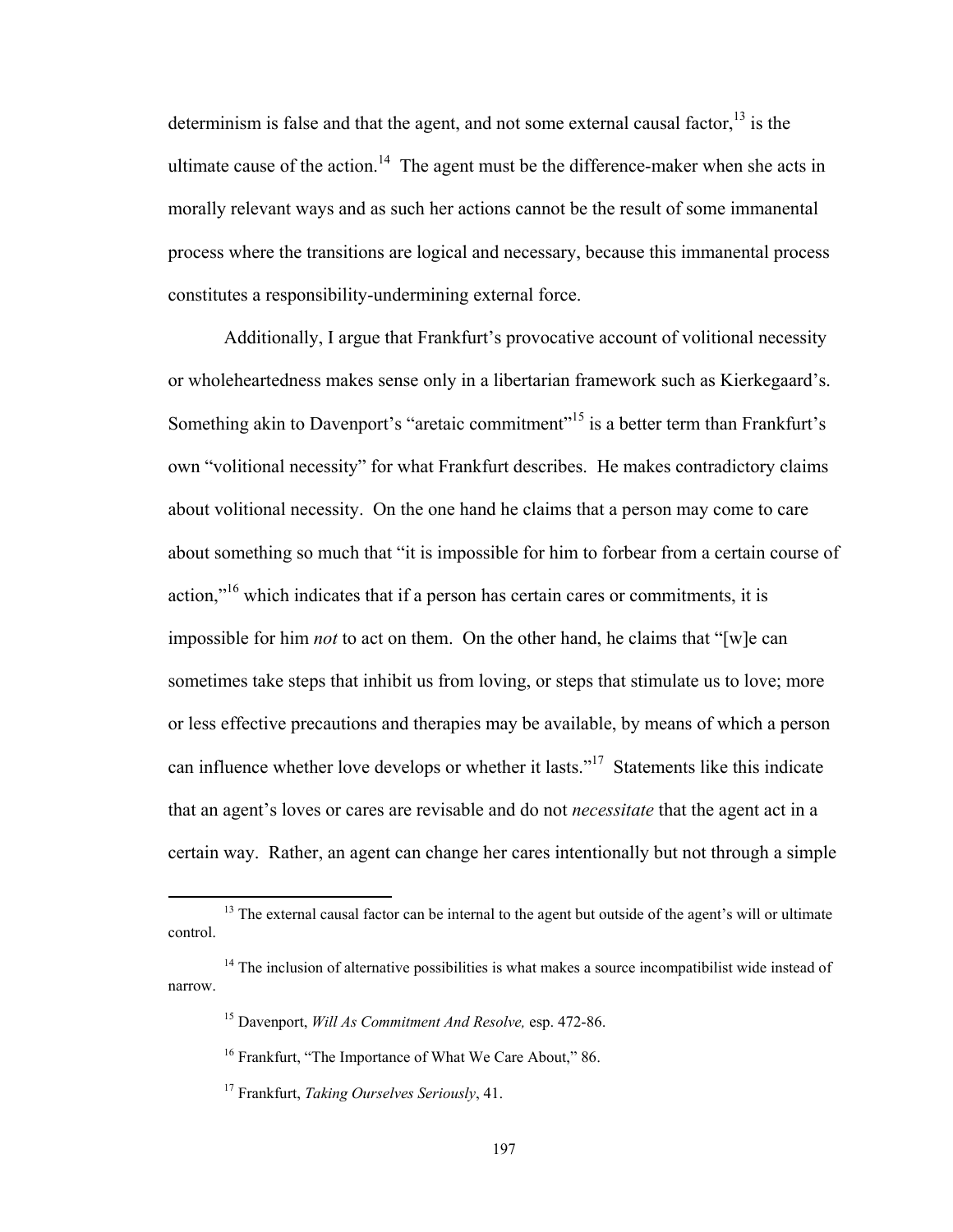act of will. The fact that a love or care can be changed—but not simply or immediately—indicates that when Frankfurt talks about volitional necessity he is really talking about something more akin to deeply engrained character traits—part of the agent's facticity—that drastically limit without eliminating that agent's freedom of will.<sup>18</sup> Character traits are formed over time through repeated actions that stem from the agent and over which the agent must maintain a level of control. This indicates that an historical element is a necessary component of a properly constructed theory of care, and furthermore that caring makes the most sense within a libertarian framework.

### *Chapter Overview*

This chapter is divided into two main sections. In the first section I explicate Kierkegaard's understanding of free will. Specifically I refer to the freedom that he believes is necessary for the cultivation of morally responsible agency, or what he simply calls the "self." I argue that two of Frankfurt's main contributions to the contemporary debates concerning free will and moral responsibility—his hierarchical view of the will and his notion of care—are useful rubrics for interpreting Kierkegaard's notorious theory of the "leap." I argue that we should understand ethical and religious conversions or "leaps" as a function of the agent's *care* rather than as either arbitrary choice or necessary progression. Furthermore, I argue that this way of interpreting the leap defuses the charges that Kierkegaard is an irrationalist,  $19$  a direct volitionalist,  $20$  or an unmitigated

<sup>&</sup>lt;sup>18</sup> Freedom of the will classically defined as alternative possibilities.

<sup>19</sup> See MacIntyre's *After Virtue*, esp. 42, 47.

<sup>20</sup> See Pojman's *The Logic of Subjectivity*, esp. 146.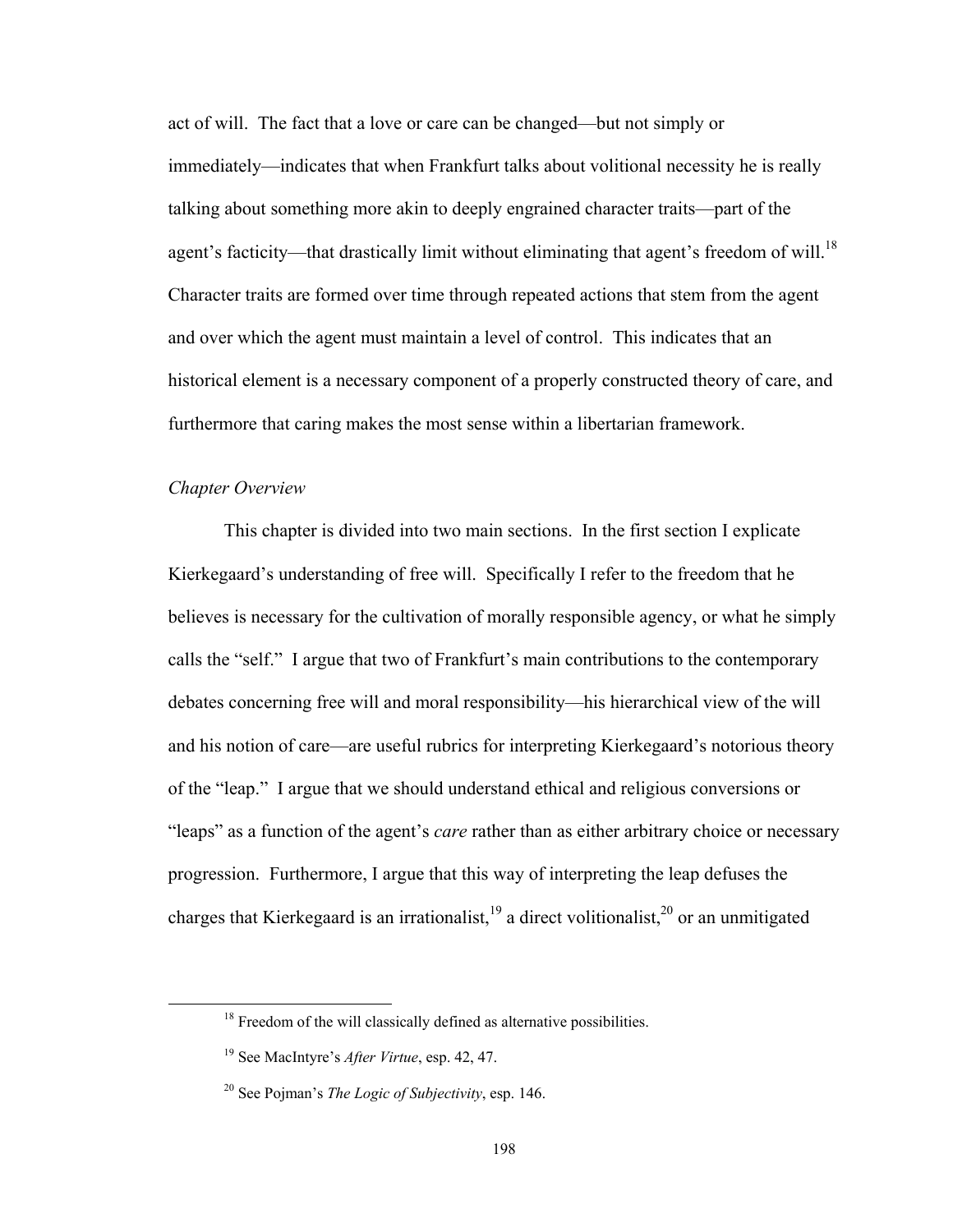voluntarist.<sup>21</sup> Kierkegaard's libertarian position is nuanced and modest, leaves an important role for reason, and stresses the limits of the will.

In the final section, I deal with one of the fundamental problems of Frankfurt's position and with semi-compatibilism generally: Frankfurt's lack of an account of moral self-cultivation.<sup>22</sup> This lack is problematic due to Frankfurt's insistence that the highest expression of human free will is wholehearted commitment or love, and these commitments are made up of a cluster of mental states such as desires, emotions, and what Frankfurt at one point calls "irresistible passions."<sup>23</sup> However, Frankfurt does not explain how to cultivate the various mental states that constitute wholeheartedness because he does not believe that agents play a *causal* role in the development of the characteristics that give rise to various mental states. He leaves the reader to wonder if wholeheartedness is simply a matter of moral luck or if moral self-cultivation is even possible. I argue that emotion and desire control is fundamentally important to reach wholeheartedness. Frankfurt's account has no place for desire and emotion control due to his essentially noncognitive view of desires and emotions. Frankfurt ultimately rejects any notion of moral self-cultivation due to his inadequate understanding of character formation and his rejection of a strong control (or alternative possibilities) condition. A reader might come to the conclusion that this problem is inherent in Frankfurt's hierarchical or structuralist view of the will, and that all hierarchical models are incompatible with a robust notion of moral self-cultivation. This conclusion is mistaken.

 $^{21}$  The irrationalist and voluntarist charges are often conflated as in MacIntyre's critique of Kierkegaard.

 $^{22}$  The connected issue of volitional necessity will also be dealt with in this section.

<sup>&</sup>lt;sup>23</sup> Frankfurt, "The Importance of What We Care About," 86.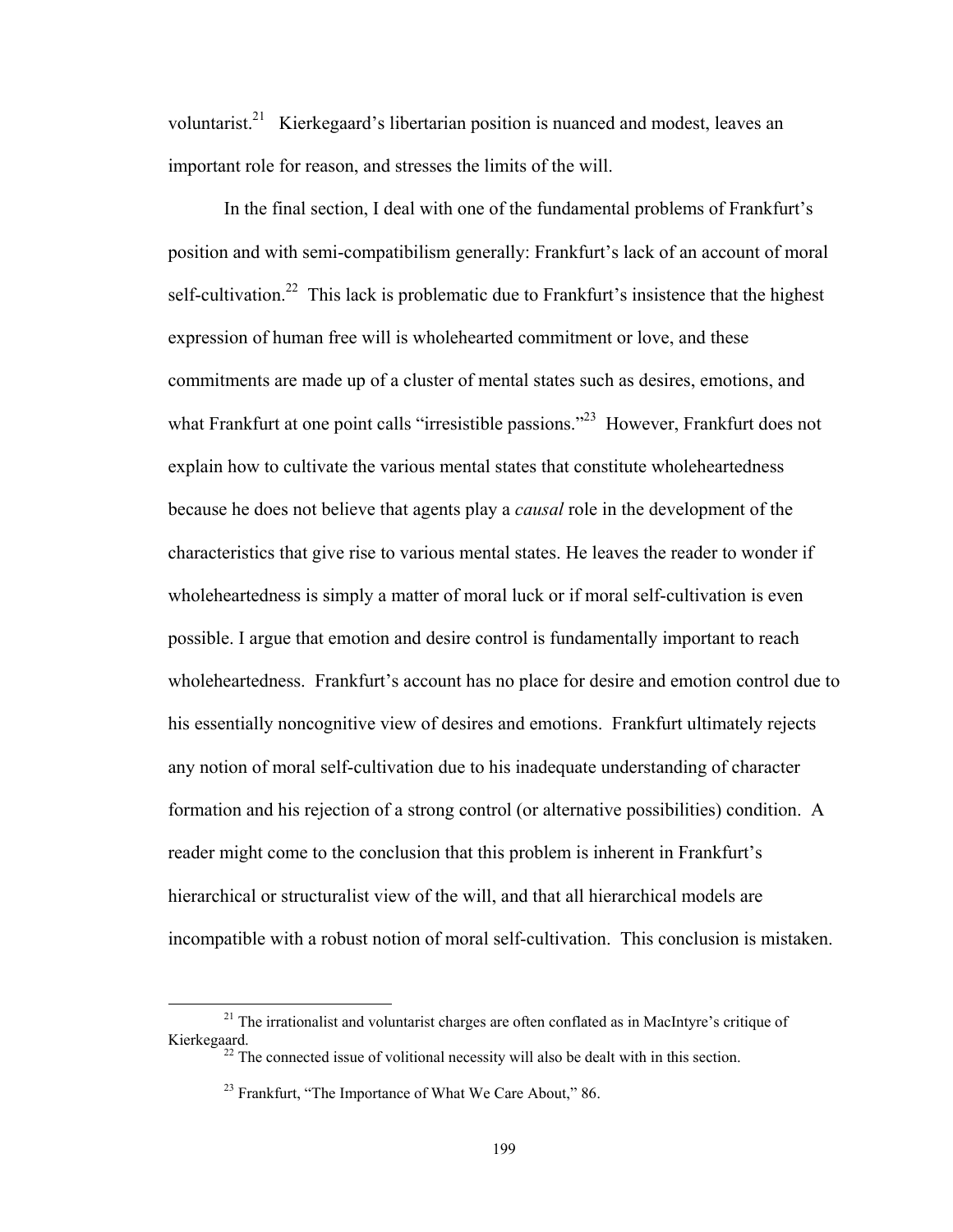Kierkegaard has a hierarchical view of the will similar to Frankfurt's, yet Kierkegaard also has a robust notion of moral self-cultivation. These two views are brought together in Kierkegaard's *Christian Discourses*, a work designed in part to help the reader alter her emotions and thus to cultivate her character.<sup>24</sup> After exploring Frankfurt's hierarchical view of the will and his subsequent rejection of moral selfcultivation, I argue that Kierkegaard's emotion-therapy is consistent with Frankfurt's hierarchical view of the will and is a plausible explanation for how an agent might cultivate wholehearted loves. Therefore, Kierkegaard provides a more comprehensive understanding of free will and moral responsibility, specifically the freedom-relevant conditions necessary for grounding morally responsibility agency. One of these necessary freedom-relevant conditions is that the agent must be able to participate actively and intentionally in the cultivation of her character. A theory that leaves out some account of this condition fails to provide an adequate account of free will and moral responsibility.

## *Kierkegaard's Modest Libertarianism*

In this section, I cover the first of the three main areas of Kierkegaard's understanding of the freedom-necessary conditions necessary for grounding responsibility and the cultivation of character. Kierkegaard is an incompatibilist with a strong control component, a hierarchical source component which includes a weak knowledge component, and an historical understanding of human agency. Since Kierkegaard is not a contemporary analytic philosopher, and writes texts that cover a

 $24$  Kierkegaard does not discuss this strategy in the discourses themselves, because they are, after all, discourses (similar to sermons), and not philosophical treatises. Kierkegaard is trying to engender a certain existential response in his reader, not explain how this response is supposed to happen.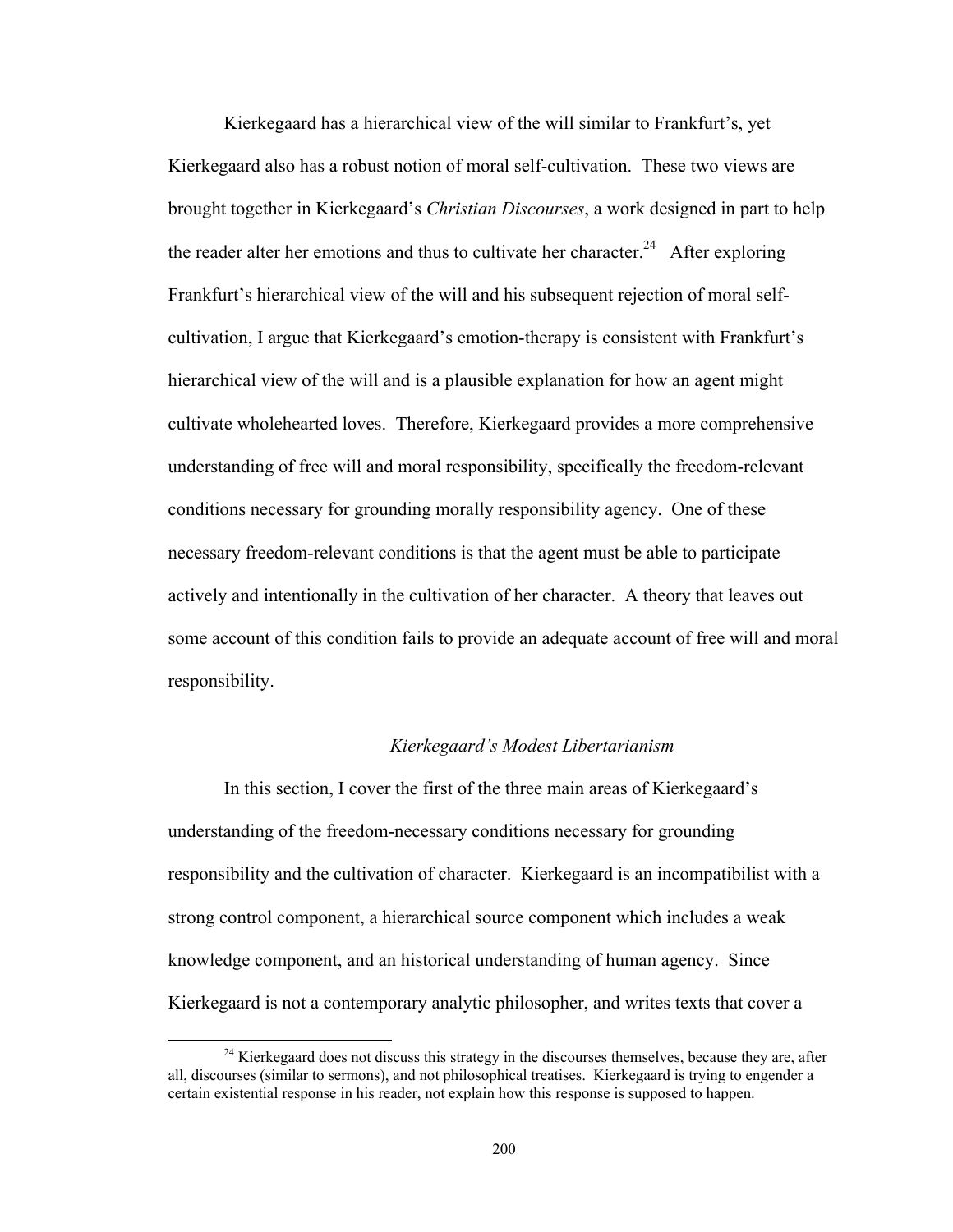wide variety of philosophical and non-philosophical topics, I first deal with recent reconsiderations of his notion of the "leap" to lay the conceptual groundwork for the textual analyses. Then I turn to examples from three texts where these components are interconnected in various ways. *The Concept of Anxiety* explores the nature of sin and argues that sin—or moral responsibility—presupposes alternative possibilities as well as the historical nature of human action. *Either/Or II* demonstrates Kierkegaard's belief that responsibility for selfhood requires the agent to identify with her volitional and motivation states, and thus promotes a hierarchical view. However, *EO II* also stresses the historical nature of responsibility and selfhood. Perhaps most importantly, *EO II*  reveals Kierkegaard's commitment that reasons play an important role in major ethical decisions: through the appreciation of reasons, the agent can come to identify with new volitional and motivational states. Finally, I turn to *Christian Discourses*, which once again reveals Kierkegaard's hierarchical understanding of the will. Most importantly, *CD* emphasizes the role that the agent's cognitive faculty plays in free and responsible action. Kierkegaard's analysis of the cognitive nature of desires and emotions connects those mental states with deeper motivations such as cares and concerns, demonstrating that an agent's thoughts shape her desires and emotions. Insofar as some of those thoughts can be freely and intentionally willed, this shows that an important freedomrelevant component of moral responsibility is the cognitive nature of desires and emotions. Take together, the components mined from these texts yield a truly unique and satisfying response to the meta-ethical question at hand, as well as the ways that Kierkegaard's understanding of these issues—though similar in certain respects to

201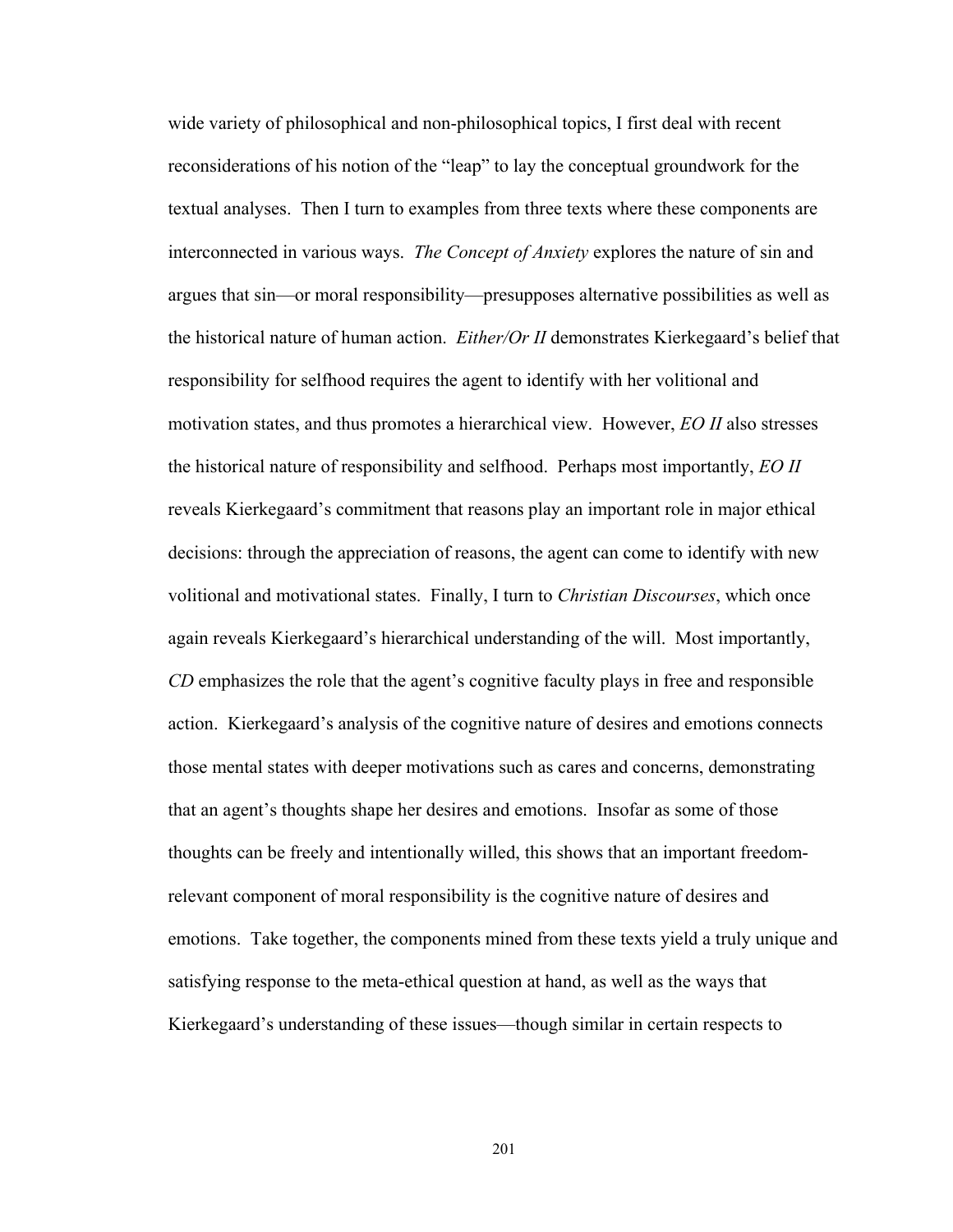Frankfurt's—can deal with the objections to Frankfurt as well as the objections to Fischer and Stump.

# *Kierkegaard's 'Leap' Reconsidered25*

Kierkegaard's strong control component is understood best though his concept of the "leap." He distinguishes between *quantitative* and *qualitative* movements or transitions (qualitative transitions are often referred to simply as leaps). Simply put, a *quantitative* transition is a moral or religious decision that results from a cumulative or necessary process, whereas a *qualitative* transition or 'leap' is a movement that happens as an act of freedom that can never be explained *fully* by reference to prior causal states. In the words of Climacus, "it is, after all, *meine Zuthat* (my contribution)"26 which points to Kierkegaard's source condition. Kierkegaard understands the leap<sup>27</sup> as a choice that the individual makes that is neither necessary (due to responsibility-undermining external forces) nor arbitrary.

Kierkegaard developed his "theory of the leap"<sup>28</sup> in response to two main ideas. The first is the Hegelian understanding of transition and movement. Hegel posited that the historical progression of Spirit is *necessary*. Referring to Hegel, the pseudonym Vigilius Haufniensis says that "[e]very movement, if for the moment one wishes to use

 $^{25}$  The following interpretation of Kierkegaard's theory of the leap and his understanding of morally responsible action is not the traditional view, but rather has emerged in recent scholarship.

<sup>26</sup> Kierkegaard, *Philosophical Fragments and Johannes Climacus*, edited and translated by Howard V. Hong and Edna H. Hong (Princeton, N.J.: Princeton University Press, 1983), 43.

 $27$  From here on, unless otherwise noted "leap" will always refer to qualitative leap.

<sup>28</sup> *JP I* 110. Quoted in Ferreira, "Faith and the Kierkegaardian Leap," in *Cambridge Companion to Kierkegaard*, edited by Alastair Hannay and Gordon Daniel Marino (Cambridge: Cambridge University Press, 1998), 207.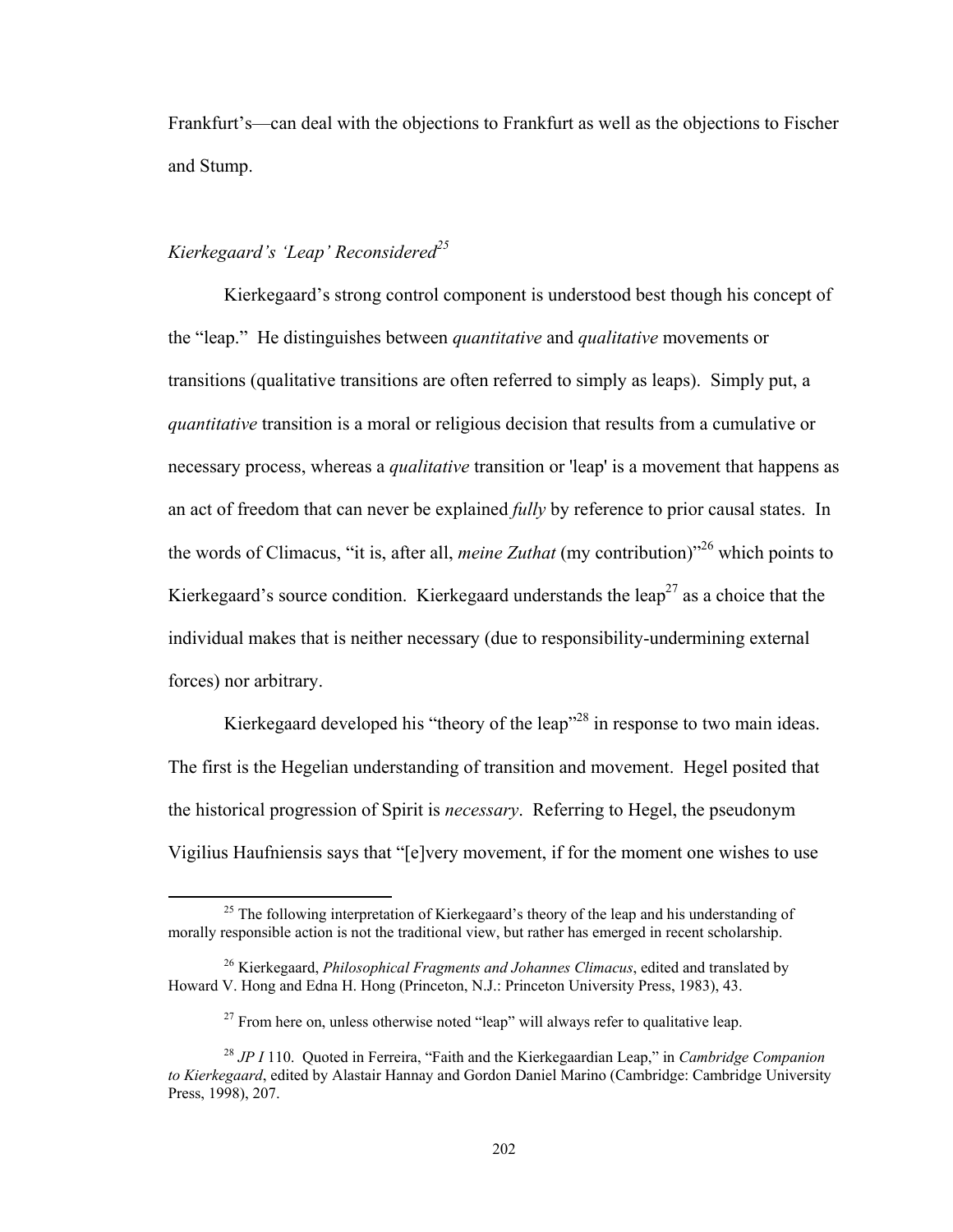this expression, is an immanent movement, which in a profound sense is no movement at all."<sup>29</sup> Kierkegaard's critique here is that if a movement must happen—either logically or due to causal antecedents—then it is not a movement in the ethical sense. An ethical movement "is itself a transcendence that has no place in logic."<sup>30</sup> For movement to be ethical, it must involve elements that transcend logical or causal necessity: "If ethics has no other transcendence, it is essentially logic."<sup>31</sup> Kierkegaard believes that the defining mark of human agency is the ability to perform acts of both good and evil freely. For an act to be considered under ethical categories (under the description good or evil) —and for the agent to be considered morally responsible—the agent must have a robust freedom that transcends necessity. Therefore Kierkegaard believes that ethical action requires a notion of free movement or transition that is not found in Hegel. This notion requires that alternative possibilities are available to the agent either at the moment of the ethically laden choice or during some prior choice that has contributed to the agent's entrenched characteristics which now produce the ethical choice.<sup>32</sup>

Kierkegaard also formulates his notion of the leap in response to the traditional (Western) Christian notion of original  $\sin^{33}$  an idea with fundamental similarities to

 <sup>29</sup> *The Concept of Anxiety*, p. 13. I am following Michele Kosch's lead here and taking *The Concept of Anxiety* and *The Sickness unto Death* as essentially Kierkegaard's own voice that were penned as pseudonyms for small reasons and with minor changes. See Kosch's *Freedom and Reason*, 10-13.

<sup>30</sup> *Ibid.*

<sup>31</sup> *Ibid.*

<sup>&</sup>lt;sup>32</sup> This points to the existence of a notion of "tracing" in Kierkegaard where either there are alternative possibilities available at the moment of choice or we can trace back in the agent's history to a point where those alternative possibilities were available and played a causal role in shaping the characteristics that now produce the choice.

<sup>&</sup>lt;sup>33</sup> James Giles states in his excellent article "Kierkegaard's Leap: Anxiety and Freedom" that sin is a complex concept made up of several simpler concepts, acting in a way that is ethically wrong, acting is a way that violates a religious or theistic norm, and acting freely when violating those ethical and religious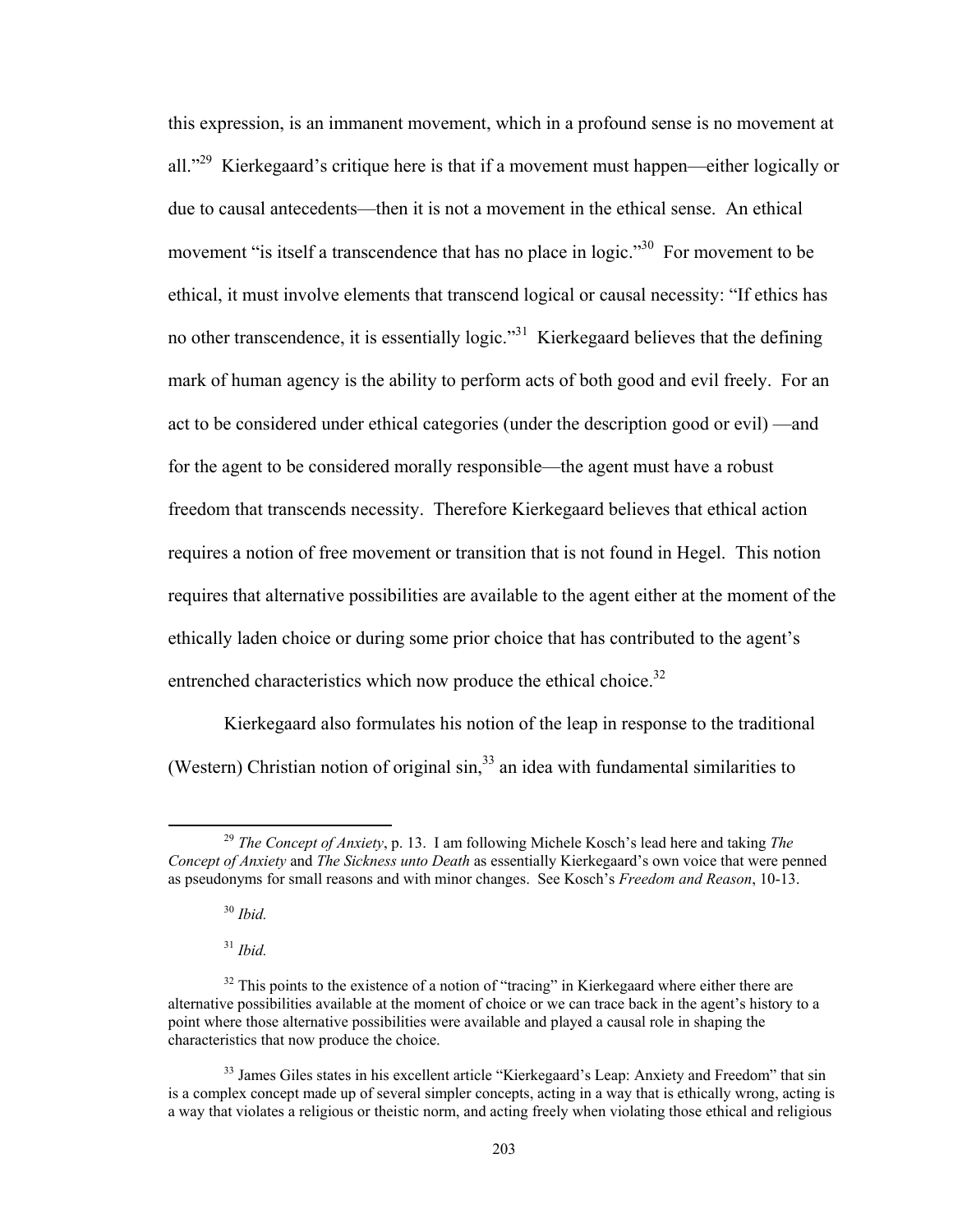Hegel's notion of necessary transitions. Kierkegaard argues that the traditional understanding of original sin is that the entire human race is morally responsible for an action that only one human being performed. According to his interpretation of this traditional view, every member of the human race is sinful (suffers the consequences of the act of sin) even though only one member of the race committed the act of sinning that brought the consequences. Kierkegaard argues that this view is mistaken, and that a correct explanation of sin (or morally responsible action) must be able to explain simultaneously how every single person, including Adam, becomes sinful.

Kierkegaard's theory of the leap is a part of his larger commitment to what Michele Kosch calls his "double incompatibilism."<sup>34</sup> Kierkegaard is committed to the traditional libertarian claim that the freedom necessary for moral responsibility is incompatible with causal determinism (the first incompatibilism).<sup>35</sup> However, he also is committed to the claim that the freedom necessary for moral responsibility is incompatible with the ethics of autonomy as self-determination, i.e., the idea that once the agent accepts herself as a self-determined chooser (the first incompatibilism) she necessarily will know what to choose and therefore can be responsible only for good (or morally praiseworthy) choices.<sup>36</sup> Kierkegaard's understanding of human agency is that agents can make choices that are both free from sufficient causal antecedents and can

<u> 1989 - Johann Stoff, amerikansk politiker (d. 1989)</u>

36 Ibid., 172.

norms. (see Giles, 69-70). He never says as much, but I assume that he thinks that Kierkegaard's concept of sin includes all three components. I think that this view is mistaken, and that all that need happen for sin to occur on Kierkegaard's view is the first and third elements. An agent can sin simply by failing to fulfill his ethical obligation to act freely and responsibility, and this is always a free act for Kierkegaard because the essence of human agency is freedom, and this essence can never be fully eradicated.

<sup>34</sup> Kosch, *Freedom and Reason*, 139-78.

<sup>35</sup> See Kosch, *Freedom and Reason*, 150.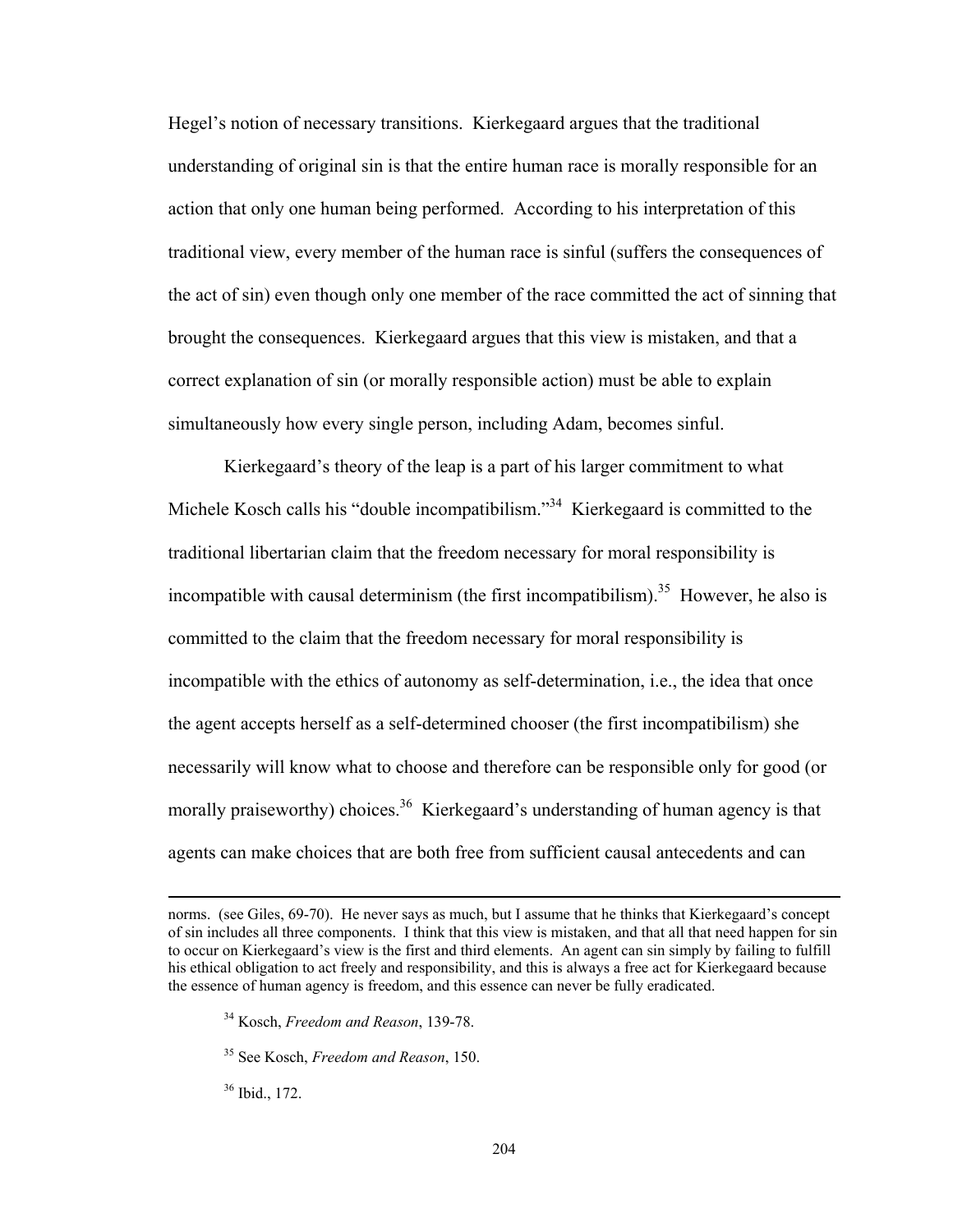choose both good and evil freely and intentionally. Any theory that denies human agency these abilities will result in an inadequate understanding of the freedom relevant conditions necessary for grounding morally responsible agency.

Much of the best recent scholarship seeking to understand the nature of Kierkegaard's concept of the leap responds to a small but important section of MacIntyre's *After Virtue*. MacIntyre argues that Kierkegaard writes *Either/Or* in several pseudonyms so that he can distance himself from the text and "present the reader with an ultimate choice, himself unable to commend one alternative rather than another... $^{37}$  The choice that Kierkegaard presents is between the aesthetic and ethical ways of life, and MacIntyre thinks that if someone confronts this choice without a prior commitment or inclination, she "can be offered no *reason* for preferring one [way of life] to the other."<sup>38</sup> MacIntyre goes on the say that

if a given reason offers support for the ethical way of life—to live in that way will serve the demands of duty *or* to live in that way will be to accept moral perfection as a goal and so give a certain kind of meaning to one's actions—the person who has not yet embraced either the ethical or the aesthetic **still has to choose whether or not to treat this reason as having any force**. If it already has force for him, he has already chosen the ethical; which *ex hypothesi* he has not. And so it is also with reasons supportive of the aesthetic.

In other words, MacIntyre understands Kierkegaard as presenting his reader with a radical, criterionless choice.<sup>39</sup> Davenport argues that MacIntyre puts forth a dilemma: either rational evaluation *determines* the will's choice or practical reason is

 37 MacIntyre, Alasdair C., *After Virtue: A Study in Moral Theory*. Notre Dame, Ind: University of Notre Dame Press (1984), 40.

<sup>38</sup> Ibid. [Bolded type mine]

<sup>&</sup>lt;sup>39</sup> Evans, C. Stephen, "Where There's a Will There's a Way: Kierkegaard's Theory of Action." *Kierkegaard on Faith and the Self Collected Essays*. Provost series. Waco: Baylor University Press (2006), 312.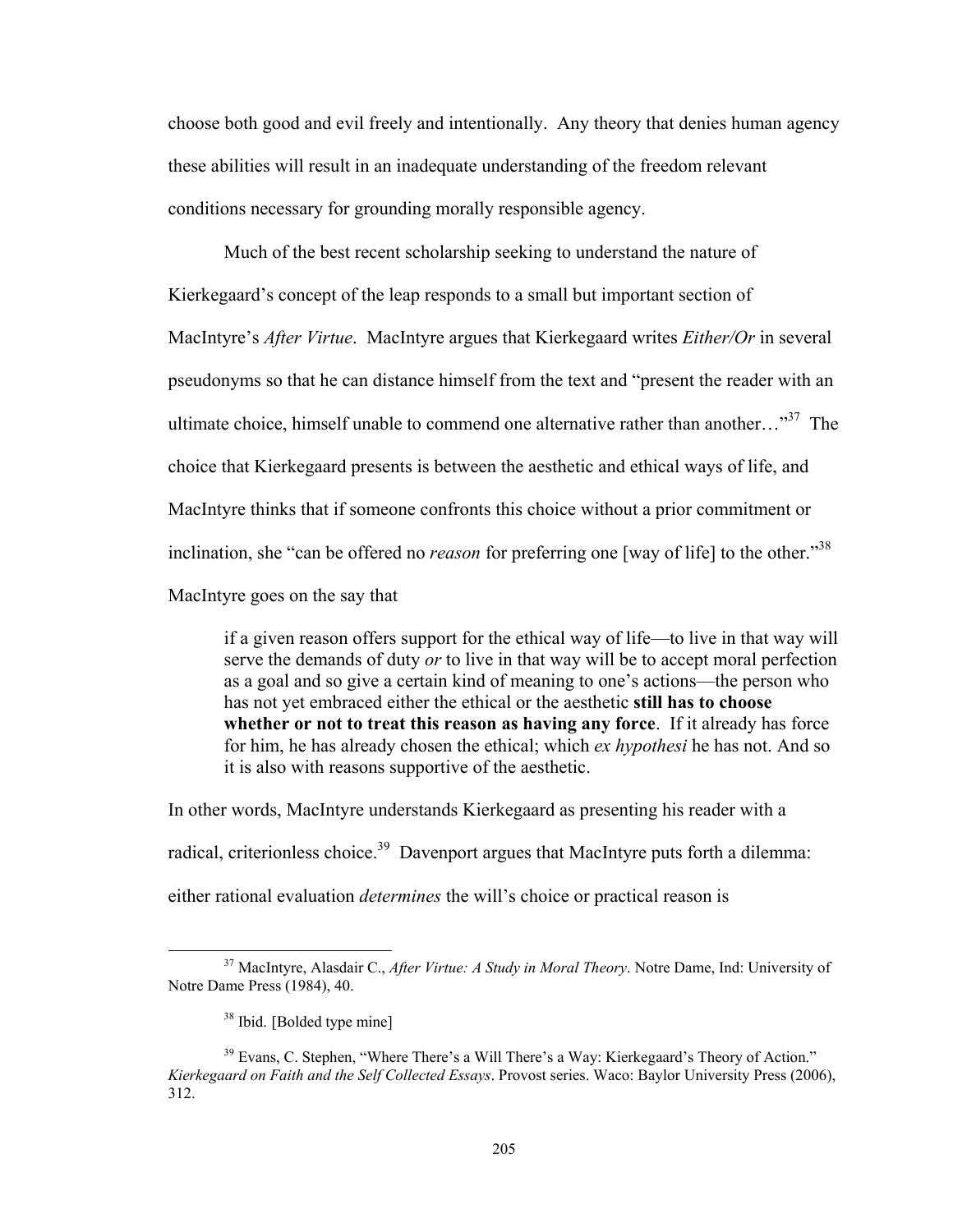motivationally inert for the agent.<sup>40</sup> Furthermore, MacIntyre seems to argue that if one holds the position that for a decision to be a free and responsible one, practical reasons cannot determine a decision, then this decision will be irrational and arbitrary.<sup>41</sup> Kierkegaard does agree that if reasons are motivating to the degree that those reasons *determine* the decision, then the agent is not acting freely. MacIntyre appears to assume that the only other option is that the decision is arbitrary. He views Kierkegaard's position as the choice between various ways of life that has no basis in reason but only in the will, so in the end the reader must simply choose. However, Kierkegaard does not think that the leap or the choice between various ways of life is arbitrary, but that "the objective significance of moral considerations…*grounds* the ultimate choice…without *determining this choice.*"<sup>42</sup>

MacIntyre clarifies his position in response to criticisms of his interpretation of Kierkegaard by stating that the Judge does offer A good reasons "to move from the aesthetic to the ethical and not merely reasons-from-the-standpoint-of-the-ethical."<sup>43</sup> Furthermore, MacIntyre does think that A can *understand* those reasons. However, MacIntyre maintains that on Kierkegaard's account "[o]ne has to have already chosen

 40 Davenport, John. "Kierkegaard, Anxiety, and the Will," p.165. Evans makes a very similar point in "Where There's a Will There's a Way," 313.

 $41$  In other words, one must either be an intellectualist (like Stump for example) or a strong voluntarist like Frankfurt. In am following recent scholarship in locating Kierkegaard in the middle of these two positions as a weak voluntarist.

<sup>42</sup> Davenport, John. "Kierkegaard, Anxiety, and the Will," 163.

<sup>43</sup> MacIntyre, "Once More on Kierkegaard," *Kierkegaard After MacIntyre*, 44. MacIntyre's criticism of Kierkegaard and the response by Davenport and others illuminates the fundamental issues surrounding Kierkegaard's understanding of free will and moral responsibility. MacIntyre is more concerned about the source component and its ramifications for moral responsibility.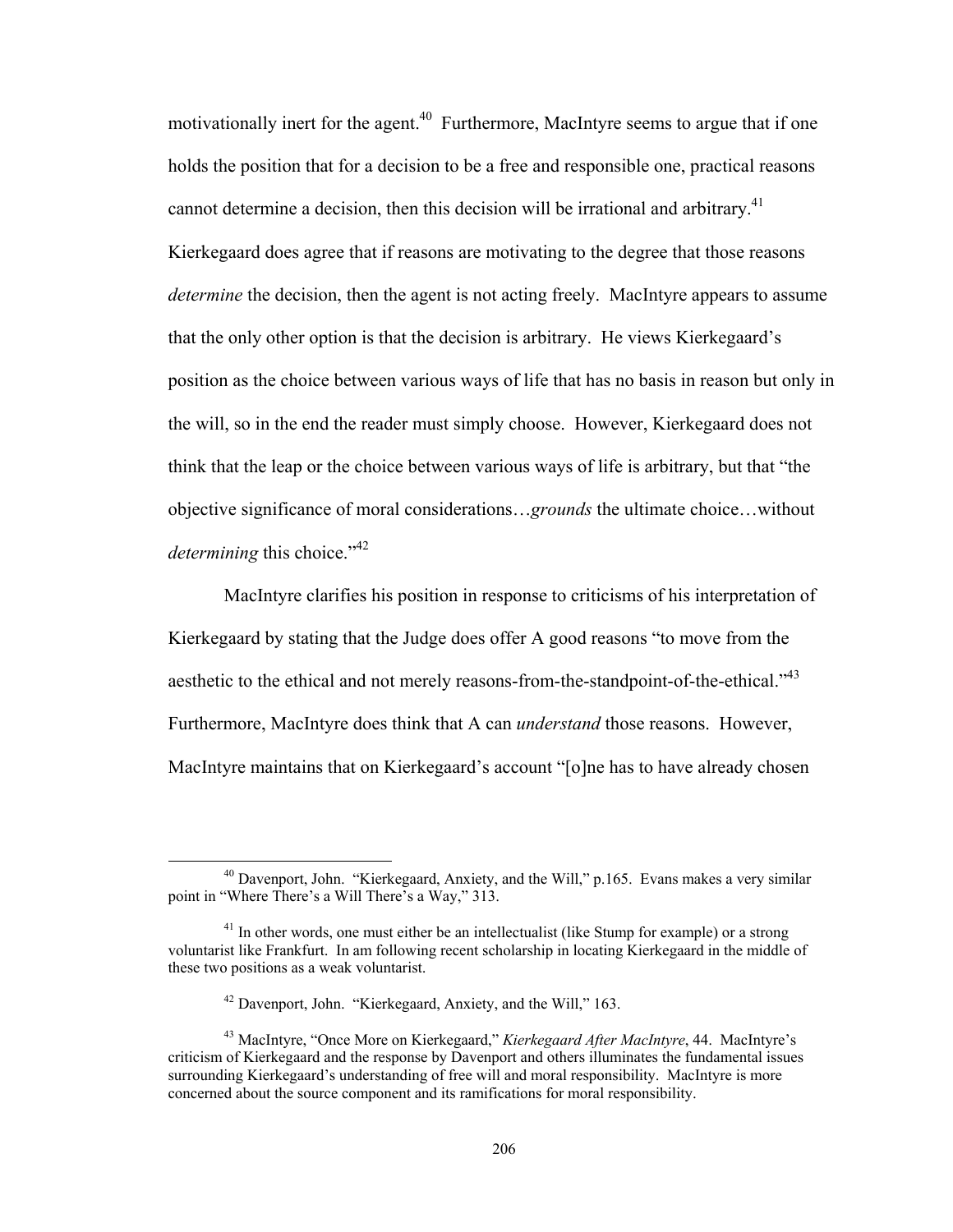oneself as an ethical subject" in order to *appreciate* those reasons.<sup>44</sup> MacIntyre concludes

that

although Kierkegaard does indeed understand human lives as having a telos, and although Kierkegaard does indeed believe that subsequently individuals may come to recognize that there were good reasons for them to move towards that telos out of the aesthetic and into the ethical, *at the time that they did so move theirs was not a progress directed or even guided by reason*, but rather a set of psychological developments. Their story, as I have interpreted it, is a story of the *passions* rather than of *reasons*. 45

MacIntyre disagrees with Kierkegaard's conception of the will and the role that reason plays in the volitional lives of agents. As Davenport states, Kierkegaard holds that "a choice to posit new ends for the self can be performed *on the basis of* or *on the grounds of* recognized practical reasons, without these having antecedently operated as motives or as objects of appetitive states in the agent.<sup>146</sup> Needless to say, either MacIntyre does not understand this middle ground between intellectualism and strong voluntarism or he finds Kierkegaard's position untenable.

The dilemma that MacIntyre presents—the decision to adopt one way of life over another is either determined by reasons or it is arbitrary—can be understood in two basic ways. On the one hand it is the dilemma between intellectualism and strong voluntarism. On the other hand it can indicate that Kierkegaard must either be what John Robertson calls a "robust moral internalist" or a moral externalist. Robertson defines a robust moral internalist as one who "…holds that moral considerations are intrinsically motivating, guaranteed by their content to affect the motivation of anyone who is rational

 44 Ibid.

<sup>45</sup> Ibid., 345. My emphasis.

<sup>46</sup> Davenport, "Kierkegaard, Anxiety, and the Will," 166.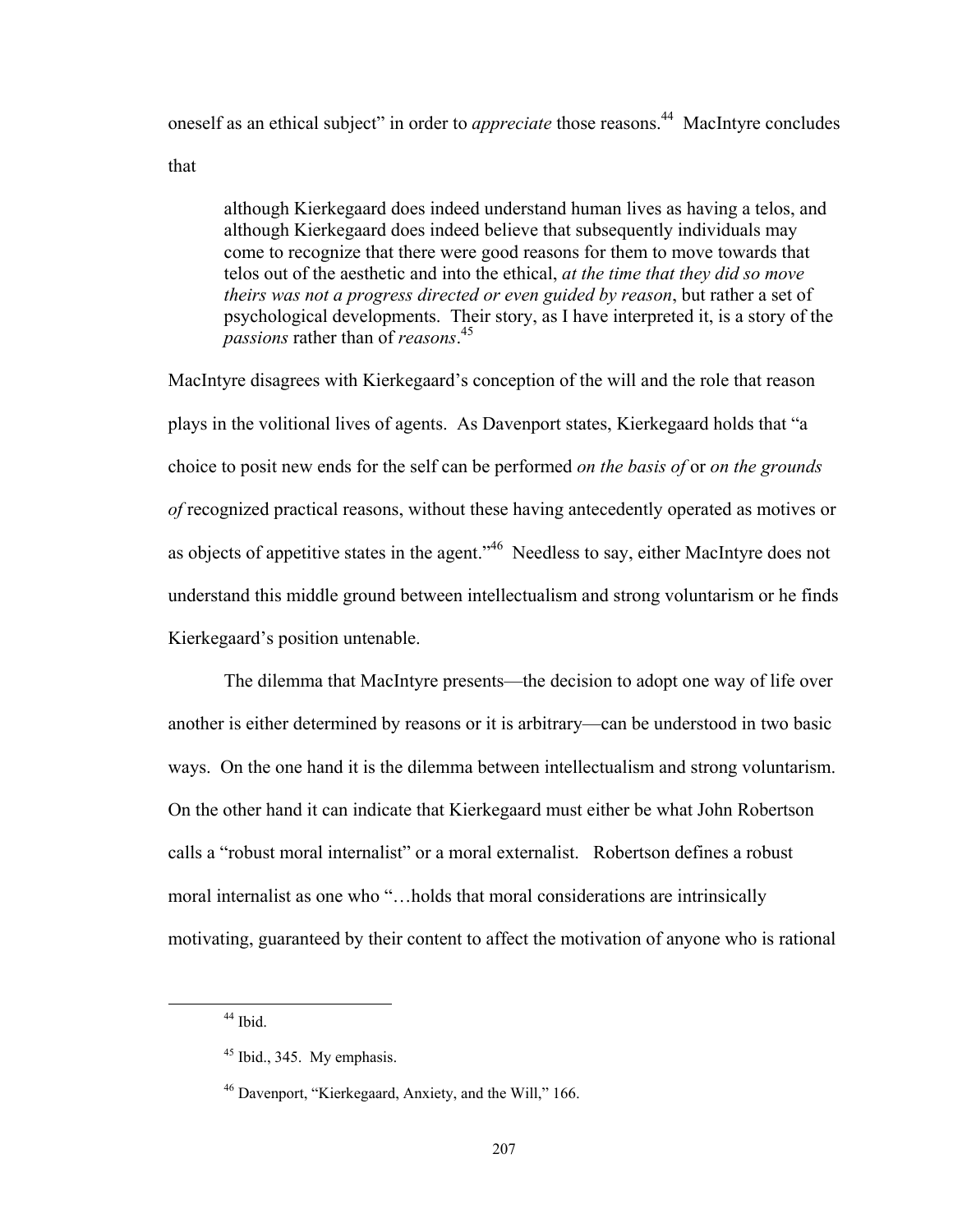and aware of them." Furthermore, "reflection on what one has reason to do is independent of, and gives direction and content to, one's motivations if one is rational."<sup>47</sup> In this case, Judge William simply has to give A good enough reasons in support of the ethical life and so long as A is a rational person, those reasons will be motivating and he will become an ethical person. Clearly Kierkegaard does not think that reasons alone even understood and appreciated reasons—will necessarily motivate. Despite the fact that the Judge does present reasons and arguments for the superiority of the ethical life, we are never told whether 'A' makes an ethical leap. MacIntyre is right to see that Kierkegaard is pushing his reader to choose between two ways of life. It would be impossible to reconcile *Either/Or* with this kind of internalism.

If Kierkegaard is clearly rejecting a robust moral internalism, then perhaps he accepts a form or moral externalism where moral reasons (considerations that give normative or justifying reasons) have no conceptual tie to rational motivation.<sup>48</sup> While Kierkegaard accepts a form of moral externalism, he denies the strong version. Davenport interprets Kierkegaard as opposing this view and believes that Kierkegaard's leap should be understood as both "libertarian and yet dispositionally directed."<sup>49</sup> Davenport rejects MacIntyre's dilemma that either reasons *determine* a choice or the choice is *arbitrary* in the sense that practical reason cannot provide any motivation.<sup>50</sup> He argues that Kierkegaard's understanding of the leap is that through a significant moral

 47 Robertson, John, "Internalism, Practical Reason, and Motivation," in *Varieties of Practical Reasoning*, ed. Millgram, Elijah. Cambridge, Mass: MIT Press (2001), 130.

<sup>48</sup> Ibid., 132.

<sup>49</sup> Davenport, "Kierkegaard, Anxiety, and the Will," 163.

<sup>&</sup>lt;sup>50</sup> Ibid. Evans responds to MacIntyre in a similar way in his "Kierkegaard's Theory of Action."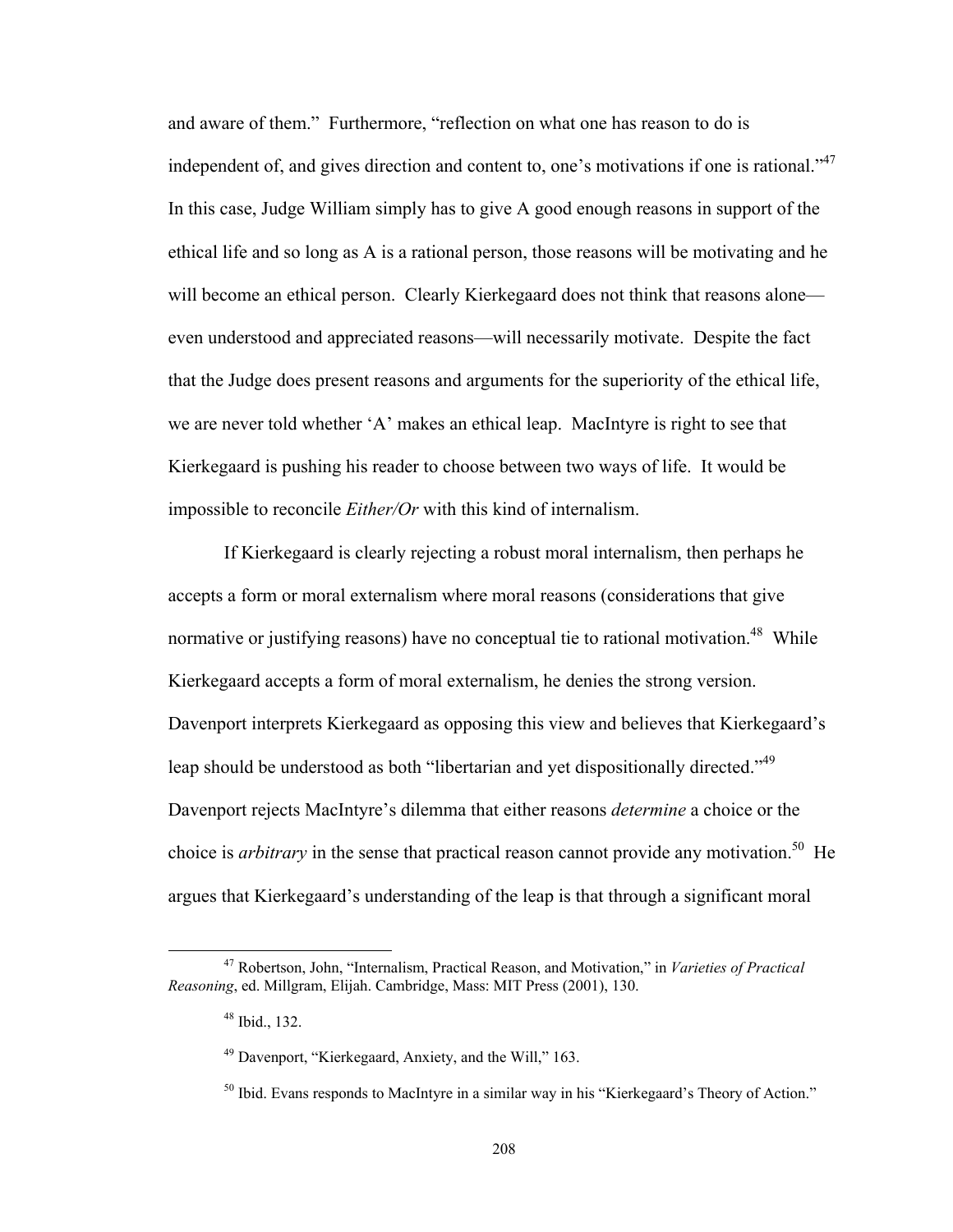choice, the self gives "full subjective force" to the reasons that it could appreciate *objectively* prior to that choice.<sup>51</sup> In other words, a person's history matters as the self cannot uproot itself completely from prior choices; yet, the self retains the ability to choose new and different ends in part by coming to understand the legitimacy of an alternate life-view.52 In this way, the agent is given *potential* motivation for the adoption of new ideals, but the agent must actualize this potential by means of the agent's decision. This decision subjectively appropriates the objective moral consideration into the agent's motivational structure. This allows Davenport to locate the "leap" in the space between what Evans terms "intellectualism" (MacIntyre's rationalism) and what I have labeled strong voluntarism (or libertarianism).

## *Case 1*—*The Concept of Anxiety*

*The Concept of Anxiety* presents the best articulation of Kierkegaard's strong control responsibility grounding component. In this text we see Kierkegaard's belief that to be morally responsible, an agent must be the source of her actions, and that to be the source of her actions she must be able to avoid performing that act. Kierkegaard thinks an unavoidable act cannot at the same time be a morally responsible act. Furthermore, not only does *CA* reveal Kierkegaard's commitment to *PAP*, it also shows that free and responsible agency has a historical aspect. Kierkegaard believes that free and responsible actions affect the agent and shape her character. Finally, in *CA* we see indications of

 51 Ibid.,166.

 $52$  This is begging the question as to how this is possible, and I think that Ferreira's interpretation helps. It should be noted that coming to understand a new life-view as legitimate does not automatically mean that this life-view will be adopted, but that this is often a helpful step on the way to the adoption of a new life-view.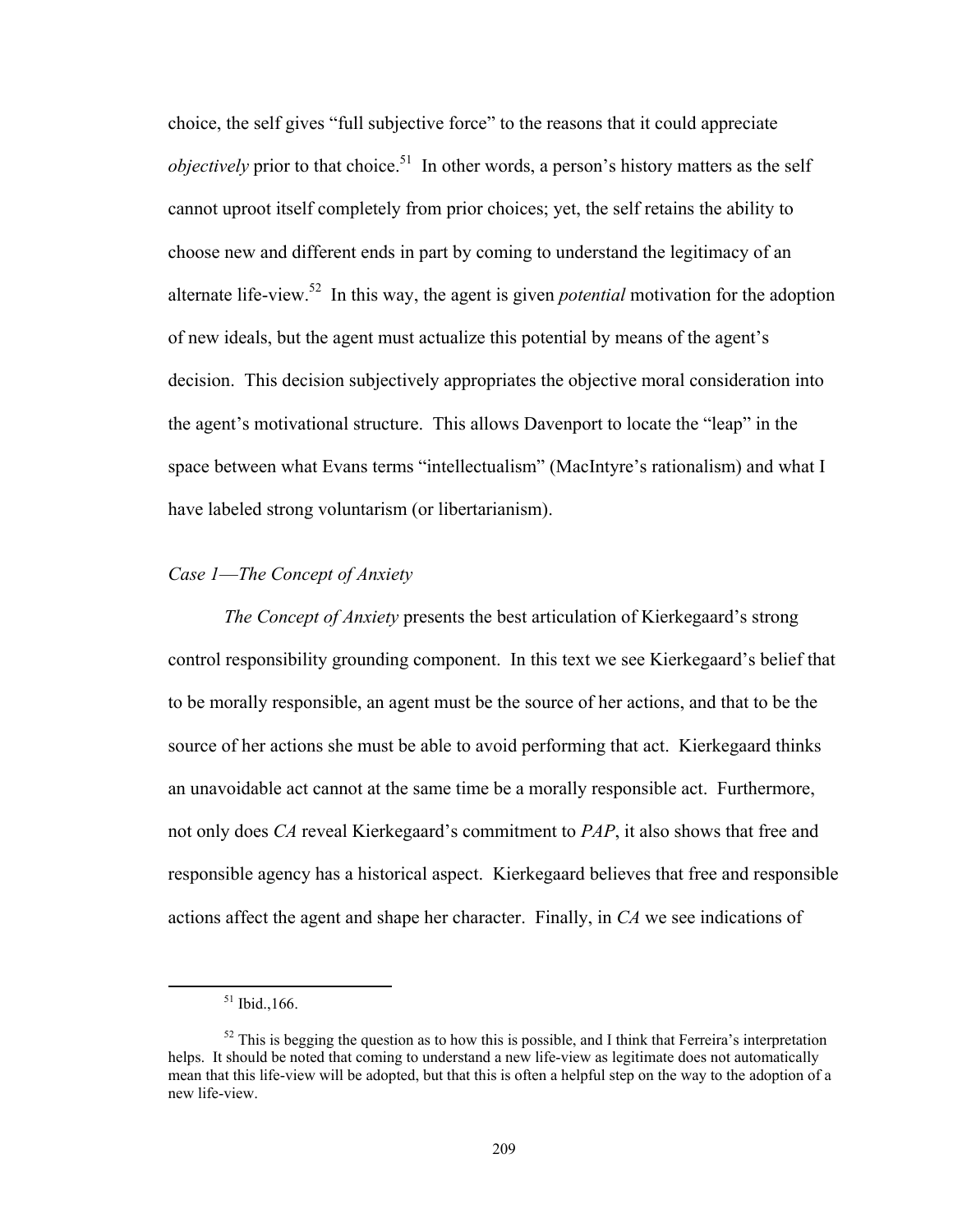Kierkegaard's belief that higher-order mental states are a fundamental aspect of both human agency in general and free and responsible action in particular.

In *The Concept of Anxiety* Kierkegaard examines various traditional Christian ways of understanding the idea that through Adam's sin, sinfulness was brought into the world and subsequently affected all of humanity. He argues that the traditional answer provides one of two explanations: the first explains how the first human being sinned; the second explains why every other human being is sinful. Kierkegaard argues that there is no explanation that makes coherent sense of both of these premises, and that a third kind of explanation is needed. He discusses the difference between these two modes of explanation by asking "[d]oes the concept of hereditary sin differ from the concept of the first sin in such a way that the particular individual participates in inherited sin only through his relation to Adam and not through his primitive relation to  $\sin^{7.53}$  In other words, if the concept of hereditary sin (the second explanation) means that subsequent human beings are sinful simply in virtue of their relationship to Adam, then they are not sinful as a result of their own sinful acts but because of an ontological qualification of the human substance as a result of Adam's  $\sin^{54}$  Kierkegaard answers that if human beings are sinful only because Adam sinned, then "Adam is the only one in whom it [hereditary sin] was *not* found, since it came into being through him."<sup>55</sup> This is the second of the aforementioned methods of explaining original sin: every subsequent human being is sinful because Adam's sin changed human nature so that now every human being is

 <sup>53</sup> *CA*, 26.

<sup>&</sup>lt;sup>54</sup> *CA*, 230, ft.1. This is Reider Thomte's phrase from the notes to his translation.

<sup>&</sup>lt;sup>55</sup> *CA*, 26. My emphasis.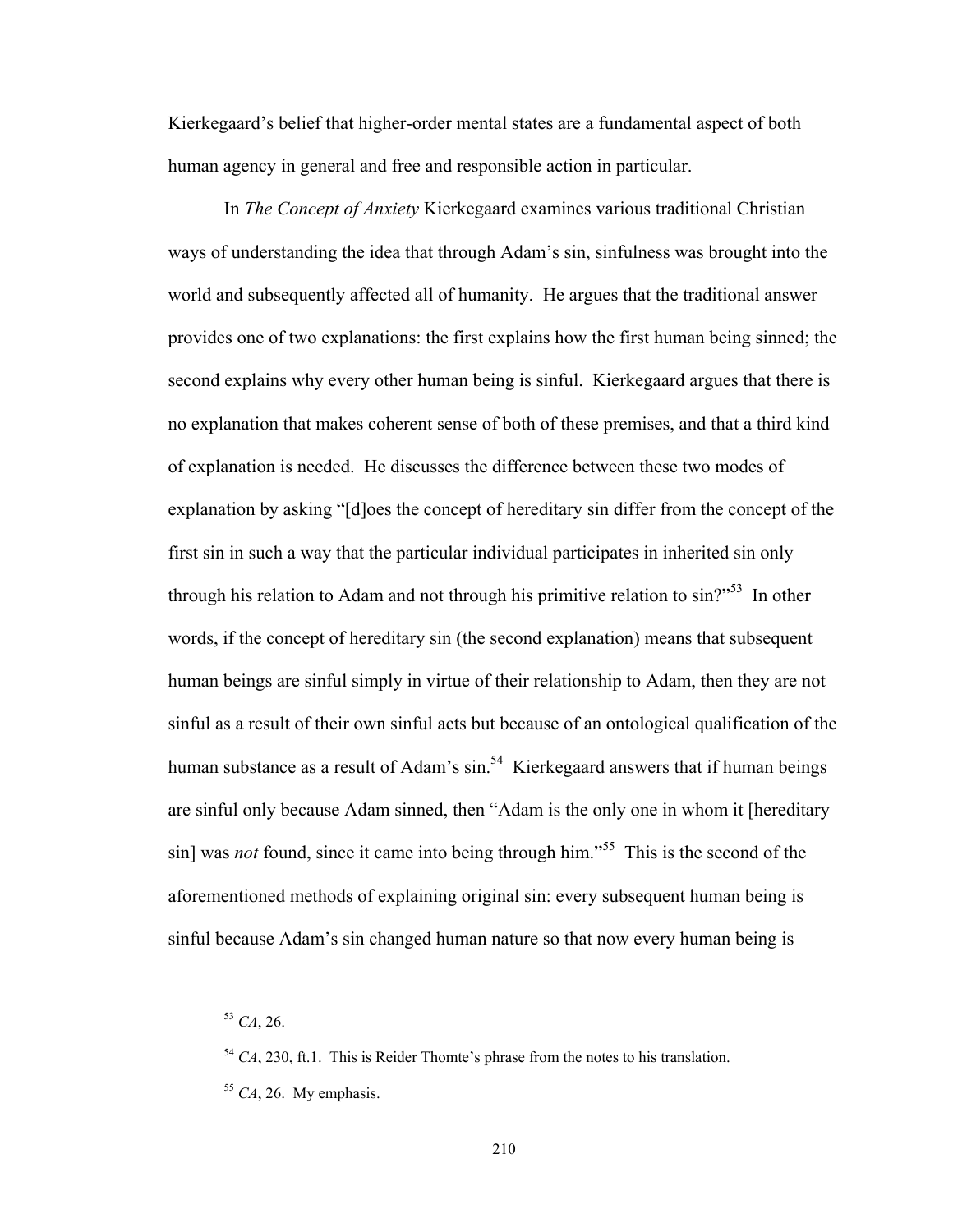sinful simply by virtue of being a member of the human race (with the result that Adam is not a sinner like the rest of the human race). But these explanations are two sides of the same coin. If Adam's sin changed the nature of the human race so that all subsequent humans begin life in a predicament different from Adam's, then "Adam is placed fantastically outside of history." Adam no longer has the same nature as the rest of humanity, and his actions do not hold the same consequences for him that they do for the rest of the human race.<sup>56</sup> This difference is a problem in part because it means that Adam is not affected by his own choices like the rest of the human race. Therefore Kierkegaard concludes that "no explanation that explains Adam but not hereditary sin, or explains hereditary sin but not Adam, is of any help."<sup>57</sup>

Kierkegaard argues that the right kind of explanation simultaneously will make sense of every single human being's sin as well as the sin of Adam: "if I can explain guilt in a subsequent person, I can explain it in Adam as well.<sup>558</sup> This explanatory aspect of human agency is *anxiety*. Although anxiety has a level of explanatory power it is not fully analyzable due to its very nature, and it does not *cause* human beings to sin. Kierkegaard thinks that anxiety is an aspect of human agency that makes it *possible* for the agent to will either good or evil without making either outcome *necessary*. "We have nowhere been guilty of the foolishness that holds that man *must* sin…[instead] sin presupposes itself, just as freedom presupposes itself, and sin cannot be explained by anything antecedent to it, any more than can freedom."<sup>59</sup> Kierkegaard holds that if sin

 56 The importance of this point is revealed momentarily.

<sup>57</sup> *CA*, 28.

<sup>58</sup> Ibid., 38.

<sup>59</sup> Ibid., 112.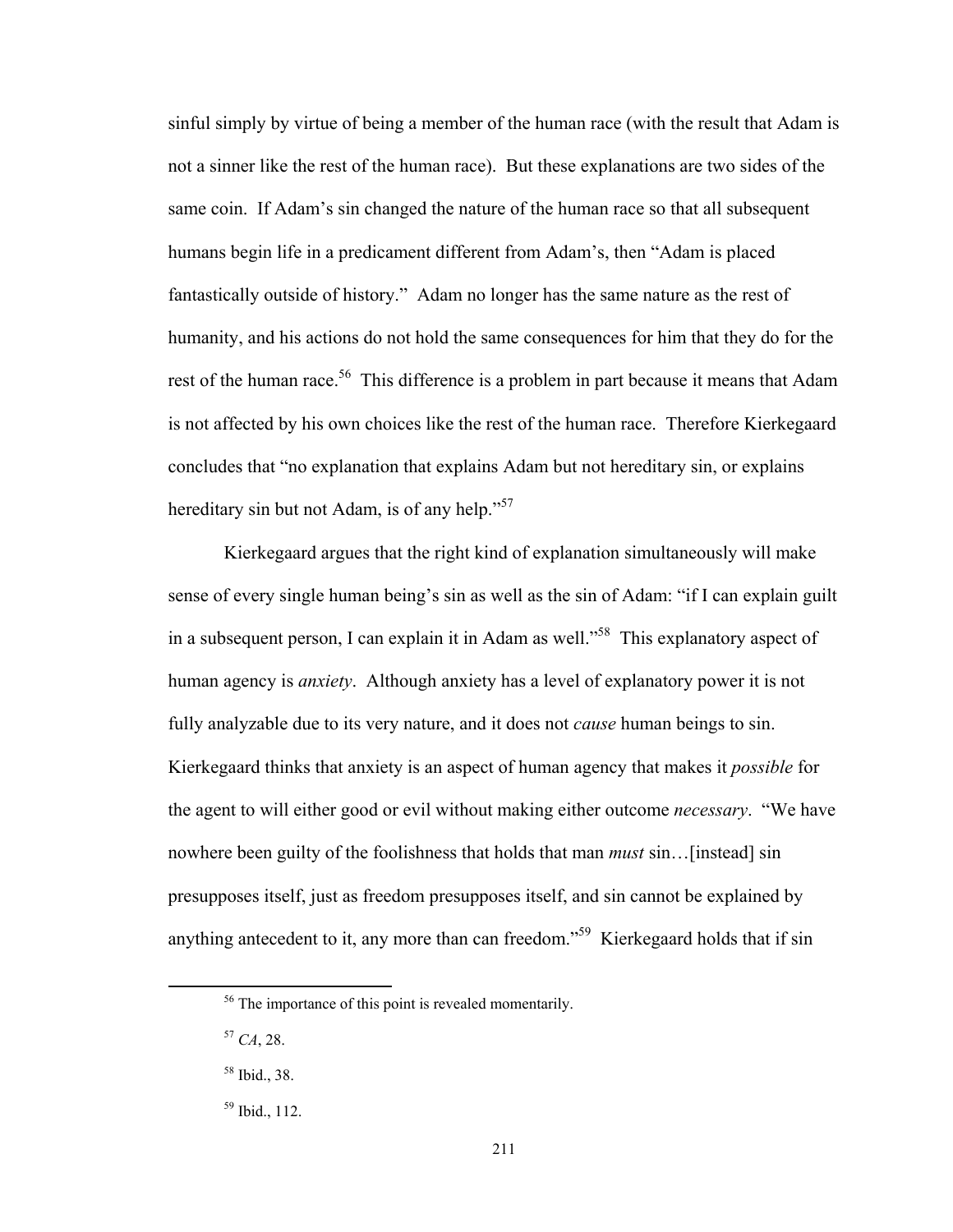were necessary then guilt and responsibility would not be possible. His conception of sin presupposes avoidability: to sin is to violate some ethical or religious norm *freely*. 60 Consider this passage from Kierkegaard's journals:

*That "Hereditary Sin" is "Guilt"* is a real paradox. How paradoxical is best seen as follows. The paradox is formed by a composite of qualitative heterogeneous categories. "Hereditary" is a category of nature. "Guilt" is an ethical category of spirit. How can it ever occur to anyone to put these two together, the understanding says—to say something is hereditary which is by its very concept cannot be hereditary.<sup>61</sup>

If anxiety were a quality of human nature that causes sin, then sin could not be an ethical category. Kierkegaard assumes that anything that happens as a result of a thing's nature is necessary and therefore not something for which the agent is responsible. So the action that acquires guilt is not the result of any ultimate external forces and it is, to some extent, inexplicable. Any explanation of the way that guilt is acquired is problematic because if the free acquisition is *fully* explainable, then it is possible to argue that those explanatory factors determine the decision. Kierkegaard denies that the leap can be reconstructed psychologically because his conception of freedom requires that motivations can help *clarify* action, but cannot *explain* action and most importantly do not determine the will.<sup>62</sup>

Anxiety has several characteristics that illuminate Kierkegaard's broader understanding of free agency. First, sin is impossible without anxiety. Kierkegaard does

<u> 1989 - Johann Stoff, amerikansk politiker (d. 1989)</u>

<sup>60</sup> Giles, "Kierkegaard's Leap: Anxiety and Freedom", p. 70. Again, I do not think that sin necessitates that violation of a divine command, but this certainly would qualify as sin because violating the command is shirking one's freedom.

<sup>&</sup>lt;sup>61</sup> *JP* II 1530; Pap.  $X^2A$  481. Cited in Reider Thomte's footnotes to *CA*, 230, ftn. 1.

<sup>62</sup> Kosch, *Freedom and Reason*, 213. This is one of the clearest articulations of Kierkegaard's moral externalism and its relationship to his voluntaristic understanding of free agency.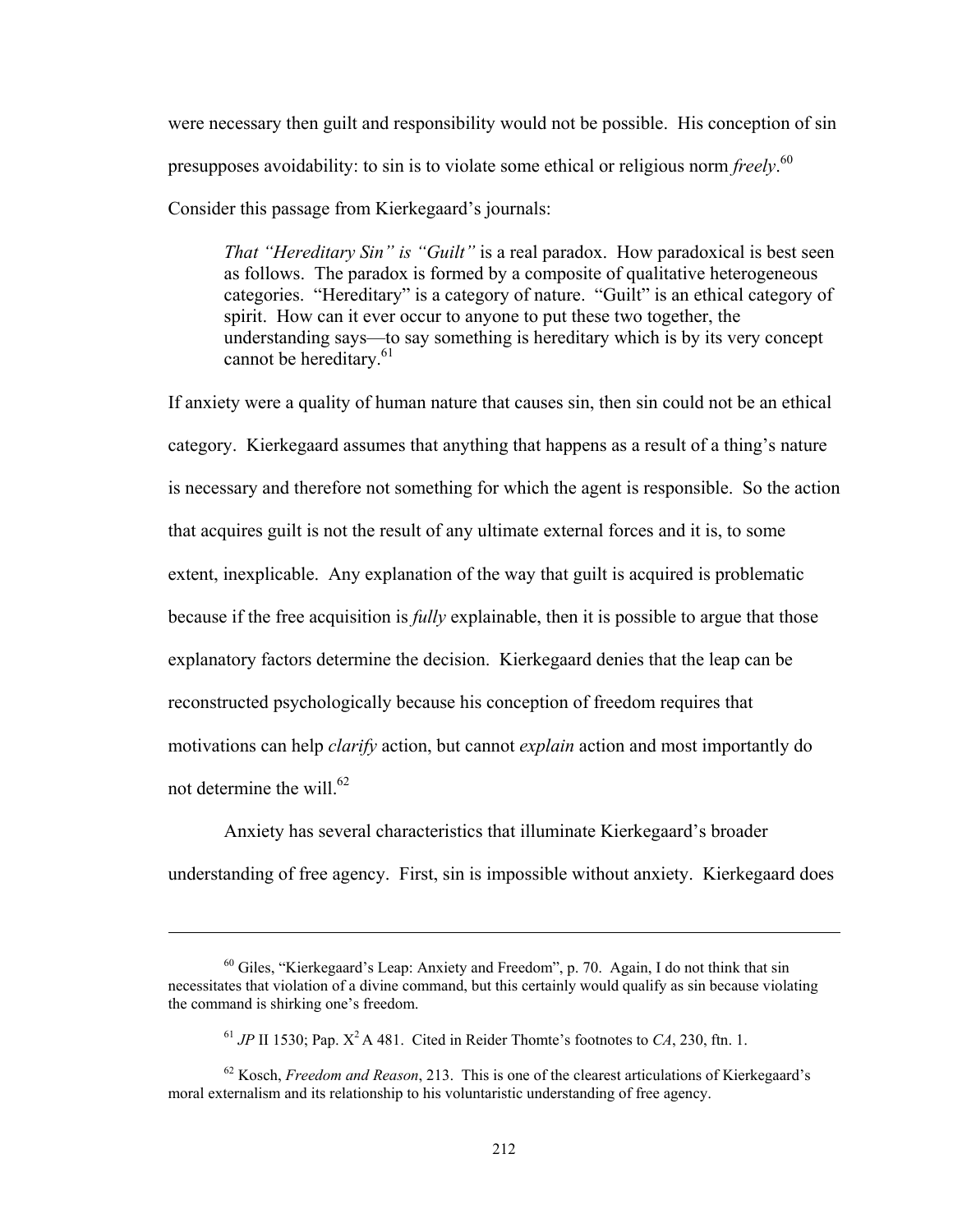not think that anxiety is all that is required for an agent to commit a free and responsible action, but the quality of anxiety presupposes that the agent's future is undetermined.<sup>63</sup> If the agent is anxious, no causal factors, internal or external to the agent, natural or moral, can *necessitate* that she perform a certain action. An agent is anxious because she perceives her situation as open-ended, that is, as having more than one option available to her.<sup>64</sup> Furthermore, the anxiety results from the "finitude of one's capacities and future lifespan lending a weight of significance to one's choices that would be absent if they could be made again" and arises from the intersection of an undetermined future and an externally given set of constraints, what Kierkegaard calls 'the prohibition'.<sup>65</sup> Though Kosch is right to say that in *CA* Kierkegaard's notion of the prohibition refers to "that fact that the agent is addressed by some demand or set of demands on his conduct that come from the outside," I think that the basic idea is broader than external normative constraints or divine commands. By prohibition Kierkegaard could just as easily mean the agent's immediate grasp of basic moral categories where some actions are wrong and morally blameworthy and should be avoided. The point is that anxiety does not exist unless the agent has an open future, a historical nature (subject to consequences), and is aware on some level that her actions potentially will bring her moral praise or blame.<sup>66</sup>

 63 Ibid., 210.

<sup>&</sup>lt;sup>64</sup> Of course a story could be told where a person feels anxiety because she perceives the situation as open-ended when in reality it is not. But that is why anxiety is a necessary condition for the possibility of sin. Guilt is the other psychological side. It does in fact happen to people that they feel guilty for actions that they could not have avoided, but Kierkegaard believes that guilt should be *ascribed* to a person only if the action could have been avoided.

<sup>65</sup> Kosch*, Freedom and* Reason, 210*.* 

<sup>66</sup> Another (previously mentioned) aspect of anxiety is that anxiety is an explanation that cannot itself be fully explained. "Psychology comes closest [to explaining the qualitative leap] and explains the last approximation, which is freedom's showing-itself-for-itself in the anxiety of possibility." *CA*, 76-77. Quoted in Giles, "Kierkegaard's Leap," 79. This aspect is important because it shows that Kierkegaard was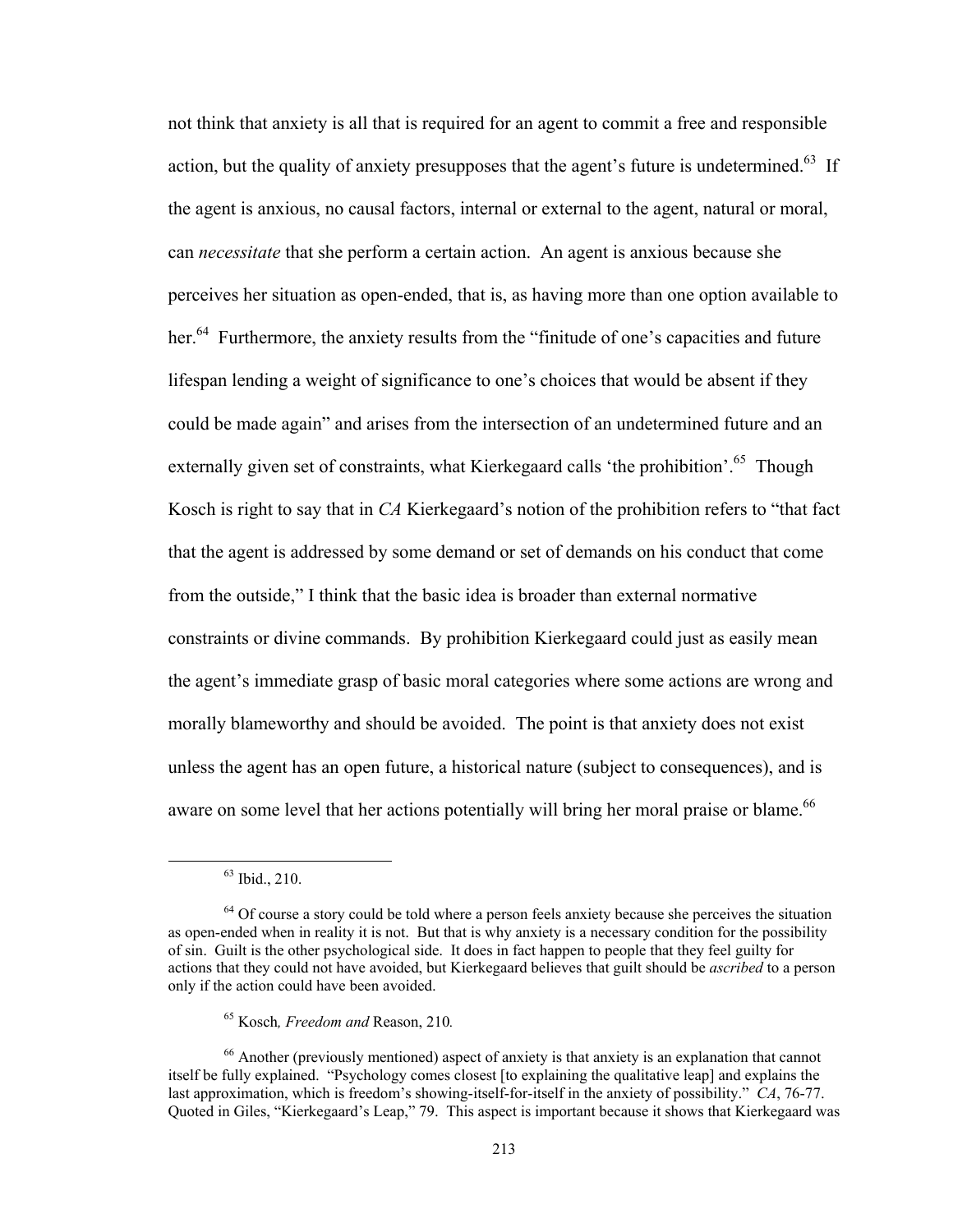Kierkegaard's analysis of original sin and anxiety in *CA* also reveals the necessary historical component of free and responsible agency. Kierkegaard argues that to explain sin, which is in part the violation of an ethical norm, the agent's action must result from the responsibility-undermining external force of *genetic compulsion*. Kierkegaard rejects the traditional Augustinian understanding of original sin, which states that when Adam sinned, all of his future progeny were present in him and therefore committed the sin with him and justifiably suffer the same guilt as  $Adam<sup>67</sup>$  Kierkegaard responds that whatever explains Adam's sin must also explain every other human being's sin and vice versa. The traditional Augustinian explanation fails to do this because the manner in which Adam acquires his guilt is fundamentally different than the manner in which the rest of the human race acquire their guilt. Adam acquires his guilt by sinning, uncaused by any external force. The rest of humanity do not acquire their guilt by sinning, but rather because of their guilt (inherited from Adam) they now sin. Therefore Kierkegaard thinks that the traditional understanding of original sin needs to be modified to give the same explanation for the sin of every single human being, including Adam. However, Kierkegaard does agree with at least two aspects of the traditional understanding of original sin. First, he agrees that the *de facto* universal condition of every human being is sinful (but this is because of each individual's sin, not because of Adam's). More importantly, he agrees with the traditional understanding of original sin that human beings are a race; therefore each person is affected by the actions of other people. Thus

<u> 1989 - Johann Stoff, amerikansk politiker (d. 1989)</u>

aware of a classical objection to libertarian freedom, namely, that what happens at the moment of choice can never be fully explained.

 $67$  Nassif, Bradley L, "Toward a 'Catholic' Understanding of St. Augustine's View of Original Sin," *Union Seminary Quarterly Review*, 39 no. 4 (1984): 291.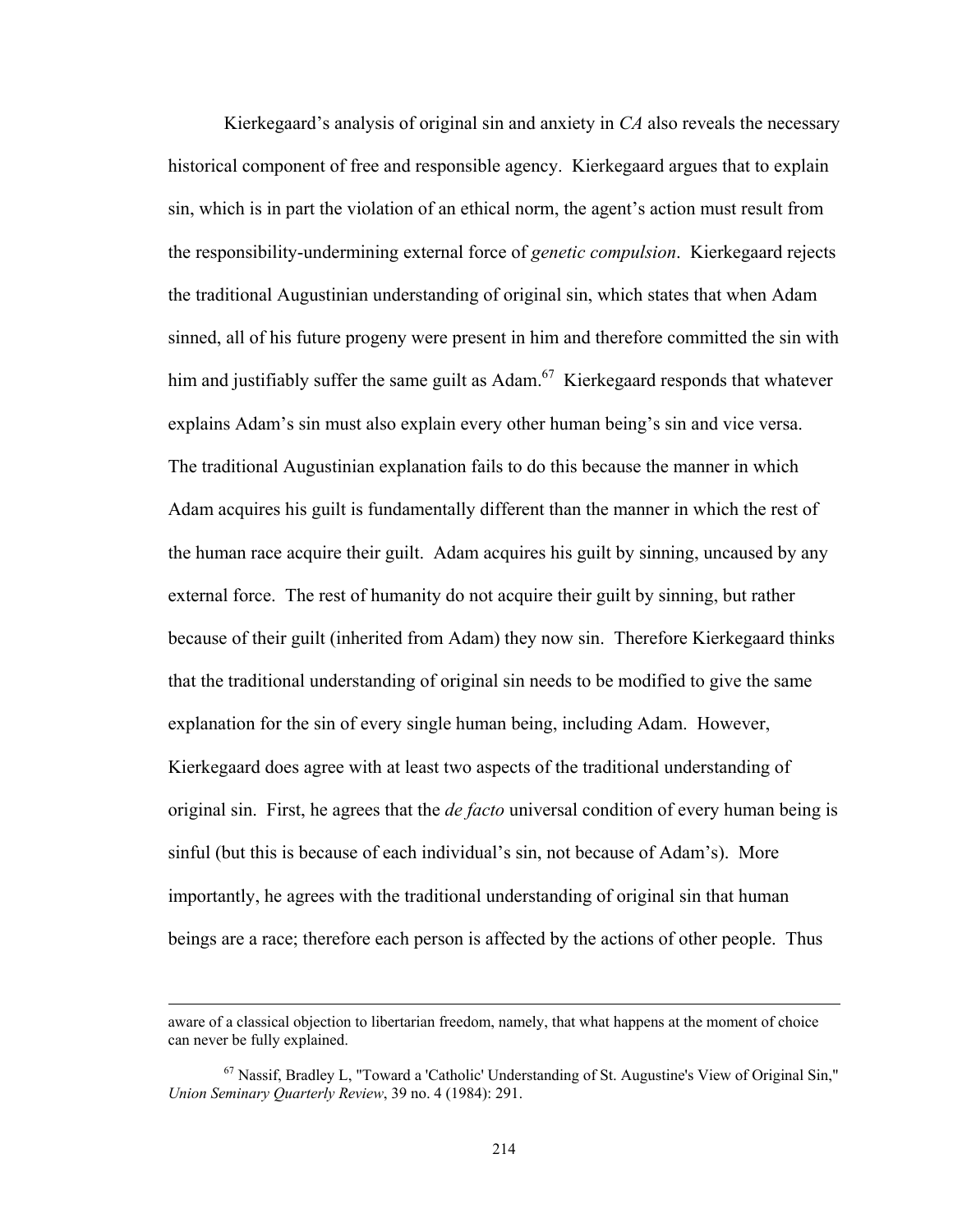the understanding of original sin as a trait or inclination passed down from person to person has some merit, because it suggests that Adam was different in one important (although not fundamental) sense: when Adam sinned, sinfulness had not yet entered the world. Once Adam sinned, sinfulness entered the world and does affect all subsequent human beings by increasing their *propensity* to sin without *causing* their sin, because a person can become guilty only through her own free (i.e. self-determined in the sense of lacking ultimate external determining causes) action. For this reason Kierkegaard states that "…sinfulness moves in quantitative categories, whereas sin constantly enters by the qualitative leap of the individual."<sup>68</sup> In other words, sinfulness (the guilt that enters into the world as the result of an individual's sin) grows greater and greater as more individuals sin. This in turn increases the propensity of future people to sin because "anxiety will be more reflective in a subsequent individual than in Adam."<sup>69</sup> However, sin can enter only by the "qualitative leap," which means that the movement from innocence to guilt cannot be a necessary transition that is ultimately caused by external forces; sin must be caused by the individual's free action.

For Kierkegaard, the three notions of reflexive higher-order mental states, libertarian free action, and the historical nature of selfhood all spring from his basic understanding of the nature of human agency or what he often calls the 'self'. Kierkegaard states in *The Concept of Anxiety* that a human being "is a synthesis of psyche and body, but he is also a *synthesis of the temporal and the eternal*";70

 <sup>68</sup> *CA* 47.

<sup>69</sup> Ibid., 52.

 $70$  Ibid., 85. Emphasis in original.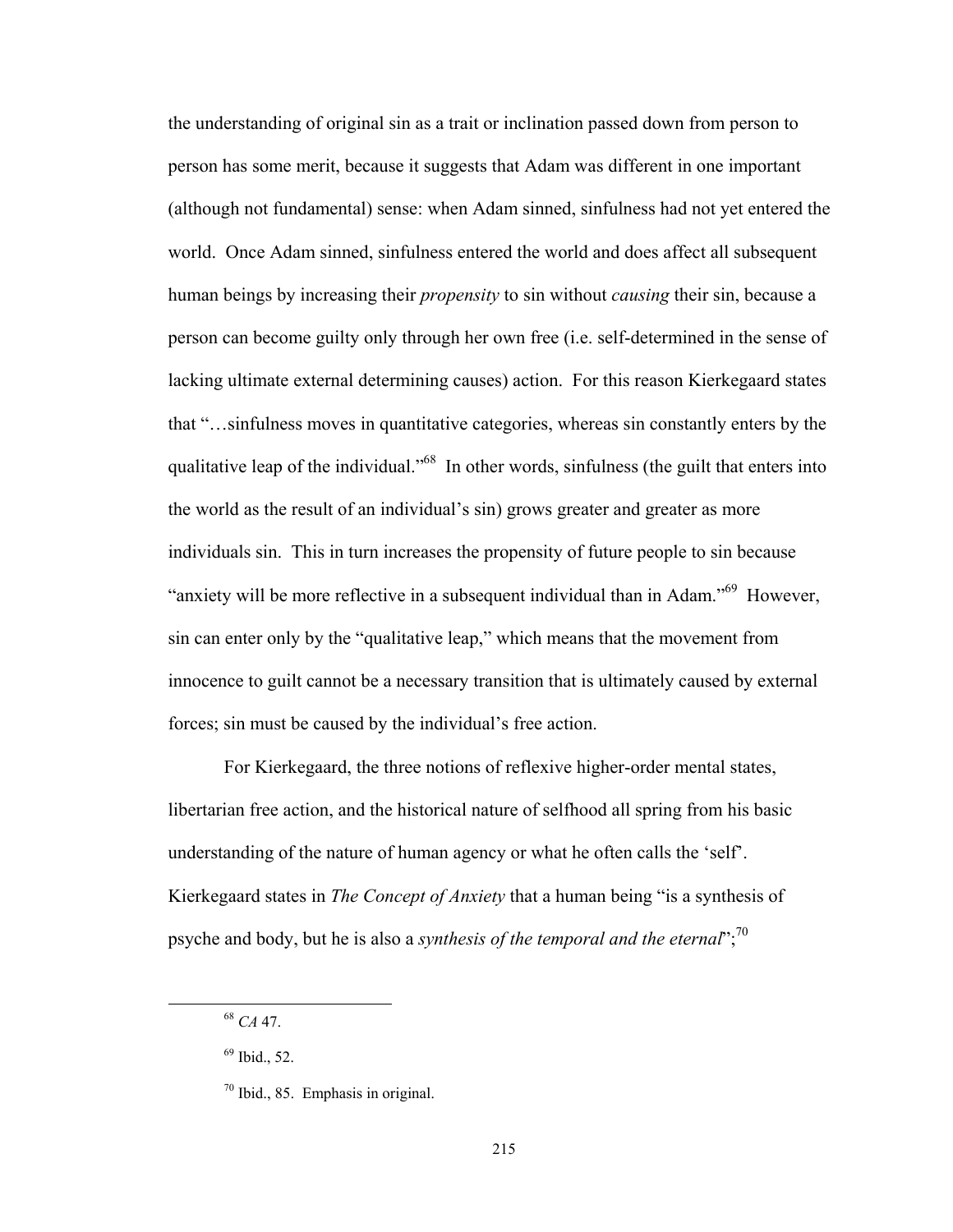furthermore this synthesis "is constituted and sustained by spirit."<sup>71</sup> By a synthesis of mind and body Kierkegaard means that humans consist of both a physical and a mental element. But the nature of selfhood is not exhausted with the physical and the mental. After all, some animals have various mental capacities—perhaps even basic emotions, thoughts, etc. —to go along with their physical bodies. If human beings were simply the physical and the mental then there would be no fundamental difference between humans and animals and thus no concept of *human agency* and the corresponding concepts of free will and moral responsibility. However, these aspects of human agency, or the self, are not realized to the same degree in every person and are not realized automatically: these aspects must be *achieved*. 72 The self is achieved at the most basic level through the reflective synthesizing activity of self-consciousness that Kierkegaard calls 'spirit'.<sup>73</sup> For Kierkegaard, an act of spirit is an act that is free from responsibility-undermining external forces and has real live options. Kierkegaard describes these conditions as the choice to sin or not to sin, to act in full freedom or to shirk that freedom. Reflexive activity occurs when an agent utilizes her ability for reflexivity and becomes aware of herself as an agent He writes,

Man is a synthesis of the psychical and the physical; however, a synthesis is unthinkable if the two are not united in a third. The third is spirit. In innocence [prior to a person's first sin] man is not merely animal, for if he were at any moment of his life merely animal, he would never become a man. So spirit is present, but immediate, dreaming.<sup>74</sup>

<sup>74</sup> *CA*, 43.

 $71$  Ibid., 81.

<sup>72</sup> Mele, Peter J., *Thinking through Kierkegaard: Existential Identity in a Pluralistic World*, (Urbana: University of Illinois Press, 2005); 882.

<sup>73</sup> Kosch, *Freedom and Reason*, 200. This is seen most clearly in *The Sickness unto Death.*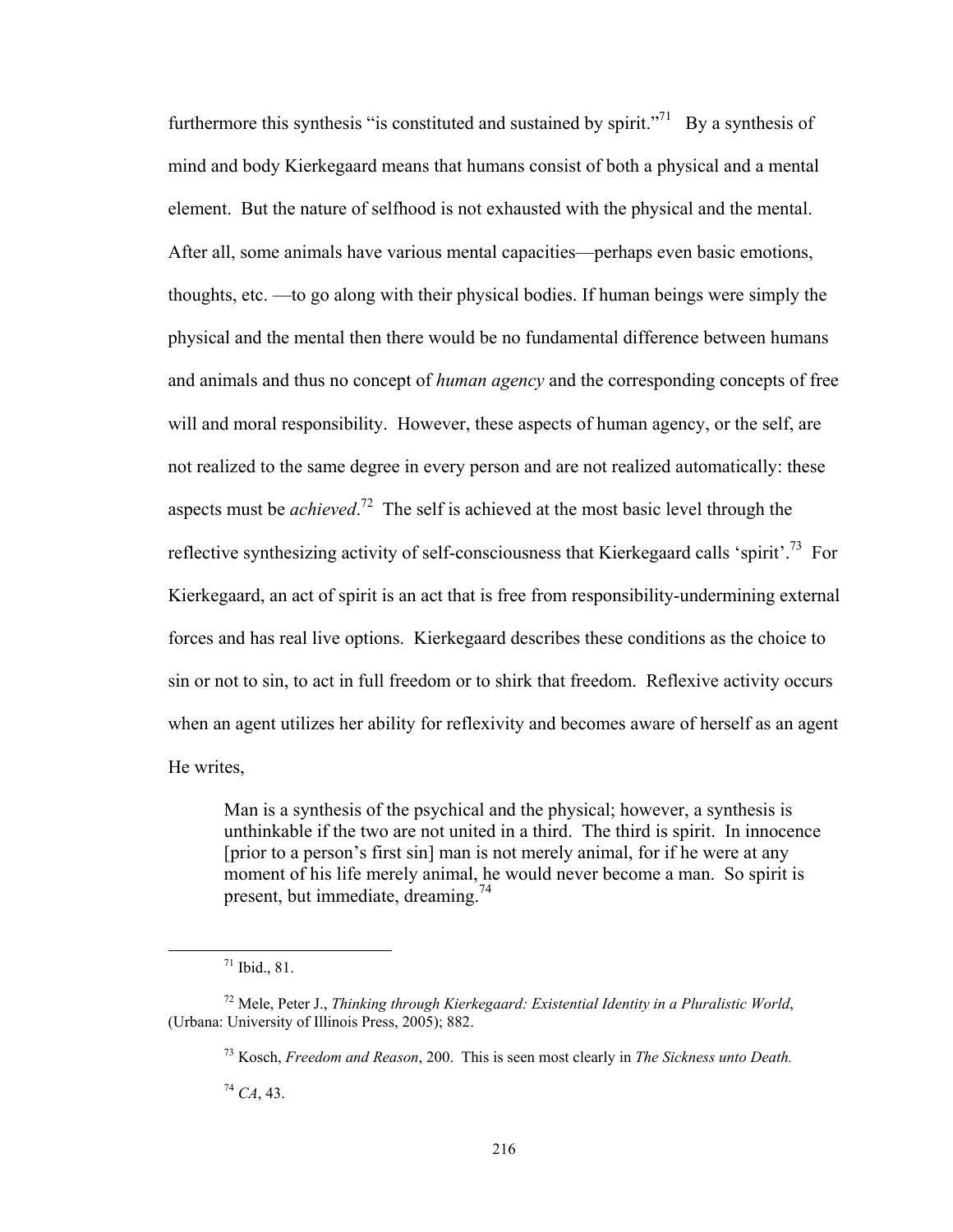A sin is a free choice between two real options, one good and one evil, which are both available to the agent at the moment of choice.<sup>75</sup> Before the agent makes a choice, she is innocent or her basic agential properties of freedom, reflexivity, and historicity are *in potentia*. Spirit is dreaming, present in the agent, but not wakened until the agent makes a free and responsible choice.

The free choice that awakens the latent spiritual element in the agent is also a naturally *historical* act that subjectively appropriates the eternal element of selfhood. "The synthesis of the temporal and the eternal is not another synthesis but is the *expression* of the first synthesis, according to which man is a synthesis of psyche and body that is sustained by spirit. As soon as the spirit is posited, the moment is present…*Only with the moment does history begin*."76 Kierkegaard defines the moment as "that ambiguity in which time and eternity touch each other, and with this the concept of *temporality* is posited, whereby time constantly intersects eternity and eternity constantly pervades time."<sup>77</sup> Kierkegaard often uses the notion of the eternal to signify enduring and meaningful aspects of human existence, while the temporal often signifies commitments that lack significance and meaning. Temporal events will not stand the test of time. However, the temporal often refers to a mode of existence where the agent refuses to commit to the earnest pursuit of "projects that can give narrative shape and

<sup>77</sup> *CA*, 89.

 $<sup>75</sup>$  In this way Kierkegaard is following in the footsteps of Scotus, and he follows Scotus in other</sup> important ways as well (his voluntarism and his rejection of eudaimonistic ethics). However, I will demonstrate that Kierkegaard's view differs from Stump's interpretation of Scotus in that Kierkegaard does not believe that both options are equally available to the agent at the moment of choice, or that the agent is indifferent to those options. Because the agent has certain basic characteristics—freedom, reflexivity, and historicity—it is impossible for the agent to be equally attracted or indifferent to both actualizing and denying her own freedom.

<sup>76</sup> *CA*, 88-89. My emphasis.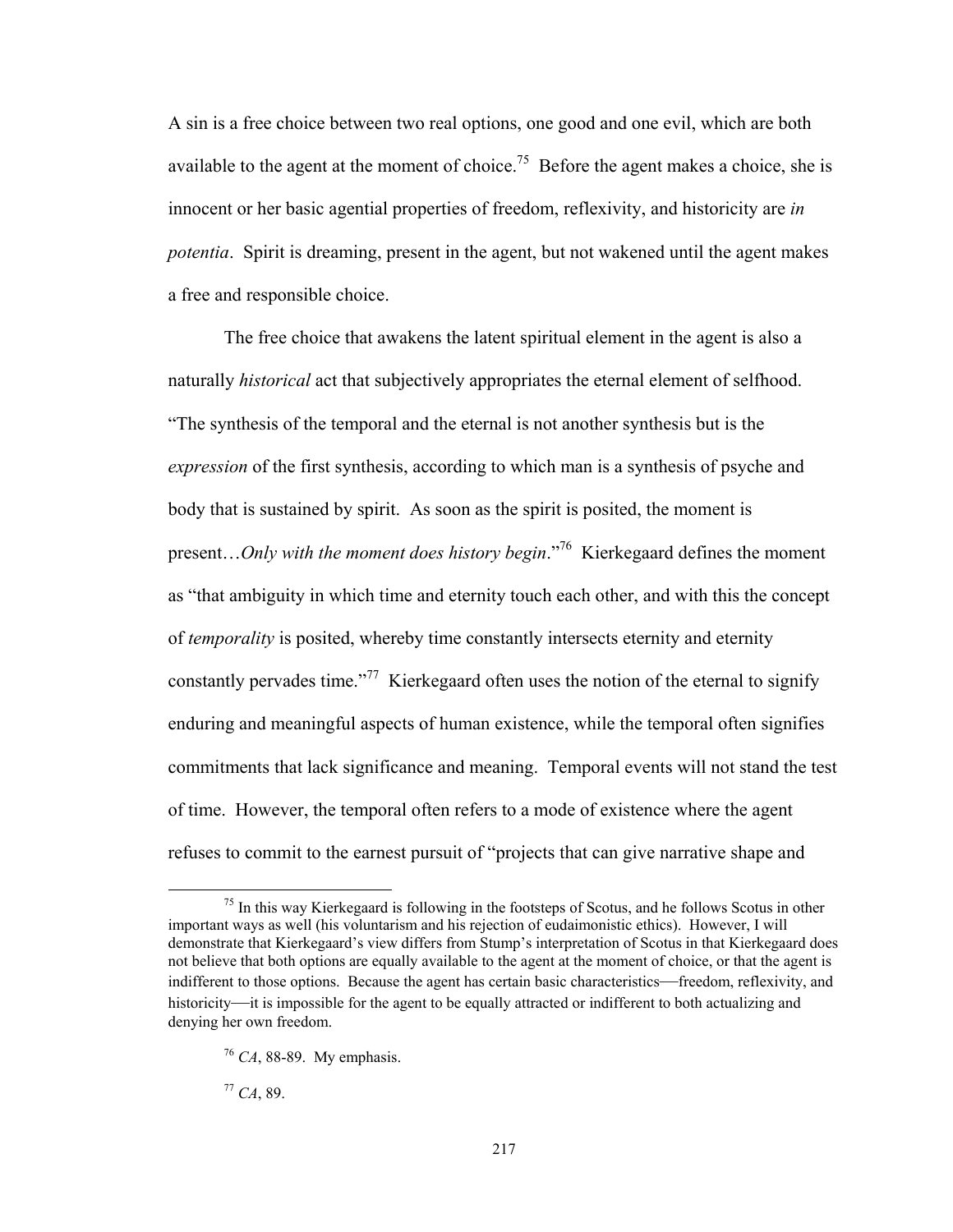enduring meaning to a human life."<sup>78</sup> This is why Kierkegaard says that to sin is to live "only in the moment as abstracted from the eternal." A person who lives in the moment refuses to engage authentically in ground projects<sup>79</sup> that endure through time and therefore refuses to take responsibility for herself as an agent capable of free and responsible action.

When a person makes a fundamental choice between good and evil, the latent spiritual aspect is awakened and selfhood is pervaded with eternality. In other words, the person has made a choice with lasting consequences that will extend that self into the future. "By this division, attention is drawn immediately to the fact that the future in a certain sense signifies more than the present and the past, because in a certain sense the future is the whole of which the past is a part, and the future can in a certain sense *signify the whole*.<sup>"80</sup> Once the agent makes a free choice she becomes aware that her choices have consequences that affect both herself and other agents, and that the self that she will become in the future will result from her free and responsible choices. The realization of this social-historical aspect of agency is not immediately obvious. However, Kierkegaard's rejection of Pelagianism makes it clear that the agent's choices not only affect her own character but also affect other people: "[t]he race has its history, within which sinfulness continues to have its quantitative determinability, but innocence is

<sup>80</sup> *CA*, 89.

 $78$  Davenport, "Towards an Existential Virtue Ethics: Kierkegaard and MacIntyre" in *Kierkegaard After MacIntyre*, p.265. This description fits the pseudonym A. I put off an extended discussion of Judge William's critique of A for the moment, but it suffices to point out that A refuses to let eternality pervade his existence by refusing to "choose to choose."

 $79$  This phrase is borrowed from Bernard Williams.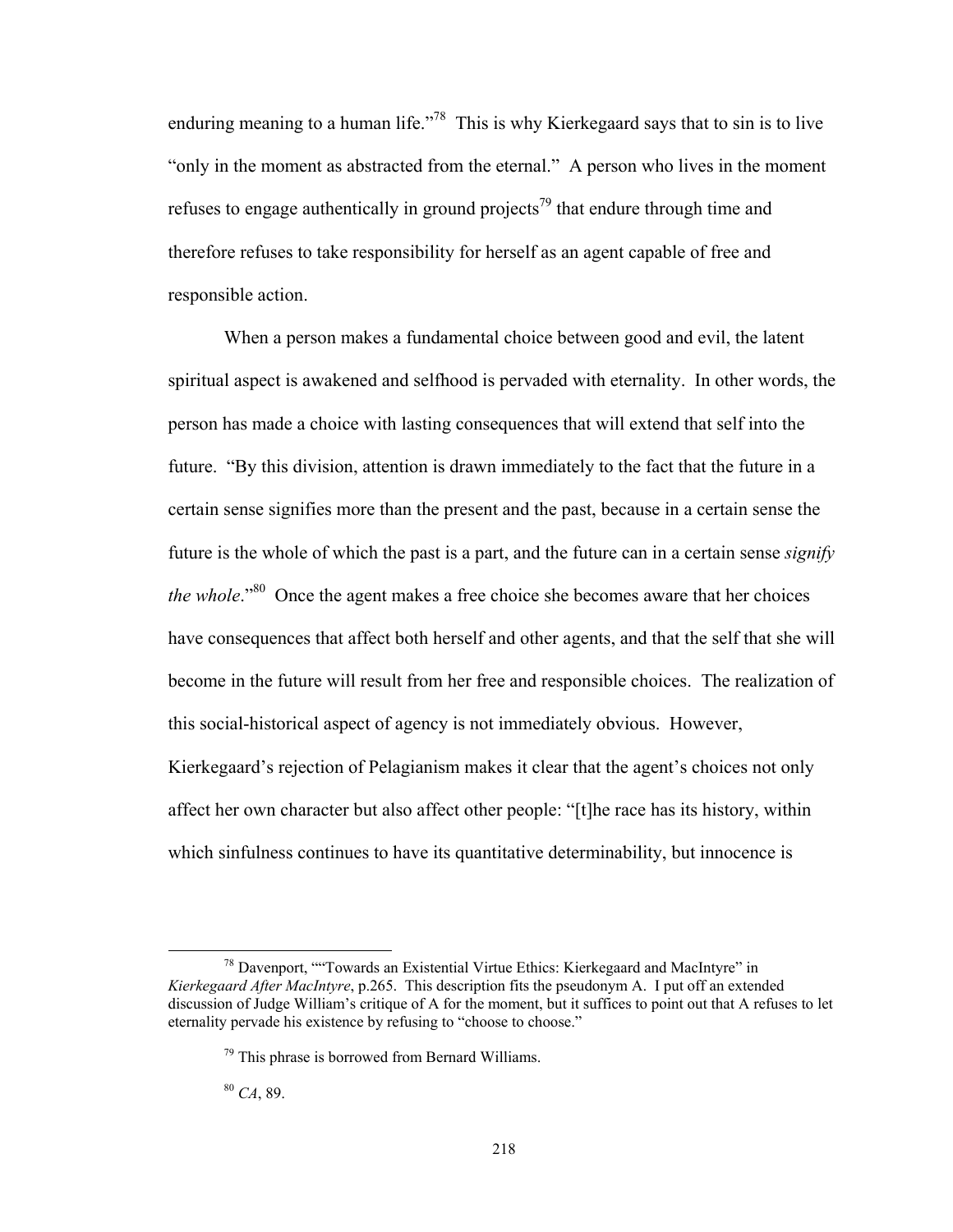always lost only by the qualitative leap of the individual."<sup>81</sup> Kierkegaard thinks that one of the fundamental truths of original sin is that each individual's actions have a real effect on subsequent individuals. Although every person sins through a free action that is not ultimately *caused* by any other agent's actions, none the less, the anxiety (the condition which makes sin psychologically possible) of each generation is greater than the previous generation's. Kierkegaard stresses this point not primarily over a worry about orthodoxy but rather to emphasize the social-historical nature of human agency. Through the agent's free action her historicity is now actualized and she becomes aware of herself as an historical agent whose actions have consequences and through which she extends her self into the future.

Therefore through this "primordial choice"<sup>82</sup> the agent brings to the fore of her conscious life three fundamental aspects of human agency: the mental and physical aspects, the reflective aspect, and the historical aspect. $83$  Though this basic primordial choice actualizes these aspects of human agency so that they are now in an awakened or active state, the agent does not necessarily utilize these aspects fully. The self for Kierkegaard is achieved in several steps or stages. The initial free and responsible choice is merely the first and basic step. The self can still refuse to form strongly evaluative higher-order desires,  $84$  can refuse to recognize her own historicity and the consequences

 $81 \text{ } CA$ , 37. It is not surprising that Kierkegaard offers his own understanding of Pelagianism, which while connected to the historical understanding in certain fundamental respects, is nevertheless tailored to suit his larger argument.

 $82$  Davenport's term. See "The Meaning of Kierkegaard's Choice between the Esthetic and the Ethical: A Response to MacIntyre."

<sup>&</sup>lt;sup>83</sup> It should be noted that this choice can be avoided, as Kierkegaard takes pains to argue in the section on paganism. This is also seen in the case of A which is examined in a later section.

<sup>84</sup> As is the case with A, or at least Judge William's perception of A in *Either/Or II.*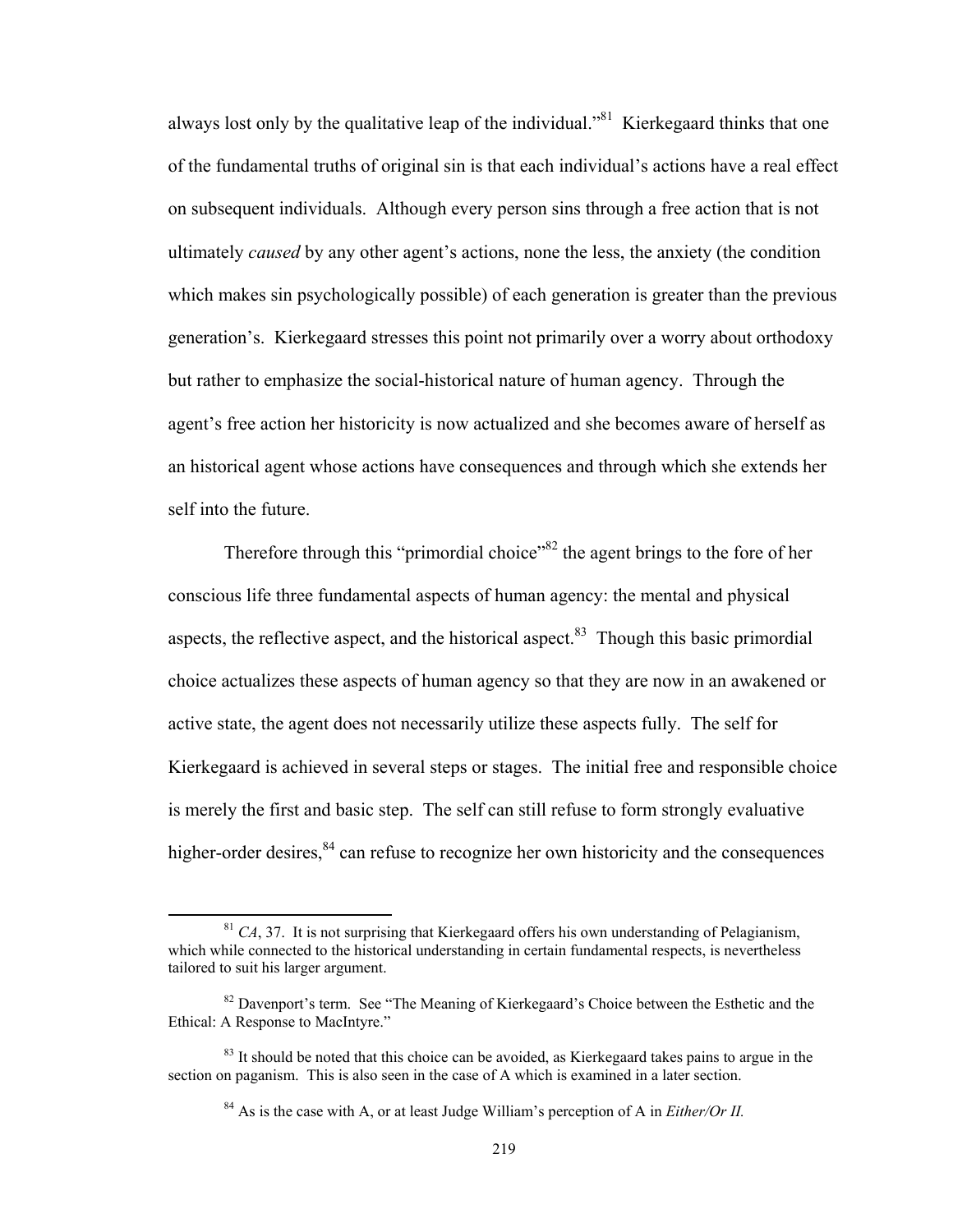that her actions have on her self as well as others,<sup>85</sup> and can refuse to live with the eternal constantly in mind.<sup>86</sup> But to refuse to engage any of these fundamental aspects of agency is to live in despair.<sup>87</sup> Most importantly, to refuse to engage any of these aspects of one's agency is to be subject to moral blame. All human agents (people other than very young children and perhaps those with severe developmental or cognitive impairments) can act in a free and responsible manner; that some refuse to do so does not imply that they are not blameworthy, but that they are not very far along to road to mature selfhood.

## *Case 2*—*Judge William's Analysis of A in* Either/Or II

As in *The Concept of Anxiety*, Judge William's Analysis of A in *Either/Or* shows the overlapping necessity of higher-order desires, the right causal history of the action, and the qualitative leap in major ethical transitions—or, in slightly different terms, free and responsible choices. Davenport's interpretation of this case using Frankfurt's notions of higher-order volitions and his distinction between a wanton and a person is useful but ultimately flawed. His work serves as a good foil for understanding the ways that Kierkegaard's thought both anticipates and deviates from Frankfurt's thought, as well as the ways that Kierkegaard provides the responsibility-grounding freedom-relevant conditions that Frankfurt fails to provide. Davenport argues that Frankfurt's notion of volitional identification "provides a basis for explaining the meaning of the

 85 As is the case of certain forms of despair in *The Sickness unto Death.* 

<sup>86</sup> As in Kierkegaard's diagnosis of many of his contemporary "Christians" in *Christian Discourses.*

<sup>&</sup>lt;sup>87</sup> Needless to say that if the refusal fully to accept and engage any of these aspects of agency results in a form of despair, then the self is always responsible for despair because it is always a freely adopted condition, even if the particular state that the self finds itself in at the moment cannot be overcome through a simple act of will. This forms part of the basis of my Kierkegaardian critique of Frankfurt's hierarchical view of the will and the corresponding notion of moral responsibility.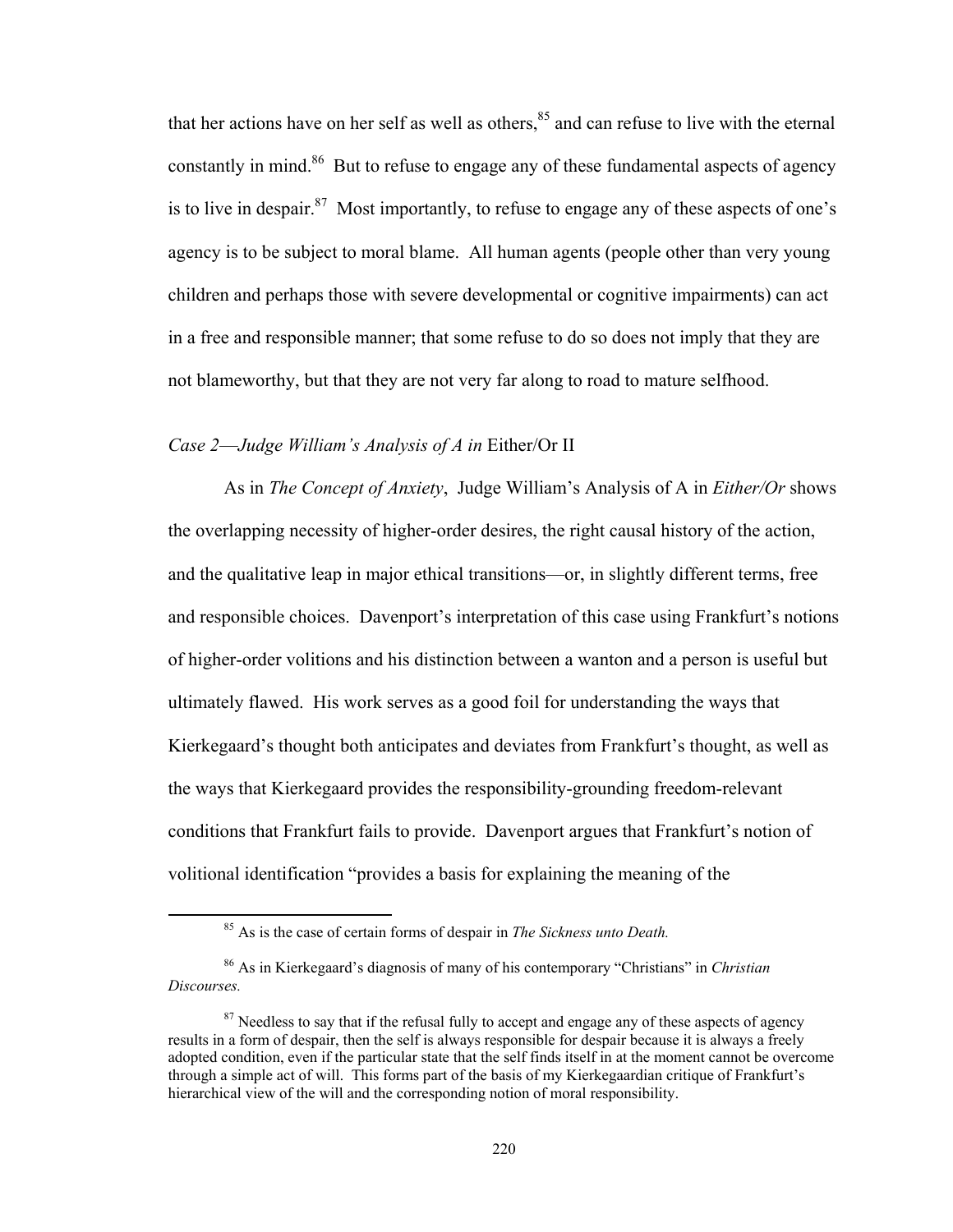Kierkegaardian 'choice' to make ethically significant choices." Davenport goes on to explain that

By *ethical* "choice" between good and evil, or "the act of choosing" that is "essentially a proper and stringent expression of the ethical" (Lowrie, EO II, 170), the judge means a volition which satisfies the condition for strong moral responsibility…[or] *volitional identification* in Frankfurt's sense. To *choose* in this sense, one cannot just 'wantonly' act on whatever preference wins out in the "economy of one's desires." Rather, one must actively associate oneself with some form of deliberate action; the higher-order acts of identification this involves will then constitute an authentic inward self. The primordial choice between the aesthetic and the ethical generally, then, is the choice *either* to be wanton, *or* to become a 'person' in the full Frankfurtian sense.<sup>88</sup>

Davenport goes on to argue that Judge William's notion of immediacy roughly corresponds to Frankfurt's notion of a wanton. Furthermore Judge William's notion of personhood is roughly equivalent to Frankfurt's person according to Davenport.

At stake in this disagreement with Davenport is whether A is a proper candidate for responsibility ascriptions. If A does not exhibit volitional identification, then he is not a "person" or agent according to Frankfurt's definition. If A is not a person then he does not exhibit freedom of will. If A does not exhibit freedom of will then he is not a candidate for responsibility ascriptions. I follow Frankfurt's later distinction between volitional identification (which is required for moral responsibility) and care (which is not required for moral responsibility). Davenport focuses mainly on Frankfurt's early work, which does not make this distinction clear.<sup>89</sup> Although Davenport correctly argues

<sup>&</sup>lt;sup>88</sup> Davenport, "The Meaning of Kierkegaard's Choice," 85. The second quote is from Frankfurt's "Freedom of the Will, 18. I have omitted Davenport's subscripts for clarity. Although Davenport's primary concern is not the freedom-relevant conditions for responsibility-ascriptions but rather to determine whether or not the choice that Judge William urges A to make is irrational and arbitrary as MacIntyre claims, his concerns are very close to mine and thus many of his comments are relevant to this discussion.

<sup>&</sup>lt;sup>89</sup> Frankfurt makes a number of comments in both "Freedom of Will" and "The Importance of What We Care About" that suggest that caring and volitional identification are essentially the same. Take for instance page 16 of "Freedom of Will" where he states that a wanton "does not care about his will. His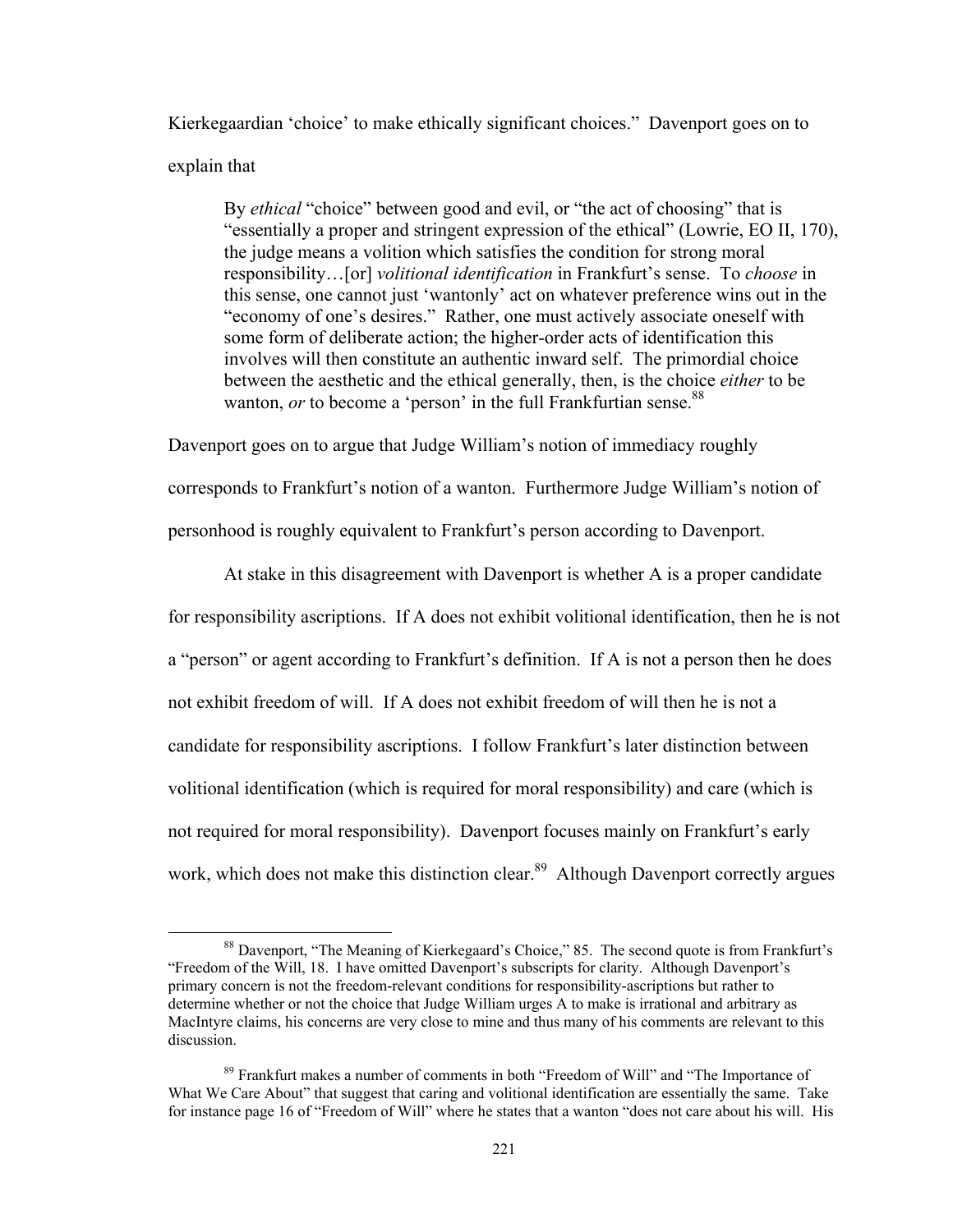that the Judge articulates a hierarchical structure of the will and volitional identification, the Judge does *not* describe A in wanton terms, and his notion of personality is much richer than Frankfurt's notion of a person. In fact, the Judge's understanding of personality is more akin to Frankfurt's notion of caring (with its narrative or historical aspects) than his rather thin definition of personhood (which only requires volitional identification). Whereas Frankfurt's notion of volitional identification cannot properly distinguish free and responsible action from action that results from responsibilityundermining external causes such as manipulation, the Judge's arguments demonstrate that a much richer understanding of volitional identification is necessary to make this distinction between responsible and manipulated action. The Judge's notion of volitional identification is one that branches outwards as well as upwards.<sup>90</sup> The Judge's analysis of A shows that he considers A morally responsible for his actions because A can identify with his motivational states. To identify with her motivations, the agent must demonstrate leeway or avoidability with regards to her choices, must be subject to the historical consequences of her actions, and must be able to appreciate and respond to reasons (including the ability to form new motivations in response to reasons). Since A

<u> 1989 - Johann Stoff, amerikansk politiker (d. 1989)</u>

desires move him to do certain things, without its being true of him either that he wants to be moved by those desires or that he prefers to be moved by other desires." Furthermore, he says that wantons may have higher-order desires but not volitions. Taken together, these two points make it sound as if the crucial aspect of higher-order volitions is that the person with volitions *cares* about his motivational states whereas the wanton does not. But this view cannot be right, because surely Frankfurt does not intend to say that the wanton is morally responsible (since a wanton is not even a person!), and he later admits that all that moral responsibility requires is that the agent identity with his desires *at that moment.* However, he also makes clear that caring gives the agent narrative identity and orders the agent's preferences. But surely an agent can identify with her motives and want certain motives to be effectual without *caring* about that motive in Frankfurt's sense. Therefore these cannot be the same and I hold them as two distinct categories.

<sup>90</sup> This idea is adapted from Alfred Mele's *Autonomous Agents: From Self-Control to Autonomy*, esp. chapter four. I am arguing that higher-order desires (the upward element) are required for moral responsibility, but so is an historical or narrative element as well as other mental states such as emotions (the outward elements).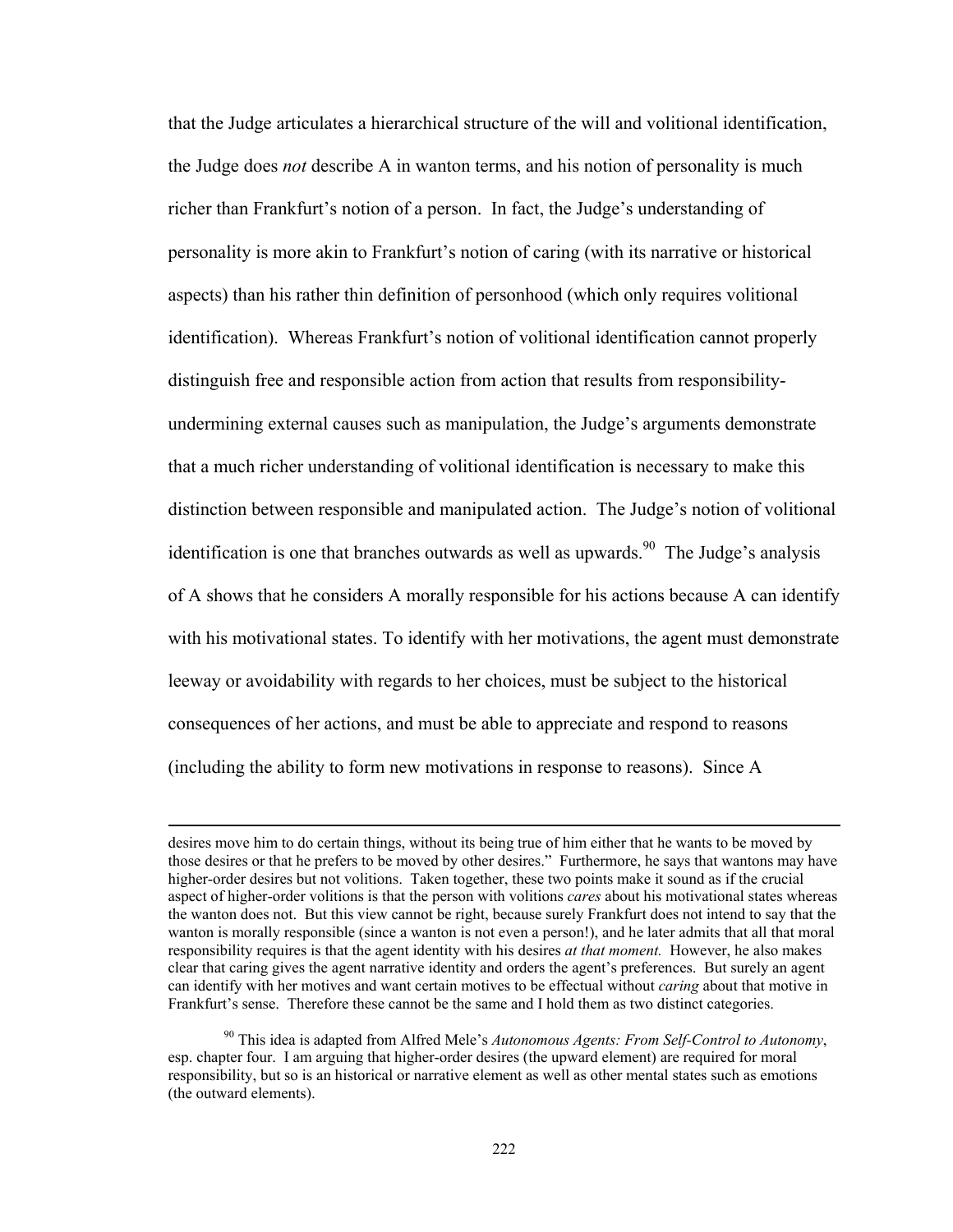demonstrates all of these components, he is a person and a proper candidate for responsibility ascriptions.

*The Judge's hierarchical view of the will*. Judge William has a hierarchical view of the will at work when he advises young A to "choose to choose." The Judge considers A a proper candidate for responsibility ascriptions, but exhorts him to make an "ethical" choice, or what Davenport calls the "primordial choice" to be a chooser in the strong moral sense. The Judge tells A that "[r]ather than designating the choice between good and evil, my Either/Or designates the choice by which one chooses good and evil or rules them out."<sup>91</sup> The Judge later says to A that the choice he is referring to "is between" choosing and not choosing…" and that he wishes to force A "to the point where the necessity of making a choice manifests itself and thereafter to consider existence under ethical qualifications."<sup>92</sup> Clearly this is not just any kind of choice. After all, '[a] person living from the aesthetic posture makes decisions, and their decisions can be very reflective…A…is a virtuoso when it comes to deliberation, and of course he makes choices."<sup>93</sup> But the Judge draws a distinction between two kinds of choices when he tells A that A's "choice is an aesthetic choice, but *an aesthetic choice is no choice*."94 The first (aesthetic) choice is choice in the common sense understanding of the word; choosing to engage in various activities, and to act on certain motivational states instead of others (higher-order desires). The latter (ethical) choice is the choice to be an active

 <sup>91</sup> *Either/Or,* 169.

<sup>92</sup> *Ibid.*, 177-78.

<sup>93</sup> Mehl, *Thinking Through Kierkegaard,* 15. For instance, the Judge says to A that 'if deliberating were the task of life, then you would be close to perfection." *EO II,* 165.

<sup>&</sup>lt;sup>94</sup> *Either/Or*, 166. Emphasis mine.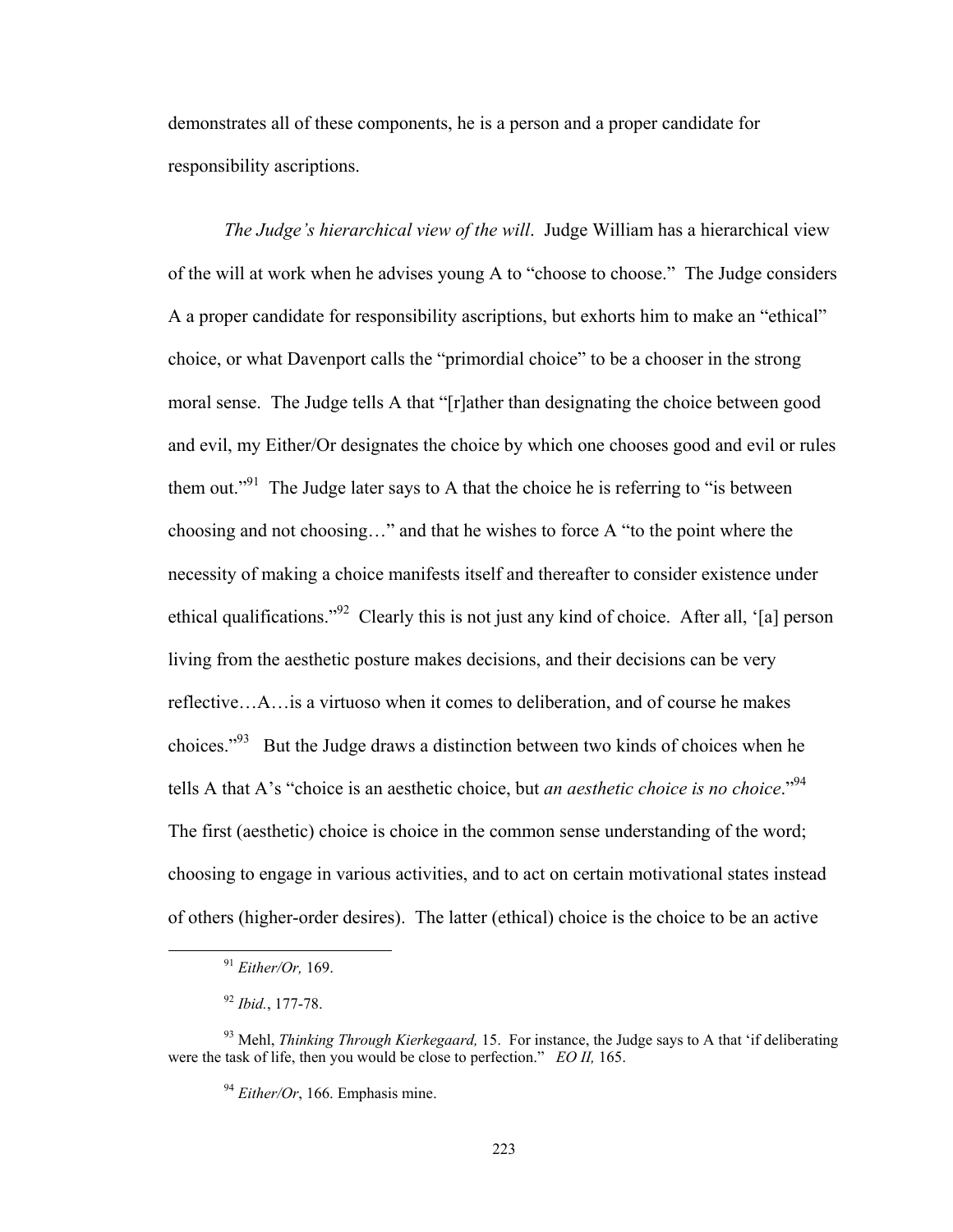(moral) agent, an agent who recognizes external moral demands, makes choices and volitional identifications in light of those moral demands, and guides herself along a certain path. The judge urges A to embrace himself as an active agent capable of free and responsible choices (the "ethical" choice), instead of remaining a passive agent who lets his own desires act on him, and lets them become responsibility-undermining external forces (the "aesthetic" choice).

This distinction between active and passive agency requires further elucidation. I am claiming that A simultaneously makes choices and identifies with certain desires and motivational states, and that he is passive with regards to his own agency and ultimately lets his desires and motivational states act on him like responsibility-undermining external forces. These two claims are not contradictory when understood in light of Frankfurt's distinction between higher-order volitions and care. A displays the former while lacking the latter. A exhibits higher-order desires and volitions and therefore is not a wanton in Frankfurt's sense. A wanton may have some second-order desires, yet she will not have second-order volitions. A does not demonstrate Frankfurt's notion of care. A's volitional identification and lack of care appears in the Judge's description of A's contemplation of an either/or, either to become a pastor or an actor. After strenuous deliberation, A "decides" to become a pastor, or more accurately, "reflection with its hundred arms seizes the *idea* of becoming a pastor."<sup>95</sup> Once A "decides", he energetically throws himself into the pursuit of this vocation and begins reading, writing sermons, and talking to pastors. A does everything involved in becoming a pastor except *actually becoming* a pastor. A obviously exhibits first-order desires (he desires to be

<sup>&</sup>lt;sup>95</sup> Kierkegaard, *Either/Or II*, edited and translated by Howard V. Hong and Edna H. Hong (Princeton, N.J.: Princeton University Press, 1987), 165. Emphasis mine.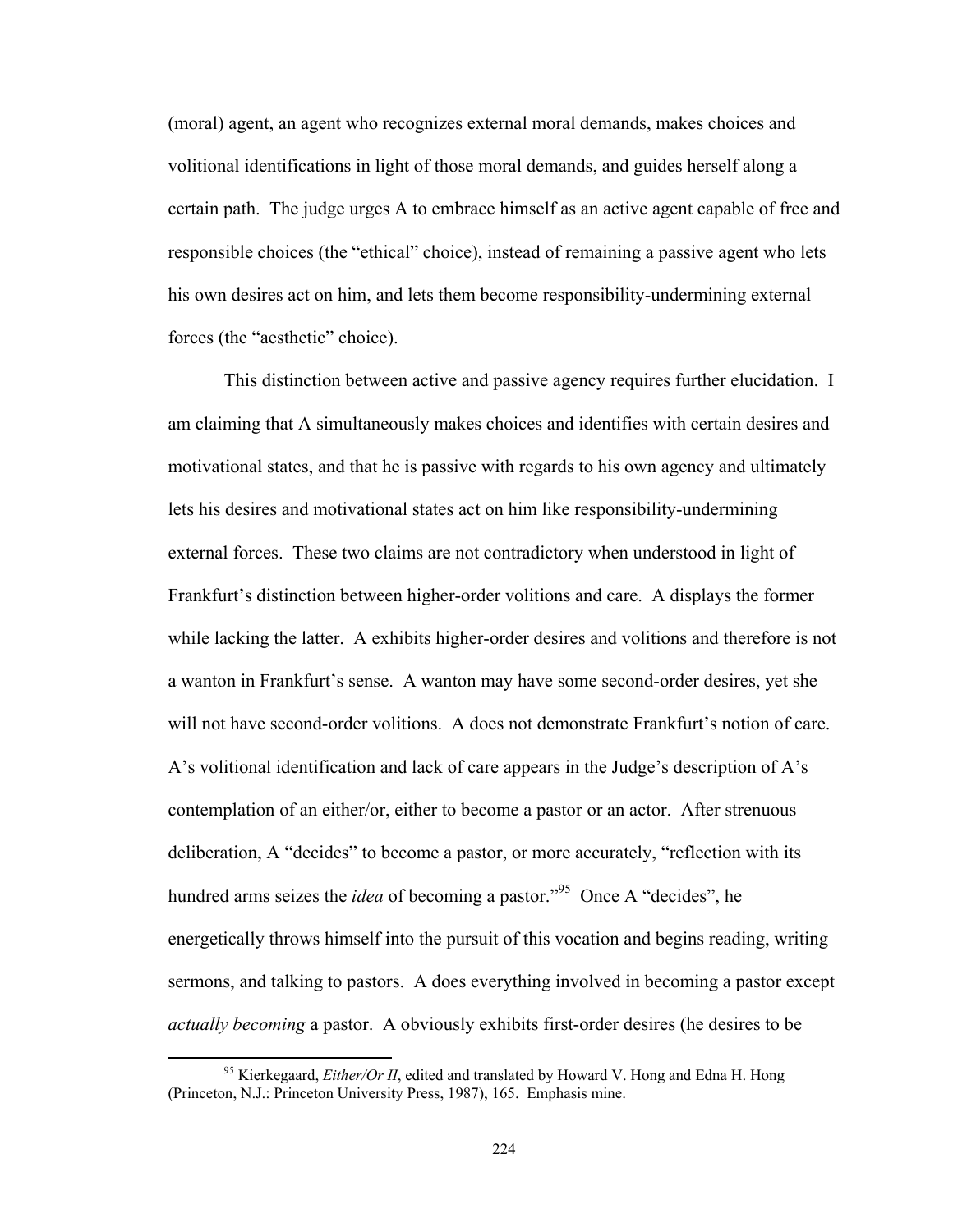pastor, to write sermons, etc.) as well as higher-order desires (he identifies with his desire to become a pastor and to write sermons) and he acts on some of those desires. The main issue is how to make sense of A's mental states in light of the fact that he does not identify *fully* with his desire to become a pastor because he never forms the intention to become a pastor. Rather, A forms the intention to *experience* the vocational life of a pastor without committing to that life.

The Judge's analysis of A's second order desire to become a pastor is similar to an example that Frankfurt uses in his first article on the subject, "Freedom of the Will and the Concept of a Person." Frankfurt imagines a psychiatrist who wants to understand and sympathize with his patient's drug addiction.<sup>96</sup> The doctor wants to know what it is like to crave the drug as if he were an addict. He does not, however, want that desire to be *effectual*. He only desires to desire the drug, to feel the intensity of that desire. He does not actually want to take the drug. The doctor has a second-order desire, but not a second-order volition. This case is similar to and different from the case of A wanting to experience the life of a pastor, because A exhibits higher-order volitions while the doctor does not. A may already have the competing first-order desires to become a pastor and/or an actor, whereas the doctor does not actually have the desire to take the drug.<sup>97</sup> A's engagement in activities of a pastor indicates that he may identify with his desire to become a pastor. He wants to experience what it is like to be a pastor, yet his experiment will not move him to become a pastor without the requisite higher-order desires. On the

 96 Frankfurt, "Freedom of the Will," p. 9 (article).

 $97$  So in the doctor's case is through reflection attempting to create a desire that he does not have, while A already has competing desires, but is not trying to eradicate either but also not fully identify with either.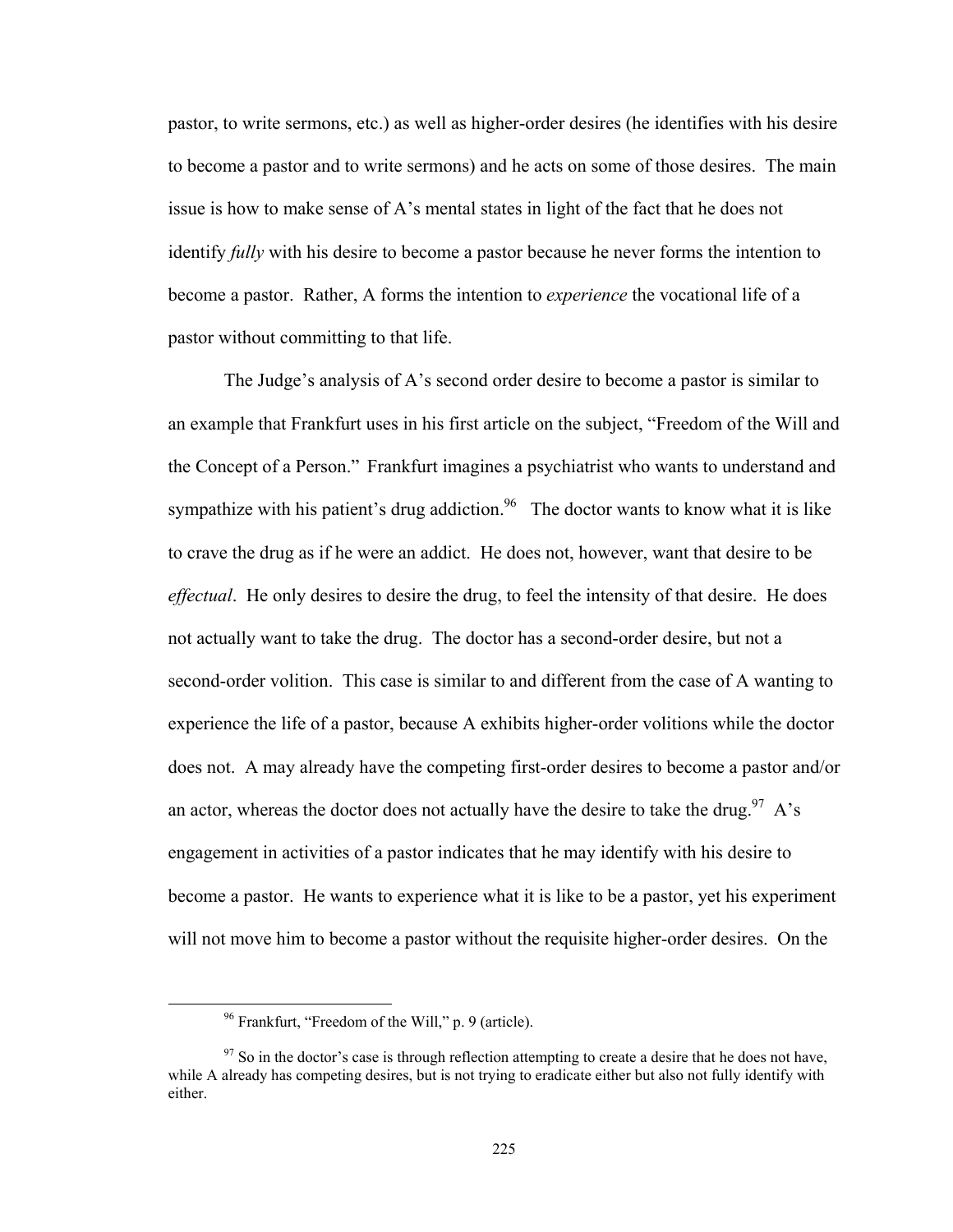other hand, Frankfurt's scenario does not clarify whether the doctor engages in various activities related to drug use in order to help him "feel" the desire to take the drug. Because of the nature of the desire and corresponding activity in question (the desire to be addicted to drugs), the corresponding activities are difficult to imagine. Unlike the doctor, A can identify with various desires closely associated with the basic motivational state of desiring to become a pastor while simultaneously refusing to identify with the primary motivational state.

One important similarity between A and the doctor is that they both refrain from forming a higher-order volition about the primary motivational state in their respective scenarios (to take the drug and become a pastor), and they both refrain from caring about their primary motivational states (which is obvious for the doctor since caring presupposes volitional identification). Their similarities end here. However, they differ in that although they both desire to feel the desires associated with a certain life or "vocation" (pastor and drug addict respectively), the nature of A's primary motivation allows him to display volitional identification with some of this desires.

To complicate the scenario further, A demonstrates care (in Frankfurt's technical sense) through his *avoidance* of a vocation. A deliberates between one vocation and another, tries one on for size by playing the role and identifying with the various related desires. Yet he refrains from identifying with the primary motivational state (the decision to actually become a pastor with the cluster of other intentions and commitments that this initial decision includes). When the point comes that he must decide whether or not to identify with that primary motivational state, he proposes a new "Either/Or" and tries out a new vocation. A moves from one experience to the next without committing because

226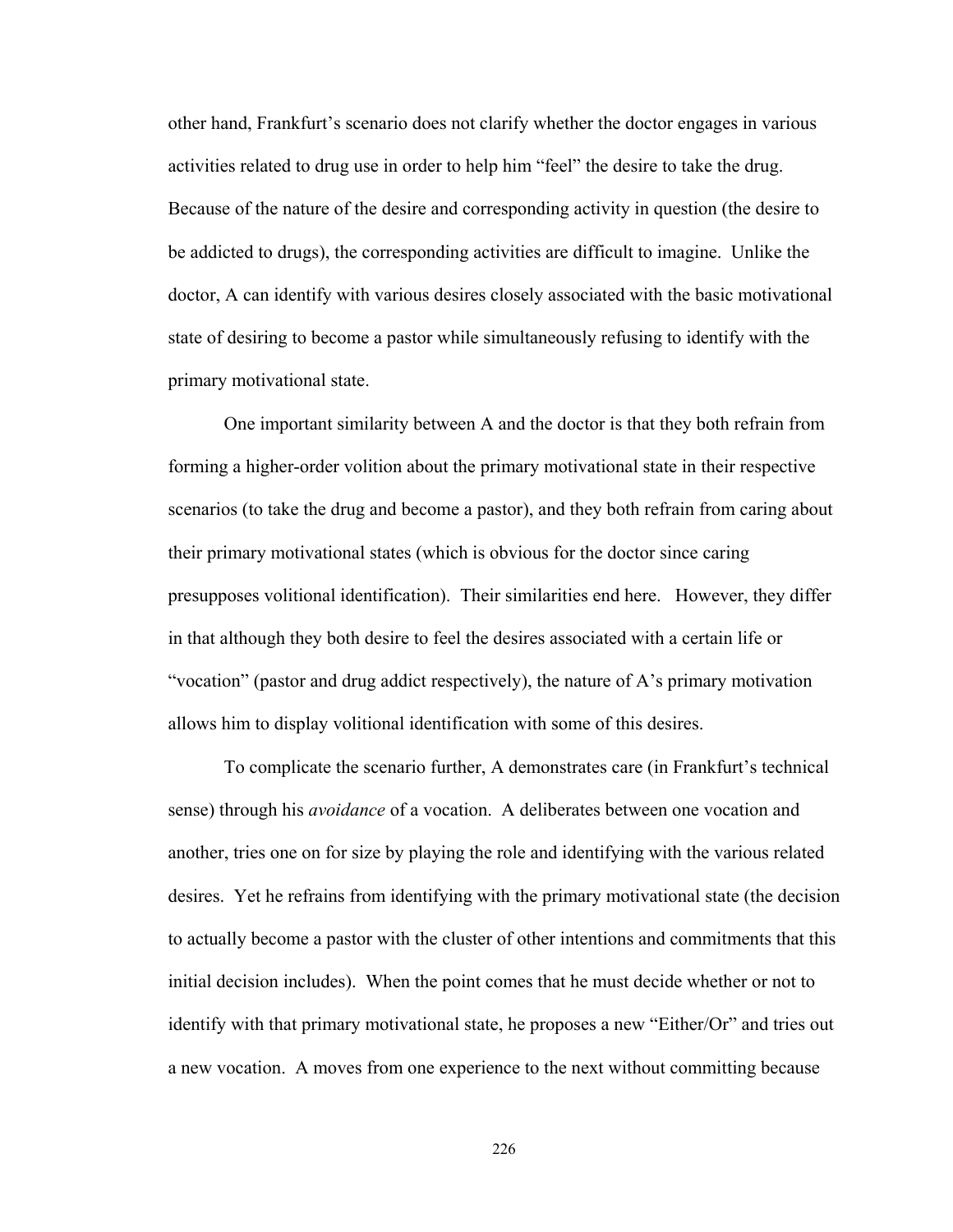he does not wish his primary motivational state to be effectual because it is not just any motivational state (like the desire to eat cake or workout or any of a host of desires). A is presented by Judge William as a highly deliberative and reflective person who makes plenty of choices. Surely there are instances where his choices are the result of *reflection on* and *identification with* a first-order desire, and furthermore these are not all merely higher-order desires, but higher-order *volitions*. Recall that a higher-order volition can result from weak evaluation; all A must do is have a desire X, reflect on that desire X, and then form a higher-order desire that desire X be effectual. The desire to eat cake for dessert can be an example of a higher-order volition, as long as the agent goes through this process of identification. A exhibits higher-order volitions, but he ultimately fails to care about his life-choices. He does not guide himself along a certain path, except the path of *non-commitment*. Davenport argues that A tacitly wills "not to have any secondorder volitions with respect to …the complex of desires and preferences that presently motivate his actions…"98 I agree with this except for calling this will *tacit*. Judge William presents A as a person who intentionally refrains from identifying with desires that will give him a concrete binding personality. Intentionally refraining from identifying with personality-binding motivations is a higher-order volition, but not an instance of *caring*. As the paradigm aesthete, A above all else wants to satisfy whatever desire happens to come over him in any particular moment. He wants to refrain from identifying with a motivational state that will have a binding effect on him and will require him to make long-term commitments.

 98 Davenport, "The Meaning of Kierkegaard's Choice," 96.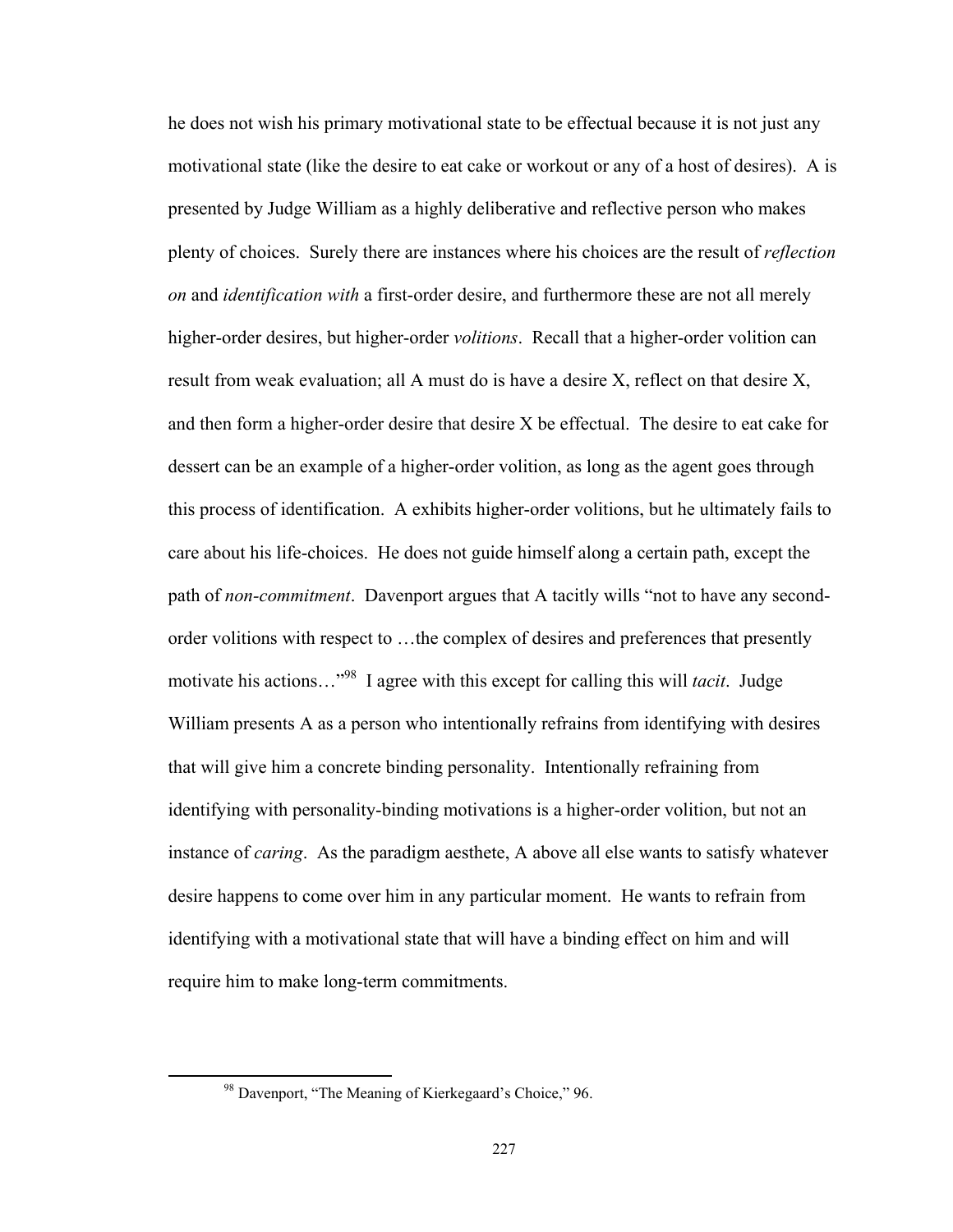A's *commitment to avoid commitments* is seen in the either/or between a pastor and an actor. As soon as the intensity of the desire to become a pastor passes, the desire to become a lawyer appears, and A begins anew. This shows that A is deliberate and calculating in the management of his desires. He carefully prevents any commitmentgranting motivational state from achieving efficacy in the economy of his desires, because he is convinced that long-term commitments only bring despair and boredom, and he wants to avoid these above all.<sup>99</sup> This commitment to remain open to the possibility of new and interesting desires shows that A clearly is a person according to Frankfurt's definition. Frankfurt states that "when a *person* acts, it is according to the desire he wants or the desire he wants to be without (the case of the unwilling addict), with the *wanton* it is neither."<sup>100</sup> The very desires that A wants to be without are desires that require long-term commitments.

Therefore the question is not whether A exhibits volitional identification or is an apt candidate for praise and blame (which is entailed by *VI*), but whether he exhibits *care*. On the one hand it seems that he does. Frankfurt states that for a desire to represent or be the result of a care, the desire must "endure through an exercise of his (the agent's) own volitional activity rather than by its own inherent momentum" and that "[t]he persistence of his desire must be due to the fact that he is unwilling to give it up."  $101$  Clearly A's higher-order desires not to identify with commitment-granting motivational states result from his own volitional activity and a desire that he is not

 $99$  It is important to note that Frankfurt realizes that even a wanton can excel in instrumental deliberation, so deliberation alone does not eliminate 'A' from the category of a wanton.

<sup>&</sup>lt;sup>100</sup> Frankfurt, "Freedom of the Will," 14.

<sup>&</sup>lt;sup>101</sup> "On Caring," 16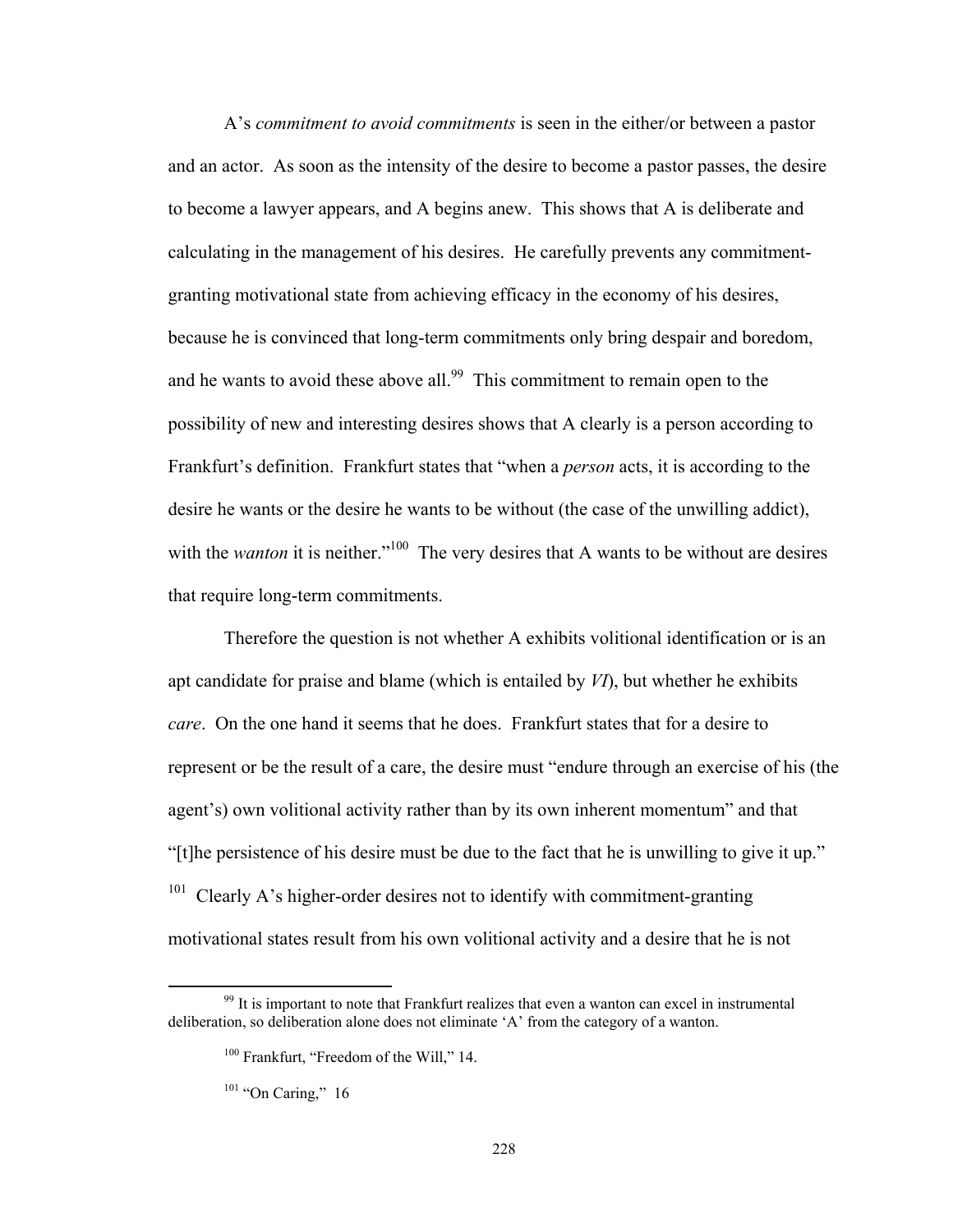willing to give up. A has moved beyond vulgar hedonism—the commitment to physical pleasure. He decides that he is better off not satisfying certain desires, namely desires that would require long-term commitments and would rule out satisfying whatever other desires happen to come along. A's only commitment is his refusal to make any long-term commitments. A has *weak* second-order volitions. A's higher-order desires demonstrate *volitional identification* because he does want certain desires to constitute his will (desires that will minimize pain and boredom, but will not develop a character that will constrain his desires); but, his higher-order volitions are *weak* because they do not stem from a larger framework of commitments and change from moment to moment based on what desires will yield the most pleasure (or more accurately prevent pain and boredom). This commitment to refrain from commitments is a commitment to *desire-fulfillment*, which Frankfurt explicitly rejects as a form of caring. A believes that he will derive more satisfaction by allowing his strongest desires to be effectual, and he often *desires* that his strongest desires be effectual (as long as they do not bind him to long-term commitments). Frankfurt rejects the notion that desire fulfillment brings happiness. He believes that a person's having a desire, even a very strong desire, does not mean that the person really *cares* about that desire. Care requires a commitment to the desire that gives narrative identity to the person in a way that the commitment to desire fulfillment cannot. $102$ 

<sup>&</sup>lt;sup>102</sup> *Ibid.*, 161. Determining whether or not A cares in Frankfurt's sense is difficult at this point. This is because even in his definition of caring sometimes Frankfurt invokes narrative components and other times he seems to indicate that a person can care about something at one moment and not at the next. I am systematizing Frankfurt's thought by drawing what I see as a necessary distinction between higherorder volitions and caring, and the historical or narrative element seems to me to be the key distinction.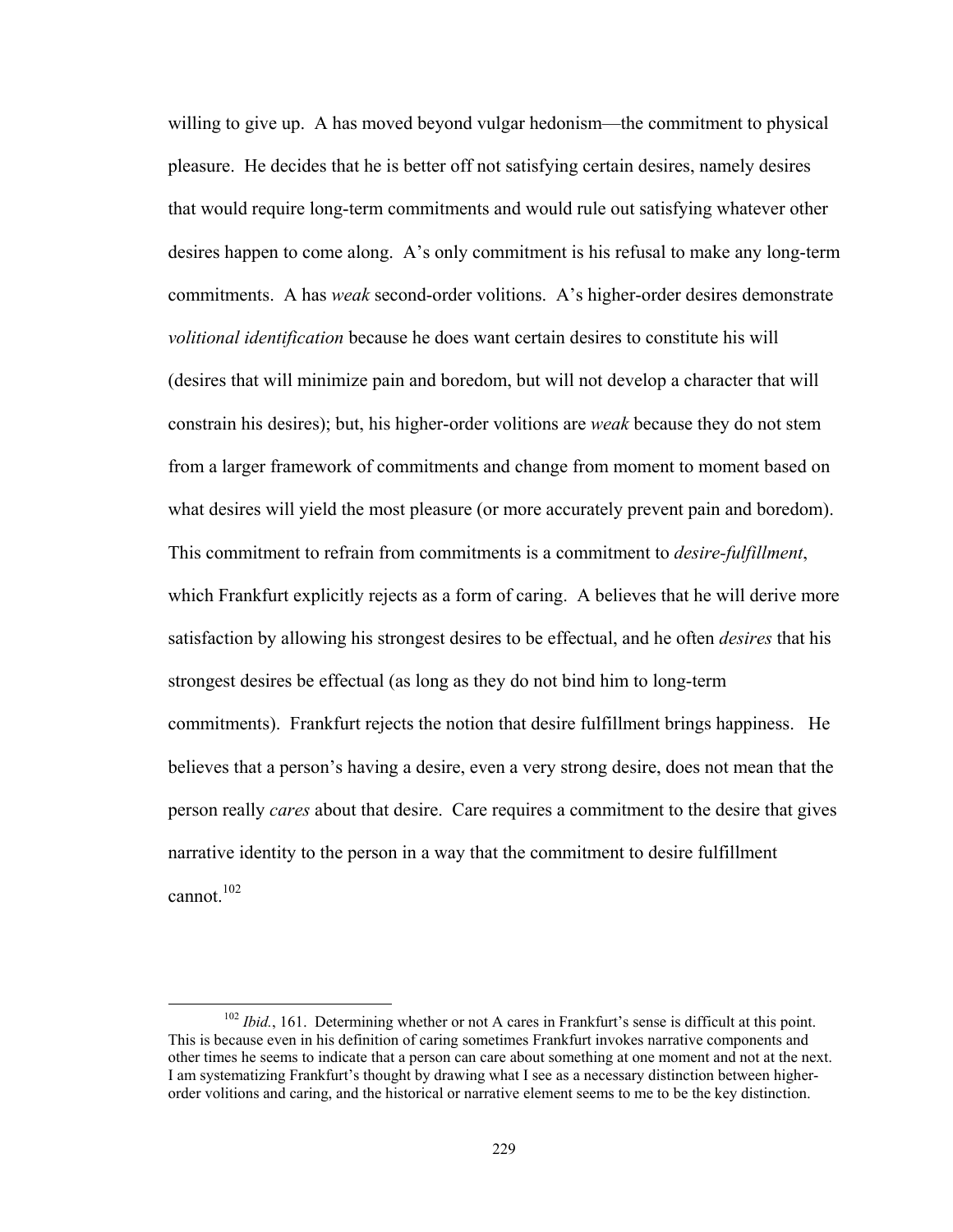*Higher-order desires and historicity.* A's weak higher-order volitions demonstrate that he identifies with certain desires while rejecting others. The Judge's analysis of A reveals Kierkegaard's hierarchical understanding of the will, and the need for volitional identification for moral responsibility. The Judge does not call into question whether or not A is morally responsible for his actions or for his character. In fact, the Judge argues that A is cultivating character—although unintentionally—for which A is responsible despite the fact that he does not demonstrate care or responsible agency. Judge William argues that A may well find that these weak second-order desires and volitions solidify and that he develops a stable character, albeit unintentionally. The Judge tells A that he is like a captain who believes that he can turn his ship whatever direction he wants at any moment.<sup>103</sup> However, unlike A,

"the captain will also be aware that during all this the ship is ploughing ahead with its normal velocity, thus there is but a single moment when it is inconsequential whether he does this or that. So also with a person—if he forgets to take into account the velocity—there eventually comes a moment where it is no longer a matter of an Either/Or, not because he has chosen, but because he has refrained from it…."104

The Judge does not believe that A's intentional refraining from identifying with commitment-granting motivational states is successful. He argues that A is developing binding characteristics through intentionally refraining from choosing, as he goes on to tell A that "if one puts off the choice, the personality or the obscure forces within it unconsciously chooses." The Judge argues that all persons already have "an outward character consisting of motivations we tend to act on<sup> $105$ </sup> and that "the personality is

 <sup>103</sup> *EO II* 164.

 $104$  Ibid.

<sup>&</sup>lt;sup>105</sup> Davenport, "The Meaning Of Kierkegaard's Choice," 102.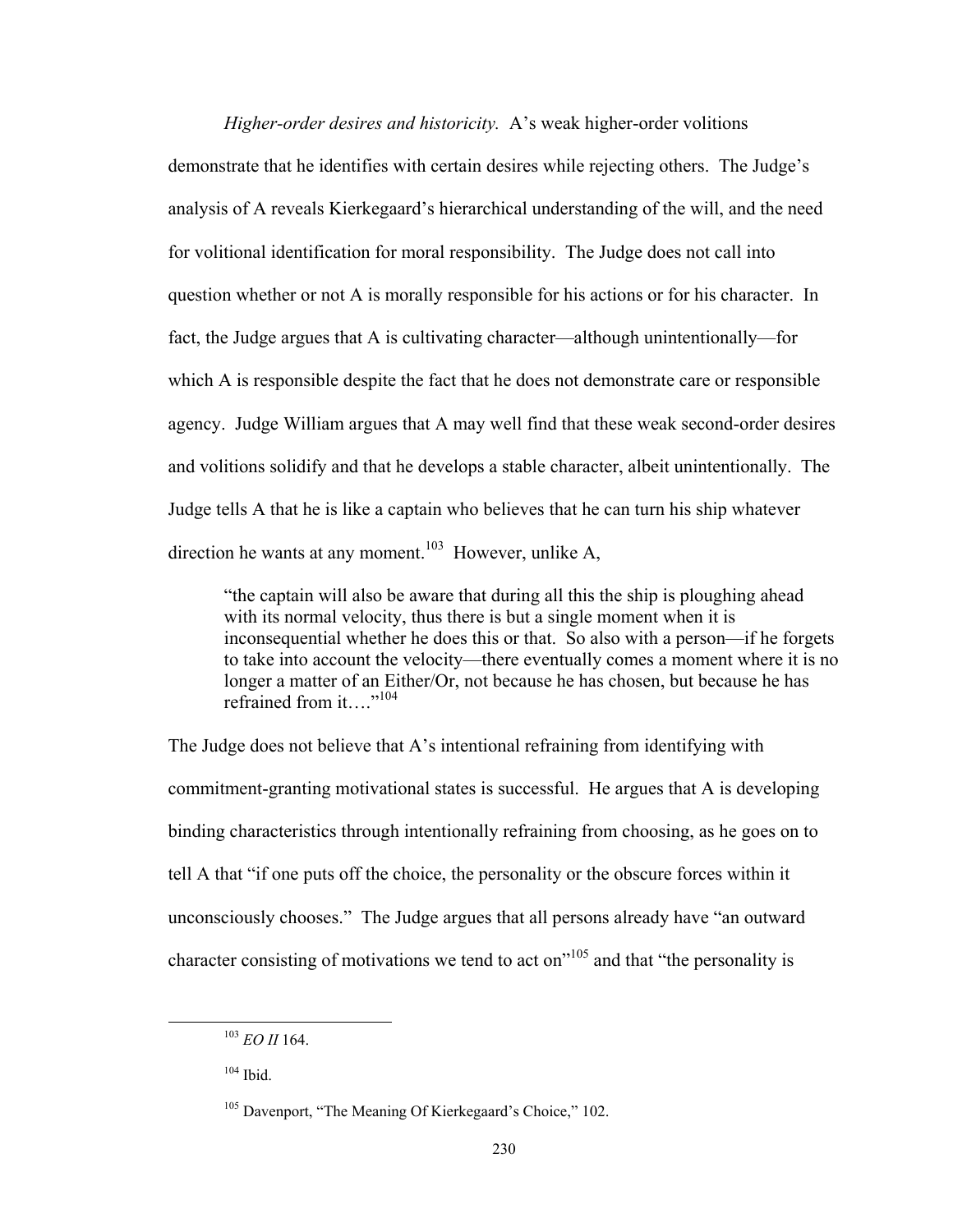already interested in the choice before one chooses."106 Despite A's effort to keep his personality "bare"<sup>107</sup> or free from higher-order volitions and character traits that incline him towards certain motivational states and actions rather than others, he is a person who has the same agential structure as all other human persons. That is, A possesses both negative and positive freedom, and as a human agent he is naturally inclined towards embracing his freedom by making free and responsible choices. Therefore A actively wills against this positive freedom. But as he wills to remain free from binding choices, he makes choices (some conscious and some not) that develop an even stronger personality with dispositions and motivations to act in certain ways.

A is responsible for his actions because he displays the capacity for higher-order volitions, makes free choices even as he seeks to deny himself free choices, and is subject to the historical consequences of this freely-formed higher-order volitions. But because he intentionally refrains from identifying with commitment forming motivational states, A may wake up one day to find that he *cannot* make any long-term commitments even if he wants to. He might become the kind of person who cannot commit, although he has become this kind of person unintentionally. After all, the inability to commit is a binding trait, and therefore an example of the very thing that A is intentionally avoiding. In this way, a person's weak higher-order desires and volitions might give volitional consistency or stability to his life. Judge William and Frankfurt agree that this kind of stability is "…merely fortuitous and inadvertent. It would not be the result of any deliberate or

<sup>&</sup>lt;sup>106</sup> *EO II* 164. Quoted in Davenport, "The Meaning Of Kierkegaard's Choice," 102.

<sup>&</sup>lt;sup>107</sup> *EO II* 164. The complete quote is as follows: "If one believes that at some moment a person can keep his personality blank and bare or that in the strictest sense one can halt and discontinue personal life, one certainly is mistaken. Already prior to one's choosing, the personality is interested in the choice, and if one puts off the choice, the personality or the obscure forces within it unconsciously chooses."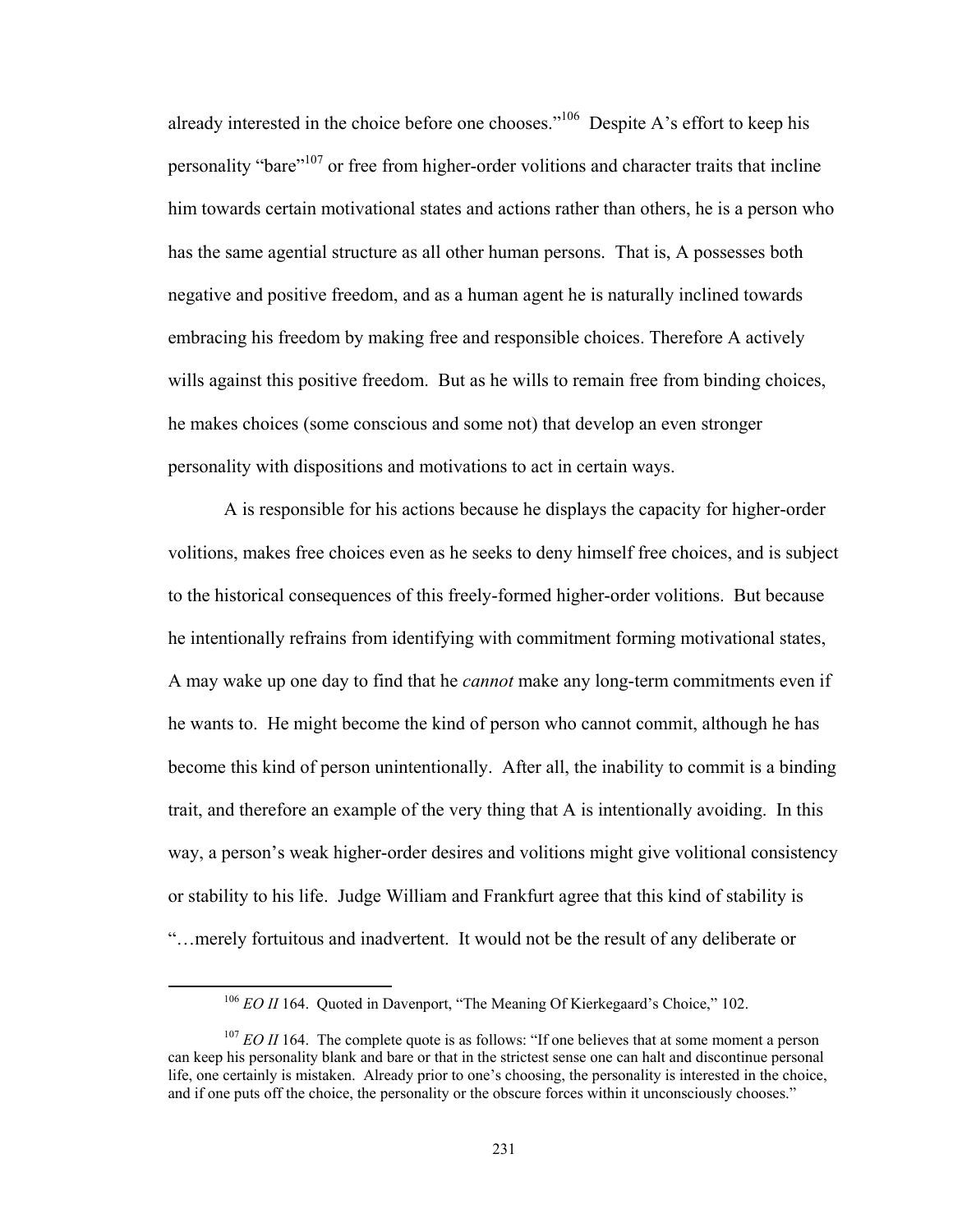guiding intent on our part."108 A person's capacity for higher-order desires and volitions might remain intact despite the fact that she cares about nothing (or cares only about remaining open to the strongest desire), rendering it necessary that a person have more than merely those states. A person who cares is different from someone like A. The person who cares plays an active, willing role in the *continued existence* of binding higher-order dispositions and attitudes by identifying with those desires.

*Contra* Davenport's interpretation, the case of A demonstrates that Kierkegaard does not think that strong evaluation is necessary for moral responsibility. A believes that he is subject to necessity, but the Judge argues that A is free to become a strong evaluator, that is, an agent with the ability to evaluate his first-order motives and preferences in light of moral concerns.<sup>109</sup> Furthermore, as a free agent he is subject to the consequences of his actions and as such is cultivating characteristics and personality traits for which he is responsible. Thus the main issue at stake in *EO II* is not whether A is free or morally responsible (since the Judge's arguments assume both), but whether or not he will choose to take responsibility for himself by choosing to play an *active* (as opposed to passive) role in the cultivation of his character.<sup>110</sup> "The conversion to an ethical standpoint is, in the Judge's characterization, equivalent to the acceptance of choice, the taking up of responsibility…the 'choice of oneself' is in the first instance a choice of oneself as agent, not the choice of a set of characteristically ethical values or a set of

 108 Frankfurt, "On Caring," 162*.*

 $109$  A already has higher-order desires and volitions, but they are weak volitions that are not connected to deeper cares or commitments.

<sup>&</sup>lt;sup>110</sup> Kosch convincingly argues that there is good reason to believe that for Kierkegaard "the most" basic division (of life views) is actually between views of life that embrace passivity and those that embrace the possibility of action." *Freedom and Reason,* 155.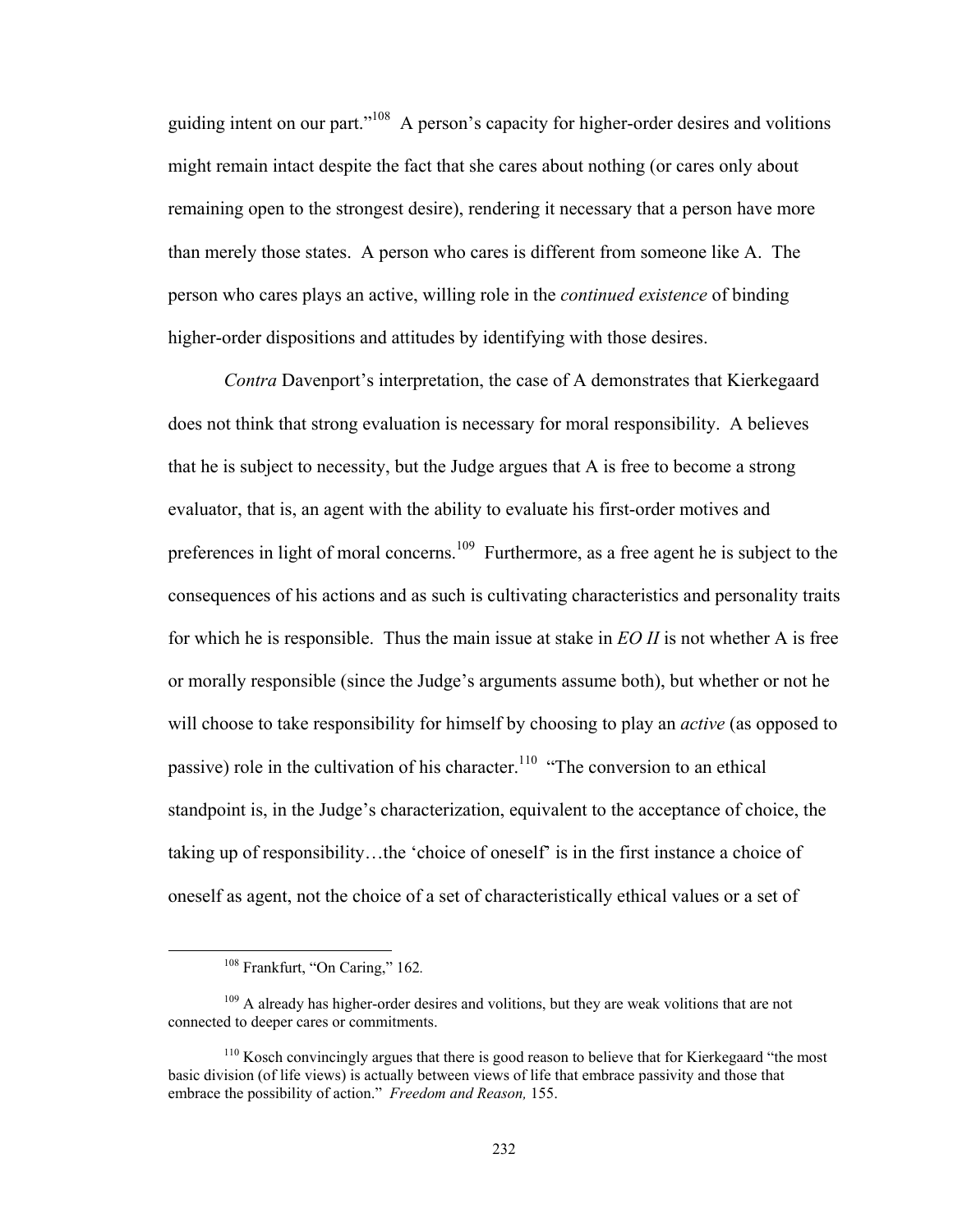more or less hedonistic ones."<sup>111</sup> The Judge's critique of A presents three related but conceptually distinct issues: the metaphysical components of freedom, the freedomrelevant responsibility-grounding conditions, and the necessary components of responsible agency and character cultivation. These distinctions perhaps show the deepest similarity between Kierkegaard and Frankfurt. Just as Frankfurt distinguishes between responsibility—where all that is required is the right mesh of desires at the moment of action—and caring—where the commitment must be formed and carried out over time—so Kierkegaard distinguishes between moral responsibility and becoming an ethically existing self, that is, a strong evaluator who takes responsibility for his character.

This deep similarity also reveals the deepest difference between Kierkegaard and Frankfurt. In Frankfurt's thought the requirements for moral responsibility are disconnected from the requirements for caring. Whereas his necessary conditions for responsibility ascriptions do not distinguish cases of manipulation properly from cases of free and responsible action (since a deterministic force or manipulator could cause the agent to have the right mesh or desires), his notion of caring comes much closer to making this distinction. It is difficult to imagine a case of someone who cares about something in Frankfurt's sense yet is subject to responsibility-undermining external causes such as manipulation. This difficulty is due to Frankfurt's understanding of caring that emphasizes the narrative or diachronic aspect of caring, the hierarchical aspect of caring, and the fact that a person who cares often refuses to identify with other desires. The rift between Frankfurt and Kierkegaard is here. Whereas Frankfurt sometimes

 111 Kosch, *Freedom and Reason*, 150.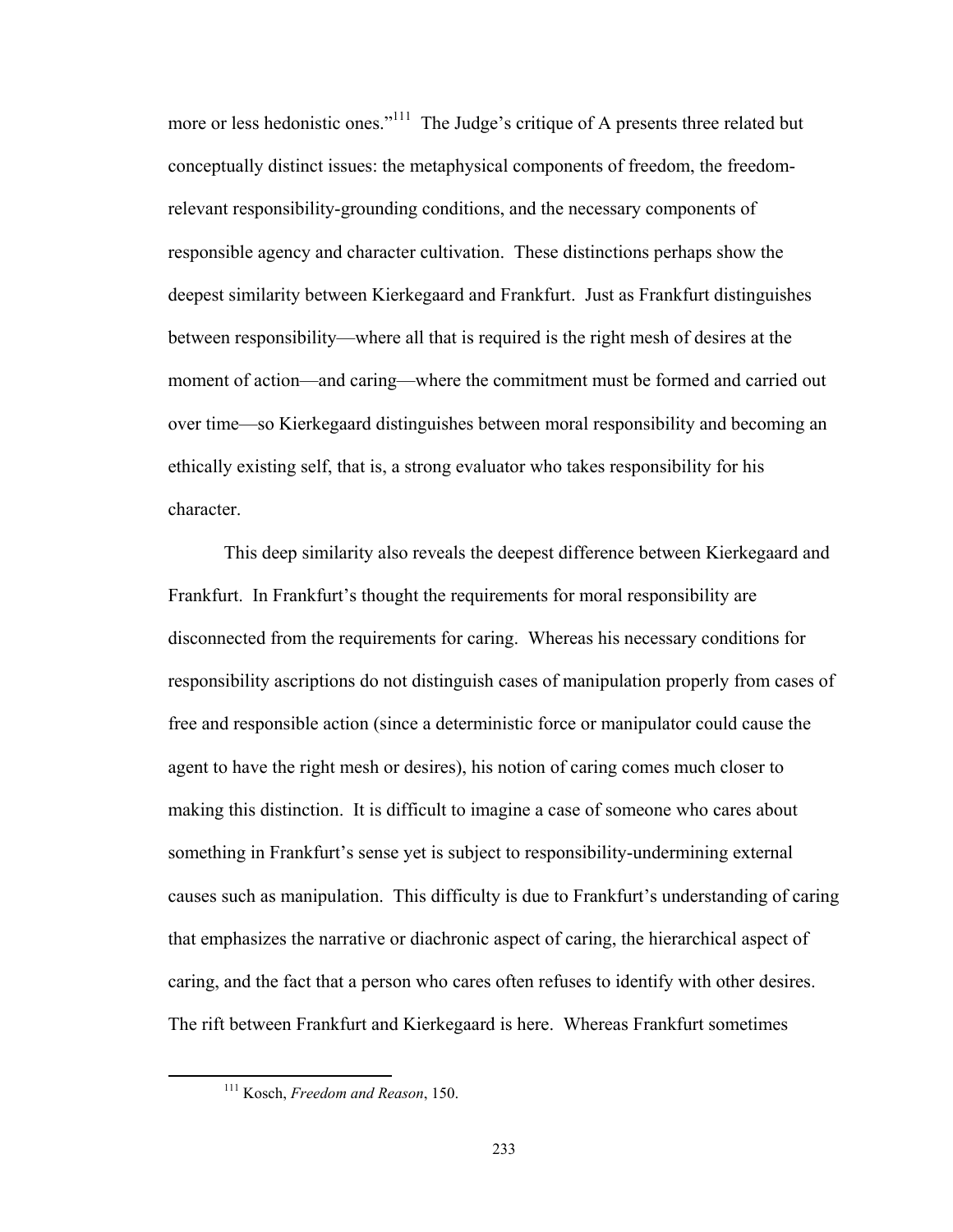indicates that the free will requires alternative motivational possibilities, $112$  he clearly rejects this view when he declares that a manipulator could causally produce an agent's first-order and higher-order desires. Also, as long as the agent has the right mesh of desires and is satisfied with those desires, then she is responsible and exhibits the ascription-granting freedom-relevant conditions. Recently Frankfurt admitted, in correspondence with Robert Kane, that hard compatibilism (or global manipulation such as Skinner's *Walden Two* scenario) "is in fact consistent with…[Frankfurt's] general views about identification and wholeheartedness."113 Since wholeheartedness or volitional necessity is the pinnacle of freedom and caring on Frankfurt's view, he must believe that caring is also consistent with global manipulation or what Kane calls *covert nonconstraining control* (CNC). As long as an agent is free from constraint, can will what she wants to will and is satisfied with the will that she has, manipulation, such as the behavioral engineering seen in *Walden Two,* is irrelevant on Frankfurt's view*.* Clearly Frankfurt's time-slice hierarchical responsibility theory does not distinguish properly between free and responsible action and action that results from manipulation; morever, neither does his theory of care and wholeheartedness.

Kierkegaard agrees with Frankfurt that there are differences between the requirements for moral responsibility and the requirements for caring or responsible

<sup>&</sup>lt;sup>112</sup> Recall his early definition of free will in "Freedom of Will" where he states that "[a] person's will is free only if he is free to have the will he wants. This means that, with regard to any of his first-order desires, he is free either to make that desire his will or to make some other first-order desire his will instead. Whatever his will, then, *the will of the person whose will is free could have been otherwise*; he could have done otherwise than to constitute his will as he did" (emphasis mine). This statement clearly indicates that in order to have free will, a person must have access to alternative motivational possibilities. However, even in this early work Frankfurt is clear that AMPs are not necessary for moral responsibility, and more recently is clear that responsibility is fully compatible with covert non-constraining manipulation and therefore most certainly does not require alternative possibilities or any sort.

<sup>113</sup> Kane, *The Significance of Free Will*, 225 n. 13.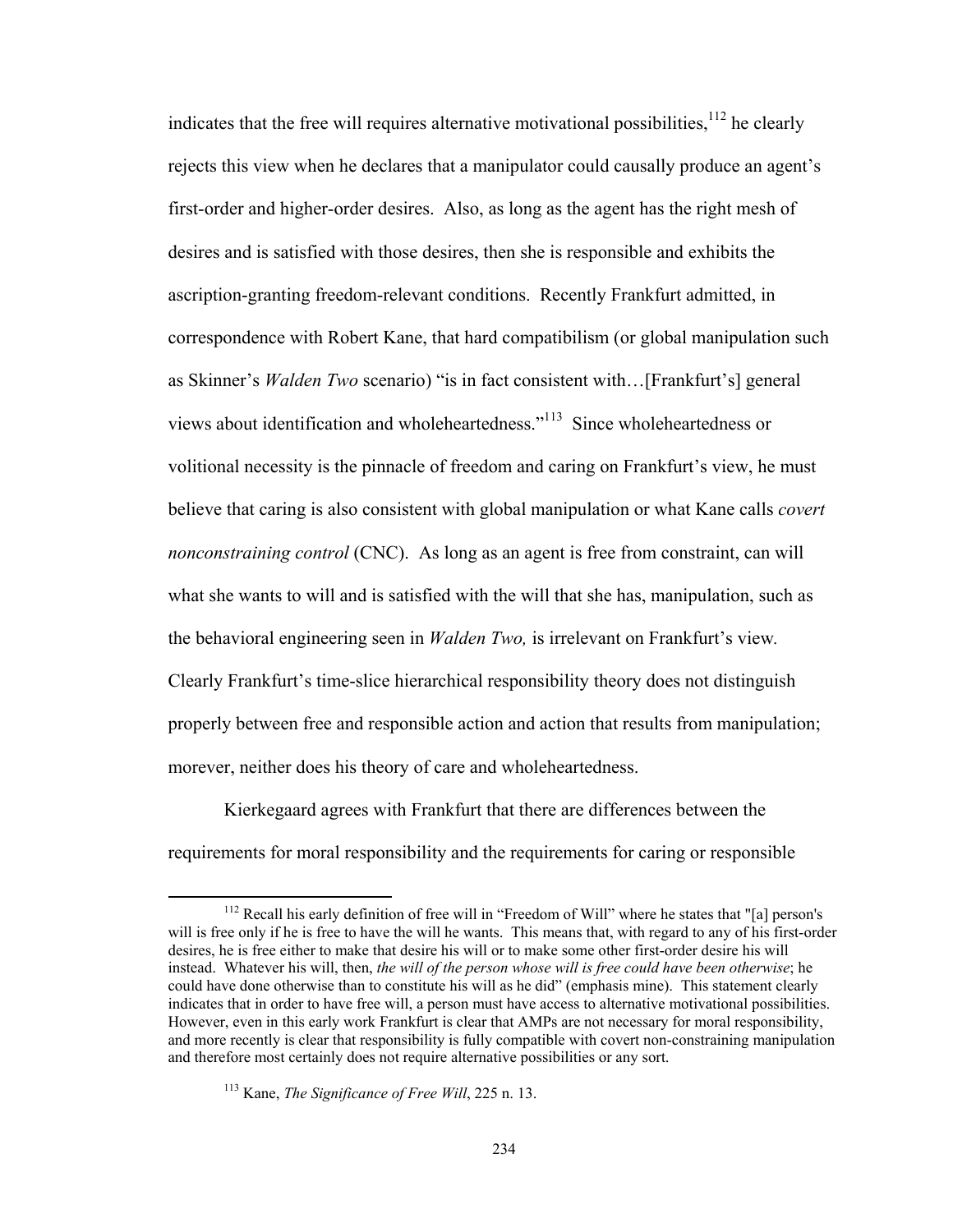agency. However, Kierkegaard's requirements for both moral responsibility and responsible agency properly distinguish free and responsible action from action that results from manipulation. Kierkegaard's theory of moral responsibility as well responsible agency requires a cognitive component, an historical component, and a leeway component, all of which Frankfurt rejects. The most crucial of these components is the leeway component, as "the presence of any alternative possibilities is a sufficient condition for the falsity of causal determinism..."<sup>114</sup> Recall that Frankfurt's initial distinction between first and second-order desires and the concept of volitional identification was that the agent is the source of free and responsible action, whereas she is not the source if a manipulator intervenes. This source condition is sometimes referred to as the ability of a free and responsible agent to determine her path, or possess selfdetermination. Again, semi-compatibilists and source incompatibilists are mistaken to reject alternative possibilities because "the significance of such alternatives…lies in their being indicators of the self-determination manifested by one's actions, which is necessary for responsibility."<sup>115</sup> Kierkegaard understands that alternative possibilities are necessary because those possibilities indicate the falsity of causal determinism. Furthermore, alternative possibilities demonstrate that the agent was the source of her action, and sourcehood is vital when it comes to the agent's ability to engage in responsible agency. Despite the fact that Kierkegaard's requirements for responsible agency are more stringent than the requirements for moral responsibility, they are not fundamentally different.

 $114$  Timpe, "Source Incompatibilism and its Alternatives," 155.

<sup>&</sup>lt;sup>115</sup> O'Connor, Timothy, "Freedom With a Human Face," 209.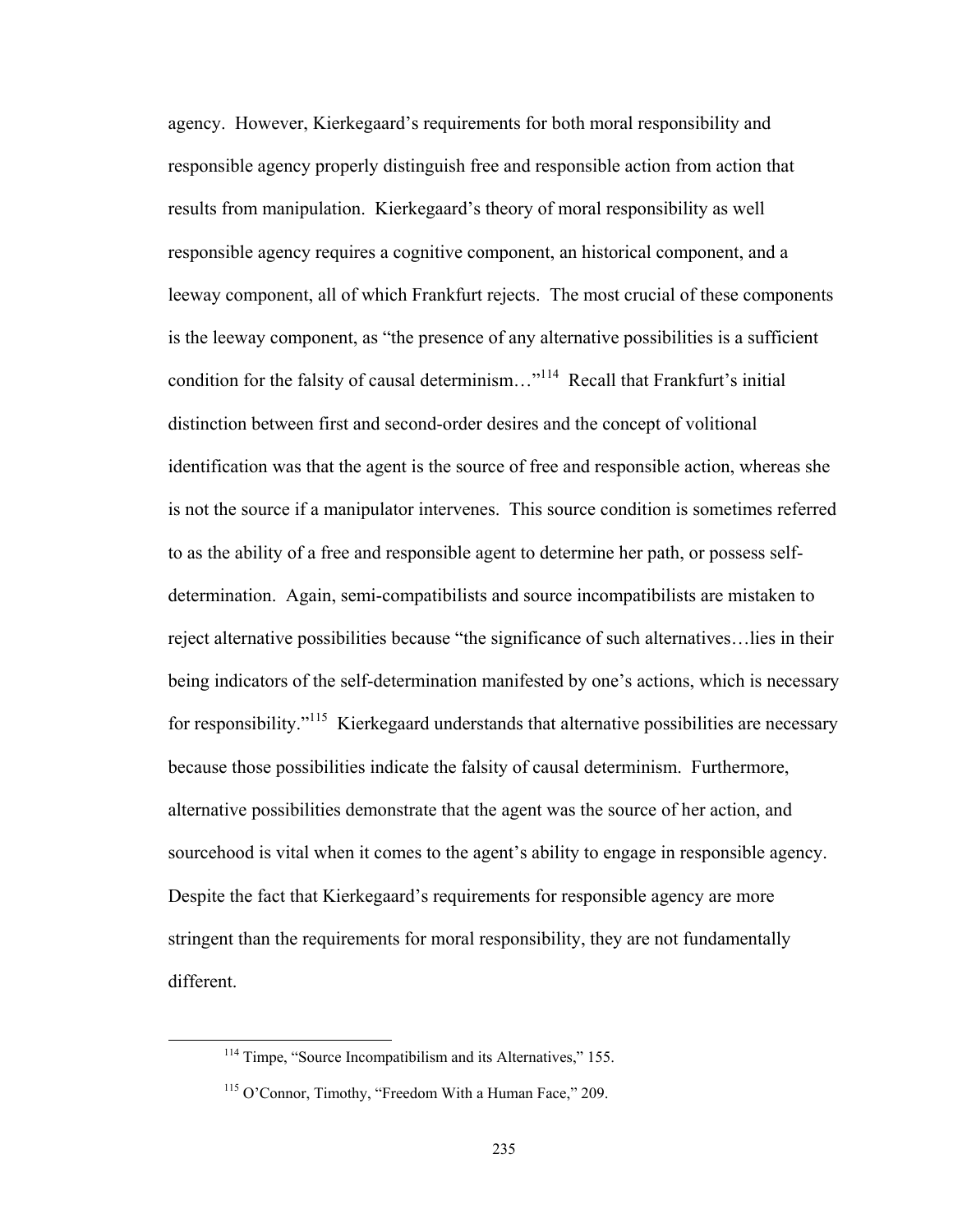## *Kierkegaard's Hierarchical-Libertarian Solution to the Problem of Identification and Moral Self-Cultivation*

## *A Frankfurtian Methodology for Self-Cultivation?*

This final section deals with another problem with Frankfurt's (and indeed all soft or semi-compatibilists') understanding of the freedom-relevant conditions necessary for grounding moral responsibility. I examine whether any account for moral self-cultivation is derivable from Frankfurt's semi-compatibilistic understanding of free agency. I argue that Frankfurt's theory ultimately fails because he denies that agents play a causal role in the development of agential characteristics and motivational states, and because he subscribes to a version of reasons internalism coupled with what I call motivational noncognitivism. As shown in my first three chapters, the responsibility-grounding freedom-relevant conditions must be different from the agential conditions seen in cases involving manipulation, coercion, and other responsibility-undermining external causes. But an agent who can act *only* on the basis of prior motivation and thus has no choice with regards to her internal motivational possibilities is not fundamentally different from an agent who is determined by an external force, unless however, she has played a formative role in the cultivation of the cluster of mental states, dispositions, and character traits that produce those motivations. To reiterate, my claim is that either 1) the agent must be free to choose from various motivations or to cultivate new motivations at the moment of identification (which Frankfurt's reasons internalism denies) or 2) the agent must have played a causal role in the cultivation of the motivational states that produce the action (in order for the agent to play a truly causal role then i. causal determinism must be false and ii. the agent must have leeway—point 1—at some juncture in the past).

236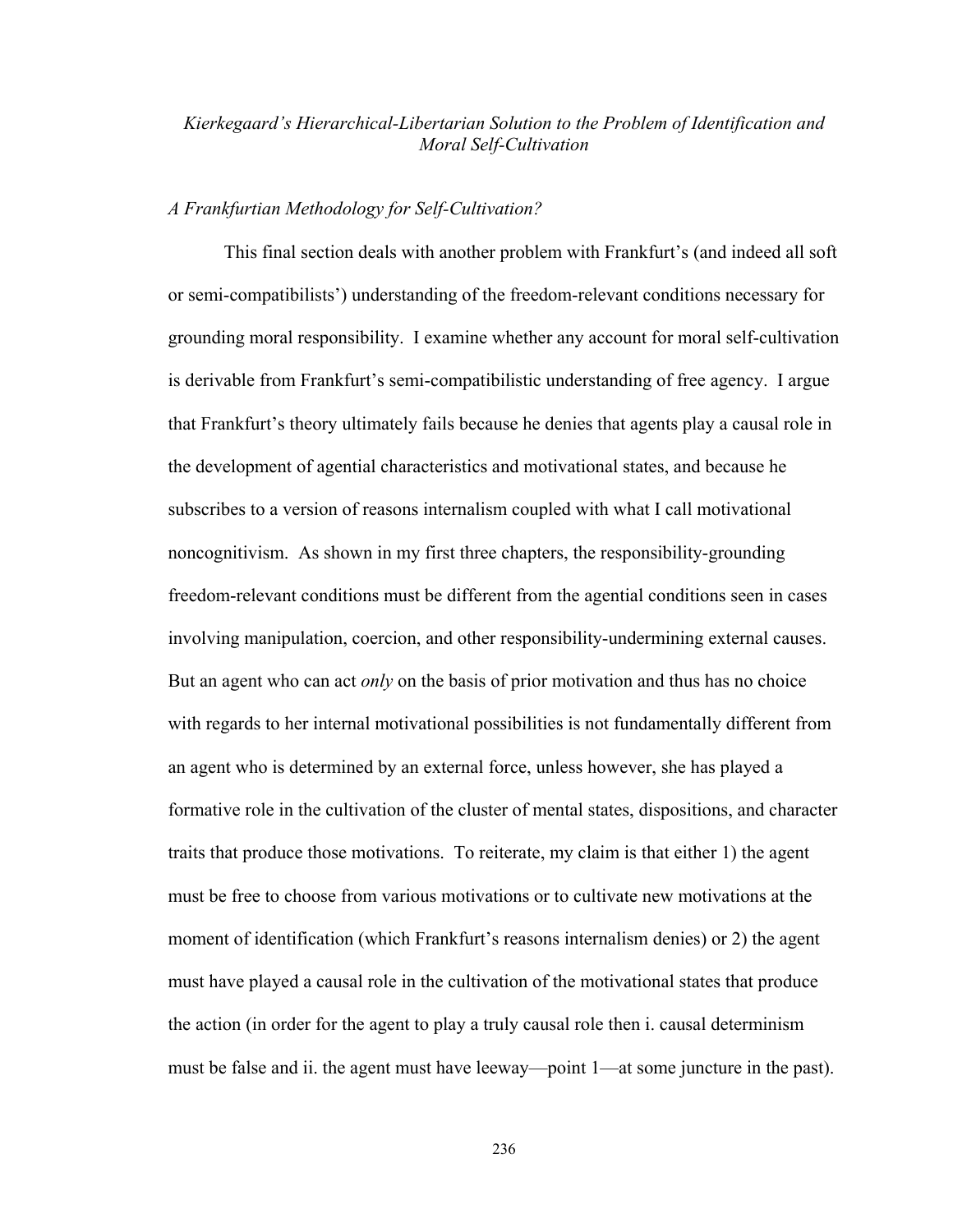Therefore to affirm both that 1) an agent can be free and responsible who cannot form new motivations and 2) has played no causal role in the formation of her desires and emotions is another way of denying the necessary freedom-relevant responsibilitygrounding components and the freedom necessary for morally responsible agency.

*Once again on identification.* The pinnacle of human freedom as Frankfurt understands it is the ability to commit wholeheartedly to one's cares. He believes that wholehearted concern about final ends endows our lives with meaning and purpose. Furthermore, he argues that "[t]o be a *person* entails evaluative attitudes (not necessarily based on moral considerations) towards oneself…Instead of responding unreflectively to whatever he happens to feel most strongly, he undertakes to guide his conduct in accordance with what he really cares about."<sup>116</sup> A person is able to guide herself along a certain path, namely a path approved by higher-order evaluative attitudes. Yet it is puzzling and troubling that despite his very promising account of identification and wholeheartedness, he gives no indication of how a person might achieve the state of wholehearted love.<sup>117</sup> He does, however, indicate in several places that intentional selfcultivation is possible. For instance, he states that "[w]e can sometimes take steps that inhibit us from loving, or steps that stimulate us to love; more or less effective

 116 "On the Necessity of Ideals," *Necessity, Volition, and Love*, 113-14.

 $117$  Some might respond that this should not be puzzling at all, since Frankfurt is a compatibilist and thus does not think that wholehearted cares are necessarily at odds with determinism. He thinks that it is quite conceivable that some causal influence outside the agent's control could make it the case that the agent both has wholehearted cares and wants to have these cares. It would not matter that the agent played no causal role in bringing about this state of affairs; therefore there is no need for a theory of selfcultivation. While I grant this objection, I think that two things can be said in response. First, there is nothing inherent in Frankfurt's hierarchical account of freedom that is incompatible with a sophisticated libertarian account. Second, libertarians might go further and argue that we not only want to care wholeheartedly about things, but to care about the things that we have freely chosen to care about, and that we have played a significant role in coming to care about. For an argument along these lines, see Robert Kane's *The Significance of Free Will*.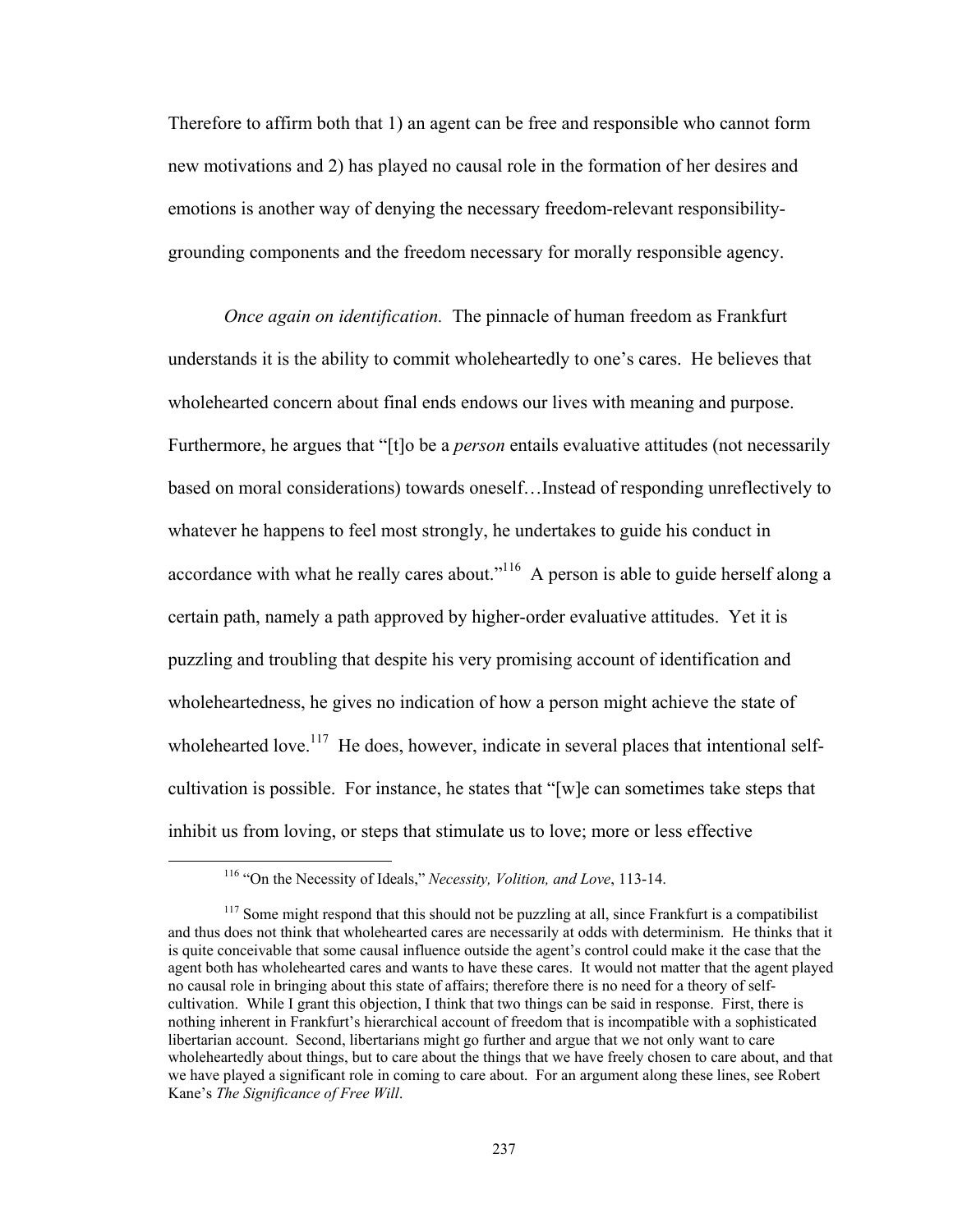precautions and therapies may be available, by means of which a person can influence whether love develops or whether it lasts."<sup>118</sup> A creative interpretation of Freud's famous case known as the "Rat Man" proves useful in evaluating this claim about the revisability of love.119 The Rat Man both desperately loved and violently hated his father, and came to have split personalities "by repressing his hatred and only acknowledging his love."<sup>120</sup> Rat man was clearly neurotic, constantly undoing his own actions and contradicting his own thoughts. The Rat man is divided against himself, but Frankfurt believes that he should (ideally) be wholehearted. So what would Frankfurt have him do?

In order for the Rat man to be wholeheartedly on the side of his benign attitudes, it would not have been necessary for him to conceal his hostile feelings from himself (which is what he has done). Nor would he have had to refrain from making a conscious effort to deal with those feelings in whatever ways might be effective and helpful. It would have required only that, in the struggle between his hatred and his love for his father, he himself come to stand decisively against the hatred and behind the love. $121$ 

Thus Frankfurt certainly does not think that that the Rat man should do what he is doing, namely repress the desires that he does not endorse. In fact, he should "deal with those feelings in whatever ways might be effective and helpful" and "stand decisively against

 118 Frankfurt, *Taking Ourselves Seriously,* 41. In another context Frankfurt states that "[i]t is surely open to someone for whom an action is unthinkable to alter his own will in such a way that the action becomes thinkable for him. The fact that a person cannot bring himself to perform an action does not entail that he cannot bring himself to act with the intention of changing that fact." "Rationality and the Unthinkable," 187. It is also important to note that Frankfurt does not think that a person can *directly* will to care about something, because "[l]ove is nonetheless involuntary, in that it is not under the immediate control of the will. We cannot love—or stop loving—merely by deciding to do so." Therefore Frankfurt does propose that a person can influence her cares, but this will not happen through a single, direct act of will. Cf. Kierkegaard on patience: "'to gain one's soul'…immediately turns the mind to a *quiet but unflagging activity*…not of making a conquest, of hunting and seizing something, but of becoming more and more quiet…" "To Preserve One's Soul in Patience," *Eighteen Upbuilding Discourses,* 170-71.

<sup>&</sup>lt;sup>119</sup> J. David Velleman uses this example is his article "Identification and Identity" and Frankfurt continues with this example in his "Reply to J. David Velleman" in *Contours of Agency*, 91-128.

 $120$  Ibid, 101.

<sup>121</sup> Frankfurt, "Reply to J. David Velleman*,"* 126.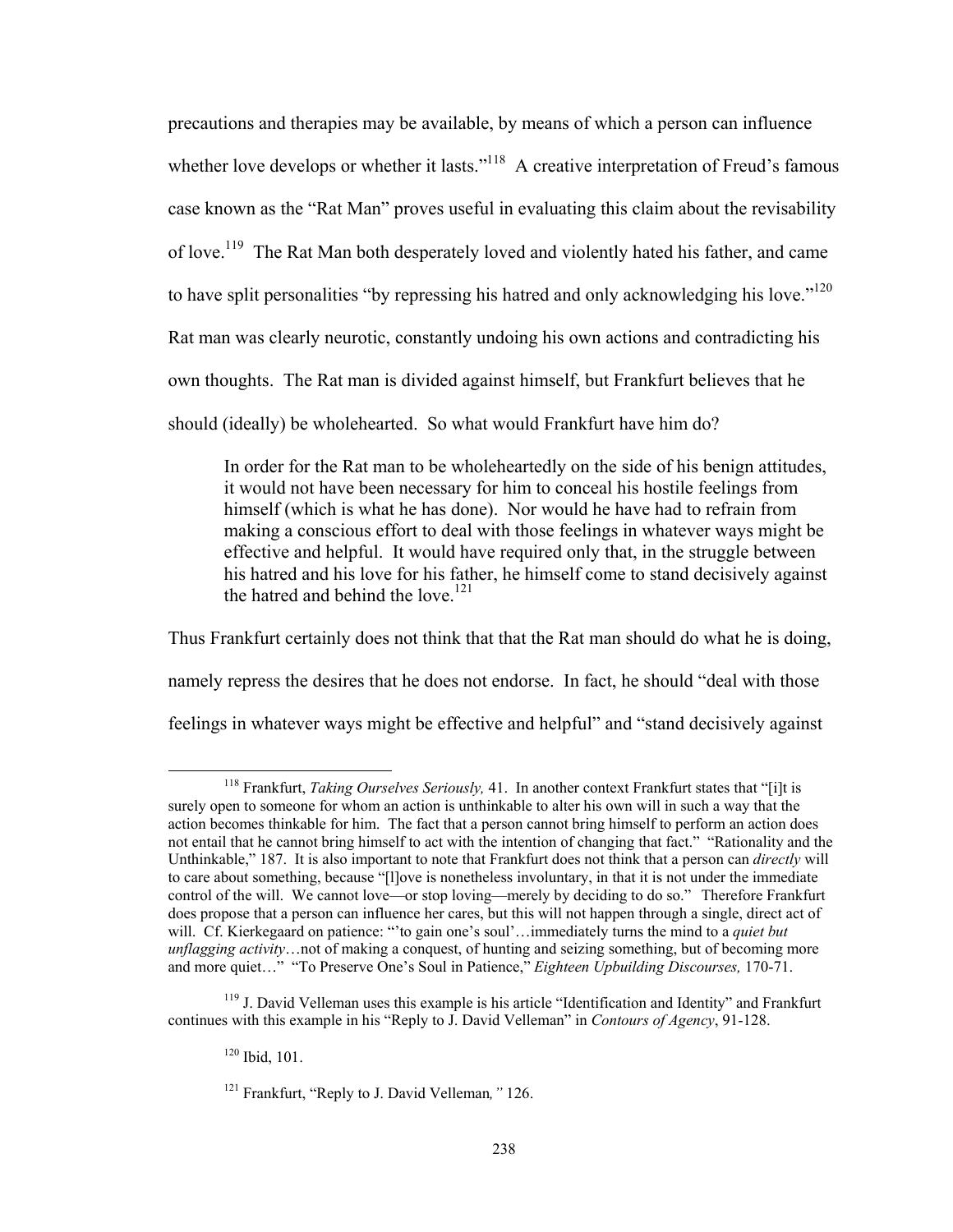the hatred and behind the love."122 In other words, Frankfurt's only advice to the person who has desires or other mental states that he does not approve of is to stand against them so that he can unify his will and thus achieve "wholeheartedness."

Despite Frankfurt's statements appearing to support a theory of moral selfcultivation, there are several reasons why Frankfurt never develops any such theory. In fact, not only does Frankfurt not develop a theory of self-cultivation; two main issues in his moral psychology and philosophy of mind disallow such a theory. The first reason that Frankfurt cannot develop a theory of moral self-cultivation (or morally responsible agency) is that he does not think that agents can causally influence the development of the mental states (attitudes, desires, emotions, etc.) that are the fundamental ingredients of character. This is peculiar considering Frankfurt's understanding of cares and the difference between cares and mere desires. Although Frankfurt believes that cares are constituted by desires, the mere existence of a desire in a person's psychological makeup does not mean that the person cares about that desire or its object. Caring about something means that the person is committed to it and does things to keep the desire or desires that constitute the care active. "When we do care about something, we go beyond wanting it…the caring entails, in other words, a commitment to the desire."<sup>123</sup> Not only must the agent be committed to the desire, but the desire must "endure through an exercise of his own volitional activity rather than by its own inherent momentum."<sup>124</sup> When a person cares about something, she is both *committed to* and *active in* guiding the

 122 Ibid.

<sup>123</sup> Ibid., 18.

 $124$  "On Caring," 160.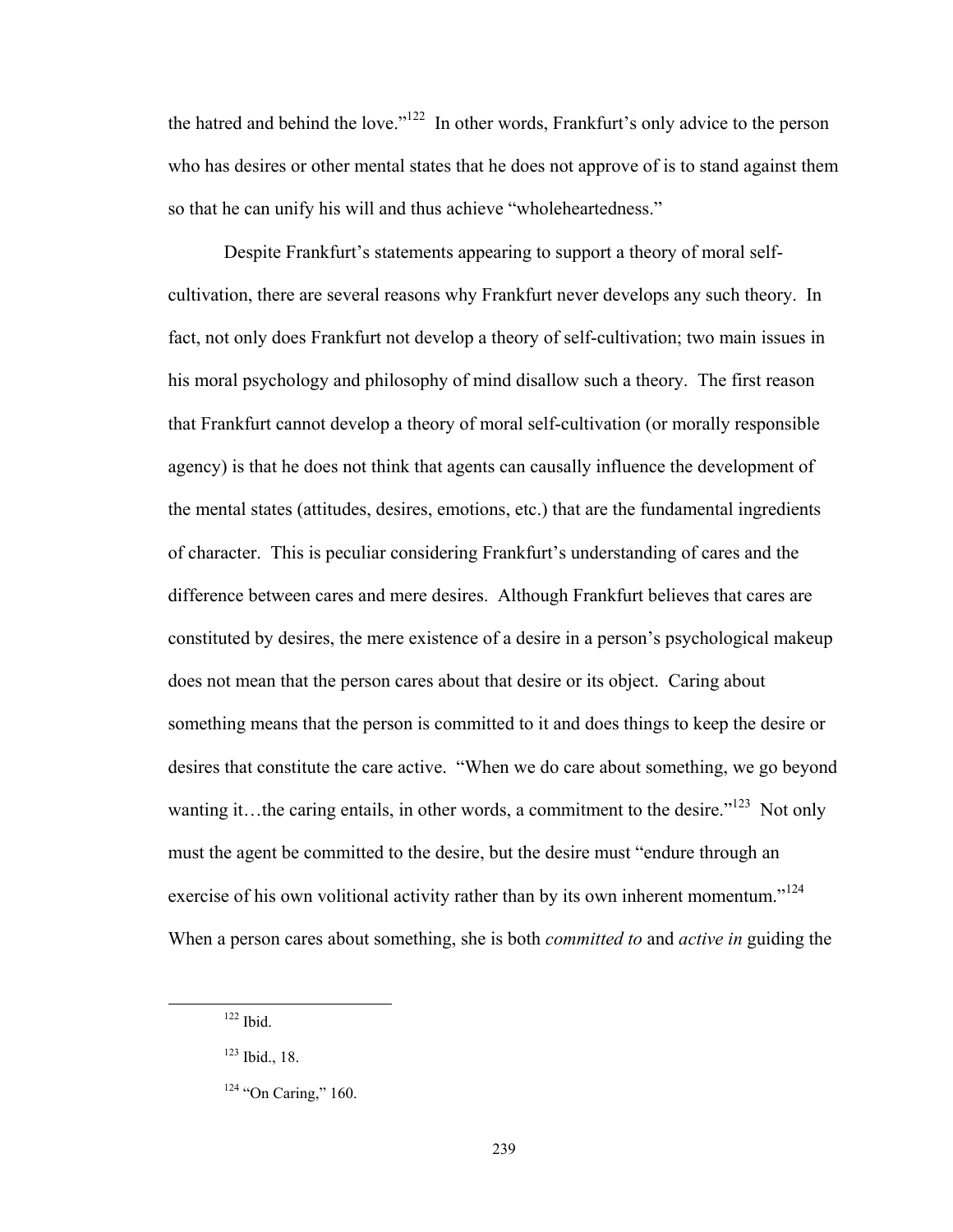course of her desires. Furthermore, since Frankfurt clearly understands desires as the essential aspect of a person's character, these claims support the notion that agents do play an active role in the development of character.

However, despite Frankfurt's claim about the active role that agents play in the cultivation of desires that constitute caring, he explicitly rejects Aristotle's claim that "a person becomes responsible for his character insofar as he shapes it by voluntary choices that cause him to develop habits of discipline or indulgence and hence that make his character what it is."<sup>125</sup> In another place he ascribes to Aristotle the view that "a person" acquires responsibility for his own character…by acting in ways that are causally instrumental in bringing about that he has the particular set of dispositions of which his character is constituted.<sup>126</sup> Frankfurt does not think that the main issue in moral responsibility and cultivation has to do with whether or not the agent has been active in developing certain habits, dispositions, and characteristics that now give rise to the desires (and the resulting behavior) in question. It does not matter, according to Frankfurt, whether the agent has been "causally instrumental" in the formation of his character. What matters is whether or not the agent now identifies with the desire in question, and has "taken responsibility" for these characteristics.<sup>127</sup> This has been called a "time-slice" theory of identification by Fischer and others, and this label is apt.<sup>128</sup>

<sup>127</sup> *Ibid.* 

 <sup>125</sup> *Taking Ourselves Seriously.,* 6.

<sup>&</sup>lt;sup>126</sup> "Identification and Wholeheartedness," 171.

<sup>128</sup> See for instance Fischer's "Responsibility and Manipulation," *The Journal of Ethics*, 162, and Watson's "Reasons and Responsibility," *Ethics*, 111, no. 2 (2001): 384. Watson and Davenport both argue that it is not clear that Frankfurt's early view is a time-slice view, but Watson admits that based on Frankfurt's later comments it is clear that Frankfurt has come to embrace fully a time-slice theory of moral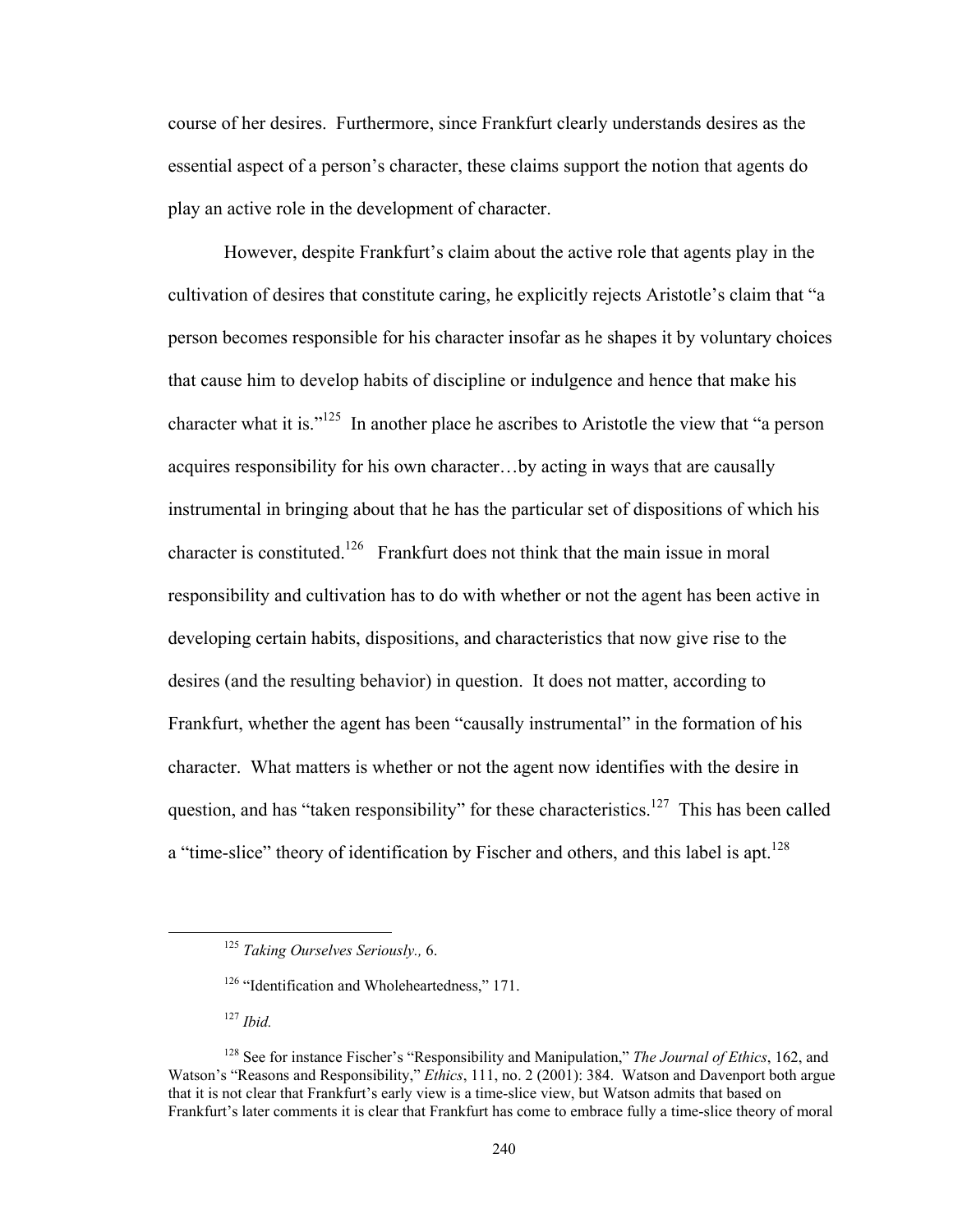"What counts is our *current effort* to define and to manage ourselves, and not the story of how we came to be in the situation with which we are now attempting to cope.<sup> $129$ </sup> In other words, the agent is morally responsible for whatever desires she identifies with *at the moment of action* (higher-order desires) and not for the first-order desires that she has at that moment.

The last point, about the agent's responsibility to identify with certain desires and alienate other desires, illuminates a second fundamental reason why Frankfurt cannot articulate the freedom-relevant conditions necessary for morally responsible agency. Whereas Frankfurt thinks that many of an agent's mental states (especially her cares—the things that she is attached to, desires, or cause her joy and sorrow, etc.) are things that the agent simply finds herself with, he believes that the agent is responsible for her (higherorder) *response* to those mental states. Frankfurt believes that agents find themselves with "psychic raw elements that nature and circumstances have provided us..." and are content with some of those elements and not with others. Through the willing acceptance of attitudes, thoughts, feelings, desires, etc., the agent takes responsibility for the status of those mental states and they are transformed into authentic expressions of the agent.<sup>130</sup> Frankfurt believes that one of the chief problems in practical reasoning is helping agents determine which desires should be motivating. This separates him from the implausible position that the mere presence of a desire gives the agent a reason (though it may not be very strong) to act.

<u> 1989 - Johann Stoff, amerikansk politiker (d. 1989)</u>

responsibility. I agree that there is a stark contrast between Frankfurt's early writing on caring (which clearly includes a narrative or historical element) and his mesh-theory of moral responsibility.

<sup>129</sup> Frankfurt, "Taking Ourselves Seriously," 7, emphasis mine.

<sup>130</sup> Frankfurt, *Taking Ourselves Seriously and Getting it Right*, 7-8.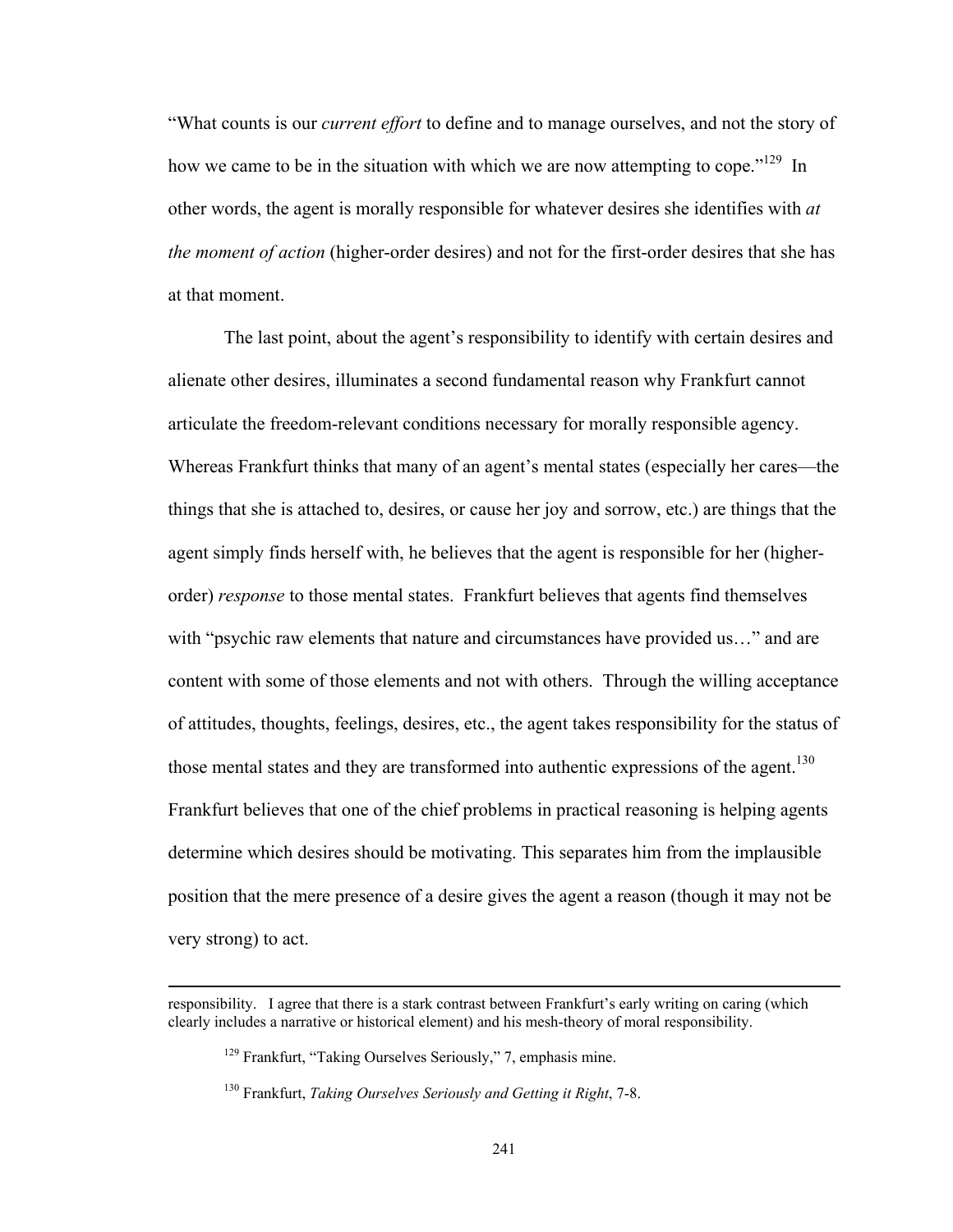Frankfurt's insistence that the agent is responsible for her higher-order desires yet not for her characteristics reveals several important problems. First, as argued in chapter one, his hierarchical mesh theory alone cannot properly differentiate between responsible action and cases of responsibility-undermining external causes such as manipulation. Furthermore, it reveals an inadequate moral psychology and a thin understanding of the nature of desires and emotions. Frankfurt's belief that desires and emotions are something that an agent simply finds in herself indicates that he holds to a noncognitive understanding of motivational states. By *motivational noncognitivism* I mean the notion that all first-order desires are either purely physiological or result from forces completely outside the agent's control rather than being thought-based in any way.<sup>131</sup> Frankfurt's comment that an agent is not responsible for the desires she finds herself with indicates that he thinks that desires are noncognitive in precisely this way. Perhaps the most challenging problem for Frankfurt's motivational noncognitivism is formulating a theory that can simultaneously account for how an agent can freely form a higher-order desire in response to a first-order desire when the agent has no control over that first-order desire. Frankfurt argues that the agent does not play an active role in the formation of the given

<sup>&</sup>lt;sup>131</sup> An obvious objection might arise here, namely, that desires are the paradigm example of noncognitive mental states, as desires cannot be true or false and have the opposite mind-world fit of beliefs (which are the paradigm example of cognitive mental states) as well as perceptions (of which emotions are a type), both of which can be false. However, my claim about the cognitive nature of desires is not about their direction of fit (which I am not challenging), or about their propositional truth conditions (which clearly they don't have in the way that beliefs or perceptions do), but rather a claim about the relationship between an agent's desires, reflection, and cares or commitments. I will argue that while it is certainly true that human agents have certain unalterable desires, many other human desires arise from concerns and commitments, and since these concerns and commitments are alterable through reflection and action, so also are many human desires (indirectly) alterable. My usage of cognitivism is different from moral cognitivism, which indicates that moral claims can be true or false, but that desires are thought-based in the sense that cognitive strategies can affect an agent's desires. I believe that this is one of the most important unexplored areas of human freedom directly relevant to moral responsibility, and was ironically one of Frankfurt's most intriguing early claims; what it means to be a human agent or person includes the ability to do what one wants as well as the ability to alter freely the direction of one's will. If the will consists chiefly in desires, then a human agent must be able to change what she desires.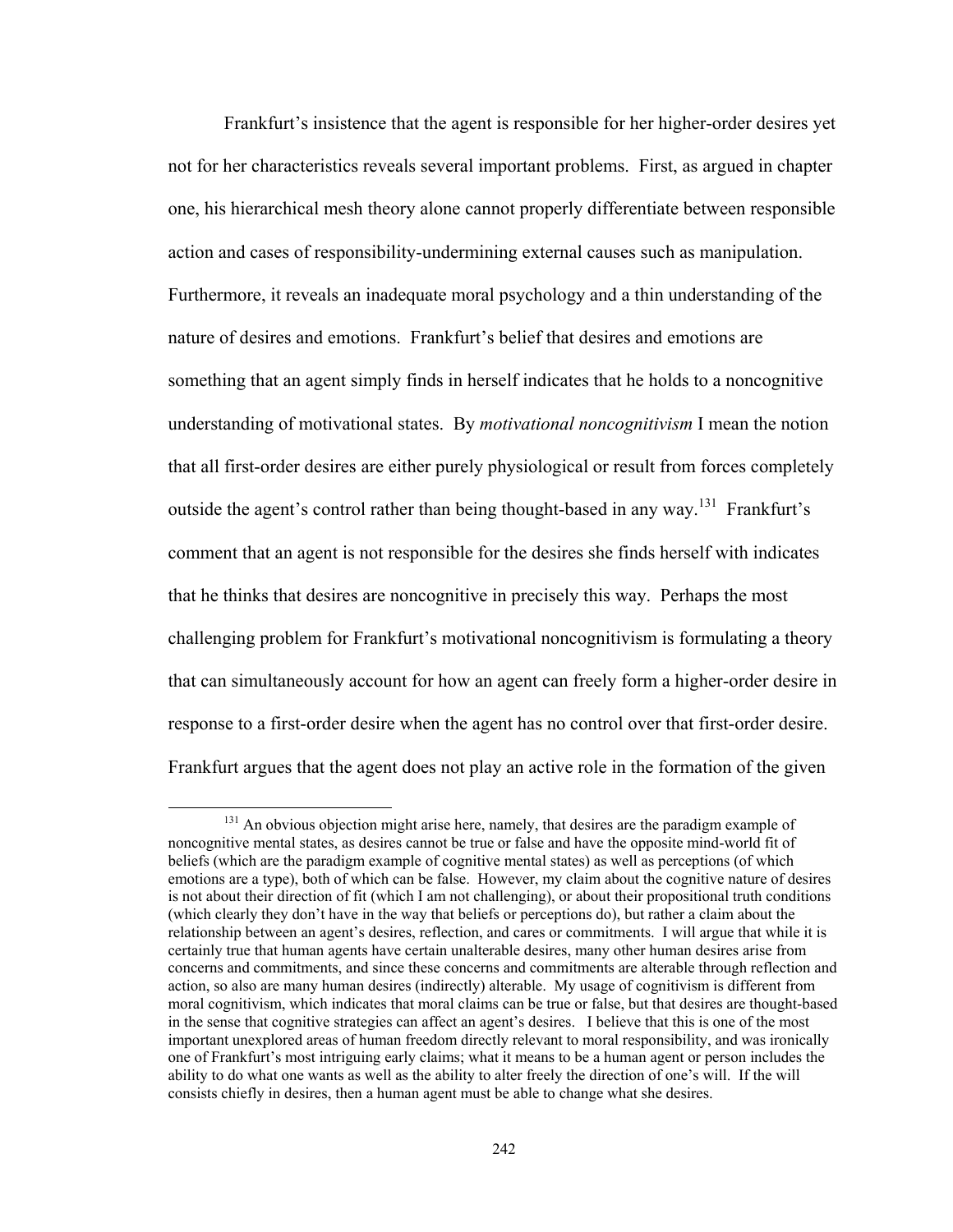(first-order) desires that are part of the agent's character, but does play an active role in forming desires in *response* to those given desires after reflecting on the first-order desires and their relationship to the agent's deeper cares and concerns. The agent is not responsible for first-order desires that are given and completely out of the agent's control; the agent is responsible for higher-order desires that result from (at least weak) evaluation and are at least to some extent under the agent's control.<sup>132</sup>

The most plausible way to understand this formation of higher-order desires is by postulating that the agent thinks about which of her desires she desires more and can form a desire based on those *thoughts* (and be responsible for the at least partially *thought-determined higher-order desire*). However, this is problematic since the desire that the agent is evaluating is a desire for which she is not responsible according to Frankfurt because agents cannot play a role in the formation of the characteristics which in turn give rise to desires (or the desires themselves which result from nature or circumstance and are thus a force that is not under the agent's control). However, both of these assertions cannot be true. Either an agent plays a role in the formation of desires by forming thoughts that in turn shape desires and cultivate characteristics, or the agent cannot evaluate and form higher-order desires based on thoughts.

As I said in chapter three, Frankfurt's way of avoiding this blatant contradiction is to modify the second premise. Frankfurt believes that the process of higher-order evaluation of first-order desires (and other mental states or "attitudes" as Frankfurt calls

 $132$  Recall that the only freedom-relevant condition that Frankfurt affirms is the source component, and that the basis for his source component is the agent's ability freely to endorse or identify with a firstorder desire.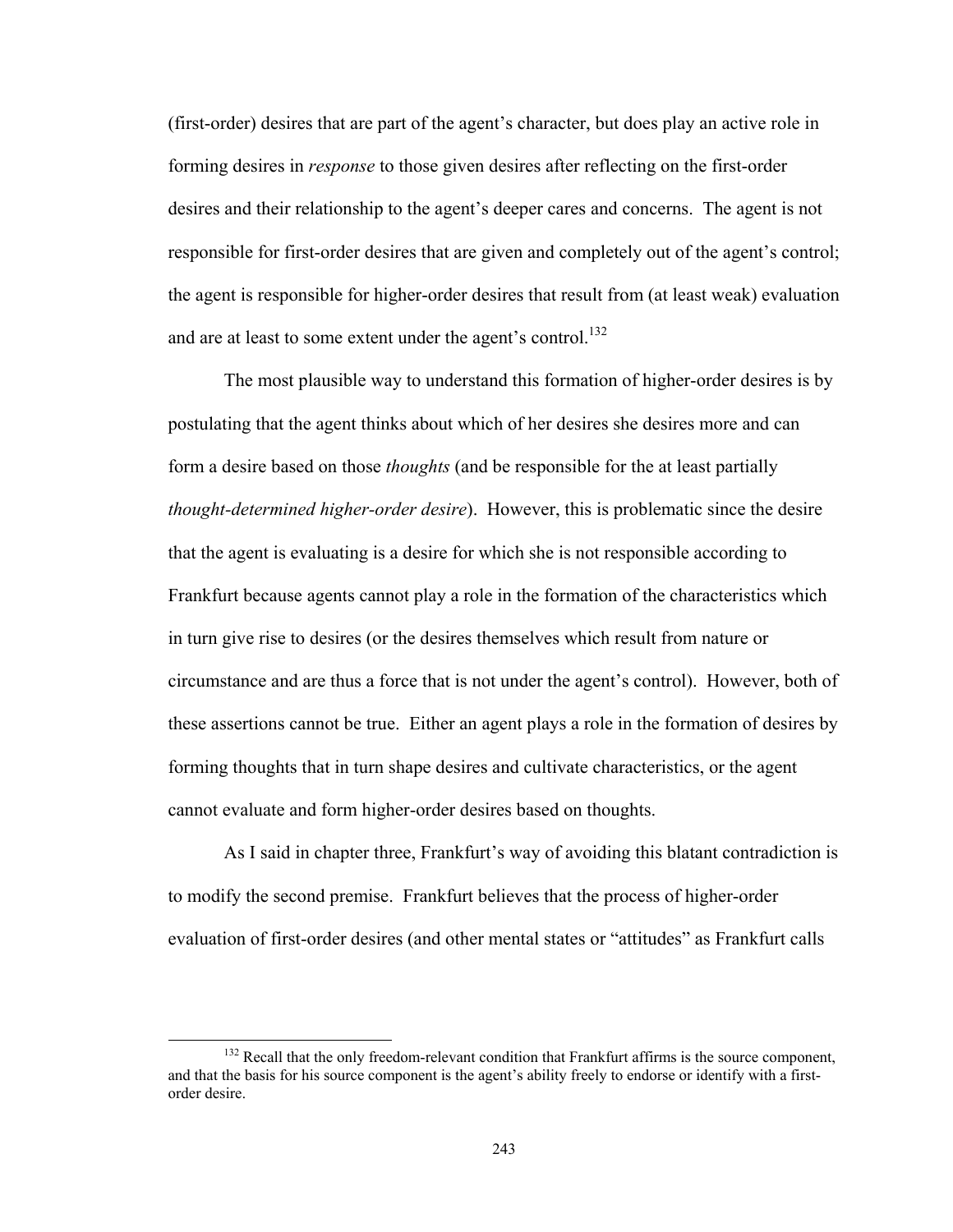them<sup>133</sup>) is purely value-neutral, and is a matter of weighing the competing desires in question and determining which desire is stronger and is therefore more desirable (in this instance of weak evaluation strength is equated with desirability). Thus the role of the intellect is purely *calculative*. 134 In Charles Taylor's terms, Frankfurt employs a notion of weak evaluation. All that is necessary for an agent to endorse a desire and form a higher-order desire is that the agent desire to X, reflect on the desire to X, and then decide to endorse (form a higher-order desire about) desire X. The mere first-order desire can be taken by the agent as a sufficient reason to endorse and act upon that desire; no further *moral* reflection on (or strong evaluation of) the desire is necessary. But this raises a further issue articulated by Stump and others and sufficiently dealt with in chapter three. If a higher-order desire is merely a mirror or reflection of a first-order desire, then nothing inherent in the nature of higher-order desires is responsibilityconferring. Responsibility-conferring higher-order desires must result from reasonsbased evaluation that connects the desire to the person in a fundamental way.<sup>135</sup> Once this category of reasons-based evaluation is introduced, the agent's reasoning ability is no

<sup>&</sup>lt;sup>133</sup> "On the Necessity of Ideals," 113.

<sup>134</sup> Frankfurt often refers to the *instrumental* nature of reason, by which I think he means the *calculative* nature of reason. Part of the role of reason on Frankfurt's view is to weight or calculate the desirability of desires; another part is to decide how to achieve the agent's final ends. This latter function appears to be why he sometimes refers to the instrumental nature of reason, by I think that he is confusing instrumental ends with instrumental reason.

<sup>135</sup> I argue that higher-order desires need not exist in an larger *intellectualist* framework like Stump's in order to ground moral responsibility, yet they do have to have a weak *knowledge* component (where the agent is responsive to reasons) and that this component can (and does) exist in Kierkegaard's voluntaristic account of moral responsibility due in large part to his cognitive understanding of motivational states. Thus I am calling Kierkegaard's theory of evaluation reasons-based because I do not think that he believes that an agent has to engage in strong evaluation to be morally responsible, but that the agent must have the ability to form thought-based motivational states. An agent who refuses to utilize this ability can still be morally responsible on Kierkegaard's account.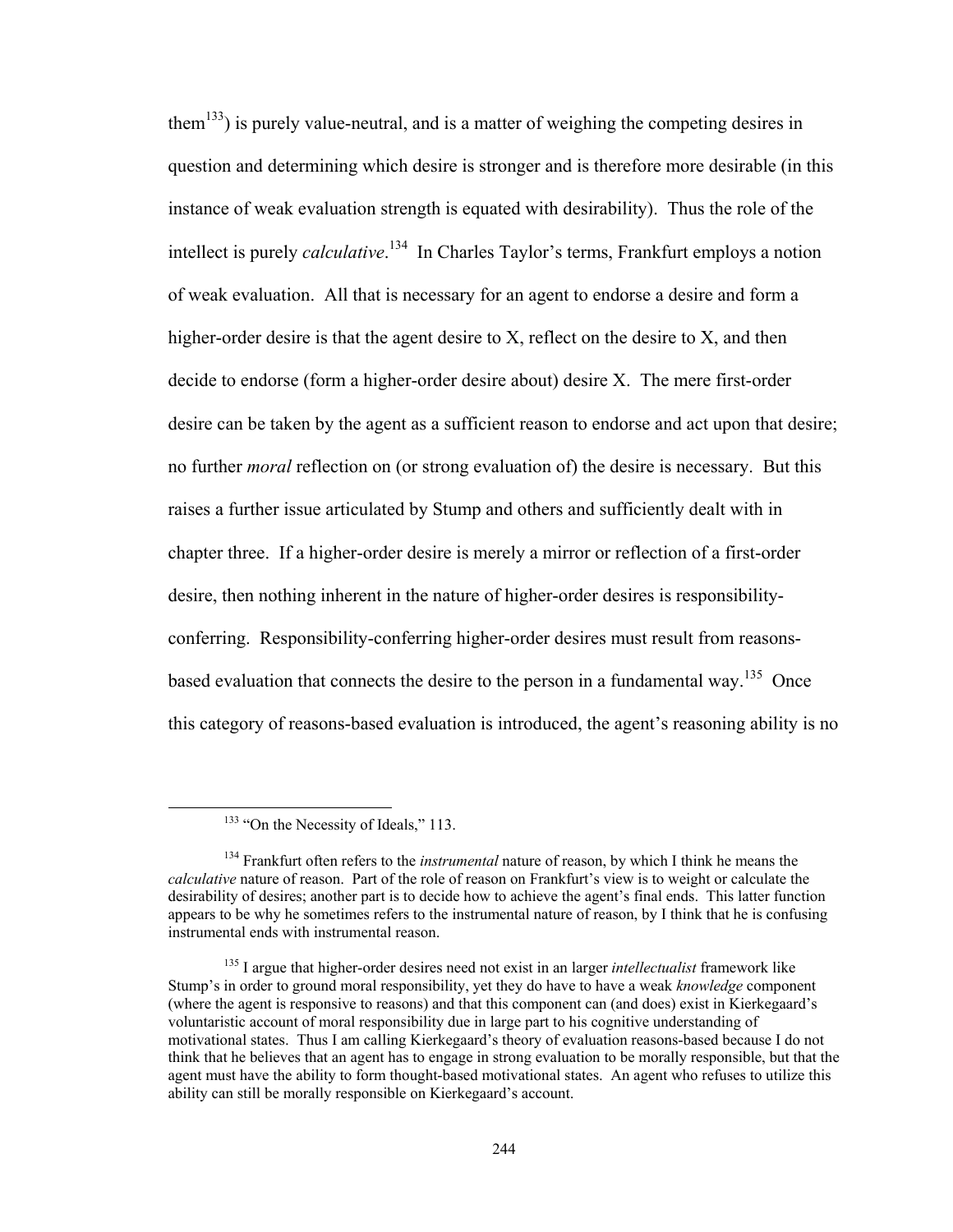longer *merely* calculative, but causally contributes to the formation of responsibilityconferring higher-order desires.

The introduction of reasons-based evaluation and the knowledge component of higher-order desires allows for the possibility of (and in fact demands) a cognitive understanding of desires and emotions, which in turn allows for a way of articulating the agent's role in the cultivation of character via the cultivation of motivational states and their constitutive emotions and desires. Furthermore, this provides the sorely needed connection between the historical, hierarchical, and libertarian responsibility-grounding components. If a necessary component of responsibility-conferring desires and emotions is that they are thought-based, then it is possible that agents play a role in shaping their character-constituting desires and emotions and they play a role in forming higher-order responses to those basic emotions and desires.

The first problem for a Frankfurtian theory of moral self-cultivation—his rejection of Aristotle's causal theory of character—does not square well with some of Frankfurt's own statements about identification. Frankfurt is rejecting the broadly Aristotelian notion that an agent's present desires are connected to character traits which the agent has played a causally instrumental role in developing. Recall from chapter one that Aristotle is concerned with actions being up to the agent, and cites three conditions for responsibility, what I call the source, control, and knowledge components respectively. He articulates a strong control component by stating that it must be within the agent's power to perform or refrain from performing, and a source component by stressing that the agent have within herself "the 'origin' (*arche*) of the action."136 This

 136 Sorabji, *Necessity, Cause, and Blame: Perspectives on Aristotle's Theory*, (Ithaca, N.Y.: Cornell University Press, 1980), 234. Quoted in Kane, *The Significance of Free Will*, 33.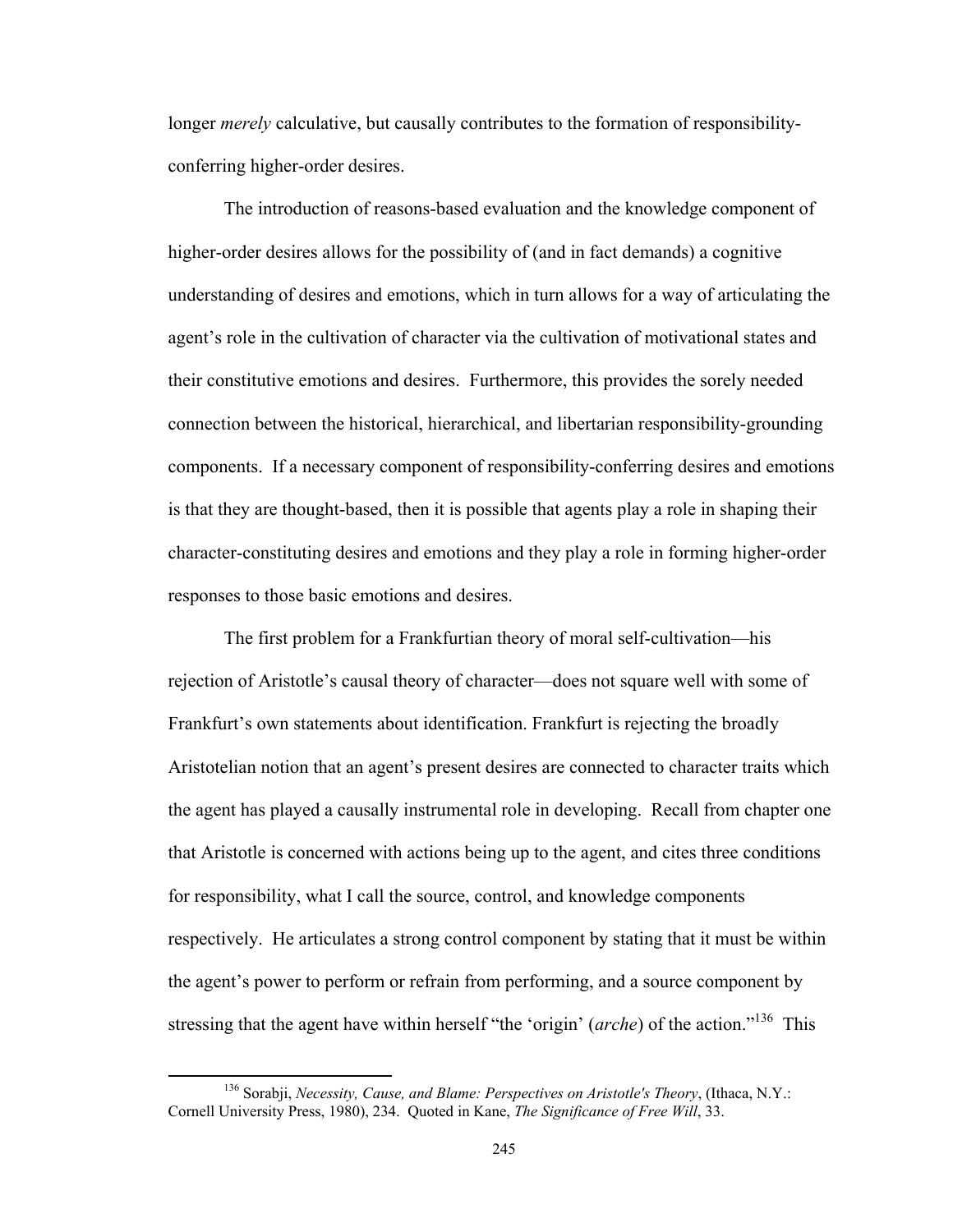second reason is crucial, because as Robert Kane puts it, "Aristotle is worried about whether agents are responsible for the characters and motives that are the sources (*archai*) of their actions."137 Kane believes that in order to impute responsibility to agents for actions that are "volitionally necessary" in Frankfurt's sense, the agent must have made real live choices along the way that contributed to the formation of character from which the action now arises. In other words, whether or not the agent identifies with a desire at the moment that it arises is not the sole issue in ascribing responsibility (though it is certainly important). Instead, Kane follows Aristotle in arguing that agents can contribute to the formation of their own character, and that is why agents are responsible for both the character from which psychic states arise and for how the agent responds to those states.

Finally, in addition to his rejection of a causal theory of character development and a commitment to a form of reasons internalism and motivation noncognitivism, Frankfurt does make clear how agents can deal with the psychic elements that they do not wish to have. He suggests that "[w]hat counts is our current effort to define and to manage ourselves…" and that we can "decisively rid ourselves of any responsibility for their continuation by renouncing them and struggling conscientiously to prevent them from affecting our conduct."138 Renunciation and struggle may well be the proper response to these elements, but how exactly does Frankfurt think that the struggle is going to make any difference? After all, a person can struggle all she wants against desires, emotions, and attitudes that she wishes she did not have, but it will not matter if

<sup>&</sup>lt;sup>137</sup> Kane, *The Significance of Free Will*, 34. Kane calls this ultimate responsibility, and he argues that it is a key aspect of libertarian freedom, which Kierkegaard clearly affirms.

 $138$  Ibid.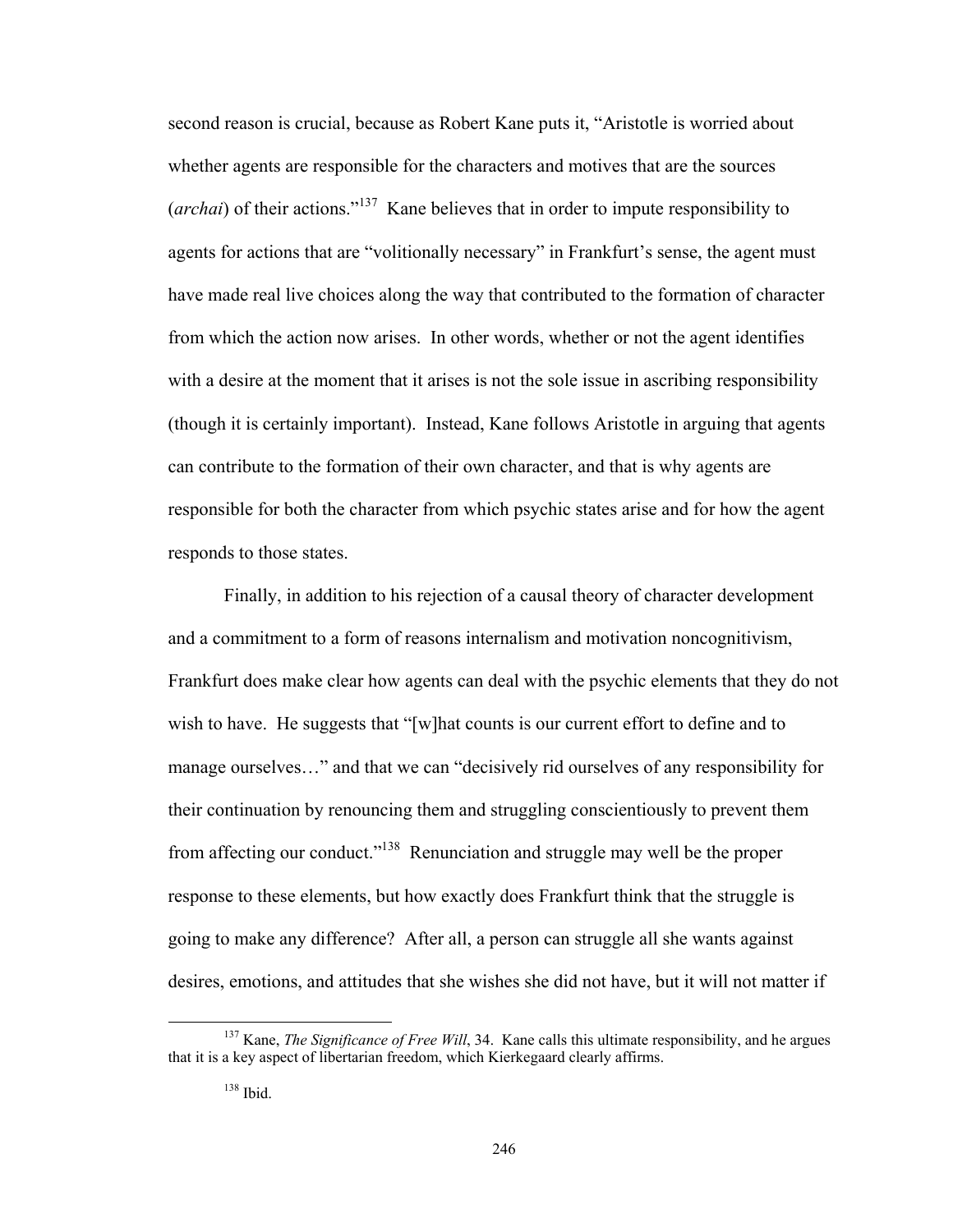she does not have any control over her character traits that give rise to those psychic elements because her actions cannot causally contribute to the formation of different character traits.<sup>139</sup> An agent's struggle can succeed in preventing these elements from affecting her future behavior only if she can by that struggle begin to reshape her character so that she will have different desires, emotions, etc. Frankfurt's solution is partially right (and he and Kierkegaard are largely in agreement here); a person must struggle against the elements that she wishes not to have and seek to renounce them. However, his moral psychology will not allow for this solution because his "time-slice" understanding of identification, his subsequent rejection of Aristotle's causal notion of character development, and his acceptance of a reasons internalism coupled with a motivation noncognitivism.

*Kierkegaard's motivational cognitivism and moral self-cultivation.* Kierkegaard differs from Frankfurt in his insistence that emotions and desires have a cognitive element and thus an agent can play a role in shaping her emotions and desires and thus her character. Furthermore, this cognitive articulation of desires and emotions is placed within the necessary larger libertarian framework that includes both hierarchical and historical elements. Kierkegaard has a notion similar to Frankfurt's "care", what Kierkegaard often refers to as *passion*. The Danish word for passion—*lidenskab*—has a dual function in Kierkegaard's writings. It can refer to "the kind of state that we usually call emotion—a response to particular features (as the subject sees it) of the subject's

<sup>&</sup>lt;sup>139</sup> More precisely, the agent is not responsible for the character traits that she finds herself with, and has weak control over the responsibility-conferring higher-order desires. What Frankfurt is interested in is a certain structure of will necessary for moral responsibility - the time-slice mesh of first and secondorder desires - and not how that structure came to be. My objection here is to the compatibility of that claim with the claim that agents can intentionally alter their loves. I see no way to reconcile these two claims without radically altering one or both.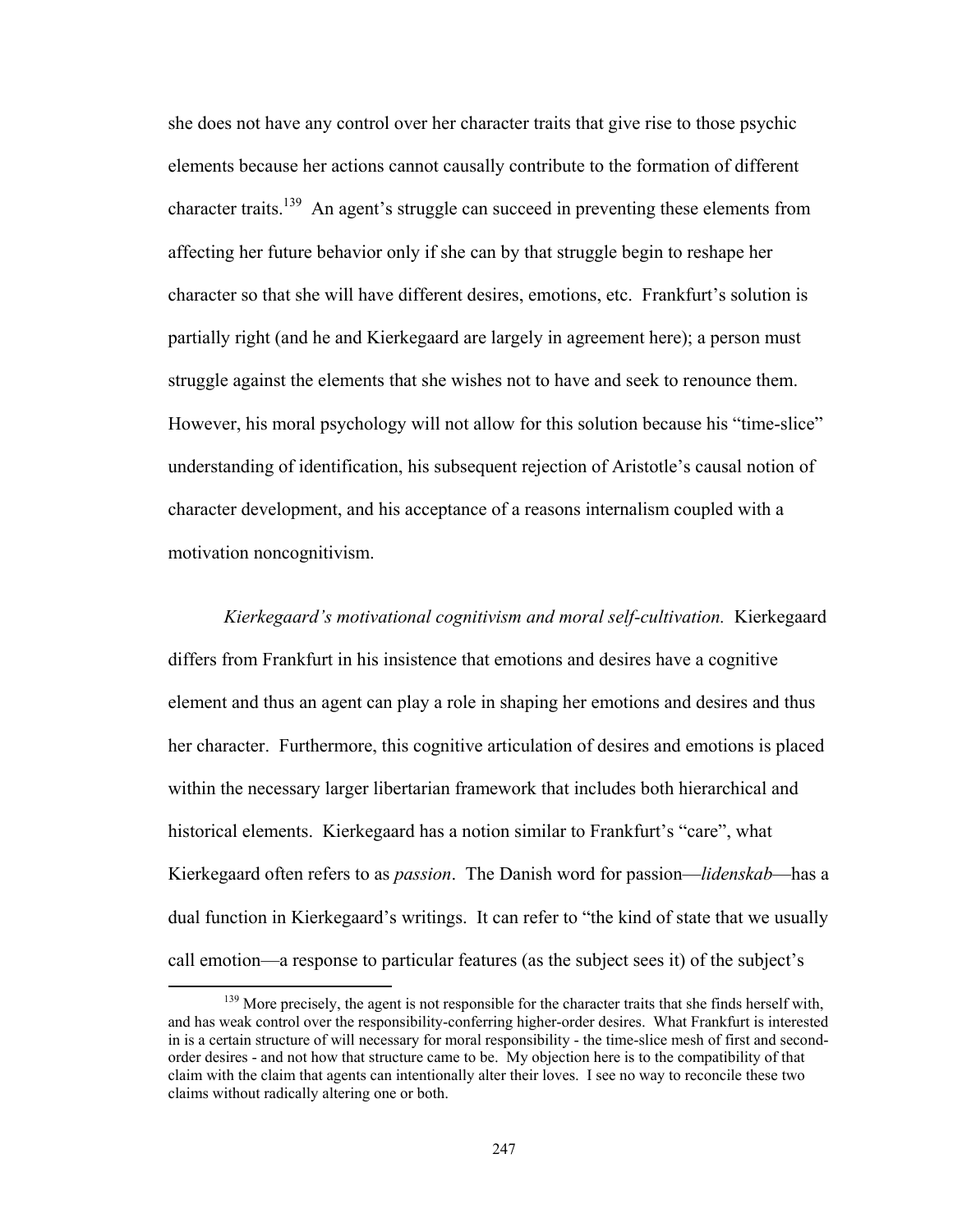world." It can also refer to "the concern on which such responses are contingent."<sup>140</sup> My claim is that this second use of passion as concern is very similar to Frankfurt's notion of care. However, Frankfurt sees no connection between care and emotions: emotions happen to a person, but that person can at least potentially alter what she cares about. Kierkegaard understands that "…emotion is one of the chief ways that passion is manifested in human beings; emotions are symptoms and fruitions of passions..."<sup>141</sup> and that "emotions can be expressions of character traits: emotions are based on concerns, some concerns are passions, and passions are character traits, ongoing master concerns that deeply characterize a person."142 When Kierkegaard thinks about his readers, he does not consider their actions as important as he does their emotions, because emotions are the prime revealers of *concern* (or Frankfurt's care). Kierkegaard generates a strategy for cultivating different cares (or strengthening weak cares or even eradicating cares) because he thinks that passions (both in the sense of cares and emotions) are in some sense thought-determined, at least in the most basic sense that a person must have some conception of the object that interests her to be passionate about that object.<sup>143</sup> In his critique of a Pastor Adler's claim to have received a direct revelation from God, Kierkegaard responds that "not every outpouring of religious emotion is a Christian outpouring…[but rather] emotion that is Christian is controlled by conceptual

 140 Roberts, Robert C. "Existence, Emotion, and Virtue: Classical Themes in Kierkegaard," *The Cambridge Companion to Kierkegaard*, ed. by Alastair Hannay and Gordon D. Marino, (Cambridge: Cambridge University Press, 1998), 187.

<sup>141</sup> Roberts*,* Robert C. "Passion and Reflection" in *International Kierkegaard Commentary: Two Ages*, 90.

<sup>142</sup> Roberts, Robert C. *Spiritual Emotions: A Psychology of Christian Emotions*, 20.

<sup>143</sup> Roberts*,* "Passion and Reflection," 91.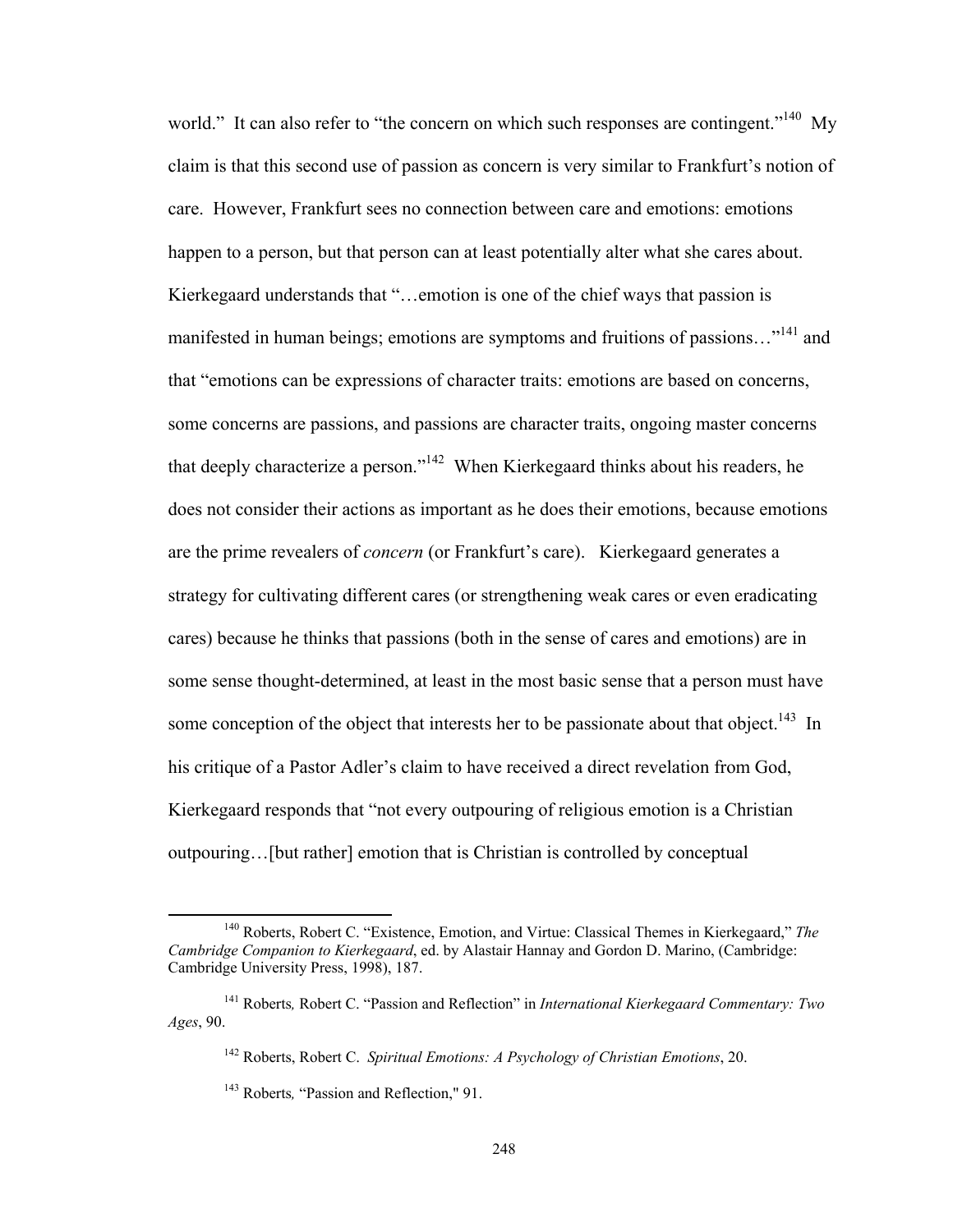definitions...<sup>"144</sup> In other words, Kierkegaard's understanding of the emotions is that they "always involve some assessment of one's situation…(and) this assessment will always involve reflection."<sup>145</sup>

Kierkegaard's cognitive understanding of emotions and desires—or what I call his motivational cognitivism—helps solve Frankfurt's hierarchical problem. Frankfurt developed his hierarchical notion of the will as a compatibilist-friendly source component that he believed could ground moral responsibility without reference to alternative possibilities. However, in part due to his motivational noncognitivism and a decidedly time-slice understanding of moral responsibility, there is no responsibility-grounding element present in a higher-order desire because there is nothing about a higher-order desire that connects it to the self as source in a way that distinguishes the higher-order desires from potentially determined first-order desires over which the agent had no control. As Frankfurt admits, "A manipulator may succeed, through his interventions, in providing a person not merely with particular feelings and thoughts but with a new character. That person is then morally responsible for the choices and the conduct to which having this character leads..."<sup>146</sup> Frankfurt can make this statement because he believes that basic mental states (and apparently character as well) are things that agents simply find themselves with, not things that agents play an active role in cultivating. Therefore a manipulator can provide the agent with various mental states as well as a character but the agent is still responsible for how she responds to that character, and her

 144 Kierkegaard, Søren, *The Book on Adler*, trans. by Howard V. Hong, and Edna H. Hong, (Princeton, N.J.: Princeton University Press, 1998), 113.

<sup>&</sup>lt;sup>145</sup> Roberts, "Passion and Reflection," 90.

<sup>&</sup>lt;sup>146</sup> Frankfurt, "Response to John Martin Fischer," 27.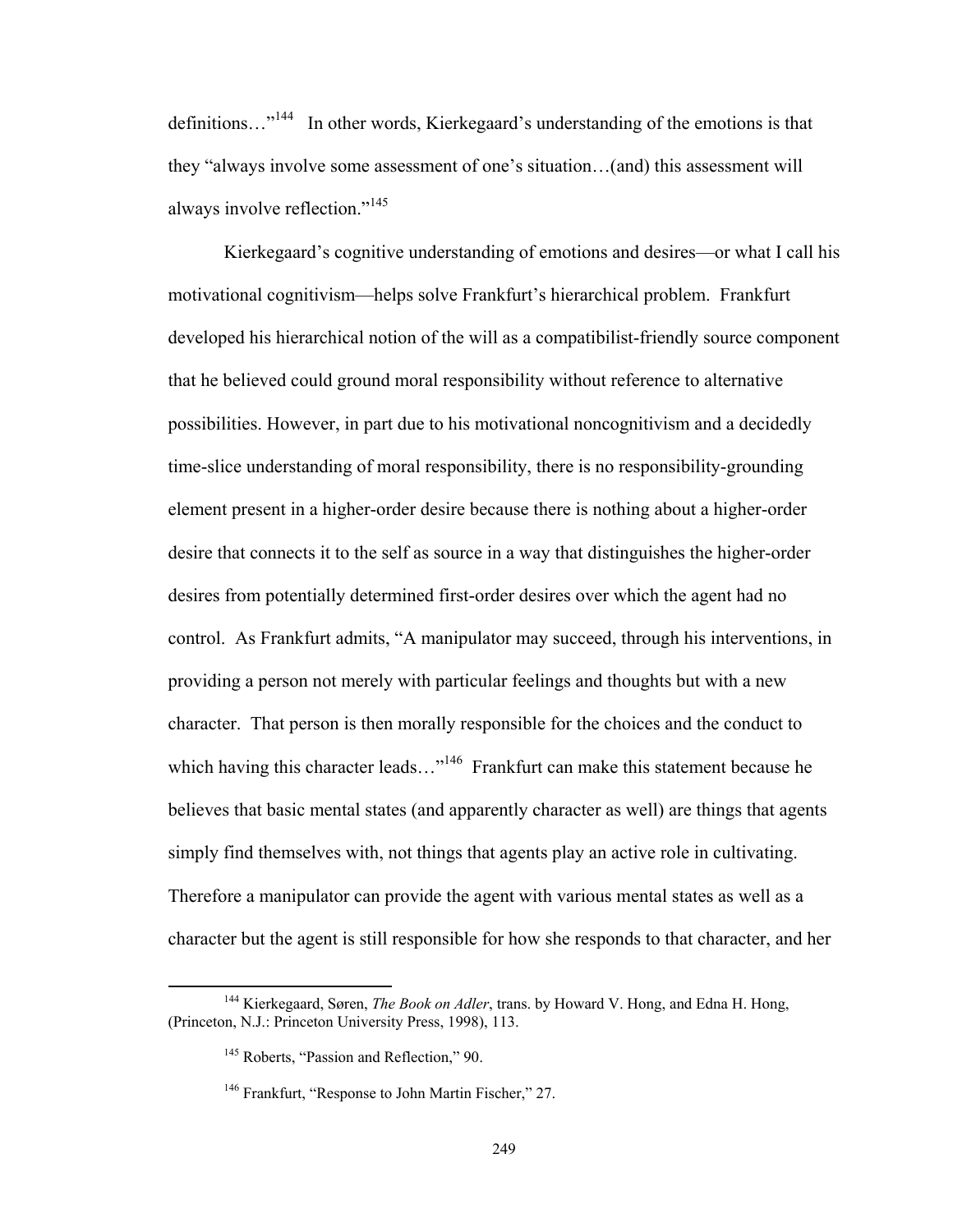higher-order response grounds her choice (thus making her responsible) because she is the source of that response in a way that she is not responsible for her basic mental states and character. The problem is that there is nothing that differentiates the agent's responsible higher-order mental state from a mental state caused by external force (such as a manipulator). Thus without a cognitive (or knowledge) component, the higher-order desire does not provide the necessary responsibility grounding source component.

## *Case 3: Kierkegaard's Motivational Cognitivism and Hierarchical Structure of the Will as seen in Christian Discourses*

Kierkegaard solves Frankfurt's hierarchical problem not by connecting the will directly to the intellect as Stump and Fischer try to, but by showing the relationship between the agent's intellect and her emotions and desires. According to Kierkegaard, emotions are thought-based and can be altered through reflection. Furthermore, "…the person at his or her core is not just manifested in emotion, but is somehow actualized or made present in a special way in emotion, just as he is actualized or made present in his action."<sup>147</sup> Kierkegaard understands that there is a fundamental connection between a person's emotions and her concerns or cares. An agent's volitions are her own because they stem from a larger framework of cares and concerns, and these concerns are manifested by (and in turn shaped by) the agent's emotions and desires. Finally, because emotions and desires are to some extent thought-based, they are to some degree under the command of the will.<sup>148</sup> A person is responsible for volitions that stem from her cares as

<sup>&</sup>lt;sup>147</sup> Roberts, "Existence, Emotion, and Virtue: Classical Themes in Kierkegaard," 198.

<sup>&</sup>lt;sup>148</sup> Cf. Roberts, "Existence, Emotion, and Virtue: Classical Themes in Kierkegaard," 193.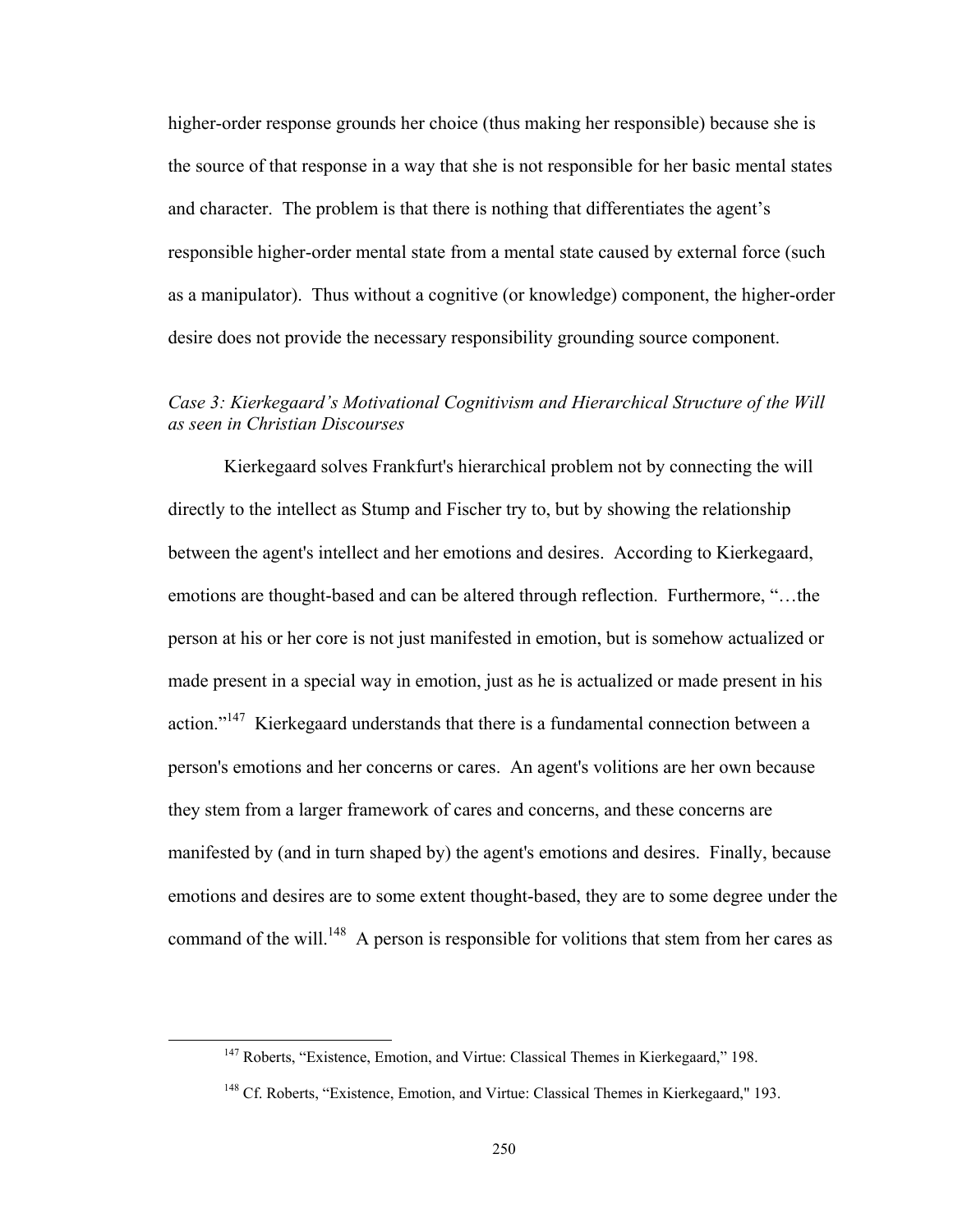well as her emotions and desires because all of these motivational states are to some extent thought-based and therefore subject to the agent's thoughts.

 In this section I will show that something akin to Frankfurt's hierarchical view of freedom is at work in Kierkegaard's *Christian Discourses*. Whereas Frankfurt's commitments rule out an articulation of moral self-cultivation, Kierkegaard's rich moral psychology, along with his libertarian understanding of the will, allows him to show the role that second-order desires and emotions play in the cultivation of character. In his introduction to part one of the *Christian Discourses*, "The Cares of the Pagans," Kierkegaard makes some observations that set the tone for what he is trying to accomplish. He tells us that he is going to compare and contrast the cares (*bekymring*  anxiety or worry) of the bird and the lily in Matthew 6:25-33 with the cares of the pagan. In the passage, Jesus exhorts his disciples not to be anxious about tomorrow, about what they are going to eat or wear, but to look at the birds of the air and the lilies of the field, and to trust that the same God that provides for them will also provide for his followers. Kierkegaard believes that in this passage we have three kinds of care or passion represented; first, the care of the bird and the lily; second, the care of the pagan who is anxious about tomorrow; and third, the care of the follower of Christ who is not anxious about tomorrow but is in some way like the bird and the lily because they do not worry about tomorrow either.

 Kierkegaard's methodology is one of reflection and conceptual analysis. Thinking about the birds of the air and comparing them to pagans and Christians, we can see that the birds desire food, but are not worried about whether or not they will find any food, at least in part because they are not concerned about long-term security and do not form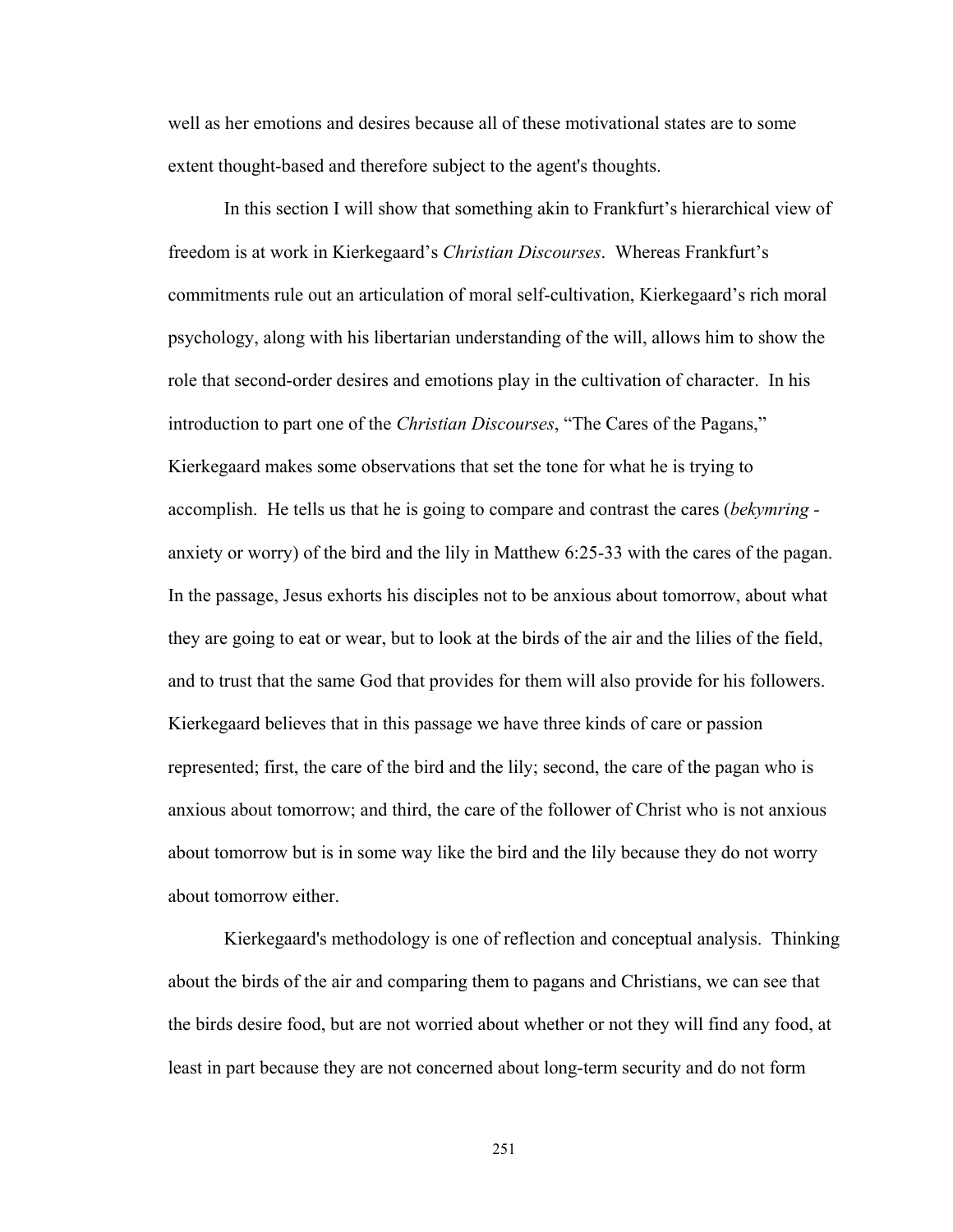beliefs about their need for food. The pagans desire food and security generally, and this basic concern is coupled with the belief that there may not be enough food for tomorrow, which in turn generates the worry about not having enough to eat. Christians also desire food and security generally, but this basic concern is coupled with the belief that food is a gift provided by God, and that God will provide. Kierkegaard holds that although the Christian has the same basic concern, her distinct belief will generate different emotions such as gratitude over God's provision. This methodological note indicates how Kierkegaard is thinking about cares in these discourses. First, people's cares can tell us something much deeper about them, namely, whether they are pagan or Christian in their character. Kierkegaard is using "care" primarily as an emotion, and the word may be better translated anxiety or worry. This is made clear by the context of the particular discourses, in which Kierkegaard tells us for example that the pagan gets up every day and worries about what he is going to eat, whereas the Christian wakes up and praises God for what he has. This indicates that there is a connection between a person's emotions and her concerns.

 The discourse on "The Care of Poverty" discusses the way in which the bird does not have this care of anxiety over her provision. Kierkegaard draws a distinction between an internal and external condition, between the agent's circumstance and how the agent views or is affected by those circumstances. Kierkegaard says that "if one is to judge according to its (the bird's) external condition one must call it poor, and yet it is not poor…"149 How is it that the bird can look poor and yet not be poor? "It meets the

 <sup>149</sup> *Christian Discourses; The Crisis and a Crisis in the Life of an Actress*, edited and translated with introduction and notes by Howard V. Hong and Edna H. Hong (Princeton, N.J. : Princeton University Press, 1997), 14.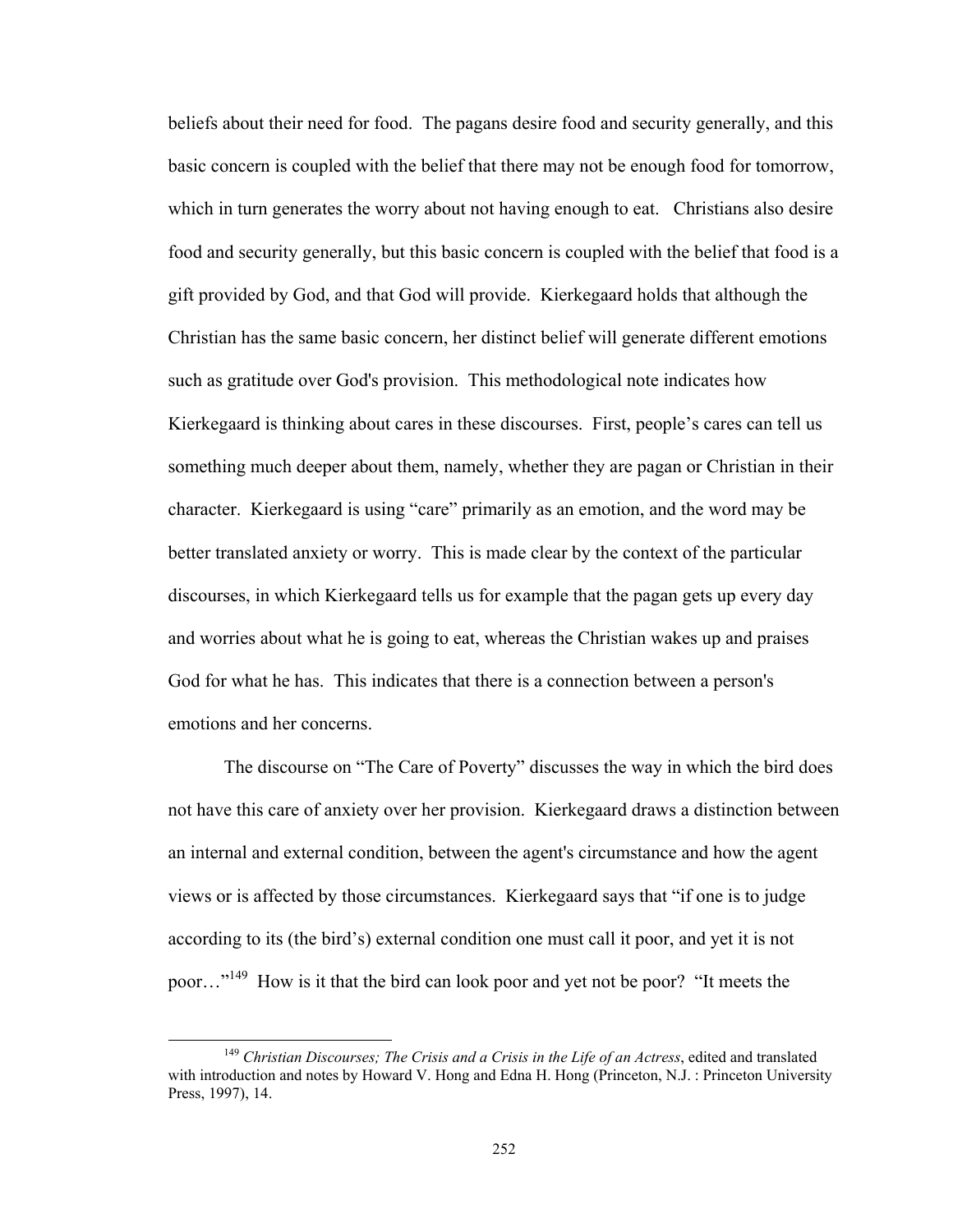*condition* of poverty, but does not have the *care* of poverty."<sup>150</sup> The condition is external, but not external as in something that the bird manifests, such as an action or attitude. The condition is the bird's *circumstances.* The bird does not have a storehouse or a savings account, and thus the bird is economically poor. But poverty in the way that Kierkegaard is using the term consists in far more than one's circumstances. Poverty is an *external state* (circumstances) with a corresponding internal state; a *self-understanding* (beliefs, commitments, etc.) that yields or gives rise to specific *cares* or emotions, in this case anxiety over what one will eat day to day. In other words, "[w]hile the poor and rich Christian know about their poverty or wealth, they are not impressed with their condition."<sup>151</sup> Kierkegaard believes that we can discover a person's character by looking at his cares or emotions, and that these emotions reveal that the person in question has a certain mindset that includes beliefs and commitments.

 Kierkegaard continues this theme in the discourse entitled "The Care of Abundance." He states that the care of abundance or wealth is actually an ironic care, since many people who find themselves in the external condition of abundance would actually be free from care.<sup>152</sup> However, the fact is that abundance almost always occasions its own anxiety, the anxiety over acquiring/maintaining/increasing one's abundance.<sup>153</sup> Again Kierkegaard argues that the external condition alone is not

 $150$  Ibid, 14 (my emphasis).

<sup>&</sup>lt;sup>151</sup> Roberts, "Existence, Emotion, and Virtue," 194.

 $152$  It is made clear in this context that care would be better understood as worry or anxiety.

<sup>&</sup>lt;sup>153</sup> Perhaps it is more accurate to say that possessing an abundance of money creates the desire to increase or maintain the abundance of money along with the corresponding fear or anxiety that one will not be able to increase or maintain the abundance of money. Most or all of these cares seem to be rooted in a desire for self-sufficiency, and that desire creates certain specific goals for allowing self-sufficiency, all of which are fleeting because no one can be truly self-sufficient according to a Christian understanding.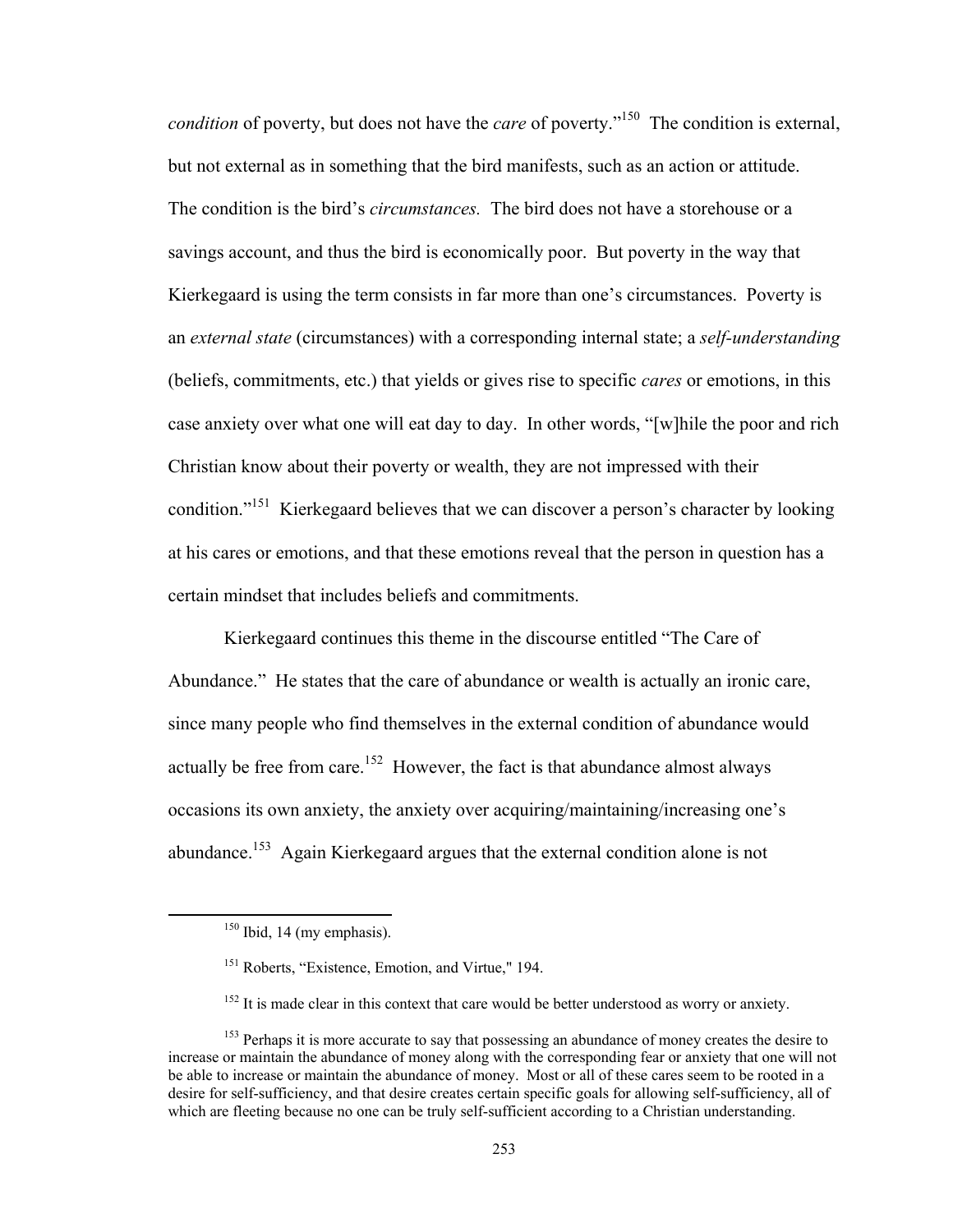sufficient to produce the corresponding emotion, because the bird is free from the care of abundance yet is in a sense rich because the bird has the entire world at its disposal. For example, the bird does not have the care of abundance because the bird does not know that it possesses anything. Therefore the way to have the external condition of richness without having the corresponding care of abundance is to be *ignorant* of one's abundance. This is easy for the bird, just as it was easy for it to be ignorant of its poverty. But for a human being it is very difficult to be ignorant of one's circumstances, and it does not happen naturally; this is an *acquired* ignorance. In order to become like the bird, the Christian must change his mindset, and this takes time and effort.

 Kierkegaard acknowledges that changing one's mindset is very difficult and will not happen overnight. In a very important passage, he tells us that "to become ignorant in this way can take a *long time*, and it is a difficult task before he (the Christian) succeeds, *little by little*, and before he finally succeeds in really becoming ignorant of what he knows, and then in *remaining ignorant*, in *continuing* to be that, so that he does not sink back again, trapped in the snare of knowledge."<sup>154</sup> This slow process will require strategies elucidated in the discourses, all of them thought or "seeing-as" strategies that can help a person slowly acquire this ignorance. One strategy is very similar to what the Desert Fathers referred to as "The Remembrance of Death."<sup>155</sup> "That is how ignorant he is of this earthly wealth—he became and remains ignorant by having become aware of something else totally different (because by becoming aware of something else one

<sup>&</sup>lt;sup>154</sup> Ibid, 26. My emphasis.

<sup>155</sup> John Climacus in his *Ladder of Divine Ascent* names the Remembrance of death as the sixth step on the ladder. Here is one of several relevant passages: "Someone has said that you cannot pass a day devoutly unless you think of it as your last. Even the Greeks have said some such thing, because they describe philosophy as a meditation on death."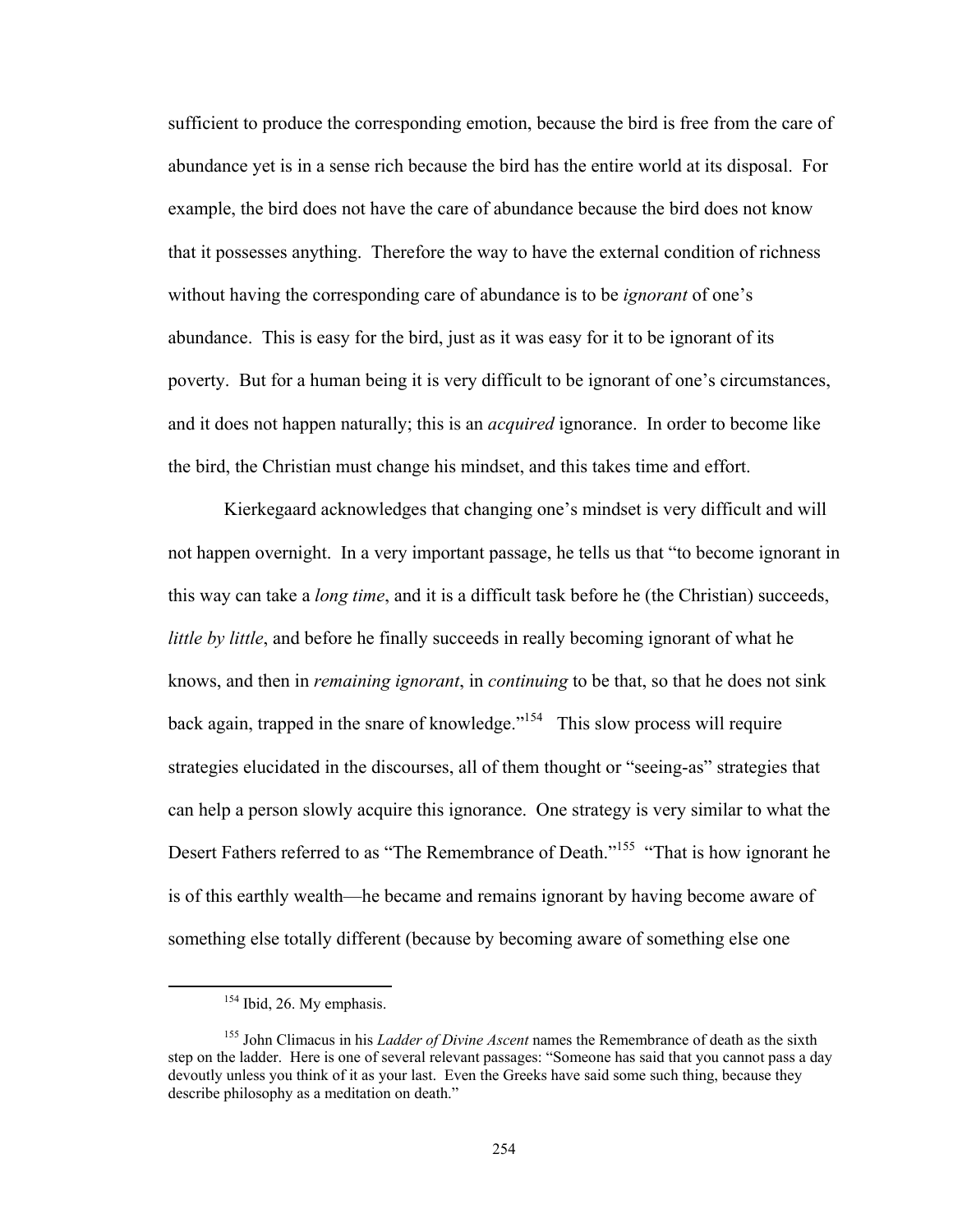*becomes* ignorant of what one once knew), namely, that *he could die this very night*, that *wealth essentially cannot be possessed*, and it is entrusted property, that *he himself is a traveler*—that is how ignorant the rich Christian is of his earthly wealth, yes, just like an absent-minded person."156 I take it that these three strategies are essentially the same. If the Christian is daily reminding herself that she is mortal and could die at any moment, then she will be drilling into her mind the fact that her wealth is not her own, that she does not and cannot possess it because it does not have any permanence. And the fact that she is mortal and could die at any moment also reminds her that she is not of this world, but is simply a traveler passing through.

 These "seeing-as" strategies are important aspects of Kierkegaard's responsibility-grounding modest libertarian components. He agrees with Frankfurt that a person's loves (or concerns) cannot be changed through a single heroic act of will. However, there are ways that the agent can come to see or perceive her situation differently through *intentional mental actions*. By engaging in cognitive and linguistic practices a person can reshape her emotional responses to the world. The person can also come to experience different desires. When a person cares about something, she will necessarily have desires either directly about or related to that thing. For instance, if Amy cares about her garden, she will want the garden to flourish, she will not want it to rain so much that her garden is flooded, etc. Some of those desires will be motivations to action. But if Amy decides that her concern for her garden is causing her to ignore things she considers more important, she can think about the reasons why her volunteer work is more important than her garden, and she can decide to spend more time volunteering and

<sup>&</sup>lt;sup>156</sup> Ibid, 31. My emphasis.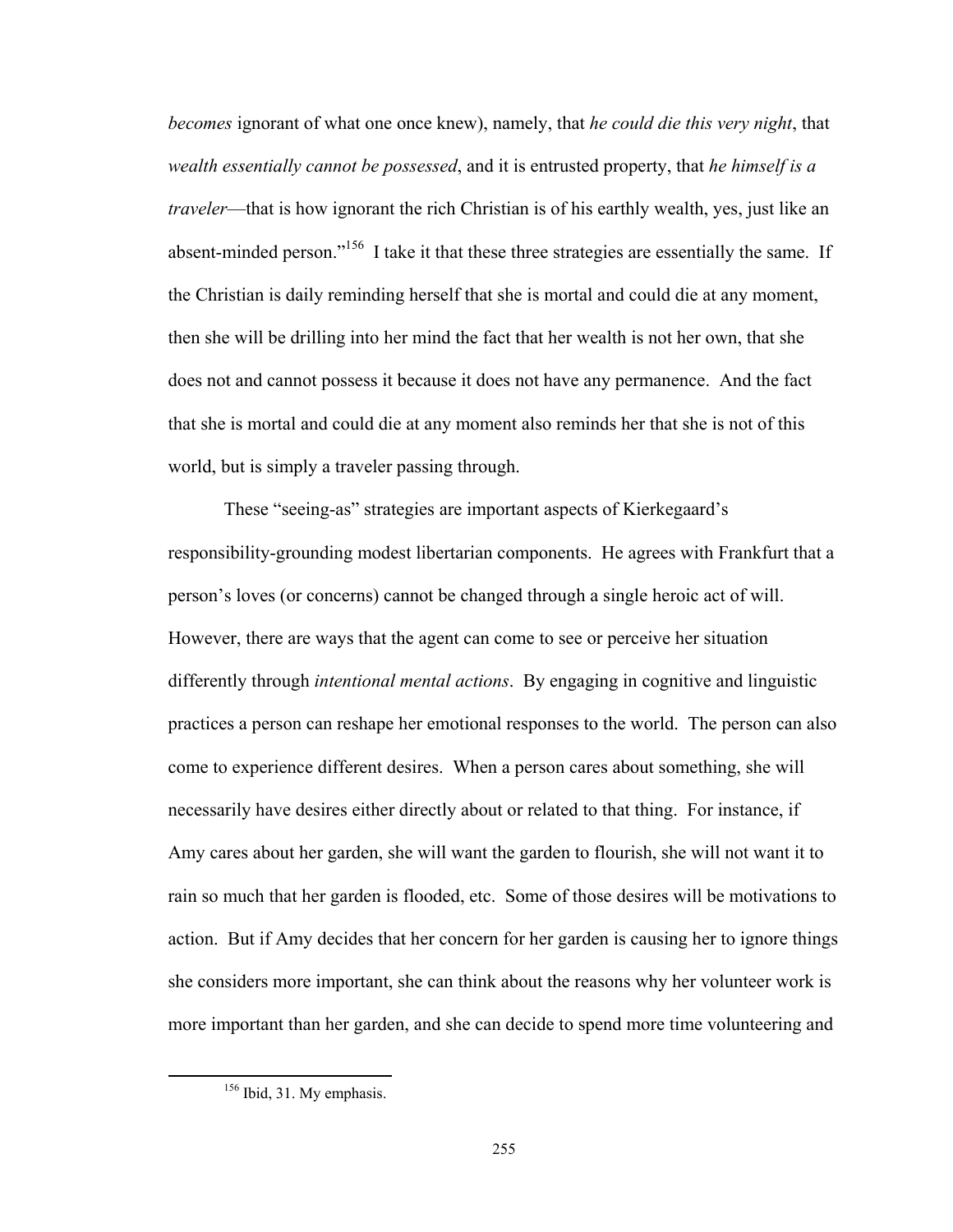less time gardening. As she does, she may find that her desire to garden becomes less intense and more infrequent and that her enthusiasm for her volunteer work deepens. In this way thoughts can influence desires as well as emotions. <sup>157</sup>

 To show how Kierkegaard's *Discourses* aids the reader in moral self-cultivation, it is necessary to develop an account of the role of second-order desires in the development of character. This is turn will contribute to a richer understanding of Kierkegaard's libertarian conception of freedom. One of the main cognitive strategies found in Kierkegaard *Discourses* is the strategy I call *attentiveness to emotion*. The discourses are written to a person who intends (on some level) to be a practicing Christian, and by analyzing the kinds of emotions and thoughts that a pagan and Christian should have in a given circumstance, Kierkegaard can reveal to a person that she is not existing as a Christian because she does not *feel* or *think* as a Christian. In Frankfurtian language, this reader has competing first-order desires; one the one hand, she has a firstorder desire to live like a Christian, and may even have this second-order desire (she is after all reading the discourse, and thus *may* be displaying the desire to reinforce her Christian commitment). However, her pagan emotions reveal that she has a competing first-order desire for money, security, etc., coupled with the belief that these provisions with not be provided, and by showing the reader that the beliefs and emotions related to her basic concerns are actually those of a pagan, Kierkegaard reveals to his reader that her second-order volitions (the effectual desires) are actually pagan. As a result,

<sup>&</sup>lt;sup>157</sup> Kierkegaard also assumes that one cannot be simultaneously aware and unaware of one's wealth (at least in a certain sense), thus the one thought somehow pushes out the other. Here we find another interesting analogy to emotions. Though it is quite possible to have more than one emotion at the same time, it is more unusual to have sustained emotions that are in tension. Again, St. Climacus seems to agree with Kierkegaard: "The man who wants to be constantly reminded of death and of God's judgment and who at the same time gives in to material cares and distractions, is like someone trying at the same time to swim and clap his hands."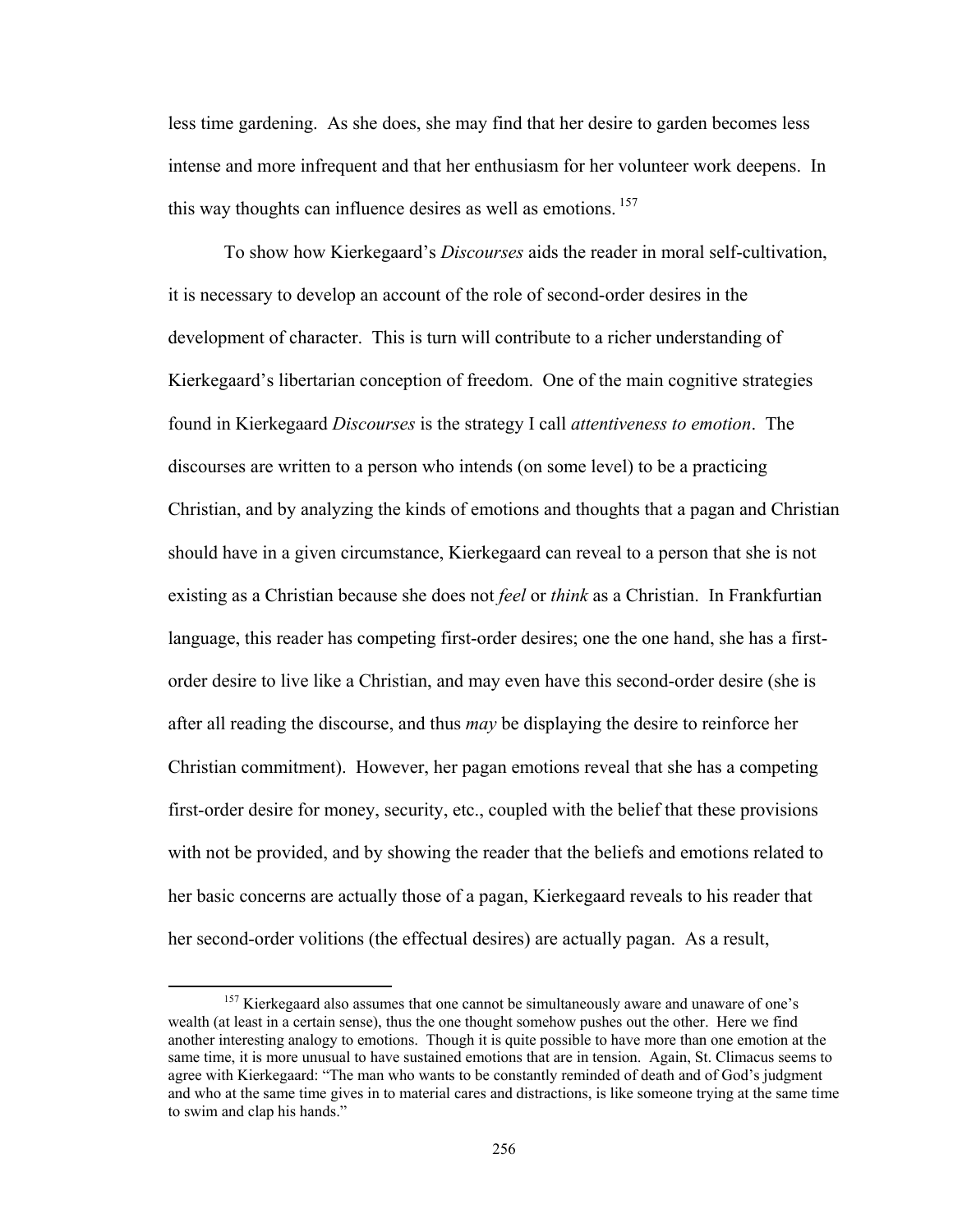Kierkegaard increases the listener's knowledge of her emotions as well as her understanding of the way in which her emotions are connected to her thoughts and character (at least in the most reflective listener), but also reinforces (or in some instances may actually create) the desire in the reader to think and exist as a Christian. Even in the instances where this desire already exists in the reader, she now becomes aware that the desire is not effectual.

 Furthermore, the perceptive hearer may well feel a kind of meta-anxiety over the fact that her anxieties are pagan. This meta-anxiety might in turn strengthen (or bring to light) her desire to live more like a Christian. But surely if the hearer is already a Christian striving (in some sense) to live a Christian life, our perceptive hearer's anxiety would cause her to search her soul, upon which she would find that she in fact has conflicting desires. She would discover that the desire that she wants to be effectual, namely, the desire to live as a Christian, is in fact one of several competing desires and is *not* her *effectual* desire. This in turn could create in the hearer a second-order desire that her first-order desire to live like a Christian be her will. So hearing the discourse has engendered both a second-order emotion towards her pagan emotions as well as a second-order desire to have her desire to live as a Christian be effectual.

Kierkegaard is causing the hearer to reflect on her emotions and desires and through that reflection to create a second-order desire. This may only frustrate the reader over her emotions and desires. That is why it is important that Kierkegaard is also clarifying concepts for the Christian as well as giving reflective strategies that the hearer can employ to help her achieve the desires and emotions that reflect the Christian character that she wishes to have. When he clarifies concepts for the hearer, Kierkegaard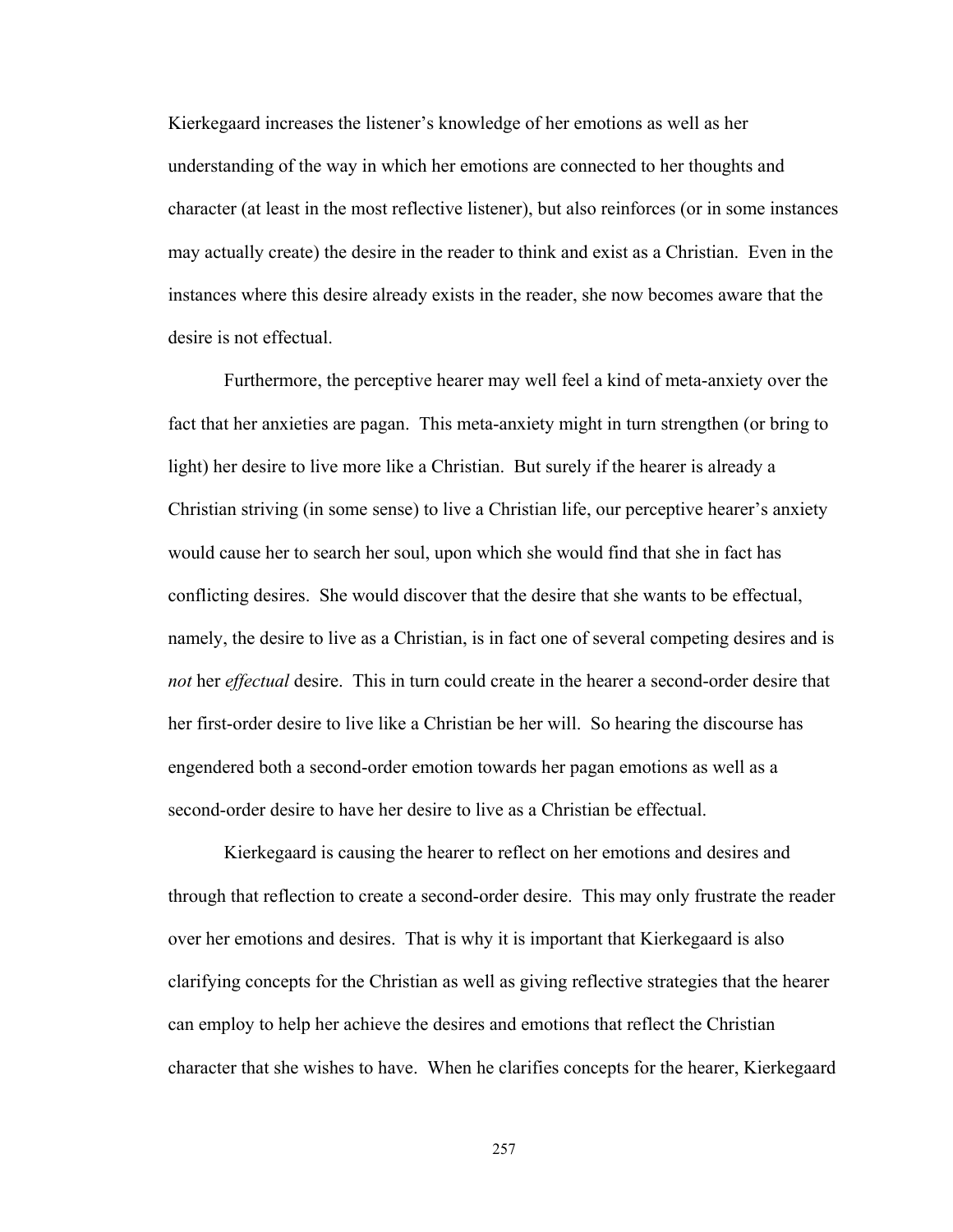is giving his hearer the categories in which to reframe her situation, and thus perhaps experience the right kinds of emotions. But he is also giving his hearer practices that she can employ to construe her life in Christian terms, such as the remembrance of death and paying attention to what she says (praising and thanking God for what he has given her instead of despairing over what she lacks). These practices are important because simply creating a second-order emotion or desire in the hearer will not automatically result in an effectual first-order desire.

Finally, I think that this reflective process can result in a kind of *feedback loop*. Because the hearer is now aware of how emotions are based on concerns, and the hearer has been equipped with a second-order desire that she desire eternal things, she will now experience second-order desires and emotions in response to future desires and emotions. Now, when she experiences an emotion that she wants to experience, like gratitude for God's provision, upon reflection this emotion might very well generate another emotion of joy or gratitude that she is loving eternal things; but when she experiences an emotion that she does not desire (such as anxiety over economic issues), this emotion, coupled with the new construal that she has, will generate an emotion of anger or guilt or disappointment that may motivate her anew to think and act as a Christian would, and to employ the disciplines that will help enable this. When she feels the desire to acquire more money, upon reflection she may have a second-order desire that this desire not be her will (and thus that it be eradicated), but instead desire that her desire to be satisfied with what God provides be effectual.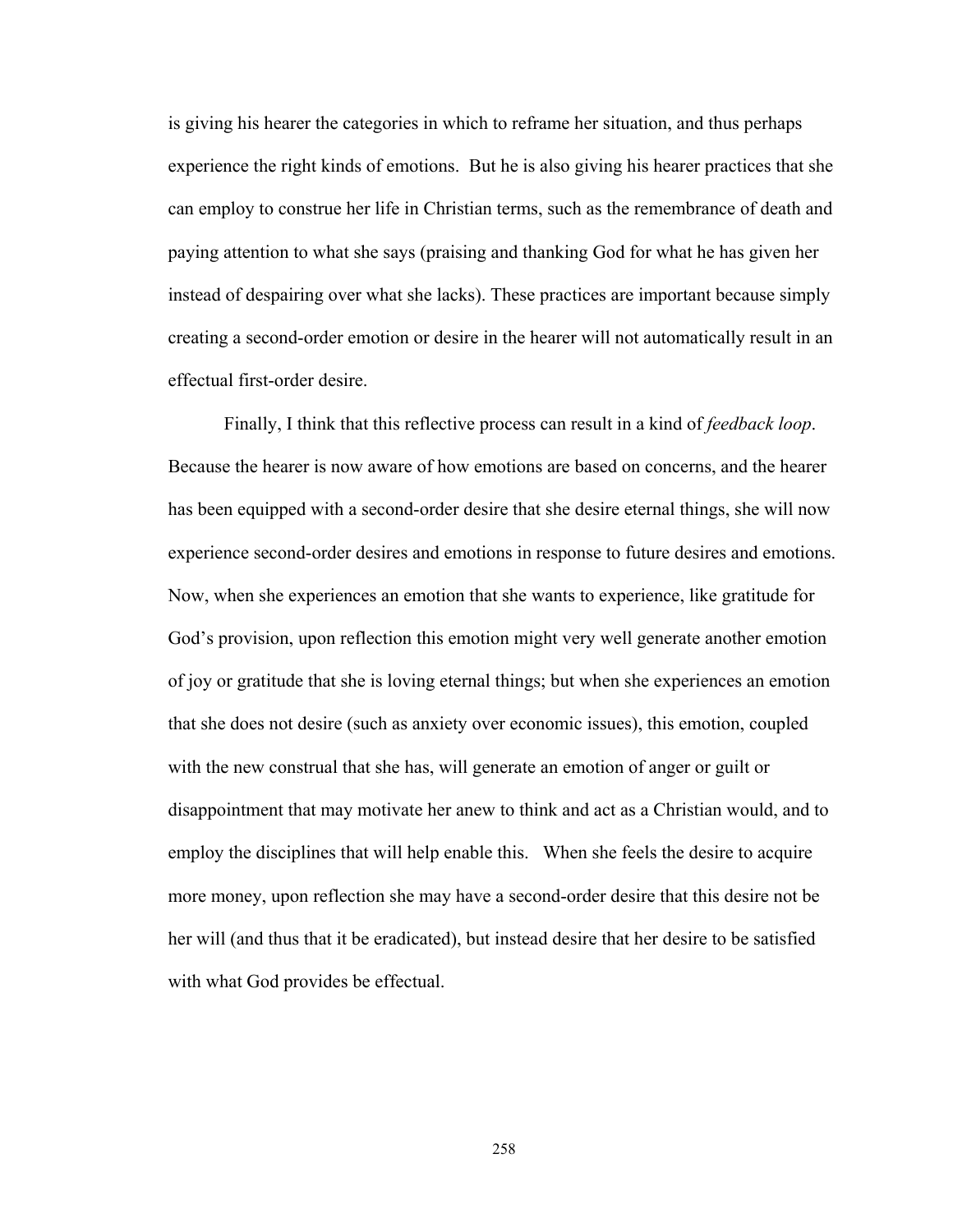## *Conclusion*

The preceding account demonstrates that Kierkegaard provides the necessary conceptual tools to construct an adequate account of the freedom-relevant conditions necessary for grounding moral responsibility. In the process three unique contributions are discernable. First, it has been clearly demonstrated that the unique contribution of semicompatibilism to debates surrounding free will and moral responsibility is the distinction that semicompatibilists make between cases where an agent's action results from external forces such as manipulation, compulsion, phobias, etc., and cases where the agent demonstrates the freedom necessary for responsibility ascriptions. When framed in this way, the contributions and limitations of semicompatibilism are revealed. While semicompatibilism helps to isolate the freedom-relevant components of morally responsible action, it fails to demonstrate that those components are compatible with determinism, which is the claim it openly champions. This leads to the second major contribution of this project. The components that are necessary to properly distinguish actions resulting from manipulation and free and responsible actions only make sense within a broadly libertarian framework, and are found in Kierkegaard's writings. Turning to Kierkegaard was necessary because his view is unique and not fully compatible with any contemporary view. This leads to the third major contribution. I have systematically interpreted Kierkegaard's understanding of free will and moral responsibility and located his view in contemporary analytic categories. This has helped both to clarify Kierkegaard's writings and to provide a unique and compelling answer to a contemporary metaphysical and metaethical question.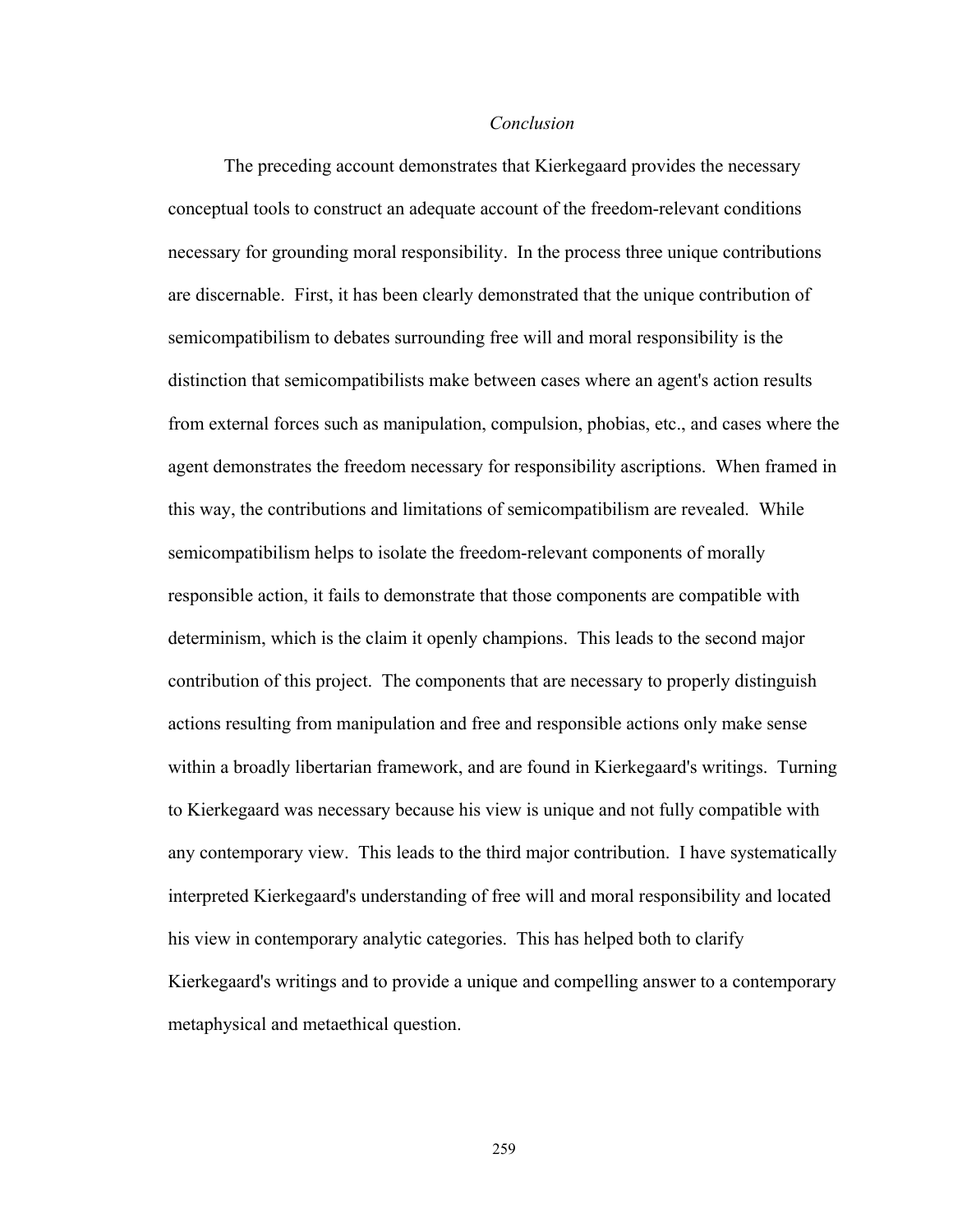Due to the limitations of this project, there are several areas left for future exploration. First, due to Kierkegaard's vast authorship one chapter is not sufficient to give a definitive account of his view of free will and moral responsibility. There are several texts - in particular the Climacus writings and *The Sickness unto Death* - which I did not deal with that should be included in a definitive account. I believe my conclusions would be both backed by such a project and deepened and expanded. Second, due to the transcendental nature of this project, there is much potential for fruitful dialogue between my conclusions and contemporary scientific theories particularly findings in neuroscience and evolutionary biology - to see if these freedomrelevant components are compatible with recent scientific discoveries.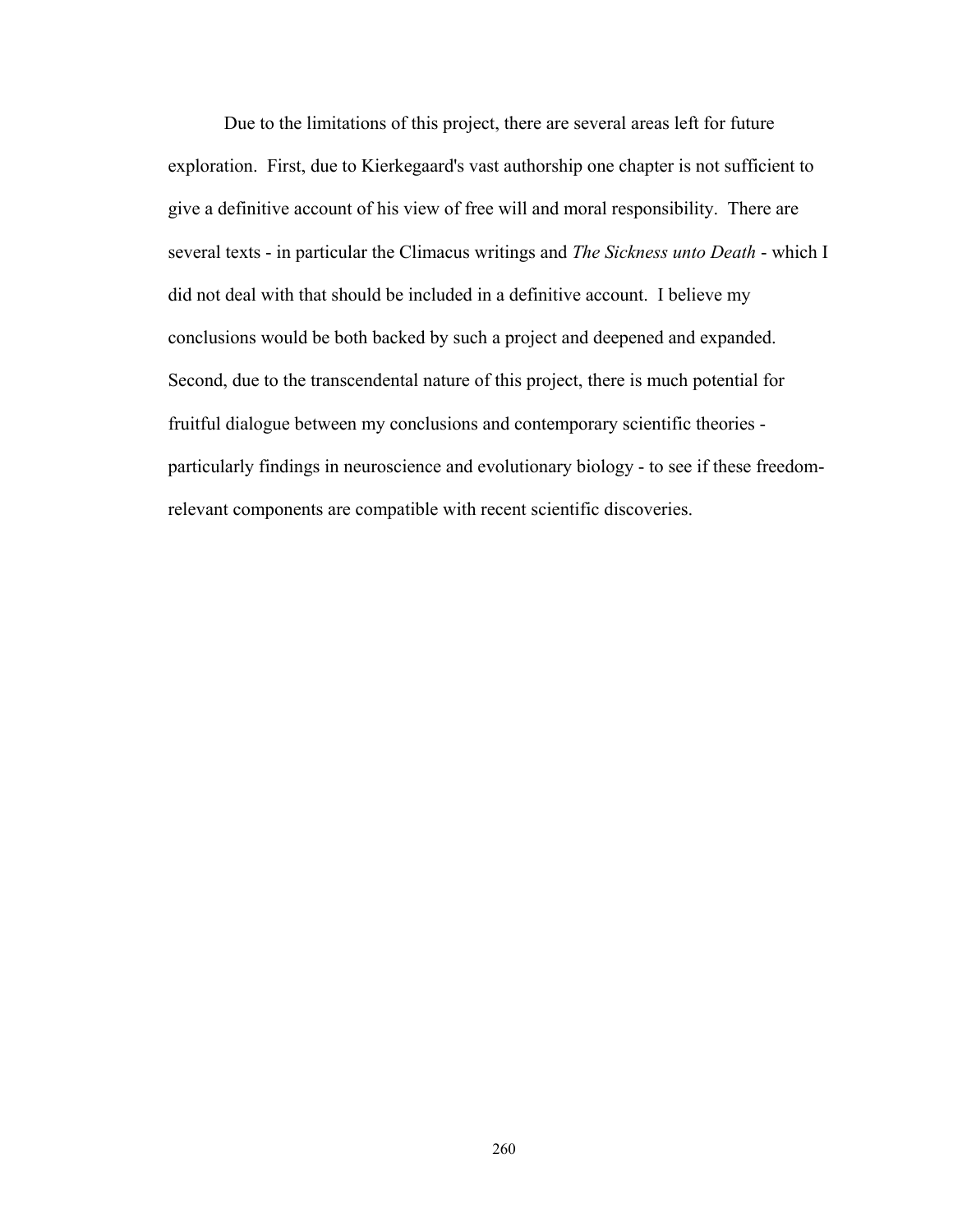## BIBLIOGRAPHY

- Berofsky, Bernard. 2003. "Classical Compatibilism: Not Dead Yet." In *Moral Responsibility and Alternative Possibilities: Essays on the Importance of Alternative Possibilities.* Edited by David Widerker and Michael McKenna. Burlington, VT: Ashgate.
- Bratman, Michael E., John Martin Fischer, and Mark Ravizza. 2000. "Fischer and Ravizza on Moral Responsibility and History." *Philosophical and Phenomenological Research.* 61 (2).
- Bratman, Michael. 2002. "Hierarchy, Circularity, and Double Reduction." In *Contours of Agency: Essays on Themes from Harry Frankfurt*. Edited by Sarah Buss and Lee Overton. Cambridge, Mass: MIT Press, 65-85.
- ———. 2006. "A Thoughtful and Reasonable Stability: A Comment on Harry Frankfurt's 2004 Tanner Lectures" in *Taking Ourselves Seriously & Getting It Right*. Edited by Debra Satz. Stanford, Calif: Stanford University Press, 77-90.
- Burgess, Andrew J. 2001. "Patience and Expectancy in Kierkegaard's Upbuilding Discourses 1843-44." Edited by Niels Jørgen Cappelørn, Hermann Deuser, and Jon Stewart. *Kierkegaard Studies: Yearbook 2000.* Berlin: Walter de Gruyter, 205-222.
- Buss, Sarah, and Lee Overton. *Contours of Agency: Essays on Themes from Harry Frankfurt*. Cambridge, Mass: MIT Press, 2002.
- Campbell, David M. A. 2000. "Kierkegaard, Freedom, and Self-Interpretation." In *Kierkegaard and Freedom*. Edited by James G. Giles. Houndmills, Basingstoke, Hampshire: Palgrave.
- Campbell, Joseph Keim, Michael O'Rourke, and David Shier. *Freedom and Determinism*. Cambridge, Mass: MIT Press, 2004.
- Clarke, Randolph. 2003. *Libertarian Accounts of Free Will*. New York: Oxford University Press.
- Cooper, David Edward. 1990. *Existentialism: A Reconstruction.* Oxford, UK: Blackwell.
- Davenport, John J. 2000. "'Entangled Freedom': Ethical Authority, Original Sin, and Choice in Kierkegaard's Concept of Anxiety." *Kierkegaardiana* 21, 131-151.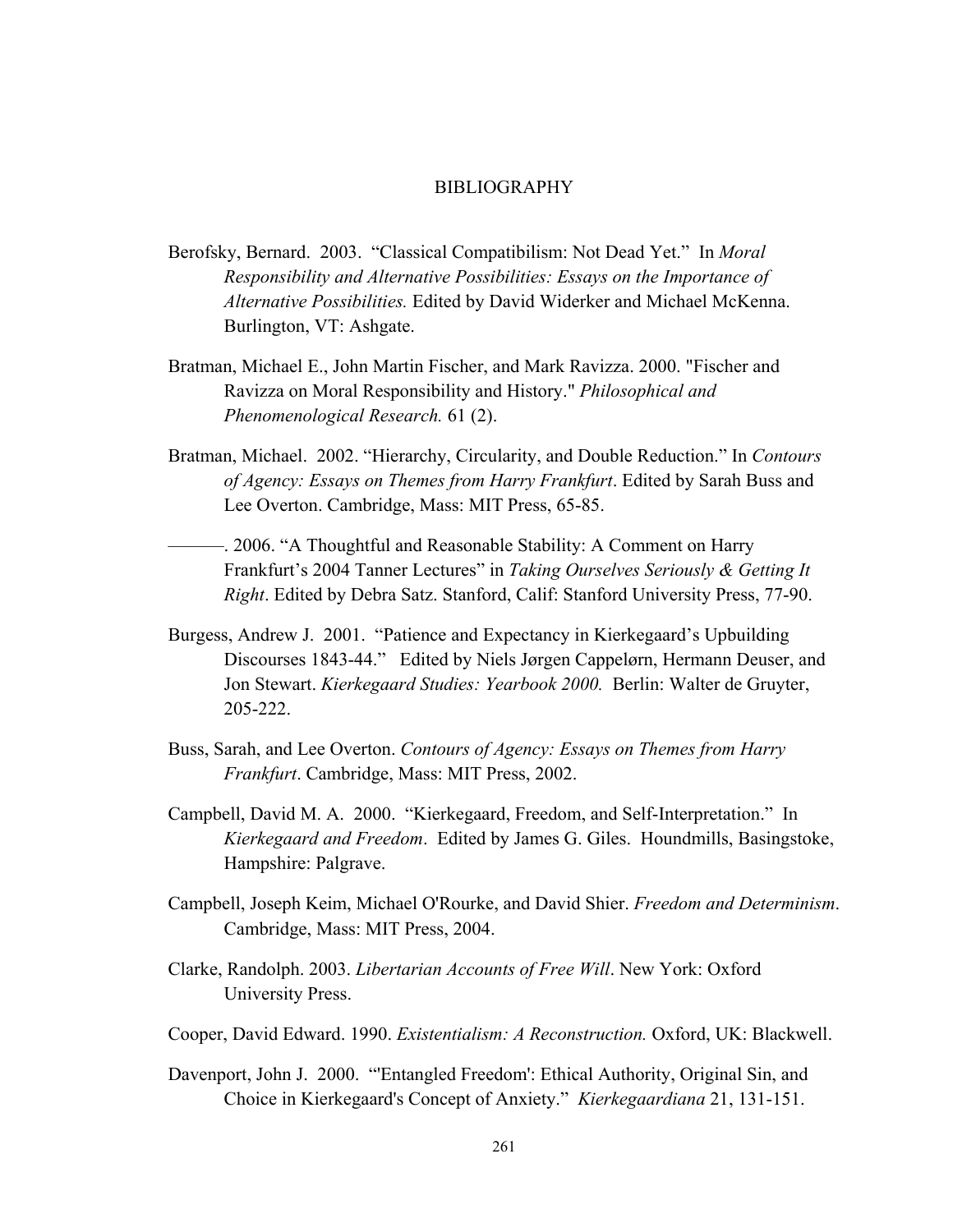———. 2001. "Kierkegaard, Anxiety, and the Will." *Kierkegaard Studies. Yearbook.*  Berlin: W. de Gruyter, 158-181.

———. 2001. "The Meaning of Kierkegaard's Choice between the Esthetic and the Ethical: A Response to MacIntyre." *Kierkegaard after MacIntyre: Essays on Freedom, Narrative, and Virtue*. Edited by Davenport and Anthony Rudd. Chicago: Open Court, 75-112.

———. 2001. "Towards an Existential Virtue Ethics: Kierkegaard and MacIntyre." *Kierkegaard after MacIntyre: Essays on Freedom, Narrative, and Virtue*. Edited by Davenport and Anthony Rudd. Chicago: Open Court, 265-323.

———. 2002. "Fischer and Ravizza on Moral Sanity and Weakness of Will." *The Journal of Ethics.* 6, no. 3: 235-259.

———. 2007. *Will as Commitment and Resolve: An Existential Account of Creativity, Love, Virtue, and Happiness.* New York: Fordham University Press.

- Ekstrom, Laura Waddell. 1998. "Protecting Incompatibilist Freedom." *American Philosophical Quarterly.* 35 (3): 281-291.
- Evans, C. Stephen. 1983. *Kierkegaard's "Fragments" and "Postscript": The Religious Philosophy of Johannes Climacus.* Atlantic Highlands, N.J.: Humanities Press.

———. 2006. "Kierkegaard's View of the Unconscious." *Kierkegaard on Faith and the Self Collected Essays.* Provost series. Waco: Baylor University Press, 277-300.

- ———. 2006. "Where There's a Will There's a Way: Kierkegaard's Theory of Action." *Kierkegaard on Faith and the Self Collected Essays.* Provost series. Waco: Baylor University Press, 313-30
- Ferreira, M. Jamie. 1991. *Transforming Vision: Imagination and Will in Kierkegaardian Faith.* Oxford: Clarendon Press.
- ———. 1998. "Faith and the Kierkegaardian Leap." *Cambridge companion to Kierkegaard*. Edited by Alastair Hannay and Gordon Daniel Marino. Cambridge: Cambridge University Press.
- Fischer, John Martin, and Mark Ravizza. 1998. *Responsibility and Control: A Theory of Moral Responsibility*. Cambridge: Cambridge University Press.

Fischer, John Martin. 1994. *The Metaphysics of Free Will*. Oxford, UK: Blackwell.

## ———. 1999. "Recent Work on Moral Responsibility." *Ethics.* 110 (1): 93-139.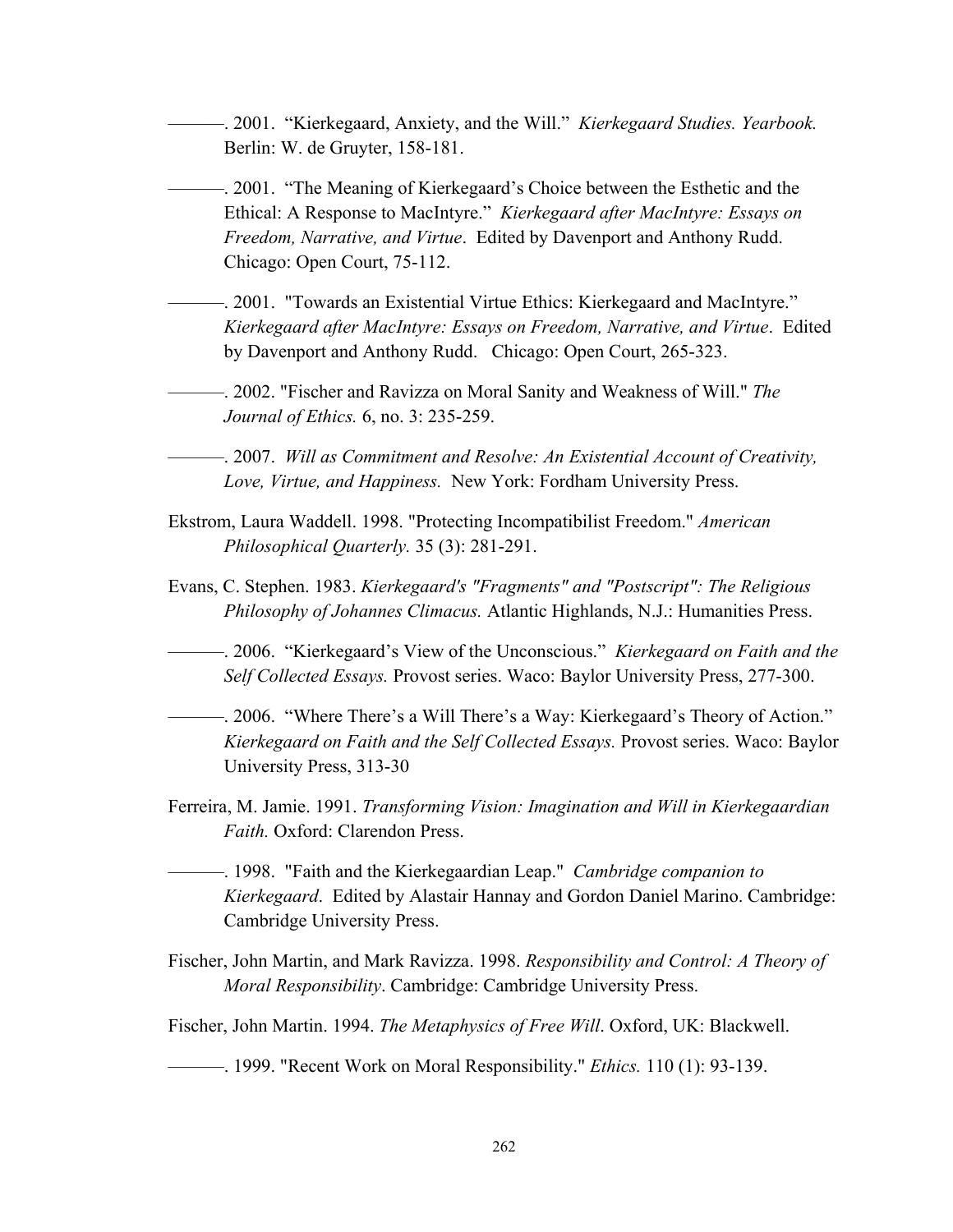———. "Frankfurt-Style Compatibilism." In *Contours of Agency: Essays on Themes from Harry Frankfurt*. Edited by Buss, Sarah, and Lee Overton, 1-26. Cambridge, Mass: MIT Press, 2002. ———. "Responsibility and Agent Causation." 2006. *My Way: Essays on Moral Responsibility*. New York: Oxford University Press. ———. "Responsibility and Alternate Possibilities." 2006. *My Way: Essays on Moral Responsibility*. New York: Oxford University Press. ———. "Responsibility and Self-Expression." 2006. *My Way: Essays on Moral Responsibility*. New York: Oxford University Press. ———. "Responsiveness and Moral Responsibility." 2006. *My Way: Essays on Moral Responsibility*. New York: Oxford University Press. ———. 2007. *Four Views on Free Will*. Malden, MA: Blackwell Pub. ———. 2007. "Compatibilism," in *Four Views on Free Will*. Great debates in Philosophy. Malden, MA: Blackwell, 44-84. ———. 2010. "Precis of My Way: Essays on Moral Responsibility." *Philosophy and Phenomenological Research.* 80 (1): 229-241. Flanagan, Owen, 1996. *Self-Expression: Mind, Morals, and the Meaning of Life.* New York: Oxford University Press. Frankfurt, Harry G. 1988. *The Importance of What We Care About: Philosophical Essays.* Cambridge: Cambridge University Press. ———. 1999. *Necessity, Volition, and Love.* Cambridge, U.K.: Cambridge University Press. ———. 2004. *The Reasons of Love.* Princeton, N.J.: Princeton University Press. Frankfurt, Harry G., and Debra Satz. 2006. *Taking Ourselves Seriously & Getting It Right*. Stanford, Calif: Stanford University Press. Grant, W. Matthews. 2010. "Can Libertarians Hold that Our Free Acts are Caused by God?" *Faith and Philosophy 27:1*: 22-37. Giles, James. 2000. "Kierkegaard's Leap: Anxiety and Freedom." *Kierkegaard and Freedom.* Edited by James Giles. Houndmills, Basingstoke, Hampshire: Palgrave, 69-92.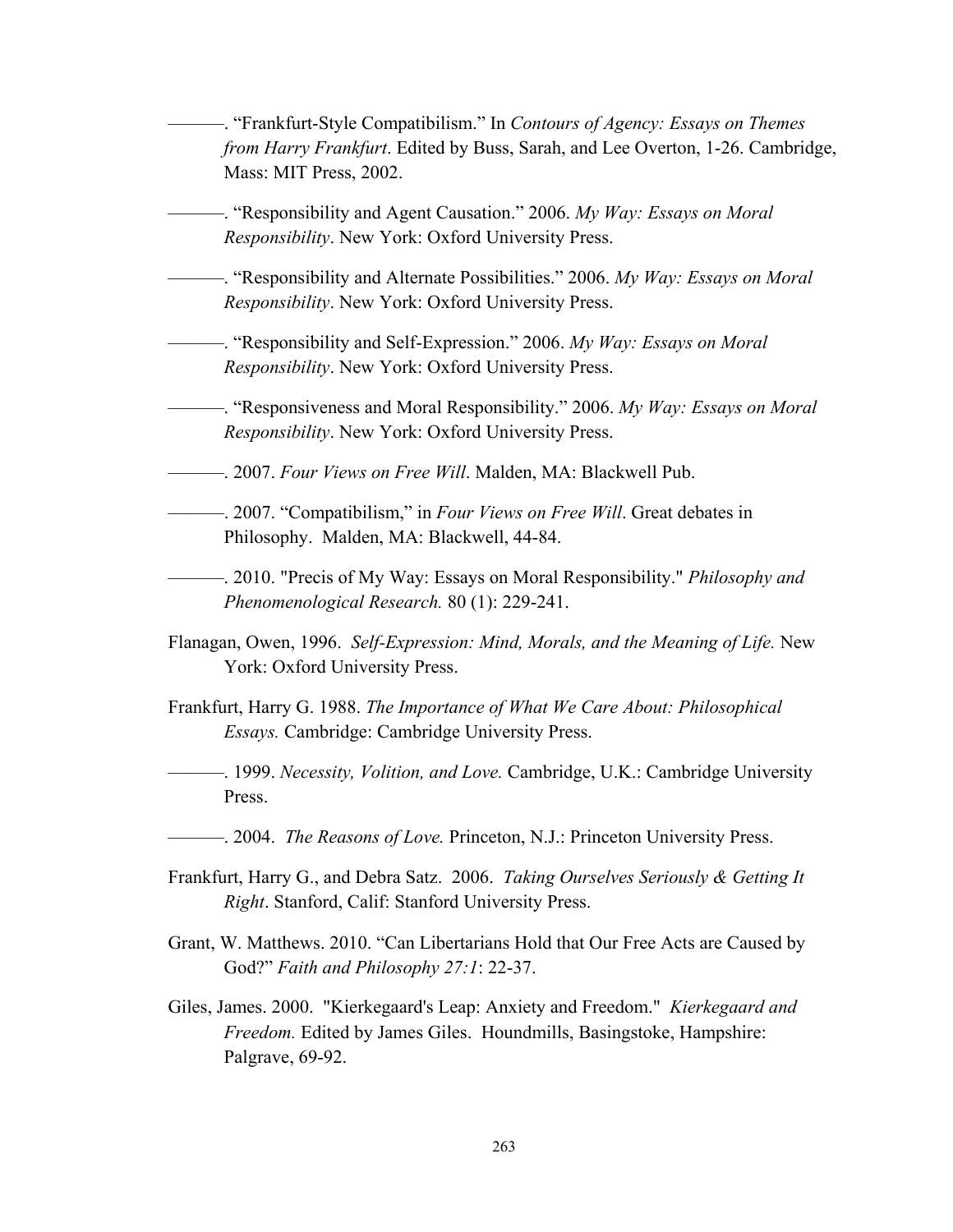- Glannon, Walter. 1999. "Responsibility and Control: Fischer's and Ravizza's Theory of Moral Responsibility." *Law and Philosophy.* 18 (2): 187-213.
- Harned, David Baily. 1997. *Patience: How We Wait upon the World.* Cambridge, Mass: Cowley Publications.
- Irvine, William Braxton. 2006. *On Desire: Why We Want what We Want.* Oxford: Oxford University Press.
- Jackson, Timothy P. 1998. "Arminian Edification: Kierkegaard on Grace and Free Will." *The Cambridge Companion to Kierkegaard*. Edited by Alastair Hannay and Gordon Daniel Marino. Cambridge: Cambridge University Press.
- Kane, Robert. 1996. *The Significance of Free Will.* New York: Oxford University Press.
- ———. 2004. "Agency, Responsibility, and Indeterminism: Reflections on Libertarian Theories of Free Will." In *Freedom and Determinism.* Edited by Campbell, Joseph Keim, Michael O'Rourke, and David Shier. Topics in contemporary philosophy. Cambridge, Mass: MIT Press.
- ———. 2005. *A Contemporary Introduction to Free Will*. New York: Oxford University Press.
- Kierkegaard, Søren. 1941. *Kierkegaard's Concluding Unscientific Postscript.* Trans David F. Swenson, and Walter Lowrie. Princeton: Princeton University Press.
- ———. 1956. *Purity of Heart is to Will One Thing: Spiritual Preparation for the Office of Confession.* Translated by Douglas Van Steere. New York: Harper.
	- ———. 1967-78. *Søren Kierkegaard's Journals and Papers,* 7 vols. Edited and translated by Howard V. Hong and Edna H. Hong, assisted by Gregor Malantschuk; with index, vol. 7, by Nathaniel Hong and Charles Barker. Bloomington: Indiana Press.
- ———. 1978. *Two Ages: The Age of Revolution and the Present Age: A Literary Review.* Edited and translated by Howard V. Hong and Edna H. Hong. Princeton, N.J.: Princeton University Press.
- ———. 1980. *The Concept of Anxiety: A Simple Psychologically Orientating Deliberation on the Dogmatic Issue of Hereditary Sin*. Edited and translated by Reidar Thomte. Princeton University Press: Princeton, N.J.
- ———. 1980. *The Sickness Unto Death.* Edited and translated by Howard V. Hong and Edna H. Hong. Princeton, N.J.: Princeton University Press.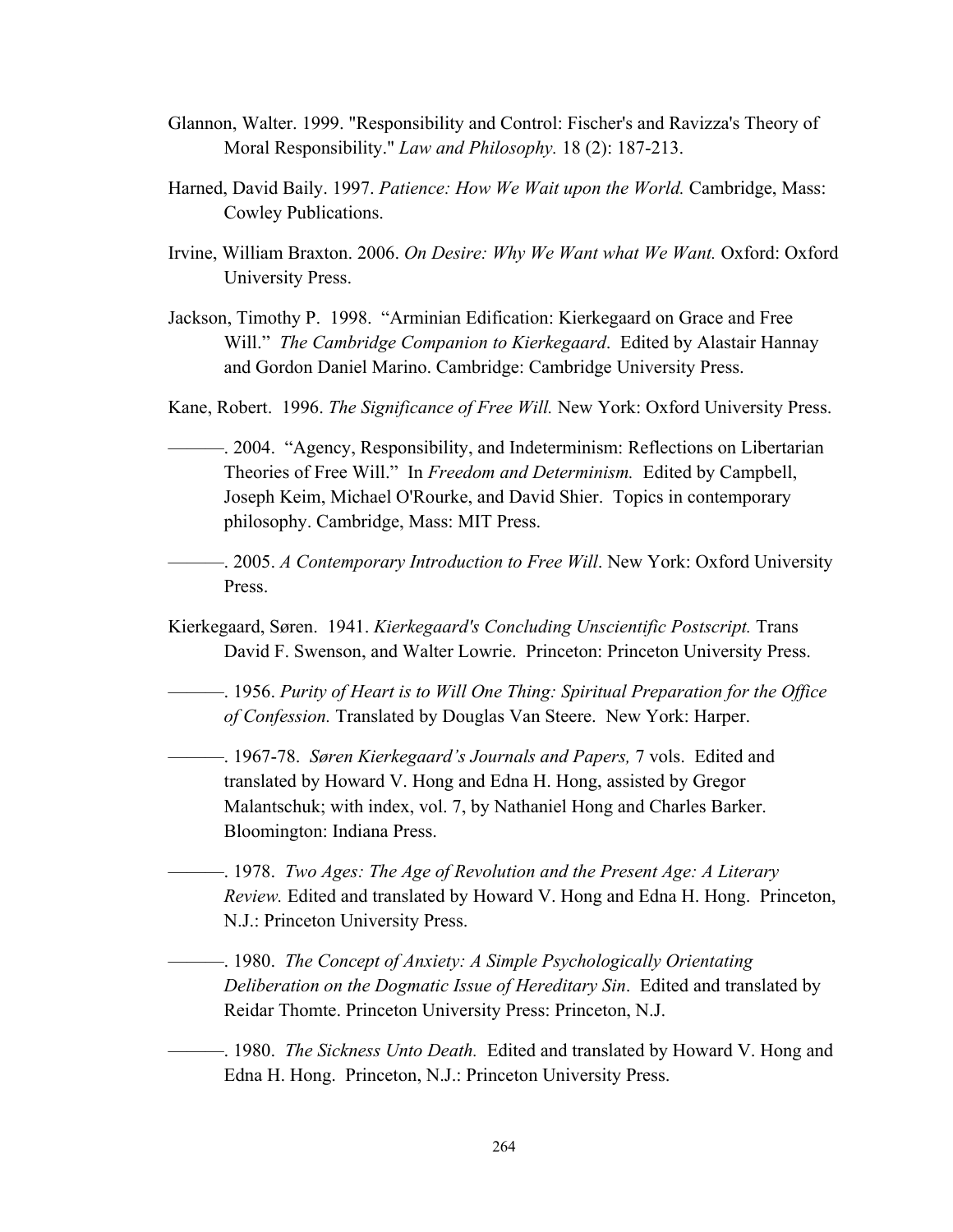- ———. 1983. *Philosophical Fragments* and *Johannes Climacus.* Edited and translated by Howard V. Hong and Edna H. Hong. Princeton, N.J.: Princeton University Press.
- ———. 1987. *Either/Or II.* Edited and translated by Howard V. Hong and Edna H. Hong. Princeton, N.J.: Princeton University Press.
- ———. 1990. *Eighteen Upbuilding Discourses.* Edited and translated by Howard V. Hong and Edna H. Hong. Princeton, N.J.: Princeton University Press.
- ———. 1992*. Concluding Unscientific Postscript to Philosophical Fragments*, 2 vols. Edited and translated by Howard V. Hong and Edna H. Hong. Princeton, N.J.: Princeton University Press.
- Kosch, Michelle. 2000. "Freedom and the Immanence." *Kierkegaard and Freedom*. Edited by James G. Giles. Houndmills, Basingstoke, Hampshire: Palgrave, 121- 41.

———. 2006. *Freedom and Reason in Kant, Schelling, and Kierkegaard.* Oxford: Clarendon Press.

MacIntyre, Alasdair C. 1981. *After Virtue: A Study in Moral Theory*. Notre Dame, Ind: University of Notre Dame Press.

———. 2001. "Once More on Kierkegaard." In *Kierkegaard After MacIntyre: Essays on Freedom, Narrative, and Virtue*. Edited by Davenport, John J., Anthony Rudd, 339-56. Chicago: Open Court.

McKenna, Michael. 2001. "Source Incompatibilism, Ultimacy, and the Transfer of Non-Responsibility." *American Philosophical Quarterly.* 38 (1): 37-51.

———. 2001. "Review of Responsibility and Control: A Theory of Moral Responsibility." *The Journal of Philosophy.* 98 (2): 93-100.

- ———. 2008. "A Hard-line Reply to Pereboom's Four-Case Manipulation Argument." *Philosophy and Phenomenological Research.* 77 (1): 142-159.
- Mehl, Peter J. 2005. *Thinking through Kierkegaard: Existential Identity in a Pluralistic World*. Urbana: University of Illinois Press.
- Mele, Alfred R. 1995. *Autonomous Agents: From Self-Control to Autonomy*. New York: Oxford University Press.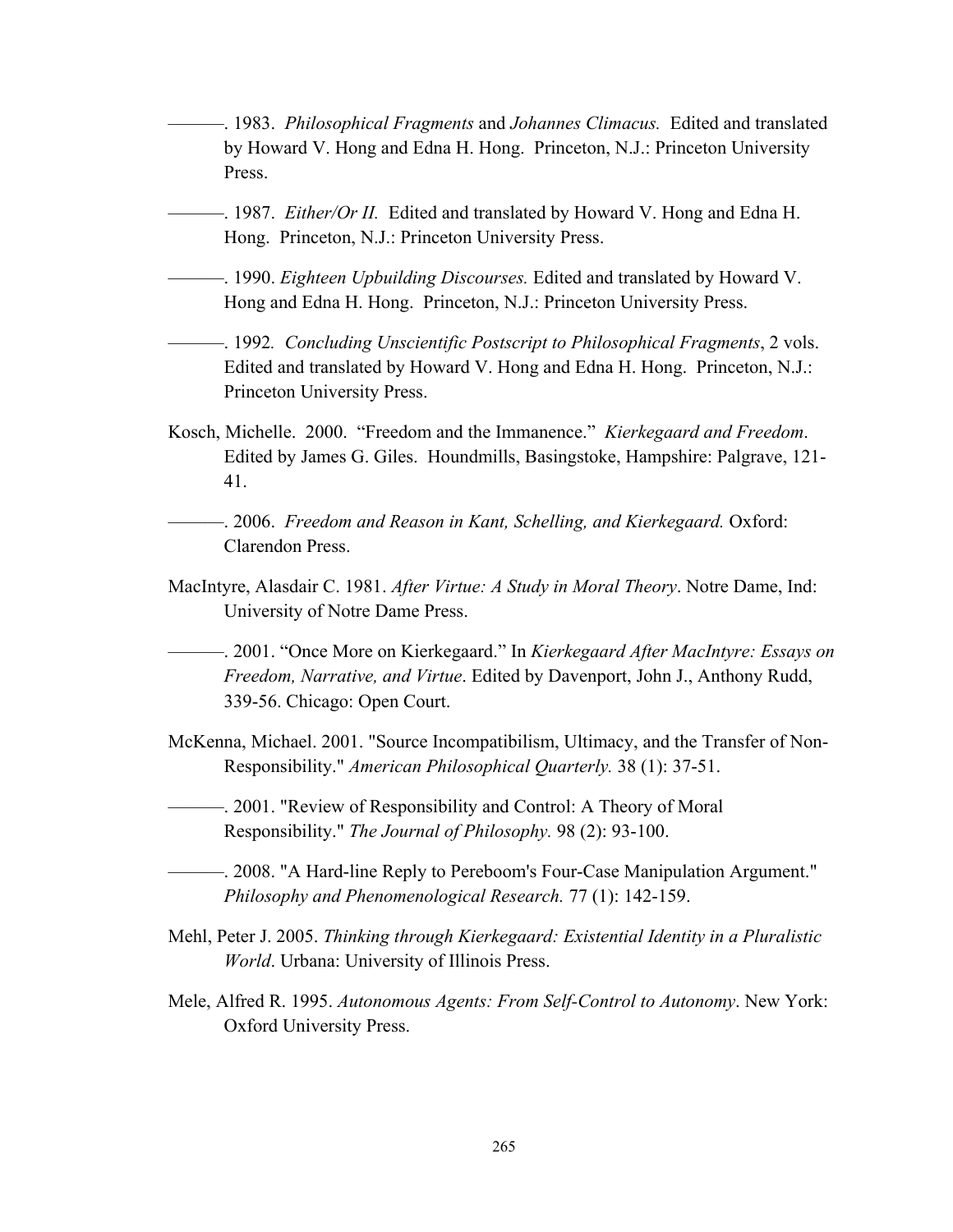———. "Soft Libertarianism and Flickers of Freedom." In *Moral Responsibility and Alternative Possibilities: Essays on the Importance of Alternative Possibilities*. Edited by Widerker, David, and Michael McKenna. 2003. Burlington, VT: Ashgate.

Nassif, Bradley L. "*Toward a 'Catholic' Understanding of St. Augustine's View of Original Sin*." Union Seminary Quarterly Review 39:4 (1984) 287-299.

- O'Connor, Timothy. "The Agent as Cause." *Free Will.* Blackwell Readings in Philosophy, 3. Edited by Robert Kane. Malden, MA: Blackwell Publishers, 196- 205.
- ———. 2005. "Freedom with a Human Face." *Midwest Studies in Philosophy*, 29: 207– 27.
- ———. 2005. "Free Will," in *Free Will*, *Vol.I. Concepts and Challenges.* Edited by John M. Fischer. Abingdon: Routledge Press, 7-20.

Pereboom, Derk. 1995. "Determinism al Dente." *Nous.* 29 (1): 21-45.

———. 2003. "Source Incompatibilism and Alternative Possibilities." In *Moral Responsibility and Alternative Possibilities: Essays on the Importance of Alternative Possibilities*. Edited by Widerker, David, and Michael McKenna, 185- 200. Burlington, VT: Ashgate.

———. 2005. "Defending Hard Incompatibilism." *Midwest Studies In Philosophy.* 29 (1): 228-247.

———. 2007. "Hard Incompatibilism." In *Four Views on Free Will*, by John Martin Fischer, Robert Kane, Derk Pereboom, and Manuel Vargas, 85–125. Oxford: Blackwell.

- Pillar, Christian. 2008. "Morality's Place: Kierkegaard and Frankfurt." *Revista Porteguesa de Filosofia* 64: 1207-1219.
- Pink, Thomas. 2004. *Free Will: A Very Short Introduction.* Very Short Introductions. Oxford: Oxford University Press.
- Pojman, Louis P. 1984. *The Logic of Subjectivity: Kierkegaard's Philosophy of Religion.*  University: University of Alabama Press.
- Roberts, Robert Campbell. 1984. "Passion and Reflection." *International Kierkegaard Commentary 14: Two Ages.* Edited by Robert L. Perkins. Macon, GA: Mercer Univ. Press.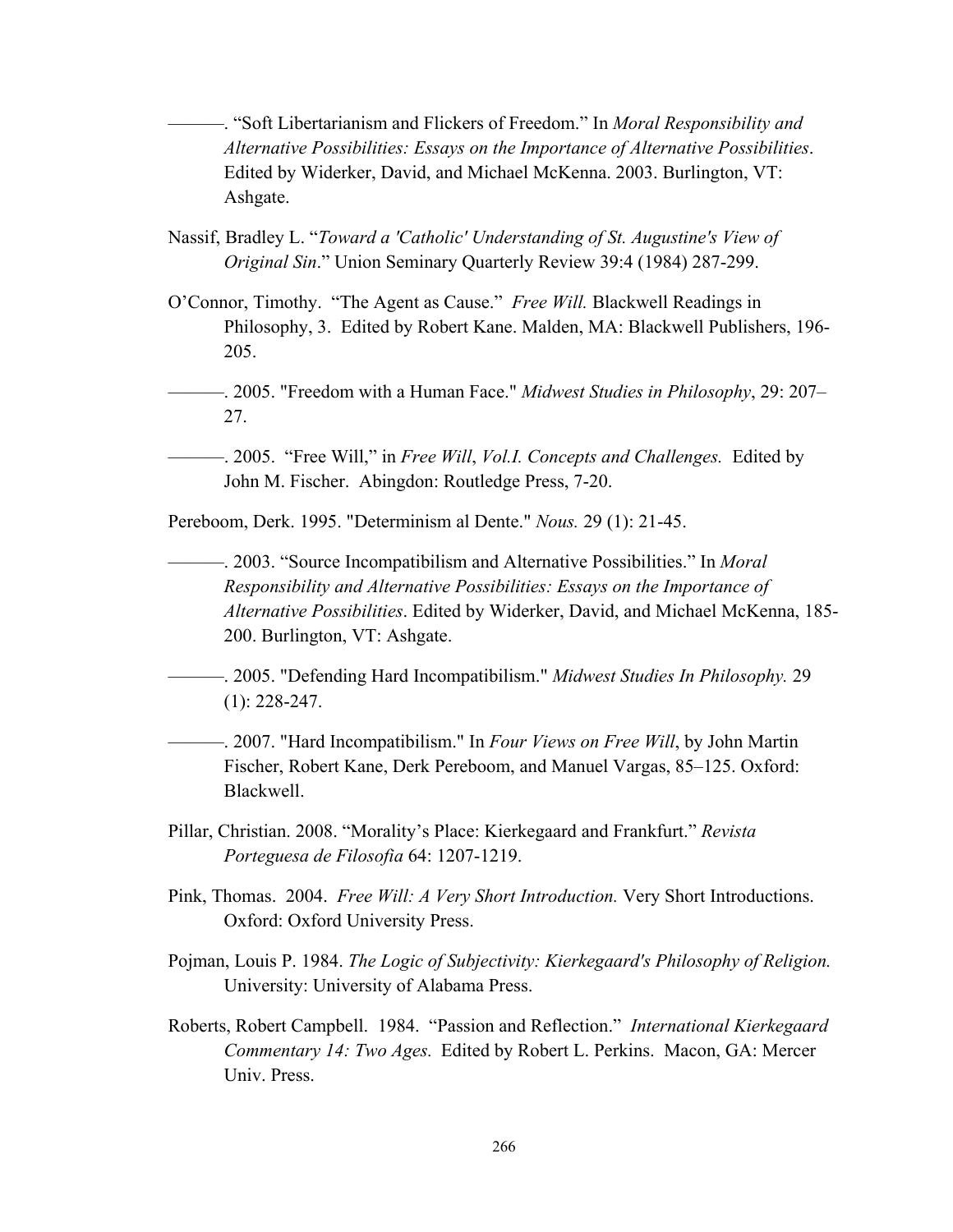———. 1995. "Kierkegaard, Wittgenstein, and a Method of 'Virtue Ethics.'" *Kierkegaard in Post/Modernity.* Studies in Continental thought. Edited by Martin Joseph Matuštík and Merold Westphal.Bloomington: Indiana University Press, 142-66.

- ———. 1997. "Dialectical Emotions and the Virtue of Faith." *International Kierkegaard Commentary 12: Concluding Unscientific Postscript to Philosophical Fragments*. Edited by Robert L. Perkins. Macon, Ga., USA: Mercer University Press, 73-93.
- ———. 1998. "Existence, Emotion, and Virtue: Classical Themes in Kierkegaard." *The Cambridge companion to Kierkegaard*. Edited by Alastair Hannay and Gordon Daniel Marino. Cambridge: Cambridge University Press.
- ———. 2003. "The Virtue of Hope in Eighteen Upbuilding Discourses." *International Kierkegaard Commentary: Eighteeen Upbuilding Discourses*. Edited by Robert B. Perkins (Macon: Mercer University Press), 181-203.

———. 2003. *Emotions: An Essay in aid of Moral Psychology.* Cambridge, UK: Cambridge University Press.

- Robertson, John. 2001. "Internalism, Practical Reason, and Motivation." In *Varieties of Practical Reasoning*. Edited by Millgram, Elijah, 127-52. Cambridge, Mass: MIT Press.
- Searle, John R., 1983. *Intentionality: An Essay in the Philosophy of Mind*. Cambridge: Cambridge University Press.
- Sorabji, Richard. 1980. *Necessity, Cause, and Blame: Perspectives on Aristotle's Theory*. Ithaca: Cornell University Press.
- Stump, Eleonore. 1988. "Sanctification, Hardening of the Heart, and Frankfurt's Concept of Free Will." *The Journal of Philosophy.* 85 (8): 395-420.
- ———. 1996. "Persons, Identification, and Freedom." *Philosophical Topics* 24:183-214.
- ———. 1996. "Libertarian Freedom and the Principle of Alternative Possibilities." In *Faith, Freedom, and Rationality: Philosophy of Religion Today*. Edited by Jordan, Jeff, and Daniel Howard-Snyder, 73-88. Lanham, Md: Rowman & Littlefield.
- ———. 1999. "Alternative Possibilities and Moral Responsibility: The Flicker of Freedom." *The Journal of Ethics.* 3 (4): 299-324.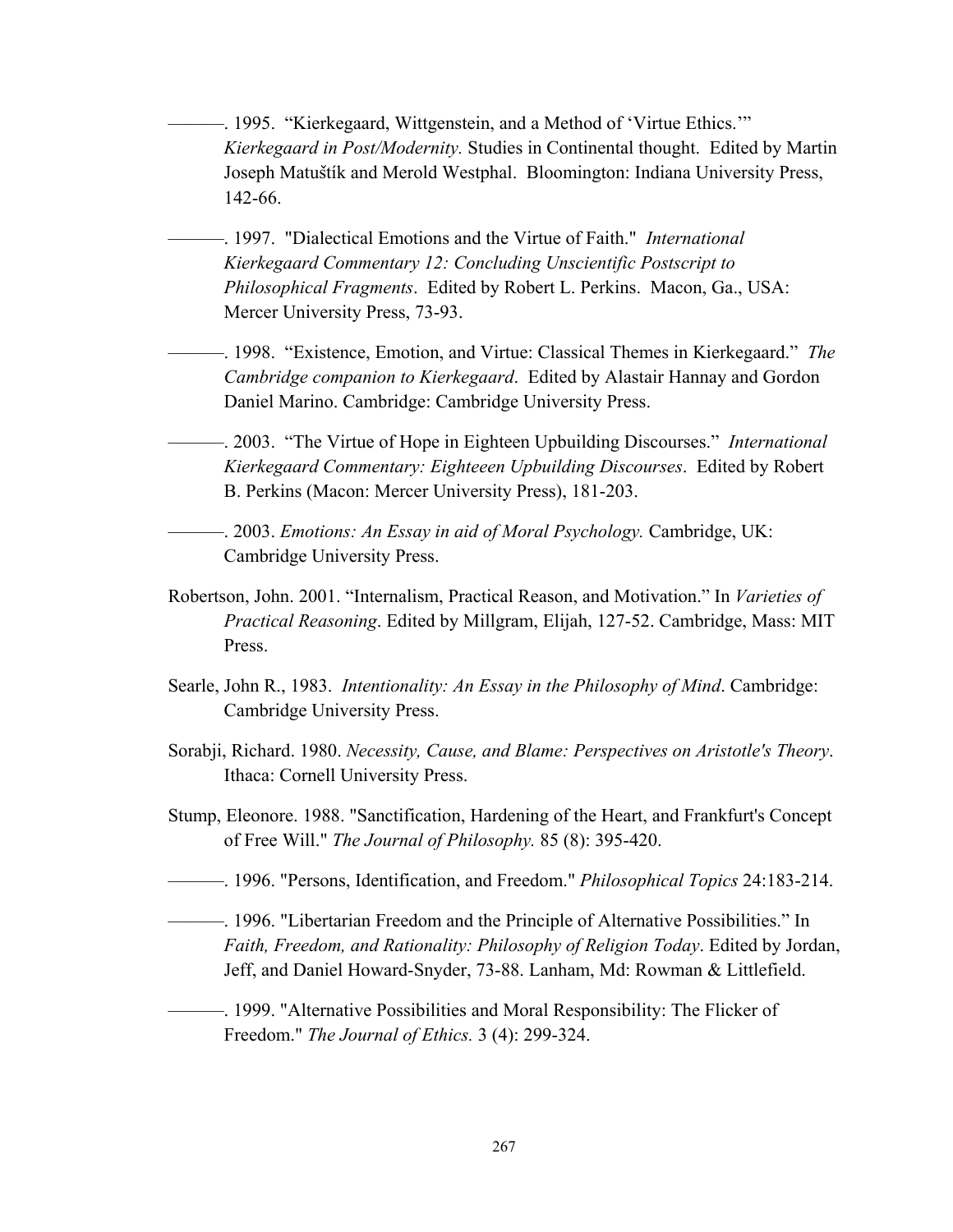———. 2001. "Augustine on Free Will." In *The Cambridge companion to Augustine*. Edited by Stump, Eleonore, and Norman Kretzmann, 124-147. Cambridge, UK: Cambridge University Press.

———. 2003. "Freedom: Intellect, Action, and Will." In *Aquinas*, 277-305. London: Routledge. http://sites.google.com/site/stumpep/onlinepapers.

- Taylor, Charles. 1985. *Human Agency and Language: Philosophical Papers I*. Cambridge: Cambridge University Press.
- Timpe, Kevin. 2006. "A Critique of Frankfurt-Libertarianism." *Philosophia.* 34 (2): 189- 202.
	- ———. 2007. "Source Incompatibilism and Its Alternatives." *American Philosophical Quarterly.* 44 (2): 143-55.

———. 2008. *Free will: Sourcehood and its Alternatives*. London: Continuum.

Van Inwagen, Peter. 1983. An Essay on Free Will. Oxford: Clarendon Press.

———. 2004. "Van Inwagen on Free Will." In *Freedom and Determinism.* Edited by Campbell, Joseph Keim, Michael O'Rourke, and David Shier. Topics in contemporary philosophy. Cambridge, Mass: MIT Press, 213-230.

Watson, Gary. 1975. "Free Agency." *The Journal of Philosophy.* 72, no. 8: 205-220.

- ———. 1987. "Free Action and Free Will." *Mind.* 96, no. 382: 145-172.
- ———. 2002. "Volitional Necessities," in *Contours of Agency: Essays on Themes from Harry Frankfurt*. Edited by Buss, Sarah, and Lee Overton. Cambridge, Mass: MIT Press.
- ———. 2004. "Soft Libertarianism and Hard Compatibilism." *Agency and Answerability: Selected Essays.* Oxford: Clarendon Press.
- ———. 2001. "Reasons and Responsibility." *Ethics.* 111 (2): 374-394.
- Weston, Michael. 2000. "Kierkegaard and the Literature of Freedom." *Kierkegaard and Freedom*. Edited by James G. Giles. Houndmills, Basingstoke, Hampshire: Palgrave.
- Widerker, David, and Michael McKenna. 2003. *Moral Responsibility and Alternative Possibilities: Essays on the Importance of Alternative Possibilities*. Burlington, VT: Ashgate.